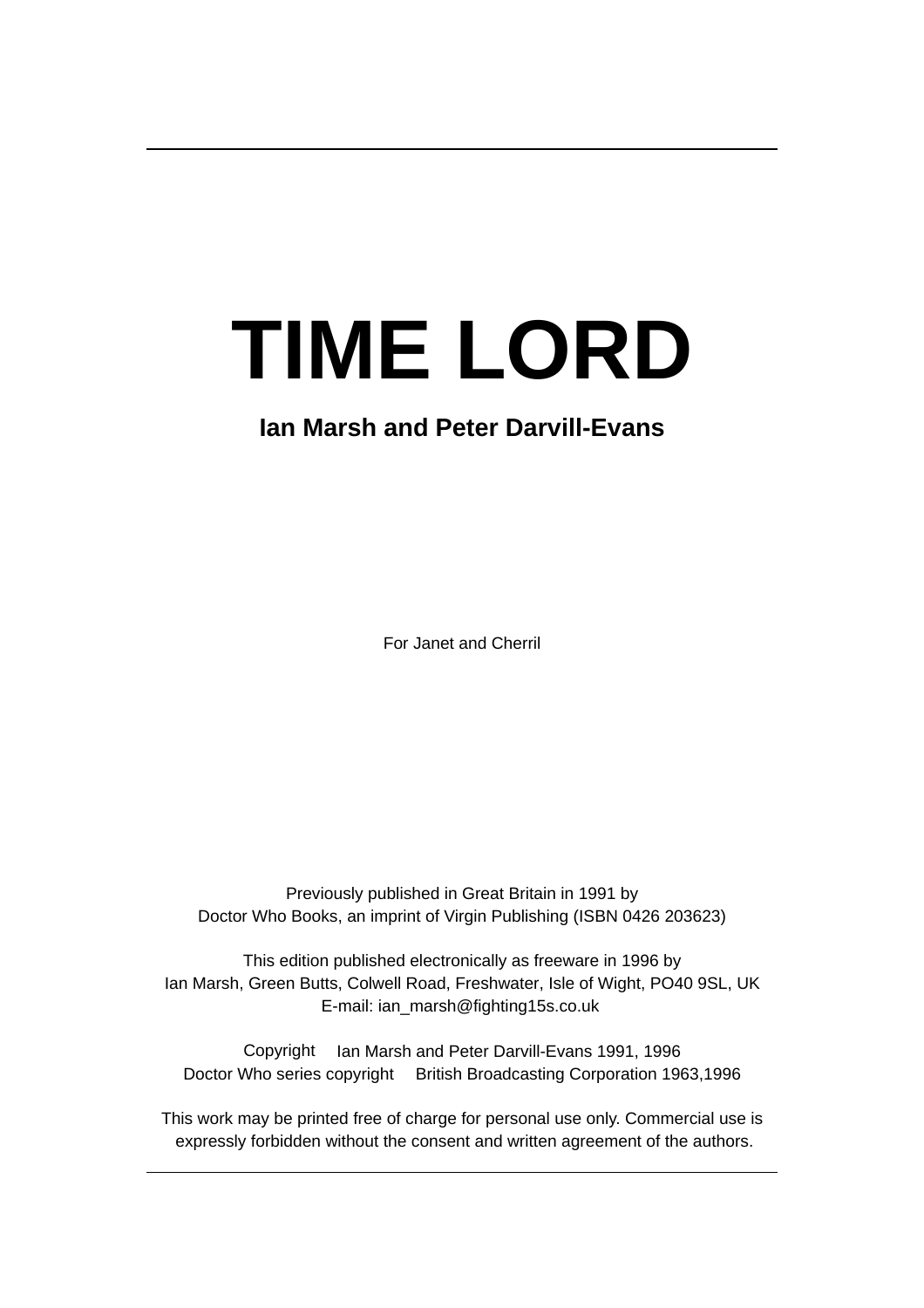| <b>CONTENTS</b>                                                                                                                                                                                       |                                                    |
|-------------------------------------------------------------------------------------------------------------------------------------------------------------------------------------------------------|----------------------------------------------------|
| <b>INTRODUCTION</b>                                                                                                                                                                                   | 1                                                  |
| <b>PART ONE — DOCTOR WHO: A LEGEND IN ITS OWN PRIMETIME</b><br>The DOCTOR WHO story<br>The DOCTOR WHO universe<br>The Necromancers: a DOCTOR WHO short story                                          | 3<br>7<br>9                                        |
| <b>PART TWO — ROLE-PLAYING: WHAT IT IS AND HOW TO DO IT</b><br>A brief history of role-playing<br>Key concepts in role-playing<br>Switchback: a solo DOCTOR WHO adventure                             | 22<br>24<br>27                                     |
| <b>PART THREE — HOW TO ROLE-PLAY A DOCTOR WHO ADVENTURE</b><br>Basic concepts<br><b>Abilities</b><br>Combat<br>Weapons<br>Death and injury<br>Recovery<br>Poison<br>Falls<br>Suffocation and drowning | 33<br>37<br>48<br>53<br>58<br>59<br>61<br>62<br>63 |
| <b>PART FOUR — THE CAST OF THOUSANDS</b><br>Who is the Doctor?<br>Companions<br>Aliens<br>Villains<br>Transport<br>Time Lords and time travel<br>A 500-year diary                                     | 65<br>71<br>88<br>106<br>112<br>114<br>118         |
| <b>PART FIVE — THE NEVER-ENDING SCRIPT</b><br>How to be a referee<br>How to invent adventures<br>The Curse of the Cyclops: a ready-made adventure                                                     | 123<br>136<br>140                                  |
| <b>APPENDICES</b><br>Creating characters<br>Safe combat<br>Designer's notes<br>Advanced character creation<br>Character sheet                                                                         | 152<br>154<br>156<br>159<br>163                    |

### **DOCTOR WHO — TIME LORD**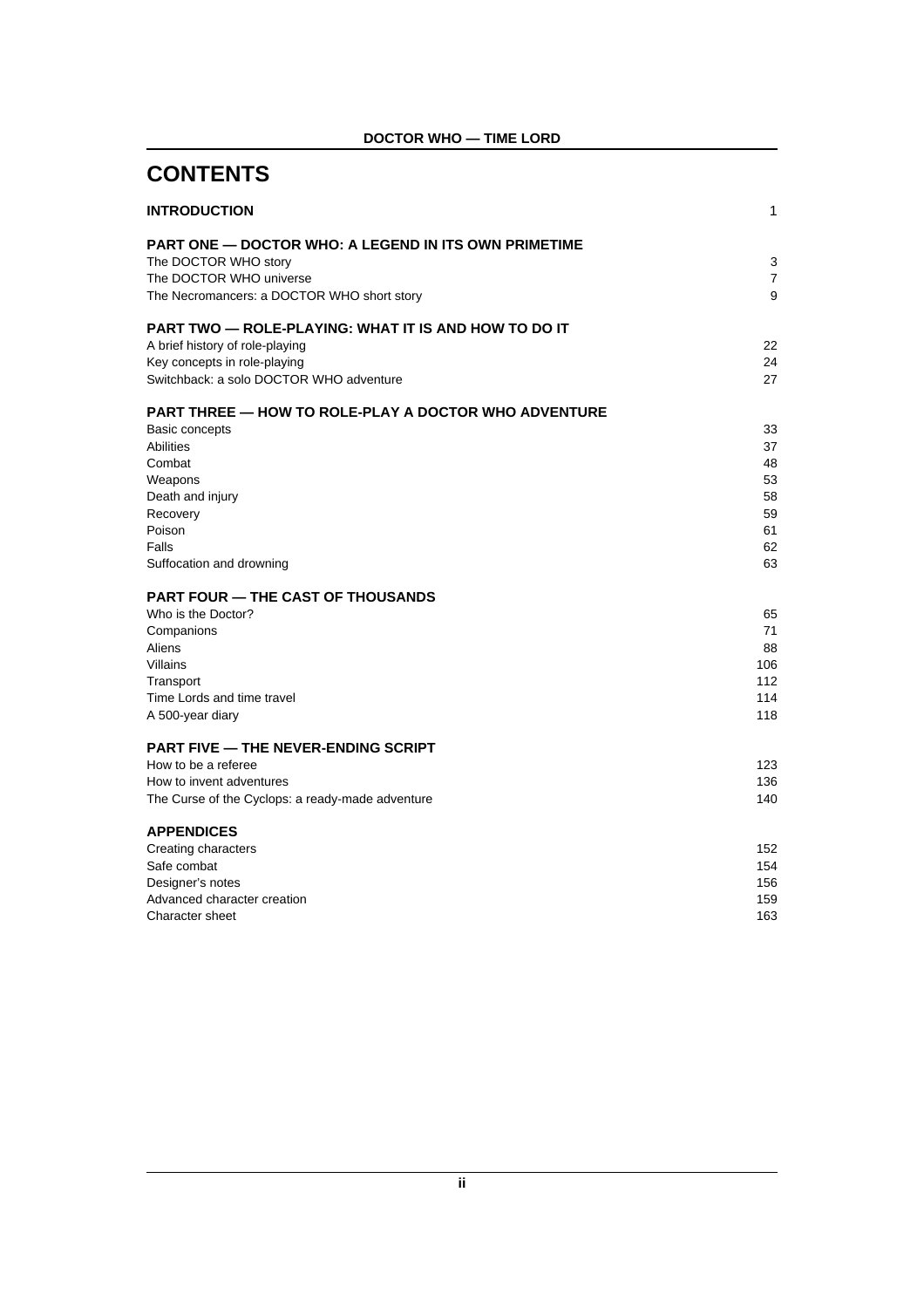### **INTRODUCTION**

TIME LORD is an unusual book. It is neither a story nor a game: it contains all the rules and information that you need to invent your own DOCTOR WHO stories and to take part in games based on them.

Taking part in a story is known as role-playing and by using TIME LORD, you and your friends can play the roles of the Doctor, his companions and his enemies. You can travel through time and space and face deadly dangers on alien worlds without leaving your living room. You don't even have to wear outlandish costumes although you can if you want to! All you need is this book, some pencil and paper, at least two ordinary six-sided dice, a group of friends and a fertile imagination.

If you want to know more about DOCTOR WHO, read Part One of this book. It contains a brief history of the television series, an explanation of the most important concepts and a short story to give the flavour of a DOCTOR WHO adventure. If you are familiar with DOCTOR WHO, you can skip Part One.

If you want to know more about role-playing games, read Part Two of this book. It contains an introduction to the idea of role-playing, an explanation of the most important concepts, and a short solo game to give you some idea of what it is like to play a simple role-playing game. If you are familiar with role-playing games, you can skip Part Two.

Part Three is the heart of TIME LORD: it contains all the rules that allow you to take part in a game based on a DOCTOR WHO story. Part Four is the main reference section and will be invaluable both for playing a role in a game and for creating new adventures.

In Part Five there is a ready-made adventure for you and your friends to play. This part also explains how to invent new stories to continue your adventures in time and space.

#### **TERMINOLOGY**

Some technical terms are inevitable in a book of this nature. They will be kept to a minimum, however, and will be fully explained when first mentioned. The following terms will be used throughout TIME LORD to avoid confusion.

DOCTOR WHO (the BBC television programme and the universe in which it is set) and TIME LORD (this book) will always spelled in capital letters. And what is a Time Lord? A Time Lord is a member of the ruling elite on the planet Gallifrey. The Doctor, the main character in DOCTOR WHO, is a Time Lord.

Titles of books and television stories will be written in italics. For instance: Doctor Who - Survival by Rona Munro is the novel based on the DOCTOR WHO story Survival that was broadcast in 1989.

Now, if you're ready to dematerialize, we'll take off into time and space.

Ian Marsh and Peter Darvill-Evans April 1991

#### **INTRODUCTION TO THE 1996 EDITION**

TIME LORD and DOCTOR WHO have had one thing in common over the past few years: both have been unavailable to fans. Behind the scenes, however, work has been progressing on new versions of both. The wider availability of the Internet and its suitability for electronic publishing has made it possible for some time to put TIME LORD on the World Wide Web. What has been lacking is a number of files from the original typescript files that over the past few months I have been rekeying.

During that time, Peter and I have arranged to have the rights to TIME LORD reverted to the authors; Peter has also very kindly allowed me to go ahead on my own and republish the book electronically so that it once again becomes available to fans of DOCTOR WHO and gamers alike. What appears here is substantially the same as the original work. The Templar Throne, however, is no longer included, and an adventure I originally wrote for Marvel's *Doctor Who Magazine* — The Curse of the Cyclops — takes its place. While The Templar Throne is an excellent adventure, it is a little too complicated for a first game. There is now also a full character generation system for human companions, which joins the appendices at the back of the book.

A few words of caution: the files that comprise this edition are based on the pre-edited version of the game, so there may be a few differences. If anyone spots them, it would be greatly appreciated if they could point them out.

I intend to release this version of the game in several forms. The first is rather exclusive: Postscript files that can just be printed out. More ambitiously I hope to release a version that can be read on a Web browser in small chunks, which should make accessing particular points far easier. I also intend to put out Ascii, Word and WordPerfect versions, but all this will take time. Be patient.

Ian Marsh Wandsworth, London, June 1996 E-mail: ian\_marsh@fighting15s.co.uk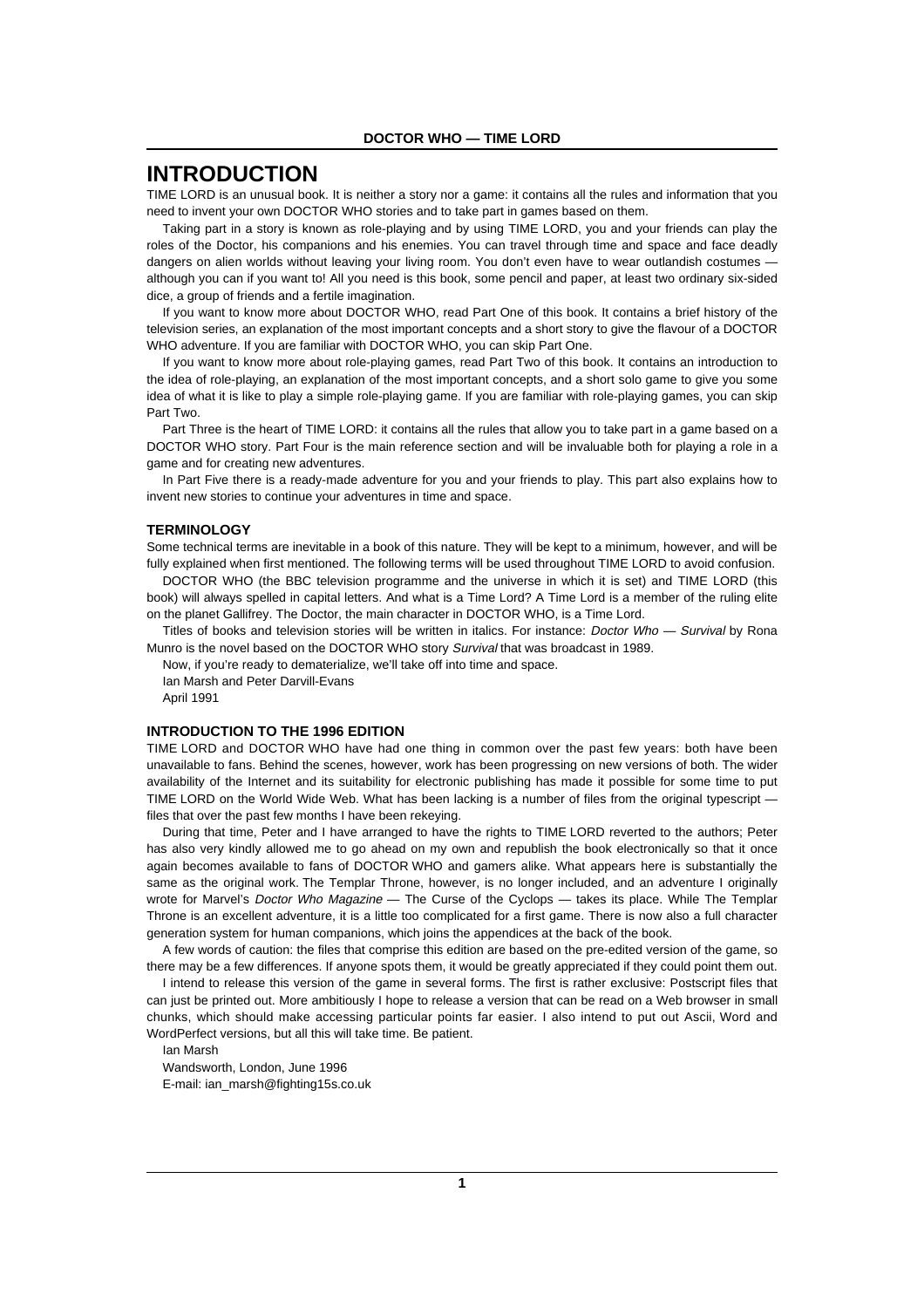# **PART ONE**

# **DOCTOR WHO: A Legend In Its Own Primetime**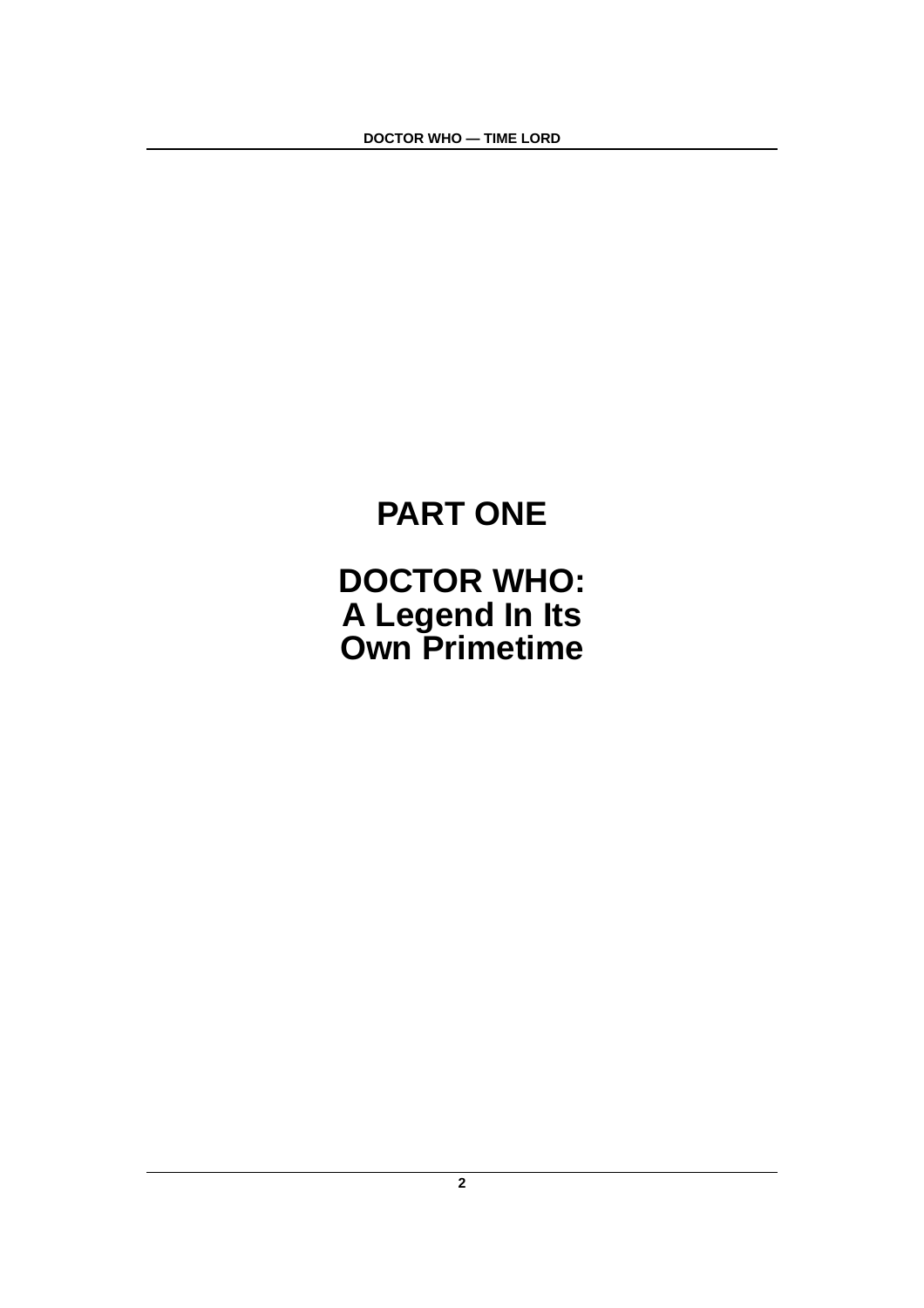# **THE DOCTOR WHO STORY**

The British Broadcasting Corporation's DOCTOR WHO is the world's longest-running science fiction television programme. An Unearthly Child, the first episode of the first DOCTOR WHO story, was broadcast on Saturday 23 November, 1963, the day after John Kennedy was assassinated in Dallas.

As viewers huddled round their living room fires on that cold, grey and typically British autumn evening and peered at the flickering black-and-white images on valve-powered television sets, they had no idea that they were watching the beginning of a legend. Yet they knew they were seeing something special.

They were introduced to Susan Foreman, a schoolgirl who claimed to live in a police telephone box in a junkyard, and her grandfather, an irascible old man known as the Doctor. They were amazed to find that the police telephone box was larger inside than it was outside and that it was in fact a TARDIS — 'It stands for time and relative dimension in space,' explained Susan — a spaceship capable of travelling in time.

Sydney Newman, head of drama at the BBC, had envisaged DOCTOR WHO as an educational series for children. The Doctor would hop back and forth through time, making history exciting and accessible for a young audience. From the very first episode, however, science fiction ideas began to creep in, and in the second story the Doctor took his ship to the faraway planet of Skaro where he came up against the Daleks.

The viewing figures made it clear that the right mixture of ingredients had been found: the wonderful, infinitely flexible TARDIS, the strong characterizations of the leading players, science fiction themes and terrifying monsters.

In the three decades that have elapsed since that memorable November evening, the Doctor has taken his TARDIS into more than a hundred and fifty adventures. Seven different actors have portrayed the Doctor, each of them adding something to the Time Lord's complex personality. Scores of companions, most of them young Earthlings, have been temporary time-travellers with the Doctor.

Daleks and Cybermen, the Master and the Rani — old enemies that the Doctor has fought again and again all over the universe — have become almost as well known as the Doctor himself. And something of the Doctor's origins on Gallifrey, the home planet of the Time Lords, has been revealed. The characters and monsters from DOCTOR WHO are now household names in Britain, but they are not unknown in other countries: the BBC has sold DOCTOR WHO to television stations in sixty nations all round the world. The wealth of information that has been generated during almost thirty years of DOCTOR WHO stories provides a comprehensive background against which new adventures can be set. Details of the DOCTOR WHO universe will be found in Part Four of this book, but here is a brief history of the programme to provide a context for later references.

#### **1963**

William Hartnell played the first Doctor as an old man: eccentric, forgetful and bad-tempered, but also erratically brilliant, kind-hearted and iron-willed. He met the Daleks, the first of the many terrifying and megalomaniac races of monsters that were to cross his path again and again, but half of the First Doctor's adventures were set in Earth's history. The programme revealed that the Doctor had 'borrowed' his TARDIS, that he had little idea of how to navigate it and that it was defective anyway.

#### **1966**

At the end of The Tenth Planet, the story that introduced the Cybermen, the Doctor collapsed on the floor of his TARDIS and his appearance began to change. The DOCTOR WHO producer, faced with the problem that his leading actor had to retire from the programme, invented a crucial element of the Doctor's make-up: he can regenerate his body when it wears out, allowing a new actor to take on the role. Patrick Troughton inherited the TARDIS, and portrayed the Doctor as a cosmic hobo, an untidy and deceptively simple clown.

#### **1969**

During two and a half years, Patrick Troughton's Doctor met for the first time the Yeti and the Ice Warriors, and had several confrontations with his old enemies, the Daleks and the Cybermen. In the last of the second Doctor's adventures, The War Games, it was revealed that the Doctor was a Time Lord, a runaway from a civilization that had the power to control time and space and which has a strict policy of non-intervention in the universe — a policy that the Doctor abhors.

#### **1970**

After a gap of six months — an unprecedented break in the hitherto weekly output which suggested that the programme's future had been in doubt — DOCTOR WHO returned. The programme was now made in large, modern studios at the BBC's new Television Centre. Directors were able to call on a range of special effects and do a certain amount of outdoor shooting. Most important of all, the programme was shot and broadcast in colour. Jon Pertwee, in the role of the Doctor, was dashing and debonair, with a succession of glamorous female companions and a penchant for gadgets and fast cars.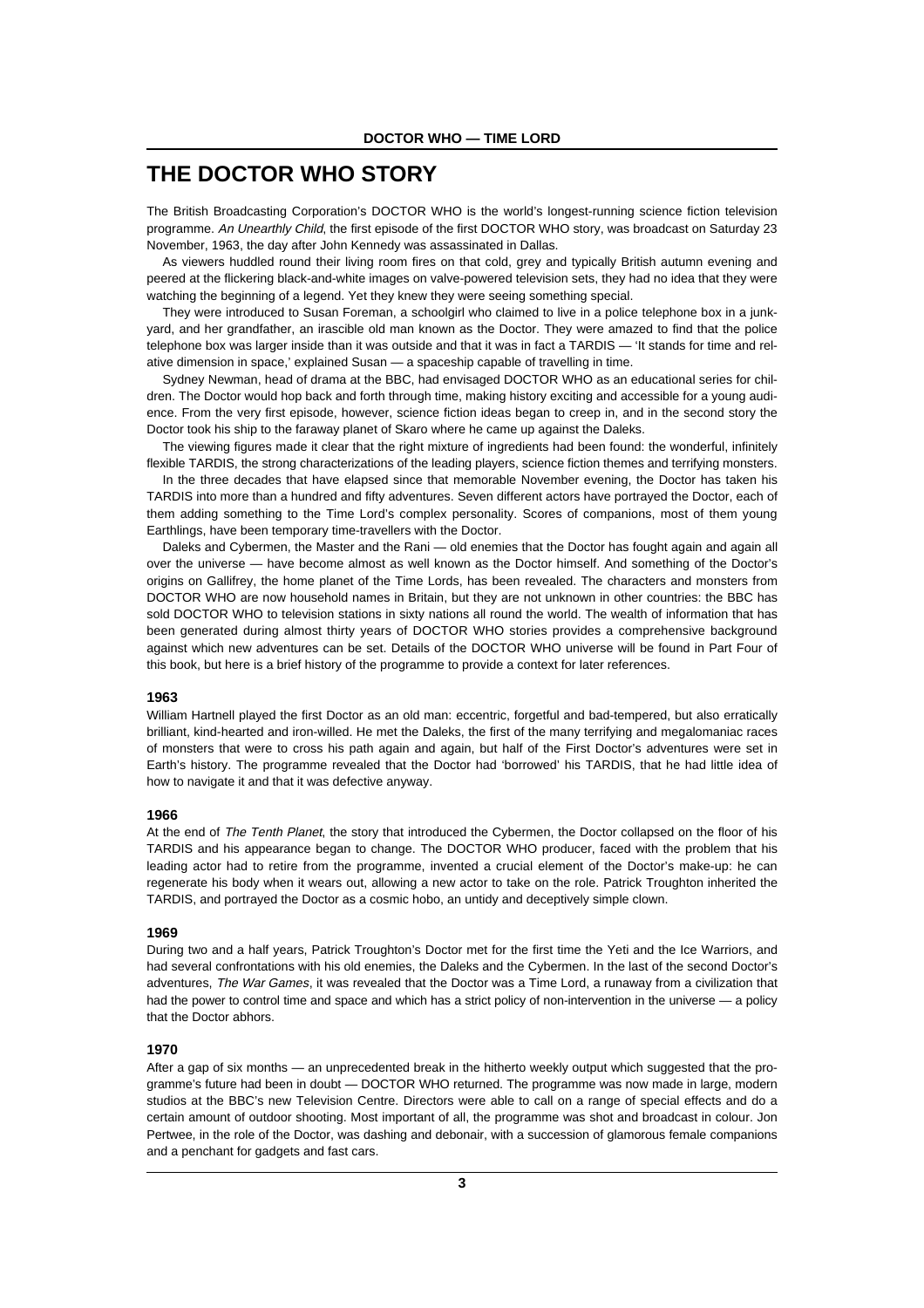Within the third Doctor's first year on television he had met for the first time his most implacable foe, the Master, an evil renegade Time Lord, and he had confronted the Autons and the Silurians, new monsters which he would meet again. He also joined forces with UNIT which, under its commanding officer Brigadier Lethbridge Stewart, was to become a mainstay of the programme for many years. Viewing figures rose dramatically and the first of many complaints about the programme's excessive violence were heard.

#### **1972**

The Daleks returned to the screen in Day of the Daleks after an absence of five years. At the end of the year, The Three Doctors, a story set on the Doctor's home planet that included guest appearances by the first two Doctors, introduced the shadowy figure of Omega, the scientist who had pioneered time-travel technology. These stories helped the programme to impressive viewing figures: eight million British viewers now watched DOCTOR WHO, and for the first time most of the audience were adults. The BBC started to sell the programme to other countries.

#### **1974**

Having come up against two new races of monsters that he was destined to meet again — the Sontarans and the Sea Devils — and having been released from his exile on Earth to undergo a series of adventures in space, the third Doctor suffered terrible wounds while defeating the Giant Spiders on Metebelis 3. His body started to regenerate, and when a new season of stories began at the end of the year, Tom Baker stepped into the role to become the fourth Doctor.

#### **1975**

With Tom Baker's almost dangerously exuberant portrayal of the Doctor, as well as a new producer and script editor, DOCTOR WHO started to unleash a series of hard-hitting suspense stories. More was revealed about the origins of the Daleks and there were confrontations with Cybermen and Sontarans, but in general the fourth Doctor explored new territory in original stories. Two stories were set on the Doctor's home planet. Gallifrey: the second half of the 1970s was full of detail, most of it consistent, about the Time Lords and the Doctor's universe. The fourth Doctor's longest-standing companion, played by two actresses across sixteen stories, was herself a Time Lord.

#### **1976**

Viewing figures for DOCTOR WHO in Britain had exceeded fourteen million in 1975, but in the following year even this stupendous achievement was topped during one story. The audience for DOCTOR WHO in Britain had never been so large, nor has it been so large since. At the same time, however, the campaign about the programme's violence and alleged unsuitability for children reached a climax; a new producer was brought in under instructions to tone down the elements of horror in the programme.

#### **1977**

The longevity of DOCTOR WHO, its recent surge of popularity, and the preponderance of teenagers and adults rather than young children in its audience led to a flowering of DOCTOR WHO fan clubs. The first DOCTOR WHO convention was held. On screen, K9, the Doctor's robot dog, made his first appearance in stories that continued to fill in the Doctor's background and provide a coherent vision of the universe through which the TARDIS travelled.

#### **1979**

DOCTOR WHO was launched in the United States. Some of the third Doctor's stories had already been shown, but now the BBC had signed a substantial deal with Time-Life Television, and as a result the fourth Doctor's adventures started to be broadcast nationwide. DOCTOR WHO was an immediate sensation and American fan clubs sprang up even more prolifically than the British clubs had. The first American convention took place.

#### **1980**

John Nathan-Turner became the new and, at the time of writing, the last producer of DOCTOR WHO. Some of the features that would characterize his decade as producer became apparent immediately: greater use of video and location shooting and a succession of well-known actors as guest stars. K9 was retired.

#### **1981**

The Master returned after a long absence — and his machinations were the on-screen rationale for Tom Baker to relinquish his seven-year hold on the role of the Doctor. After apparently falling to his death, the Doctor regenerated for the fourth time, becoming still younger in appearance. Peter Davison became the fifth actor to play the **Doctor**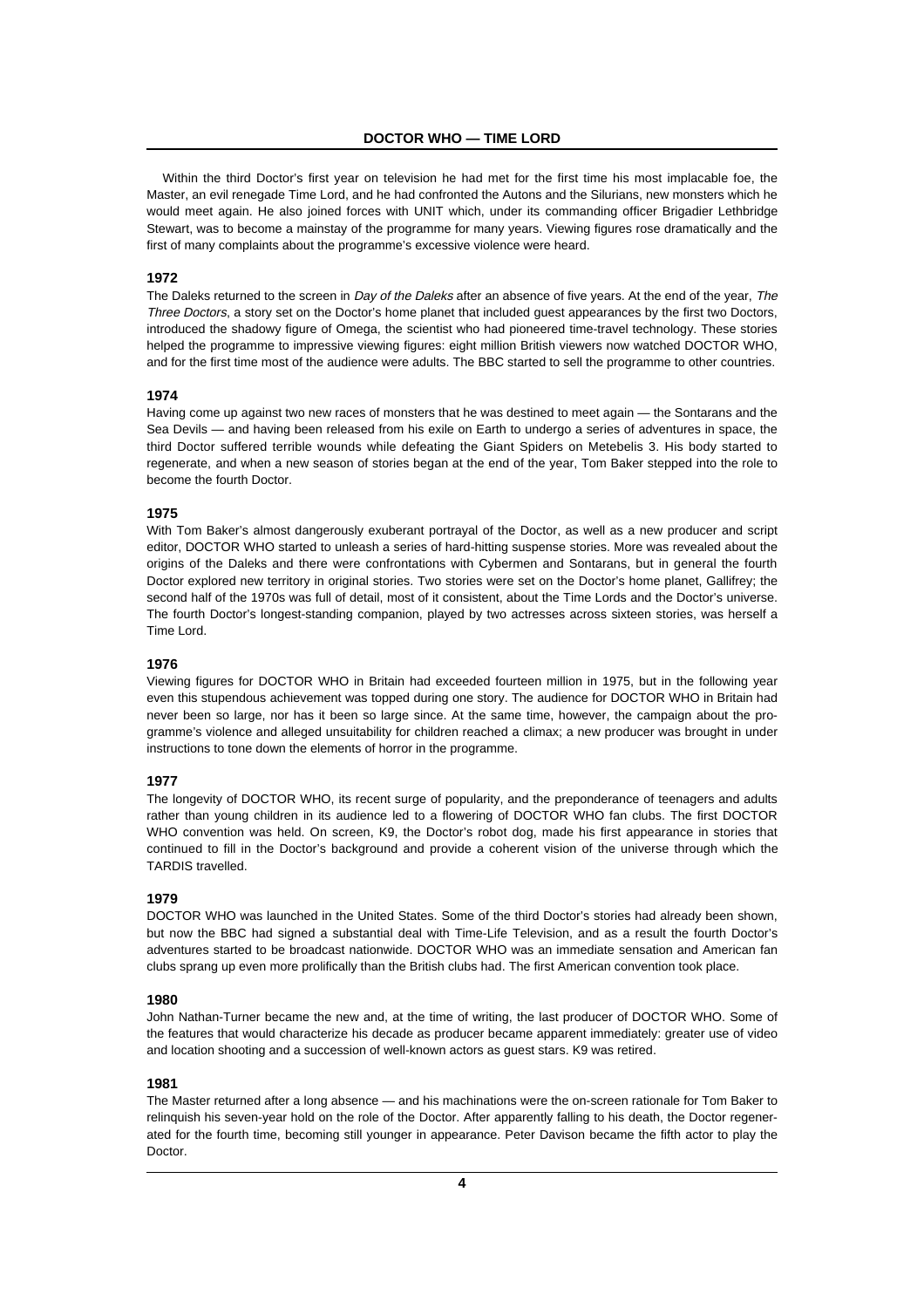#### **1982**

After a nine-month gap, the fifth Doctor's adventures began. Among his opponents were some old enemies -Daleks, Cybermen, the Master, Silurians and Sea Devils — and the programme-makers continued to provide incidental snippets of information about Gallifrey and time travel.

#### **1983**

DOCTOR WHO's twentieth anniversary was marked by a special programme, The Five Doctors, in which all five of the Doctor's incarnations, companions past and present, Brigadier Lethbridge Stewart, K9 and even the Master co-operated to unmask a traitor in the High Council of Gallifrey.

#### **1984**

Peter Davison left the programme. Colin Baker became the sixth Doctor in The Caves of Androzani, the penultimate story of the 1984 season, when the Doctor sacrificed a regeneration on the planet of Androzani Minor to save the life of his companion, Peri, who had been poisoned with unrefined spectrox.

#### **1985**

Colin Baker's vivid portrayal of the sixth Doctor as an erratic, vainglorious genius failed to prevent a slide in the programme's viewing figures. In spite of adventures that featured old enemies such as the Daleks, Cybermen and Sontarans, the introduction of another renegade Time Lord known as the Rani, and a special programme, The Two Doctors, in which Patrick Troughton played the second Doctor for the last time, at the end of the 1985 season the BBC announced that DOCTOR WHO was to be taken off the air. The result was a worldwide campaign to save the Doctor; the BBC bowed to the pressure.

#### **1986**

After a seventeen month gap, DOCTOR WHO returned. The Doctor was on trial for his life, and the first three of the season's four stories were the evidence presented by the prosecution and then by the Doctor in his own defence. The final story, the climax of the trial, pitted the Doctor against both the Master and the dark side of his own character. The programme's ratings remained poor, at least compared with those of its heyday, and Colin Baker was removed from the starring role. Once again rumours abounded about the end of DOCTOR WHO.

#### **1987**

The BBC announced that a seventh actor, Sylvester McCoy, had been appointed to play the Doctor. In a series of strongly plotted stories that moved away from reliance on cross-references to Gallifreyan history, the seventh Doctor encountered the Master and the Rani, Daleks and Cybermen, and earned renewed critical respect for DOCTOR WHO. At the end of the year and of the first series, the Doctor found a new companion in the streetcredible and somewhat pyromaniac form of Ace, a teenage girl from west London, played by Sophie Aldred. Ace rapidly became one of the most popular of the Doctor's many companions, and the on-screen chemistry between Sylvester and Sophie helped to lift DOCTOR WHO on to a new level of subtlety and mystery.

#### **1989**

Survival, the last DOCTOR WHO story at the time of writing, was broadcast at the end of the year.

#### **1990**

John Nathan-Turner resigned from the post of producer and the BBC made no announcement about a successor. The future of the programme was once again in doubt, but in the meantime the old stories were being successfully resurrected. The BBC found that video cassettes of DOCTOR WHO stories — even black-and-white ones from the 1960s — were very popular and a regular schedule of video releases was started. DOCTOR WHO reruns proved to be one of the main attractions on the BSB satellite and cable television service. Publisher WH Allen, now Virgin Publishing, having turned as many as it could of the DOCTOR WHO television scripts into short novels under its Target imprint, set about commissioning full-length DOCTOR WHO novels while continuing to publish non-fiction DOCTOR WHO books — of which TIME LORD is one.

After almost three decades of DOCTOR WHO, the programme's long life-span is at first sight its most remarkable feature. As the above brief history of the programme suggests, however, the unique appeal of DOCTOR WHO is that it can be seen as one long story. The programme grew from an imaginative but basically educational children's television show into a science fiction saga packed with action and suspense and underpinned by adult themes. At the same time gradual revelations about the Doctor's changing personality, about his home world and its powerful inhabitants, and about his relentless enemies all combined to weave an increasingly complex backcloth to the Doctor's adventures.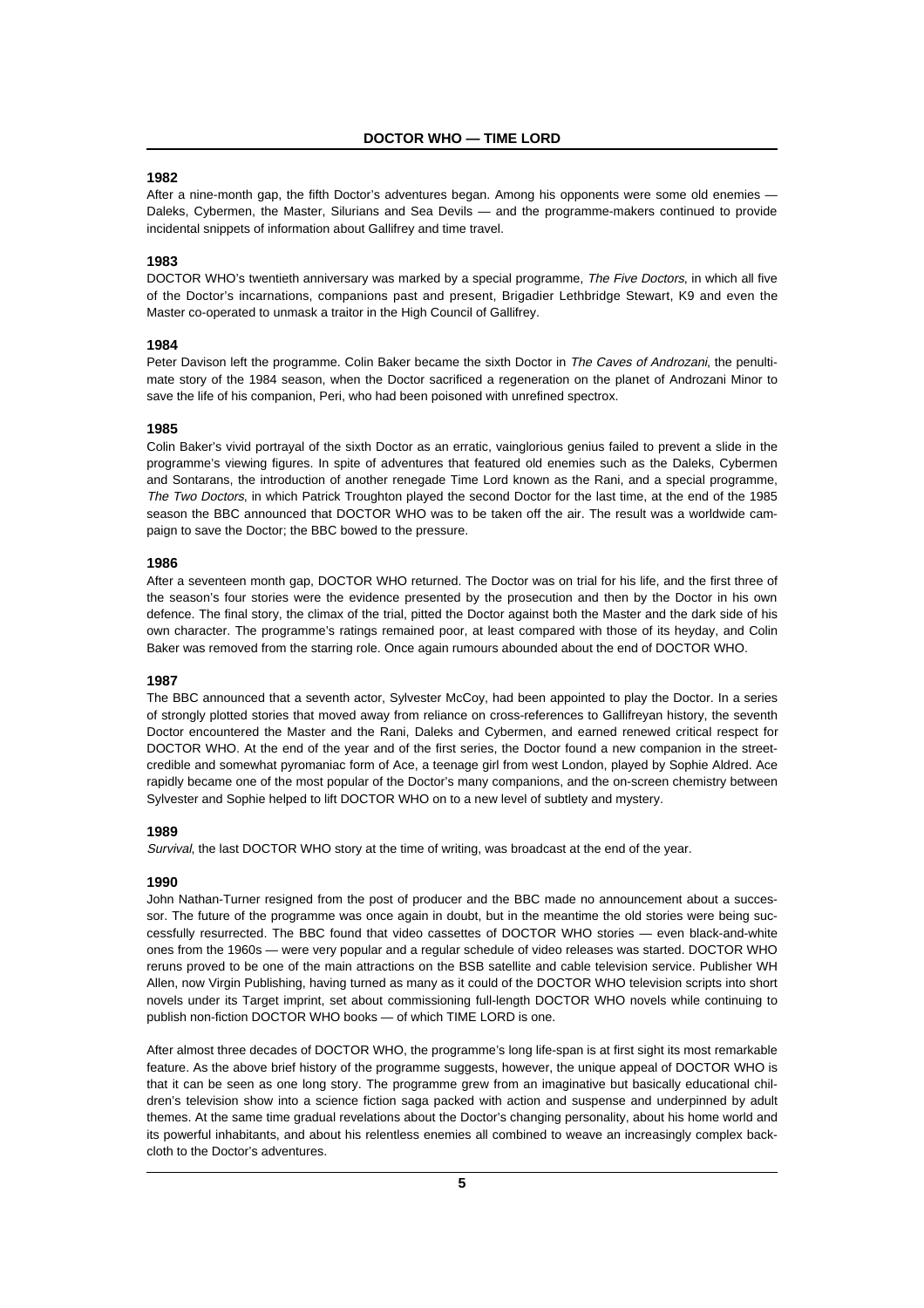The flexibility of DOCTOR WHO's original premise — a crotchety old scientist of unknown origin takes human beings from twentieth-century Earth as passengers in his seldom-controllable time machine — ensured the programme's longevity in the fickle world of television fads. It also allowed successive producers, directors, script editors and writers of the programme to build layer upon layer of detail and mystery, and thus create a legacy of DOCTOR WHO 'facts' that can be used as the background to new adventures.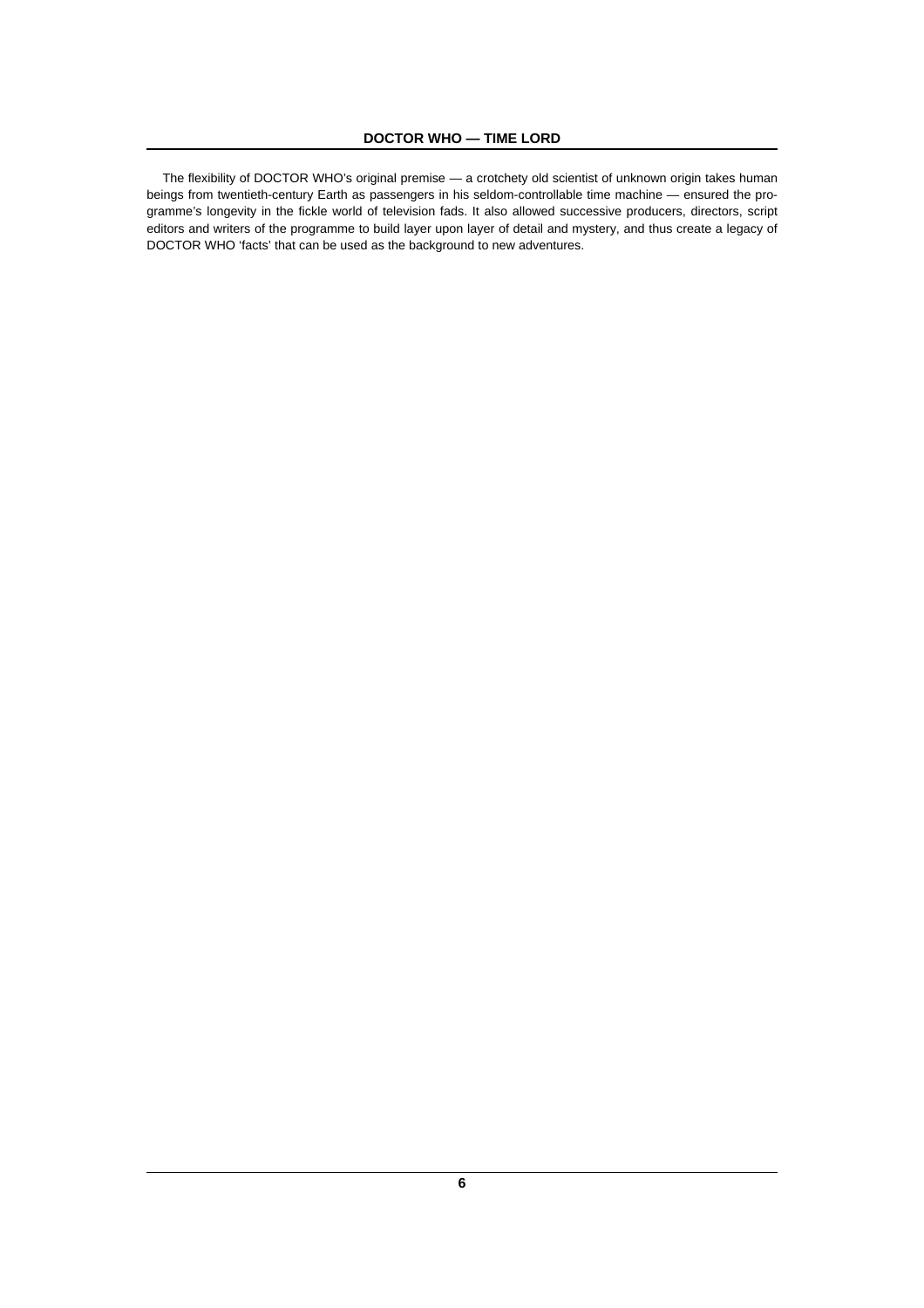# **THE DOCTOR WHO UNIVERSE**

If DOCTOR WHO is unfamiliar to you, these explanations of a few central themes will help you to understand references in TIME LORD.

#### **Gallifrey**

Gallifrey is a planet in the same spiral galaxy as our own — the galaxy that we call the Milky Way. The Gallifreyans, a species that resembles human beings in physical appearance, evolved intelligence and developed civilization way before anyone else in the galaxy: the Doctor once said that they achieved space flight while humans were still living in caves.

#### **Time Lords**

As if the development of interstellar travel was not achievement enough for Gallifreyan civilization, there followed an even more golden age of technological progress. Two scientists, Rassilon and Omega, perfected the techniques of time travel and created the time machines known as TARDISes. At about the same time Gallifreyan society began to split into two and the educated, time-travelling elite minority became almost a distinct race. They called themselves Time Lords.

A Time Lord's life span is much longer than that of an ordinary Gallifreyan or human: his body has tremendous powers of recovery and is very long-lasting, and when it eventually wears out it regenerates into a new form. A Time Lord can therefore live for thousands of years. This longevity, coupled with scientific knowledge, gives the Time Lords a feeling of detachment from mere mortals. Time Lords live and work in a highly formalized society in the Citadel on Gallifrey, and pay little attention to the rest of the planet or the rest of the universe.

#### **TARDIS**

The letters TARDIS are an acronym, standing for Time And Relative Dimension In Space. A TARDIS is a Time Lord's time and space machine and represents the summit of Gallifreyan technology. It is, in effect, an artificial universe of potentially infinite size, with computing power so great that it can decipher the whole of the past, present and future of our own universe. Not surprisingly each TARDIS is an intelligence, albeit an artificial and alien one. It has the power to materialize a part of its physical structure anywhere in space and time, and it can adapt its appearance to blend in with the surroundings in which it materializes. Although its physical manifestation is usually small, it can expand its interior to any size. ('It's bigger on the inside than it is on the outside!' is the usual amazed reaction of anyone other than a Time Lord when first entering a TARDIS.)

Each TARDIS, however, is usually manned by only one Time Lord because Time Lords are solitary by nature. And because Time Lords have little interest in the universe, very few TARDISes are used. The Doctor's TARDIS is a Type 40, an obsolete model which has a number of interesting features that are missing on more recent versions. The Doctor's TARDIS is also in need of an overhaul: hardly any of its circuits work properly and the chameleon circuit, which allows the TARDIS to change its appearance, has broken completely: the Doctor's TARDIS is stuck in the shape of a blue police telephone box of the sort that used to be a common sight on London's street corners a few decades ago.

#### **The Doctor**

Although most Time Lords are content to while away their long lives in the formal splendour of the Citadel on Gallifrey, a few of them find the place intolerably dull. Some of these renegade Time Lords leave the Citadel and opt for a hermit's life in the wilds of Gallifrey; others, driven by ambition and hatred, set off into time and space to carve out empires of their own. The Time Lord known as the Doctor, perhaps the most brilliant, erratic and mysterious of them all, also 'borrowed' a TARDIS to escape from Gallifrey, but he has made it his mission to protect the weak and combat evil throughout the universe. He has developed a particular affection for the unpredictable inhabitants of the planet Earth, who are threatened throughout their history by alien invaders and by the results of their own waywardness.

#### **Companions**

Time Lords are solitary, but the Doctor enjoys company, particularly that of humans. In his travels he has met and befriended hundreds of beings, humanoid and otherwise, and sometimes he invites one or two of them to accompany him in his TARDIS. He is hardly ever without at least one companion, usually a young human. The Doctor's companions are usually confused by their adventures and have no hope of understanding the technology that the Doctor uses. Their simple-mindedness, fear and innocence often lead them into danger, thus complicating the Doctor's plans and often jeopardizing their success. Their courage and ingenuity, however, are often very helpful to the Doctor and he seems to find his companions invigorating and amusing. They provide a focus for his general concern for the well-being of the universe.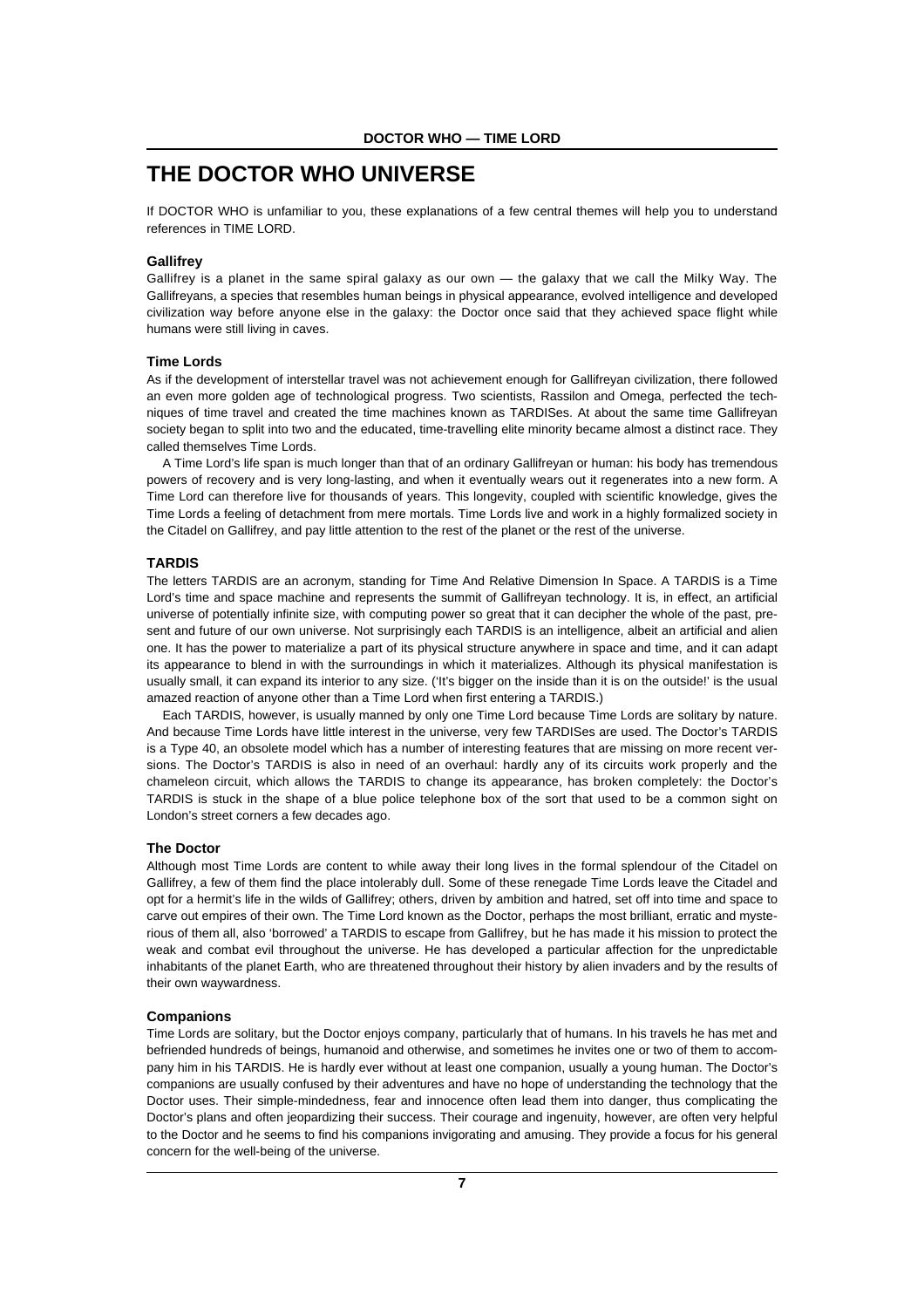More than a hundred and fifty of the Doctor's adventures have been broadcast on television since DOCTOR WHO first appeared in 1963. William Hartnell was the actor who originally played the part of the Doctor, and six other actors (so far) have taken on the role, each of them representing the Doctor after a regeneration. Although many elements of the Doctor's character remain fixed, each new body he inhabits seems to have its own quirks; the various Doctors are identified by referring to them as the first Doctor, the second Doctor and so on.

TIME LORD allows you to create new DOCTOR WHO adventures and explains how you and your friends can take part in them — as one of the regenerations of the Doctor, as his companions, allies and even as his opponents.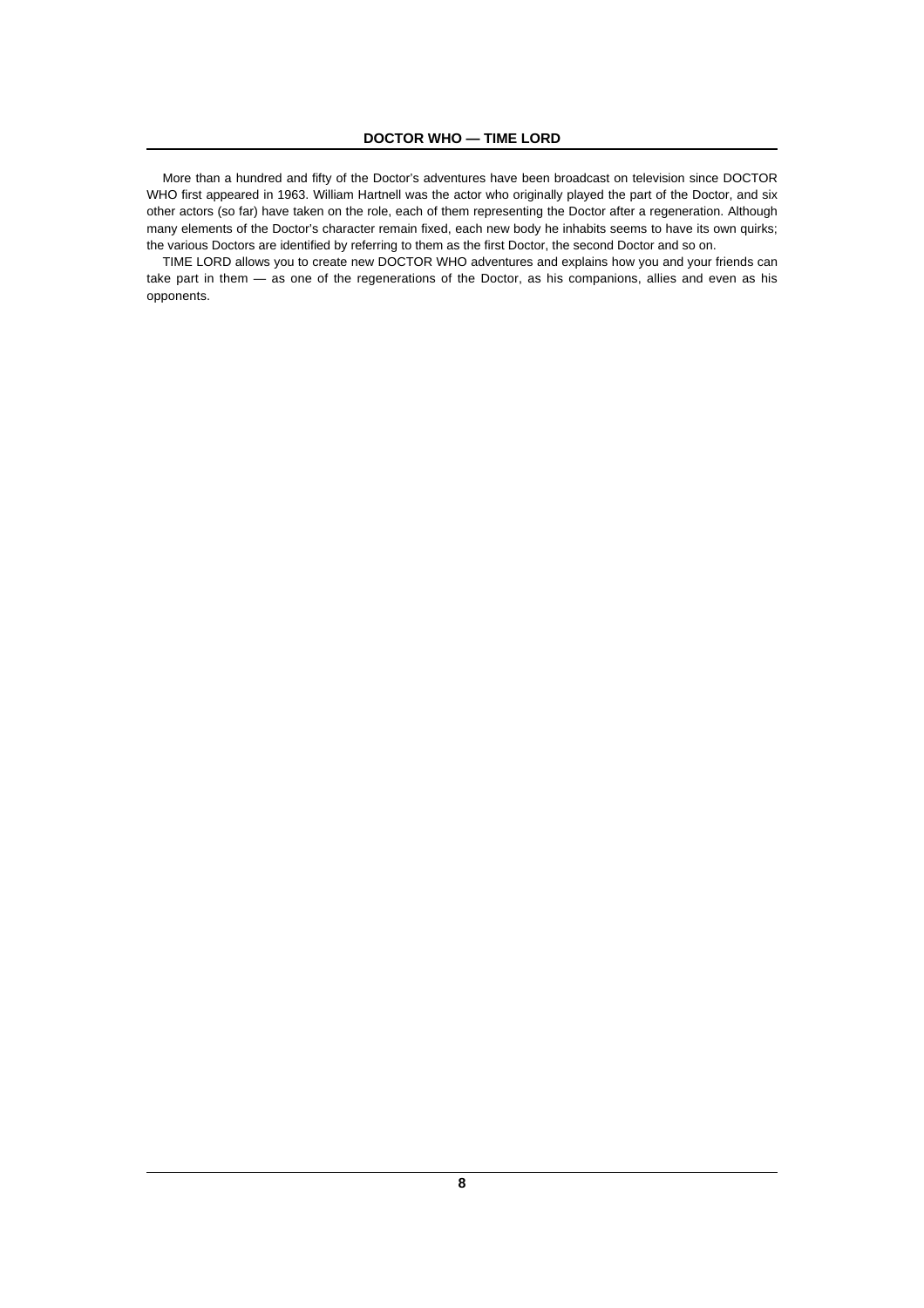### **THE NECROMANCERS**

This is a fairly typical example of a DOCTOR WHO adventure; it is intended to give some idea of the structure, tone and content of a DOCTOR WHO story to readers who are unfamiliar with the television programme.

Unfortunately, it is not possible to print the whole story: if it were printed here in full it would take up most of the book and there would be no space left for the rules of the TIME LORD game. Therefore we have decided to print only the first chapter of The Necromancers; this is followed by a synopsis of the rest of the story and notes that point out some of the characteristic features of a DOCTOR WHO adventure.

#### **CHAPTER ONE: A GHOST IN THE MACHINE**

Senator Kereban Tod tapped the rim of his glass with his dessert spoon and waited for the hubbub of conversation to subside. When every face at the table was turned expectantly towards him, a mischievous smile flitted across his impassive, deeply lined face.

'I propose a toast,' he announced.

Marna Grard's giggle broke the silence. 'Not to independence, surely, Kereban darling?' she said. 'You're not going to tell us you're an eleventh-hour convert to the Velid persuasion?' She giggled again, raised her glass and tipped its contents between her wide, crimson lips.

Kereban looked at her for a moment, sighed and shook his head. 'No,' he said. He smiled again and turned to the woman beside him. 'I propose a toast to our hostess, my fellow senator, Terellion Pang: beautiful, gifted, irresistible and yet elusive, and provider of dinner parties that are havens of serenity in these troubled times.'

There were murmurs of agreement. Terellion smiled prettily and lowered her face, but watched her guests from beneath her long eyelashes. The gracious acknowledgement of compliments was second nature to her and Kereban's little speech would not divert her attention from the business of managing a successful social occasion. The senator was flirting with her, she knew that, and she hadn't the heart to discourage him: his party had lost its traditional hold on power and these days it was distinctly unfashionable to consort with opponents of independence. Even her own non-aligned faction was treated with suspicion in parliament and with abuse in the holovids. She knew that hers was the first dinner invitation that Kereban had received for weeks, and she was rather proud that she was once again setting a trend — this time by daring to introduce a distinguished opposition statesman as the guest of honour at one of her soirees.

Other guests, however, merited her attention now. Olberan was sitting opposite her with a scowl on his dark, bearded face. 'What's the matter, Olberan my dear?' she said, extending a slim hand across the table. 'I expect you find us very boring and provincial compared with the jet-setters and the wheeler-dealers on the Core Worlds.'

Olberan glanced at Kereban before transferring his gaze to Terellion. She was almost taken aback by the directness and brilliance of his blue eyes. 'Not much time for jet-setters,' he said. 'Didn't hang about at the Core; more at home on the Rim.'

Terellion gave him one her most encouraging smiles. 'How interesting!' she said. How annoying, she thought: Olberan was one of the few New Starhomers to carve out a career off-world and she had hoped that he would have returned to the planet with a repertoire of fascinating tales. If he had, he was keeping them to himself.

For the third time that evening Kereban's foot touched hers. She turned away from him, moving her feet out of range, and considered what she should do about Marna Grard. Marna was chattering relentlessly to a goldfleece farmer with glazed eyes. Marna's eyes, on the other hand, were brilliant and her pupils hugely dilated. Terellion steeled herself to interrupt.

'Marna,' she called out, 'don't forget we're about to have a toast. And wherever did you find that gorgeous necklace?'

Marna looked round in confusion, fingering the string of lustrous green gems at her throat, and finally focused on Terellion. 'It's starjade, of course!' she exclaimed. 'Don't tell me you're not wearing yours, Teri. Another one of the things we have to thank Hortan Velid for!'

Terellion heard Kereban's muttered curse. 'And anyway we can't drink a toast,' Marna was babbling heedlessly, 'because my glass is empty!'

'She's been sinking neat nirvana all evening,' Kereban said to Terellion in a whisper that she suspected he knew was too loud to be discreet.

'More of that delicious nirvana cocktail please, Teri,' Marna carolled defiantly, 'and go easy on the fruit juice.'

Terellion allowed none of her annoyance to show in her expression. She beckoned her manservant to her side and told him to refill the guests' glasses, adding that he should dilute Marna's nirvana with as much naranja juice as he could fit into her glass.

The conversation dwindled into silence as the drinks were poured. Terellion felt uneasy; she realized with the intuition of a practised hostess that her guests seemed nervous too. She blamed herself for inviting disparate people to such a formal, intimate occasion when a buffet would have been better. The date was wrong, too, because everyone's mind was on independence. She should have held the gathering in the upper hall, anyway: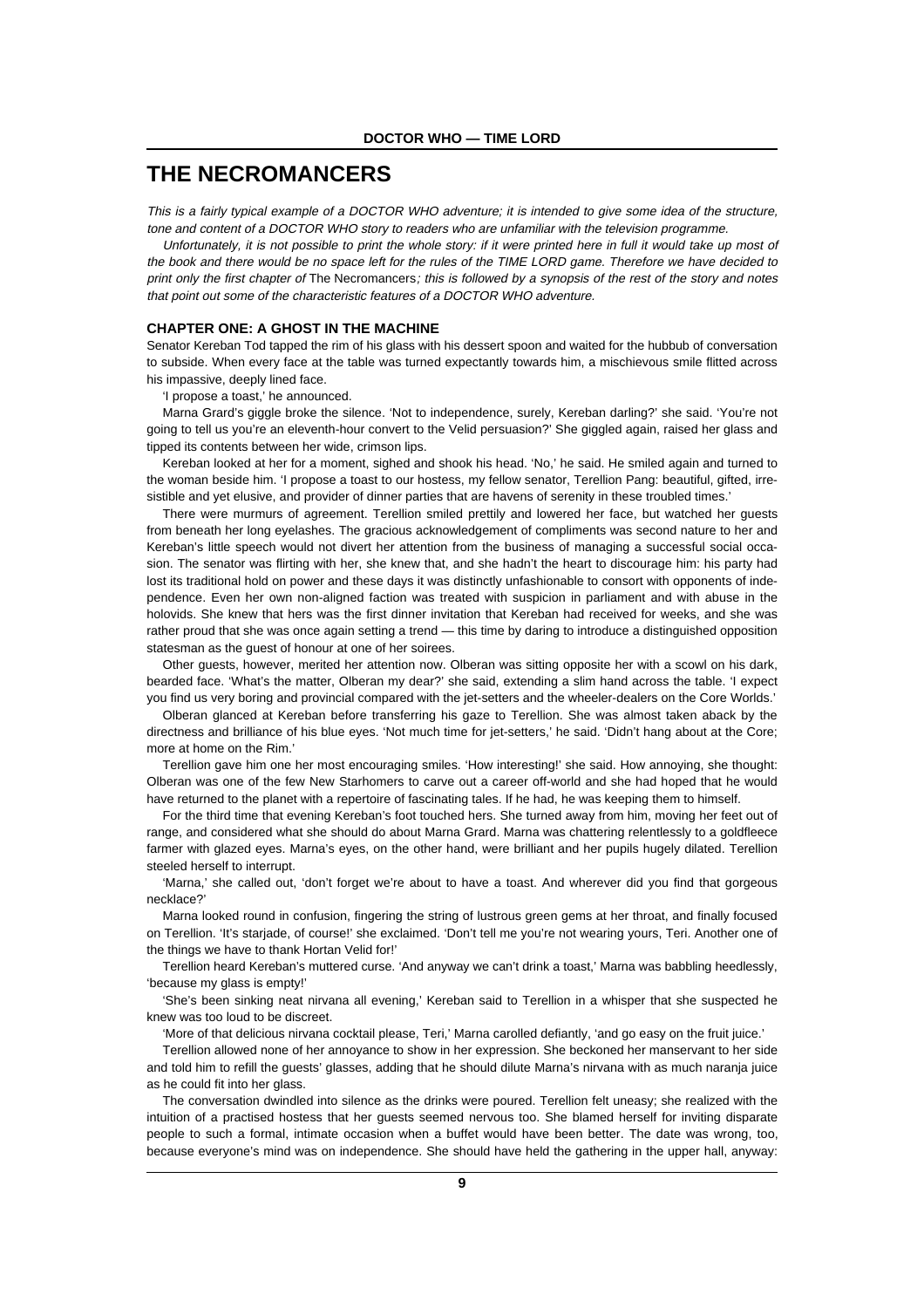this little dining room, with its tapestries and dim candelabra, was too gloomy. And she couldn't understand why she had thought the gronkey would be a talking-point: the animal had sat motionless on its perch throughout the dinner, staring wide-eyed at the guests. She would know better next time and, after all, things hadn't gone too badly. The meal was over and she would understand if the guests started to make their excuses soon.

Kereban rose to his feet and lifted his glass. 'Ladies and gentlemen,' he said, 'Terellion!'

'Terellion!' the other guests shouted. The brief ensuing silence was shattered by the sound of breaking glass.

Marna pointed to the door and screamed. 'Sebaran!' she shrieked. Terellion looked where she was pointing but could see only the dark doorway. 'Oh my god, it's Sebaran! He's come back to me!' Marna shrieked. 'Sebaran! Can't you see him? Look! He's coming in! Sebaran!'

Kereban leant towards Terellion. 'Too much nirvana,' he said. 'What's she staring at? I can't see anything. And who the blazes is Sebaran?'

Terellion was concerned about Marna, but pleased that her party would be remembered as eventful, at least. Marna was having some kind of seizure and everyone was on their feet and yelling incoherently. Terellion instructed the manservant to call an ambulance. 'Sebaran,' she said to Kereban, 'was Marna's husband. He died six months ago.'

Wear something suitable, the Doctor had said. He had made a slight adjustment to the interior structure of the TARDIS so that Ace's room was now connected to a walk-in wardrobe. Ace had wandered in and had been meandering for hours through a labyrinth whose walls were racks of costumes.

\*\*\*

She had tried on a gown from eighteenth-century France, but had decided that the crinoline might get in the way if she needed to move fast. She had found a daring little bikini made of animal skins, complete with a wickedly sharp hunting knife in a leather sheath, but had abandoned it because she thought the Doctor wouldn't approve. Anyway, he might land the TARDIS somewhere as cold as Iceworld, the planet on which he had found her. A one-piece jump suit of silvery material had attracted her at first, but when she had tried it on she had decided it made her look like a refugee from a low-budget science-fiction television show.

She stood in front of a full-length mirror and experimented with hair styles. She pulled her shoulder-length brown hair into a pony tail; she piled it on top of her head; she pinned it to one side so that it fell in a curtain concealing half of her open, square-jawed face. She pouted her full lips, blew herself a kiss and grimaced laughingly.

'I've had about enough of this,' she told her reflection. 'If the Professor won't tell me where we're going, how am I supposed to find anything to wear? I'm off.'

She turned, strode through the nearest doorway and found herself back in her bedroom. She paused only briefly: she was accustomed to the strange powers of the TARDIS.

The bed was the least noticeable thing in Ace's room, partly because it was concealed under a pile of discarded clothes, books, electrical components and audio cassettes. A large part of the room was occupied by benches covered with chemistry apparatus, because Ace couldn't be bothered to prowl the corridors looking for the TARDIS's laboratories every time she wanted to brew up fresh supplies of explosives.

She dragged a stool from a workbench to her dressing table, sat on it and ransacked the drawers in front of her. She managed to find mascara, lipstick and green eye shadow; she glowered at her reflection as she inexpertly applied the make-up. It was a waste of time, she told herself, but then again you never who you might bump into when you stepped out of the TARDIS. It might be a scaly alien with tentacles or a bit of all right like that Robin Hood on the telly.

Jason Connery's clean-cut portrayal of the mythical outlaw lingered in Ace's memory: it was one of the last television programmes she'd seen when she lived in Perivale, west London. She thought she looked young without a bit of make-up, although she couldn't be bothered with it most of the time. Ace wasn't exactly sure how old she was anyway: it was a long time since she'd blown herself up in Perivale and found herself on Iceworld. The whole point of the TARDIS was that it transcended the dimensions of space and time; it was bigger — infinitely bigger, perhaps — on the inside than it looked from the outside and it played the same sort of tricks with time. But she felt older and she thought she looked a bit older: perhaps she was eighteen or nineteen. She was growing up, anyway, and wasn't a kid any more.

She pulled on her favourite jacket, the black satin one with badges all over it and Ace embroidered in big red letters across the back; she stuffed a couple of cans of nitro-nine and a Jazz Messengers tape into a black rucksack that she slung over her shoulder; she picked up her latest toy, an autofocus zoom camera, and went to find the Doctor.

He was in the control room, as she had expected, standing next to the central console and gazing at the time rotor as it rhythmically rose and fell; his crumpled jacket, pale panama hat and question-mark-handled umbrella hung on the coat stand. The Doctor didn't look up as she came in: he had his index finger to his lips and was lost in thought.

He's supposed to be a Time Lord, Ace thought as she tried to pick a good time to interrupt his reverie, so why can't he look a bit more lordly? He looks likes a gormless gardener, an old buffer who should be looking after his prize roses and tending his orchard.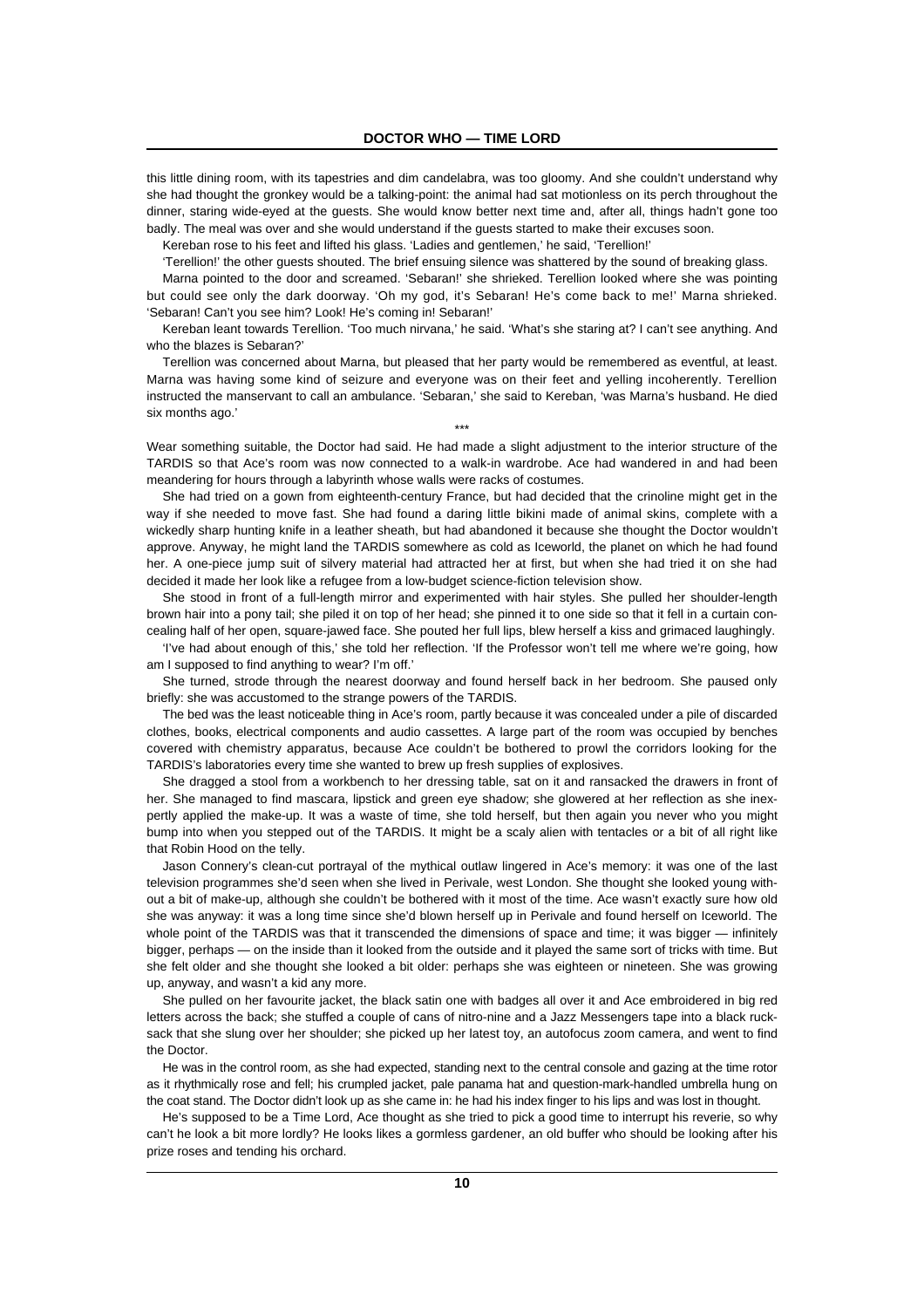'Beauty of Bath,' said the Doctor.

'You what?'

'Beauty of Bath, one of my favourite apples. It ripens early and has a fine ruddy colouring.'

Ace could feel herself blushing. How much of her thoughts had he read? 'Don't do that!' she said crossly. 'It's rude to listen in.'

'Sorry, Ace. I didn't mean to, they just sort of crept in while I wasn't thinking of anything else. And I rather like the idea of being seen as a gardener — it's an appropriate analogy in a way.'

Ace smiled and shook her head. Time Lord or gardener, he was uniquely the Doctor. His face contained his character: intelligence and cunning in the sharp blue eyes, and laughter in the crow's feet next to them; concern and responsibility in the furrows across his forehead and alongside his mouth; determination in the jut of his chin. Ace never ceased to wonder at herself, travelling through time and space with an alien who looked like a funny little man, but then again, she rarely ceased to enjoy it.

She spread her arms and pirouetted to draw the Doctor's attention to the clothes she was wearing: exactly the same kind of clothes as the Doctor had seen her wearing hundreds of times before.

'What do you reckon on this clobber then, Professor? Better than the usual gear, eh?'

'Eminently suitable, Ace,' the Doctor said gravely. 'A very good choice of garments.'

Ace let her arms fall to her sides. 'You what?' A sudden thought occurred to her. 'Oh no, Doctor. We're not going to Earth again, are we? I can't stand much more of the late twentieth century. And if we land anywhere near sodding Perivale, I'm not setting foot outside the TARDIS, OK?'

The Doctor looked smug. 'Most people are happiest in their own era, Ace,' he began.

'Well I'm not, all right? Anywhere else is better — and stop looking so pleased with yourself.'

The Doctor's smile broadened. He turned to look at the console, touched a few buttons, frowned, scratched his head and then raised his eyebrows. 'How about —' he ran his finger down a flickering display '— New Starhome?'

'Is that where we're going?' Ace asked sceptically.

'Er, yes,' said the Doctor. 'I think so.'

After a final laboured surge, the time rotor subsided and remained still.

'We've landed, then,' Ace said.

'Yes,' the Doctor said, checking the controls again. He straightened with a grin. 'New Starhome it is! Shall we take a stroll?'

\*\*\*

The intelligence was suffocating. It was drowning, overwhelmed by the others, the others who were also intelligences but were unlike, alien.

It had been asleep, but for how long it did not know. The intelligence feared that it had been asleep for a very long time. Now it had woken, or had been woken. At first it had been alone, which had been terrifying enough, but then the others had started to arrive.

The intelligence knew immediately than the others were unlike itself. None the less it had tried to make contact. The trauma had almost finished it: the intelligence had been unprepared for such swirling, disordered thoughts. In themselves, however, the thoughts were little more than an irritation; it was their contents that were unbearable. The intelligence had little concept of any emotion yet the thoughts of the others consisted of almost nothing but pain, fear, anguish and desolation. If the intelligence had any conception of an afterlife, it would have thought itself in hell.

The intelligence mentally curled itself into a ball and crept into a corner. The others continued to arrive; the intelligence was suffocating.

\*\*\*

On a couple of occasions Ace had tried to map the interior of the TARDIS. The first time she had set out from the control room with a rucksack full of provisions, a pencil and a pad of graph paper: she had turned back when she had run out of paper. On her next attempt she had dispensed with the provisions, because the TARDIS's corridors were well equipped with food dispensers, but she had taken a portable computer with graphics software and enough memory cards to store the architectural plans of every building in London. She hadn't used many of the cards: she had given up when she started limping.

Her conclusion was: the TARDIS was mega-huge and there wasn't much point in wasting any more time exploring because the Doctor could rearrange it anyway.

So she could never quite become accustomed to the fact that when the TARDIS materialized in physical form, it did so in the unassuming shape, size and appearance of a police telephone box: a rectangular, dark blue box surmounted by a flashing blue light.

'You must be able to remember police telephone boxes, Ace,' the Doctor would say in exasperation. 'The TARDIS materialized like this when I landed on Earth.'

'Like I keep telling you, Professor, they were before my time, weren't they? Anyway, I thought the whole point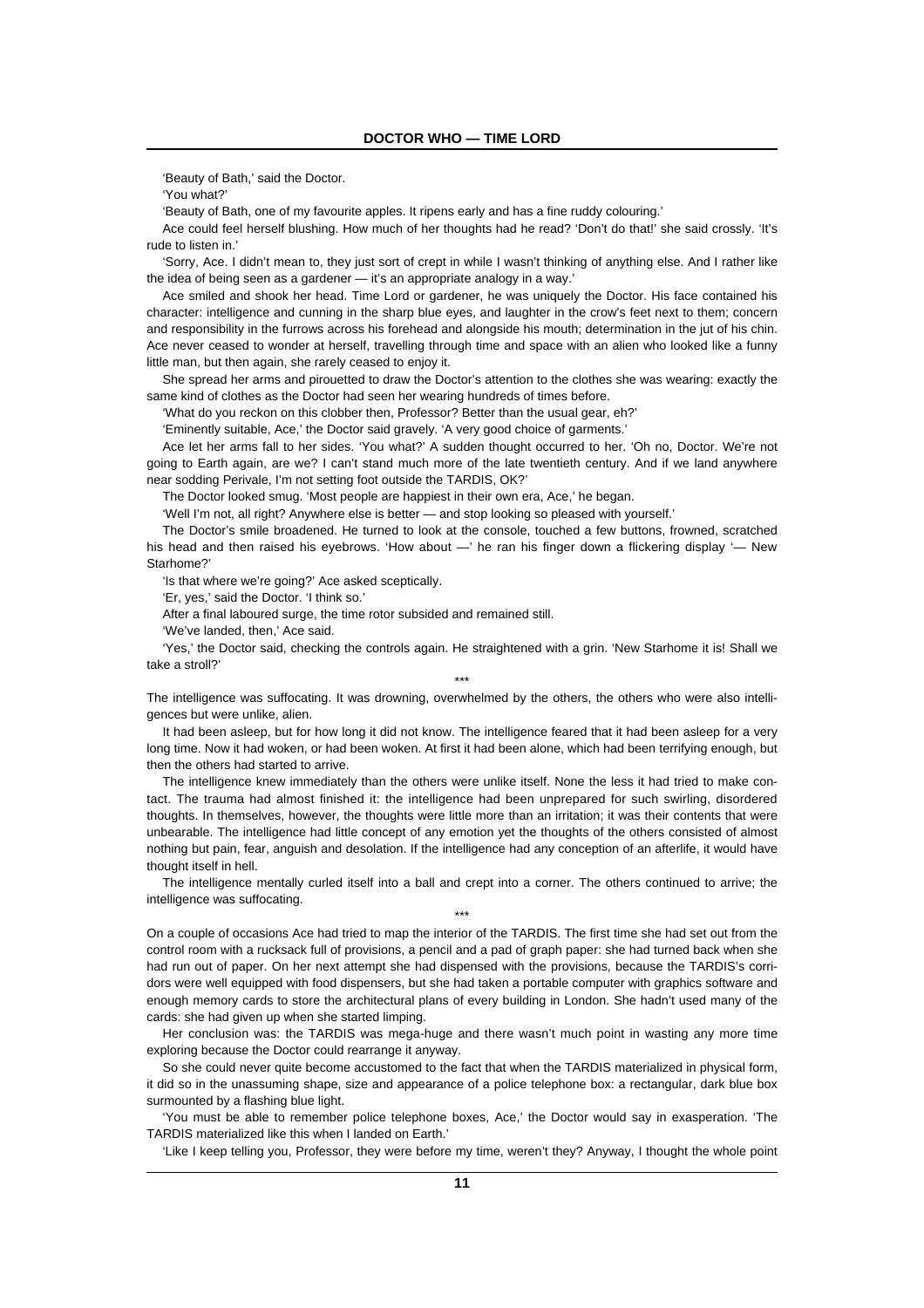of this materialization business was that the TARDIS blended in with its surroundings?'

'Quite right, Ace,' the Doctor would say, as if they had never had this conversation before. 'The chameleon circuit is a very sophisticated piece of technology. The Type 40 TARDIS was the first in which it was fitted.'

'I might have guessed you'd get lumbered with a prototype. It doesn't work, does it? Everywhere we go the TARDIS sticks out like a Dalek at a peace conference.'

'A minor malfunction. I'll get round to mending it one of these days. I never seem to have the time.'

Sometimes Ace suspected that the Doctor didn't have the first idea how to fix the chameleon circuit. At other times she thought that he'd become accustomed to the police box shape and enjoyed the consternation his craft caused wherever and whenever it appeared.

Ace poked her head round the exterior door and saw that this time the battered blue box had landed in more congenial surroundings than was often the case. The TARDIS had materialized at the corner of a courtyard. The square was paved with pale marbled flagstones and the surrounding buildings were faced with dazzlingly white plaster. Two wide avenues and several narrow alleys led from the square.

No one had been surprised to see the TARDIS appear: the square was deserted.

The Doctor swept past Ace, hooked the handle of his umbrella through the strap of her rucksack and pulled her stumbling out of the TARDIS. 'Come along, Ace,' he said. 'Don't dawdle. We've got to go... which way?'

Shaking her head, Ace turned and closed the door, which the Doctor had left open. 'It's a bit of a blot on the landscape,' she said, standing back to view the TARDIS against the white, pillared terraces. The Doctor, in the centre of the square, was peering from side to side and lost in thought.

He doesn't know which way to go, she thought, but I'll bet he pretends he's just admiring the town planning. 'Where to, Doctor?' she said, coming to stand beside him.

'Mmm?' The Doctor looked at her. 'There you are at last, Ace. Look at these buildings. Interesting architecture, isn't it?'

'All right, I suppose. If you're into neo-classicism. They're taking a bit of a chance with all these white walls.' 'A bit of a chance?'

'Yeah. Don't they know about spray paint? Guy I used to know could autograph this lot in half a minute. Street art, it's called.'

The Doctor winced. 'What do you make of the place, anyway?' he said.

'Well, it's like you said. New Star-something, isn't it?'

'New Starhome, yes. And?'

Ace looked up at the sky. It was turquoise. 'Are we playing another guessing game?' she said.

'If you like.'

What I like has nothing to do with it, Ace thought. But she could never resist a challenge.

'The inhabitants are human, or similar,' she said. 'You can tell by the shape of the doors. Anyway, that bloke grinning down at us from all those posters looks like an ordinary human. It's not Earth, and as it's called New Starhome it must be a space colony. So we must be in the future.'

'Very good, Ace, but whose future, I wonder?'

'Earth's future, of course.'

'I hesitate to apply such gross simplifications to a complex transdimensional concept,' the Doctor said, 'but in essence you're near enough.'

The Doctor stroked his chin as he peered up at the giant pictures that stood on the rooftops. Each showed an identical image: the smiling face of chubby, middle-aged man. Ace, meanwhile, had found the first sign of life.

'Professor! Oi, Professor, are you sure the natives are human? What about that chap under the arches?'

The Doctor's gaze followed Ace's pointing finger. A small figure was standing in the shadows beneath a pillared portico. It was humanoid and stood upright, but Ace could see as she followed the Doctor's cautious approach to the portico that the creature was covered with a dark, glossy pelt that seemed to shimmer with shades of emerald and aquamarine. With no sign of fear its huge black eyes watched the time-travellers approach.

'What is it, Doctor?' Ace whispered when they stopped an arm's length from the creature. 'It looks intelligent.'

'I wonder,' the Doctor muttered. 'You know, I remember meeting one of these before. But was it before or after this, that's the question.'

'Does it matter?'

'I rather think it might. There was a slang name for them, I seem to recall. Gronkeys, that was it. I suppose it's because they look like green monkeys.'

'More like a green panda, if you ask me,' Ace said, squinting at it through the viewfinder of her camera. The gronkey didn't so much as twitch as the shutter clicked. 'Why doesn't it say anything?'

The Doctor didn't reply. He was staring angrily at the chain that connected the gronkey's collar to the circular handle of the door. 'He's being kept as a pet,' the Doctor said in a tight voice. 'He's chained up like an animal.' He stared into the gronkey's deep unblinking eyes until Ace nudged him.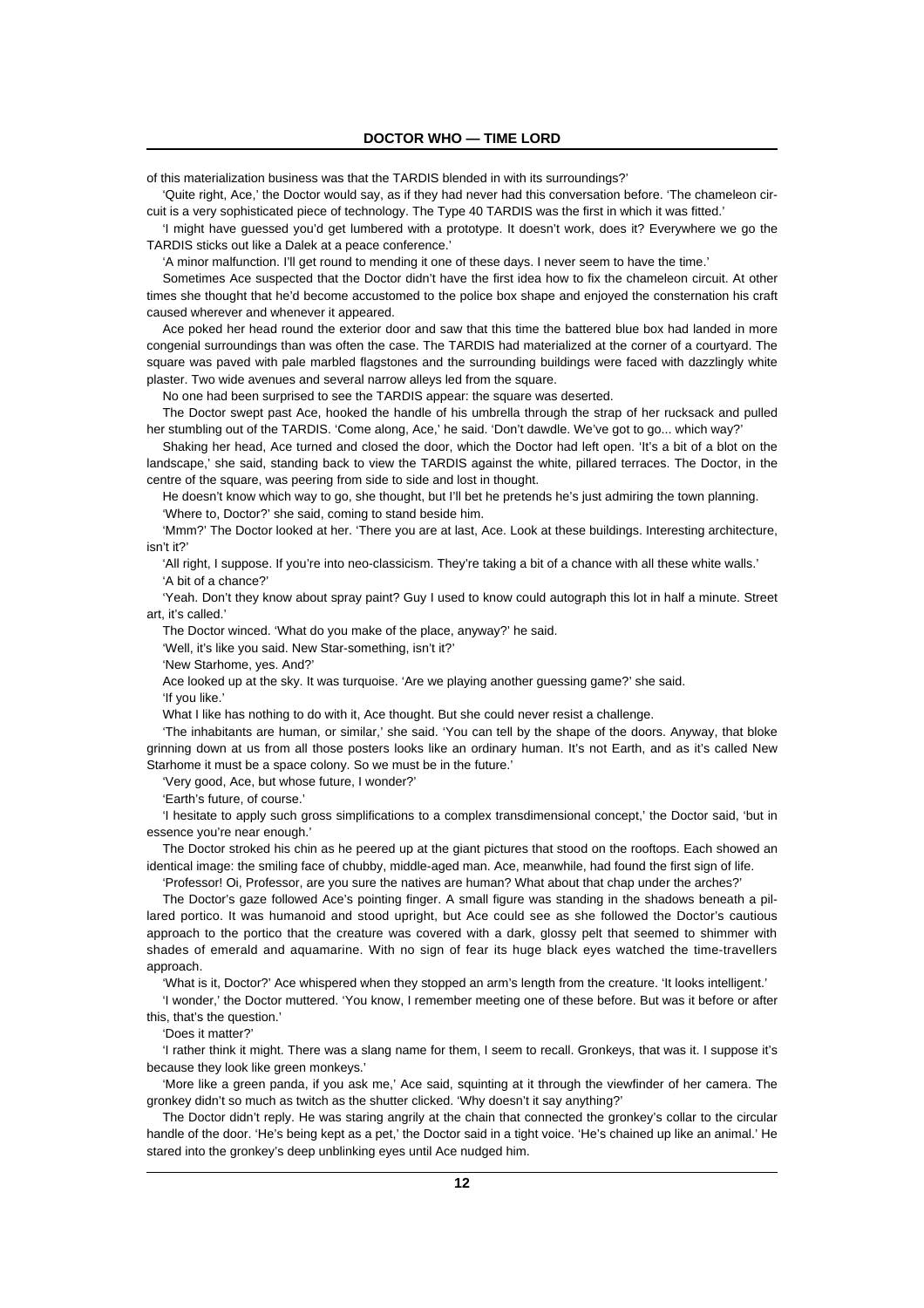'Snap out of it, Professor,' she hissed. 'Footsteps: someone's coming.'

When the visions had started, the intelligence had assumed that it was going insane. The visions were like the input that the intelligence used to receive from the machines. But the machines no longer functioned and no input was possible; the visions, therefore, were hallucinations.

\*\*\*

If the intelligence had been one with its brood-fellows, it would have drawn on the brood's strength to drive out the madness. Even if it had been alone, it would have struggled against the hallucinations. But it was surrounded by the others, drowning in a storm of the others' terror and agony and hopelessness; the hallucinations offered some respite from the relentless torture.

The intelligence had understood very little of what it saw in its visions. It had no vocabulary to describe the things that appeared. From the tempests of anguished emotion that were the thoughts of the others, the intelligence plucked recognition of the things in the visions, and the words that went with the things.

The most permanent thing in the hallucinations was known to the others as a colour. It was green. Among the green there were smaller things. The intelligence knew that the others recognized the things as having life, even though some were green and remained stationary whereas others moved and were sometimes other colours.

The intelligence would have liked to interrogate the others to acquire more information about the things in its hallucinations, but the thoughts of the others were incoherent, disorganized and so full of pain that the intelligence recoiled as soon as it made contact. The others, too, recoiled from the intelligence. The intelligence had come to realize that its probings increased the fear of the others; it had retreated into its hallucinations.

Green, endless green; warmth, too; living things, some of them moving: the intelligence was adrift in a vision it no longer tried to understand.

Suddenly it was aware of another: another whose thoughts were not chaotic; another who was full of confidence rather than fear. The other was speaking and, although the intelligence somehow knew that the message was not intended for it, it understood the meaning.

Don't worry, old chap, the other was saying, we'll get you out of this.

\*\*\*

'You young people! Stop teasing that gronkey!' The voice was perfunctory rather than angry.

Ace turned to see a middle-aged man hurrying across the square. He was wearing a white tunic and white trousers that together had a faintly military look; a green sash was looped over one shoulder. Under his arm he was carrying a placard on which was a smaller version of the posters that overlooked the square. Having reprimanded Ace and the Doctor, he showed no sign of interrupting his progress. Ace was incensed: she hated being wrongly accused.

'Oi, mate!' she yelled. The man stopped; the Doctor looked round. 'We're not teasing it, are we,' Ace continued. 'We're just having a look, all right?'

The Doctor smiled, raised his hat and strode towards the man. Ace hurried to catch up. 'Good, ah, good morning,' the Doctor said, glancing at the sky. 'I must apologize for my young friend's abrupt tone. She's from Earth.'

'Quite all right,' the man said. 'I didn't realize one of you was... I mean I didn't see that the young lady was with her er...'

'Doctor,' the Doctor said. 'And my assistant's name is Ace.'

'Happid,' the man said, 'Yorovan Happid. Pleased to meet you. From Earth, eh?' He gazed at Ace in awe, and he noticed her camera. 'Of course! You're a reporter. You've come a very long way to holovid our celebrations, my dear.'

Ace still didn't like him. 'Celebrations? I thought you were off to a demo. Who's the bloke in the picture?'

Yorovan Happid was shocked. He held up the placard and stood to attention with the poster's genial face next to his own. 'This, young lady,' he said, his voice shaking with emotion, 'this is Hortan Velid: our governor and leader; creator of our planet's destiny; architect of our independence. He is a great man.'

Ace lifted the camera and snapped Happid and his placard. 'Thanks, mate,' she said. 'Great shot for our viewers back home.'

The Doctor leant forward and tapped the camera. 'Earth technology,' he said. 'Remarkable how they've managed to miniaturize these holovid recorders, isn't it?'

'Er, quite amazing,' Happid said. 'Now I really must get along. Listen, you can hear the crowd cheering. I don't want to miss the signing.'

The Doctor had been making a few deductions. 'So today is Independence Day?' he asked. 'Is the ceremony taking place here?'

'Unfortunately not,' Happid said. 'You've come to the wrong place. You've been misinformed. This is the town of Pax, Hortan Velid's home town. We had hoped that we would have the honour, but the ceremony had to be held in Central City. Everyone will see it on live hologram transmission — everyone except us, unless we hurry along.'

Ace glanced up at the clear turquoise sky and froze. She clutched the Doctor's arm.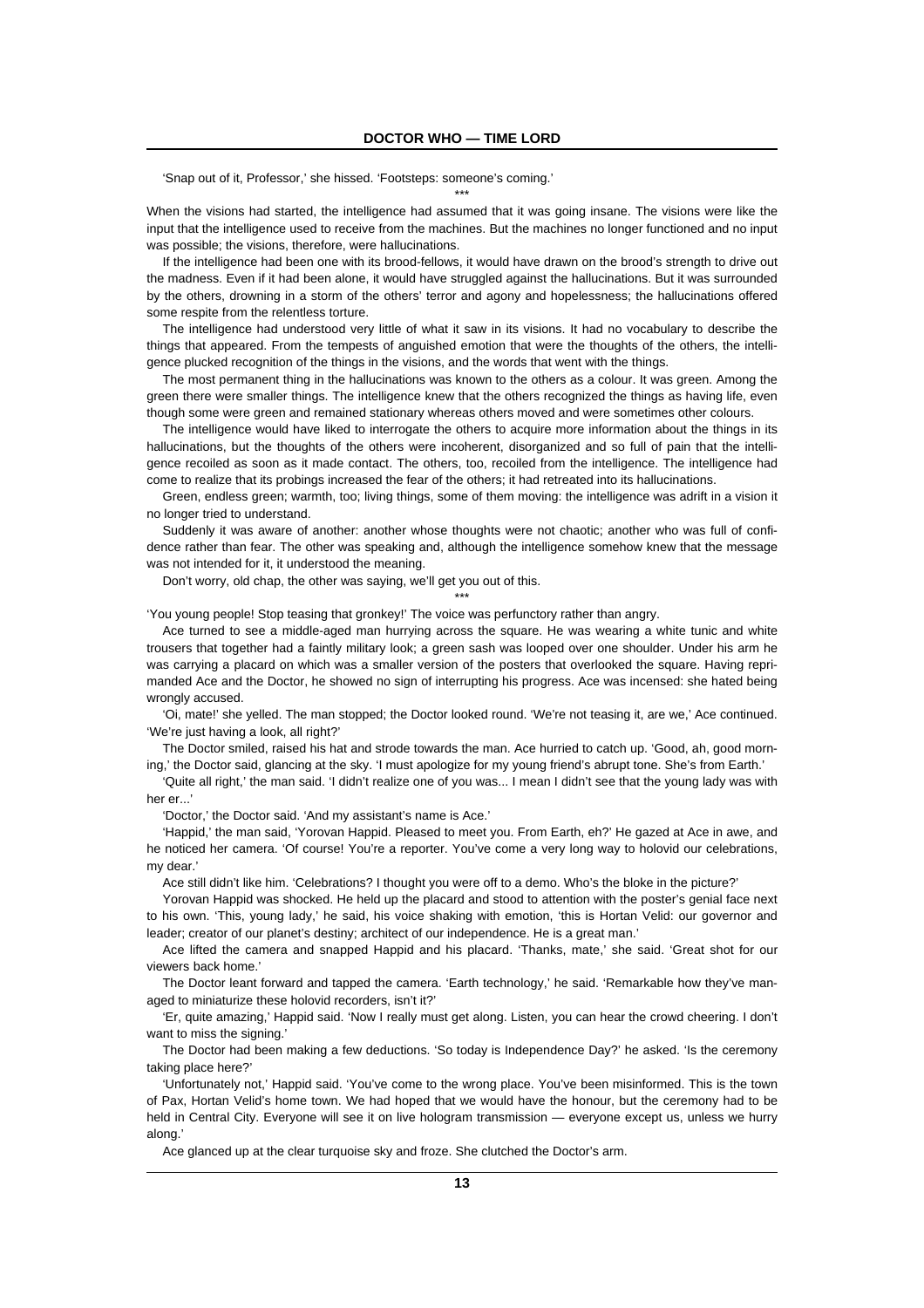'Doctor! Over there! Vapour trails! Are they missiles?'

The Doctor studied the fine parallel lines that streaked the sky. 'They could be,' he said, 'but they're not aimed at us. They're on a trajectory for space.'

'That'll be the Federation fleet, or part of it at least,' Happid said. 'All the Federation ships will be gone by midnight. It's one of the terms of the treaty. Tomorrow we'll be free. We'll have our own police force.'

'You might find that those last two statements don't necessarily go together,' the Doctor murmured. 'But I assume everything's been peaceful and orderly so far?'

'Peaceful? Better than just peaceful,' Happid boasted. 'New Starhome's the most contented planet you could wish for.'

The Doctor seemed almost disappointed. 'No trouble of any kind?' he pleaded.

'None whatsoever,' Happid shouted over his shoulder as he bustled away to the edge of the square. 'There's been so little bad news lately, the holovids have been reporting stories about people seeing ghosts!'

'Ghosts!' the Doctor mused. 'Now that is interesting.'

The gronkey was still staring fixedly at the Doctor. Ace began to feel uncomfortable. 'That thing's giving me the creeps,' she said. 'Come on, Doctor, are we going to watch this independence ceremony?'

'I never find flag-waving as uplifting as it's cracked up to be, Ace.'

'So where shall we go?'

'Well, where would you go if you'd just seen a ghost?'

Olberan was being difficult. Terellion had done everything she could to avoid a scandal: she had had Marna driven to the hospital in one of her own limousines and she had booked the most expensive suite of rooms for Marna's sole use. Now, on this morning of all mornings, Olberan had insisted on visiting the poor deranged woman. And he was making a scene.

\*\*\*

He had positioned his powerful body in front of Marna's bed; his left hand was curled into a fist and in his right he was wielding a scalpel.

'She's coming round,' he repeated doggedly. 'I just want to talk to her. Don't come near her with any more of that stuff.'

Doctor Sendet sighed and drew his hand across his lean face. The nurse exchanged a long-suffering glance with Terellion, who smiled weakly.

Sendet held up the hypodermic plastigraft. 'It's just twenty-five milligrams of noctidrine,' he said, stepping forward and then leaning back to avoid Olberan's scalpel lunge. 'A mild tranquillizer, that's all.'

'If it's so mild, why's she been out all night?' Olberan demanded. 'She'd be all right if only you'd let her wake up.'

Sendet lifted his eyes to the ceiling in despair. 'Can't you talk some sense into him, Terellion? Tell him you've known me for years. Tell him you trust me.'

It was true that Terellion had known Doctor Sendet for years. But since the last time she had consulted him, when he had seemed eager to put her under a general anaesthetic for reasons that she had assumed were unprofessional, she didn't entirely trust him. None the less, he was the senior consultant in the second-largest hospital on New Starhome.

'It's all right, Olberan,' Terellion said. She rested her hand on his brawny arm and looked up into his glittering blue eyes. She fluttered her eyelashes, a ploy which she usually found effective. 'Doctor Sendet's an old acquaintance. He'll do what's best for Marna.'

Terellion smiled encouragingly. Olberan seemed mesmerized by her eyes. He lowered his hands. Terellion's smile widened, then turned into an O of surprise as the burly off-worlder pulled her close and kissed her.

As soon as Terellion stopped struggling, Olberan released her. She was surprised to find that she felt disappointed. 'You brute!' she said, somewhat half-heartedly.

'Not many as good-looking as you on the Rim worlds,' Olberan said with a grin. 'Go on, Doc, give Marna the shot. If Senator Terellion says it's OK, it's OK with me too.'

Doctor Sendet advanced hesitantly and this time it was Terellion, dragging herself from Olberan's gaze, who stopped him. 'Is this really necessary, Barnan?' she said. 'Marna looks so peaceful already.'

Sendet tutted impatiently and indicated the moving line on the screen above Marna's head. 'The electromagnetic pattern is still very erratic,' he explained. 'If she woke now, she would still be in shock.'

Terellion nodded. Sendet applied the plastigraft pad to the sleeping woman's arm and almost immediately the line on the screen became less jagged as Marna's breathing deepened.

'Perhaps your big, bearded friend could do with a shot of this stuff,' Sendet whispered.

'I heard that!' Olberan roared. 'You keep your damned drugs away from me. I'm not pickled in nirvana and I don't believe in ghosts. I think this woman saw something last night and I'm going to find out what's going on. Nobody's going to get in my way!'

Sendet and the nurse launched into a stumbling explanation of the effects of shock, the symptoms of hysteria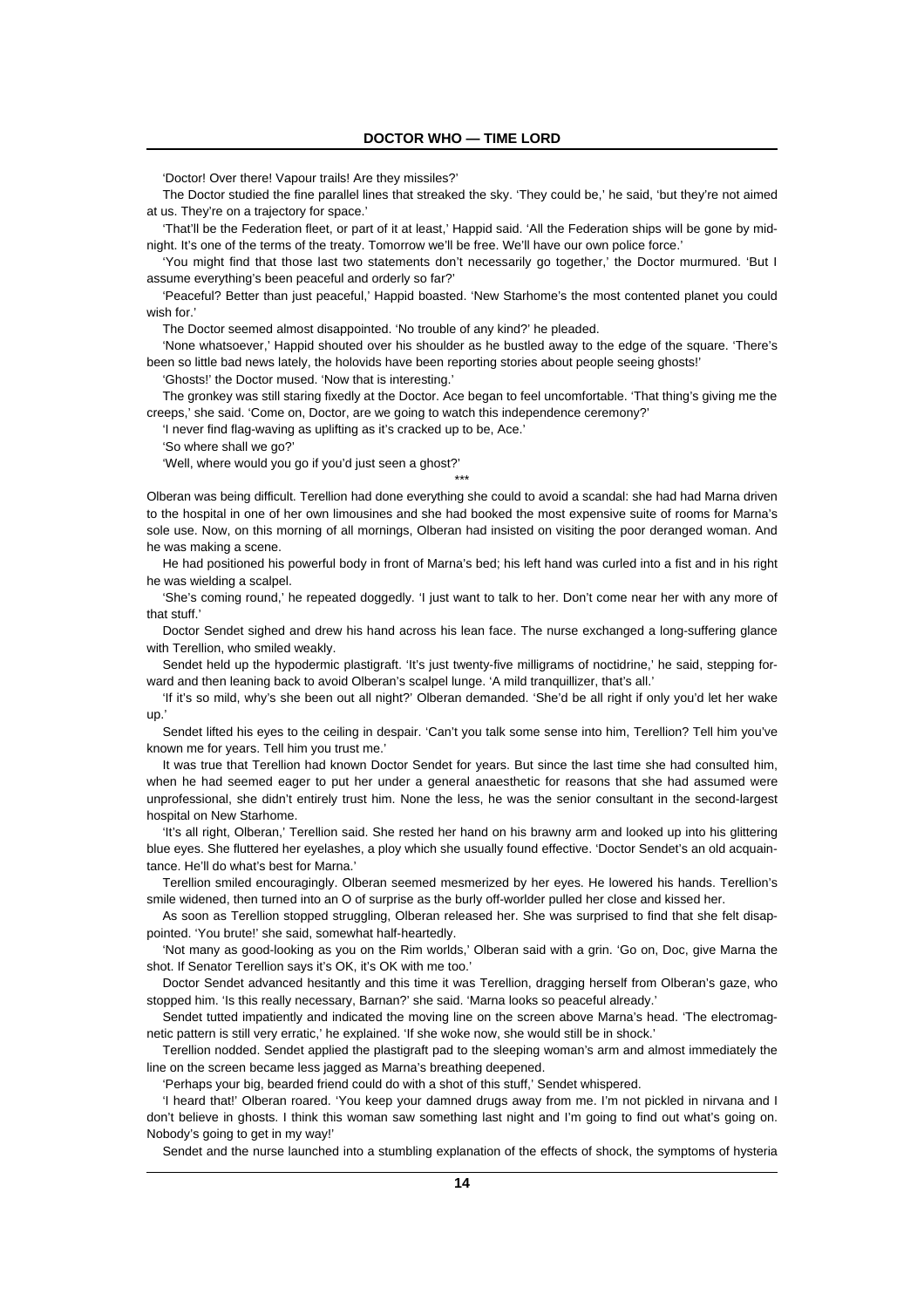and the impossibility of ghosts. Olberan merely glowered at them, his lip curled disdainfully. Terellion found herself favourably comparing the big off-worlder's commanding silence with Sendet's oleaginous appearance and verbosity. After all these years of civilization, Terellion thought, I'm beginning to fancy a bit of rough trade!

Terellion was the first to notice that visitors had arrived, uninvited and unannounced. An oddly dressed but alert little man and a tough-looking young woman in a black jacket had joined the group and were avidly listening to Sendet and the nurse. Terellion stared at them; Olberan, the nurse and finally Sendet turned to follow her gaze.

The little man raised his hat. 'Hallo,' he said, 'I'm the Doctor. Who's the patient?'

Sendet was the first to speak. 'I'm the doctor,' he spluttered. 'Would you mind explaining yourselves?'

'Sorry, mate,' Ace said, 'but he is the Doctor. Appearances can be deceptive. Who's the patient?'

Terellion decided it was time to exert some control. 'I'm Senator Terellion Pang,' she announced. She frowned, however, when neither of the two visitors appeared to recognize her name. 'Kindly explain yourselves.'

'Hi, I'm Ace,' the young woman said, extending her hand. 'This is the Doctor. Who's the patient?'

Terellion mechanically shook the young woman's hand. Olberan burst out laughing. 'The patient is Marna Grard,' he said. 'She had a skinful of nirvana last night, and saw the ghost of her husband. Nirvana can do that to you. But I was there, Doctor: that was no pink elephant she saw. Whatever it was, it sent her crazy. I'm Olberan, by the way.'

The Doctor and Ace shook his out-thrust hand. 'She's sedated?' the Doctor asked, touching his fingertips to Marna's temples.

'Sendet's been giving her shots all night,' Olberan growled.

'Possibly very wise,' the Doctor said. He saw the plastigraft pad and sniffed it. He frowned. 'An acetyl choline replicant in a slow-release base, unless I'm mistaken.' Terellion shivered as the Doctor's eyes swept the room and came to rest on Sendet.

'It's noctidrine,' Sendet stammered. 'Twenty-five milligrams, that's all.'

'Is it?' the Doctor said. 'I see. Well, you're the doctor. Don't you think you should do something about this?' He pointed to the screen above Marna's head. The flickering line was almost flat.

Sendet stared at the screen and swore. He pressed a button on a pad strapped to his wrist and lifted the device to his lips. 'Intensive care!' he barked. 'This is Doctor Sendet. Get a berth ready immediately. I'm sending a patient now!' He turned to the nurse. 'Take this patient to IC and administer a slow drip of eserine compound. Report back as soon as you see any change.'

Sendet smiled nervously as the nurse flicked up two switches at the foot of the bed. The bed, along with the machinery and screens arranged around the bed-head, floated free of the wall and the nurse propelled the entire complex towards the doorway with one hand. The doors opened silently as the bed approached, and five pairs of eyes watched until the doors had closed again and Marna had floated out of sight.

'That's what I call an air-bed,' Ace said. 'You wouldn't get one of them on the National Health.' The Doctor glared at her.

'Marna's going to be all right, isn't she, Doctor?' Terellion said.

'Perhaps,' the Doctor and Sendet said in unison.

'She's had a traumatic shock,' Sendet said firmly, 'and, in the quantities Marna was taking, nirvana can be a dangerous substance.'

'So can some of the cholinesterase blockers,' the Doctor added. Sendet gave him a filthy look.

Terellion was about to step in to prevent an argument when the device on Sendet's wrist began to bleep alarmingly. He pressed a button.

'Doctor Sendet! Doctor Sendet! Emergency!' the tiny loudspeaker screeched. 'Doctor Sendet to intensive care immediately please!'

Without a word, Sendet ran from the room.

'Shouldn't we follow him, Doctor?' Terellion said. 'I rather think Marna could do with a second opinion.'

The Doctor shook his head slowly. 'It's too late,' he said. 'It was too late before we arrived here.'

Olberan clenched his fists. Terellion fought back her tears and an urge to smooth Olberan's furrowed brow. 'Do you mean she's dead?' Olberan snarled.

'Oh yes,' the Doctor replied. 'The question is, will anyone see her ghost?'

Terellion gasped. 'You mean...? There have been rumours...'

'I think it's time we had a talk, senator. This is much more interesting than flag-waving, isn't it, Ace?'

\*\*\* In the basement of the hospital, unsteady hands pushed together the two halves of a metal sphere, imprisoning the black radiance within. The gloom in the long chamber lightened a little.

The room was a morgue, its walls lined from floor to ceiling with wide, deep drawers. One of the drawers lay open: inside it was a still figure covered with a grey sheet. The hands, trembling with the cold, pushed the drawer into the wall.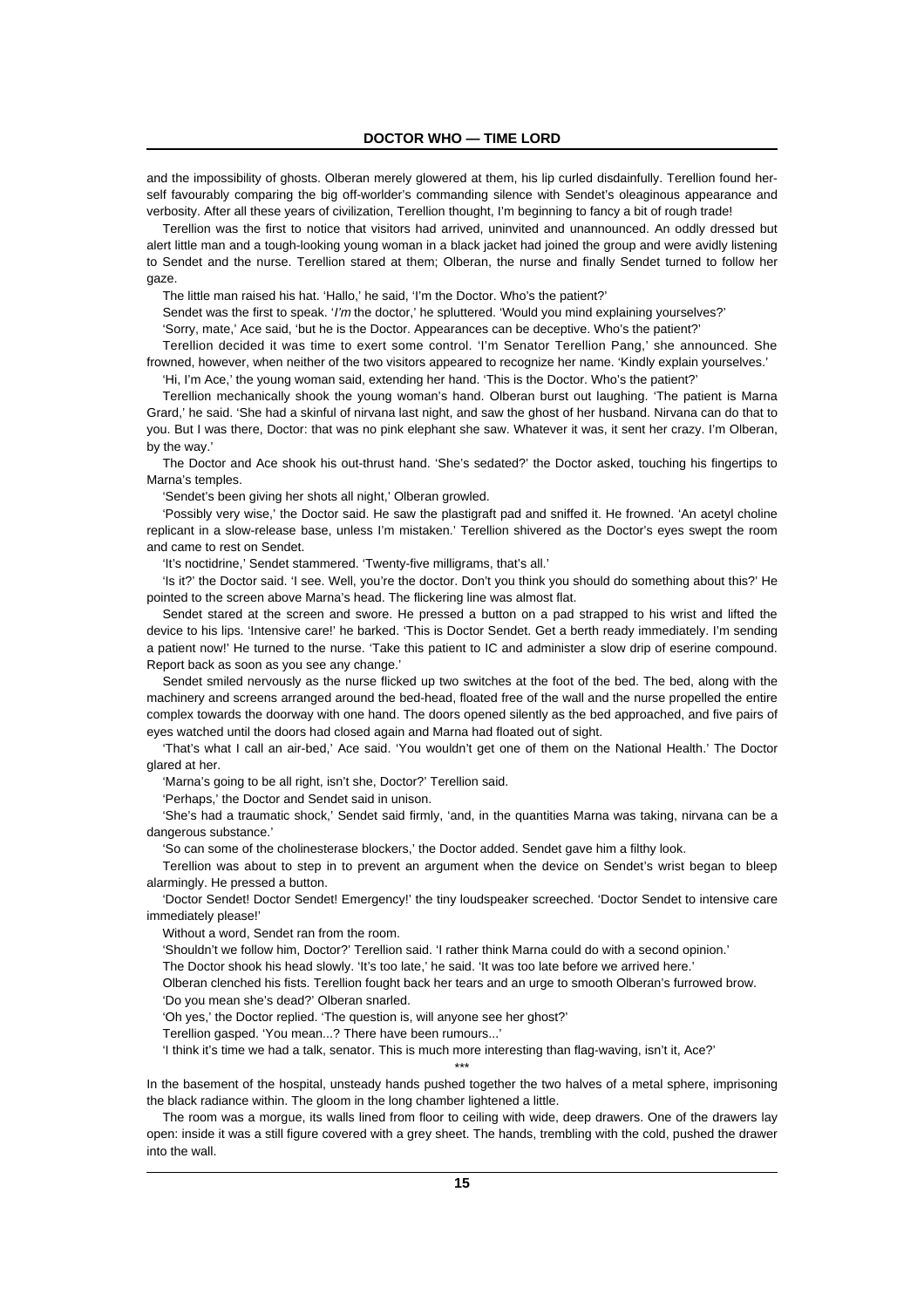'Another guest in the hotel,' whispered the owner of the hands. 'If we carry like this like this, we'll have to build an extension.'

There was something hysterical about the nervous laughter that followed.

#### **SYNOPSIS OF SUBSEQUENT EVENTS**

Reluctantly, Terellion begins to admire Olberan and trust the Doctor. The Doctor seems particularly interested in gronkeys and starjade, and Terellion explains that both the friendly, dark green mammals and the emerald-like stone come from the North Continent of the planet, which has remained largely unexplored throughout the centuries of human settlement because of its inhospitable tropical climate and its lack of mineral resources. Olberan adds that when he was last on the planet, the North Continent was known only for its beaches and that the interior was ignored. He doubts whether anything interesting or worthwhile could come from the North Continent. Terellion agrees, saying that there is still plenty of the South Continent to exploit and that many of the islands of the archipelago have yet to be visited. She finds the gronkeys a little disturbing, but starjade is pretty enough: she says that Marna was wearing starjade when she saw the ghost of her late husband, a fact which the Doctor seems to find significant.

Ace and Olberan visit the Pax library to gain information about the North Continent. There is very little available, but despite the obstruction of the librarian — only increased by Olberan's brusque manner — Ace discovers that Hortan Velid's first claim to fame was as the organizer of one of the earliest of the expeditions to the North Continent. His expedition was a disaster and most of the explorers died. Among the few survivors were Velid himself and the expedition's doctor, whose name was Sendet.

Terellion invites the Doctor to her palatial home, and shows him her gronkey and her collection of starjade jewellery. Ace and Olberan return as the Doctor is explaining that starjade has unusual properties. The Doctor and Ace accept Olberan's invitation to stay the night in the house he has rented. During the night there is an attempted break-in, which Ace foils.

The next day the Doctor, Ace and Olberan watch the live holovid broadcast of Velid's appointment as president of newly independent New Starhome. Velid's first act as president is to dissolve the senate and give himself emergency powers to rule until new elections can be held. The crowd acclaims his decisions. Velid then bans further exploration of the North Continent, which he says has for too long diverted the attention of New Starhomers from the crucial tasks of building the planet's economy to compete with that of the Federation and other independent planets. The Doctor disapproves of his strident nationalism, but the New Starhomers are ecstatic at the prospect of new prosperity and strength.

Almost as afterthoughts, Velid makes two further announcements. Starjade, he says, has been found to give off dangerous radiation: he bans it and claims that certain senators knew about the danger but had hushed it up; Velid declares that the malefactors will be brought to justice. In place of the Federation Security Corps, he invests his own paramilitary organization, the Starhome Guard, with the responsibility of policing the planet.

Olberan goes to see Terellion. Ace, disturbed by the holovid news, befriends Olberan's pet gronkey and wanders into the garden of Olberan's house, where she finds an epaulet that she tore from the shoulder of one of the night-time intruders. The Doctor recognizes it as part of the uniform of the Starhome Guard.

Olberan returns, confused and angry. Terellion's mansion has been broken into and the senator is missing. The servants say that she has been arrested. The Doctor urges flight, but Olberan wants to confront the officials who arrested Terellion. Ace cannot believe that Terellion is one of the senators who hushed up the danger of starjade. The Doctor's reassurances are interrupted by the arrival of a squad of Starhome Guards. These uniformed giants, the cream of New Starhome's youth, seem unnaturally strong: they smash their way through locked doors with ease. And now that they are the planet's official police force, they are carrying weapons. Olberan produces an old hunting rifle and opens fire at them, telling the Doctor and Ace to escape while he holds them off. The guards, however, can move fast enough to dodge the bullets: the Doctor falls and is surrounded; Ace produces nitro-nine with which she intends to blow up the guards, but Olberan reminds her that the gronkey could be hurt in the explosion. Ace rescues the gronkey and returns to the hallway to see the Doctor caught in the ray from a guard's gun. The Doctor falls lifeless to the floor. Olberan grabs the grief-stricken Ace and pulls her to safety. They escape in his speedpod, a hover-vehicle. He tells Ace that the Doctor is finished and that their duty now is to find and rescue Terellion. He tells Ace that even now Velid would not dare to incarcerate the glamorous senator in an ordinary prison; he suggests that they break into Velid's villa in Pax.

Terellion is in a featureless cell, but when a nurse brings her food she realizes that she is in a hospital, not a prison. Sendet visits her, and although he is clearly worried and in awe of the senator he insists that she must submit to a course of medical treatment. If she refuses, he says, she will be tranquillized and treated anyway. Terellion agrees to go quietly.

In an operating theatre, she is strapped to a table. Sendet gloats about her defencelessness and then places a metal globe above her head. He is about to open it when he is interrupted by a squad of guards, who wheel in the lifeless body of the Doctor. Sendet scans the Doctor's body and is amazed to find that the Doctor is not human.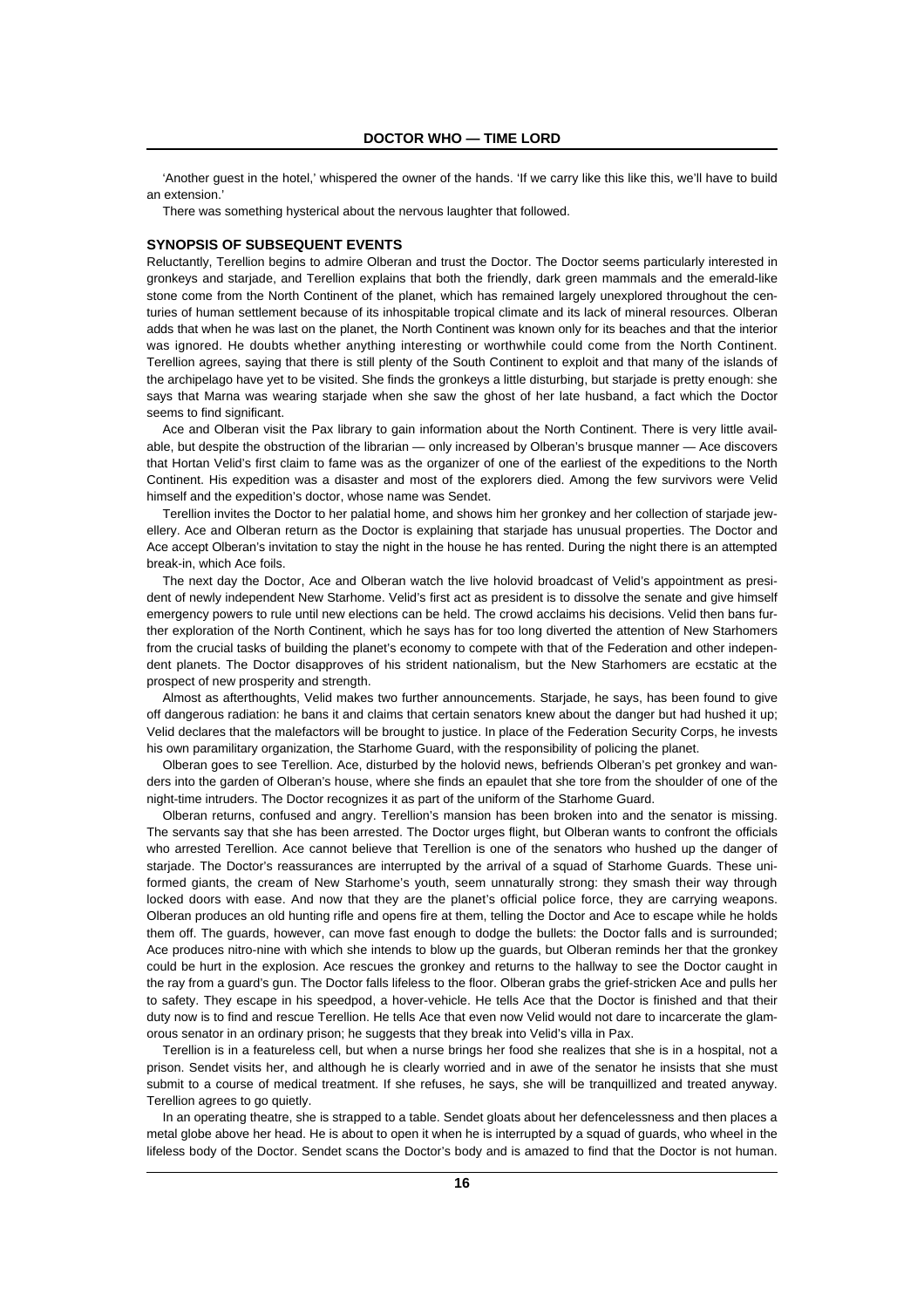Terellion accuses him of complicity with murderers, but Sendet tells her that the Doctor is alive. Terellion overhears Sendet making a telephone call. He is asking for instructions, but the other party seems unsure what to do next. They decide that the Doctor should be exposed to the Remote Globe. Terellion watches helplessly as the metal sphere is moved above the Doctor's head and spilt open. Dark radiance from the Remote Globe, a ball of blackness contained within the sphere, envelops the Doctor. Sendet tells Terellion that the globe is draining the Doctor's life.

Velid's villa is even more grandiose than Terellion's mansion. It is only thinly guarded. Olberan hacks into the security system to gain access to the grounds. After telling Ace that using nitro-nine will attract too much attention, he manages to disarm one of the guards and use the captured weapon to gun down the remainder. Ace reluctantly agrees to the logic of Olberan's suggestion that they should split up to search the vast building. Olberan volunteers to descend into the cellars, which he says might be dangerous, and sends Ace, who still has the rescued gronkey with her, upstairs.

Ace finds no sign of Terellion nor anything else of interest in the sumptuously furnished bedrooms. She is sure that if the senator is imprisoned in the building, she will be found in the cellars. Then she suddenly remembers that from outside the villa she saw a cylindrical turret, a gothic folly rising from the modern edifice. She finds the entrance to it in the corner of the master bedroom. The door is locked, but Ace remembers the security code that Olberan used and finds that it unlocks the door. Ace steps into a small circular room: it is a lift. She takes the lift to the basement where she steps out into a dark room that is furnished as a study. There is a computer terminal set into a desk; Ace finds the computer's memory store in the form of a wheel of microcircuits, but she cannot find a way to access them. She puts the wheel in her rucksack and, hearing footsteps, is about to move on when the gronkey demonstrates that the computer terminal is portable by lifting it out of the desk. Ace takes it and returns to the lift.

In the master bedroom, Ace sets up the computer and manages to turn it on. Inserting microcircuits at random, she reviews the astonishing contents of Hortan Velid's confidential files. Hearing Olberan approach, she conceals the computer. Olberan reports that he has found nothing, but he insists that Terellion must be on the premises. He and Ace must search again, he says. Ace disagrees, and eventually decides to leave by herself. This forces Olberan to accompany her, and not a moment too soon: as they return to the speedpod, the guards round the villa begin to stir. Ace realizes that if they are merely stunned, then it is likely that the Doctor, too, is not dead. Olberan tries to curb her optimism, but Ace will not be deterred. She curses herself for her stupidity and urges Olberan to make for the hospital with all speed.

Terellion watches aghast as the shroud of dark light withdraws into the globe, leaving the Doctor's body pale and unmoving. Sendet closes the metal sphere, announces that the transfer has been successfully completed and calls for guards to put the Doctor's body into a disposal bag. Terellion fights back tears as the guards zip up the bag. Sendet moves the sphere towards her and she screams, not because she fears the globe but because the body bag is moving: it is being unzipped from the inside. The Doctor sits up, holding his head. He comments that he has just had a remarkable experience that he wouldn't recommend to anyone. Sendet is stunned. The Doctor explains that Sendet was right: he is a Gallifreyan, not a human, and therefore able to withstand the life transfer. It was a struggle, but he was able to escape from wherever the globe took his life-force. He was glad to get away, he says: he was surrounded by a crowd of unhappy and disoriented minds and he also found one extremely confused stranger. He found it a very miserable reservoir of mental energy, which is what he accuses Sendet of trying to create.

Sendet recovers his wits, tells the Doctor he knows too much and orders the guards to kill him. The Doctor says he can hear the cavalry coming and then everyone in the room is aware of approaching shouts, explosions and blaster shots. The guards take up defensive positions in the doorway, while Sendet escapes through another exit. The Doctor frees Terellion, but refuses to let her follow Sendet to safety. Instead he pushes her into the lower part of an equipment trolley, which he wheels into the space between the guards. He gives the trolley a shove and throws himself flat on top of it. The trolley trundles along the ray-filled corridor. Ace opens the door at the other end, grabs the trolley, and runs with it to the speedpod, shouting over her shoulder for Olberan to stop shooting and follow her.

Olberan, installed at the controls of the speedpod, is determined to go to Central City. He is outraged and wants a showdown. A senator has almost been murdered, he stresses, and he is determined to make Hortan Velid aware of the injustices being done in his name. Terellion, sitting alongside Olberan, agrees. Ace catches the Doctor's eye, points to Olberan, and gives a thumbs-down sign. The Doctor smiles and nods. Ace's gronkey reaches forward, steals Olberan's blaster and hands it to Ace. 'Move over, Rambo,' she says to the blustering Olberan, 'I'm driving this bus now.'

With Ace at the controls the speedpod, after a rough start, outruns the guards' pods. The Doctor asks Ace where she's driving to, and seems pleased when she says she's going to the North Continent. Terellion and Olberan are appalled, because the North Continent is now out of bounds. The Doctor, however, says that is an excellent reason for going there.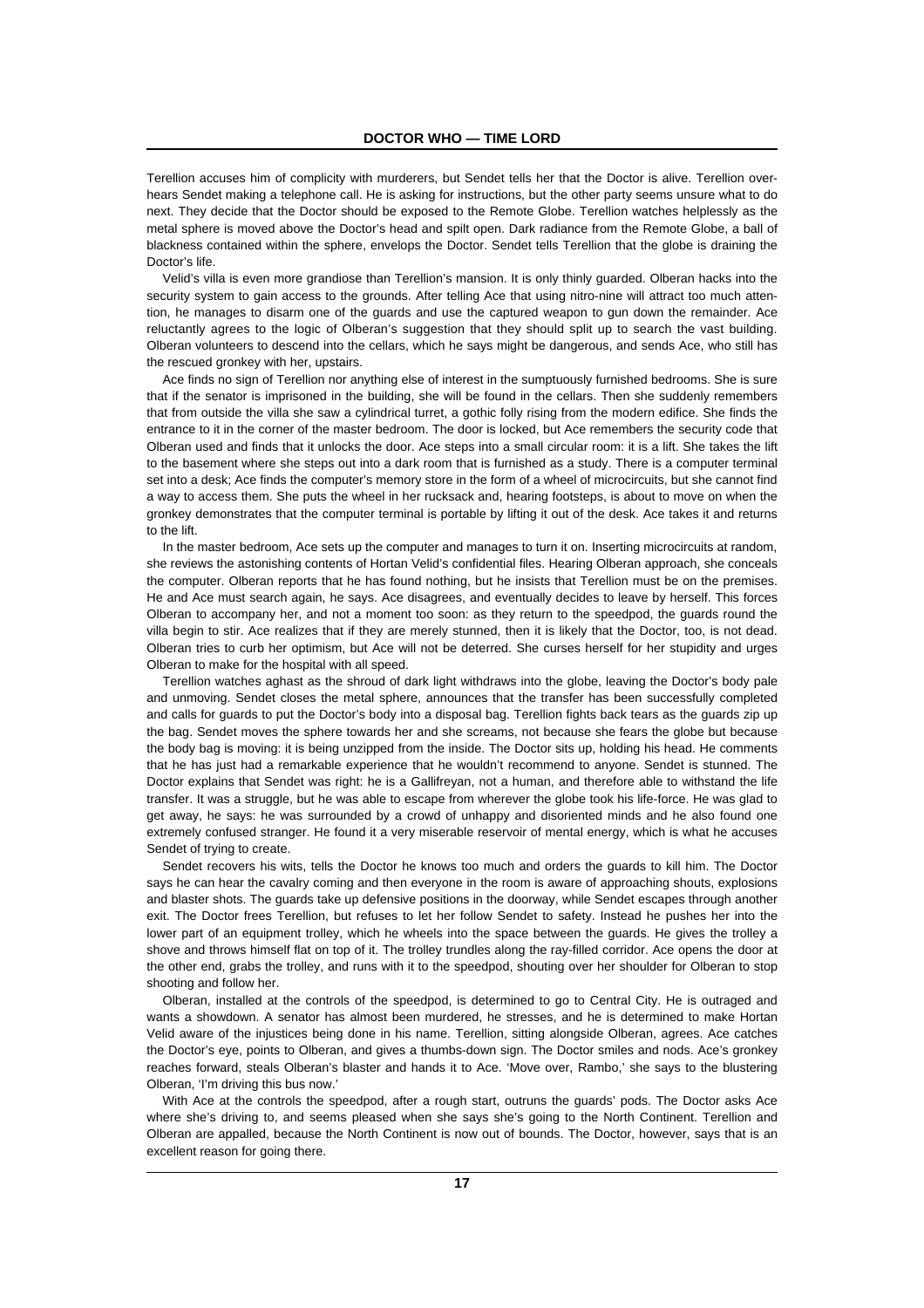Ace pilots the speedpod northward over a vast ocean and then over an equally vast landmass covered with jungle. The Doctor navigates, staring alternately into the screen of the portable computer and the eyes of the gronkey.

The intelligence becomes excited, aware that the unafraid other who joined it and then abruptly departed is returning in a way that the intelligence cannot comprehend.

As the speedpod circles over the endless rain forest, Olberan protests that they are wasting time, that in Central City, in Pax and all over the South Continent, Velid's opponents are probably being arrested and perhaps killed, as Terellion almost was, and that the Doctor is taking them on a wild goose chase. The Doctor replies by asking Ace to repeat the information she discovered about Velid's expedition to the North Continent. He adds that Velid's computer records contain references to a fortified camp in the North Continent. Olberan points out that even if it is true, they could spend years failing to find it from the air. The Doctor pats the gronkey's head and explains that he has an assistant navigator. He points towards the jungle: there is a strangely regular clearing.

Ace brings the speedpod down slowly. The clearing is obviously not natural. At its centre there is a tall, thin tower: it is leaning and much overgrown with foliage. It looks like a ruined temple of a lost civilization. Arranged in groups across the clearing are modern domes and huts. The largest cluster of buildings is next to the thin tower, and from its roofs sprout aerials, dishes and a thick cable that runs to the top of the tower. Ace takes the little craft still closer, and it becomes clear that the settlement is inhabited: small squads of Starhome Guards look up from their tasks, one of which is overseeing teams of gronkeys. It seems that the dark green mammals have been pressed into service as labourers; gangs of the creatures can be seen carrying boxes, clearing undergrowth and digging trenches. The gronkey in the speedpod becomes agitated for the first time.

Ace says there is nowhere to land but in the clearing, and she takes the speedpod down. As the craft lands, the guards close in. Ace remarks that her arrival couldn't have been more obvious even if she'd radioed ahead; the Doctor is worried because he can do nothing to stop the guards radioing for reinforcements and he says he and Ace must move fast. As they run from the speedpod, Ace points out that the guards don't need reinforcements.

While the Doctor and Ace run towards the tower, Olberan and Terellion provide covering fire from the speedpod. Ace's gronkey abandons her and flees into the jungle. Halfway to the tower, the Doctor and Ace realize they are surrounded: pinned down by blaster rays, they can only await capture. The guards advance inexorably. Olberan leads Terellion in a rescue charge that proves futile and they are captured. Guards loom over the Doctor and Ace and take aim at point-blank range. At that moment the gronkeys arrive! Running silently from the jungle, wave after wave of gronkeys swarm over the guards: they take horrendous casualties, but the guards are overwhelmed, disarmed, and surrounded.

Olberan and Terellion catch up with the Doctor and Ace at the base of the tower. The two New Starhomers are amazed at the gronkeys, who have never previously shown any capability of organized behaviour. The Doctor says that they have been learning. Ace's gronkey returns to her and stares into her eyes. She realizes that it is communicating with her telepathically: it is telling her that there is danger in the tower, she says. The Doctor, however, cannot be dissuaded from finding a way in.

They find a gap in the tower's structure. It is immediately obvious that the building is not an ancient stone edifice: it is made of metal, and its insides consist of a maze of wiring ducts and hydraulic systems. There are no doors, windows, rooms or corridors. Prompted by the Doctor, Ace works out that the tower is in fact a spaceship, and not of human design. The interior of the ship is damaged and the Doctor concludes that it made a forced landing on the planet, perhaps centuries before the first human colonists arrived. Squeezing through the gaps between ruptured storage tanks and smashed electronic circuits, the little party struggles upwards through the interior of the ship. They pause at a hole beyond which they can see only a black void. Ace realizes they have reached a chamber that occupies the top of the tower.

Ace says that if ruined spaceship contains anything important, it must be in the empty-looking nose cone. The Doctor explains that although the ship has been there for centuries or millennia, it never entirely died. The expedition of which Sendet was a member found the tower and the source of power it contained — power for which the expedition's paymaster, Hortan Velid, was prepared to kill.

Olberan alerts the others to the sound of approaching speedpods: Velid has found them already. Olberan and Terellion refuse to be trapped inside the tower and would prefer to take their chances outside, but the Doctor persuades them that they are safer in the old spaceship because Velid would not risk damaging the source of his power. He leads the way into the dark chamber, saying that they should all see the terrible truth of the basis of Velid's new order for New Starhome.

The apex of the spaceship is a circular chamber with a conical roof. The wall is a blank screen. The room is empty except for a pillar in the centre, on which rests a black globe from which darkness seems to emanate. Above the globe is a metal hood suspended by a thick cable.

The Doctor concentrates and images begin to appear on the screen. Soon there are hundreds of faces surrounding the foursome; each face is a moving mask of abject terror and anguish. Terellion weeps as she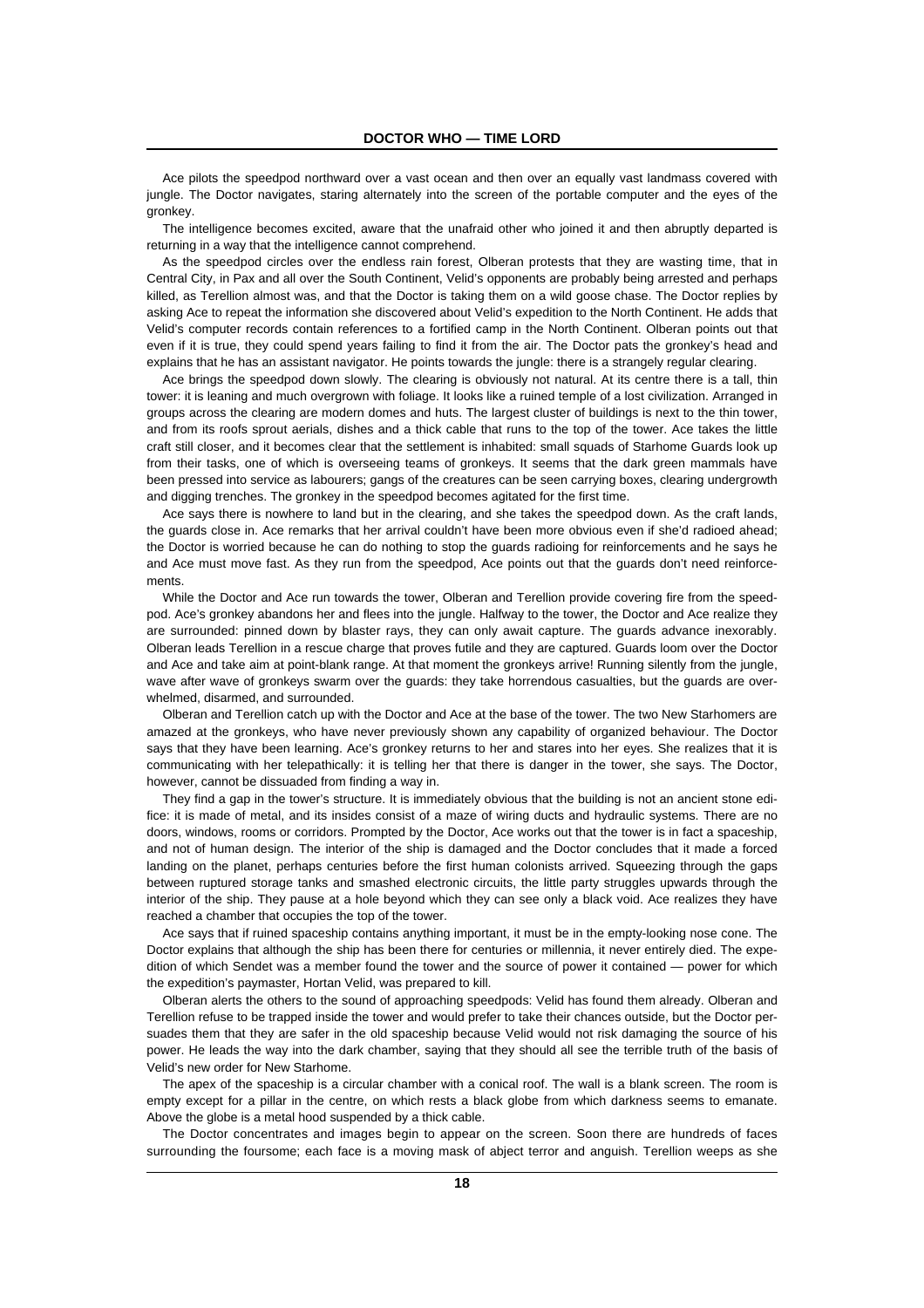recognizes acquaintances who have recently died.

The Doctor explains that Sendet has been draining the life from his patients and transmitting the life-forces from the hospital in Pax to the black globe. Velid has been able to use the accumulating power of the trapped intelligences to augment the strength of his guards and has campaigned for New Starhome's independence to ensure freedom from Federation interference. Now that he is president of the independent planet, Velid will crush all opposition.

Voices are heard within the ship. Velid and a contingent of his superhuman guards are ascending towards the chamber. With a burst of blaster fire, the guards enter the room, followed by Velid. The Doctor, Ace, Olberan and Terellion are held at gunpoint while Velid gloats about his victory. He congratulates the Doctor on the Time Lord's correct assessment of the situation, but he adds that his plans are more far-reaching. With New Starhome completely under his control, he has an almost infinite supply of human intelligences with which to feed the black globe. His guards will be invincible, and he will go on to conquer all the worlds of the Federation and beyond. No one can stop him now, he says.

Ace disagrees. Her gronkey leaps from her shoulders and swings from the hood above the globe. The contraption crashes to the floor; sparks flash from the torn cable.

The guards, deprived of the source of their extra strength, are confused. After a struggle in which Ace and Terellion prove a match for the unaugmented youths, Olberan picks up a blaster and points it at Velid. The Doctor tells Velid that the game is up.

Velid is still smiling. He tells the Doctor that he has never relied entirely on the globe's power and has had agents strategically placed for years. He glances at Olberan, who turns the gun towards the Doctor. Ace suddenly realizes how Olberan managed to break into Velid's house so easily, and why the tough off-worlder has proved to be such an ineffectual ally. She launches herself at him, but the Doctor restrains her, whispering that he has known for some time about Olberan's deception. Velid announces that the Doctor's intelligence will be added to the pool of life forces within the globe. He orders the Doctor to touch the black sphere. Terellion starts to say that the Doctor has already survived one such attempt, and Ace realizes that the Doctor's stratagem is about to be undermined. Ace's gronkey leaps at Terellion, distracting her. Velid ignores the interruption and the Doctor picks up the globe. To Velid's consternation, nothing happens.

Velid complains that Sendet assured him that to touch the globe was to die, but the Doctor says that it's just a ball. 'Here, catch!' he says, tossing the globe to Velid. Velid catches it in both hands and slumps to the floor as his life force drains into the globe.

Olberan threatens to kill the Doctor, but the Doctor says that there isn't much point. The Doctor picks up the globe again and concentrates. On the screen, a hideous alien figure takes shape. The Doctor introduces the others to the intelligence — the only surviving member of the crew of the spaceship, one of a species that has no corporeal existence and which lives as collective consciousnesses. He speaks to the alien intelligence, promising peace at last to it and to the hundreds of humans imprisoned with it: he drops the globe onto the floor, where it smashes into fragments. The screen goes blank.

Olberan shrugs, hands over the weapon and says that he had always thought Velid's plan were too grandiose. The Doctor says that Velid had started to make mistakes: the gronkeys had forced him to press ahead with his plans too fast. Terellion and Olberan don't understand: they know that the gronkeys are mere animals, with no sign of intelligence.

The Doctor disagrees, saying that gronkeys are intelligent, but have an easy life in the rain forest and therefore no need of permanent settlements or toolmaking skills. They communicate telepathically, and therefore have the potential to develop very quickly if given the right stimulus. Ironically it was Velid who provided the stimulus: once the enslaved gronkeys at the spaceship site had been shown how to use tools and had heard human speech, the new knowledge was instantly available to all the gronkeys on the planet. Because the spaceship was so difficult to enter, and anyway dangerous for humans, gronkeys were trained to clean the black globe chamber. Thus they saw the tortured images on the screen and became aware of the alien intelligence's misery and confusion.

None of this would have mattered but for the fact that gronkeys were being shipped to the inhabited South Continent as pets. Although they appeared uncommunicative, these gronkeys were in constant mental touch with their fellows in the North Continent, including those working in the black globe chamber. Whenever a gronkey, such as Terellion's for instance, picked up a mental signal from a nearby human, such as Terellion's quest Marna, that resonated with an image, such as that of Marna's late husband, seen by the gronkeys in the spaceship, the gronkey could not help becoming a conduit for that image -and thus Marna saw the ghost of her husband. Such sightings were occurring all over New Starhome, and Velid knew that someone would start asking difficult questions. He pressed ahead with his campaign for independence, hoping thereby to smother reports of people seeing ghosts, and he acted swiftly to ban starjade after the Doctor had planted hints that the stone might be responsible for the ghost sightings. The Doctor's motives had been to find out whether Velid had something to hide, and to protect the gronkeys by diverting attention elsewhere.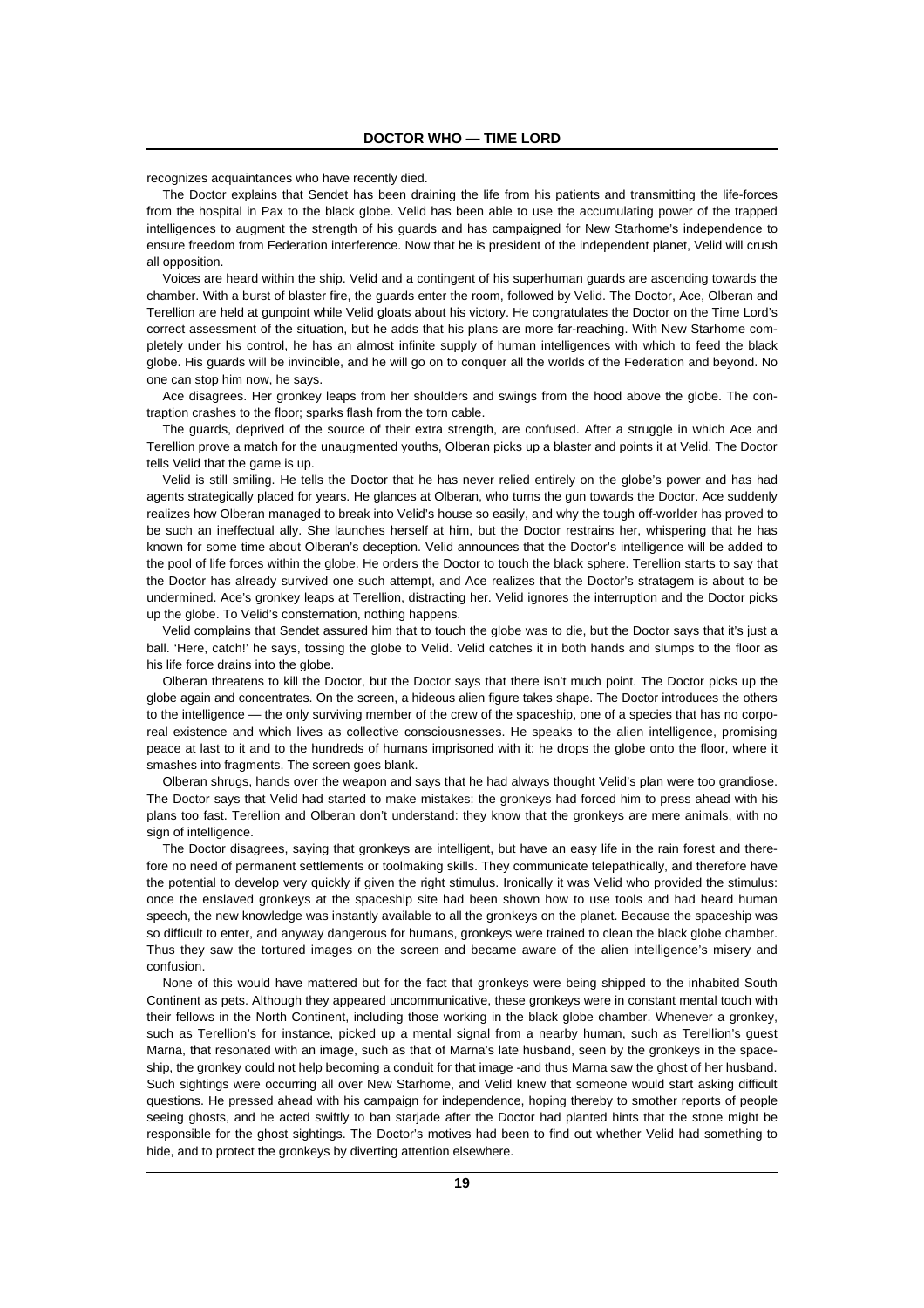Terellion says that it was just as well the Doctor arrived when he did. The Doctor agrees that it was a remarkable coincidence, but adds that even without his intervention the gronkeys were learning rapidly from humans and might well have proved to be a formidable obstacle to Velid's one-party state.

They leave the spaceship and the Doctor's point is demonstrated: the guards are returning to normal after the sudden removal of their augmented strength and everywhere across the clearing gronkeys have recovered the guards' weapons and are rounding up the dazed youths.

#### **NOTES**

The Necromancers is intended to be a fairly typical example of a DOCTOR WHO story. It is set in the far future and includes some standard science-fiction themes such as grounded spaceships, aliens, and telepathy. Like the best science fiction stories, however, its plot depends on the interaction of well-rounded characters rather than merely on futuristic technology.

As usual, the Doctor and his companion arrive to find themselves in the middle of a nefarious scheme. And as usual, it is not clear what the villainy is or who the villains are. DOCTOR WHO stories are often like puzzles: they have something of the detective story in them, as well as science fiction. The Doctor, as well as the reader, has to find out what is going on. Investigation usually reveals that the danger is far greater than was at first apparent; foiling the villainy usually involves threats to the very life of the Doctor or, as is even more likely, to that of his companion.

TIME LORD adventures will also show this form of construction: the players, adopting the roles of the Doctor and his companions and allies, will find themselves presented with inexplicable goings-on that will require investigation, as well as perhaps a certain amount of brute force.

As in The Necromancers, a DOCTOR WHO story often has a cliff-hanger ending which is resolved by a combination of the Doctor's remarkable abilities and his companions' resourcefulness.

Finally, it should be noted that a DOCTOR WHO story is often more than just a science fiction adventure cum detective thriller. Depending on how it was written. The Necromancers could contain a commentary on the evils of colonialism, for instance, or on the corrupting influence of political power. A background theme of this nature is not essential, but it does help to add an element of realism and significance to a story that might otherwise seem fanciful or trivial. When you create your own DOCTOR WHO adventures using TIME LORD, you will find that the players will become even more involved in their roles and in the plot if they believe that their characters are fighting a realistic injustice or a believable evil.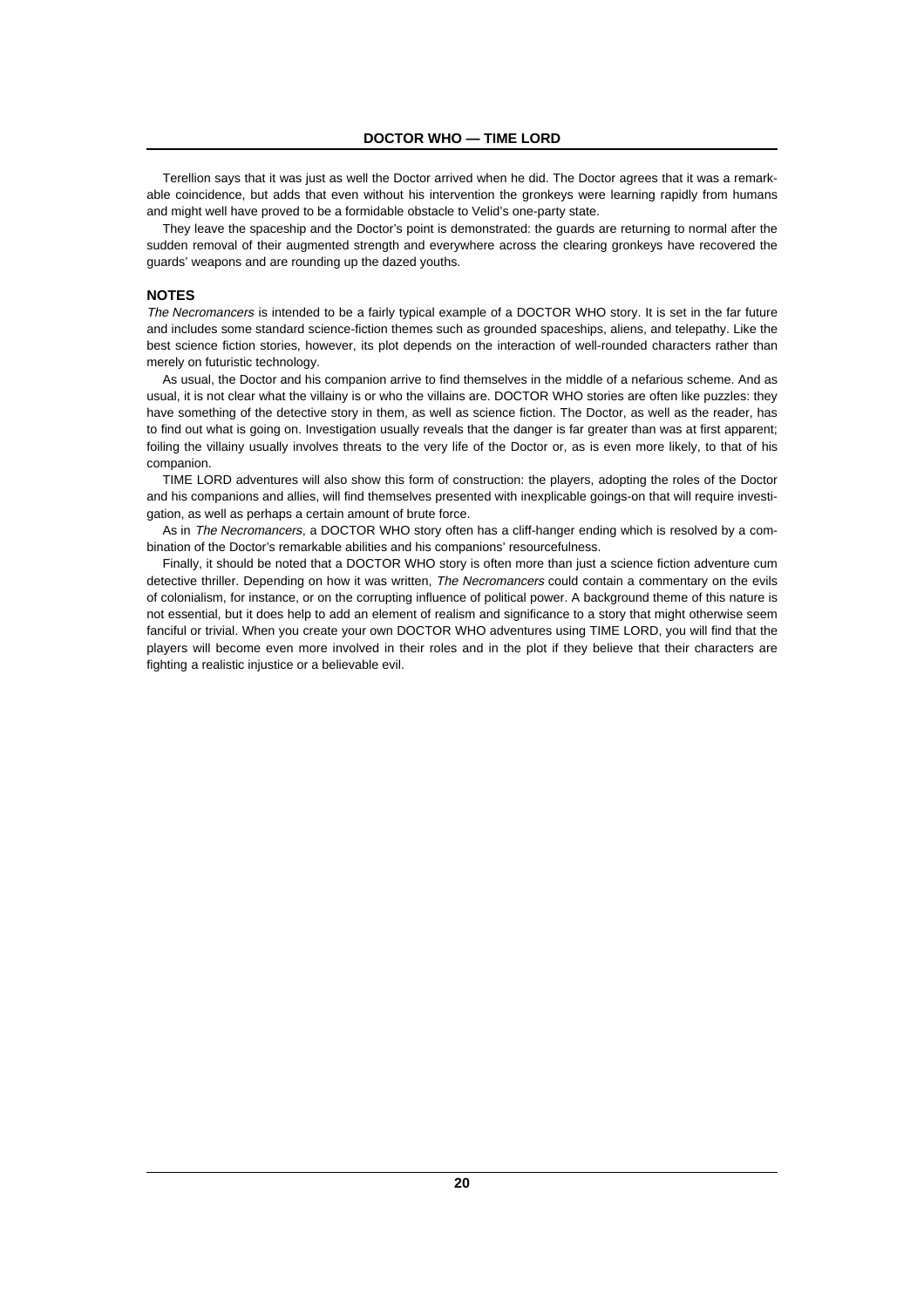# **PART TWO**

**Role-Playing: What It Is And How To Do It**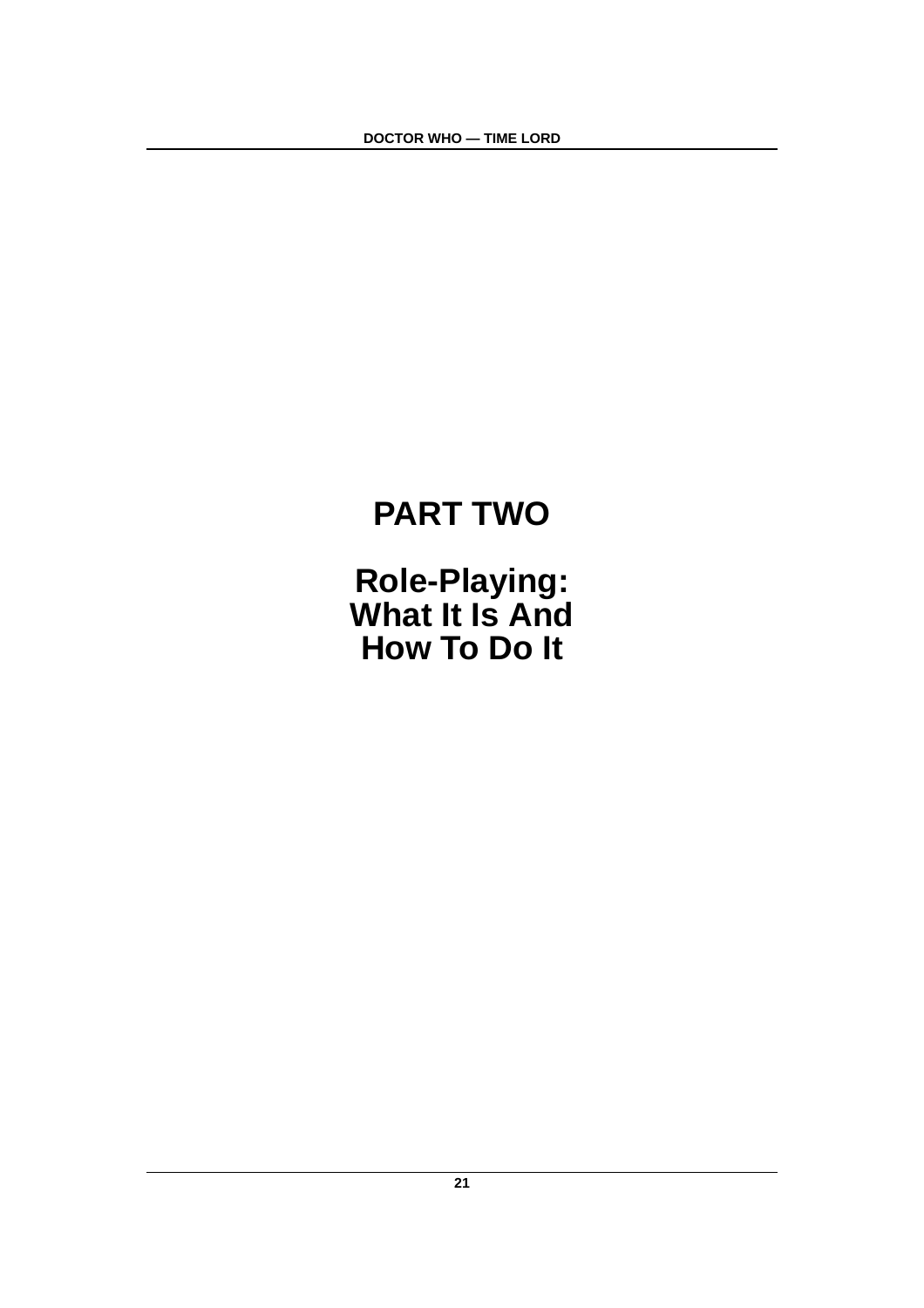Your fingers are trembling, but you tell yourself it is only the effect of the biting wind that you can hear whistling through the battlements and the rigging of the aerial.

You flip open the compartment on the side of the black cylinder and press the buttons of the timer. Ten minutes should be plenty of time to reach the ground and take cover in the alleys of the ruined city. One final check: the canister is wedged securely against the control box of the transmitter and the timed detonator is functioning. You can already feel the thrill of victory: there is enough nitro-nine packed into this bomb to blow apart the top half of the tower. Without the transmitter, the Kysarans' Termination Fleet will be unable to make landfall. You press the red button; the message 'COUNTDOWN' flashes on the LCD.

Peering through the battlements, you see the courtyard below is deserted. After one final check of the crampons digging into the crumbling stonework, you lift yourself over the parapet. As you hang by your fingers, your feet flail in the air until they find the first rung of the rope ladder. Biting your lip, you start to descend.

When you reach the roof of the guardhouse, you breathe a sigh of relief. The ladder that snakes up the tower above you is obvious evidence of an intruder, but nothing can be done about it now; you have to hope that no one spots it during the next few minutes. As you prepare to jump down to the courtyard, you hear voices.

Lying flat on the slates you peek over the edge of the roof: two gigantic Kysarans, anonymous in blood-red power armour, are marching across the flagstones towards the tower's entrance directly below you. Between them they are dragging a prisoner: the Doctor. His hands are manacled; he appears to be unconscious. The Kysarans take him into the tower.

You try to steady your racing heart and your whirling thoughts. If the Doctor is taken to the upper levels of the tower, the imminent explosion will finish him. There is time — perhaps just enough time — to clamber up the ladder and stop the countdown, but just one slip, just a few seconds' delay, and you risk being blown to bits along with the tower. The Doctor's diversion has obviously failed: the Kysaran advance guard could send the landing signal to the main fleet at any moment, so the transmitter has to be destroyed. Perhaps you should continue with your plan, jump to the ground and take shelter in the nearby ruins, hoping that the Doctor will be kept in the lower part of the tower and will survive the explosion.

You look at your watch: six minutes to detonation. Have you enough time to follow the Kysarans into the tower, rescue the Doctor and get him clear before the blast occurs? You have to decide what to do, and you have to decide now. Every second counts.

Imagine yourself in this predicament. What would you do? Can you decide? You must decide!

Have you decided what to do? You have? Congratulations, you have just taken the first step in role-playing!

# **A BRIEF HISTORY OF ROLE-PLAYING**

Role-playing lies between play-acting and real acting. When children pretend to be hunters, gladiators, fighter pilots, mums and dads, doctors and nurses, they are play-acting. So are adults who put on airs and pretend to be more genteel than they are. Actors who put on costumes and pretend to be heroes or clowns are engaged in real acting.

The above examples are at the two extremes of a spectrum. Play-acting is unstructured and the rules of play are made up as the game progresses: children's games of make-believe often degenerate into arguments, with one of the Indians refusing to be gunned down and accusations from the cowboys about cheats who don't take their shots. Real acting, on the other hand, is usually so structured that it is unchangeable, as it is when an actor performs the dialogue and actions of a play. Role-playing is semi-structured: the idea is to allow for spontaneity within a framework of rules.

Actors were almost certainly the first people to use role-playing techniques. In order to understand the personality of the character he is representing, an actor imagines himself as the character in situations other than those that occur within the text of the play. If, according to the script, the character blusters when threatened, how might he react if he were in mortal danger? And what would he do if the threat turned out to be only a practical joke? The actor, by imagining his character in such situations, hopes to project a fully rounded personality on stage.

This technique is widely used by actors today; it is known as improvisation, and most drama students are taught it. In the twentieth century, dramatic improvisation is useful in many other areas, such as psychotherapy and management training. In these contexts it came to be known as role-playing. A psychotherapist might ask a patient to imagine himself as someone else — his own father, perhaps; two management trainees might be pitted against each other in a hypothetical setting, with one playing the role of a personnel manager and the other that of a trade union official.

As the above examples demonstrate, improvisation and role-playing are usually supervised activities bounded by a definite purpose and by rigid guidelines, yet they remain open-ended: the decisions of the participants decide the course of events.

All of the role-playing explained so far involves an element of acting: the role-player moves and speaks in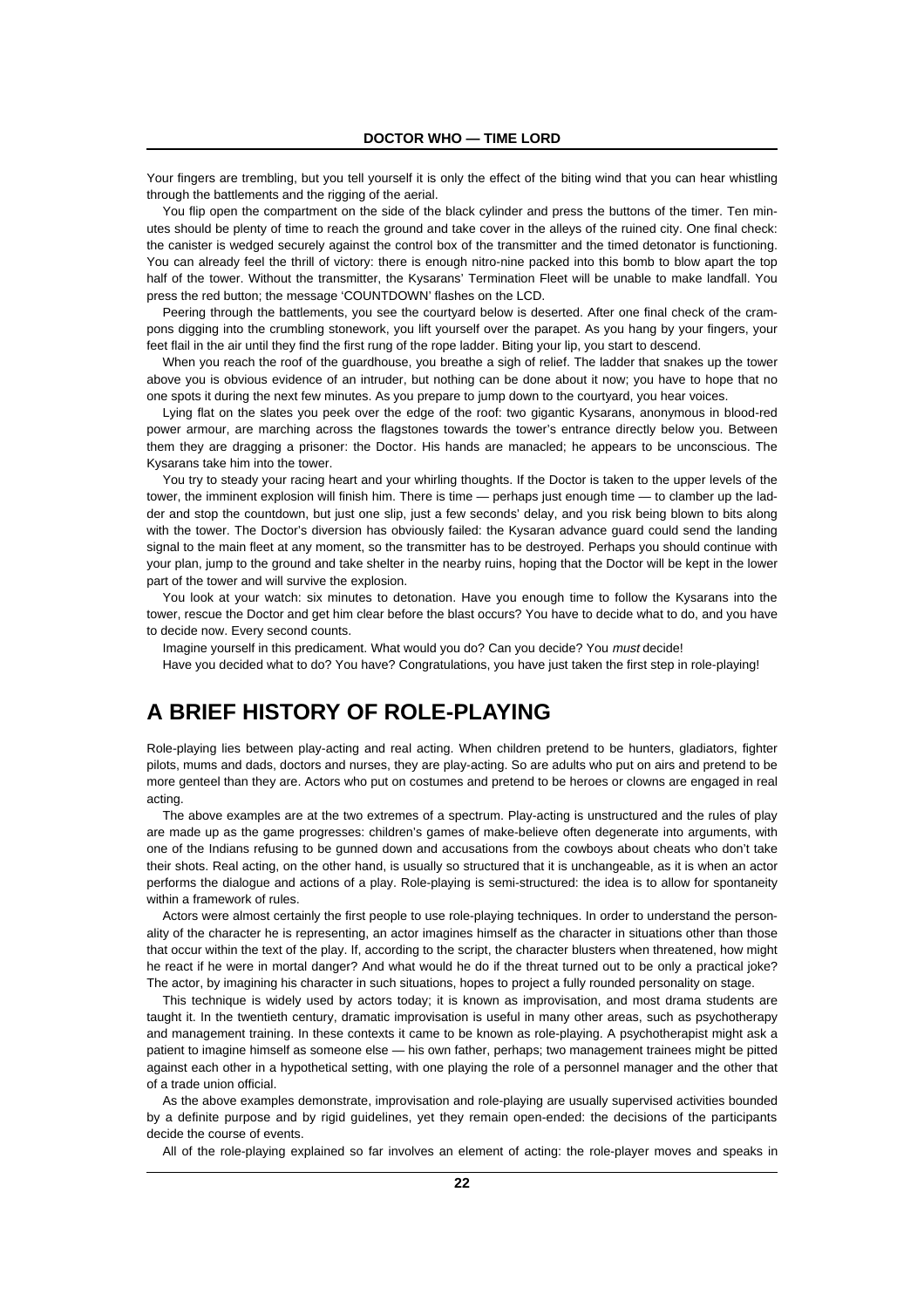character. But as any writer of fiction knows, role-playing can be a silent, sedentary exercise. It is possible to imagine Shakespeare, who was an actor as well as a playwright, putting himself into the personality of each of the characters in his plays without leaving his writing desk. He would have sat, quill in hand, thinking himself into a role — for instance that of Hamlet, Prince of Denmark — and then asked himself: what would Hamlet do when he realized that the funeral he was watching was that of his beloved Ophelia? Any novelist, and indeed any DOCTOR WHO scriptwriter, uses exactly the same technique: Ace knows that if the bomb explodes the Doctor might die, but unless the transmitter is destroyed the planet will be devastated — what would Ace do?

To sum up, there are three elements in role-playing: a structure of rules and motivations that are supervised by one person; the other participants thinking themselves into the roles of the characters involved; and a story produced by the interactions of the decisions made by the characters.

Role-playing has become popular as an entertaining pastime. A group of friends gather together, each adopts a role, and they create a story between them. To avoid chaotic disputes about who is permitted to do what, one of the group acts as the supervisor; he usually uses a set of established rules to control the session.

TIME LORD is a set of rules that enables a group of people to role-play the characters from the television series DOCTOR WHO: TIME LORD is the DOCTOR WHO role-playing game.

Commercially available role-playing games and the hobby of playing them have a relatively short history. The first and best known game was Dungeons & Dragons. The earliest editions of this game revealed its origins as a cross between swords and sorcery fiction and wargaming with toy soldiers. Having created a wargame campaign in which massed battalions of model humans, dwarfs, elves and goblins fought across a fantasy world, the game's inventors wanted more: they wanted to be able to play the game at an individual level, to give life to the individual heroes, generals and wizards who led the armies. They invented rules that allowed each player to make decisions on behalf of the individual characters in the game; soon, the military set pieces were being ignored in favour of small-scale adventures in which a band of individual characters would brave the dangers of subterranean labyrinths. Dungeons & Dragons was born.

The game reached Britain shortly after it appeared in the United States in the mid 1970s. At first it interested only a very few people: it was, after all, an unusual sort of game. It consisted of just three densely printed rule books; there was no board, no counters, and no definite objective except to create an adventure. But its arrival coincided with a surge of interest in games of all types, and it became a cult hobby among teenagers and young adults on both sides of the Atlantic.

Other role-playing games soon followed, and by the mid 1980s the hobby of playing games had become ingrained throughout the English-speaking world. Role-playing games, and their simplified offshoots of gamebooks and computer adventure games, were and are dominant within the hobby.

Many hundreds of role-playing games have been produced. They tend to reflect the genres of popular fiction or, to a much lesser extent, real life. Thus a gamer can play the role of an interstellar explorer, a sword-wielding warrior, a private investigator or a modern infantryman. Books, television and films were an obvious source of inspiration for role-playing games and manufacturers were quick to produce tie-ins: a gamer can be a fictional spy in the game James Bond, a member of a starship crew in Star Trek, a hobbit in Middle-earth, or even one of the Beatles in a short-lived product entitled Yellow Submarine.

DOCTOR WHO, with more than a quarter of a century of television stories that provide a mass of background details and a wealth of characters, villains and monsters, is the ideal subject for a role-playing game.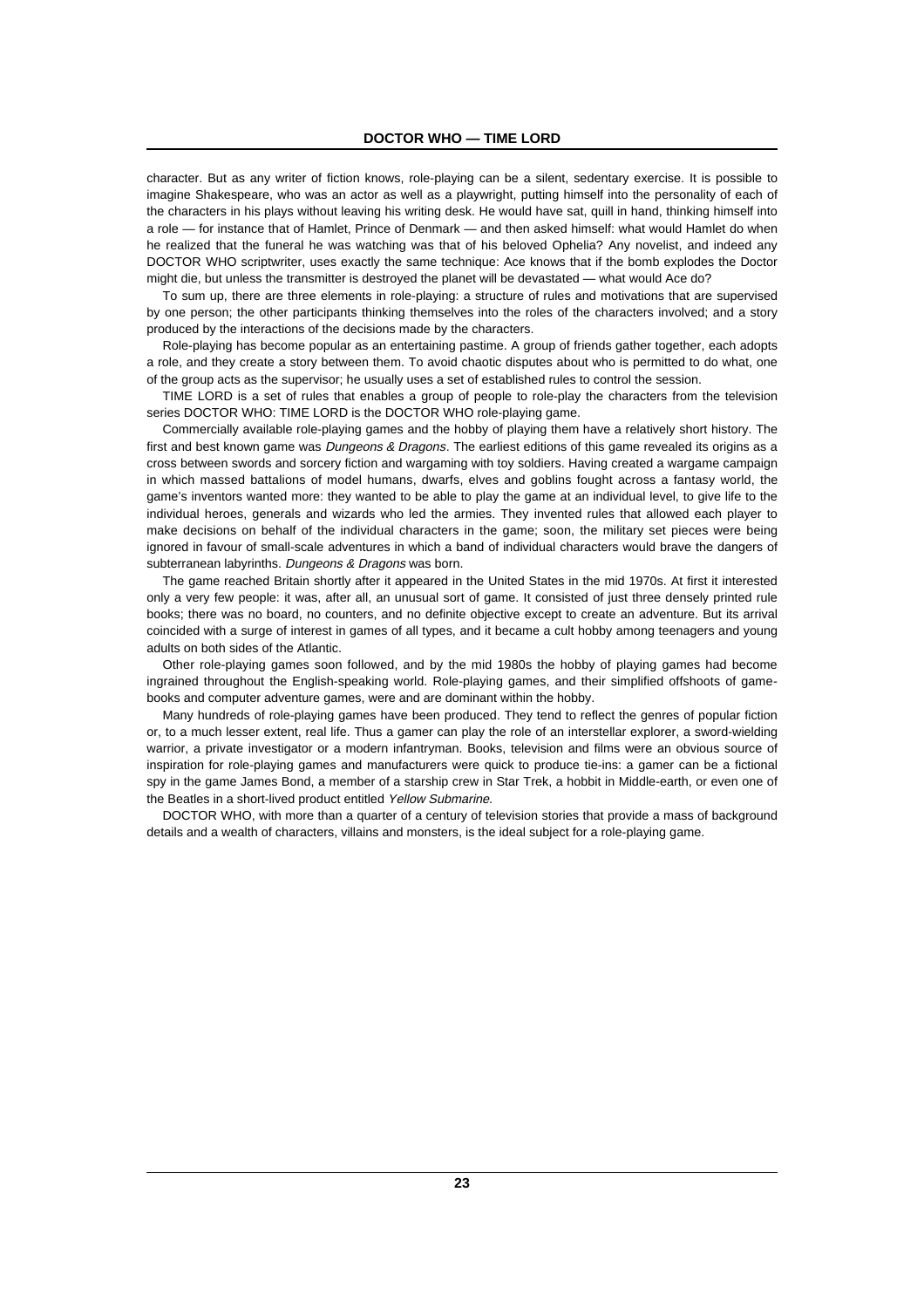# **KEY CONCEPTS IN ROLE-PLAYING GAMES**

#### **THE RULE BOOK**

In most proprietary games, the book of rules is only one of many components: a role-playing game often consists of nothing but a book of rules; no other special components are required. This book is the rule book for the DOCTOR WHO role-playing game, and it is all that is needed apart from two ordinary six-sided dice, pencils and paper to start creating and playing new adventures.

The function of a role-playing game rule book is twofold. First, it provides background information and guidelines for creating adventures, for the use of the game's supervisor (known in TIME LORD as the referee). Second, it furnishes a set of rules to govern the success or failure of the actions attempted by the characters played by the other players.

#### **THE REFEREE AND THE PLAYERS**

The participants in a role-playing game are the referee and the players. The referee devises in advance the setting and basic plot of an adventure; he administers the game, interprets the rules and plays the roles of the villains, monsters and minor characters. The players take on the roles of the major characters, such as the Doctor or one of his companions.

#### **HOW A GAME IS PREPARED**

It is up to the referee to decide in advance how many players there will be, how long the game will last, how difficult the adventure will be to complete successfully, and what equipment, if any, will be required.

The referee has a considerable responsibility, and he will have to prepare the adventure in advance of a game session. If he uses a ready-made adventure, such as the one in Part Five, he will find his task relatively simple: he will be told how many players the adventure is designed for, roughly how long it will last, and whether he should provide any equipment other than the dice, pens and paper that are required for every game. It is more fun and more satisfying for the referee to create an adventure of his own, but this takes time and requires considerable planning and some previous experience of the game.

#### **NUMBER OF PLAYERS**

In theory there is no maximum limit on the number of players that can take part, although each adventure will probably be designed for a specific number or a set maximum number of players. In any case there are practical difficulties: a game with more than half a dozen players will overload all but the most experienced, quick-witted and resilient of referees. TIME LORD works best with one referee and three or four players, each of whom controls one character.

There are also space constraints on participants, because ideally all the players should be seated round the same table, with the referee at the head of the table and slightly apart from the players. Under this arrangement the players can talk easily to each other; they have a solid surface on which to rest their notes and to write; and they can all see the centre of the table, where the referee may want to place diagrams, maps, and even models to help the players visualize the setting of the adventure. The referee, meanwhile, can see and hear all the players.

#### **DURATION OF A GAME**

A role-playing game need have no time limit. Even when an adventure comes to an end, the referee may choose to treat it as simply one episode in a longer story: the game can continue, in theory, for ever. Once again there are practical constraints, among them the participants' need for sleep and sustenance. It is easy for the referee to create a one-off adventure and find a group of players that can get together for one or two sessions of play; a referee cannot be expected to come up with a continuous, unending, inventive storyline. It is also difficult to gather the same players in the same place at the same time over and over again. One-off adventures, similar to one four-part DOCTOR WHO television story, will therefore be usual; episodic epics, along the lines of those linked series of DOCTOR WHO stories that last for an entire television season, will be rare.

#### **EQUIPMENT**

The referee's preparations and the imagination of the players are the most important extra components for a game of TIME LORD. Apart from a copy of this book (which only the referee needs to have, although the players will find it useful to have copies, too) the only equipment required is a supply of paper, pens and dice.

Other equipment may be introduced at the referee's discretion. One of the most useful playing aids is a set of floor plans, which are used to provide a visual representation of the rooms and spaces in which the adventure takes place; these can be drawn in advance by the referee, or he can use one of several types on sale in games shops.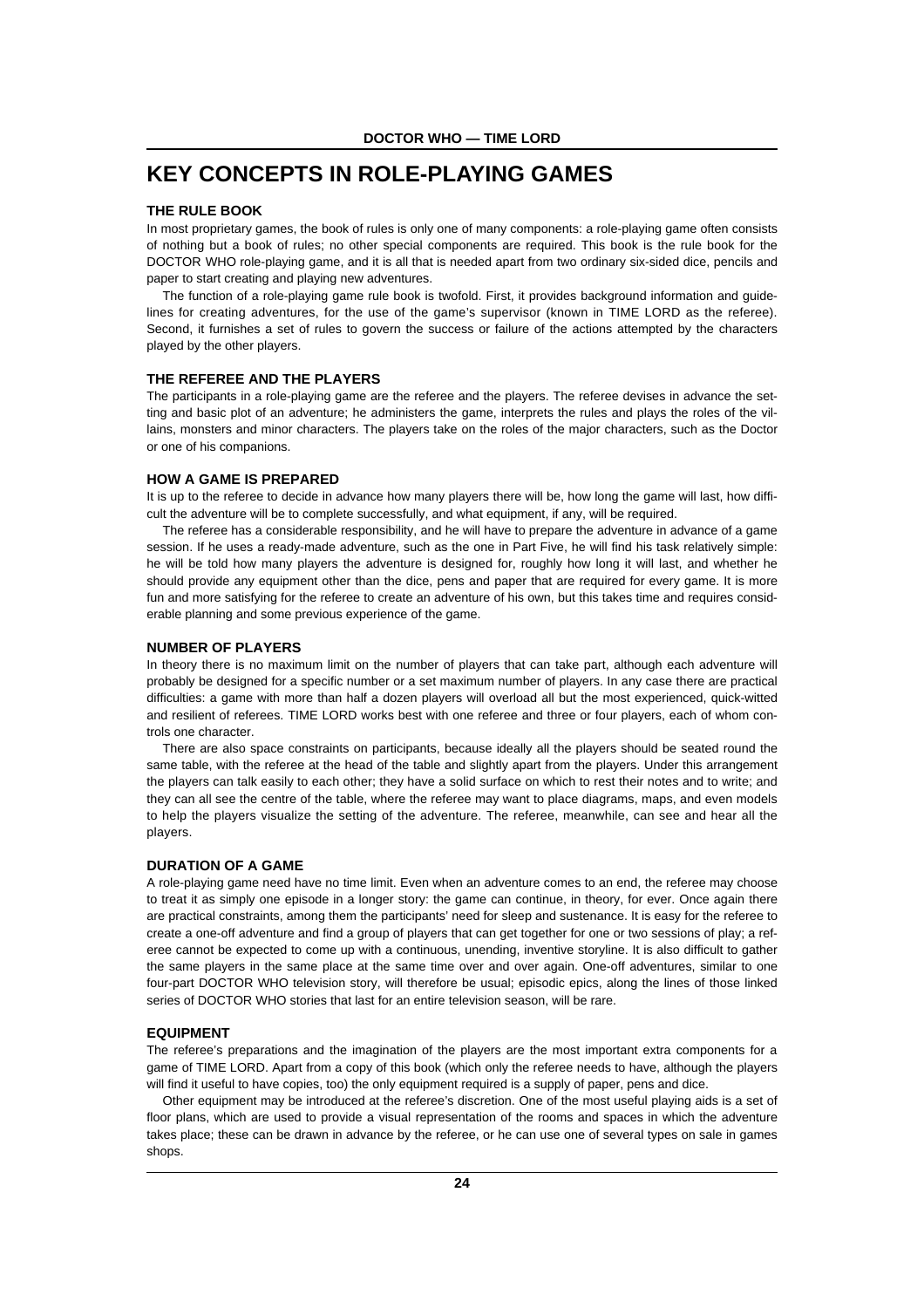Miniature figures, which are used to represent the players' characters, minor characters and monsters, can be placed on the floor plans to give an instant idea of the locations and relative positions of the characters and their opponents. When carefully painted, miniature figures of metal or plastic can be minor works of art and add immediacy to any game. Suitable figures can be found at specialist games shops. Floor plans and figures are particularly helpful, to both referee and players, when a skirmish takes place during an adventure.

Finally, although the players will no doubt make their own notes, sketches and maps, the referee can provide maps and charts to help the players visualize the setting of the adventure and understand the relative locations of particular places. The information provided in this way should not, of course, exceed that which the players' characters find out during the course of the game. Such maps and charts can be as simple as a helpful scrawl, scribbled quickly to clarify a particular question, or as elaborate as facsimiles of the very maps that the characters retrieve from the TARDIS's data store.

#### **THE OBJECTIVE**

In most games the players compete with each other; the game finishes when one of the players wins by eliminating all the other players, for instance, or by accumulating a predetermined amount of play money.

A role-playing game is different: instead of competing, the players co-operate to explore the setting and overcome the obstacles created by the referee. Apart from the crucial business of keeping their characters alive and functioning, the players' objective in a role-playing game is usually one of two types: in some games the main objective is to collect booty and slaughter opponents, while others are more like detective stories in which the players' objective is to solve a mystery. Many role-playing games manage to combine the two aims, but in nearly all cases the key to success for the players is co-operation.

TIME LORD, true to the spirit of DOCTOR WHO, does not encourage the players' characters to take part in looting and pillaging; TIME LORD adventures involve the players' characters in solving mysteries, averting catastrophes and righting wrongs.

The players do not oppose each other; their characters work as a team, and the opposition is provided by the referee. The villainous plot or imminent disaster, and the savage monsters or power-hungry aliens, all are provided and managed by the referee. If the players fail, their characters may end up hurt or even dead; if they succeed, they can take satisfaction from a job well done, and look forward to that relaxing holiday that the Doctor has promised them on Florana, Metebelis 3 or the Eye of Orion.

#### **HOW TO START PLAYING**

The referee devises an adventure or studies a ready-made adventure. He gathers together a supply a pens, paper and dice. He prepares any other equipment that he thinks will prove useful to himself or to the players for instance maps, models, pictures, and character sheets. He invites players, usually one for each character in the adventure, to a gaming session.

If the players are familiar with DOCTOR WHO and TIME LORD, the adventure can commence immediately. If not, the referee explains how a role-playing game works, describes the background of the characters, and makes sure that all the players understand their characters' abilities and the basic principle of the TIME LORD rules: beat the difference.

The referee describes the situation in which the players' characters find themselves at the start of the adventure: the game begins as soon as the players respond by telling the referee how their characters react.

#### **CHARACTERS**

Character is the general term used to describe any role that the referee and players of TIME LORD assume during an adventure: the Doctor, his companions and even enemies such as the Master and the Meddling Monk are all characters. Those characters that are played by the referee are called referee characters; those adopted by the players are player characters.

All characters have beliefs and mannerisms that make them unique. TIME LORD is about playing such aspects of a character to the full, not about manipulating the numbers that are used to define his physical and mental prowess.

A player will generally play either a generation of the Doctor or one of his companions — an ordinary person who has joined the Doctor on his travels. Which characters are played depends on the adventure the referee has planned and on the number of players. It is suggested that players pick or are given companions who have travelled with the Doctor at the same time: a group of four players might choose to play Ian Chesterton, Barbara Wright and Susan Foreman in addition to the first Doctor; a group of two players might choose to play Jo Grant with the third Doctor. Especially large groups can be catered for by bringing in irregularly appearing characters such as the Brigadier, Captain Yates and Sergeant Benton. Suitable groups are listed with the details of each Doctor in Part Four.

The referee can also introduce characters he has created which a player can run during an adventure or even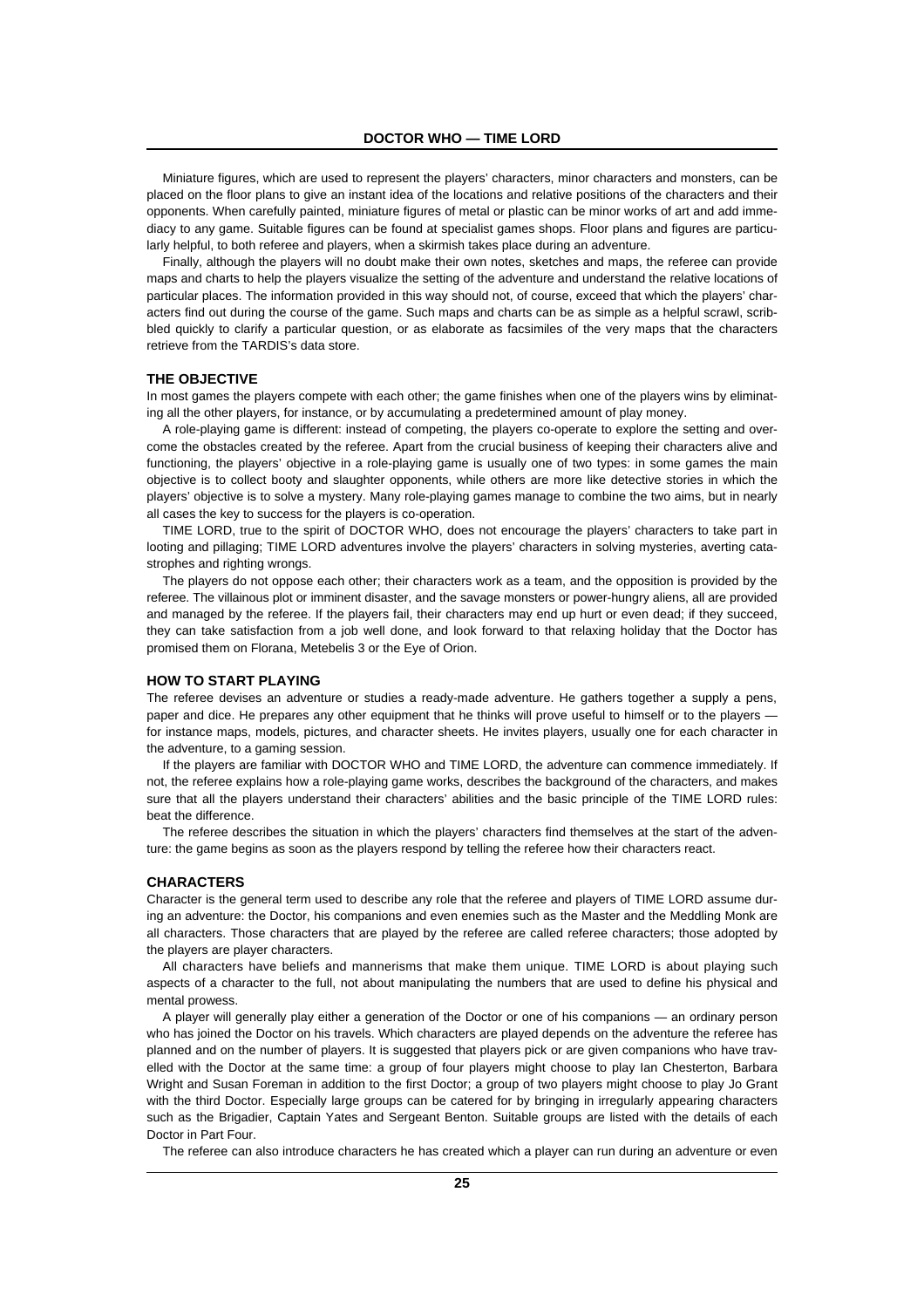carry on playing in future adventures. Companions often make temporary friends during an adventure and these referee characters can temporarily become player characters to ensure that anyone who wants to play TIME LORD can be assured of a role. Ace, for example, made friends with a Chinese girl, Shou Yuing, in Battlefield and teamed up with her to find out what was going on. In Delta and the Bannermen, the Welsh girl Rachel — who had made motor bike maintenance a hobby - proved a useful ally to the Doctor. Such characters are ideal choices as new companions; in the TIME LORD game they can easily join the Doctor on other adventures.

The most challenging way of providing players with balanced characters is to allow each player to assume an incarnation of the Doctor and to play an adventure like The Five Doctors or The Three Doctors. This solution is recommended only for experienced players: the Doctor's mysterious nature and erratic genius makes him difficult to role-play well — having five Doctors around magnifies the problem tremendously!

New players, especially those who are unfamiliar with role-playing, should not be daunted by the character they are given. Role-playing is like acting: some people are good at it and others are appalling. There are some splendid examples of bad acting in the television series, so a player who cannot throw himself into a role is hardly setting a precedent — in fact he is making an accurate contribution to the adventure!

Players should use the descriptions of their characters provided in Part Four to help them imagine how they should act in a given situation. The player should not act in the way he would ordinarily react but in the way he imagines the character would respond. This is the essence of a role-playing game. A player who, for example, is a member of the Territorial Army might be tempted to have his character fight any alien that was encountered: such behaviour would be accurate if he were playing Sergeant Benton but would be out of character if he were playing Victoria or Nyssa.

There are some basic tips to ensure your survival in a hostile universe: dodge and run! Most characters can out pace their pursuers, so running away is always a good idea if the Daleks are still approaching; once they are on top of you, dodge everything unless you are very competent in close combat. If the enemy is in strength, surrender to buy thinking time. Fighting is dangerous, so get involved only if you can get the advantages of surprise or numbers.

TIME LORD is a game and is meant to be fun. The enjoyment should come as much from playing a character well as successfully completing an adventure. Characters should co-operate with each other most of the time because teamwork is vital to the successful completion of an adventure. Yet conflict between characters should not be overlooked as a source of enjoyment: teasing or outright personality clashes are very much a part of DOCTOR WHO.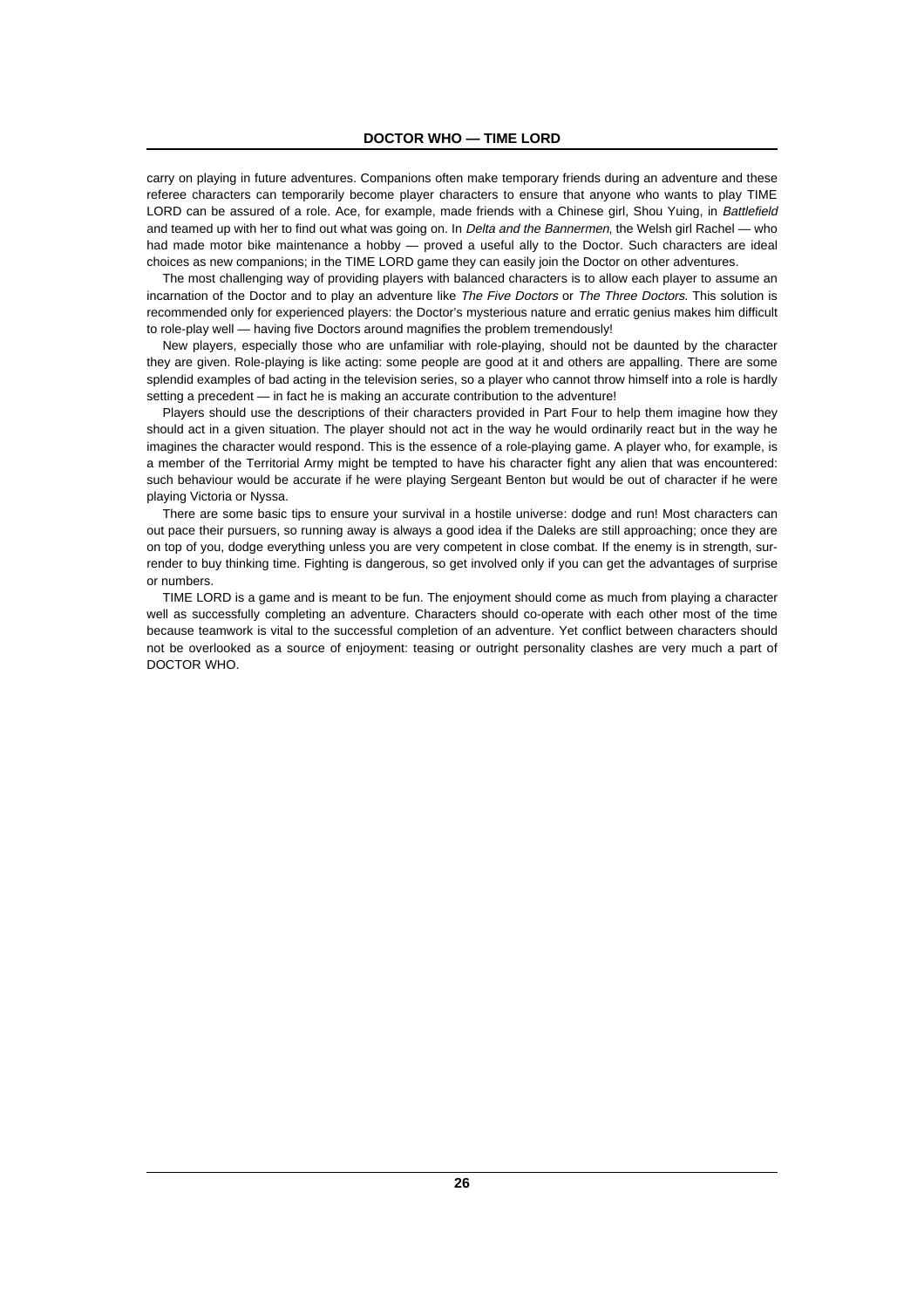### **SWITCHBACK**

#### **A solitaire DOCTOR WHO adventure**

On the following pages you will find an excerpt from the DOCTOR WHO adventure Switchback. The excerpt has been configured as a solo role-playing game: you will play the role of one of the Doctor's companions.

You will need two dice; paper and a pen will be useful, too. This Switchback excerpt has been adapted to use the TIME LORD game rules. As you play it, you will gain a good idea of how a game of TIME LORD progresses. A few unavoidable simplifications, however, have been made. There will be only one player — you — and therefore you will not experience the complexities that arise in multi-player games. More significantly, there is no referee: the book controls the game, providing you with information about your character's situation and prompting you to decide what your character should do.

In a real game with a human referee, the possible actions of your character are almost infinite: if you were role-playing Jamie, for instance, and Jamie were to meet an unfriendly monster, you might decide that Jamie would attack, or run away, or pretend to faint, or play the bagpipes, or dance a reel, or anything else that you decide Jamie might do. In Switchback, because there is no human referee to respond to the potential variety of your character's behaviour, your character will be offered only a few options.

Within these limitations, however, this extract from Switchback will introduce you to the concept of playing a character and to the basic rules of TIME LORD.

#### **HOW TO PLAY**

Before you start you should choose which character you want to play. Printed here are summaries of the character sheets of two of the Doctor's companions: Tegan, the Australian air hostess, and Jamie, the Highland piper. Full details of these characters are given in Part Four on pages 84 and 76 respectively.

Alongside each illustration you will find a list of the character's abilities. Each ability has a numerical value. Next to some of the abilities you will see special abilities, which also have numerical values. The use of these numbers will be explained in the course of the game. The important thing to notice is that the two characters have different ability scores: Jamie has a higher Strength ability than Tegan, for instance, but Tegan has a higher Knowledge ability.

If you play Switchback twice, once as Jamie and then as Tegan, you will appreciate how these different ability scores affect each character's actions.

#### **Jamie McCrimmon**

Abilities and special abilities **Strength: 5**, Cheat Death 1 **Control: 4**, Brawling 2, Edged Weapons 2, Marksmanship 2, Mountaineering 2 **Size: 4 Weight: 4 Move: 3**, Running 1 **Knowledge: 3 Determination: 4 Awareness: 3**, Acute Hearing 1, Musicianship (bagpipes) 1

**Equipment:** dirk (edged weapon, Wounds 4)

**Tegan Jovanka** Abilities and special abilities **Strength: 3**, Cheat Death 2 **Control: 4**, Marksmanship 1 **Size: 3 Weight: 4 Move: 3**, Driving 1, Running 1 **Knowledge: 4**, First Aid 1, TARDIS 1 **Determination: 5**, Independent Spirit 1 **Awareness: 3**, Acute Hearing 2, Artist 2, Con 1, Striking Appearance 2

**Equipment:** laser cutter (counts as edged weapon, Wounds 4)

Make a note of this page number; you will need to consult these character sheets while you play Switchback.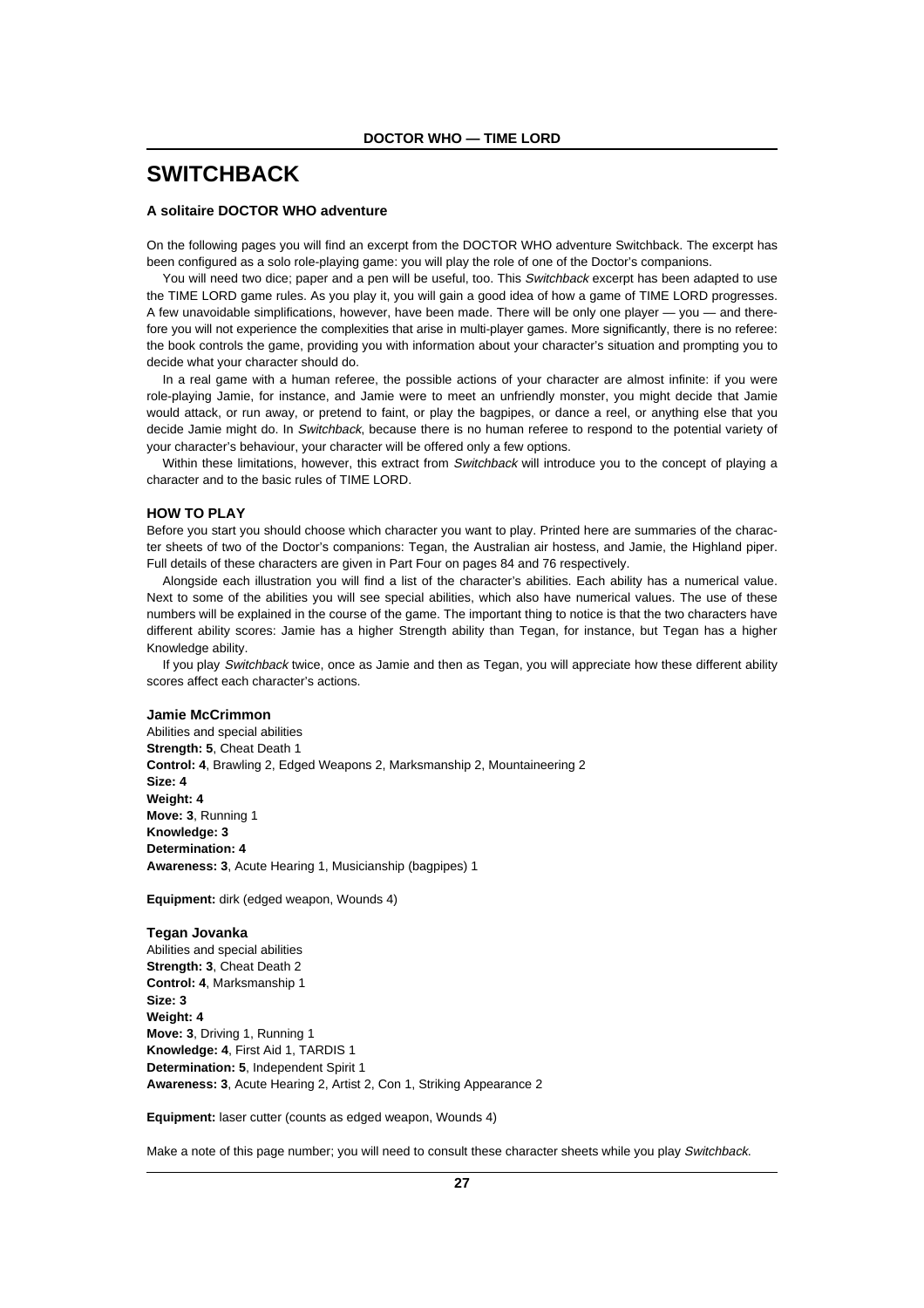Now choose your character, think yourself into your chosen role, turn the page, read The Story So Far and follow the written instructions. Good luck!

#### **THE STORY SO FAR**

The TARDIS has stopped moving, much to the Doctor's surprise. It seems to have materialized somewhere, although the Doctor has been unable to understand the sensor readings. The viewing screen reveals nothing except darkness. The Doctor has tried without success to make his craft take off again. He has decided that he has to find out where the TARDIS has landed; he has gone to explore outside, leaving you in the TARDIS control room with strict instructions to wait until he returns. Turn to Module 1.

#### **Module 1**

The Doctor has been absent for about half an hour and you are becoming very bored. Suddenly you hear a noise: a familiar, raucous grinding sound. The time rotor is moving — the TARDIS is about to take off! If it dematerializes without the Doctor on board, he will be stranded and you will be adrift in time and space. You must do something.

Rushing over to the central console, you stare at the bewildering array of flashing lights. You must try to work out how to switch off the dematerialization sequence. The TARDIS consists of very advanced technology. Using even a simple control requires some skill and knowledge. Every task in TIME LORD is given a difficulty: stopping the dematerialization sequence has a difficulty of 6.

What is your Knowledge? Look it up on your character sheet. Your Knowledge represents, among other things, your understanding of technology. If you have the TARDIS special ability, add that number to your Knowledge to determine your total ability in this case; if not, your Knowledge on its own is your ability score.

Just so you know whether you are right, your ability to operate the TARDIS should be 3 if you are playing Jamie; if you are playing Tegan, you should have worked out that your ability is 5.

Subtract your ability score from the difficulty (6) of the task you are attempting. This value is known as the difference: Difficulty minus Ability (including special ability if applicable) equals Difference

Now you must try to beat the difference (Jamie needs to beat a difference of 3 to succeed; Tegan must beat a difference of 1). Roll two dice. Subtract the lower number from the higher. If the result is greater than the difference, you manage to switch off the time rotor. If the result is equal to or less than the difference, you fail.

Whether or not you succeeded in turning off the time rotor, give yourself a pat on the back: beat the difference is the single most important concept in the TIME LORD rules, and you have just learned how to use it.

Now back to the adventure: if you managed to stop the time rotor, turn to Module 13; if you failed, turn to Module 5.

#### **Module 2**

You can see the pulse of energy expanding from the Drekkar's blaster, but you are powerless to avoid it. A ball of fire seems to engulf you. The blaster inflicts 6 Wounds, which is greater than your Strength ability: you are unable to withstand the assault on your nervous system and are thrown to the floor. You lie there, inert and unconscious.

In time, your body tries to recover. You have taken 6 Wounds. Subtract your Strength from 6. The result is the difference that you have to beat in order to recover.

Roll two dice. Subtract the lowest number from the highest. If the result is greater than the difference, you regain consciousness and, with an aching head and shaking limbs, you wander into the darkness, turn to Module 4. If the result is equal to or less than the difference, you fail to recover, turn to Module 14.

#### **Module 3**

Your weapon is suitable for use only in close combat, so you will have to close with the Drekkar before you can attack it. Your Move is 3 and the Drekkar is about three metres away (a difficulty of 1), so you can reach it.

If you decide to hurl yourself at the creature and attack it, turn to Module 11.

If you would rather advance on it cautiously, weaving and dodging as you move, with a view to attacking it later, turn to Module 7.

#### **Module 4**

The darkness is almost absolute. You sense, rather than see, that you have wandered into a maze of corridors. With your hands outstretched you stumble towards the dimmest hint of light. You eyes are not deceiving you; there is light ahead. You turn a corner and see an illuminated cubicle that looks something like a lift. You step into it without hesitation. A shutter descends behind you, and you wait for the cubicle to start moving upwards or downwards. Instead, you become aware of a regular droning noise; the light starts to pulsate. You have wandered into a Drekkar control box: the device is attempting to overcome your will and make you subservient.

Fortunately, a Drekkar's Determination is lower than a human's, and the control box cannot automatically control you in the way that it controls a Drekkar. It has an Determination ability of 1, which with its Hypnotize special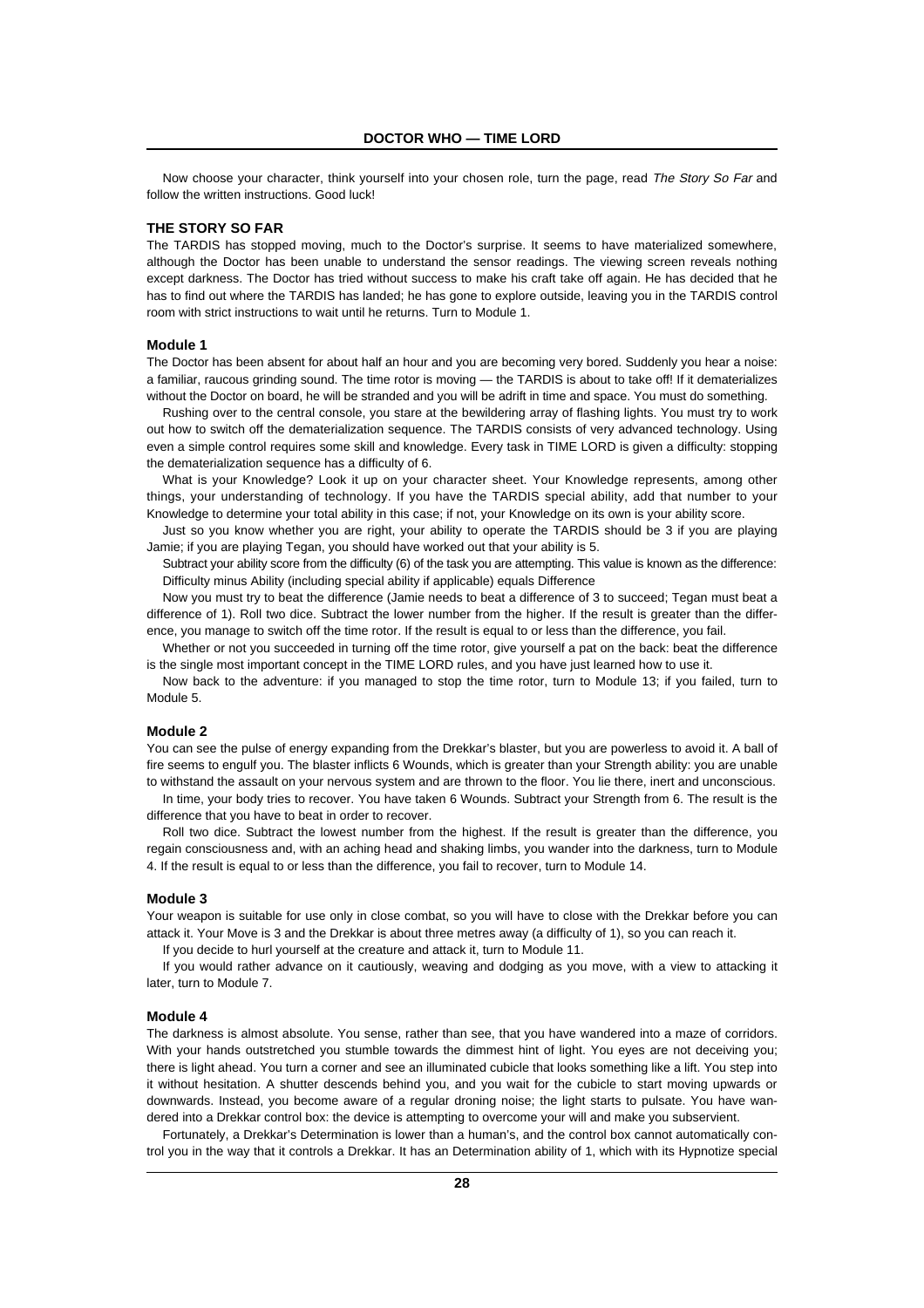ability of 2 gives it a total ability of 3 when attempting to control you. Your Determination is higher than 3, so the control box has to beat the difference to subjugate you.

Subtract 3 from your Determination: the result is the Difference that the control box has to beat. Roll two dice on behalf of the control box. Subtract the lowest number from the highest. If the result is greater than the difference, turn to Module 6; if the result is equal to or less than the difference, turn to Module 12.

#### **Module 5**

You simply cannot work out how to shut down the dematerialization sequence. The longer you gaze at the winking displays, the more confused you become. Suddenly you remember that the TARDIS cannot dematerialize if its doors are open. You run to the side of the room and throw yourself at one of the huge doors. It moves, but only a little. The TARDIS is obviously on the point of dematerializing. Opening the door will be a real test of your strength.

This task has a difficulty of 5. Look up your Strength score on your character sheet. Subtract your Strength from the difficulty of 5 to produce the difference that you have to beat. If your Strength ability score is 5, the difference is zero (5 minus 5 equals 0), but you still have to try to beat it and there is still a chance that you might fail.

Roll two dice. Subtract the lowest number from the highest.

If the result is greater than the difference, you manage to push the door open. Behind you, the time rotor slows and stops, and the lights fade as every other circuit in the TARDIS seizes up in sympathy. You squeeze through the half-open door. Turn to Module 9.

If the result is equal to or less than the difference, you cannot make the door budge. The time rotor accelerates relentlessly. Turn to Module 18.

#### **Module 6**

You cannot resist the power of the control box. You feel your willpower dwindling and shrivelling while your mind is filled with comforting thoughts of order and obedience. You become a brainless slave, destined to patrol the dark corridors of this hijacked interstellar colony ship — until and unless you are rescued by the Doctor, the occurrence of which is beyond the scope of this small solo game. Turn to Module 19.

#### **Module 7**

You zigzag towards the Drekkar, trying to prevent it taking aim at you. The Drekkar tries to shoot you: the difficulty of this task is your Size plus your Control plus the difficulty arising from the range, which in this case is 1. Consult your character sheet and calculate this difficulty. The Drekkar has stopped moving, so its total ability is its Control of 3 plus its Marksmanship special ability of 1: a total of 4. Subtract this figure from the difficulty to find the difference that the Drekkar has to beat. Make a note of this value.

Now, on behalf of the Drekkar, try to beat the difference. Roll two dice, and subtract the lowest number from the highest. If the result is greater than the difference, the Drekkar hits you, turn to Module 2.

If the result is equal to or less than the difference, the Drekkar's shot misses you, turn to Module 10.

#### **Module 8**

The Drekkar is less impressive than it looks. It has a Strength of only 2, and therefore one successful blow from your weapon (which inflicts more Wounds than the Drekkar's Strength) is enough to disable the large creature.

The Drekkar topples slowly and silently, landing with a crash on the metal floor. You do not wait to find out how quickly it recovers: you run into the darkness. Turn to Module 4.

#### **Module 9**

You throw yourself through the door, only to find that the outside world is darker than the interior of the TARDIS. The floor sounds as if it is made of metal. Your footsteps echo faintly, suggesting that you are in a cavernous void. You can see nothing at all at first, then a light appears in the distance. It approaches slowly and you can make out the shape of a tall, lumbering, metal-encased humanoid.

You will find out later — perhaps — that the creature is known as a Drekkar. Make a note of these abilities:

#### **Drekkar**

Abilities and special abilities **Strength: 2 Control: 3**, Marksmanship 1 **Size: 2 Move: 2 Determination: 2**

**Equipment:** blaster (ranged weapon, Wounds 6), metal skin (counts as Armour 5)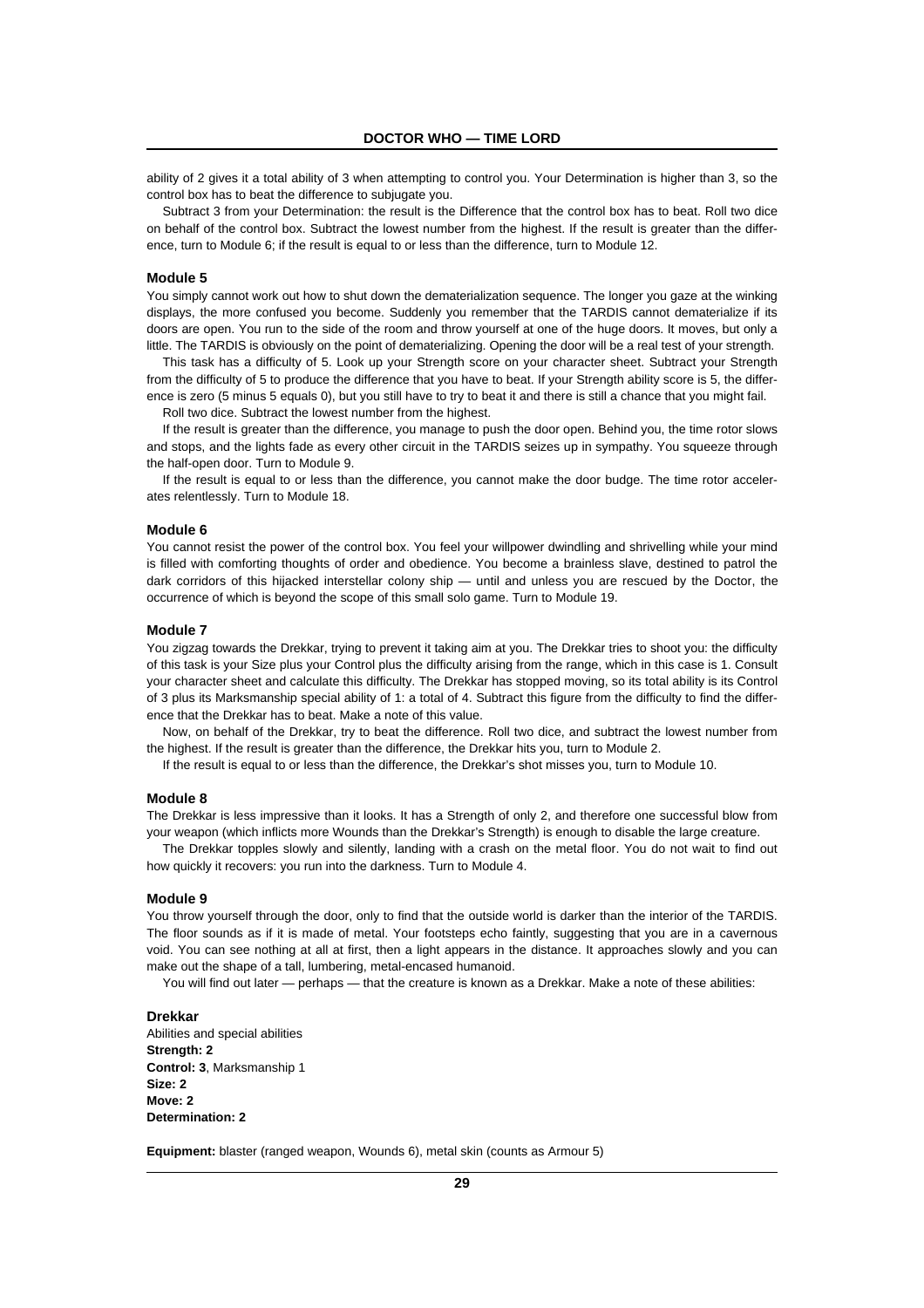You call out a greeting, but there is no reply. When the Drekkar is about three metres away from you, it lifts some sort of gun and points it at you. You have only two choices: run (turn to Module 16) or attack (turn to Module 3).

#### **Module 10**

A bolt of blue energy from the Drekkar's blaster flashes past your head. The weapon jerks upward in the creature's claw, and you are close enough now to hear its muted curse. You can seize your chance to attack it or to run clear.

If you decide to attack, turn to Module 15. If you carry on running past the Drekkar and into the darkness, turn to Module 4.

#### **Module 11**

You hurl yourself towards the Drekkar without thinking about dodging, but even as you charge you see a spurt of light from the muzzle of its weapon. You present quite an easy target for the creature: the difficulty of its task is your Size plus the difficulty of shooting at the distance between it and you (1). Consult your character sheet, calculate this difficulty, and make a note of it.

The Drekkar's total ability in this situation is its Control of 3 plus its Marksmanship special ability of 1, a total of 4. Subtract this from the difficulty to produce the difference that the Drekkar has to beat to hit you.

Roll two dice on the Drekkar's behalf. Subtract the lowest number from the highest. If the result is higher than the difference, the Drekkar's shot hits you, turn to Module 2.

If the result is equal to or less than the difference, the Drekkar misses and you get your turn to attack. Turn to Module 15.

#### **Module 12**

Persuasive images of order and obedience to a higher cause batter your brain, but you remain unconvinced. The control box is unable to overwhelm your will. As the mental pressure recedes, you become aware of a familiar voice intruding into your mind.

'There you are last!' says the Doctor's unmistakable voice. He sounds distinctly peevish. 'What kept you? I've been trapped inside this mental imposition machine for at least ten minutes, and that's ten minutes too long as far as I'm concerned. Now run along, find my body, and put my mind back into it. And do hurry up about it.'

Reuniting the Doctor's mind and body is a task that takes us beyond the confines of this brief game. Congratulations are in order, however, for you have taken your character out of the erratically behaving TARDIS, encountered a Drekkar guard and successfully thrown off the effects of a mind-controlling machine. Turn to Module 19.

#### **Module 13**

Your fingers stab uncertainly at the controls. You hold your breath: the time rotor begins to slow. As it stops, however, your sigh of relief turns to an exclamation of alarm. Every circuit in the TARDIS is failing. The lights are fading fast. Just in time, you throw the door switch before all the power disappears and the doors inch open. You have no idea what is wrong with the TARDIS, but you know you cannot repair it by yourself. You have to find the Doctor. You feel your way through the darkness to the door. Turn to Module 9.

#### **Module 14**

Your attempt to recover from your wounds has failed, at least for the time being. In a full game of TIME LORD you would be given further opportunities to try to recover and, of course, there is always the possibility that the referee would arrange for someone — the Doctor, the Drekkar, a passerby — to give you medical attention. You would probably survive, but you can take no further part in this adventure. Turn to Module 19.

#### **Module 15**

You try to strike the Drekkar. This is a basic combat situation and the difficulty of your task is calculated very easily: the difficulty is the Size, or relative smallness, of your target which in this case is 2, as a Drekkar is quite large

Your total ability is your Control plus any relevant special ability if you have one. (Tegan's Marksmanship special ability will not help her to use a laser cutter, but Jamie's Edged Weapons special ability will add 2 to his total ability because he is using his dirk.)

Your total ability is greater than the Difficulty, so there is no difference to beat: you automatically hit the Drekkar. The damage you inflict is equal to the Wounds rating of your weapon, but can you penetrate the Drekkar's armour-plating?

The Drekkar's metal casing has a protection value of 5, but your weapon inflicts only 4 Wounds — less than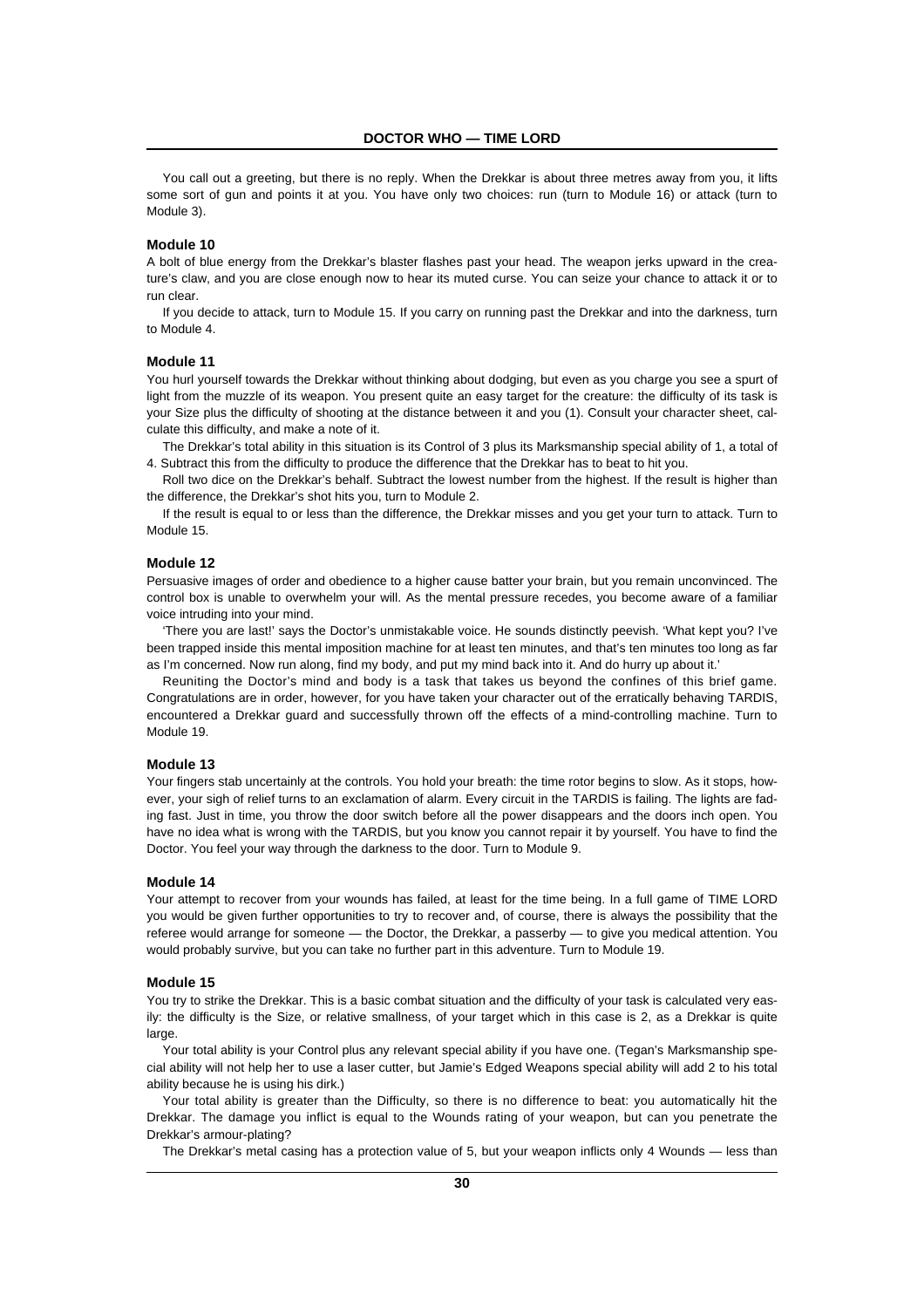the Drekkar's Armour. Subtract your weapon's Wounds from the Drekkar's Armour of 5. The result (1) is the difference that you have to beat.

Roll two dice. Subtract the lowest number from the highest. If the result is greater than the difference, your blow penetrates the Drekkar's Armour, turn to Module 8.

If the result is equal to or less than the difference, your weapon slides harmlessly across the creature's armour, turn to Module 17.

#### **Module 16**

The Drekkar has a Move ability of only 2. Your Move ability is 3 and in this situation your Running special ability of 1 also proves very useful! You can easily outdistance the Drekkar, but as it lumbers after you it takes a shot at you with its blaster.

Add your Size to the difficulty of firing at the distance between the Drekkar and you (now 2). The result is the difficulty of the Drekkar's task in hitting you. The Drekkar's total ability is its Control of 3 plus its Marksmanship special ability of 1, minus the difficulty caused by its movement  $(1)$  — a total of 3. Subtract this total from the difficulty to produce the difference — the answer should be 3, whether you are playing Jamie or Tegan.

The Drekkar has to beat this difficulty of 3 to hit you. Roll the dice and subtract the lowest number from the highest. If the result is greater than the difference, the Drekkar's shot has struck you, turn to Module 2. Otherwise the pulse of blue energy crackles harmlessly past you, turn to Module 4.

#### **Module 17**

No emotion shows in the Drekkar's face as your weapon skids uselessly across the metallic plates of the creature's armour. It merely continues to bring its blaster to bear on you. You find yourself staring into the smoking muzzle of the energy weapon. Will you try to dodge the next pulse of energy (turn to Module 7), or will you throw yourself into combat against the Drekkar in another frontal attack (turn to Module 11)?

#### **Module 18**

You are trapped in the TARDIS and you cannot prevent it from dematerializing. Eventually the time rotor slows to a stop, and you know the TARDIS has come to rest. But you could be anywhere in time and space. You will just have to hope that the Doctor finds some way of rescuing you; for the moment, however, this adventure is at an end.

Go back to the beginning and try again!

#### **Module 19**

We have to leave Switchback at this point: if we printed the entire adventure there would be no room for anything else in the book. But if you play through this solo game a few times, using first one character and then the other, you will find that you learn a great deal about the mechanics of playing TIME LORD.

This small extract from an adventure includes: the use of an ability to attempt a simple task, close combat and ranged combat, recovery from wounds, the use of an ability to resist a mental attack, many examples of the effects of different abilities on the balance of play, and frequent use of the basic rule of TIME LORD: beat the difference.

Don't be put off by the number of calculations you have to do during Switchback: this is a solo game and you have to do the work of both player and referee. If you were playing the character of Tegan or Jamie in a real game, the referee would know the difficulty of each task your character might attempt, the relevant ability of your character and therefore the difference you would have to beat. All you would have to do is to roll two dice!

#### **A NOTE FOR BEGINNERS**

Even if you had never heard of DOCTOR WHO and role-playing games until you started reading this book, you should now be ready to play a character in a game of TIME LORD if you have read and understood everything up to this point.

Part Three and Part Four of this book will provide you with a wealth of further information about the game and about the DOCTOR WHO universe, much of which will be very useful to you as a player.

#### **A NOTE FOR PROSPECTIVE REFEREES**

By now you know the basic concepts behind TIME LORD. But don't start rushing to design your own adventures just yet. You will need a thorough understanding of Part Three and Part Four of this book, and then you should study Part Five, which is full of information for referees.

Now let's plunge into Part Three, which is a detailed exposition of the TIME LORD rules.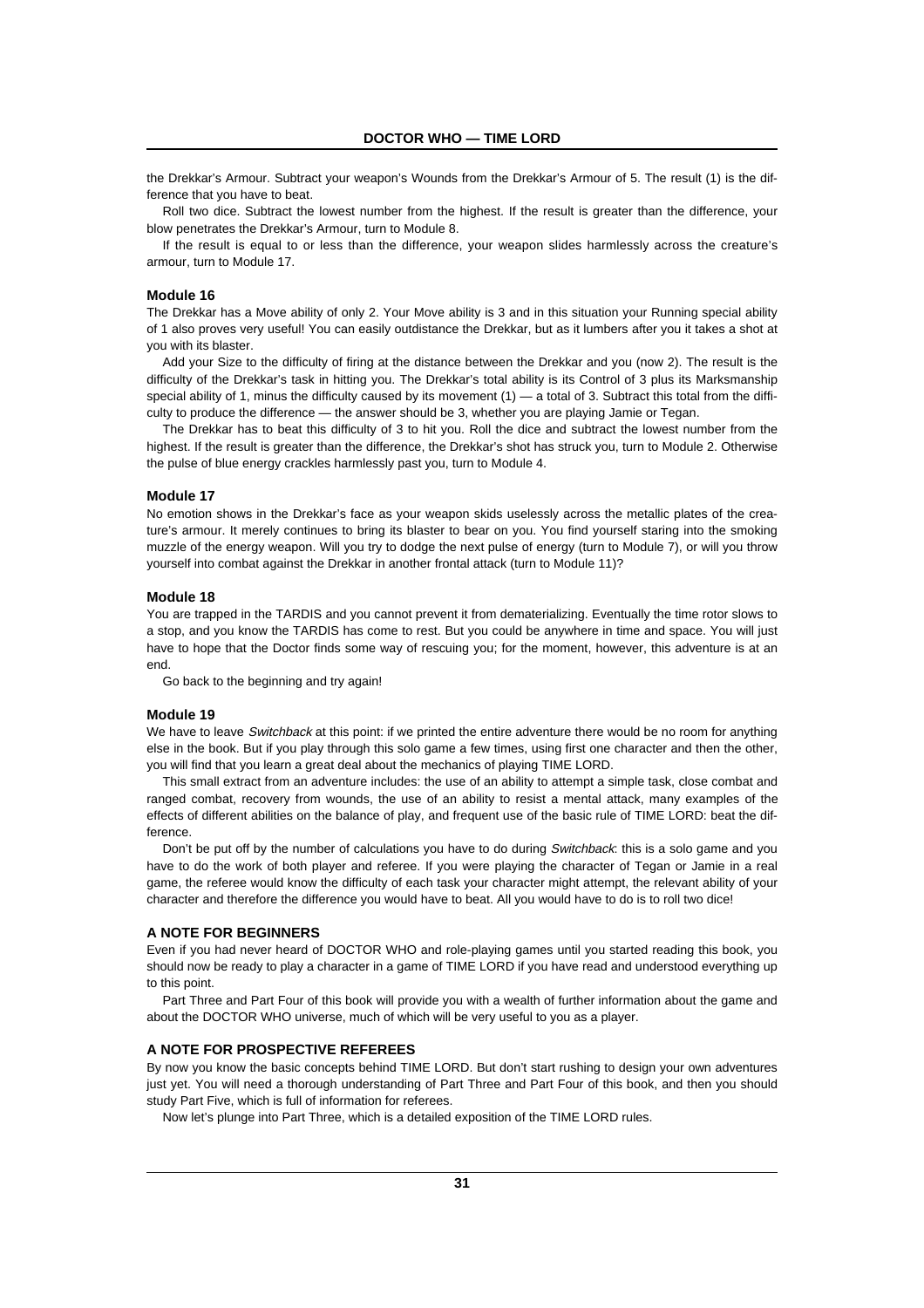# **PART THREE**

**How To Role-Play A DOCTOR WHO Adventure**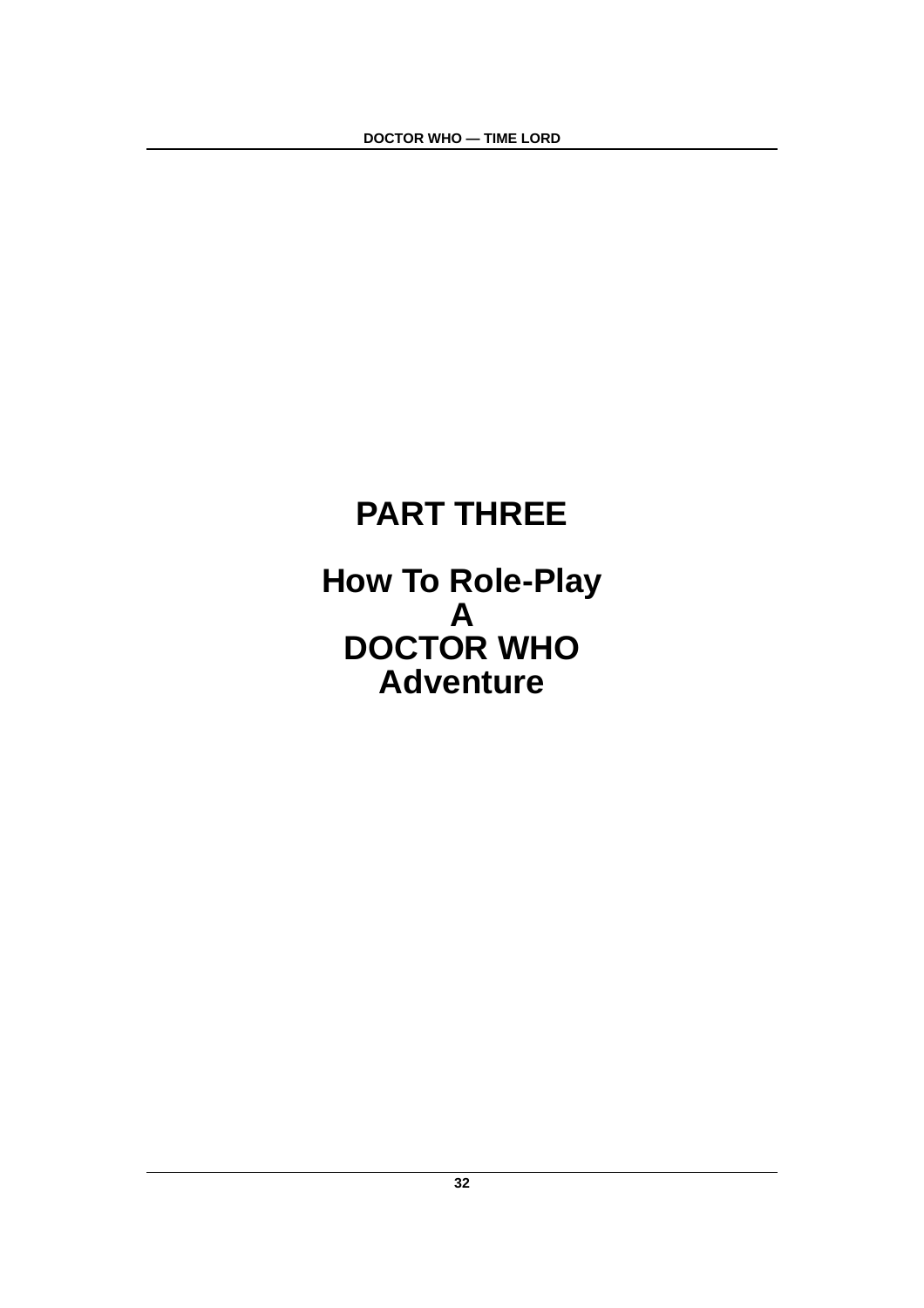# **BASIC CONCEPTS**

TIME LORD is a simple yet sophisticated game that has a few basic mechanisms on which the rules rely. It is important to understand what is meant by abilities, how to use the dice, how distance and movement affect game play, and how to take turns before trying to learn the rest of the rules. Players, however, can largely make do with knowing only the few rules in this chapter. It is the referee who needs to have a more thorough grounding in the system.

Players and the referee should read this chapter carefully, or have it explained to them by someone who knows the rules. Rules in subsequent chapters can be skimmed by players to glean some knowledge of the game's workings; the referee needs to set aside time to read the rules at least once.

Experienced role-players will probably find that much of the structure of the game is familiar to them, in which case they should feel free to play after only skimming the rules. TIME LORD, however, does differ from many games in that the dice do not always have to be rolled to determine whether a character's actions succeed or fail, so this chapter is still recommended reading!

#### **ABILITIES**

Abilities simply represent a character's physical or mental capabilities. They indicate what he can or cannot do in terms of TIME LORD's rules. Each of a character's abilities is assigned a numerical value, typically from 1 to 6, where 1 indicates a low aptitude for the subject and 6 indicates a high aptitude. Where TIME LORD refers to a common ability, it is one of the eight abilities that are common to all characters: Strength, Control, Size, Weight, Move, Knowledge, Determination and Awareness. A special ability is an ability that enhances one of these eight common abilities: Marksmanship, for example, enhances a character's Control in combat and First Aid enhances a character's Knowledge when trying to heal an injured person. Special abilities typically have low values, usually 1 or 2, because their values are added to the appropriate common abilities instead of being used on their own.

To make it clear which value should be used, TIME LORD uses total ability to indicate that the sum of a common ability and an appropriate special ability should be used. If the rules say special ability, only the value of the special ability on its own should be used: the value of the common ability is not added.

#### **USING DICE**

Role-playing games can be complicated affairs, using many-sided dice in different ways to determine the outcome of events. The rules of TIME LORD, however, aim to make the game as simple as possible: only two sixsided dice — the type that can be found in a game of Monopoly or  $Risk$ — are used. Both dice are always rolled together and the result is always determined the same way.

Unlike most other games, where the numbers on the dice are added together, TIME LORD uses the difference between the numbers. The lowest number rolled is subtracted from the highest, and this value is known as the result. The result of rolling 1 and 6 is 5; the result of rolling 3 and 4 is 1; the result is 0 if a double 6 is rolled. The best result is 5; the worst result is 0.

In the course of the game, the referee will often ask players to roll the dice to determine whether their characters' actions succeed or fail. He decides how difficult it is to succeed and assigns a numerical value from 0 to 10 as the difficulty. He compares the numerical value of the character's ability with the difficulty and makes a note of the difference.

A character whose ability is greater than the difficulty automatically succeeds, and his player does not have to roll the dice. Whatever the character is doing is well within his ability to accomplish. It is possible, however, that the referee may tell him to roll the dice just for dramatic effect: the player, after all, does not know the difficulty he has to beat and rolling the dice introduces an element of doubt.

#### **BEAT THE DIFFERENCE**

The dice always have to be rolled if the character's ability is equal to or less than the difficulty. There is a chance that the character may fail because he is attempting something that is beyond his ability. His player rolls the dice with the aim of beating the difference between the difficulty and the character's ability. He succeeds — in effect he beats the difference — if the result on the dice is greater than the difference between his ability and the difficulty. He fails if the result is less than or equal to the difference.

Whenever the rules ask a player to beat the difference, it means the dice must be rolled to beat the difference between the character's ability and the difficulty of the task he is attempting. In most cases, only the referee knows the difficulty and therefore the difference that must be beaten; players should trust his judgment.

Tegan and Nyssa are trying to catch up with the Doctor, who has sprinted off ahead of them across rough terrain. Tegan is coping admirably in her flat-soled air-stewardess's shoes, but Nyssa is finding it tough going in her Traken court shoes. They are confronted by a chasm that the Doctor has clearly jumped, judging from the scuff marks in the soil on both sides, and Tegan's player decides they have to jump it to follow him.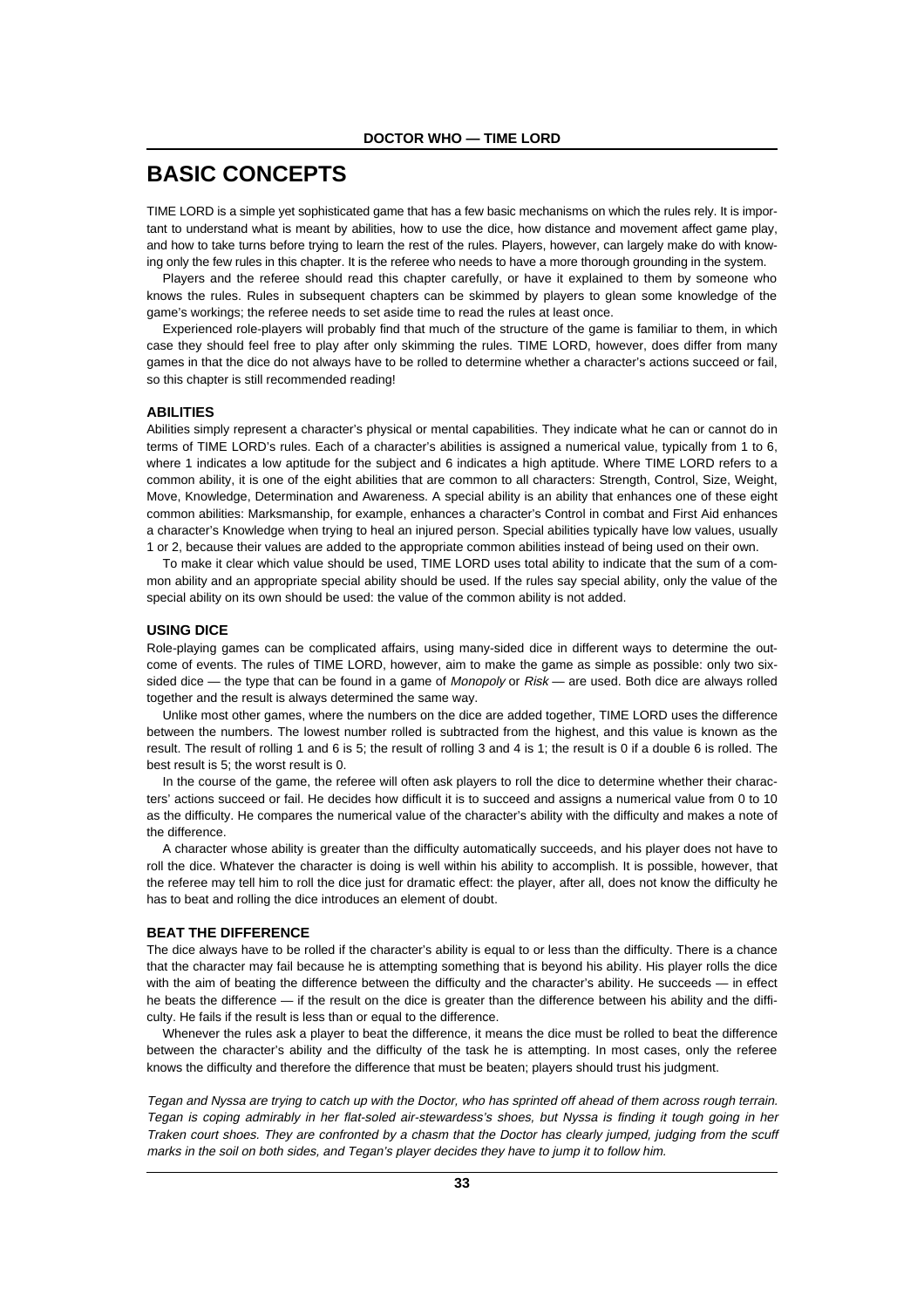The referee has allocated a difficulty of 4 to the jump across the chasm, which he makes 5 in Nyssa's case because he knows she is wearing unsuitable shoes, and has decided the relevant ability to use is Control. Both characters have Control 4; Tegan's player has to beat a difference of 0 for his character to make the jump, but Nyssa's player needs to beat a difference of 1. After Tegan successfully leaps the chasm by rolling a 3 and a 1 to get a difference of 2, Nyssa's player decides that it is foolish to try the jump in shoes, takes them off, and leaps. The referee lowers the difficulty to 4, so Nyssa's player now needs to beat a difference of only 0.

#### **COUNTERS AND FIGURES**

Role-playing games such as TIME LORD do not have boards and can be completely played out in the imaginations of the players and referee. Sometimes, however, it helps to have a visual representation of the action so that everyone knows where everyone else is and does not feel unfairly treated because they cannot see what is going on. This is especially so if the characters get involved in a fight.

The referee should sketch a bird's-eye view of the characters' surroundings, whether it is outdoors or indoors, and mark on key objects such as the TARDIS, tables, benches or trees. The scale does not have to be accurate; all the plan has to do is allow players to envisage where they are. Counters, such as plastic tiddlywinks, Ludo counters or coloured pieces of cardboard, can be placed on the plan to show indicate the position of each character and enemies such as Daleks.

Miniature figurines can be used instead of counters — there is a wide selection of different types and makes available from specialist games shops. The ideal ones are made of metal and are 25mm to 30mm high; they contain lead and are not recommended for small children.

#### **DISTANCES**

TIME LORD uses neither metres nor yards to determine the distance between objects or the distance that characters can travel in a certain time. Distance in TIME LORD is measured in areas. An area is best thought of as being similar to a square on the board of a game such as *Monopoly* or Risk. One area can contain a number of characters, just as one square on the board can contain a number of playing pieces. The area just groups characters together to indicate the proximity of one to another. Characters can move from one area to another during their turns: some characters may be able to move further than others depending on their abilities.

When the referee draws up a plan of a location for the players he should divide it into areas. Instead of drawing up a plan, however, referees and players may find it more convenient to represent a location using a number of tear-off square notelets, such as those about 10cm square used for telephone messages. A nine-area location, for example, could be represented by nine notelets arranged in the right shape. More notelets can easily be added to a location to maintain a sense of distance, especially if the characters are running across countryside. Special features such as furniture or trees can simply be drawn on the notelets. The notelets should be arranged so that each row of squares is staggered.

The distance to an object or a person in areas affects the difficulty when a character tries to use certain abilities. This distance is the range, and is used in combat to modify the chances of hitting someone with a gun or blaster. It also affects the chance of spotting something or someone concealed in an area. Range is measured as the distance from one object to another, not including the area that the first one is in. Objects in the same area, therefore, are at a range of 0; objects in adjacent areas are at a range of 1.

Areas do not have a fixed size or shape: the referee decides how big they are and can even choose to have areas of widely differing sizes and shapes. An area purely indicates a tactically important space. In buildings, however, most areas will be about 3 metres by 3 metres — enough space for five or so people to move about and exist comfortably in.





**Figure 1:** Eleven square notelets have been laid down in staggered lines to start a chase scene; more could be added to allow Ian and Barbara to run in any direction from the Daleks. Barbara is at a range of four areas from the Daleks; Ian is at a range of two areas from the Daleks.

**Figure 2: Areas.** Fach square represents one area and in play is formed by using a square telephone notelet — or a beer mat! Barbara is at a range of one area from the Dalek; Ian is at a range of two areas from the Dalek.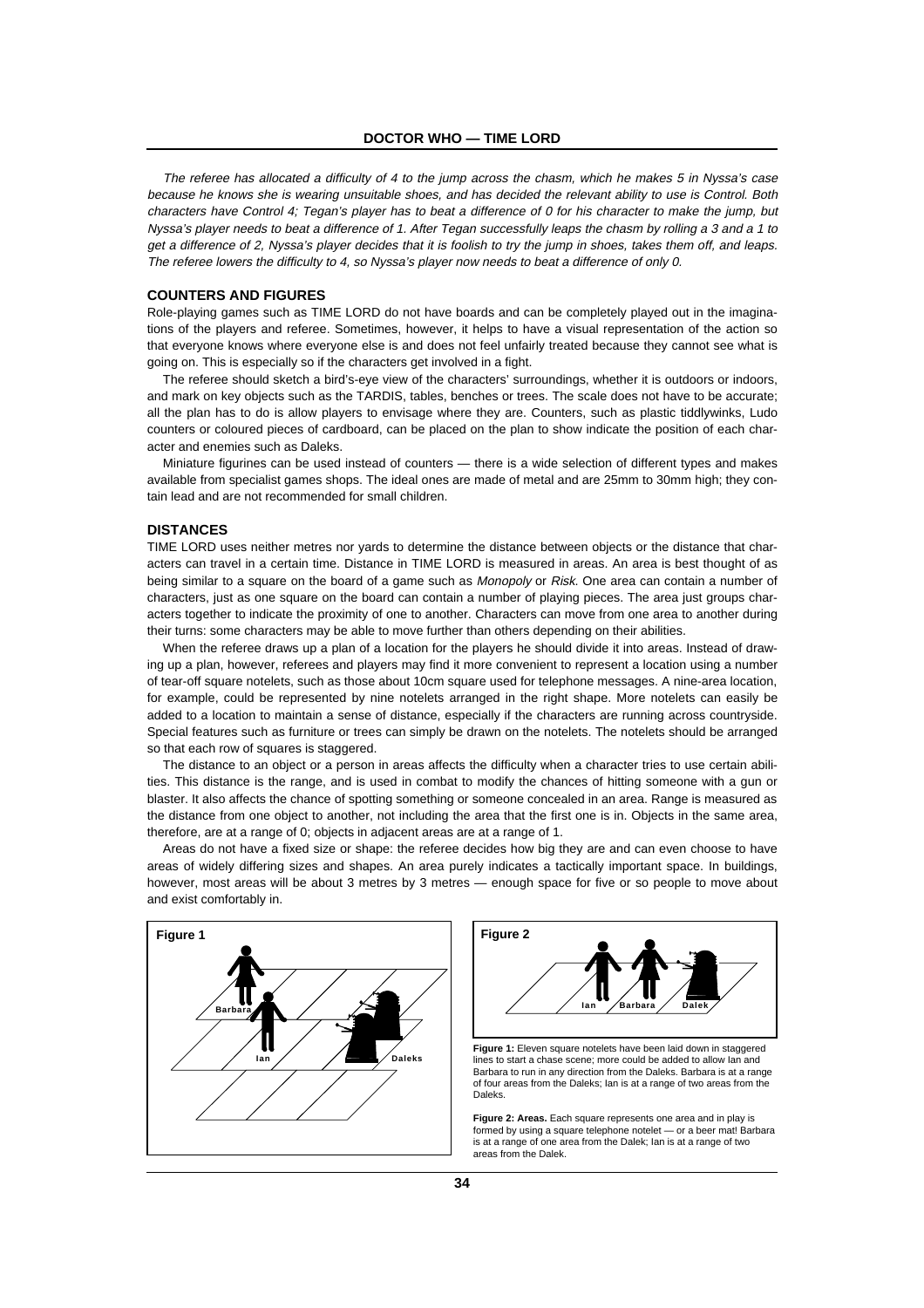#### **MOVEMENT**

The distance that a character can cover in one turn depends on his Move ability. Most humans have Move 3, although the First Doctor has Move 2 to account for the limitations of that particular generation. A character's Move, however, is not the number of areas he can move: it is purely his ability to cover distance. In this way, Move works the same as any other ability.

Each area that a character moves presents a cumulative difficulty. On ordinary, flat ground such as short grass or indoors, each area presents a difficulty of 1 to the character's movement. A character who wishes to move from one area to an adjacent area faces a difficulty of 1; a character who wishes to move three areas faces a difficulty of 3. It follows that any character can move a number of areas less than his Move in a turn: a character with Move 3 can move up to two areas. Such a character may still have an action in that turn, such as shooting a gun or evading an attack.

A character who wishes to move a number of areas equal to or greater than his Move ability must beat the difference between the cumulative difficulty of the terrain and his Move. This counts as the character's action for the turn. A character with Move 3 who wished to travel five areas would have to beat a difference of 2 to succeed. He would need to roll a difference of 3 or more on the dice.

If the player fails to beat the difference, his character moves only the number of areas he could ordinarily travel without needing to roll the dice. He still moves in the direction he intended, but is assumed to have stumbled or tripped in his effort to move faster. The character may not have another action whether he succeeds or fails in his attempt to move further than normal.

A character may have special abilities that enhance his Move ability. Most companions have the special ability of Running — most of them have plenty of opportunities to practise this skill in their adventures with the Doctor. If a character uses such a special ability it counts as his action for the turn.

Some of these special abilities are added not to the character's move but to the Move of a vehicle. A character with the Driving special ability adds his Driving to the Move of, say, a car or motorbike to travel further than normal. A character with Move 3 and Driving 1 would have Move 6 if he drove a Move 5 vehicle.

#### **TERRAIN**

Not every piece of ground is easy going: long grass, mud, scree and the rough, stony ground of a typical chalk pit all increase the difficulty of moving. The effects of terrain are always cumulative. A character who travelled across two areas of even ground (difficulty 1) and one area of scree (difficulty 2) would face a total difficulty of 4 to get into the scree-strewn area.

Each area of easy terrain has a difficulty of 1. Easy terrain includes open flat ground such as parkland, roads, pavements, floors in buildings and open woodland. Obstructed terrain has a difficulty of 2 an area and includes jungle, overgrown woodland, loose sand, hills, water, shingle beaches and bracken-covered or gorse-covered moorland.

Areas of terrain with a difficulty of 3 are rare. Difficulties as high as this are usually assigned by the referee to represent extraordinary situations, such as strong underwater currents or virtually impassable terrain, where progress is likely to be slow.

The difficulties given for terrain are only guidelines, because some characters may find certain types of terrain more difficult than others. Daleks, for example, can levitate up or down stairs, but this requires phenomenal amounts of energy and is accomplished only slowly; stairs are only a minor handicap to the Doctor and his companions.

# **TURNS**

Even a small group of people can cause an immense amount of confusion in real life if all of them decide to do something different at the same time. Their actions and reactions to other people, however, work themselves out without anyone having to tell the participants what they can or cannot do. TIME LORD is a game, however, and needs to regulate characters' actions so that the players and the referee know what happens and when it happens: TIME LORD does this by using turns.

Conventional boardgames usually use a turn to limit what one person can do; play then passes on to the next person. In TIME LORD, a turn is used to determine what all the players can do in the same amount of time.

There are two types of turn: the action turn and the research turn. Action turns are used to regulate hectic action such as combat or chases where the second to second decisions of the players and their opponents quickly change the situation. An action turn represents the passing of only a few seconds — the exact amount of time is not important because any activities that take place in action turns are quickly resolved.

Research turns mark the progress of time during an adventure. Each research turn represents 15 minutes of real time, although it may take more or less time than that to resolve the actions which take place during such a turn. Work that takes a long time to accomplish, such as scientific research or clearing away the rubble from rockfalls and cave-ins, is regulated by research turns.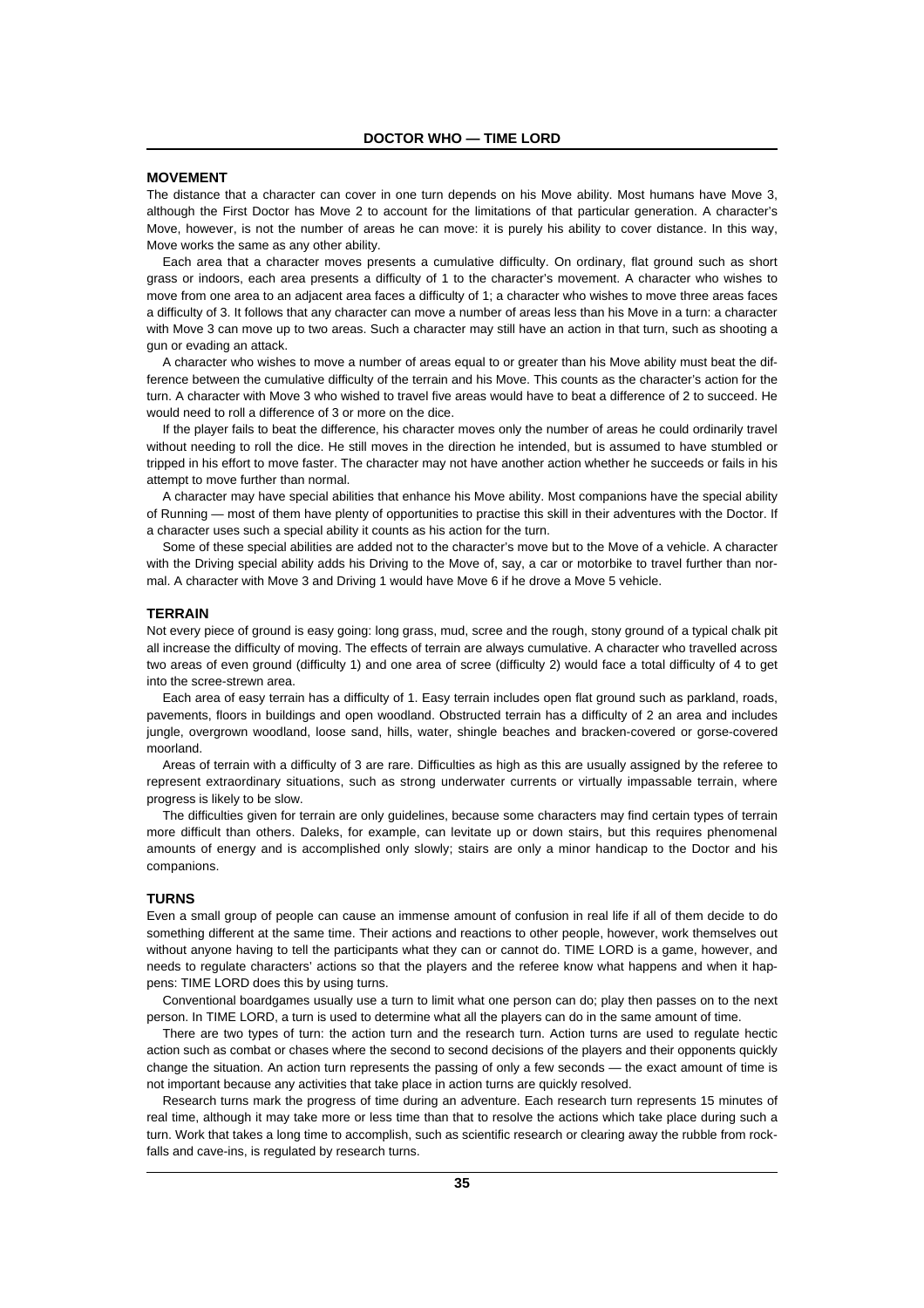Players will usually only be aware of action turns during the game. Their characters' actions are predominantly of the moment. It is the referee who uses research turns to mark the players' progress through an adventure and to determine when events happen, such as the time that a bomb is due to go off or the point at which invasion fleet of an alien menace arrives.

There is no set order of events in a turn. Each player says what he wants his character to do when asked by the referee, the results are worked out and then applied simultaneously. The referee decides when one turn ends and the next one begins.

# **ACTIONS**

Each character can in general use only one ability during a turn, and the use of such an ability is called an action. The players say what they want to do in a turn and the referee works out what this means in terms of actions. It may be that the referee has to rule it is impossible for a character to achieve all that his player wants him to do in one turn.

Most of the time it is possible to express what a player wants to do as the use of one of his character's abilities, such as Control, Marksmanship, Running or Science. A character who wants to shoot someone uses his Control or Marksmanship abilities; one who wishes to analyse a plague virus uses his Science ability.

Movement is an exception to the number of abilities that can be used in one turn. It is possible for a character to travel a limited distance — less than his Move ability in areas — and still use another ability. In this way it is possible for characters to close on an enemy and attack, or even to flee from an enemy before firing.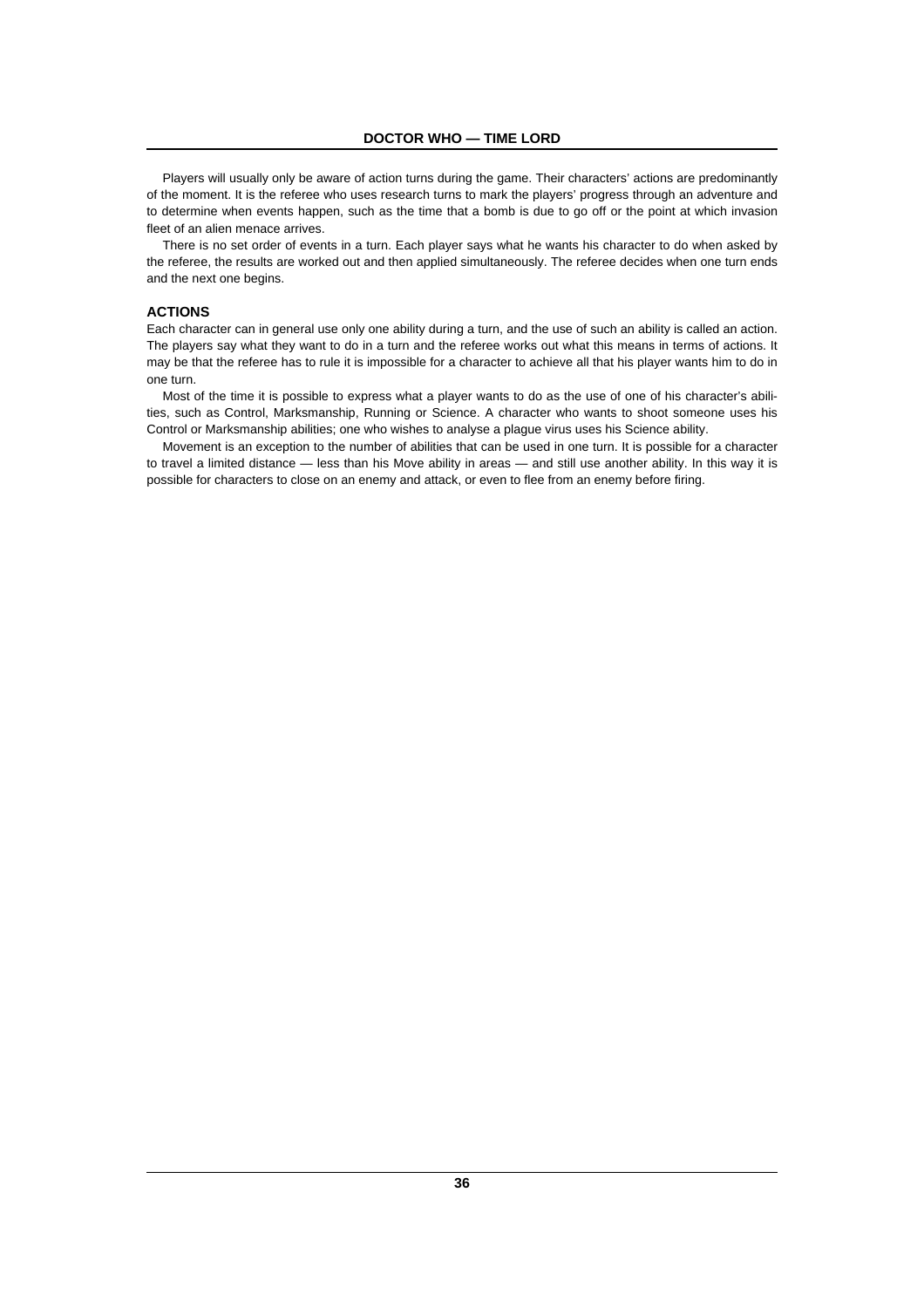# **ABILITIES**

What a character can or cannot do in TIME LORD is determined by the abilities that define his physical and mental powers. Abilities represent a character's muscular power and toughness, his agility, his powers of deduction and so on. Each ability has a numerical value of one to six, with six being the best. Abilities not only indicate what a character can do; they are also a measure of his resistance to another character's abilities.

Eight abilities are common to all characters: the physical abilities of Strength, Control, Size, Weight and Move, and the mental abilities of Knowledge, Determination and Awareness.

# **STRENGTH**

Strength is the character's muscular power. It is his ability to lift and push objects as well as to withstand injury and to damage opponents in hand to hand combat. The ability is also a measure of a character's endurance. Strength determines the length of time for which a character could keep running while pursued by an enemy as well as how long he could hold his breath under water. The ability is as much a guide to fitness as it is power. Strength is the ability used to determine whether poisons take effect, and how quickly the character recovers consciousness or heals once he is wounded.

#### **CONTROL**

Control is the measure of a character's agility. It represents suppleness, hand to eye co-ordination and whether the character is clumsy or articulate. The ability determines how accurate the character is at firing guns or striking with his fist or a melee weapon; it also determines his defence against attacks from opponents. Control is the ability used when a character has to leap chasms or climb trees or mountains.

#### **SIZE**

Size indicates a character's height and build. The ability is mainly used to determine how easy it is to hit a character. By default, however, the rules assume that most targets are the same size as an average person: Size 3. It is important to understand that the bigger a character's Size ability, the smaller he is: Size is just a measure of relative smallness. Small adults and children, for example, are Size 4; a large adult would be Size 3.

The ability is typically used to determine whether a character can crawl through ventilation shafts or narrow openings, where the Size of the opening is the difficulty of squeezing through. Big people, say Size 2 or 3, would find it harder to pass through the narrow openings that small or slightly built companions such as Jo Grant and Ace could wriggle through.

#### **WEIGHT**

Weight is a measure of the mass of a character. It determines how easy it is to physically pick up the character and whether the character will fall through fragile floors or set off weight-sensitive traps. The ability is not measured in pounds or kilograms; each value represents a broad range of mass, so a character can be short and fat or tall and thin yet still have the same Weight. Most human characters have a Weight of 4. A small or lightly built human would have a Weight of 3; a heavily built human would have a Weight of 5. All objects also have Weight abilities which determines how easy they are to pick up or carry.

#### **MOVE**

Move is the character's ability to cover distance and is determined by the character's species. A human has a Move of 3, as does a Cyberman; both species move at about the same speed. These rates of movement, however, are slow. An animal such as a horse has a Move of 4; a human mounted on a horse would therefore be able to travel at the horse's rate rather than his slower speed. Particularly old or feeble characters may have a low Move to represent their frailty.

#### **KNOWLEDGE**

Knowledge is a character's ability to recall and understand information and to make sense of science and technology. The ability roughly indicates the type of civilization that a character comes from because it summarizes the experience a typical person from a particular time and place might be expected to have. Low Knowledge, for example, might indicate a character from a primitive background such as medieval Europe or even Roman times. A character with high Knowledge would typically come from a point in Earth's future, such as the twenty-first century. A character from the future, however, need not have a high Knowledge because a character could come from a regressive background: the Doctor's companion Leela, for example, is a savage yet is descended from technologically minded ancestors.

When the Doctor explains a complicated scientific principle it is the character's Knowledge ability that determines whether he understands the concept. If the Doctor has to analyse the weakness of an enemy so that he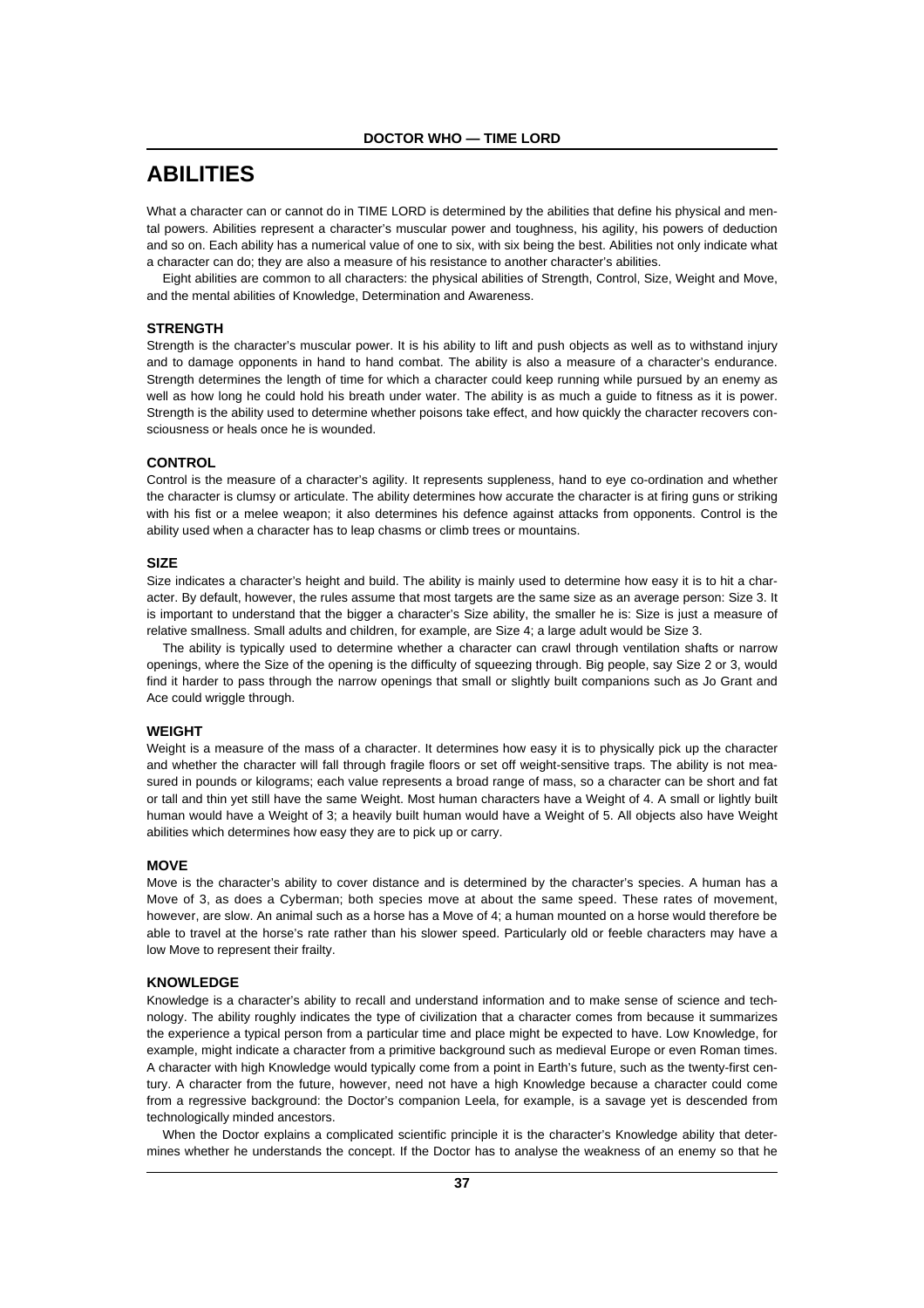can develop a gadget to exploit it, his Knowledge determines how long it takes him to solve the problem. Knowledge also provides inspired insight: when the characters have done everything they believe is necessary to overcome an enemy and the referee knows there is something they have missed, it is Knowledge that gives the characters a chance of remembering or thinking of such details.

Knowledge also is a character's ability to believe or disbelieve in the improbable. Anyone who enters the TARDIS for the first time will find their Knowledge tested; it is the ability to doubt.

#### **DETERMINATION**

Determination is a character's mental resolve. It represents his ability to stick at something despite adversity. If a character encounters a hideous creature, Determination is the ability that decides whether the character faces it bravely or is terrified by its presence. Cowards or natural survivors usually have a low Determination. Determination is used to decide whether a character is influenced by the words or actions of another character. When facing the Master, it is a character's Determination that enables him to resist being hypnotized or to remain unmoved by the Master's entreaties. Determination is also the ability used to resist mind-controlling machines or to engage in psychic conflict.

#### **AWARENESS**

Awareness is a character's ability to react to his environment. It represents the character's senses and his ability to communicate, whether by speaking or through writing or art. When a character is searching for a hidden opening mechanism for a door or is trying to identify whether a group of people in the distance includes friends or enemies, it is the character's Awareness that decides if he succeeds or fails. Awareness also gives a character the chance to hear an enemy or creature that is creeping up behind him.

A character who is negotiating with other characters also uses the Awareness ability. He is trying to influence their behaviour, a skill which relies upon his ability to interpret their mood and upon his communicative skills. Great orators and diplomats would have high Awareness. High Awareness is also a characteristic of streettraders — people who are used to haggling about the prices of goods.

#### **OTHER ABILITIES**

Most characters have other abilities, called special abilities, in addition to the eight common abilities: special abilities represent extra skills or areas of knowledge that have been learned through hobbies, sports and work, or they can be unusual natural talents. The ability of Marksmanship, for example, would be appropriate for a character whose hobby is rifle-shooting or who had been in the army; someone who habitually carries lots of junk in his pockets might have the ability of Resourceful Pockets.

These special abilities typically have a value of 1 to 3. Each one is a specialization of one of the eight basic abilities. A special ability enhances the appropriate common ability when it is used; the value of a special ability is rarely used by itself. Marksmanship, for example, increases a character's Control when he fires a gun; Indomitable Will is added to the a character's Determination to resist attempts at hypnotizing him.

All abilities give the players information that can be used to develop the personalities of characters. Special abilities will often indicate quirks of behaviour that can be highlighted.

#### **HOW TO USE ABILITIES**

Characters in a TIME LORD adventure will often be faced with challenges that they must overcome to progress further. The challenge may be to build an electronic device to defeat an enemy or simply to leap a chasm that runs across the only route to a destination. Whatever the nature of the challenge, a character has a chance of succeeding or failing in the attempt; this chance of success or failure depends upon his abilities.

The referee decides which of a character's abilities is appropriate to a challenge and also how hard it is to accomplish: this is the difficulty. Guidelines on assigning difficulties are given in the referee's section.

The player whose character is attempting the challenge compares the character's ability with the difficulty. The character automatically succeeds if his ability is greater than the difficulty: the challenge is judged to be easily within his ability.

There is a chance that the character may fail if the difficulty of the challenge is greater than or equal to his ability, and the player must roll the dice to determine whether the character succeeds or fails. He succeeds if the difference between the numbers rolled on the dice is greater than the difference between the difficulty and the character's ability. In effect he must beat the difference to succeed. The character fails and must suffer the consequences if the difference rolled on the dice is less than or equal to the difference between the difficulty and the character's ability. The player has failed to beat the difference.

Jo Grant is locked in a room which has a high window. Even by moving furniture she cannot quite reach the sill, so she decides to jump up to get a hand hold. The appropriate ability for this challenge is Control and the referee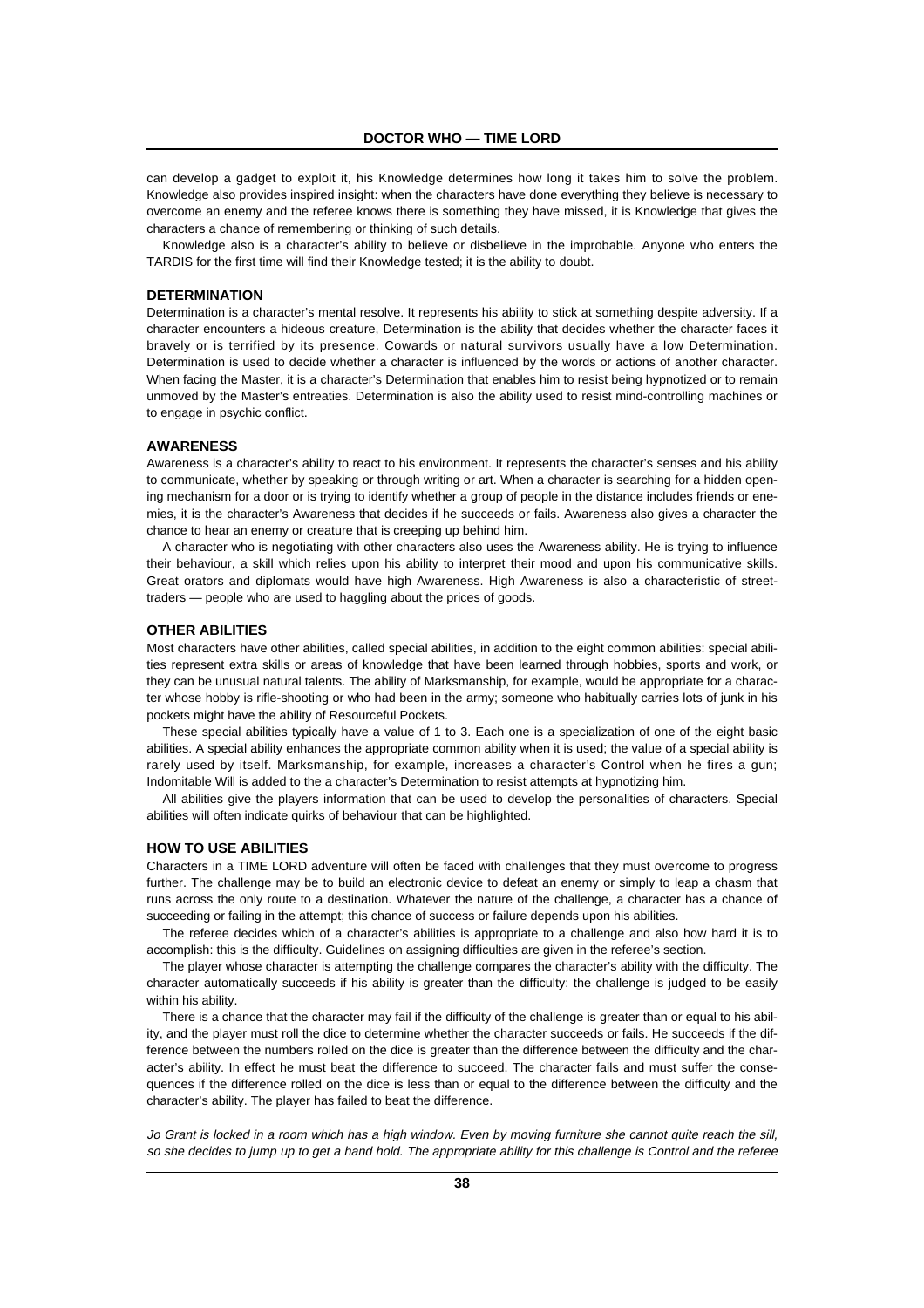decides that it deserves a difficulty of 4. Jo's Control is 3, which means the difference is 1. The person playing Jo needs to beat a difference of 1 on the dice to succeed.

# **USING SPECIAL ABILITIES**

Sometimes a character will be faced with a challenge that is appropriate to one of his special abilities. A character with Leaping, for example, could use this ability to help him jump a chasm; one with Escapology could apply the ability if he were held captive and tied up with ropes. The value of the special ability is added to the appropriate ability and the total is used to determine whether the character succeeds or fails.

Jo has Escapology 2 and Control 3, which gives her a total ability of 5 if she is held prisoner and tries to wriggle free of her bonds. She does not use the Escapology value of 2 on its own because it is a bonus that is added to her Control.

#### **SPECIAL ABILITIES**

The special abilities listed here are those skills or talents most likely to be encountered or used by the Doctor and his companions. The common ability that each one enhances is given in brackets.

# **Acting [Awareness]**

Acting allows a character to play the part of another person, either by mimicking that person's voice or by physically impersonating him. The character may have to dress appropriately to be convincing in the role.

#### **Acute Hearing [Awareness]**

Acute Hearing enables a character to hear quiet sounds that other characters might not notice, such as an assailant approaching stealthily from behind or the gentle hiss of knockout gas escaping from a container.

#### **Animal Empathy [Awareness]**

A character with the animal empathy ability gets on well with animals and can persuade timid ones to approach him. Animals will regard such a character as friendly, although even a friendly, hungry predator can be dangerous.

#### **Animal Handling [Determination]**

Whether as an animal trainer, a circus performer or a zoo-keeper, the character has experience of handling animals such as horses, lions, tigers or elephants. Such a character could, given time, teach them to do tricks; he knows an animal's habits and instinctively knows how it will react in certain situations. The ability extends to reptiles, so a character with Animal Handling could be an exotic dancer whose act includes snakes!

# **Archery [Control]**

Archery is the ability to shoot accurately with a bow, whether it is a longbow or a crossbow. The bow's Wounds rating is used instead of the character's should an arrow hit its target.

#### **Artist [Awareness]**

The Artist ability means the character can paint or draw well according to the concepts of art of his time. Artist allows a character to draw sketches of objects or people which will be generally recognizable and of the right proportion.

#### **Astrogation [Knowledge]**

Pilots of spaceships would be lost without Astrogation, an advanced form of navigation that allows explorers to find their way around the universe. A character with Astrogation knows how to use the advanced instruments necessary to set a course or to identify locations in space.

#### **Bargaining [Awareness]**

Bargaining is the ability to obtain a fair price for goods or services. A character with the Bargaining ability has an intuitive feeling of an object's worth and has the negotiating skills to obtain the right price. Bargaining, however, is effective only if each person involved can communicate with the other.

#### **Bench-thumping [Control]**

Anyone who can get a television set to work by hitting it or persuade a gadget to work by thumping the laboratory bench in exasperation has the Bench-thumping ability. It is not a skill that can be used on its own: anyone who resorts to Bench-thumping must first have tried to repair or make an object using an ability such as MacGuffin. The character has a second chance of making a gadget work using his Bench-thumping ability to determine whether he is successful.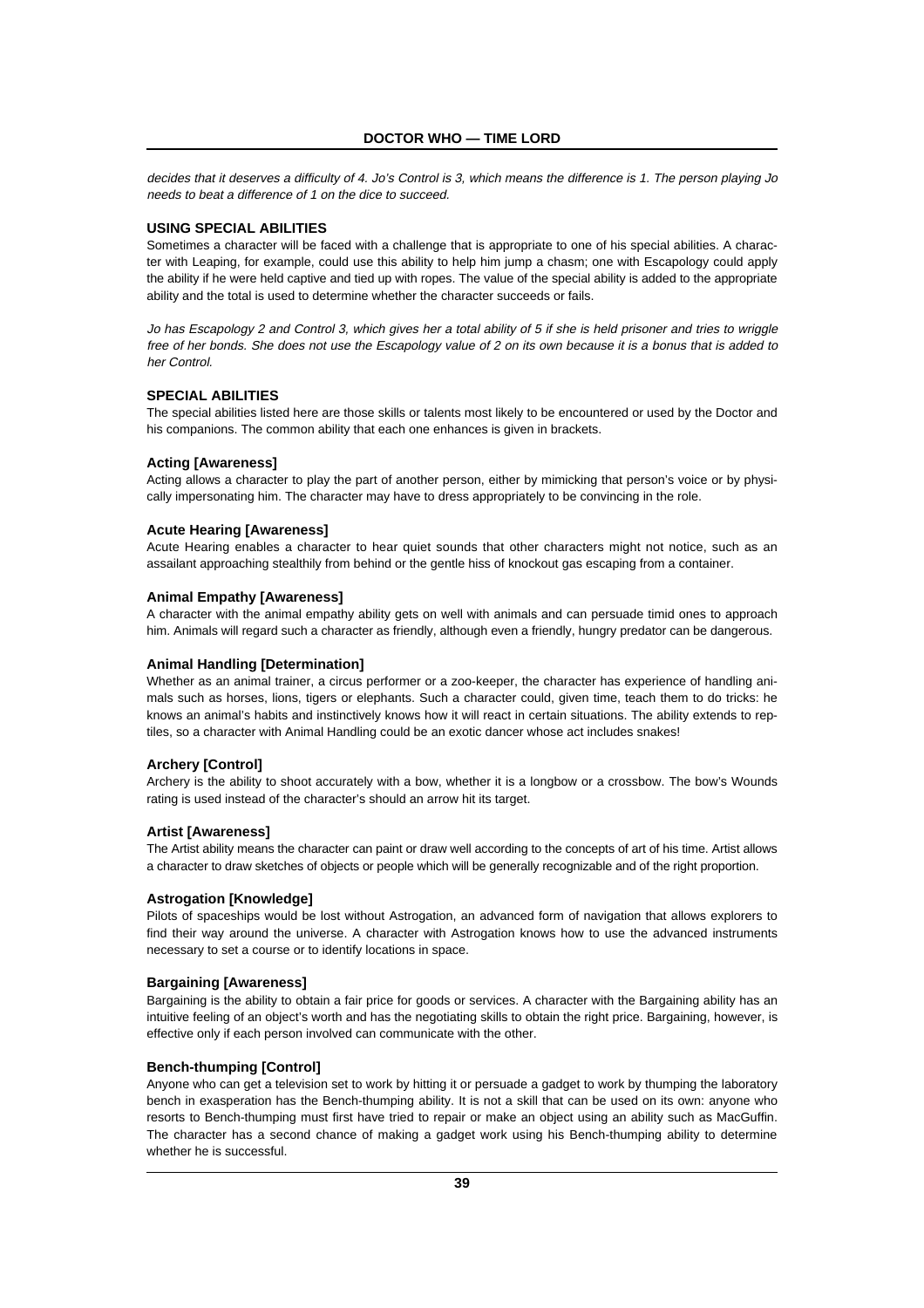| Table 1: Common abilities and special abilities |                         |                            |  |  |
|-------------------------------------------------|-------------------------|----------------------------|--|--|
| <b>STRENGTH</b>                                 | <b>KNOWLEDGE</b>        | <b>AWARENESS</b>           |  |  |
| <b>Cheat Death</b>                              | Astrogation             | Acting                     |  |  |
| <b>Iron Constitution</b>                        | Computing               | <b>Acute Hearing</b>       |  |  |
| Pain Resistance                                 | Cryptanalyis            | Animal Empathy             |  |  |
| Quick Recovery                                  | Cybernetics             | Artist                     |  |  |
| <b>Regenerative Powers</b>                      | <b>Detective Powers</b> | Bargaining                 |  |  |
|                                                 | Electronics             | Bureaucracy                |  |  |
| <b>CONTROL</b>                                  | Engineering             | Con                        |  |  |
| Archery                                         | Explosives              | Disguise                   |  |  |
| Bench-thumping                                  | <b>First Aid</b>        | Eloquence                  |  |  |
| <b>Blunt Weapons</b>                            | History                 | Gambling                   |  |  |
| <b>Brawling</b>                                 | Law                     | Intuition                  |  |  |
| Dancing                                         | Linguistics             | Keen Sight                 |  |  |
| <b>Edged Weapons</b>                            | Mathematics             | Musicianship               |  |  |
| Escapology                                      | MacGuffin               | Precision                  |  |  |
| <b>Fast Reactions</b>                           | <b>Mechanics</b>        | <b>Refined Palate</b>      |  |  |
| <b>Fisticuffs</b>                               | Medicine                | <b>Resourceful Pockets</b> |  |  |
| Gymnastics                                      | Navigation              | Screaming                  |  |  |
| Juggling                                        | Occultism               | <b>Sensitive Nose</b>      |  |  |
| Leaping                                         | Photographic Memory     | Serendipity                |  |  |
| Lockpicking and Safecracking                    | Poisons                 | Singing                    |  |  |
| Marksmanship                                    | Pseudoscience           | <b>Striking Appearance</b> |  |  |
| <b>Martial Arts</b>                             | <b>Robotics</b>         | Tracking                   |  |  |
| Mountaineering                                  | Science                 | Ventriloquism              |  |  |
| Sense of Balance                                | <b>TARDIS</b>           |                            |  |  |
| Sleight of Hand                                 | <b>Temporal Science</b> | <b>DETERMINATION</b>       |  |  |
| Sports                                          | Transmat                | Animal Handling            |  |  |
| Stealth                                         | <b>Wilderness Lore</b>  | Command                    |  |  |
| Thrown Weapons                                  |                         | Gloating                   |  |  |
|                                                 | <b>MOVE</b>             | Hypnotism                  |  |  |
| <b>WEIGHT</b>                                   | Driving                 | Independent Spirit         |  |  |
| No special abilities                            | Piloting                | Indomitable Will           |  |  |
|                                                 | Riding                  | <b>Strong Passion</b>      |  |  |
| <b>SIZE</b>                                     | Running                 |                            |  |  |
| Contortionism                                   | Sailing                 |                            |  |  |
|                                                 | Swimming                |                            |  |  |

# **DOCTOR WHO — TIME LORD**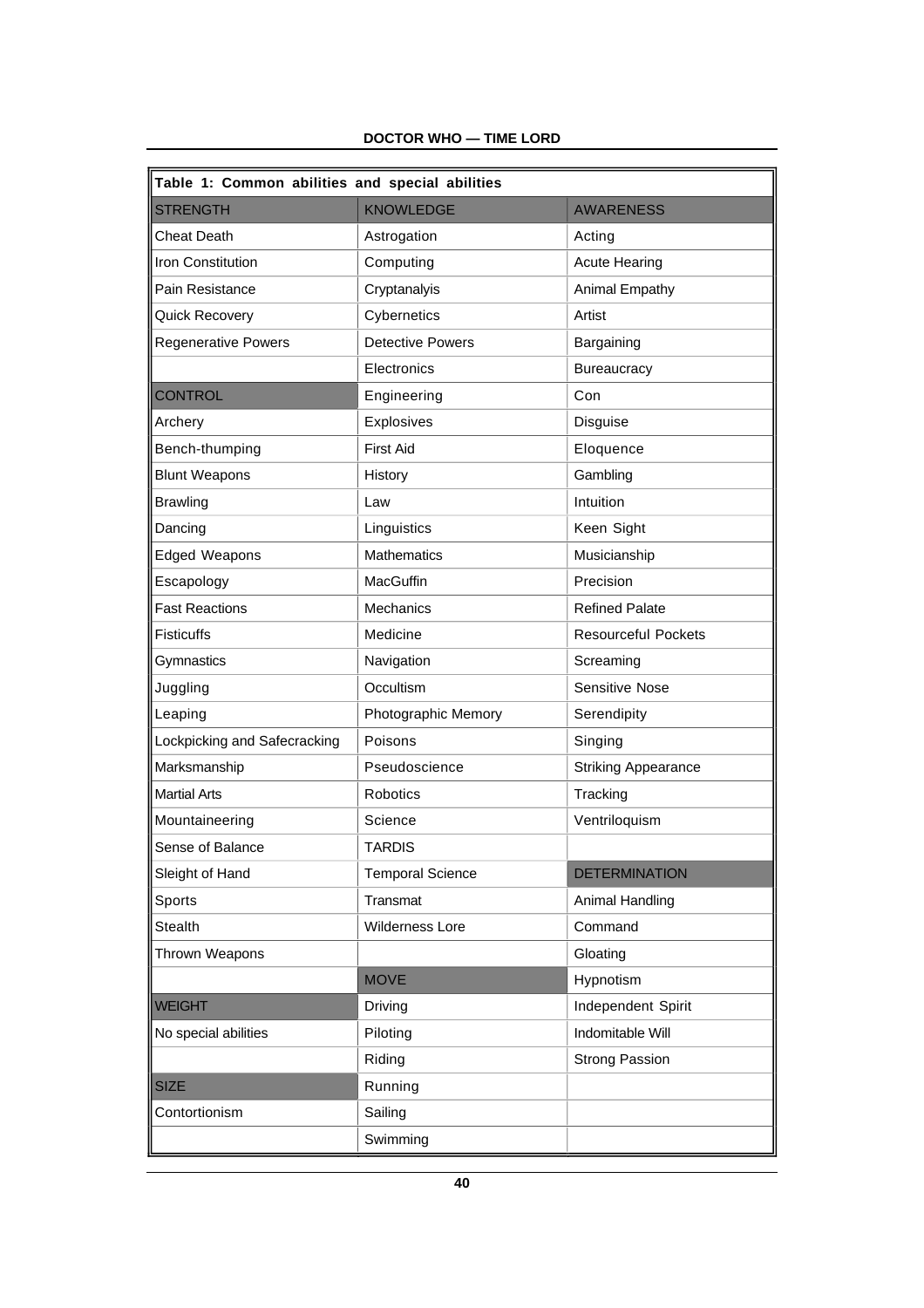# **Blunt Weapons [Control]**

The Blunt Weapons ability allows a character to use any blunt weapon, such as a club, quarterstaff, mace or walking stick, in combat. The weapon's Wounds rating is used instead of the character's if the attack hits a target.

#### **Brawling [Control]**

Brawling is the dirty tricks form of close combat where anything goes. It gives the character the skill to use improvised weapons such as chairs and vases at an ability higher than his Control: the character's Brawling is added to his Control to give his combat ability. Players who have characters with this skill should try to think of clever manoeuvres to exploit an opponent's weaknesses.

# **Bureaucracy [Awareness]**

Civil servants are masters of Bureaucracy: they are able to bamboozle ordinary people with the complexities of red tape and equally they are able to slice through bureaucratic restrictions to speed progress through the ranks of a large organization. A character can use Bureaucracy can be used confuse lesser bureaucrats by implying that he knows procedure better than they do and sending them off to do pointless tasks.

#### **Cheat Death [Strength]**

A character with the Cheat Death ability is either lucky or has a strong will to live. Cheat Death enables a character to survive damage that would ordinarily kill most people. Cheat Death increases a character's Strength when determining the number of Wounds that cause death. A character with Strength 3, for example, can take 6 Wounds before dying; one with Strength 3 and Cheat Death 1 can take 8 Wounds before dying. In effect, Cheat Death extends the range of Wounds at which a character is seriously wounded.

#### **Command [Determination]**

The ability to give orders is hereditary among nobility and is vital to army officers. With the right tone of authority it is possible that a character who shouts an order can convince anyone who is trained to obey commands to do as he wishes, such as salute or shoulder weapons.

#### **Computing [Knowledge]**

Computing is the ability to use computers to elicit information as well as to program them. Computing is also a character's ability at cracking computer security; Cryptanalysis might prove useful in addition.

#### **Con [Awareness]**

Con is the ability to pull the wool over other people's eyes. The Con ability might be used to convince security guards that the character is really a friendly agent in disguise; it could also be used to misdirect people by persuading them that a source of danger is in a different place from its real location.

#### **Contortionism [Size]**

Contortionism is the ability to make a character's build smaller by dislocating joints and twisting the body to occupy less space. Anyone who contorts their body using this ability has a Size equal to his usual Size plus their Contortionism. A character in this state, however, may not dodge in combat.

#### **Cryptanalysis [Knowledge]**

A character with Cryptanalysis is adept at formulating and breaking codes. Referees can choose to have the character solve a code by simply rolling the dice, or make the player solve it using his own brainpower with the help of a few hints to reflect the character's Cryptanalysis ability.

#### **Cybernetics [Knowledge]**

Cybermen are the undisputed masters of Cybernetics, the use of mechanical and electronic components to replace organic limbs and organs. Human scientists, however, have also studied the subject. The ability allows a character to build cybernetic parts and devices which imitate other abilities, such as a replacement eye which would allow the character to see infra-red light.

#### **Dancing [Control]**

A character with the Dancing ability can co-ordinate his movements to look graceful or at least vaguely with it on the dance floor. Whether the character is skilled at formal court dance of the 15th century, 1960s go-go or 1990s house, his peers at least will recognize his talent.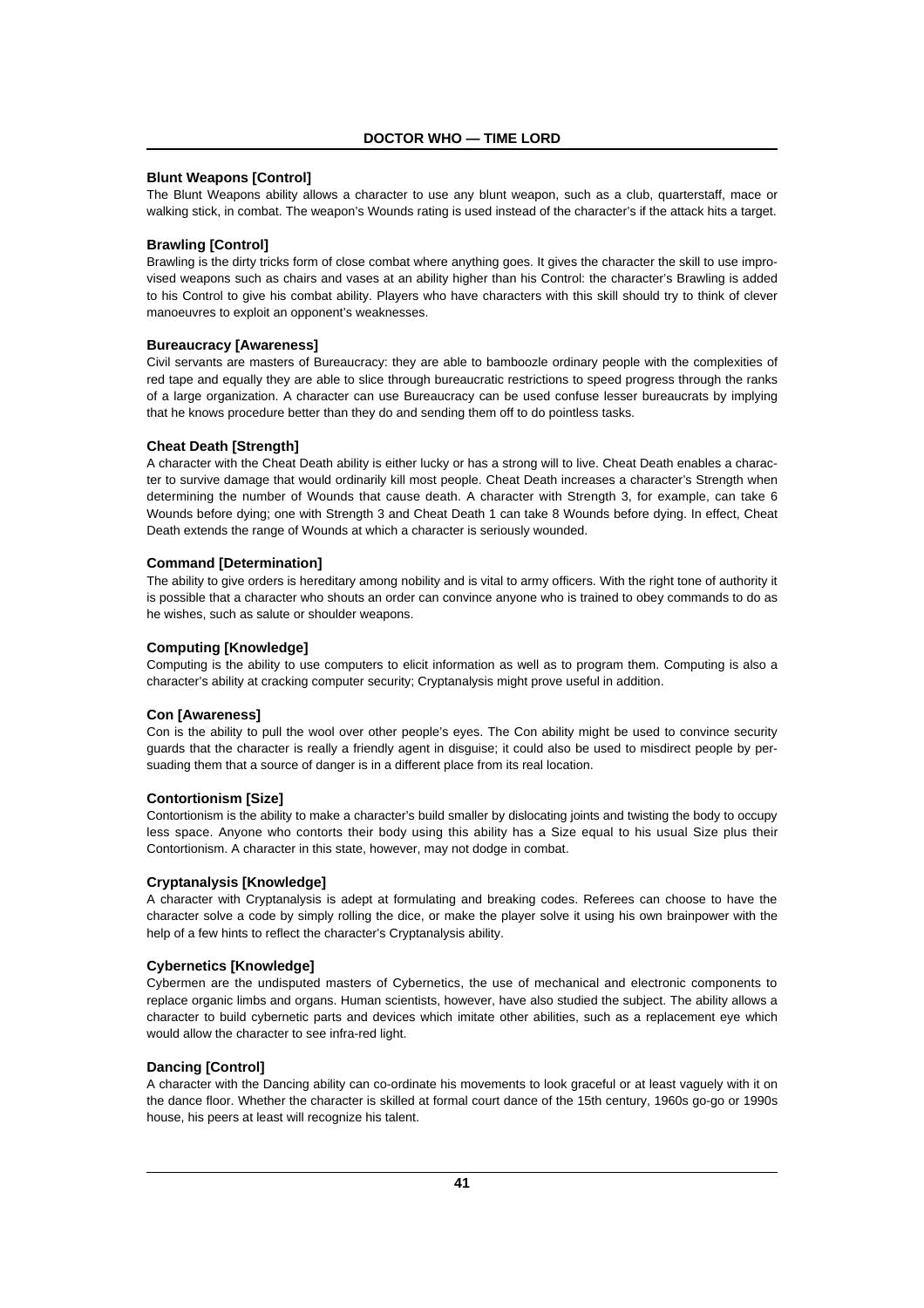# **Detective Powers [Knowledge]**

Detective Powers is the ability to notice tiny clues and to remember countless pieces of information which can later be pieced together to explain other characters' motives and actions. A player whose character is told vital information may forget it during the course of the game: if the character has Detective Powers then that player should be reminded of this information when it becomes important again.

## **Disguise [Awareness]**

Disguise is the ability to change a person's appearance using masks, make-up and clothes so he resembles someone else. With this ability a character can effectively change his height, stance and mannerisms so they are unlike his own or like those of someone else. It does not include the ability to sound like another person, for which a character needs Acting. The Master frequently disguises other people to resemble himself so he can make his getaway.

# **Driving [Move]**

Driving allows a character to control vehicles such as cars, motorbikes, jetbikes and hovercraft in difficult manoeuvres. A character who wished to tilt the car he was driving so that it could pass through a narrow opening would need to have the Driving ability. Driving also allows a character quickly to familiarize himself with a strange vehicle.

#### **Edged Weapons [Control]**

The Edged Weapons ability allows a character to use any weapon with a cutting edge or stabbing point such as a sword, axe or spear. The weapon's Wounds rating is used instead of the character's should the weapon hit a target.

# **Electronics [Knowledge]**

Electronics is the ability to understand electronic components and circuits, what they do, and how to build new ones or alter existing ones.

#### **Eloquence [Awareness]**

Eloquence is the ability to use the correct form of address when negotiating with nobles. It implies a knowledge of procedures, and a character with this ability will rarely put a foot wrong when addressing important people.

# **Engineering [Knowledge]**

The Engineering ability gives a character an understanding of the physical properties of materials such as metals, plastics and ceramics and how such properties can be employed in construction. On an immediately practical level, it allows a character to assess how much time it will take for pursuers to cut through bulkheads or airlock doors.

# **Escapology [Control]**

Escapology is the ability to escape from bonds such as ropes or chains. It combines subtle body movements, contortionism, lockpicking and knowledge of knots so that the character is in the best position to escape from his bonds once his captors are no longer paying attention. Jo Grant learned Escapology as part of her training as a UNIT agent, although even she found some knots were difficult to untie quickly.

#### **Explosives [Knowledge]**

Explosives is the ability to place explosive charges and bombs in the position where they are likely to do most damage. It is also the ability to develop new types of explosive. Ace is the Doctor's companion who knows most about explosives; she developed her own, nitro-nine. Nitro-nine has proved usefully destructive at times, although the Doctor usually frowns upon its use.

#### **Fast Reactions [Control]**

A character with Fast Reactions can act before any character without this ability. Fast Reactions would allow a character to strike another in combat and resolve the effects before his opponent had a chance to strike back: it breaks the rule that all combat is simultaneous. When a character with Fast Reactions encounters another character with Fast Reactions, the one with the highest special ability reacts first.

#### **First Aid [Knowledge]**

First Aid is the commonsense application of life-saving techniques or medication to keep an injured or unconscious person alive or prevent him from getting worse. First Aid is the ability to bandage and splint injuries; it indicates that a character knows how to handle badly injured patients. A character uses his total ability of Knowledge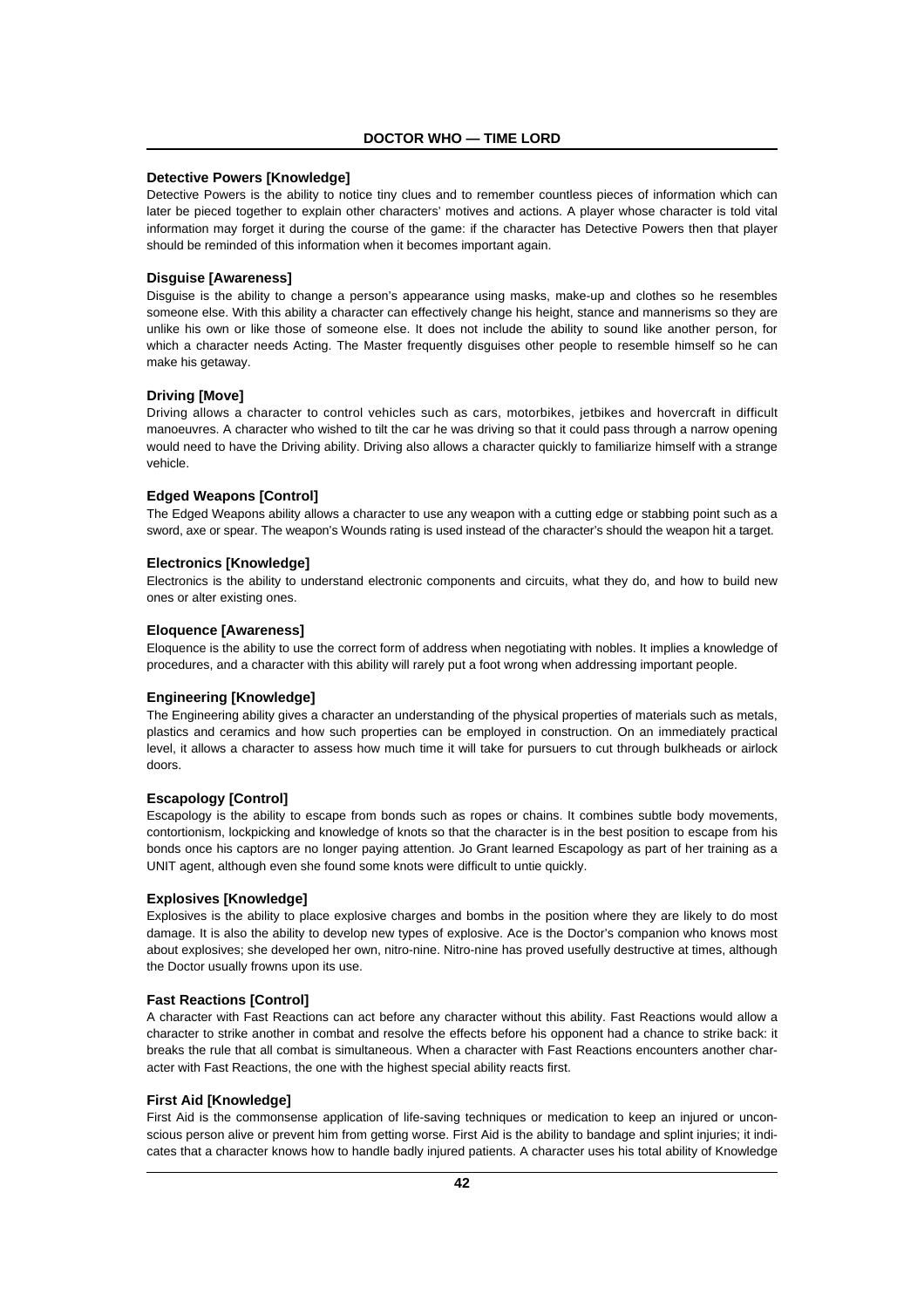and First Aid to determine whether he successfully applies the techniques, but heals only an amount equal to his special ability on its own.

# **Fisticuffs [Control]**

Fisticuffs is a gentlemanly fighting ability: the character adheres to rules such as those formulated by the Marquess of Queensberry when he resorts to combat. Only the character's fists are used, and no dirty tricks are allowed! Fisticuffs allows a character to strike at an opponent and to block incoming blows. A character using Fisticuffs inflicts Wounds equal to half his Strength,

# **Gambling [Awareness]**

A character with Gambling is skilled at games of chance, whether by luck or through an ability to cheat without being noticed. Gambling also gives a character a chance of noticing whether another gambler is cheating.

# **Gloating [Determination]**

Gloating is a trait of cruel or evil characters such as the Master which exhibits itself when the Doctor or his companions are trapped or about to die. A character with this ability may be compelled to gloat in such circumstances, giving his captives time to formulate a particularly cunning plan of escape.

# **Gymnastics [Control]**

A character with Gymnastics is supple and fit with a well-developed sense of balance. Gymnastics enhances a character's Defence against enemies' attacks and improves his chance of leaping gaps or obstacles.

#### **History [Knowledge]**

The History ability indicates that a character is well versed in events from his past: he can remember key dates as well as details of older civilizations' lives.

# **Hypnotism [Determination]**

Hypnotism is the ability to dominate the will of another person or to put someone into a trance. A character with this ability may need the help of an object to hypnotize someone, or they may be able to do it just through the power of words. The Doctor needed a spinning disc to hypnotize Aggedor on Peladon; the Master's technique is simply to say: 'I am the Master and you will obey me.'

#### **Independent Spirit [Determination]**

Anyone with Independent Spirit is not easily persuaded to do things against their will: although they may be asked or told to do something, they will usually rebel and follow their own course of action. Independent Spirit increases a character's resistance to Con or Command, for example.

## **Indomitable Will [Determination]**

A character with Indomitable Will is not easily overcome by hypnotism or even the ubiquitous mind probe, and remains in firm control of his mind. The ability is added to Determination to resist the effects of hypnotism and so on.

#### **Intuition [Awareness]**

A character with Intuition can sense when something is not quite right. Someone may have been in a room before he entered or that person might still be there, waiting behind a filing cabinet ready to attack the character. The difficulty of sensing something depends largely upon the extent to which it would affect the character.

# **Iron Constitution [Strength]**

An Iron Constitution means a character can resist the effects of damage and poisons and cope with alien environments better than other people. A character with Iron Constitution can also endure long walks or run for long periods without tiring. The Iron Constitution ability is added to a character's Strength whenever he has to resist the effects of wounds or poison.

# **Juggling [Control]**

The ability to juggle objects requires good hand to eye co-ordination. Its main use is for entertainment, but two characters with Juggling could accurately throw objects between them to confuse or annoy a villain.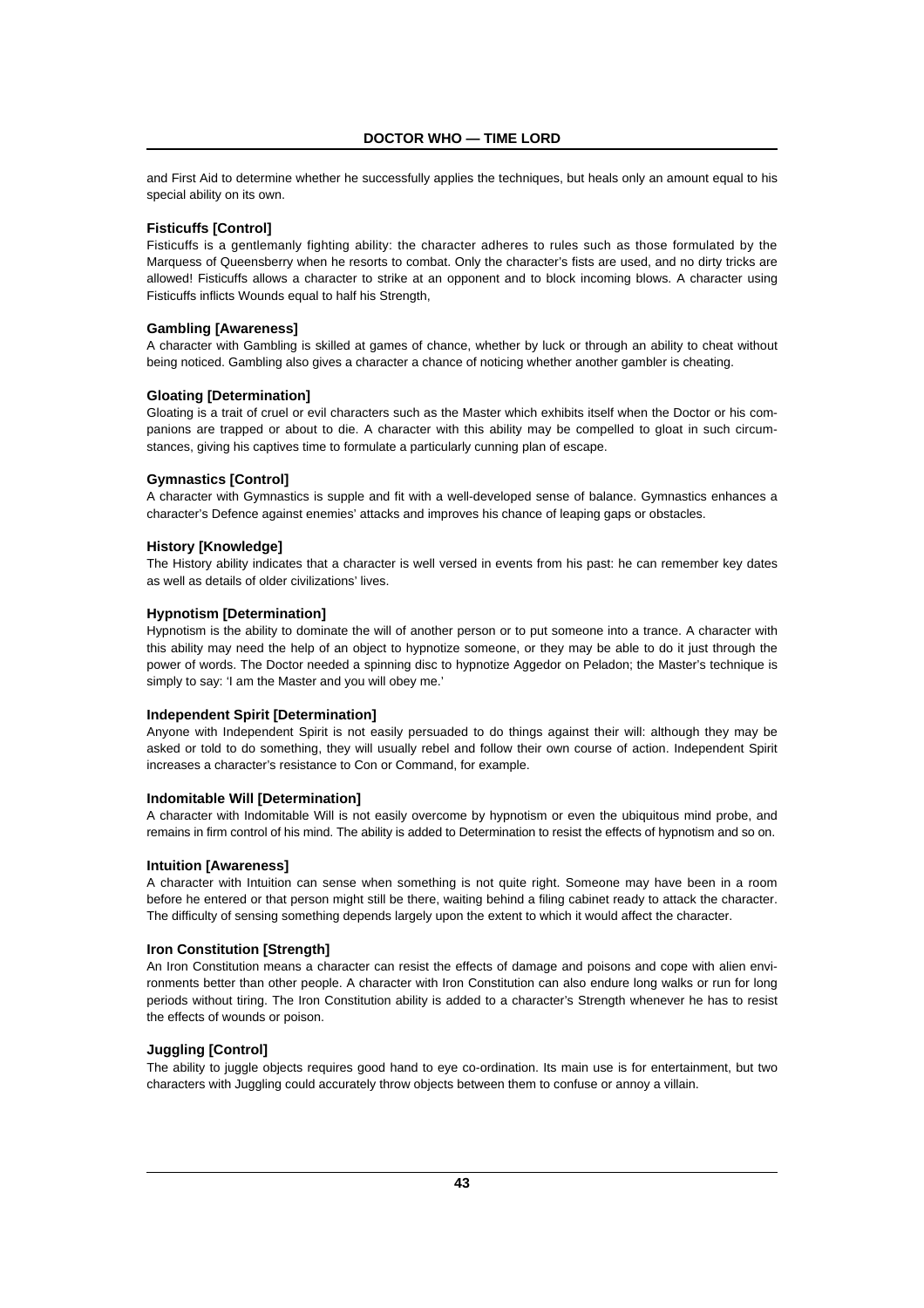# **Keen Sight [Awareness]**

A character with Keen Sight can spot objects at a greater distance than other characters and has a greater chance of finding objects that can be located by sight. Characters with Keen Sight, however, are discomforted by bright lights and they cannot see in complete darkness.

## **Law [Knowledge]**

Law is the ability to understand and debate legal points and to present cases. It may prove useless, depending on the laws of the society in which a character with this ability finds himself.

#### **Leaping [Control]**

Whether through athletic training or natural ability, the character is adept at leaping great distances. Gaping chasms present little challenge to such a character, who can also jump up to grab ledges, chandeliers or tree branches.

#### **Linguistics [Knowledge]**

Linguistics is the ability to learn and understand languages. It is rarely needed because many of the people that the Doctor and his companions encounter speak English. Should communication prove impossible, however, Linguistics allows a character to study and learn a language so that basic desires and intents can be expressed.

#### **Lockpicking and Safecracking [Control]**

Whether equipped with a bent hairpin or skeleton keys, a character with the Lockpicking and Safecracking ability can open mechanical locks and break into safes with combination locks. The character must have a tool of some type with which he can open the lock: it is impossible with only fingers. Electronic, technologically advanced locks need to be tackled by someone who is adept at Electronics or MacGuffin.

# **Marksmanship [Control]**

A character with the Marksmanship ability can shoot firearms or blasters accurately. In essence, all guns work in the same way, and provided that a character understands how a primitive or technologically advanced gun works he can apply his Marksmanship ability in combat. The weapon's Wounds rating is used instead of the character's if the attack hits a target.

#### **Martial Arts [Control]**

Martial Arts is a specialized form of unarmed combat which allows a character to make deadly attacks with his fists and feet as well as to dodge and block incoming attacks. There are many types of martial arts, and a player should try to make the one his character practises distinctive. The third Doctor, for example, perfected Venusian Karate, enabling him quickly to knock out or disable opponents. A character inflicts Wounds equal to his Strength when making a Martial Arts attack. If he wishes to only slightly injure an opponent he can choose to inflict Wounds equal to half his Strength.

# **Mathematics [Knowledge]**

Mathematics is the ability to perform mental gymnastics with numbers and abstracts. It is invaluable when trying to set co-ordinates for the TARDIS or to calculate how long it will take to travel anywhere. Mathematicians are almost human in comparison with statisticians.

## **MacGuffin [Knowledge]**

MacGuffin is the ability to build gadgets out of available parts to be able to defeat an enemy or get out of sticky situations. It represents scientific knowledge, inspiration and a grasp of the weaknesses of an enemy. The Doctor might use his MacGuffin ability to convert a transistor radio into a short-range radio transmitter or to convert a length of electrical cable, a transformer and an assortment of electronic parts into a force-field generator.

# **Mechanics [Knowledge]**

Engines and machines are complicated, but a character with Mechanics understands them. With the right parts such a character could build an engine or repair one.

#### **Medicine [Knowledge]**

A character with Medicine knows how to use drugs or plants to cure diseases, counter poisons or to speed healing and recovery. If a patient's condition is unusual or unknown, such a character may have to undertake research in a laboratory before he knows which drug will be effective.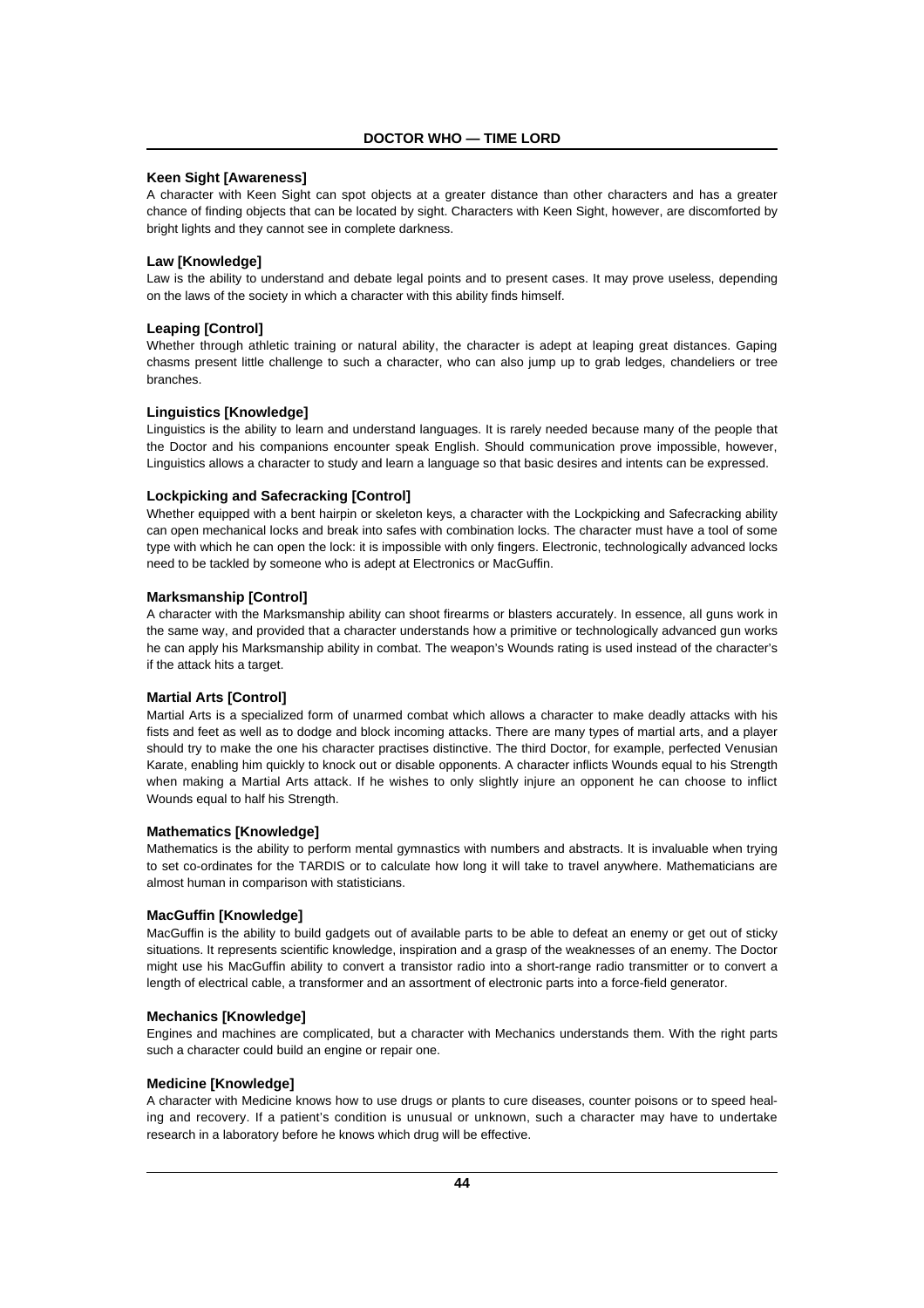## **Mountaineering [Control]**

The Mountaineering ability indicates that a character can climb awkward rock faces and knows how to tackle easy ones using only handholds.

# **Musicianship [Awareness]**

Musicianship is the ability to play musical instruments. A character with this ability should choose which instrument he can play, such as guitar, piano or recorder. The ability to play one kind of instrument may be applicable to another: a character who could play the guitar should also be able to adjust to a lute.

#### **Navigation [Knowledge]**

Navigation is the ability of a character to use the stars that are visible from his native planet to chart a course over land or sea.

#### **Occultism [Knowledge]**

A character with Occultism knows about the white and black magic practices of witches, druids and the like. The ability also implies a familiarity with superstitions and old sayings.

#### **Pain Resistance [Strength]**

Pain Resistance is the ability to tolerate the effects of wounds and torture. It increases a character's chance of resisting the effects of wounds when they are inflicted. The ability is of no use if the character has succumbed to his wounds; the character must be conscious to use it.

#### **Photographic Memory [Knowledge]**

Photographic Memory is the ability to observe and remember in perfect detail diagrams, rooms, faces, reams of secret plans and the shape and size of objects. It is purely a visual skill and does not imply an ability to remember names unless they have been printed next to a picture.

#### **Piloting [Move]**

The Piloting ability allows a character to fly aircraft, rockets or spaceships. If the manner of travel is more advanced than that associated with the technology of the character's time and space, he will find it hard to fly the vehicle, although he would undoubtedly be able to help another more skilled pilot.

#### **Poisons [Knowledge]**

This ability indicates the character knows how to formulate or extract poisons. He can also produce antidotes.

#### **Precision [Awareness]**

The character with this ability is uncannily accurate at judging distances, angles and speeds.

#### **Pseudoscience [Knowledge]**

Pseudoscience is the ability quickly to come up with convincing scientific arguments or explanations which either sound impressive or are accurate but confusing. A character with Pseudoscience has the ability to baffle people with science. The Doctor once started to explain the Blinovitch limitation effect to Jo Grant about time travel in The Day of the Daleks; pseudoscience could have been used to come up with name of the effect and provide a brief explanation. Pseudoscience can be made into a personality trait of a character: the Doctor would not explain that a piece of apparatus had blown a fuse without first declaring that the temporal feedback circuit had overloaded.

#### **Quick Recovery [Strength]**

A character with Quick Recovery heals or recovers consciousness faster than most people. The Quick Recovery ability is added to the character's Strength whenever he tries to regain consciousness or makes a healing roll.

## **Refined Palate [Awareness]**

A character who has a Refined Palate has an exceptionally well developed sense of taste. Such a character appreciates good food and drink and can sense when something doesn't taste as it should do. A character with a Refined Palate in ancient times would probably find himself employed as a food-taster.

#### **Regenerative Powers [Strength]**

Regenerative Powers is the ability to self-heal or repair damaged parts of the body. K9's use of this ability, for example, extends to repairing only his electronic circuits; a Time Lord uses this ability to change his form to overcome massive tissue damage. Regenerative Powers typically allow repairs or healing to occur at the end of each research turn.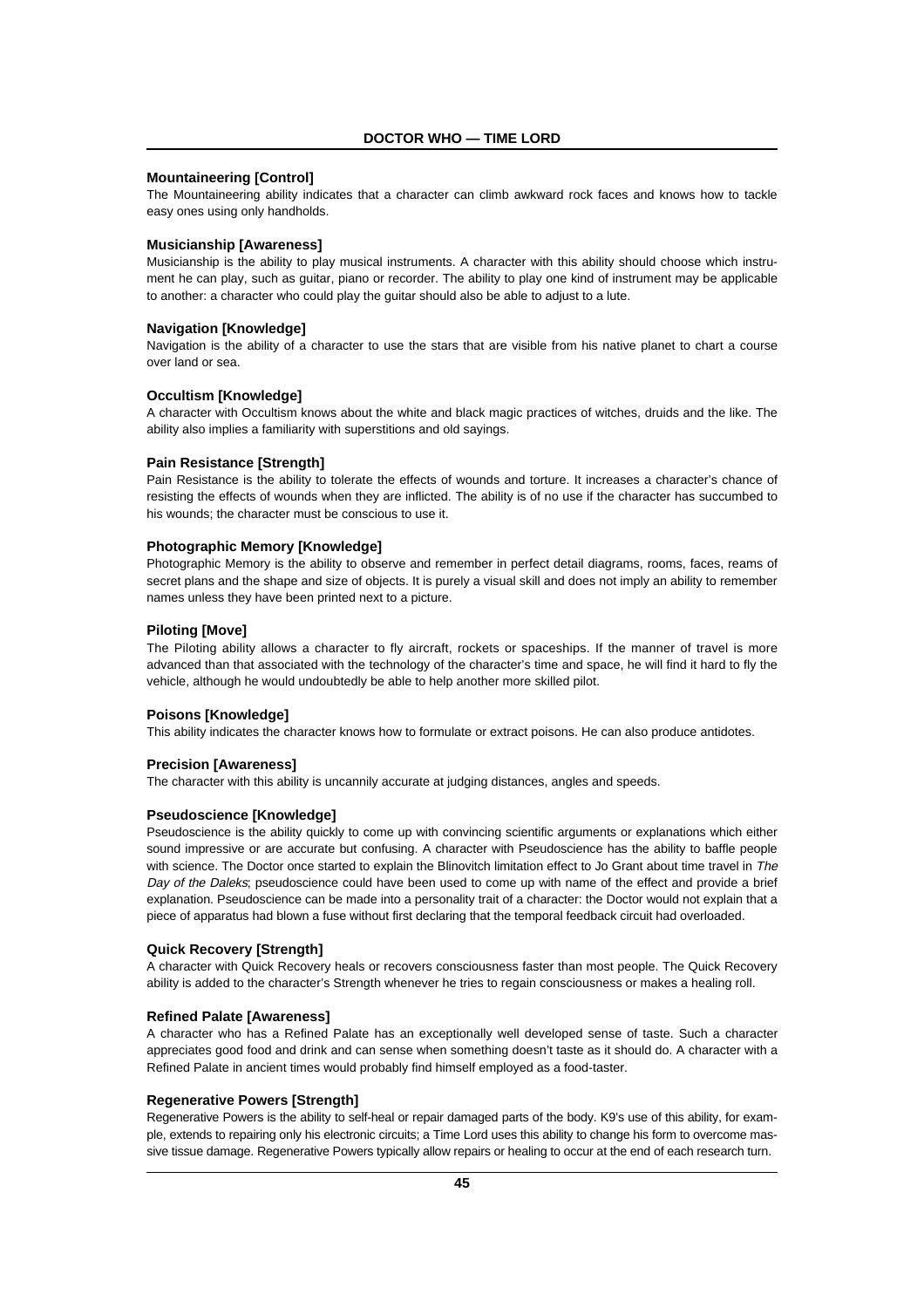# **Resourceful Pockets [Awareness]**

Resourceful Pockets is a character's ability to find useful objects in his pockets. The item need not be recorded on the character sheet: it is assumed that the character habitually carries an assortment of junk in his pockets. In The Ark in Space, the Doctor produces a cricket ball for Harry Sullivan to throw at a panel; more routinely it might be used to produce a small bag of jelly babies as required.

## **Riding [Move]**

Riding is the ability to control and stay on animals such as horses with or without stirrups, saddles and reins. It also allows a character to spur a mount to move faster; the character's Riding is added to the animal's Move.

# **Robotics [Knowledge]**

Robotics is the ability to build and program robots as well as to understand how robotic minds think. It can also be used to repair robots and alter their personalities.

#### **Running [Move]**

A character with the Running ability is especially quick. Instead of moving normally he can opt to run: his Move is increased by the value of his Running ability.

#### **Sailing [Move]**

Sailing is the ability to handle small sailing craft such as dinghies, yachts and windsurfers.

#### **Science [Knowledge]**

Science is the ability to understand and apply the principles of the main sciences. Players may specify which sciences their characters are particularly adept at, such as physics, chemistry or biology.

#### **Screaming [Awareness]**

Screaming is the ability to make a noise that can be heard through miles of catacombs, tunnels or ventilation shafts. Its main purpose is to alert the Doctor that one of his companions is in distress, but original uses of this ability shouldn't be discounted: Victoria's screams were amplified to kill a parasitic weed in Fury from the Deep.

#### **Sense of Balance [Control]**

A character who has Sense of Balance is perfectly at ease on a tightrope or on a narrow ledge because their natural balance is so good that they are unlikely to fall. Sense of Balance also allows characters to perform tricks such as spinning plates on poles or to run egg and spoon races with little danger of breaking anything.

#### **Sensitive Nose [Awareness]**

A character with a Sensitive Nose has a keen sense of smell. This might allow him to smell gas or chemicals before they can harm him, or could be used to appreciate food and drink. A character with this ability should avoid noisome locations and unwashed barbarians.

#### **Serendipity [Awareness]**

Serendipity is the ability to make happy chance finds. A character may make a mistake or clumsily knock over something; although it may seem disastrous at the time the event does some good. A character with Serendipity can make the find or be responsible for events leading up to it. Jo Grant, for example, spilled a jar of powdered mushrooms over the Doctor's microscope slides in The Green Death which led to the discovery that the fungus was deadly to a species of mutant giant maggots.

#### **Singing [Awareness]**

A character with Singing has received vocal training. He has a strong, melodic singing voice which other people regard as pleasant to listen to.

#### **Sleight of Hand [Control]**

Sleight of Hand is the ability to manipulate objects without being noticed: it is typically used to pick a person's pockets, to palm small objects or even to cheat people at cards.

## **Special Immunity [Strength]**

Special Immunity conveys additional, sometimes only partial, resistance to a type of attack or substance. A character could be immune to the effects of a specific poison, for example, or a type of energy. Cybermen, for example, have a Special Immunity to heat and a Special Immunity to cold, although the extremes of either will ultimately affect them.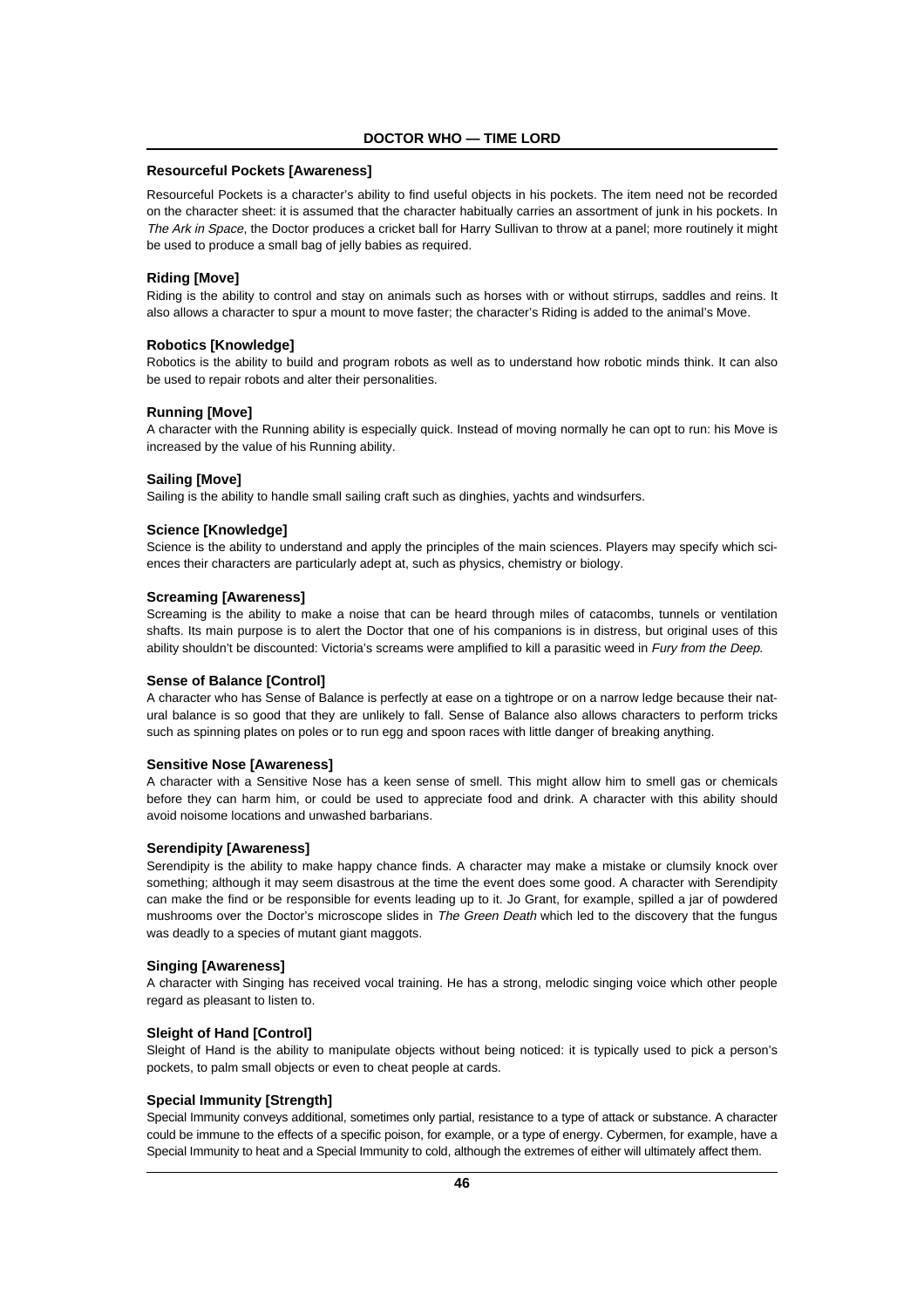# **Sports [Control]**

A character with Sports should choose a sport at which he is adept, such as cricket, football or rugby. In situations where skills learned in the sport could help the character, the sports ability is added to the character's **Control.** 

# **Stealth [Control]**

Stealth is the ability to move quietly, to hide in cover or to do both at once. Characters who are trying to spot someone who is hidden or moving stealthily match their Awareness against the character's Stealth.

#### **Striking Appearance [Awareness]**

Attractive or handsome characters have the Striking Appearance ability. This affects how other characters react to them; a companion with a pretty face might be more able to convince a security guard to let her pass.

#### **Strong Passion [Determination]**

A character with the Strong Passion ability has a strong emotional attachment for someone. If the object of their affections is ever in danger, the Strong Passion ability is added to the character's Determination to give them extra mental staying power.

#### **Swimming [Move]**

Characters are assumed to be able to swim to a limited degree; those with the Swimming ability can swim well and cope with strong currents.

#### **TARDIS [Knowledge]**

TARDIS is the ability to operate the TARDIS's controls and, when something goes wrong, to work out what is needed to repair it. Although a character may have the TARDIS ability, this does not mean he can fully control it. Characters without the TARDIS ability cannot do much more than open the doors of this time and space machine.

#### **Temporal Science [Knowledge]**

Temporal Science is the ability to understand the theories and limitations of time travel.

#### **Thrown Weapons [Control]**

A character with the Thrown Weapons ability can accurately throw weapons such as javelins, axes and daggers. The ability also applies to rocks and other improvised weapons such as bits of furniture or ornaments. The weapon's Wounds rating is used instead of the character's if the weapon hits its target.

#### **Tracking [Awareness]**

Tracking is the ability to follow the trail of a person or animal by identifying footprints or noticing clues such as broken twigs and bent blades of grass.

#### **Transmat [Knowledge]**

Transmat is the ability to operate and understand Transmat, an instant form of travel by matter transmission.

#### **Ventriloquism [Awareness]**

A character with Ventriloquism can throw his voice to make it seem as if the sound comes from a source some distance away.

#### **Wilderness Lore [Knowledge]**

A character with Wilderness Lore is familiar with the plants, animals and climate of his native environment, and the greater his ability, the more likely he is to survive. Wilderness Lore means the character knows what he should and should not eat, which reptiles and insects are poisonous, and which large animals are dangerous.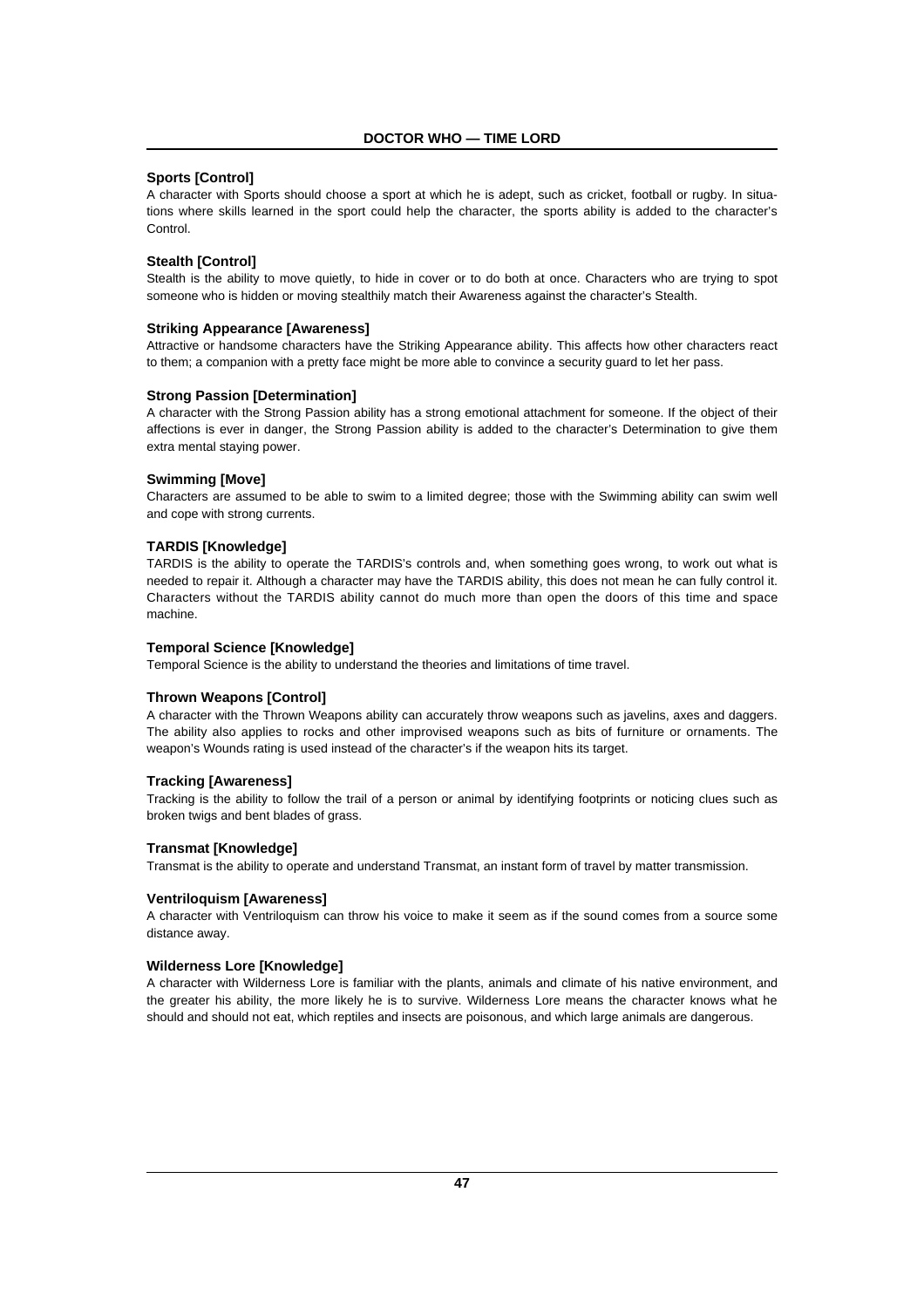# **COMBAT**

Fighting is a dangerous pursuit, whether in primitive or technologically advanced cultures. Few of the Doctor's companions can come through more than a fist-fight unscathed, and attacking a creature that is armed with a powerful energy weapon is foolhardy. Sometimes, however, the Doctor and his companions have no choice: they must resort to violence to get out of an awkward situation. Success largely depends on choosing the right moment to act.

There are two types of physical combat: close combat and ranged weapons combat. Close combat takes place between characters who are in the same area. It covers fisticuffs and swordplay, whether in the form of a simple duel between two people or a confused melee that involves dozens of characters.

Ranged weapons combat is fighting that takes place at a distance. It covers attacks made by weapons such as Dalek guns, the submachine-guns and rifles of UNIT troops, and the bows and thrown spears of primitive tribes.

The main difference between ranged weapons combat and close combat is the distance over which each takes place. Someone armed with a ranged weapon can fire at a target in the same area or one typically up to six areas away. Both types of combat use the same procedure.

All actions in one turn of combat are assumed to occur at the same time. Although each player will resolve his character's actions in turn, the results are applied only after all characters have had a turn. The referee decides which actions are resolved first, and keeps track of the results. The character whose attack is being resolved is called the attacker; his opponent is the defender. The defender may also be referred to as the target when he is attacked by a character who is using a ranged weapon.

An attack made in combat counts as the character's one action for a round. Characters who are not involved in combat, however, may move about the same area or be engaged in other tasks at the same time.

It is important to remember that only the player whose character is attacking rolls the dice. That player's character hits if he overcomes his opponent's defences.

#### **PROCEDURE**

Each player decides what his character is going to do during the turn. It may be that some characters do nothing that is relevant to combat: they might choose to make use of other abilities. Whatever the player decides to do, he waits until the referee asks him before revealing his action.

A character has five options he can choose from at the beginning of an action turn:

 $\blacksquare$  Stay in the same area and do nothing except recover from any wounds.

Stay in the same area and dodge any attack made against him.

■ Stay in the same area and perform an action while evading or parrying an attack from any one specified opponent.

■ Try to move a number of areas whose difficulty is greater than or equal to his Move ability (including any special abilities such as Running) by beating the difference. Such a character forfeits any right to attack or defend.

n Move a number of areas whose difficulty is less than his Move ability (including any special abilities) and perform an action while evading or parrying an attack from one specified opponent.

There is one option that can be chosen during an action turn:

n Abandon any previously stated intention, stay in the same area and perform an action at an increased difficulty  $of 2$ 

Although in all these options, performing an action usually means attacking an opponent, it can also be an attempt to use any ability. The Doctor, for example, could move and, as his action, attempt to reset the controls of a runaway machine.

Only characters in the same area can attack each other in close combat. Within an area there are no restrictions on who can attack whom, but no attacks can be made using close combat on anyone outside that area. Characters are assumed to be moving about rather than remaining stationary while they are in combat, which is why they have such freedom to act in an area.

## **ATTACK AND DEFENCE**

A character's skill at making attacks in combat is his Control. This value may be enhanced by abilities such as Edged Weapons, Martial Arts or Marksmanship, in which case the total of his Control and his special ability is used. Whether this value is Control on its own or Control enhanced by another ability, it is known as the character's Attack.

Leela's abilities are Control 5, Edged Weapons 2 and Archery 1. Her ability to attack in close combat is 5 if she strikes with her fist; her ability is 7 if she strikes with an edged weapon such as her knife; it is 6 if she shoots a crossbow in ranged weapons combat. Her Attack is respectively 5, 7 and 6.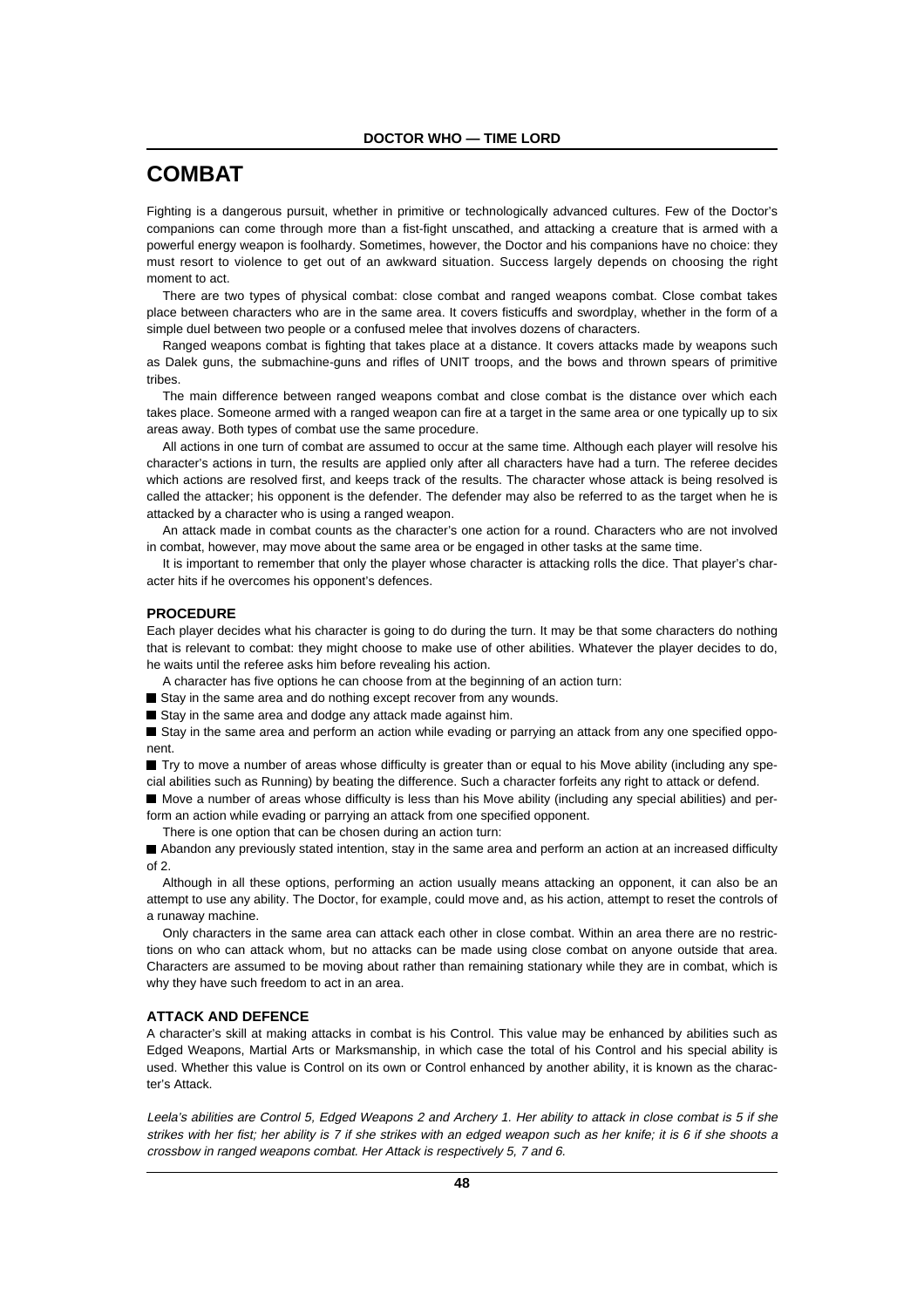| Table 2: Character options in an action turn                                                                                                                                                                 |                                                                     |                                                                                                                                                                                                                                                                                                                           |                                                                         |  |  |
|--------------------------------------------------------------------------------------------------------------------------------------------------------------------------------------------------------------|---------------------------------------------------------------------|---------------------------------------------------------------------------------------------------------------------------------------------------------------------------------------------------------------------------------------------------------------------------------------------------------------------------|-------------------------------------------------------------------------|--|--|
|                                                                                                                                                                                                              |                                                                     |                                                                                                                                                                                                                                                                                                                           |                                                                         |  |  |
| Option - to be stated<br>at the start of the turn                                                                                                                                                            | <b>Ability</b>                                                      | Defence in close<br>combat                                                                                                                                                                                                                                                                                                | Defence in ranged<br>combat                                             |  |  |
| Stay in the same area                                                                                                                                                                                        |                                                                     | Size                                                                                                                                                                                                                                                                                                                      | Size + Range                                                            |  |  |
| and recover/do<br>nothing                                                                                                                                                                                    |                                                                     |                                                                                                                                                                                                                                                                                                                           |                                                                         |  |  |
| Stay in the same area<br>and dodge all attacks                                                                                                                                                               |                                                                     | Size + Control <sup>1</sup>                                                                                                                                                                                                                                                                                               | Size + Range +<br>Control <sup>1</sup>                                  |  |  |
| Stay in the same area<br>and perform an action <sup>2</sup><br>while evading or                                                                                                                              | Relevant ability <sup>1</sup>                                       | Size (+ Control1                                                                                                                                                                                                                                                                                                          | Size + Range (+                                                         |  |  |
|                                                                                                                                                                                                              |                                                                     | against a specified<br>opponent)                                                                                                                                                                                                                                                                                          | Control <sup>1</sup> against a<br>specified opponent)                   |  |  |
| parrying an attack from<br>one specified<br>opponent                                                                                                                                                         |                                                                     |                                                                                                                                                                                                                                                                                                                           |                                                                         |  |  |
| Try to move a number                                                                                                                                                                                         |                                                                     | Size                                                                                                                                                                                                                                                                                                                      | Size + Range                                                            |  |  |
| of areas whose<br>difficulty is greater than<br>the character's Move <sup>1</sup><br>by beating the<br>difference                                                                                            |                                                                     |                                                                                                                                                                                                                                                                                                                           |                                                                         |  |  |
| Move a number of<br>areas whose difficulty<br>is less than the<br>character's Move <sup>1</sup> and<br>perform an action <sup>2</sup><br>while evading or<br>parrying an attack from<br>a specified opponent | Relevant ability <sup>1</sup> minus<br>the number of areas<br>moved | Size (+Control <sup>1</sup> against<br>a specified opponent)                                                                                                                                                                                                                                                              | Size + Range<br>(+Control <sup>1</sup> against a<br>specified opponent) |  |  |
| Option - to be stated<br>during an action turn                                                                                                                                                               |                                                                     |                                                                                                                                                                                                                                                                                                                           |                                                                         |  |  |
| Abandon any<br>previously stated<br>intention, stay in the<br>same area and perform<br>an action <sup>2</sup>                                                                                                | Relevant ability <sup>1</sup> -2                                    | Size                                                                                                                                                                                                                                                                                                                      | Size + Range                                                            |  |  |
|                                                                                                                                                                                                              |                                                                     |                                                                                                                                                                                                                                                                                                                           |                                                                         |  |  |
| would be added to Move.<br>Knowledge ability.                                                                                                                                                                |                                                                     | 1 These abilities include any relevant special abilities. The Running special ability, for example,<br><sup>2</sup> Performing an action will often mean attacking an opponent, but it can also mean attempting to use<br>any ability, such as the Doctor attempting to reset the controls of a Zygodon machine using his |                                                                         |  |  |

**DOCTOR WHO — TIME LORD**

The basic Defence of a character against an attack is his Size. This ability applies to any and all attacks made against the character in one round: Size is the inherent difficulty of hitting a person. In ranged weapons combat, the distance to the target in areas at the end of the turn is added to the target's Defence.

Sometimes a character will have more than one attack made against him, in which case the best option is to dodge all the attacks. Even a character who was going to attack can change his mind and choose to dodge should he discover that more than one attack is going to be made against him. A dodging character forfeits any right to attack but has a Defence equal to the sum of his Size and Control against any attack made against him that he is aware of.

A character who attacks and defends in close combat during the same turn can increase his Defence by parrying or evading one opponent's blow. He must use a weapon to parry an attack; an unarmed character, unless he has the Martial Arts ability, can only evade. A defender who parries has a Defence equal to the sum of his Size, Control and ability with the parrying weapon. If the defender evades, his Defence is the sum of his Size and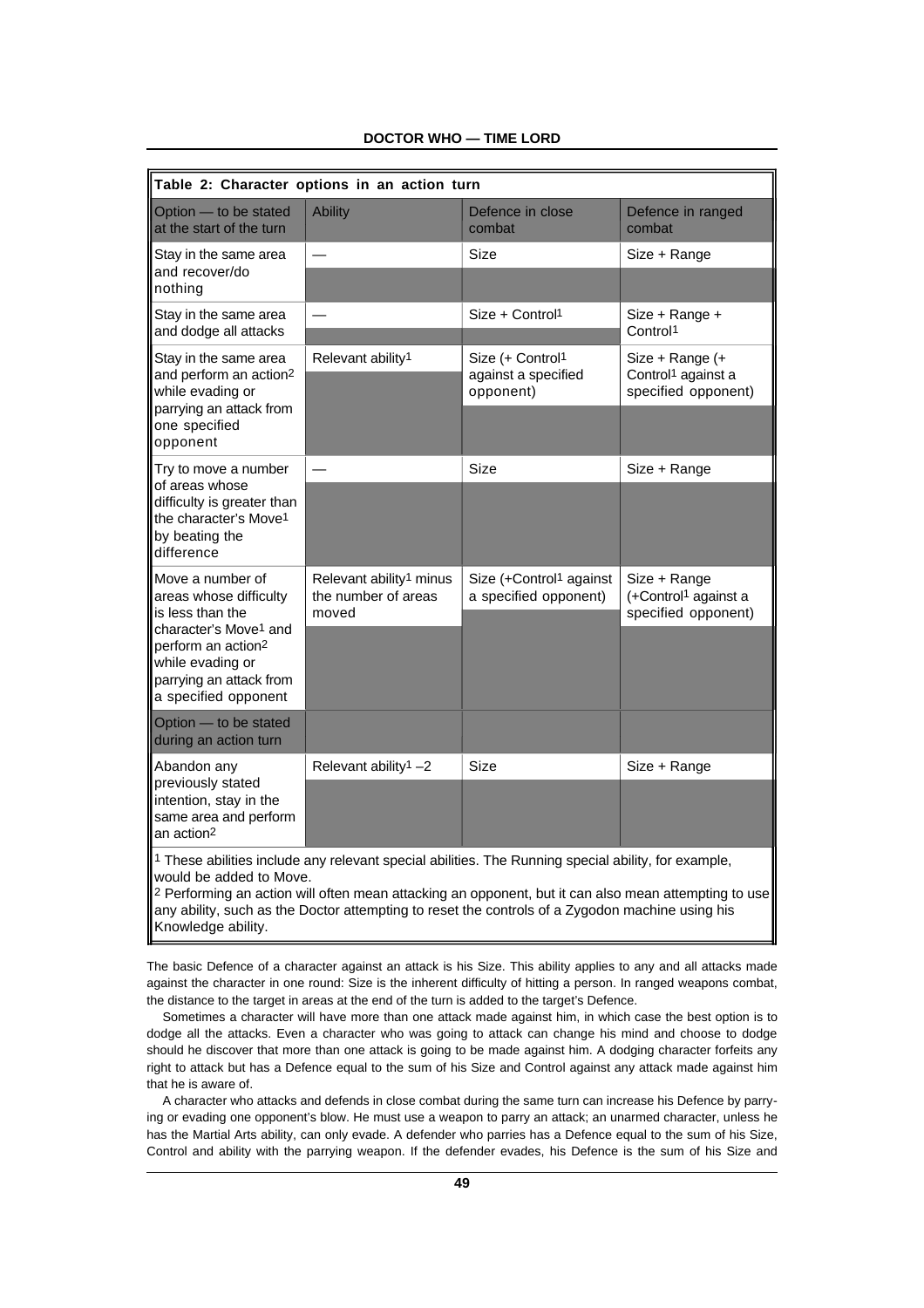Control. A parry or evasion can be applied to only one attack; the character's Size is his Defence against any other attacks. Ranged weapons attacks can be evaded or dodged but not parried.

Leela's abilities are Control 5, Size 3 and Edged Weapons 2. Her basic Defence against any attack is 3. She could still make an attack and then choose to parry or evade one attack made against her. Her Defence against one close combat attack is 10 if she parries with a knife; it is 8 if she evades. She has Defence 8 against any attack made against her if she dodges.

Her basic Defence against ranged weapons attacks is 3 if the attacker is in the same area, because the range is 0 areas; her Defence is 5 against an attacker who is 2 areas away. If she dodges her Defence is 8 and 10 respectively at those ranges.

#### **RESOLVING AN ATTACK**

A player who declares that his character is attacking waits until the referee is ready to resolve his action. The referee, not the players, decides in which order any attacks are made. It may be that he elects to resolve all the referee characters' attacks before determining the results of the player characters' attacks.

Any player whose character is making an attack compares the appropriate Attack with the Defence of the opponent. The blow automatically hits if Attack is greater than the opponent's Defence. If Attack is equal to or less than the opponent's Defence, then the character hits the defender if his player can beat the difference between Attack and Defence by the difference rolled on the dice.

Leela has Attack 7 with her knife (Control 5 plus Edged Weapons 2). She would automatically hit anyone who had a Defence of 6 or less. Against an opponent with a Defence of 7 or more, her player would need to roll the dice to beat the difference between Leela's Attack and her adversary's Defence. She would need a difference of 2 or more on the dice to hit an opponent with Defence 8.

In ranged weapons combat using a crossbow, Leela's Attack is 6 (Control 5 plus Archery 1). She would automatically hit a target with Defence 5, such as a stationary Size 3 opponent at a range of 2 areas. Against a target with Defence 7, such as a dodging Size 3 opponent with Control 3 at a range of one area, her player would need to beat a difference of 1 on the dice.

#### **WOUNDS**

The amount of physical harm that any attack does to a target is measured in wounds. When a character hits an opponent in combat, he inflicts a number of Wounds appropriate to the weapon he is using.

Leela inflicts 4 Wounds with her knife if she beats an opponent's Defence. She inflicts 2 Wounds (half her Strength of 5 rounded down) if she uses her fists. Bolts fired from her crossbow inflict 4 Wounds each.

# **ARMOUR**

Some of the Doctor's enemies wear armour that may protect them from the Wounds inflicted by an attack. Daleks, for example, are encased in an armoured shell that protects the creature inside from most small-arms. The metallic skin of a Cyberman makes it hard to destroy even when using a blaster.

Armour absorbs either all or none of the Wounds from an attack. The number of Wounds inflicted is compared with the protection of the armour, which is expressed as Armour 4, Armour 8 and so on. All the damage gets through and injures the target if the number of Wounds is greater that the protection of the armour. If the number of Wounds is equal to or less than the protection of the armour, the attacker needs to beat the difference between these values to wound the defender. All the Wounds are inflicted if the protection of the armour is beaten.

Leela fires a bolt from her crossbow and inflicts 4 Wounds against a Cyberman that has Armour 9. Her player needs to beat a difference of 5 to get through the armour and wound the Cyberman, which is impossible because she can only equal that difference. The player and Leela learn the hard way that Cybermen are generally immune to arrows.

The effects of wounds are worked out direct if the defender does not wear armour.

#### **EFFECTS OF WOUNDS**

Wounds always injure a character, although the effects of this may not immediately be noticed. A character feels the effects of Wounds only if they overcome his Strength. The total number of Wounds that a character receives, however, is always recorded whether or not he is overcome by them.

The defender is automatically overcome if the number of Wounds inflicted is greater than his Strength. If the number of Wounds against the defender is equal to or less than his Strength, the attacker must beat the difference between Strength and Wounds to overcome the defender.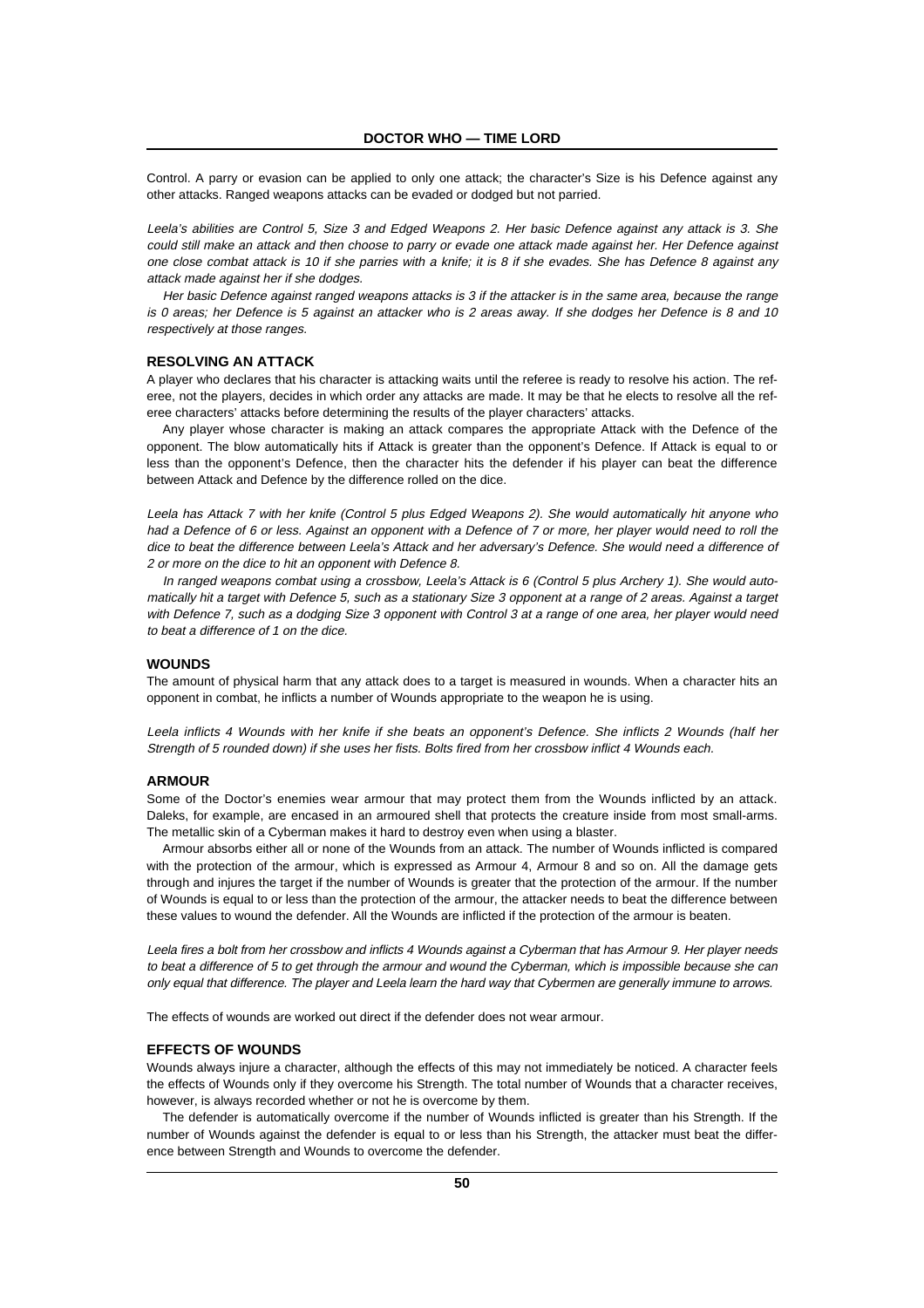A character who is overcome falls unconscious to the ground at the end of the turn, but may still resolve his attack if he has yet to do so. An overcome character may be near to death or even dead depending on the number of Wounds he has taken. Wounds are cumulative, whether a character is overcome or resists the effects, and the total number of Wounds against a character should be recorded. This determines whether the character is unconscious, near to death or dead.

Any character who is not overcome by his wounds can continue to act normally. His player should bear in mind, however, that the character is wounded and that further injury could easily result in death.

# **SPECIAL RULES**

Combat is not always straightforward. Inventive players may come up with a special move that requires careful adjudication, or might try to aim blows to disable or disarm opponents rather than kill them.

#### **Aiming**

Some creatures are too tough to be beaten in a straight fight and often the only way to defeat them is to attack a weak spot. A Dalek's eye-stalk is vital if it is to see but is less heavily armoured than its body; a Cyberman is especially vulnerable to gold items shot into the grille on its chest unit.

Characters also have to aim if they have to shoot at partly obscured targets, such as a guard crouching behind a crate and whose head is the only visible part of his body. Aiming does not affect the procedure for combat: the Size of the specific part of the target is used instead of the target's usual Size.

Leela aims her crossbow at an enemy soldier who is shooting at her from around a corner. The soldier is Size 3 but presents only his head and shoulder as a target: the rest is of him is protected by a wall. He presents a Size 5 (head and shoulders) target to determine his Defence against Leela's attack.

#### **Crowding**

Up to five characters can be in one area without impeding one another: anyone in such an area can act freely. An area that contains more than five characters becomes crowded. Characters in a crowded area may use only short weapons, such as knives, or natural weapons, such as fists. No character may use a ranged weapon in a crowded area, although people outside a crowded area can fire at targets in that area.

#### **Disarming**

An attacker can deliberately try to disarm an opponent, rather than try to harm him, by making an aimed attack at his enemy's weapon arm. If the Wounds inflicted beat the Strength of the opponent, the weapon is dropped but the defender is not injured. Alternatively, an aimed attack can be made at the opponent's weapon itself, aiming to beat the weapon's Strength in order to break it.

#### **Grappling**

Few of the Doctor's companions use weapons to attack opponents: they either indulge in fisticuffs or try to restrain or wrestle with an enemy. This type of combat is used to capture opponents unharmed for questioning.

Grappling is resolved in the same way as hand to hand combat, except that the player states his character is going to grapple an opponent when asked to declare his action. He should say which part of his opponent he is going to restrain; the size of this target is used to determine the opponent's Defence. The biggest target that an attacker can grapple is the chest and arms of his opponent, typically Size 5, although it may be better, depending on circumstances, to restrain an opponent's weapon arm. Anyone who grapples has a Defence equal to his grappling ability, typically Size plus Control and an ability such as Brawling. A defender may use any defensive ability he feels is appropriate: parrying is interpreted as using a weapon to intimidate the attacker; evading or dodging are simply techniques to get out of the way.

If the grappling attack succeeds, the attacker must beat the difference between his Strength and the defender's Strength to restrain his opponent. Grappling attacks do not wound the defender.

A character who is restrained in this way may attempt to break free in subsequent turns. The player states that his character is doing so as his action for a turn. The character needs to beat the difference between his Strength and sum of the Strength, Control and relevant grappling ability of his captor to break free. A restrained character with a grappling ability can elect to use this and his Control instead of Strength. If he succeeds, he may move or attack next round as normal. The person restraining him is assumed to be trying to prevent this escape.

If two or more people restrain someone, each additional character adds one to the difficulty of breaking free. The base difficulty is calculated from the character with the highest abilities.

Sometimes two characters will try to grapple each other. Each resolves his attack as normal. If both attacks fail, neither character has a hold on the other. If both attacks succeed, the characters are wrestling for an advantage. Whoever breaks free first while retaining hold of his opponent gains the upper hand.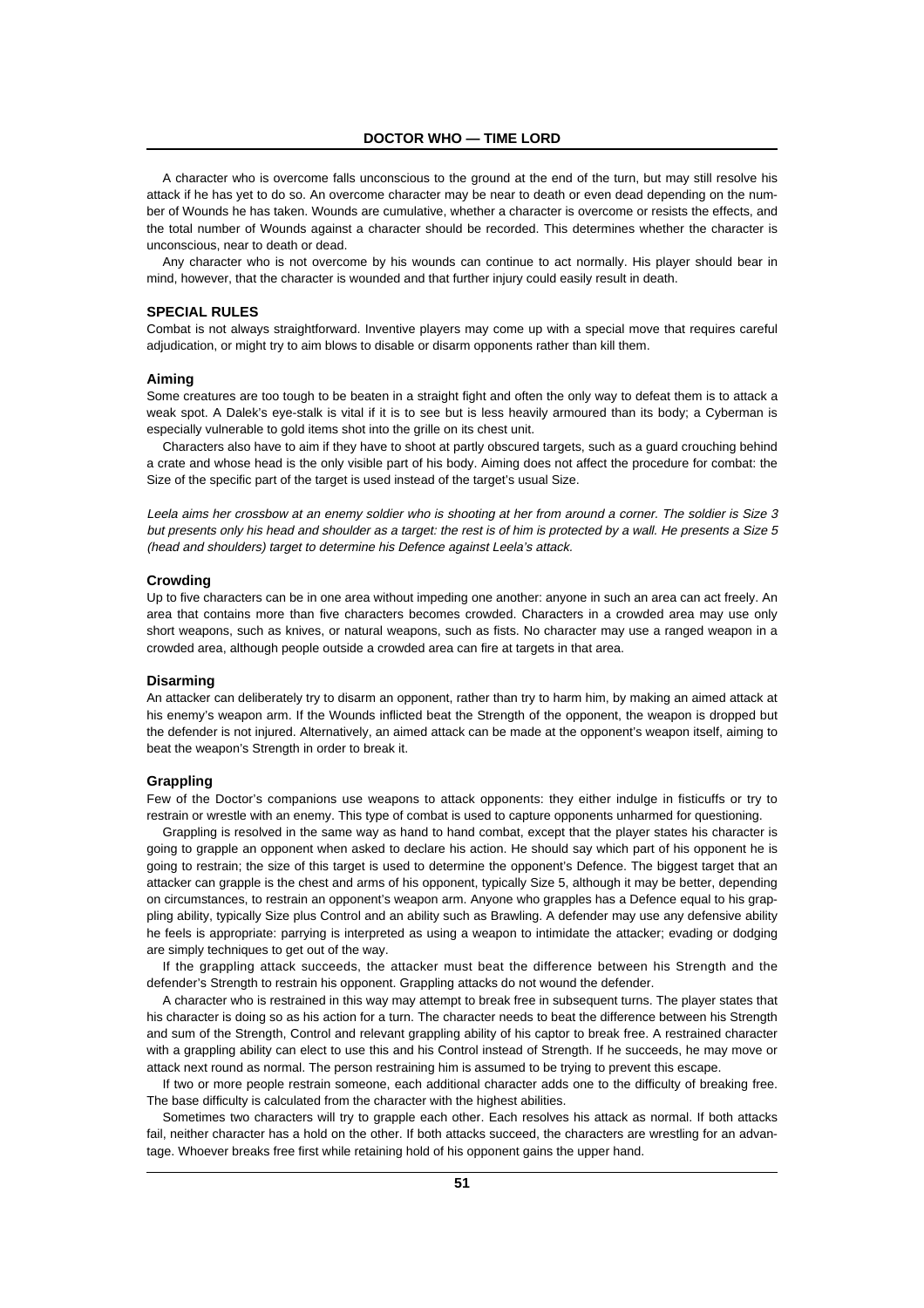Once a character has successfully restrained an opponent he can hold on to him, restraining him and resisting any attempts to break free, or can attempt wrestling attacks such as picking up his opponent and throwing him to the ground! The referee should flexibly interpret an inventive player's wishes and work out appropriate difficulties.

# **Grenades**

Area weapons such as grenades or dynamite are not aimed at people, rather they are aimed at a particular area. The difficulty, therefore, depends on the Size of the area (typically Size 2 for an area measuring 3 metres by 3 metres) and the range (as thrown weapons, grenades have a maximum range of three areas). An attack that misses, however, may fall short or even overshoot, still causing damage to people or property — this is only likely if characters with low ability try throwing a grenade at a range of 2–3 areas.

One minus the result on the dice is the number of areas away from the target area that a grenade lands if the attack misses. A negative number means the grenade undershoots by that many areas; a positive number means the grenade overshoots by that many areas. The grenade still travels along the original line of fire it was intended to be projected along and explodes in its new area.

If one minus the result on the dice is zero, the grenade still lands in its target area but it does not explode that turn: it explodes in the next action turn, giving people in the area a chance to move away or even to pick up the grenade and throw it back!

A UNIT soldier with Control 3 throws a grenade at a Size 2 area containing a group of Cybermen. The range is three areas, resulting in a Defence of 5. He has to beat a difference of 2 to succeed but rolls double  $6 - a$  result of 0. The grenade lands one area further away than intended (one minus the result is plus one, indicating an overshoot of one area). Had he rolled a result of 1, the grenade would have landed in the same area as the Cybermen but exploded only next turn.

#### **Group fire**

Soldiers use group fire with ranged weapons to stand a better chance of hitting a target, perhaps one that is partly concealed by cover or one that must be disabled by shooting at a weak point. Any characters that are in the same area can combine the fire from the same type of ranged weapons. The character with the highest appropriate combat ability directs fire, and his ability is used as the base Attack to hit the target. Each additional character, up to a maximum of the fire-director's ability, adds one to this Attack. Regardless of the number of characters involved in group fire, the Wounds for only one hit is used to overcome the opponent.

A Cyber-lieutenant with Control 3 and Marksmanship 2 directs the fire of four other Cybermen, each with Control 3 and Marksmanship 1, at a Raston Robot. The Cyber-lieutenant has Attack 5, which means it can direct the fire of five Cybermen — itself and the four it is leading. The overall Attack of all five Cybermen firing at one target is 9.

# **Shooting into melees**

Shooting a ranged weapon into a group of friends and enemies is a dangerous pursuit: the attacker is as likely to hit a friend as he is to hit an enemy. The Defence of a target in a group is increased by the number of the attacker's friends or allies in that group. If the attack misses yet would ordinarily beat the unadjusted Defence of the target, the attacker has hit the nearest friend, by line of sight, to his target. The Defence of the attacker's friend is immaterial: he is automatically hit in this instance.

#### **Snapshot**

A snapshot is any ranged weapons attack that is made without preparation. It is possible that once it becomes clear where everyone is moving that a player will want his character to fire at a different target from the one he originally intended. This is likely if a target comes into view only briefly in the round, say by running across an opening. A snapshot could also be made to shoot at a target before it moves out of range.

A snapshot is equivalent to choosing the sixth action turn option: the character remains in the same area and abandons what he originally intended to do. The attack is resolved the same way as a normal ranged weapons attack, except that the difficulty is increased by two.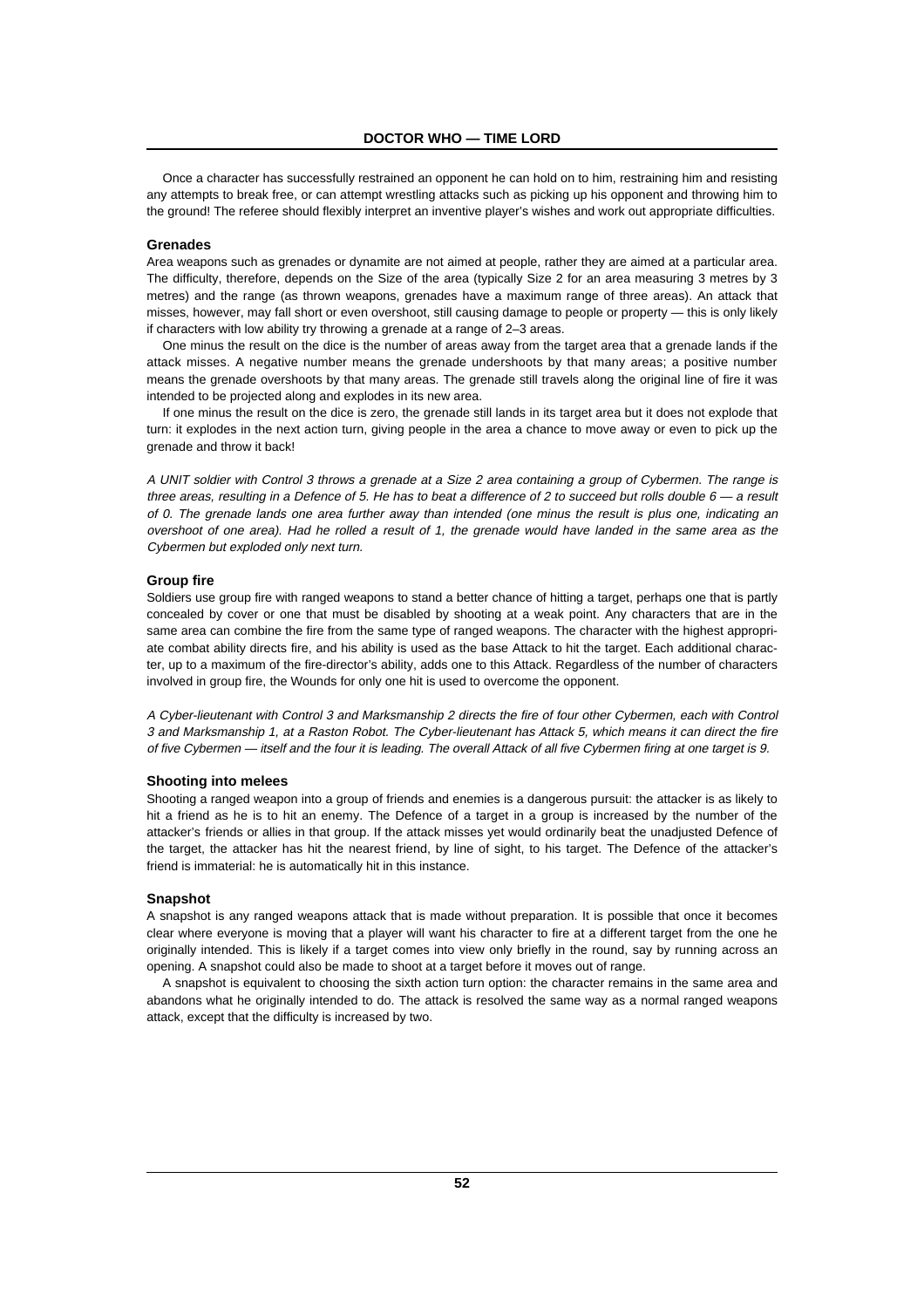# **WEAPONS**

The Doctor and his companions rarely use weapons; they are more likely to be threatened by opponents that use them. In the course of their adventures, however, the Doctor and his companions may have to fight to survive or attain an objective. Companions are often ordinary people who have just become mixed up with the Doctor's travels; they are not mercenaries who plunder time and space while armed to the teeth. Unless companions have a good reason for being armed they should be discouraged, perhaps by the Doctor, from carrying weapons.

Weapons are best left to those who are able to handle them skilfully. Characters such as the Brigadier, who might carry a revolver, and Jamie, who would probably feel uneasy if he didn't have his dirk, are best qualified to survive a fight. When an adventure reaches a sticky moment where only a fight will allow the Doctor and his companions to continue, such trained warriors will be more useful than someone who does not know one end of a blaster from another. There are always exceptions, however, as Tegan proved in *Earthshock* when she grabbed a Cyberman's blaster and capably blew away its colleagues. The referee and the players should be prepared to adapt to circumstances.

There is good reason for keeping out of the way of weapons: they are dangerous. One blow from any weapon is usually sufficient to seriously injure a companion or the Doctor. The threat of being hit can prove more effective than actually striking or firing at a character.

Weapons are divided into two categories: close-combat weapons and ranged weapons. Close-combat weapons can be used only against nearby opponents. In the game they can be used to attack only opponents that are in the same area as the wielder. There are three categories of close-combat weapons: natural weapons, blunt weapons and edged weapons. Ranged weapons are used to attack opponents at a distance, usually from zero to six areas away. There are four categories of ranged weapons: thrown weapons, bows, firearms and blasters.

The number of wounds that a weapon inflicts on an opponent depends on its category.

## **CLOSE-COMBAT WEAPONS**

#### **Natural weapons**

Any attack which is made with a part of a creature's body is made with a natural weapon: fists, feet, teeth and claws are all natural weapons. Natural weapons can be either soft or hard: fists and feet are soft because they are fleshy; teeth, chitinous mandibles, claws and horns are hard.

A soft natural weapon inflicts Wounds equal to half the character's Strength; any halves are rounded down. (A Strength 1 person would inflict 0 Wounds; although this would not damage anyone, the dice should still be rolled to determine whether the weak blow knocks out its target.) A hard natural weapon is more effective: it inflicts Wounds equal to the character's Strength. The weakness of fist attacks is one of the main reasons why characters choose to use something better, such as a sword.

Attacks made with fists or feet do not usually injure an opponent sufficiently to kill him. The wounds inflicted, however, are often sufficient to knock out an opponent for an action turn. An attacker who hits his opponent too many times or who is exceptionally strong may well be capable of killing an opponent. A Cyberman is an especially dangerous: its hard metal fist inflicts 6 Wounds — it is as lethal as a blaster.

Soft natural weapons may not be used to parry attacks other than those made by soft natural weapons. A character who has the Martial Arts ability strikes with his hands and feet as if he were using hard natural weapons. His attacks inflict Wounds equal to his strength. Such a character may also attempt to deflect attacks as if he were trying to parry them.

#### **Blunt weapons**

A blunt weapon is a weapon that does not have a cutting edge or a point that is used for thrusting. A club made from a tree branch, a medieval knight's mace, the butt of a gun or a household object such as a vase or a chair are all blunt weapons. Blunt weapons inflict 3 Wounds. Because blunt weapons inflict more wounds than most characters' fists, they are more likely to knock out an opponent when they hit. They are unlikely to kill most opponents because they inflict fewer wounds than, say, a blaster or a rifle.

#### **Edged weapons**

A weapon with a sharp cutting edge or which has a point used for thrusting is treated as an edged weapon. Swords, rapiers, axes and spears are all edged weapons. An edged weapon inflicts 4 Wounds. Like blunt weapons, edged weapons inflict more wounds than a character's fist could. Edged weapons damage vital organs, either killing an opponent or knocking them out owing to the pain of the wound. A blow from a sword is quite likely to put down most human opponents: only someone who is heavily armoured or quite strong will be able to fight on.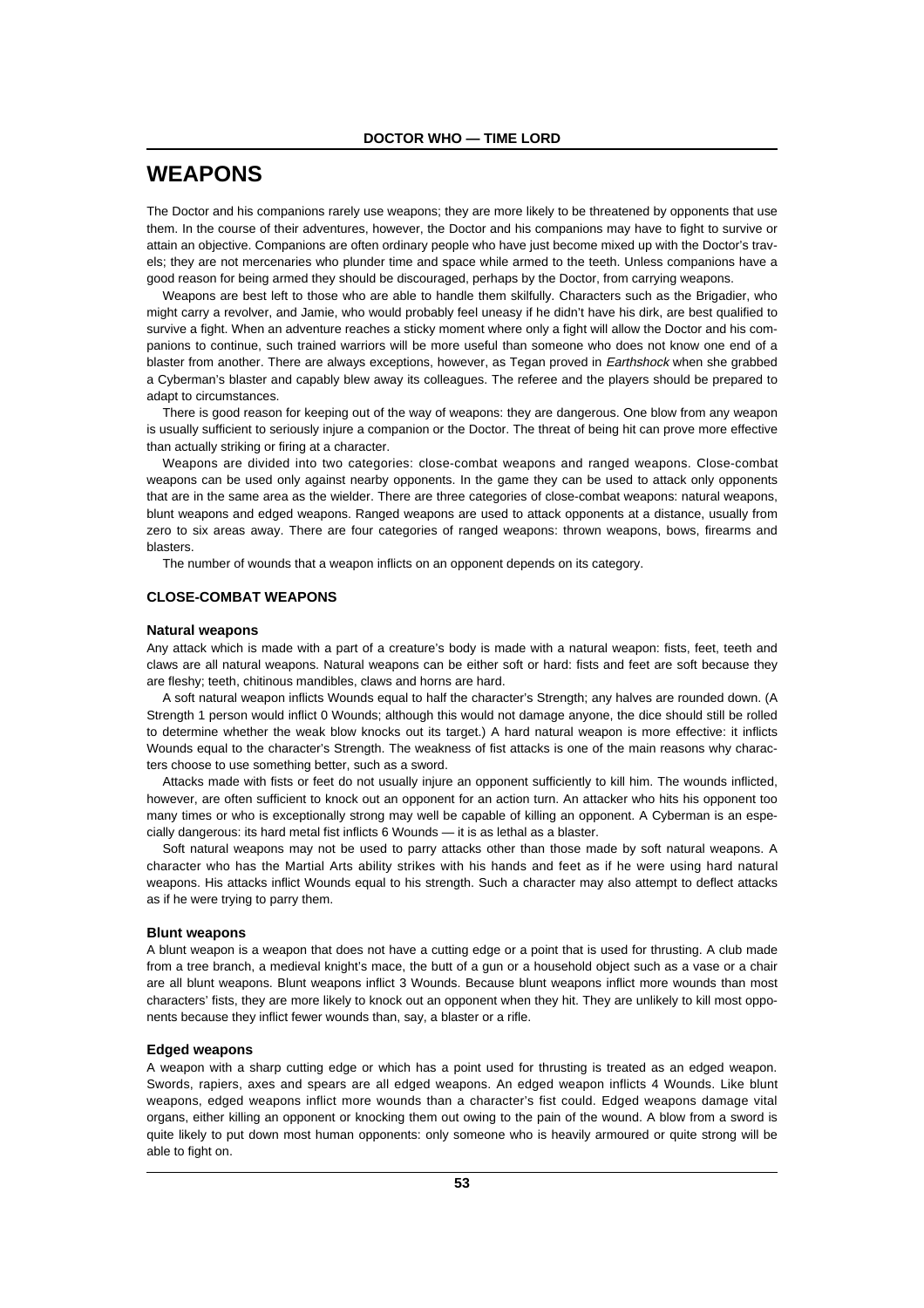# **DOCTOR WHO — TIME LORD**

| Table 3: Close-combat weapons |                |  |  |
|-------------------------------|----------------|--|--|
| Category                      | Wounds         |  |  |
| Natural weapons, soft         | 1/2 x Strength |  |  |
| Natural weapons, hard         | Strength       |  |  |
| Blunt weapons                 | 3              |  |  |
| Edged weapons                 | 4              |  |  |

| Table 4: Ranged weapons                                                                                             |                            |               |  |  |
|---------------------------------------------------------------------------------------------------------------------|----------------------------|---------------|--|--|
| Category                                                                                                            | Range (areas)              | <b>Wounds</b> |  |  |
| Blaster (alien)                                                                                                     |                            | 8             |  |  |
| Blaster (Earth type)                                                                                                | ___1                       | 6             |  |  |
| <b>Bows</b>                                                                                                         | 5                          | 4             |  |  |
| Light thrown weapons                                                                                                | 3                          | 3             |  |  |
| Heavy thrown weapons                                                                                                | 3                          | 4             |  |  |
| ll Pistol                                                                                                           | 4                          | 5             |  |  |
| Revolver                                                                                                            | 4                          | 5             |  |  |
| Rifle                                                                                                               | $\overline{\phantom{0}}$   | 5             |  |  |
| Shotgun                                                                                                             | 4                          | 5             |  |  |
| Submachine-gun                                                                                                      | $\overline{\phantom{0}}$ 1 | 5 or 6        |  |  |
| The range of these weapons is in effect limited only by the difficulty of the target and the skill of the<br>lluser |                            |               |  |  |

# **RANGED WEAPONS**

# **Thrown weapons**

Missile weapons that are held in the hand and hurled at their target are thrown weapons. The category includes daggers, spears, rocks and household objects such as vases or other ornaments.

There are two types of thrown weapon: light and heavy. A light thrown weapon is usually no more than a foot or so long. The category includes daggers, throwing knives and small rocks. A heavy thrown weapon is either long or bulky: the class includes spears, javelins and boulders.

Light thrown weapons inflict 3 Wounds; heavy thrown weapons inflict 4 Wounds. Thrown weapons have a maximum range of three areas.

#### **Bows**

Bows and crossbows have a maximum range of five areas, although an especially powerful bow might have a range of six areas. An arrow fired from a bow inflicts 4 Wounds. It takes an action to string an arrow for a long or compound bow, giving it a maximum rate of fire of one shot every two action turns. A crossbow requires two actions to cock and load, giving it a maximum rate of fire of one shot every three action turns.

#### **FIREARMS**

It is unusual for the Doctor's companions to carry firearms, although many of them are prepared to pick up a gun and use it if necessary. Guns should be treated more as a threat: they are often used to intimidate at close range. Only the Brigadier, Benton, Yates and other UNIT soldiers would typically carry guns in the Doctor's TARDIS, but they would probably feel uncomfortable without their weapons! Guns are also notoriously ineffective against creatures such as Daleks or creations of antimatter; the best defence is to run away.

Close-combat weapons, blasters and bows are simple compared with firearms. Although a firearm is easy to use, it is complicated by the mechanisms and loading procedures that different designs have necessitated. Most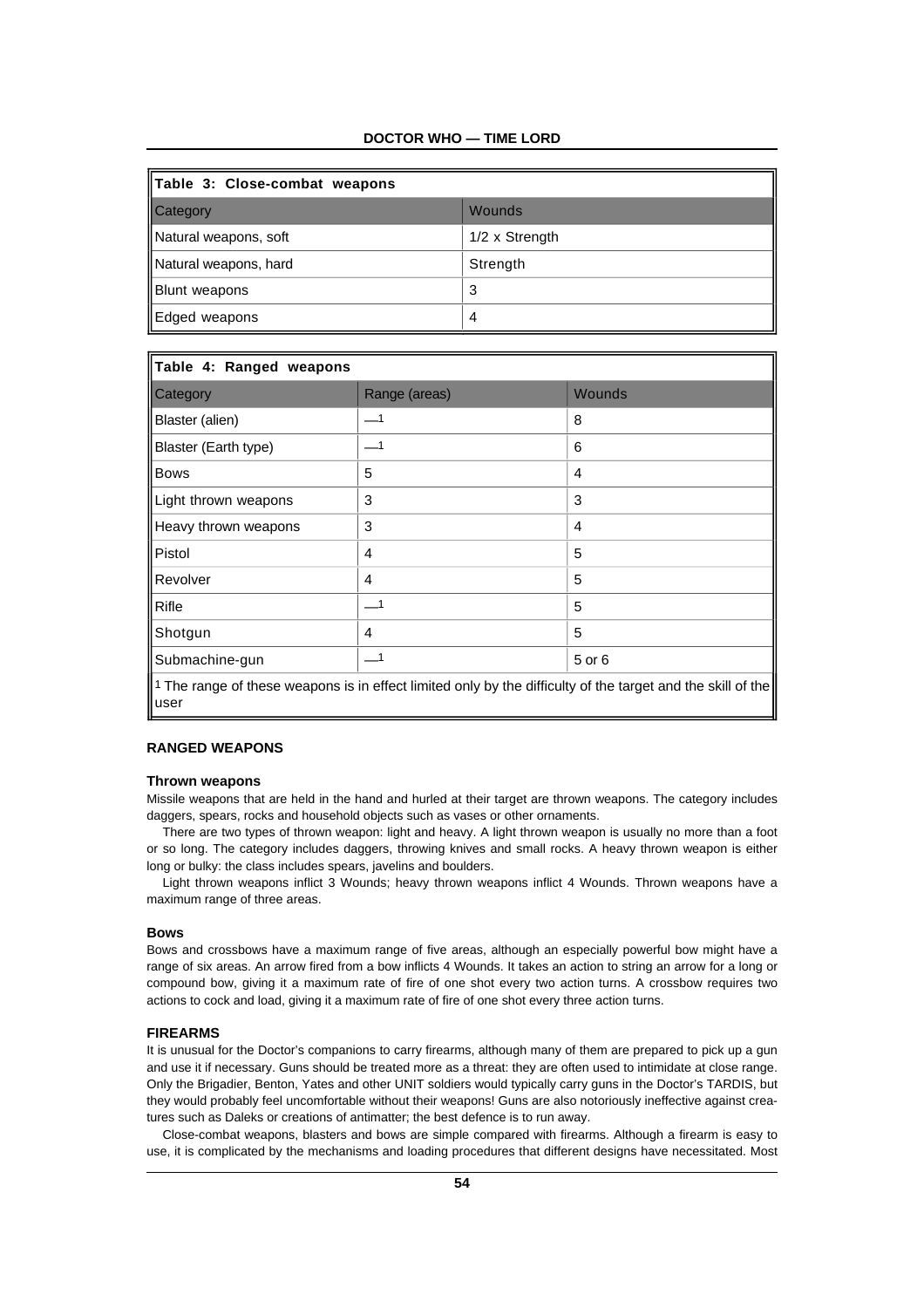characters in TIME LORD should be able to pick up a gun and fire it; whether they are able to reload it or understand how it works is another matter.

A firearm is a small gun that uses an explosive charge to fire a bullet. The term embraces flintlock pistols, revolvers, muskets and rifles, weapons used by soldiers in some of the most violent conflicts of Earth's history. Soldiers in UNIT or from the time of the English Civil War or the French Revolution would typically be armed with a firearm of some type. Even the Daleks had recourse to a machine-gun when their blasters failed them on the energy-draining planet of Exxilon.

Firearms are classified according to their loading mechanism and their power. The first determines how long it takes to reload a gun before it can be fired; the second determines the number of Wounds that a gun inflicts. All guns can be used as makeshift blunt weapons in hand to hand combat. Blunt weapons or brawling abilities are appropriate to this use: any gun used this way inflicts 3 Wounds.

#### **LOADING MECHANISMS**

#### **Muzzle-loaders**

Early firearms are loaded by inserting the gunpowder charge and the bullet in the muzzle of the gun and ramming them down to the breech. This time-consuming process gives them a slow rate of fire. It takes two actions to reload a muzzle-loading pistol, and three actions to reload a muzzle-loading musket or rifle. The fastest rate of fire possible with a flintlock pistol is one shot every three action turns; it is one shot every four action turns for a musket.

#### **Breech-loaders**

Breech-loading guns are faster to reload than muzzle-loaders. Shotguns are classed as breech-loading guns. All breech-loaders take one action to reload, which gives them a maximum rate of fire of one shot every two action turns. A double-barrelled shotgun, however, can be reloaded as one action and is then ready to fire two shots, one after the other in different turns: its rate of fire is two shots every three action turns.

#### **Guns with magazines**

Rifles with magazines, revolvers, automatic pistols and submachine-guns can be fired each turn until their ammunition runs out. It takes one action to replace a magazine with a fresh one, but longer to reload a magazine or to reload a revolver. A magazine or revolver with up to six shots capacity takes two actions to reload; other magazines take two actions for every six shots they contain. Most of the time a referee need not worry about the time it takes to reload such guns; the only important information is how many rounds a gun can fire before it runs out of ammunition.

Revolvers, pistols and rifles typically have six-shot magazines, and submachine-guns typically have 30-shot magazines. Referees who wish fully to detail actual weapons should feel free to do so.

# **GUN TYPES**

#### **Submachine-guns**

Submachine-guns can be set to fire single shots or in bursts. Single-shot setting increases the difficulty to hit a target by one. A submachine-gun set to automatic fire can attack either all the targets in an area — it cannot discriminate between friend and foe! — or one target, increasing the damage done.

A submachine-gun inflicts 5 Wounds on each target when it is set to single shot or used to fire into an area. A submachine-gun set on automatic and used to fire at only one target inflicts 6 Wounds.

A submachine-gun set to automatic expends 10 shots in a burst; a maximum of three bursts can typically be fired using the same magazine. The attacker rolls to hit each target in the area into which he is shooting. He would, for example, roll three times to hit three targets.

#### **Pistols, revolvers and shotguns**

All pistols, revolvers and shotguns, regardless of the ammunition used, inflict 5 Wounds and have a maximum range of four areas.

#### **Rifles and muskets**

A rifle or musket inflicts 5 Wounds. Muskets increase the difficulty to hit a target by 1 because they are inaccurate.

# **BLASTERS**

A blaster is a firearm with a short range but devastating effect. It shoots powerful bolts of energy which are capable of damaging steel and concrete; a single hit is enough to put down most opponents. Different cultures in the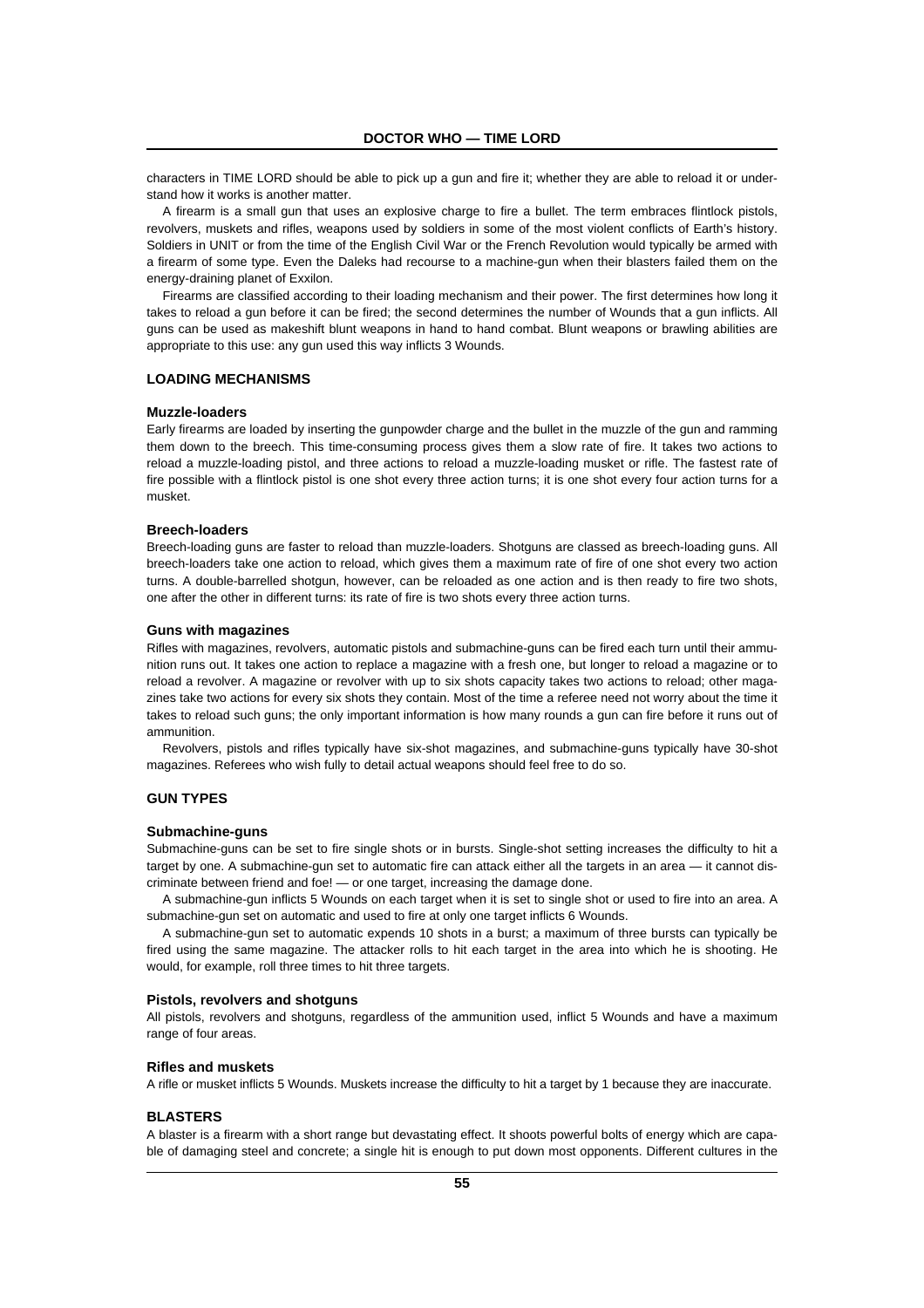universe have developed blasters which use different forms of energy. Soldiers from 21st century Earth and beyond use lasers that use the energy of light, whereas Daleks have gunsticks which rely on nuclear energy. Sea Devils' weapons use heat. Apart from these differences and some slight variations in performance, however, all blasters are treated the same way in TIME LORD.

Blasters are personal weapons with a limited range. A soldier would be equipped with a blaster in much the same way as he would receive a sword or axe in ancient times. Yet the blaster is far more flexible as a weapon: it can be used to hit targets at a distance and it can be set to kill or stun opponents. Although it may sometimes do no more damage than more primitive weapons such as UNIT's rifles, its flexibility more than compensates.

When a blaster is set to kill it inflicts the maximum number of wounds it is capable of doing. Most Earth soldiers' blasters inflict a maximum of 6 Wounds. This is enough to seriously injure or kill a typical opponent, although a heavily armoured target such as a Dalek or Cyberman may completely escape damage. Most soldiers set their blasters to kill, which makes the threat of a hit an unpleasant proposition for a character.

A blaster that is set to stun inflicts half the maximum number of wounds it is capable of doing. Most Earth soldiers' blasters inflict 3 Wounds when set to stun. This is usually sufficient to lightly injure a typical opponent and make him fall unconscious.

#### **GRENADES AND EXPLOSIVES**

Area weapons such as grenades, sticks of dynamite and cans of nitro-nine need special mention. The Thrown Weapons ability governs their accuracy when they are thrown into an area; the Explosives ability is used to place them accurately for a controlled explosion or for demolition work.

Explosives and grenades attack not only the area they are detonated in but also adjacent areas, depending on their power. All targets in the primary zone of effect of an explosion are attacked at the full Wounds value of the explosive; all targets in the secondary zone of effect are attacked at half this value, rounded up.

Most explosives used in a quantity capable of being thrown, including grenades and bundles of dynamite, inflict 6 Wounds on every person in the same area and 3 Wounds to anyone in an adjacent area. Nitro-nine is more effective: one can inflicts 7 Wounds to targets in the area of detonation and 4 Wounds to targets in adjacent areas. Larger quantities of explosives inflict proportionately more damage. Referee's notes on explosives, grenades and areas of effect appear in Part Five.

#### **HEAVY WEAPONS**

It is unlikely that any character will use more powerful weapons than the hand-held weapons outlined here. Shells from field guns and the like can be improvised in their effect: they are area weapons with an even greater radius of effect than grenades, typically inflicting the maximum number of Wounds to targets in the primary zone of effect, half maximum Wounds in the secondary zone of effect. A suggested Wounds score is 12, which would inflict 6 Wounds in the secondary zone of effect. The zones are calculated the same way as those for explosives in Part Five.

UNIT troops frequently resort to bazookas to deal with alien menaces. These weapons have a range of 6 areas and inflict 8 Wounds if they hit. They can also be aimed at an area, in which case the explosive shell inflicts 6 Wounds to targets in the area of detonation and 3 Wounds to targets in adjacent areas.

#### **ARMOUR AND SHIELDS**

Although neither the Doctor nor his companions have much use for armour or shields except as part of a disguise, their warlike enemies make frequent use of these defences. Primitive societies have more use for armour than advanced ones simply because their ancient weapons are more likely to be deflected by armour: there are few suits of armour that can withstand gunfire and still be practical to wear. Yet strong armour is still used by technologically advanced species, some of which have built it into their very form. The Daleks and the Cybermen have both harnessed the properties of alloys and metals to create armour that is tough enough to withstand the firepower of the races they seek to dominate.

There are three categories of armour: full armour, body armour and partial armour.

Full armour is an all-encasing suit of armour that protects its wearer from top to toe. It is the type of armour worn by Earth's medieval knights and alien species such as the Daleks, Ice Warriors and Cybermen. There are few weak points in a suit of full armour: those that exist are limited to eye-slits and the inside of joints. Full armour always counts against any attack against the wearer unless that attack is aimed at a weak point. Full armour is heavy and restricting: the Move of any creature or person wearing it is reduced by 1 unless the armour forms part of its natural skin or an in-built part of its mechanism.

Body armour covers only the wearer's torso. A Greek hoplite's skirt and cuirass, a knight's hauberk and a policeman's bullet-proof jacket all count as body armour. Like full armour, body armour always counts against any attack against the wearer unless that attack is aimed at a part of the body that is not covered by the armour. Body armour would not count against a blow aimed at, say, an arm or the head.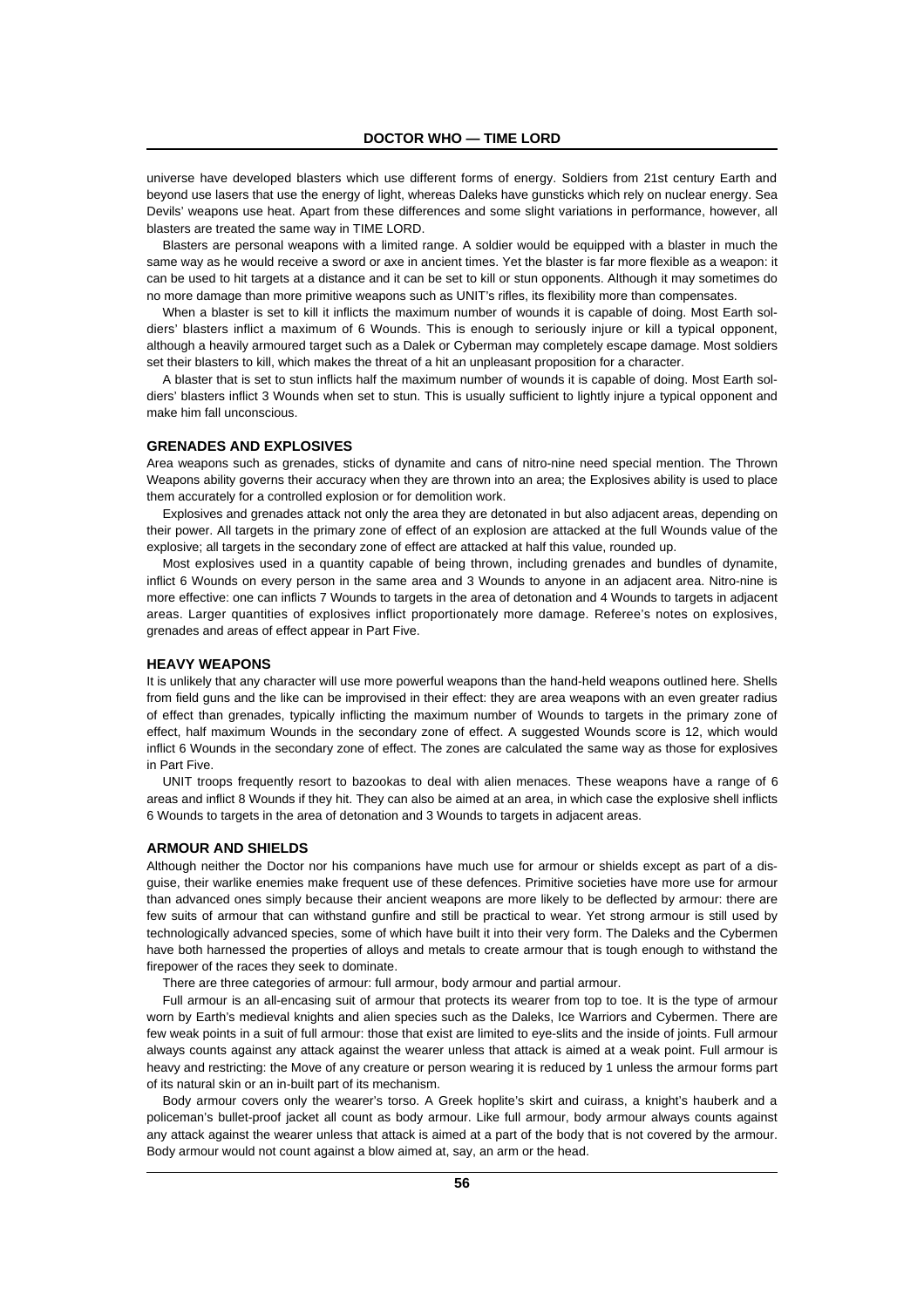Partial armour is the individual elements of armour that go into making up a full suit of armour: it includes greaves, vambraces, sleeves, leggings, gauntlets and helmets. Unlike full armour and body armour, partial armour counts only against attacks that are aimed at the part of the body it protects; it has no general effect against attacks. Partial armour, however, does have its uses: it protects vulnerable parts of the body from disabling attacks and allows anyone wearing body armour to reduce the number of vulnerable points. A helmet is the commonest piece of partial armour worn by soldiers: whether it is a Viking helmet, the tin hat of an English Tommy from the First World War or a Gallifreyan guard's headpiece it is a useful defence against a sly attack from behind.

Shields are a special type of partial armour. They are effective only against attacks from the front and shield side that the wielder is aware of. Shields always increase the difficulty of hitting the wielder. A buckler increases the difficulty by 1; a larger shield increases the difficulty by 2.

The protection that armour affords depends on the material from which it is made. Protection is always expressed in the form Armour 2, Armour 3, Armour 8 and so on, where the number is the difficulty that must be overcome by the Wounds inflicted by the attack. If the attacker fails to beat the difference between Wounds and Armour, his blow does not injure the defender: the armour has deflected or absorbed all of the damage. If the attacker beats the difference between Wounds and Armour, his blow lands as if the defender were wearing no armour and he tests to overcome the defender's Strength as normal. Any attack whose Wounds are greater than the defender's Armour automatically gets through the armour.

#### **Primitive armour**

Padded cloth is the most basic type of armour and affords little protection. It is most commonly worn as a quilted hauberk, sometimes with sleeves, although exceptionally thick and heavy winter clothing may give the same effect. Padded cloth is Armour 1.

Soft leather is little better than padded cloth. It is typically worn as padding beneath metal armour, but also includes leather jerkins and biker's leathers. Soft leather is Armour 2.

Tough leather is soft leather armour that has been specially treated. It is the type of armour typically worn by castle guards; in some ancient civilizations it is even the best armour that can be produced. Tough leather is Armour 3.

Flexible metal armour comprises linked rings of metal or small scales of metal sewn to a leather undercoat and is commonly known as mail or scale armour. It rates as Armour 4.

Plate metal armour is the beaten breastplates of Greek warriors or the full suits of armour worn by late medieval knights. Overlapping plates of metal provide flexible joints in full suits of this type of armour. Many helmets also count as plate metal armour. It rates as Armour 5 and is the best that can be achieved through Earth's metalworking techniques.

#### **Advanced armour**

Plastic-fibre armour consists of strong, impact-resistant plastic fibres woven together into a cloth or bonded into strong plates. It is the material used to make bulletproof vests and riot gear and offers protection against attack in a lightweight form. Plastic-fibre armour rates as Armour 5. If worn as full armour, plastic-fibre armour does not reduce the Move of its wearer.

Reflective armour is intended to reduce the effect of laser blasters by reflecting or dispersing the high-energy beam of light. It counts as plastic-fibre armour but with the ability of Special Immunity 1 against laser light, in effect making it Armour 6 against lasers.

Leela's durable leather clothing is the equivalent of tough leather body armour: she has Armour 3 covering her chest and abdomen. Anyone attacking her has to get through this armour if they hit, unless they choose to make an aimed attack at her head, arms or legs. Leela's armour does not protect her if an attack hits one of these areas. Her arm, however, is Size 6, making it a far harder target to hit than Leela as a whole, who is Size 4. Leela could also add any benefits from dodging or parrying to her defence.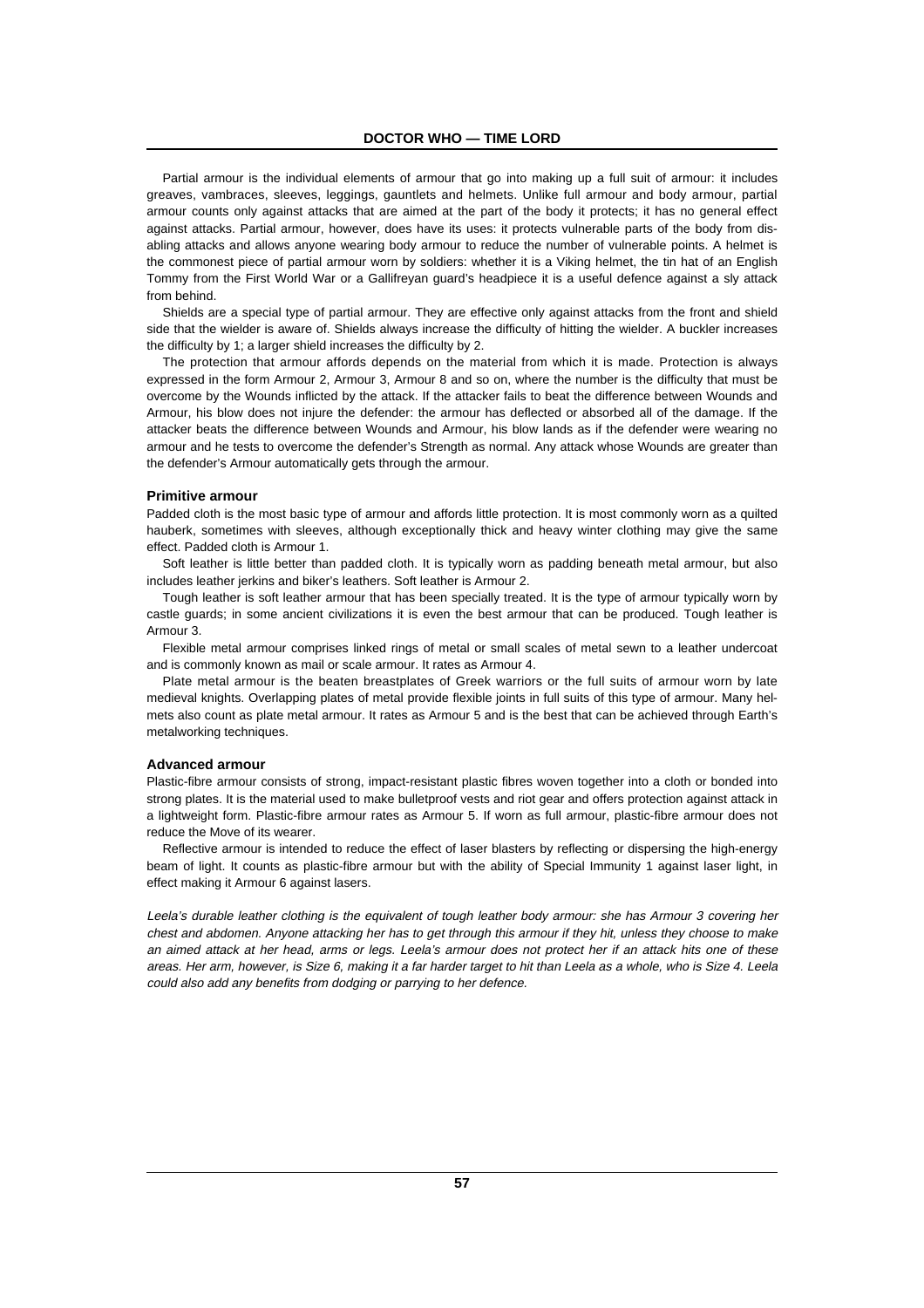# **DEATH AND INJURY**

All characters should fear death in TIME LORD, even the Doctor who can regenerate to survive attacks that would kill an ordinary person. It is unlikely that a character who behaves sensibly in an adventure will die, but a moment of rashness, carelessness or nobility may make this a real danger. Players should certainly not treat their characters as if they had script immunity: to a certain extent they do, but this alone will not save them. Even companions of the Doctor have died in the course of his adventures.

The number of Wounds a character has taken and the character's Strength determine his health. A character is lightly wounded if the total number of Wounds he has taken is equal to or less than his Strength. He is seriously wounded if the number of Wounds he has taken is greater than his Strength but less than or equal to twice his Strength. A character is dead if the number if Wounds he has taken is greater than twice his Strength. A character with Strength 3, for example, is lightly wounded if he has taken 1 to 3 Wounds, seriously wounded if he has taken 4 to 6 Wounds, and dead if he has taken 7 or more Wounds.

Some abilities such as Cheat Death or Iron Constitution affect a character's resistance to pain and even death. In effect they increase a character's Strength, allowing him to take a greater number of Wounds before dying or being seriously wounded.

#### **Lightly wounded**

A character who is lightly wounded has received a wound which is only a graze, or has been knocked out by a gentle blow from a blunt weapon. The character can recover from such an injury quickly. A lightly wounded character does not need medical attention to heal his wounds, although First Aid or Medicine could quickly return him to full health.

# **Seriously wounded**

A character who is seriously wounded has received a painful wound that needs medical attention or a long time to heal. He may not heal his wounds until he receives medical attention such as First Aid or Medicine, although he may attempt to recover consciousness. A seriously wounded character who does not receive medical attention takes one Wound for each hour (four research turns) he does not receive attention: such a character will eventually die. First Aid may be sufficient to make a seriously wounded character only lightly wounded.

# **Dead**

The character is dead and cannot be brought back to life. Grisly experiments or powers, however, have been applied to dead characters and it may be that the dead can walk again. Captain Cook in The Greatest Show in the Galaxy was killed, for example, but the Gods of Ragnarok animated his body long enough for him to perform a service for them.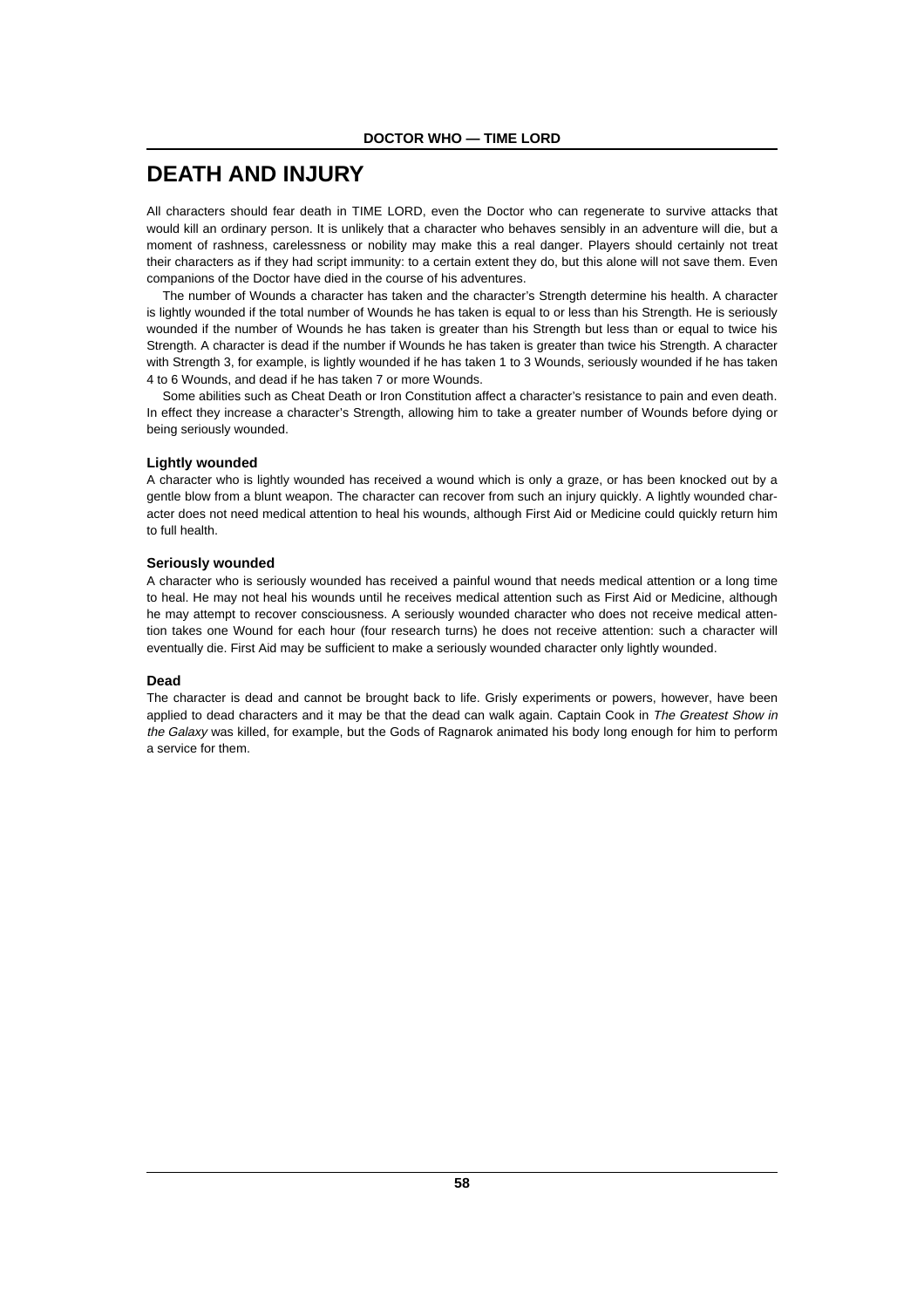# **RECOVERY**

Anyone who is overcome can try to regain consciousness at the end of each action turn except the one in which he fell unconscious. When all opponents have been overcome or restrained, however, a character may try to recover from being unconscious only at the end of each research turn that has passed since the fight finished. An overcome character may therefore be able to return to the fight if he is only lightly wounded, but if he is still unconscious after the fight he probably needs medical treatment.

Whether a character recovers or remains unconscious depends on his Strength and his Wounds. He recovers at the appropriate time by beating the difference between his Strength and his Wounds. Anyone who recovers may act normally, although they are still wounded: Wounds are removed only by healing. A character whose Strength is greater than his Wounds automatically recovers at the end of the turn after the one in which he was wounded. Such a character is only lightly wounded: in effect he has been dazed or winded by the force of an attack.

Seriously wounded characters — those whose Wounds are greater than their Strength — can take some time to recover and it may even be impossible for them to do so without assistance. Such a person, however, may recover just in time to save the day or execute the next part of his master's evil plan.

A Kaled scientist has been badly injured, receiving 6 Wounds from an attack. He has Strength 3, which means he recovers if he can beat the difference of 3. He fails to do so while the combat rages around him, but after everyone has left he has a chance to recover every research turn and might be able to alert Davros and the Daleks to his failure.

## **HEALING**

Wounded characters will get better of their own accord as time passes, provided that they are not too badly wounded. This process is called natural healing.

Natural healing removes Wounds equal to the character's Strength for each week of bed rest: the damage is healed at the end of such a week. Healing continues until the character's Wounds level is zero, at which point the character has fully recovered. No character may have a negative Wounds score. First Aid and proper medical attention can speed the natural healing process.

A character with Strength 3 would recover three points of Wounds after one week of bed rest. If he had 5 Wounds, after one week he would have 2 Wounds, and after two weeks he would have 0 Wounds.

#### **Use of First Aid**

First Aid may be applied only once to a wounded character: it assumes that whoever administers First Aid tends to any injuries as best he can. A character with the First Aid ability immediately heals Wounds equal to the value of his special ability if he can beat the difference between his total ability and the Wounds of the injured person.

Anyone who applies First Aid but fails to heal Wounds has still bandaged the injured person, who will not suffer further wounds due to bleeding. First Aid requires basic medical facilities, such as clean bandages and water, or a first aid kit.

Katarina has Control 2 and First Aid 2, giving her a total ability of 4 at First Aid. She cleans and bandages the wounds Steven received at Troy. He has received 6 Wounds, which means Katarina must beat the difference of 2 to succeed. She reduces his Wounds by 2 if she succeeds, otherwise she merely makes a neat job of bandaging him.

#### **Use of Medicine**

Characters with the Medicine ability are trained doctors or nurses who understand the medical techniques and drugs of their time. Anyone with the Medicine ability can heal Wounds equal to his special ability on its own if he can beat the difference between his total ability and the injured person's Wounds.

Medicine may be applied to any injured character, provided that no other such attempt has been made in the previous 24 hours. A failed attempt at Medicine does not prevent further attempts at using this ability, although each attempt must be at least 24 hours later than any other. Medicine, however, requires specialized drugs or equipment to be effective. Many useful items may be kept in a doctor's bag, for example, but this does not mean that all the required drugs are carried. A doctor might carry antibiotics with him, for example, but have no antidotes for snake venoms. Applying the wrong medication brings no benefit.

After Katarina has successfully applied First Aid to Steven's Wounds, the Doctor examines him. The Doctor has Knowledge 6 and Medicine 1, giving him a total Medicine ability of 7: he deduces that Steven's wound is infected,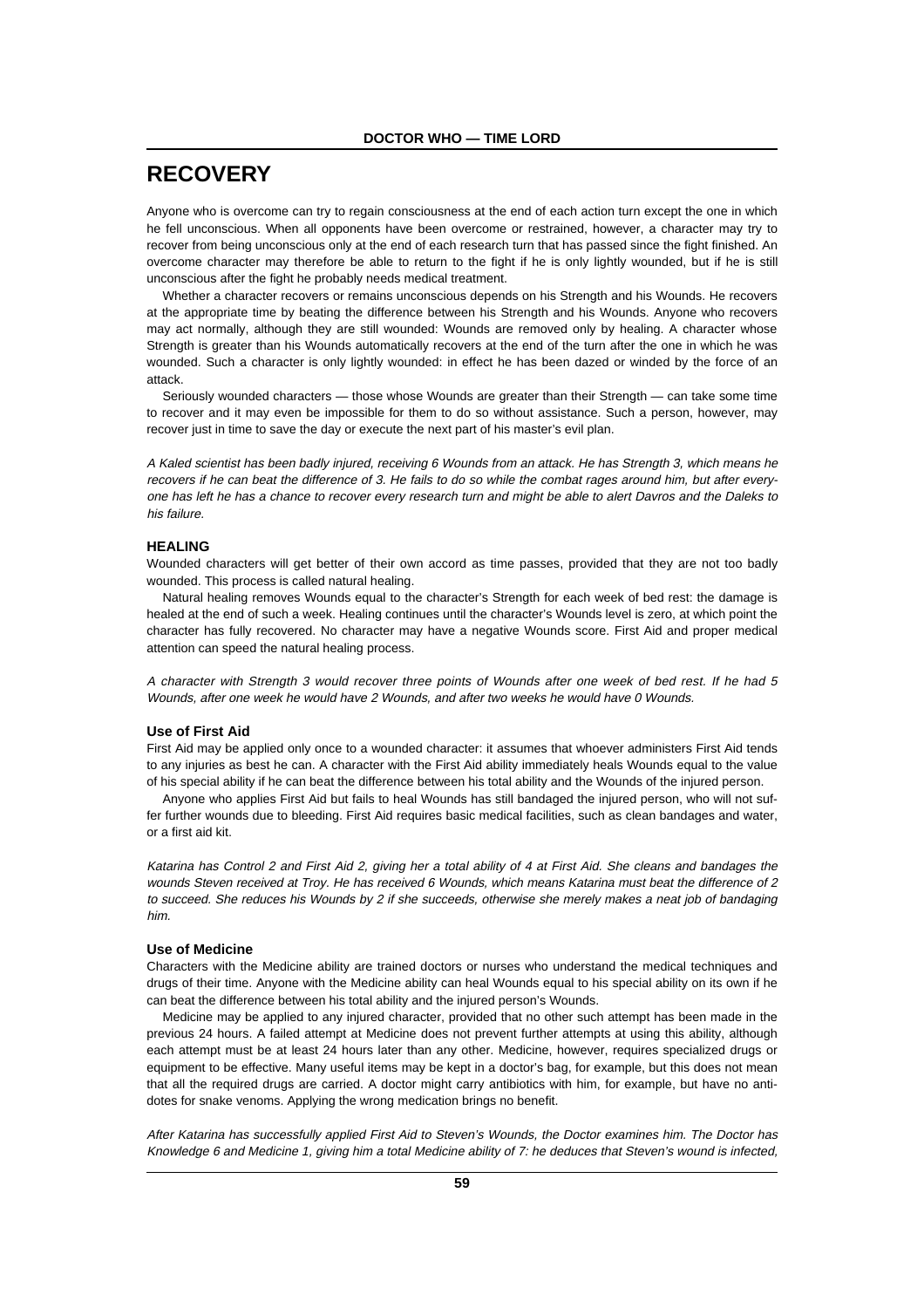but does not have the right drugs to cure his companion. He sets course for a planet that he hopes will provide the right drugs. Once he finds them, he needs to beat the difference between his total ability of 7 and Steven's Wounds, now standing at 4, to heal 1 Wound a day. His ability is high enough automatically to succeed, but without the drugs he is powerless.

After Katarina's attention, Steven regains consciousness after one research turn. His Strength of 5 means he is now only lightly wounded because he has only 4 Wounds. The referee, however, rules that the infected wound is equivalent to a slow-acting poison of potency Wounds 3, and rolls the dice every six hours (24 research turns) to see whether Steven falls unconscious again. As the Doctor speeds the TARDIS towards civilization, Steven seesaws between wakefulness and sleep.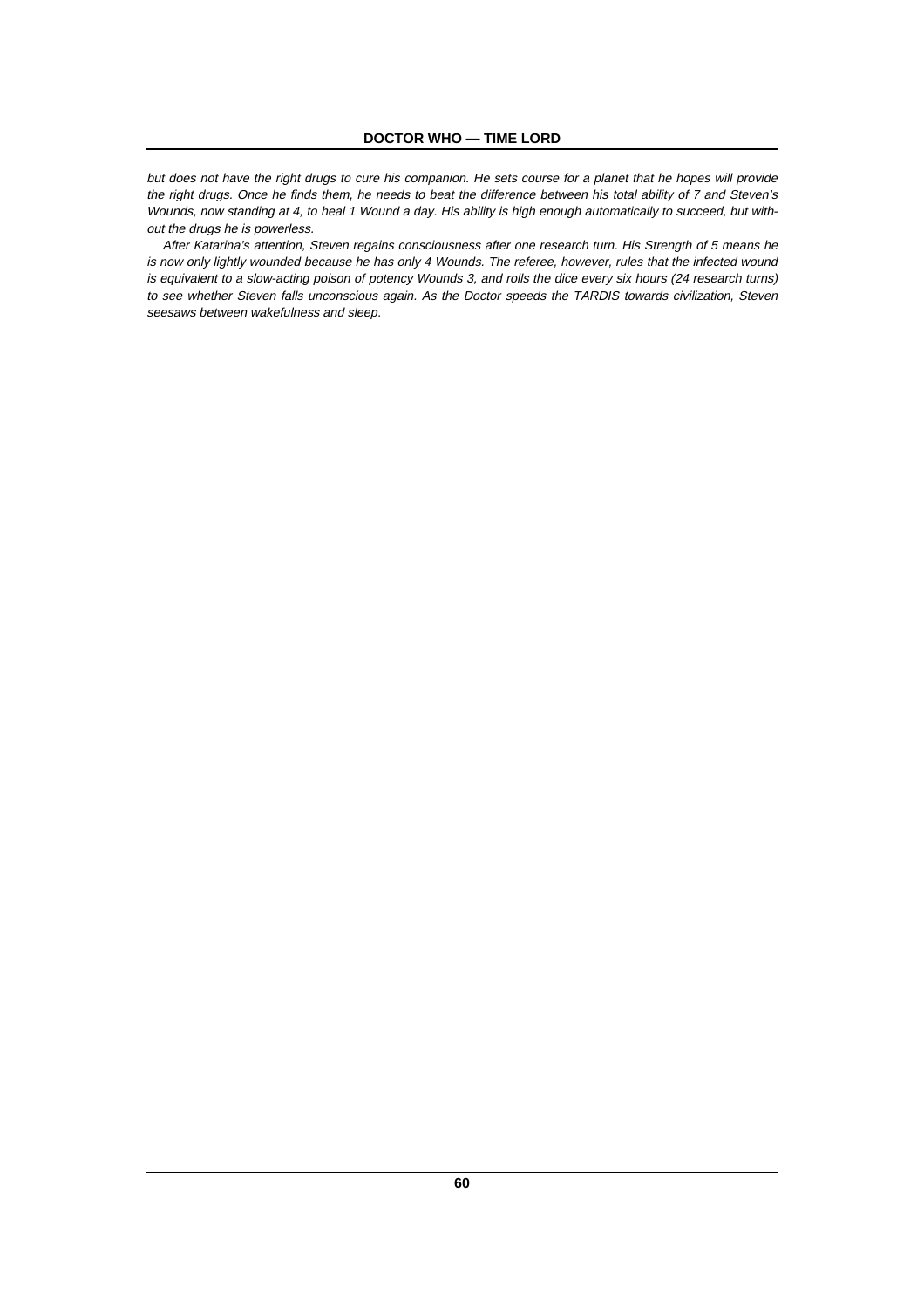# **POISON**

Some creatures are especially dangerous because their attacks rely on venom rather than damage to kill or paralyse opponents. Whether such a creature is a snake or a Cybermat, all companions should be wary of its attacks. Not all poisons come from creatures: intelligent men and creatures often use them on weapons or in food either to kill or drug their enemies. Such poisons are encountered only rarely.

Poison come in two basic types: slow-acting and quick-acting. It may be injected, ingested or rely on contact with the skin to take effect. A slow-acting poison gradually builds up in the body of its victim until it reaches a lethal dose, whereas a quick-acting one immediately attacks its victim at full strength, and gradually loses its effectiveness as the victim's body shrugs off its effects. All poisons have Wounds ratings that represent the maximum effectiveness of that poison.

## **Quick-acting poison**

A quick-acting poison attacks the Strength of the character with its full Wounds rating. If it overcomes the character, either because its Wounds rating is higher than the Strength of the character, or because the referee beats the difference between these values, then the character is overcome and takes Wounds equal to those of the poison.

After the initial attack, the poison continues to attack the character's Strength but at reduced values. The Wounds rating of most quick-acting poisons decays at a rate of one point an action turn: after one action turn a Wounds 6 poison attacks at Wounds 5, delivering 5 Wounds if it overcomes the character's Strength. Once a poison reaches Wounds 0 it has no further effect.

Any further attacks which increase the level of toxin in the victim's body increase the Wounds only up to the maximum for that poison. A Wounds 6 quick-acting poison is deadly and rare; snake venom is typically Wounds 4 or Wounds 3.

#### **Slow-acting poison**

A slow-acting poison increases in effectiveness from 1 Wound up to its maximum Wounds rating. The usual rate of increase is one point every research turn, although those poisons that rely on repeated doses to take effect increase in effectiveness only when each dose is given.

If the current Wounds rating of a slow-acting poison beats the Strength of a character, either because the Wounds rating is higher than the Strength of the character or because the referee beats the difference, then that character is overcome. A slow-acting poison wounds a character only if it overcomes his Strength.

Slow-acting poisons that do not require repeated doses decay in potency once they have reached their maximum Wounds rating. The rate of decay is equal to the rate at which they increased in potency. Poisons that rely on repeated doses can be maintained at their maximum level by further doses. Once a slow-acting poison has decayed to Wounds 0 it has no further effect.

#### **EFFECTS OF POISONS**

Lethal poisons that inflict enough Wounds on a character will kill him. The Wounds inflicted by such a poison can be healed by natural healing, although this is usually too slow to prevent the character from dying. First Aid will be effective if applied, but usually heals too little to counteract the effects of poison. Medicine, with the appropriate antidote, is the only sure cure. The correct antidote immediately and completely neutralizes the poison and allows healing to take place.

Poisons that paralyse or make a person sleep do not kill: they achieve their effects with the object of keeping the victim alive. Wounds inflicted by such a poison may be healed through natural healing while the character is paralysed or asleep. First Aid and Medicine are also effective.

# **INFECTION**

Wounds inflicted by dirty weapons, such as swords or spears from primitive civilizations, may be infected. Such Wounds can be treated as slow-acting poisons, building up from Wounds 1 to a maximum of Wounds 3, with an effect time of 6 to 24 hours. The referee may change these values depending on the circumstances.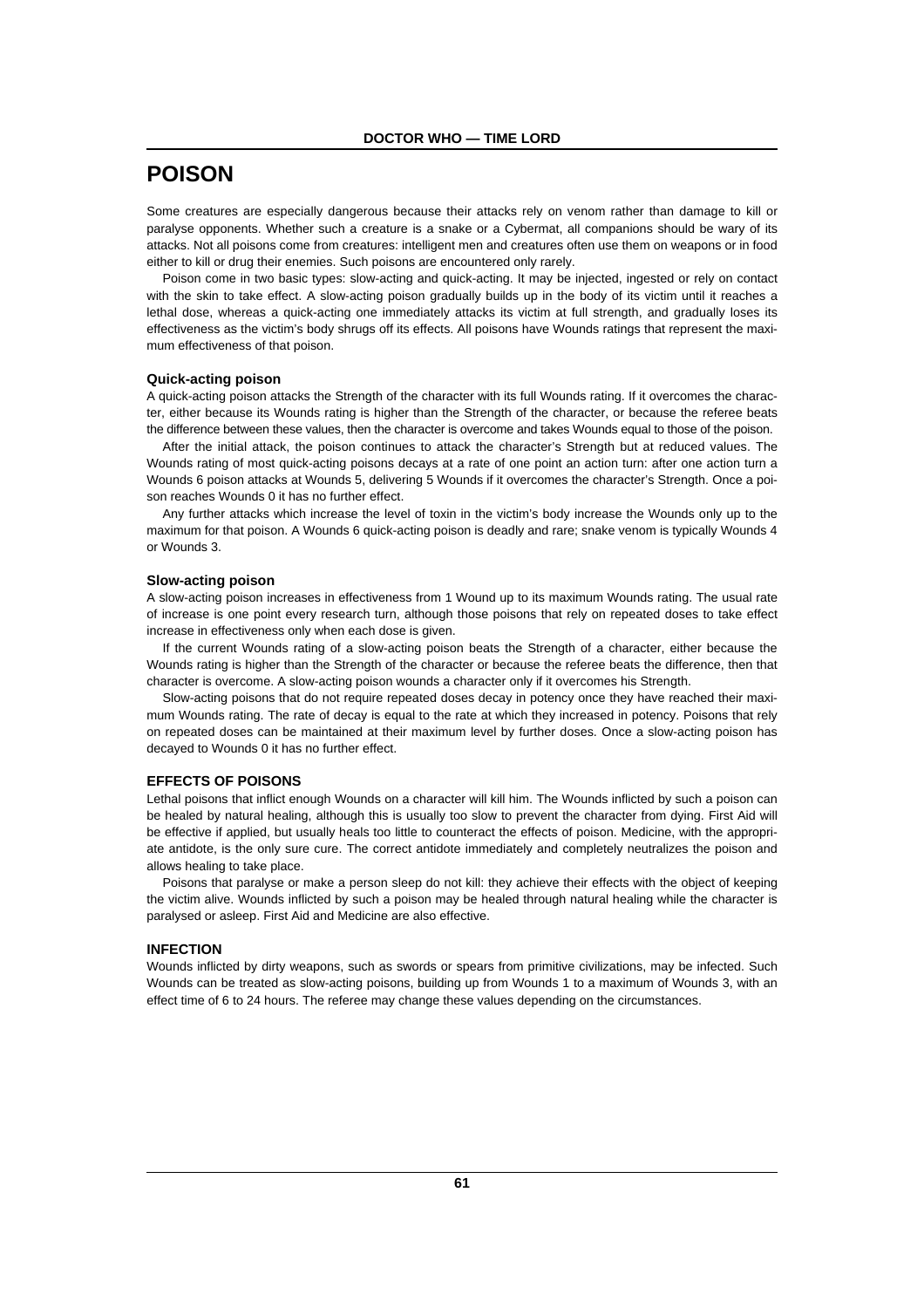# **FALLS**

Vertiginous heights are very much a part of DOCTOR WHO, and characters should quite rightly be wary of them. One slip when ascending or descending a cliff face can mean death or severe injury at the least. The number of Wounds a character takes from any fall depends on the distance he travels and the ground he lands on.

Distance is measured in terms of vertical areas: the referee decides how many areas represent the distance. There are usually 3 metres to each vertical area, so a fall of 3 metres, for example, is only a fall of one area; a fall of 10 metres is a fall of four areas.

The type of ground that the character falls on decides the base amount of Wounds that are inflicted. Soft ground, such as mud or water, inflicts 1 Wound; hard ground, such as packed earth, inflicts 2 Wounds; rock inflicts 3 Wounds, and particularly dangerous ground, such as jagged rocks or spikes inflicts 4 Wounds. The number of areas the character falls is added to this base value to determine the total number of Wounds inflicted. A fall of 3 areas onto rock would inflict 7 Wounds; the same fall into water would inflict only 4 Wounds.

If a character attempts to use an appropriate ability to avoid injury, such as Swimming to represent diving into water, the Wounds that would be inflicted by the fall count as the difficulty of avoiding injury.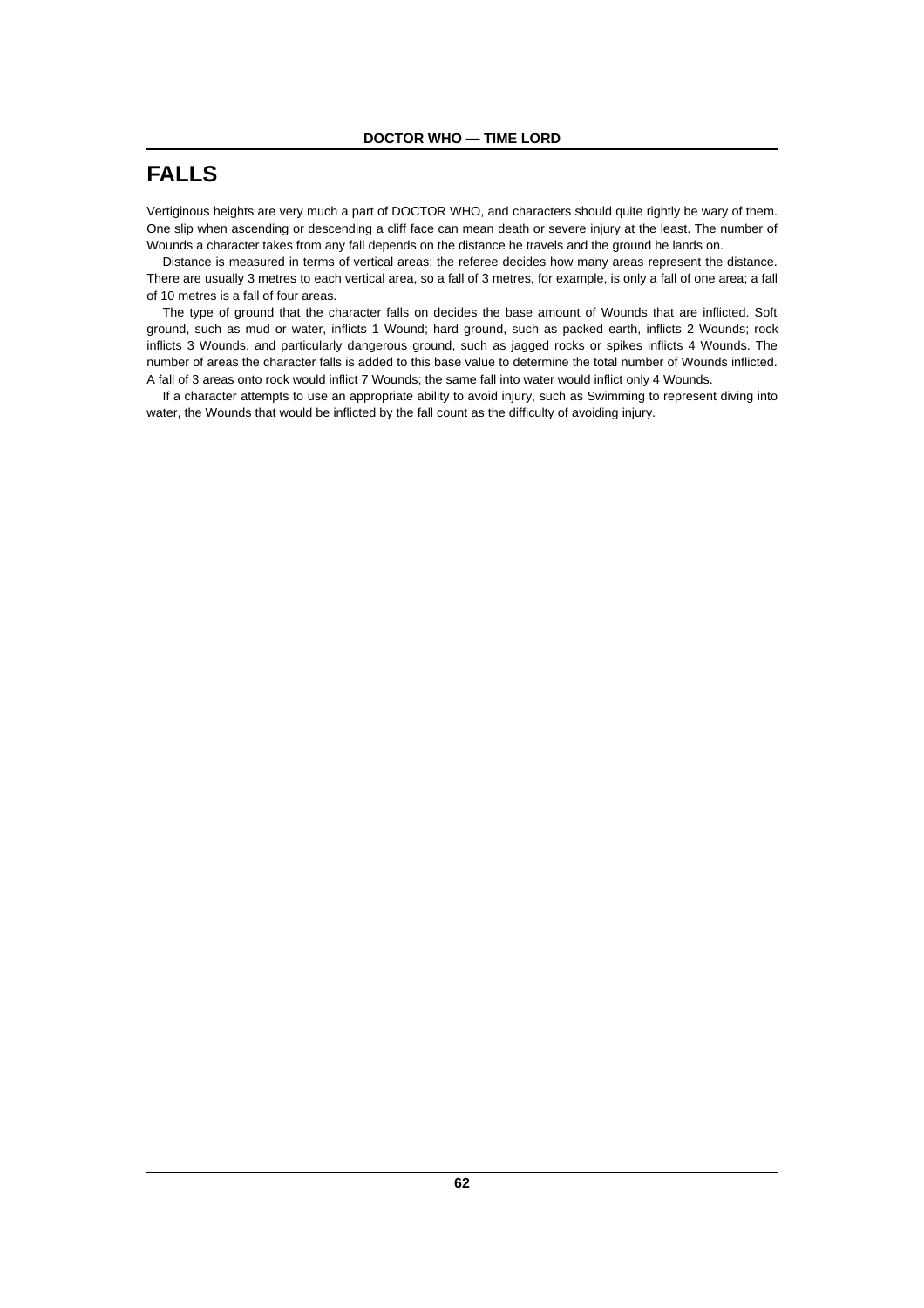# **SUFFOCATION AND DROWNING**

Whether a character is drowning or suffocating, the effect is much the same: they cannot breathe because their air supply has been cut off. The number of action turns that a character is without completely without air counts as a difficulty against Strength that he must beat to avoid taking damage; a special ability such as Iron Constitution increases his resistance.

Any character who fails to beat the difference takes 3 Wounds. If he is overcome, he have a chance to recover at the end of the next turn to resist the further effects of oxygen deprivation. If he fails to recover he automatically take 3 Wounds.

Turlough, with Strength 4 and Iron Constitution 1 has a total ability of 5 to resist suffocation or drowning: he could easily remain without air for four action turns, and would only start trying to beat the difference on the fifth turn.

Characters put into a hypnotic trance, however, can resist the effects of suffocation — caused, for example, by the removal of air from an airlock — better than usual. They must beat the difference at the end of every research turn instead of every action turn.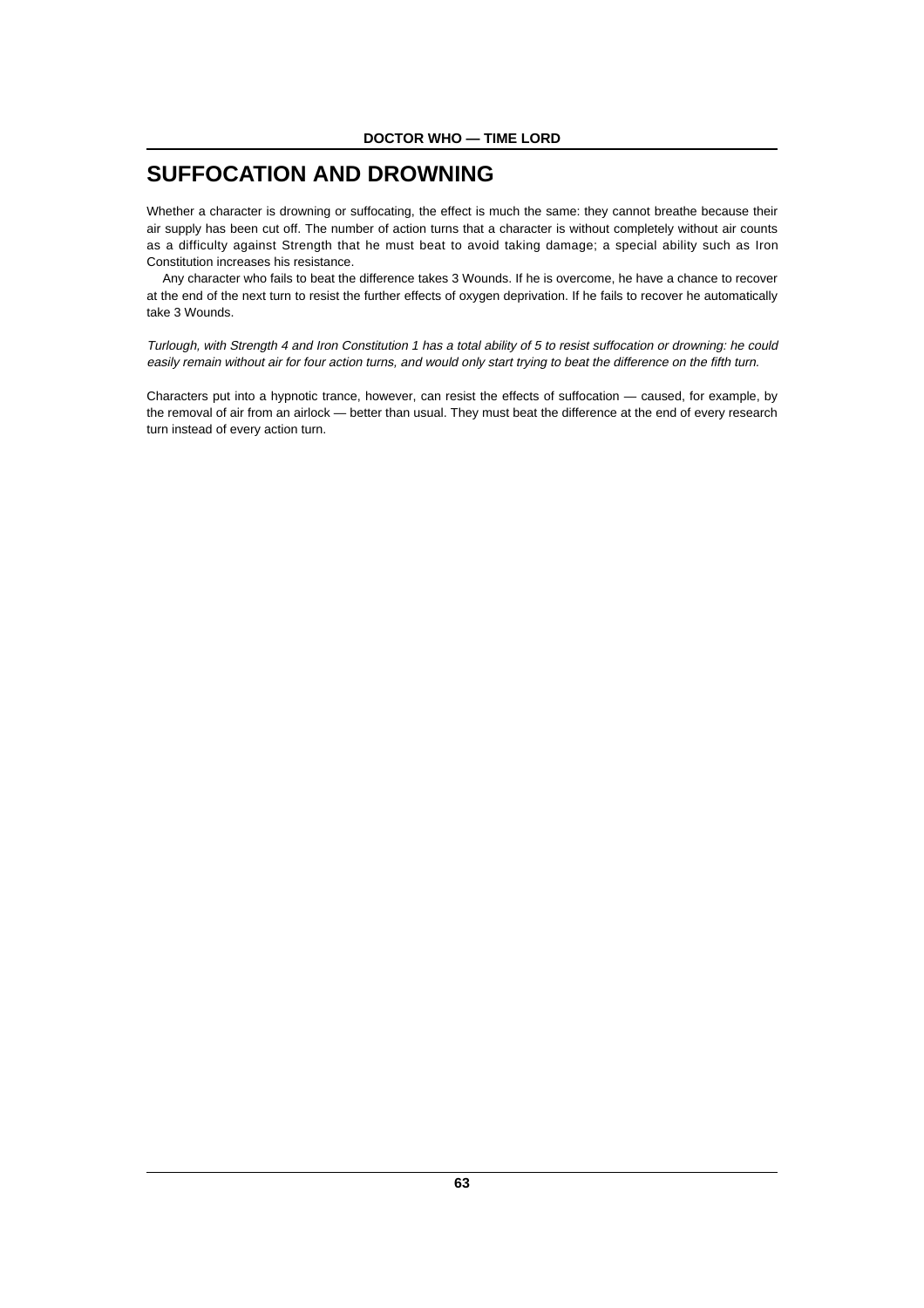**DOCTOR WHO — TIME LORD**

# **PART FOUR The Cast of Thousands**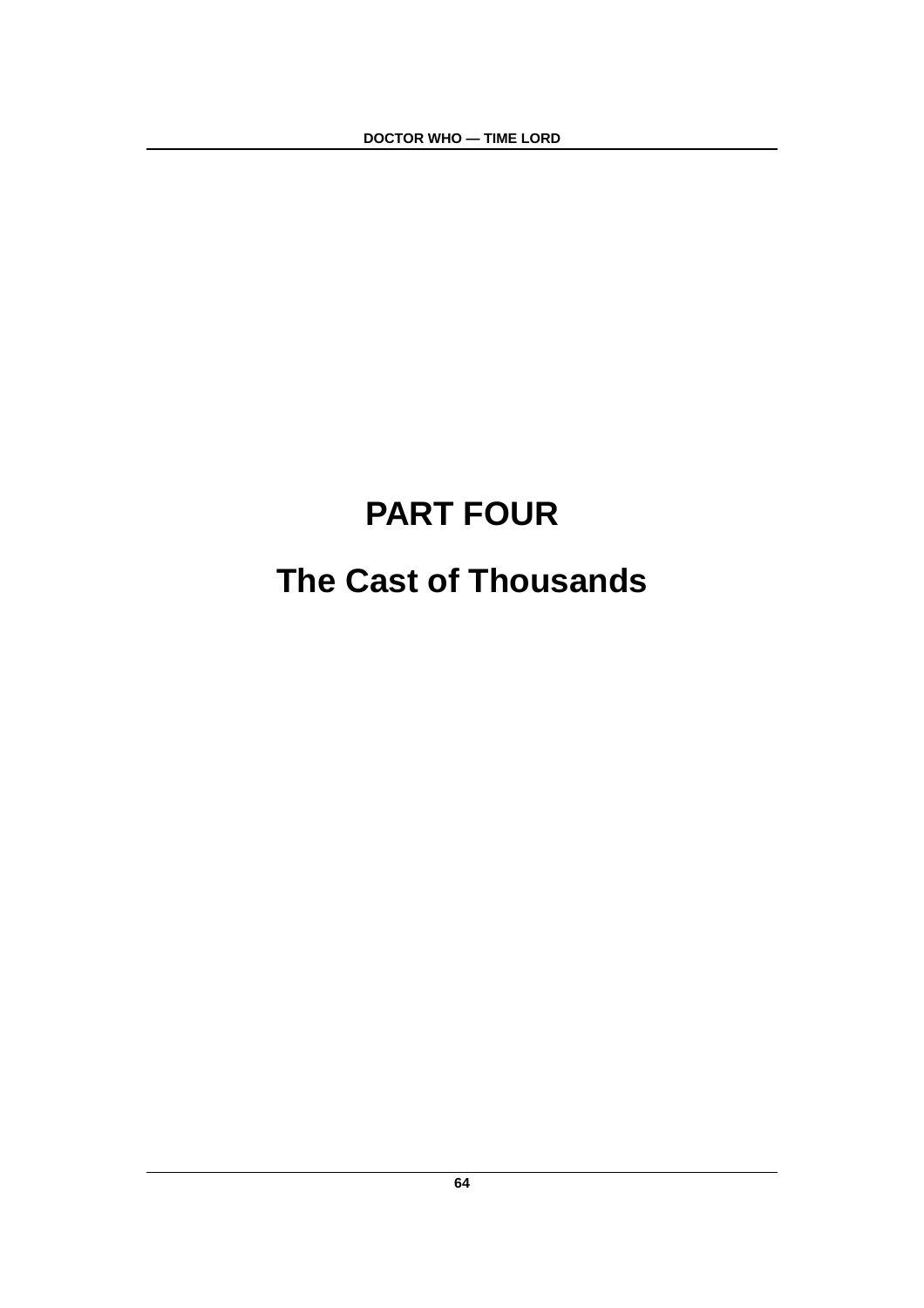# **WHO IS THE DOCTOR?**

An incorrigible meddler in the affairs of other species, the Doctor is in self-imposed exile from Gallifrey, the planet of the Time Lords. He prefers the freedom of roaming throughout time and space, even in his somewhat unreliable TARDIS, to the dull, regimented existence of the Time Lords. As masters of time travel, his people have a responsible policy of non-interference in the affairs of other species, a practice that the Doctor is constantly trying to prove is wrong: he believes interference is sometimes warranted, especially to balk the forces of evil that are at work in the universes of matter and antimatter.

On Gallifrey, the Doctor is known as a graduate of the Prydon College of the Academy, and is entitled to wear its scarlet and orange ceremonial robes. Prydonians are considered to be the best students out of the Arcalians, who wear green, and the heliotrope-clad Patrexes.

Even as a crusader of time and space, the Doctor is seldom methodical. His TARDIS is as temperamental as he is, to the extent that in his first and second incarnations he has no real control over its destination. There is seldom any consistent plan to deal with enemies, either, and the Doctor is as likely to get caught up in events over which he has no control as he is to stumble across Daleks or Cybermen. The Doctor is commonly mistaken for ambassadors or badly needed experts; his skills are likely to be put to use before he has a chance to explain — by which time it is too late to protest. If he interferes willingly, he always acts for the best of intentions.

Time Lords have two hearts, a phenomenal constitution that enables them to withstand environments that would kill a human, and an ability to fall into a self-induced trance (in effect, self-hypnotism) to save them from truly harmful conditions. Most remarkable of all their abilities, however, is that of regeneration. Like a snake shedding an old skin, all Time Lords can regenerate their physical form to compensate for massive tissue damage and to avoid impending death. Such regenerations, however, are not always easy on the Doctor or his companions because his new personality takes time to stabilize. A Time Lord, however, can regenerate only twelve times, limiting his form to thirteen incarnations and ultimately restricting his apparent immortality. The Doctor is currently in his seventh incarnation.

Each incarnation of the Doctor has unique traits and abilities; what the Doctor knows in one incarnation does not necessarily transfer to the next one. Parts of his memory open and close, revealing new talents and obscuring old ones. His physical size and appearance change as well, although a new incarnation is likely to be unhappy about the changes to his physiognomy. The trouble with regeneration, as the Doctor says, is that you never know what you are going to get.

Anyone who is given the role of the Doctor to play should carefully study the abilities and traits of the appropriate incarnation. Each of the seven Doctors is detailed on the following pages, along with the names of the companions he has regularly travelled. These names are provided to tell the players and the referee alike which companions travelled in the TARDIS at the same time so that only suitable ones adventure together.

The Doctor's weapons are truth and bluff: use them well!

# **THE FIRST DOCTOR**

**Apparent age:** late 60s **Species:** Gallifreyan **Equipment:** Walking cane, pince-nez, silk handkerchief, blue-stoned ring, TARDIS key

**Strength: 3**, Cheat Death 2, Iron Constitution 2, Regenerative Powers 3 **Control: 4**, Bench-thumping 1, Blunt Weapons 2, Fisticuffs 1, Sleight of Hand 1, Stealth 1 **Size: 3 Weight: 4 Move: 2**, Running 2 **Knowledge: 6**, Astrogation 1, Cryptanalysis 2, Detective Powers 1, Electronics 1, First Aid 2, Law 2, MacGuffin

2, Medicine 1, Pseudoscience 1, Robotics 1, Science 2, TARDIS 1

**Determination: 7**, Indomitable Will 1

**Awareness: 4**, Acting 1, Bargaining 1, Bureaucracy 1, Disguise 1, Eloquence 2, Intuition 2, Refined Palate 1, Sensitive Nose 1, Striking Appearance 2

Dressed in a black frock-coat, wing-collared white shirt, black floppy ribbon tie, cream and brown checked trousers and waistcoat, the first incarnation of the Doctor is distinctive enough before even considering his lined, hawklike face, penetratingly intelligent blue eyes and long, swept-back white hair. He is undoubtedly an eccentric, but a particularly clever one.

In this incarnation, the Doctor is tetchy and temperamental: one moment he can be warm and friendly, the next he can be accusing his companions of all kinds of treachery. He is vain, arrogant and determined to get his own way, no matter what arguments are raised against him. As far as the Doctor is concerned, he knows best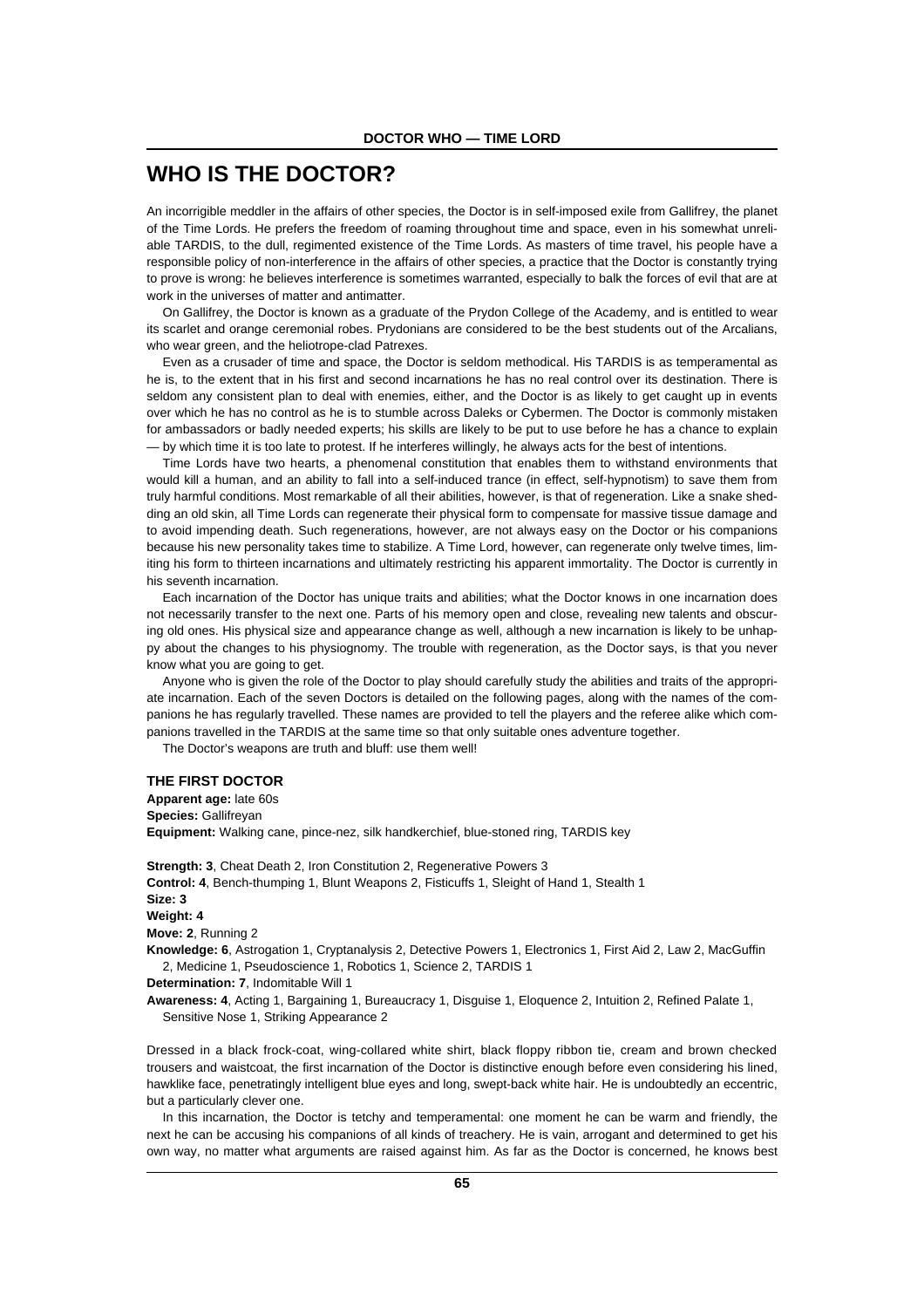and everyone had better do it his way. When he displays his bloody-mindedness, the Doctor becomes an alarmingly aggressive figure: if he loses an argument he becomes ruffled and unsettled.

At the same time, his strong mind and ability to think quickly make him an inspiring leader who can restore courage to his frightened companions or direct people who are lost in indecision. His charm can equally be turned on powerful leaders to gain their favour. Yet beneath the charm he can be a devious schemer. He maintains his clear-headedness by abstaining from alcohol.

Virtually all the Doctor's new acquaintances are mistrusted when they travel in the TARDIS and it takes time for the Doctor to treat them as friends. He regards all of them as largely ignorant of science and short of ideas, but will quickly assume the credit for any of his companions' cleverness. His memory for names is poor, and he will often confuse them: Ian Chesterton often gets called Chesterfield, for instance.

On his travels the Doctor will talk little of his home planet, from which he is a runaway. To all intents and purposes he is a gentleman time-traveller with a limited ability to control his ship. For all his seeming intelligence and capabilities, the Doctor is sometimes just bluff and bluster. He is somewhat amoral, making his own, sometimes erroneous judgments on good and evil.

Suitable groups of companions: Ian, Barbara and Susan; Ian, Barbara and Vicki; Vicki and Steven; Steven and Dodo; Polly and Ben.

# **THE SECOND DOCTOR**

**Apparent age:** early 40s

**Species:** Gallifreyan

**Equipment:** Gaily painted recorder, telescope, voluminous silk handkerchief, 500-year diary, sonic screwdriver, TARDIS key

**Strength: 4**, Cheat Death 2, Iron Constitution 2, Regenerative Powers 3

**Control: 4**, Bench-thumping 3, Brawling 1, Marksmanship 1, Sleight of Hand 1, Stealth 2

**Size: 4**

**Weight: 3**

**Move: 3**, Piloting 1, Running 1

**Knowledge: 6**, Cryptanalysis 2, Detective Powers 1, Electronics 2, First Aid 2, Law 2, MacGuffin 2, Medicine 1, Pseudoscience 3, Robotics 1, Science 2, TARDIS 2, Temporal Science 2, Transmat 1

**Determination: 5**, Hypnotism 2, Indomitable Will 2

**Awareness: 4**, Con 2, Intuition 2, Musicianship (recorder) 1, Resourceful Pockets 2, Striking Appearance 2

In his second incarnation, the Doctor appears distinctly ruffled and comical owing to his shapeless clothing: he wears a baggy black frock-coat, small straggly navy bow-tie with white polka-dots, pale blue short-sleeved shirt, black and pale pink broad-checked trousers, and scuffed ankle- boots. Mischievous blue eyes twinkle out of his cheerful, wrinkled face, which is framed by a mop of tousled black hair.

The second Doctor is an accident waiting to happen: he blunders his way through space and time relying on luck and quick thinking to extricate himself and his companions from trouble. He often seems to be nothing more than a bumbling idiot, an illusion that is usefully disarming and conceals the Doctor's true intelligence from potential enemies. The Doctor will clown his way through adversity to put his enemies off guard until he finds their vulnerable points.

Yet the Doctor's clowning and seeming ineffectiveness is not always an act: he is easily flustered, especially by his less experienced companions, who can panic him into hasty, ill-considered action. It is then that he begins to doubt his abilities or the safety or effectiveness of equipment. A victim of fast changing moods, the Doctor can look cheerful, sad, sulky and then bemused in a matter of minutes. Even when things are against him, however, the Doctor continually thinks of escape plans or ways of outbluffing or outmanoeuvring his opponents.

The crusty nature of his first incarnation has gone: the Doctor welcomes the presence of companions aboard the TARDIS and meets the unknown with a cheerful, disarming grin. He regards his companions as charges that need protecting and shows great concern should one of them go missing or be threatened. His moral sense of good and evil is more balanced, and he will do his utmost to thwart or destroy what he believes is wrong.

By nature the Doctor loves a puzzle: he is intrigued by things that are out of place. His scientific methods are haphazard, but somehow they get results. While the Doctor thinks he will often toot tunes on his recorder to relax or even dance a jig. He can become obsessed with small objects that to him are quite important yet seem irrelevant to anyone else.

Suitable groups of companions: Polly and Ben; Polly, Ben and Jamie; Jamie and Victoria; Jamie and Zoe.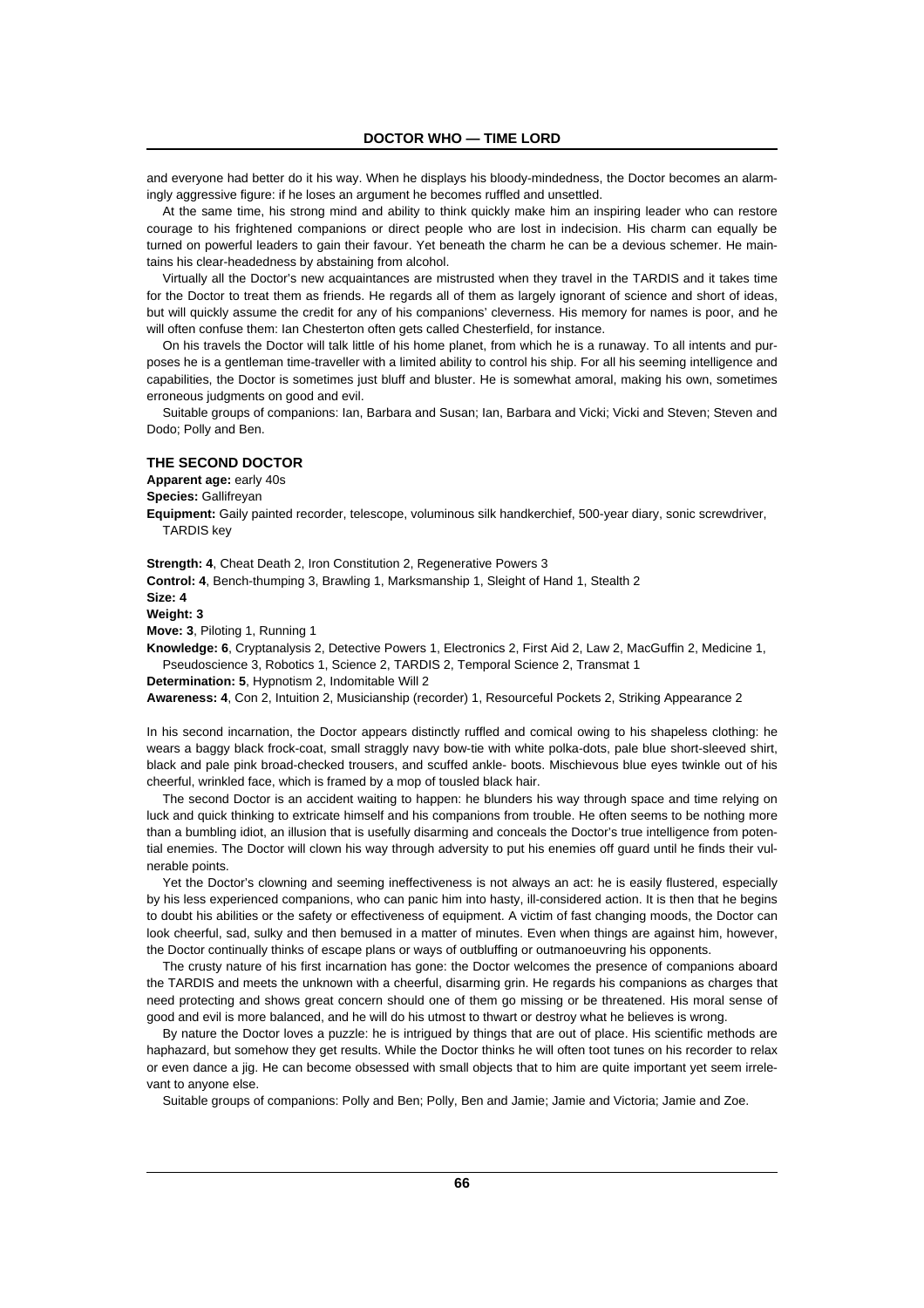# **THE THIRD DOCTOR Apparent age:** mid 50s **Species:** Gallifreyan **Equipment:** Sonic screwdriver, TARDIS key

**Strength: 4**, Cheat Death 2, Iron Constitution 2, Regenerative Powers 3 **Control: 5**, Archery 1, Bench-thumping 3, Leaping 1, Lockpicking and Safecracking 1, Martial Arts, Sleight of Hand 2, Stealth 2 **Size: 3 Weight: 4 Move: 3**, Driving 2, Piloting 1, Running 1 **Knowledge: 6**, Astrogation 1, Computing 1, Cryptanalysis 2, Electronics 2, First Aid 2, Law 1, MacGuffin 2, Mechanics 1, Medicine 1, Occult 1, Pseudoscience 3, Science 2, TARDIS 1 **Determination: 6**, Command 1, Hypnotism 1, Indomitable Will 2 **Awareness: 4**, Disguise 1, Intuition 2, Refined Palate 1, Resourceful Pockets 1, Sensitive Nose 1, Striking Appearance 2

If the second Doctor was a clown, then the third Doctor can be described only as a dandy. He typically wears an elegantly tailored black velvet jacket, black trousers, a white shirt with ruffled front and cuffs, black bow tie and black cape lined with purple silk. His humorous, flexible face is lined and wise-looking; he has piercing blue eyes and mid-length white hair. The third Doctor's dandified image is complemented by an appreciation of fine wine and food: he is undoubtedly a connoisseur.

The Doctor is a humanitarian and an environmentalist, both causes on which, given the opportunity, he will preach to companions and opponents alike. He always seeks to negotiate a peace between intelligent species, encouraging them to live together in harmony rather than fighting, and he greets the unknown with a 'How do you do' rather than a gun. Dangerous or pollution-creating technology is an immediate target for his scathing criticism and he is quite prepared to interfere to encourage environmentally sound progress.

Rules and authority figures irritate the Doctor: he detests the stonewalling of politicians or bureaucrats when action must clearly be taken. He is the voice of reason when others prove indecisive or obstructive.

Very much a man of action, the Doctor is an exponent of Venusian karate — one of the few beings with two arms that has been able to master this martial art — which he is quite prepared to use in self-defence. He is always ready to risk himself to save others. Yet he abhors violence and is always ready to criticize the excessive or unnecessary use of force.

The Doctor is an incorrigible tinkerer and a great lover of gadgets and different means of transport. Exiled to Earth by the Time Lords, he continually tries to overcome the physical limits they have put on the TARDIS and the mental block he has on dematerialization codes. He is often to be found head down at work on some circuit in the TARDIS's control console or making improvements to his antiquated yellow car Bessie.

Suitable companions: The Brigadier, Sergeant Benton, Captain Yates and Liz, Jo or Sarah.

Note: If the third Doctor's knowledge of time travel has been restored, he should have the abilities TARDIS 2 and Temporal Science 2.

# **THE FOURTH DOCTOR**

**Apparent age:** mid 30s **Species:** Gallifreyan **Equipment:** Bag of jelly babies, sonic screwdriver, ultrasonic dog whistle, long scarf, TARDIS key

**Strength: 5**, Cheat Death 1, Iron Constitution 2, Regenerative Powers 1

**Control: 5**, Archery 1, Bench-thumping 2, Brawling 1, Edged Weapons 2, Fast Reactions 1, Lockpicking and Safecracking 1, Sleight of Hand 2, Stealth 2, Thrown Weapons 1

**Size: 3**

**Weight: 4**

**Move: 3**, Driving 1, Running 1, Sailing 1

**Knowledge: 6**, Computing 1, Electronics 2, Explosives 1, First Aid 2, MacGuffin 2, Medicine 1, Occult 1, Pseudoscience 3, Robotics 1, Science 2, TARDIS 2, Temporal Science 2, Transmat 2

**Determination: 6**, Hypnotism 1, Indomitable Will 2

**Awareness: 4**, Intuition 2, Resourceful Pockets 2, Striking Appearance 2

The fourth Doctor is a lively, bohemian adventurer with a great passion for his travels in time and space. His clothes are decidedly eccentric: a light grey wool coat trimmed with black felt on the collar and cuffs, matching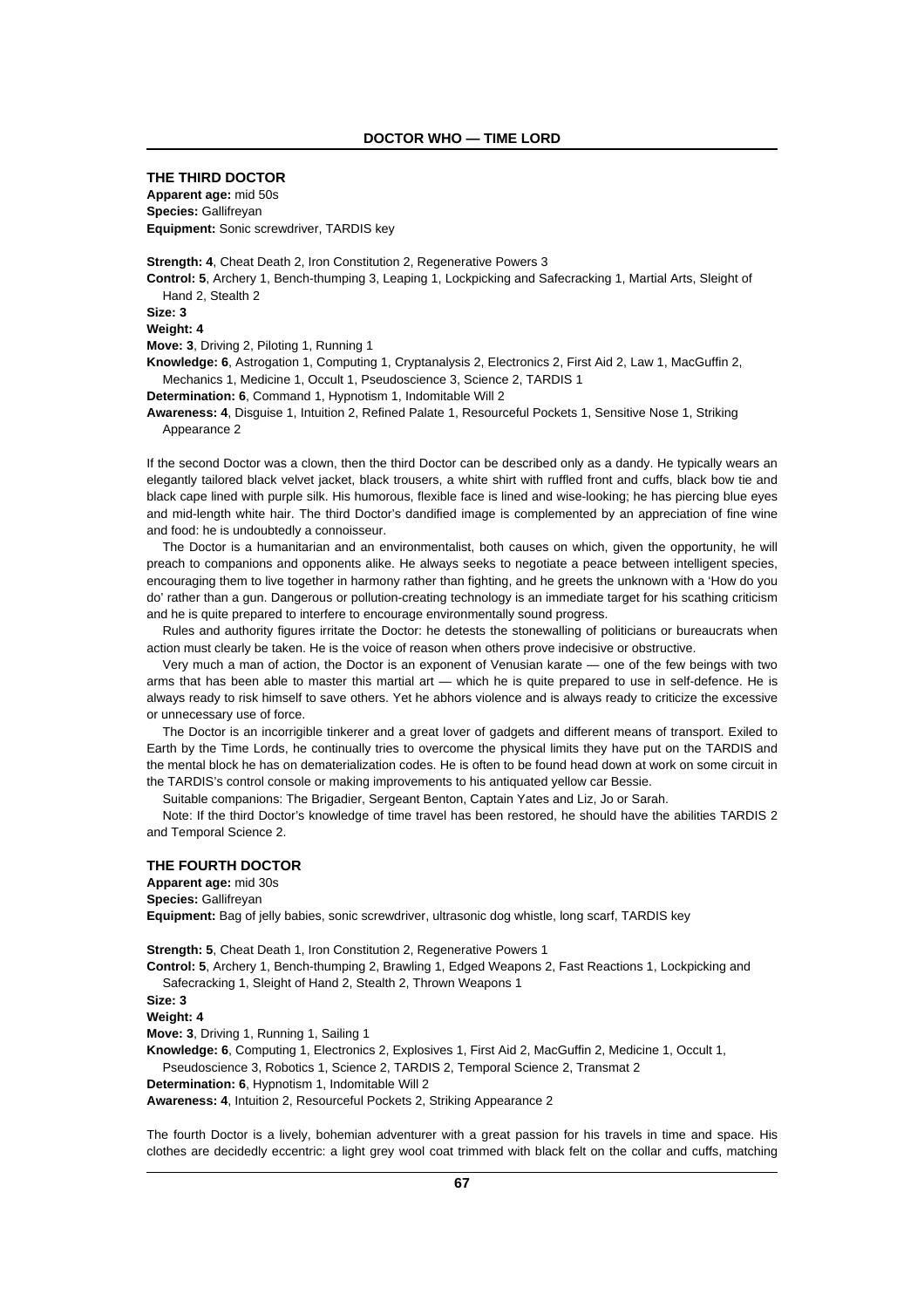baggy grey trousers tucked into brown calf-length boots, a cream and brown waistcoat, open-necked shirt and a long scarf that has to be looped round his neck many times to keep it out of the way of his feet. The ensemble is topped off by a wide-brimmed black felt hat. He has a wild-looking face, blue eyes and a mass of unruly curly brown hair.

Odd-looking as he is, the Doctor is a hugely charismatic figure, able to make friends easily with a winning smile and a touch of humour. He will inveigle himself into hectic situations before the participants even have time to realize there is a stranger among them, offering help or advice and sometimes even tinkering before anyone can stop him. Witty comments, puns and offerings of jelly babies are the Doctor's weapons against a hostile greeting.

His genius, however, is erratic: the Doctor is temperamental and prepared to be bluntly rude to anyone who interferes with his work. He tends to be absent-minded, leaving behind or sometimes losing vital pieces of equipment. And his companions often take the blame for his mistakes. Like his previous incarnation, he dislikes those in authority.

The Doctor is constantly bubbling with ideas and responds quickly to the stimulus of new information. He asks questions of other people at random, often with no apparent connection, in his attempts to buy time while he thinks through a problem. He adopts this approach even in adversity: any captor is likely to be subjected to a stream of seemingly inane observations or witticisms while the Doctor plans his escape.

This incarnation of the Doctor is more of a loner than previous ones: he regards companions as a hazard because they require too much safeguarding. Yet their tendency to wander into danger is sometimes the Doctor's fault: he has a habit of withholding important information while he tries to work out what is going on.

Suitable groups of companions: Sarah and Harry; Leela and K9; Romana 1 and K9; Romana 2, K9 and Adric; Adric, Nyssa and Tegan.

# **THE FIFTH DOCTOR**

**Apparent age:** early 30s **Species:** Gallifreyan **Equipment:** Sonic screwdriver, stick of celery on left coat lapel, cricket ball, TARDIS key

**Strength: 4**, Cheat Death 2, Iron Constitution 2, Regenerative Powers 2 **Control: 4**, Bench-thumping 2, Brawling 2, Edged Weapons 2, Marksmanship 2, Mountaineering 1, Sleight of Hand 2, Sport (cricket) 3, Stealth 1, Thrown Weapons 2

**Size: 3**

**Weight: 4**

**Move: 3**, Driving 1, Piloting 1, Running 1

**Knowledge: 6**, Computing 1, Cryptanalysis 2, Detective Powers 1, Electronics 2, First Aid 2, MacGuffin 2, Medicine 1, Pseudoscience 3, Science 2, TARDIS 2, Temporal Science 2, Transmat 1

**Determination: 6**, Command 1, Hypnotism 1, Indomitable Will 1

**Awareness: 5**, Con 1, Resourceful Pockets 1, Striking Appearance 1, Tracking 1

The youthful appearance of the fifth Doctor belies his great age and experience, yet is not out of place: this incarnation of the Doctor is far more vulnerable than previous or successive ones, with a great awareness both of his and his companions' mortality. He dresses in old-fashioned cricketing clothes: a long fawn coat with red edging, cream cricketing pullover and sports shirt also trimmed in red, cream and red striped trousers and white cricket boots. A panama hat with a red hat band is usually kept folded in a coat pocket. His blue eyes and straight fair hair heighten his innocent appearance.

His seeming innocence makes the Doctor a disarming person to meet: he uses boyish charm and a friendly smile to win the confidence of others. He often goes along with someone's plan just to buy thinking time: he has a clear sense of right and wrong. The charm, however, can conceal a nervous, anxious character who is plainly worried about the course of events or the real intent of those people he encounters. Such nervous energy translates into a sense of urgency when the Doctor finally acts.

Reckless in action, the Doctor never seems completely to succeed: his solutions to problems are somehow incomplete and can have tragic consequences. His companions may even find his actions morally unacceptable: despite his abhorrence of unnecessary killing, the Doctor is not afraid to shoot an enemy if he believes it is the best and only solution. He acts for the best of motives, however, and does not mean to upset his companions.

The Doctor's carefree approach to his adventures often lands him in trouble from which he sometimes struggles to extricate himself. Although he never intentionally neglects the safety of his companions, his naive approach often endangers their lives. He can be too protective, however, even ordering companions to stay on board the TARDIS; he is angry if anyone ever disobeys such an order. The Doctor will risk his own life to save his friends if they are in trouble and comfort them if they are afraid or upset: he often has to reassure Tegan with the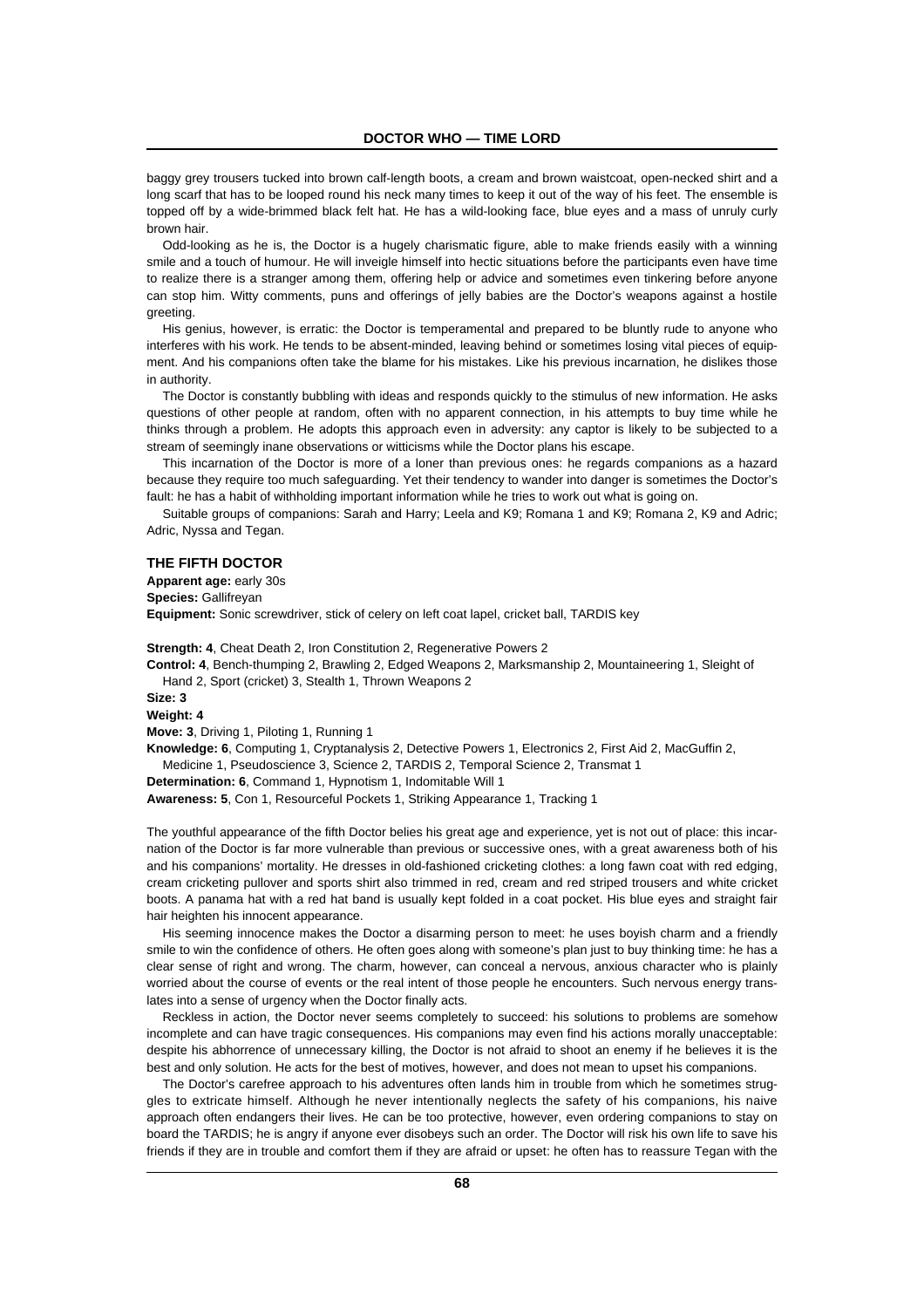words 'Brave heart, Tegan.'

Suitable groups of companions: Adric, Nyssa and Tegan; Nyssa, Tegan and Turlough; Turlough and Peri.

# **THE SIXTH DOCTOR**

**Apparent age:** late 30s **Species:** Gallifreyan **Equipment:** Golf umbrella, teddy bear, TARDIS key

**Strength: 5**, Cheat Death 2, Iron Constitution 2, Regenerative Powers 3

**Control: 5**, Bench-thumping 1, Brawling 1, Escapology 1, Lockpicking and Safecracking 1, Marksmanship 2, Sleight of Hand 2, Stealth 1

**Size: 3**

**Weight: 4**

**Move: 3**, Running 1

**Knowledge: 6**, Computing 1, Cryptanalysis 2, Electronics 2, First Aid 2, MacGuffin 2, Medicine 2, Pseudoscience 3, Science 2, TARDIS 2, Temporal Science 2

**Determination: 6**, Animal Handling 1, Hypnotism 1, Indomitable Will 2

**Awareness: 4**, Bureaucracy 1, Con 1, Disguise 2, Intuition 2, Keen Sight 1, Musicianship (keyboards) 1, Resourceful Pockets 1, Striking Appearance 2

The garish, brightly coloured clothes that the sixth incarnation of the Doctor wears reveal much about his personality. His red and green particoloured coat is trimmed with both pink and tartan cloth, making him look like a timetravelling jester; he also wears a check waistcoat, yellow and black striped trousers and orange spats over green shoes. A blue ribbon-like cravat with white polka-dots is worn round the collar of a white shirt and he wears a cat badge on his left lapel.

Unsurprisingly, the Doctor has a brash, abrasive personality. He is a supreme egotist: he loves the sound of his loud, resounding voice and has incredible confidence in his own abilities. The Doctor likes to sing while he works; his favourite song is On With The Motley. His temperament is somewhat erratic and changes quickly and violently. Such changing moods make him appear unstable to his companions, but to him it is a sign only of genius. He can be unbearable if he is correct, becoming smug, or if he is wrong, in which case he sulks.

The Doctor is undoubtedly a great warrior of words: debates and arguments excite him and he is a great orator. He is prone to pontification, however, and cannot keep quiet while the other person has his say. The Doctor will interrupt an opponent with childish outbursts and rude remarks. His theatrical temperament permits only him to be the centre of attention. Fond of his own cleverness, the Doctor can be unintentionally rude in pointing out the mistakes or stupidity of others.

Words are not the Doctor's only weapon. He is quite able to act quickly and ruthlessly to overcome an attacker, and although he shares his predecessors' dislike of killing, he is quite prepared to shoot if needs be. His actions, however, are often showy. and unnecessarily elaborate. The Doctor is quite pleased with his ability to do the unexpected.

Suitable companions: Peri or Mel.

# **THE SEVENTH DOCTOR**

**Apparent age:** early 40s **Species:** Gallifreyan **Equipment:** Umbrella, voluminous handkerchief, TARDIS key

**Strength: 4**, Cheat Death 2, Iron Constitution 2, Regenerative Powers 3 **Control: 4**, Bench-thumping 2, Brawling 1, Juggling 1, Leaping 2, Sleight of Hand 2, Stealth 2 **Size: 4 Weight: 3 Move: 3**, Driving 1, Running 1, Swimming 1 **Knowledge: 7**, Computing 1, Cryptanalysis 1, Detective Powers 1, Electronics 1, First Aid 1, MacGuffin 1, Medicine 2, Pseudoscience 2, Science 2, TARDIS 2, Temporal Science 2 **Determination: 7**, Hypnotism 1, Indomitable Will 1 **Awareness: 4**, Con 2, Intuition 2, Resourceful Pockets 2, Striking Appearance 1

Although the seventh Doctor looks like a music hall entertainer, his comical appearance disguises an in-depth knowledge of the nature of the universe. It is as if this incarnation has lost areas of memory restored to him, vital information and plots that he must follow up to win the game of chess against evil played on the board of the uni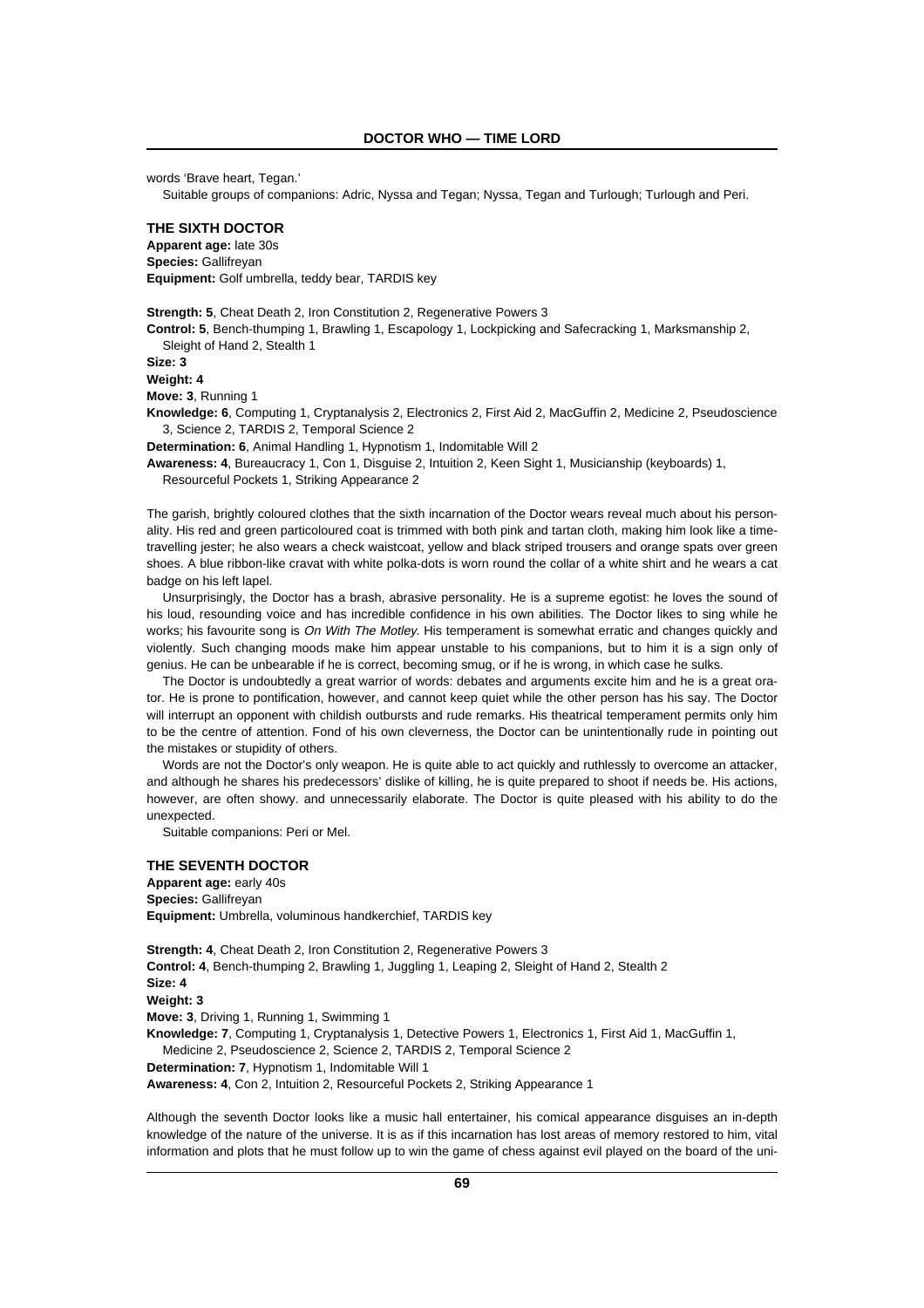verse. He is a great schemer whose plans are woven in time and space.

The Doctor wears a long, dark brown jacket, brown check trousers and a white shirt, around the collar of which is a green, red and cream paisley silk tie. His short scarf and the large handkerchief that dangles precariously out of one jacket pocket are made of the same silk. A woollen pullover in the same colours, decorated with red question marks, a straw hat with a narrow upturned brim, and a black umbrella with a handle in the form of a large red question mark complete his outfit. His comical, round face has a forehead that is furrowed by the wrinkles of cosmic worry; he has blue eyes and short, curly black hair.

Mysterious by nature, the Doctor seldom reveals much of his plans to his friends and allies: either there is too much at stake that he forgets to tell them, or they just would not understand. He uses his companions as tools against his foes, a trait that seemingly betrays their trust in him. Yet he would never intentionally harm his friends and acts for their best interests. Indeed, he seems to take on the role of teacher, educating his proteges and increasing their awareness of the nature of the universe. He needs his companions partly to share his burden.

The Doctor bluffs his way into the friendship and trust of others in order to determine what is going on, an approach that is helped by his likeable and easygoing nature and an ability to adapt quickly to local customs. He hates authority and if his insistence on action fails to bring results, he becomes abrupt and abrasive. In spite of his foresight and planning, the Doctor tends to underestimate his opponents, although he usually has a back-up scheme.

Suitable companions: Mel or Ace.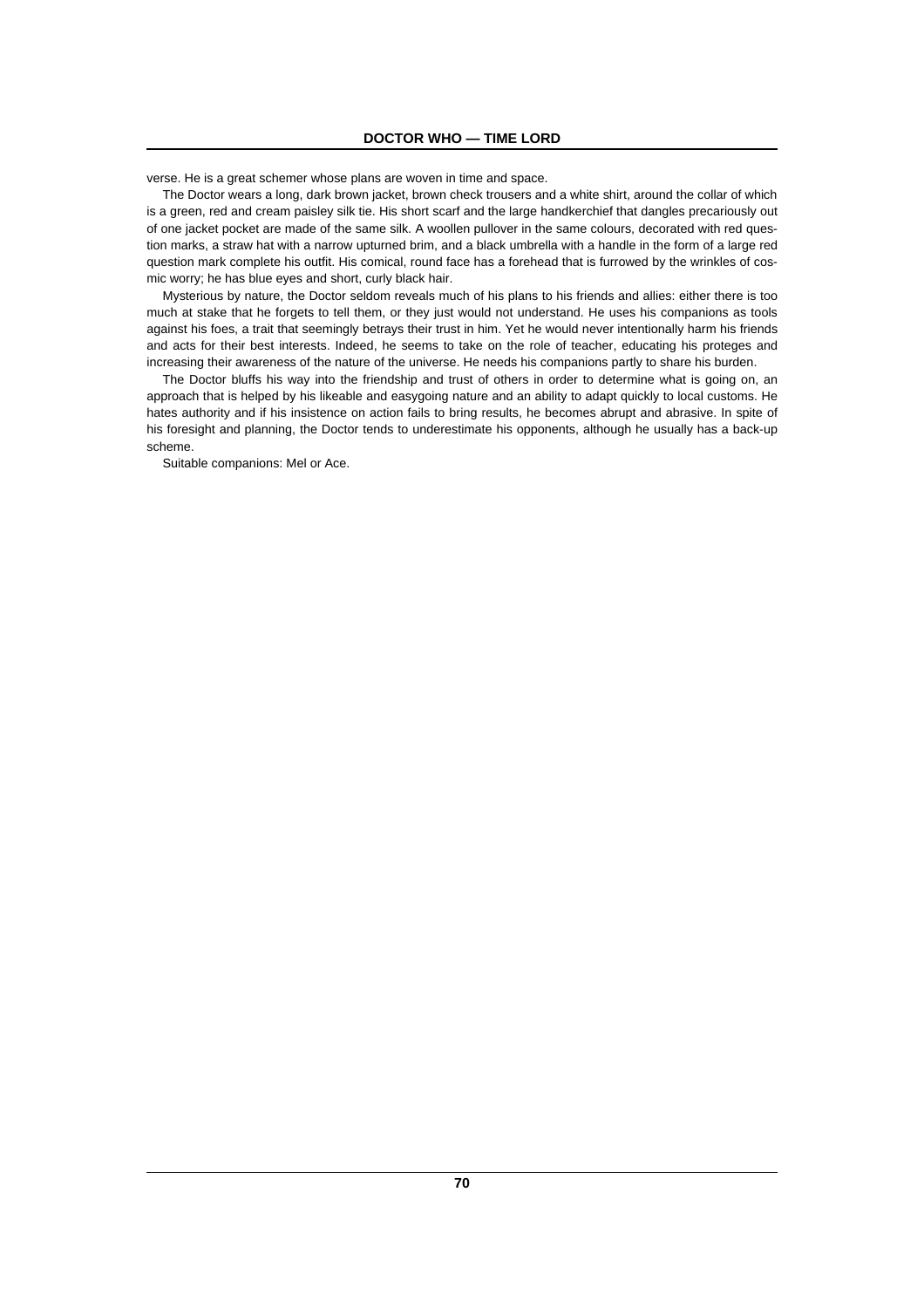# **COMPANIONS**

If there is one thing that is clear about the Doctor it is that he needs companionship on his travels. Although he may appear abrupt and unfriendly to newcomers in the TARDIS's crew, it is partly his concern for their safety that makes him reluctant to accept them on board. He quickly becomes fond of his new friends and is sad to see them leave when they choose to go their own way.

The friends and companions of the Doctor listed here are those who have adventured with or known him for longer than one adventure — people who can truly be considered companions, rather than those who travel only briefly in the TARDIS. Characters such as Sara Kingdom in The Dalek Master Plan, the Trojan slave Katarina from The Myth Makers and Ray from Delta and the Bannermen are not included: they are secondary characters who have helped the Doctor but not gone on to travel with him on other adventures. There is scope, however, for such characters to take part in TIME LORD adventures if the referee believes they are necessary — especially if there are too many players to take on the roles of standard companions.

Companions are usually just ordinary people with few remarkable talents. When playing these roles, it should be remembered that these characters are fallible: they are not hero figures. Yet they provide vital support for the Doctor, acting as further sets of ears and eyes to gather information that he needs, and even ensuring that his enemies are thwarted should he be knocked out or captured. To play a companion well, making the most of sometimes limited knowledge and abilities, is a challenge and can prove more rewarding than playing the multitalented Doctor.

# **ACE (DOROTHY)**

**Apparent age:** late teens **Species:** Human, Earth **Equipment:** Large backpack, ghetto blaster, aluminium baseball bat

**Strength: 3**, Cheat Death 2 **Control: 4**, Blunt Weapons 1, Brawling 1, Leaping 1, Marksmanship 2, Mountaineering 1, Thrown Weapons 1 **Size: 4 Weight: 3 Move: 3**, Driving 1, Running 1, Swimming 1 **Knowledge: 4**, Computing 1, Explosives 2, Mechanics 1, Science 1 **Determination: 3**, Command 1, Independent Spirit 2 **Awareness: 3**, Con 2, Keen Sight 1, Resourceful Pockets (pack) 2, Striking Appearance 1

Ace is a dangerous, unpredictable teenage girl whose experiments with explosives blew her out of 20th century Earth through a time vortex into the far future. She relishes seeing or playing with machines, destructive weaponry or the unknown, a trait that often imperils herself or the Doctor. Anything that Ace fails to understand or that frightens her is usually a subject for destruction.

Put simply, Ace is a delinquent. She hates her 20th century home life in Perivale, west London, and detests her real name of Dorothy and her mother, Audrey. On the whole she is unruly, self-destructive and prone to sulking if no one pays her attention. Ace is petulant and aggressive largely because she is leaving childhood behind and becoming a woman.

The Doctor provides a steadying influence and, more importantly, is a person that Ace trusts. If her trust is betrayed, she typically reacts by running away. Ace is no fool, although at times she is naive, and it takes careful and reasoned persuasion to restore her faith.

Ace's scientific interests lie largely in the manufacture of explosives. She has formulated her own, called nitronine, which is frequently used to devastating effect. On the Doctor's request she 'never' carries it: one or two canisters, however, can usually be produced from her resourceful backpack.

Late 1980s street fashion is the best description of Ace's attire. She typically wears a garishly coloured T-shirt, a black satin padded jacket that is covered in badges and patches, a short black pleated skirt, black leggings and greasy Dr Marten shoes. She has long, straight mousy hair which is frequently scraped up and back and knotted into a plait. It is a severe hairstyle that makes her squarish, pleasant face look hard. Ace's eyes are hazel.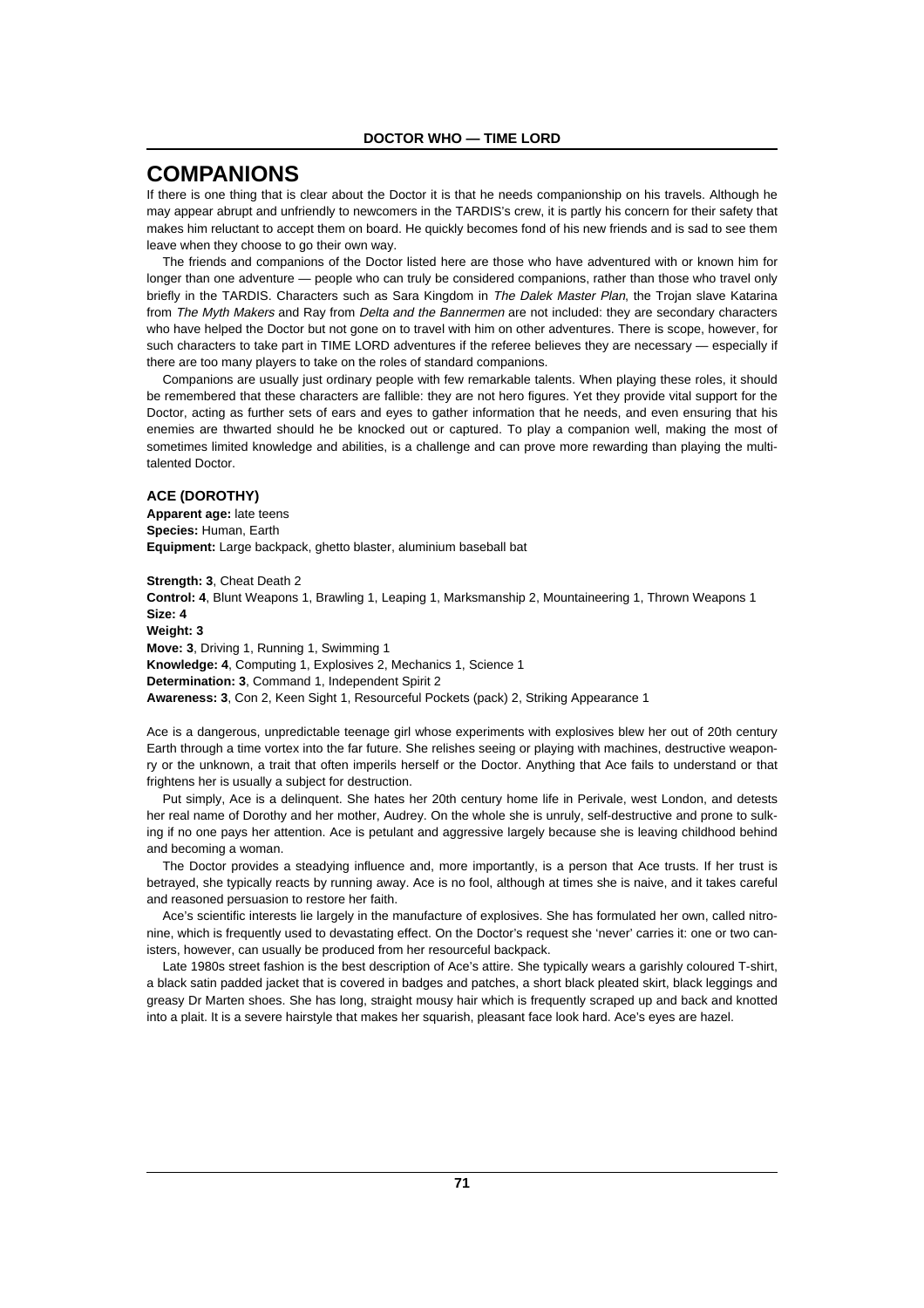**ADRIC Apparent age:** mid teens **Species:** Alzarian **Equipment:** None

**Strength: 3**, Quick Recovery 3 **Control: 4**, Stealth 1, Thrown Weapons 1 **Size: 4 Weight: 3 Move: 3**, Running 1 **Knowledge: 5**, Mathematics 3, Science 1 **Determination: 3**, Independent Spirit 2 **Awareness: 2**, Acute Hearing 1, Keen Sight 1

Adric is a young Alzarian scholar who is brilliant at mathematics — a subject for which he has a strong passion. He is happiest working out complicated problems for pleasure and can become so involved in a calculation that he fails to notice his companions want to talk to him or have left him alone. His confidence in his own genius makes him arrogant and pugnacious, and he tends to dismiss the opinions of more experienced people.

His intelligence and scientific approach to life make him vulnerable to the utopian concepts of other people or races, even to the extent of betraying his friends. Adric is eager to be accepted by other people because he has no family and no reason to return to his home planet of Alzarius. In turn, the enemies of the Doctor, such as the Master, appreciate how useful the young scholar's skills are to their plans, and Adric can find himself manipulated into working against the Doctor.

Adric's fault is that he can take commands or suggestions too literally, obeying them with studious accuracy. Usually, however, he is a cheerful, good-humoured boy who is concerned about the well-being of his fellow companions in the TARDIS.

Round-faced Adric has black, neck-length straight hair, a snub nose and brown eyes. He looks about 16 years old. He wears a yellow jerkin with beige sleeves: on the left breast is a red pocket to which is attached a goldedged, blue, star-shaped badge for mathematical excellence. Beige, baggy trousers complete his attire. He is a native of Exo-space — the negative side of the universe — and a descendant of the rapidly evolving marshmen of the mist planet Alzarius.

# **BARBARA WRIGHT**

**Apparent age:** late 20s **Species:** Human, Earth **Equipment:** None

**Strength: 3**, Cheat Death 2 **Control: 4**, Blunt Weapons 2 **Size: 3 Weight: 3 Move: 3**, Running 1 **Knowledge: 4**, First Aid 1, History 2 **Determination: 3**, Strong Passion (Ian Chesterton) 2 **Awareness: 3**, Acute Hearing 1, Intuition 1, Keen Sight 1, Screaming 1, Striking Appearance 2

Barbara is an attractive and intelligent history teacher who worked at Coal Hill School in London. Despite her ability to reason sensibly, however, she is easily scared by the unknown and can behave irrationally. She is likely to become emotional when trapped or imprisoned and at times such as this she turns for support to her colleague and close friend Ian Chesterton; she can become distressed if he is not there to comfort her.

Although Barbara is a vulnerable character, she does have inner strength which can manifest itself in situations where she might ordinarily be expected to break. She will support and comfort other women who are scared or upset and restrain her own fears while doing so. And she will become assertive if she has to champion a cause she believes in, or at least believes is the right one in the circumstances. She is on the verge of becoming the liberated woman that Earth society in the 1960s brought forward.

She has brown, bouffant, straight hair which comes down to her neck, a sharp, oval face and green eyes. Barbara typically dresses formally in a matching jacket and knee-length skirt with either a blouse or polo-neck top. Like Ian Chesterton, she enjoys dressing up in period clothing, although she tends more to appreciate its fineness or the quality of jewellery.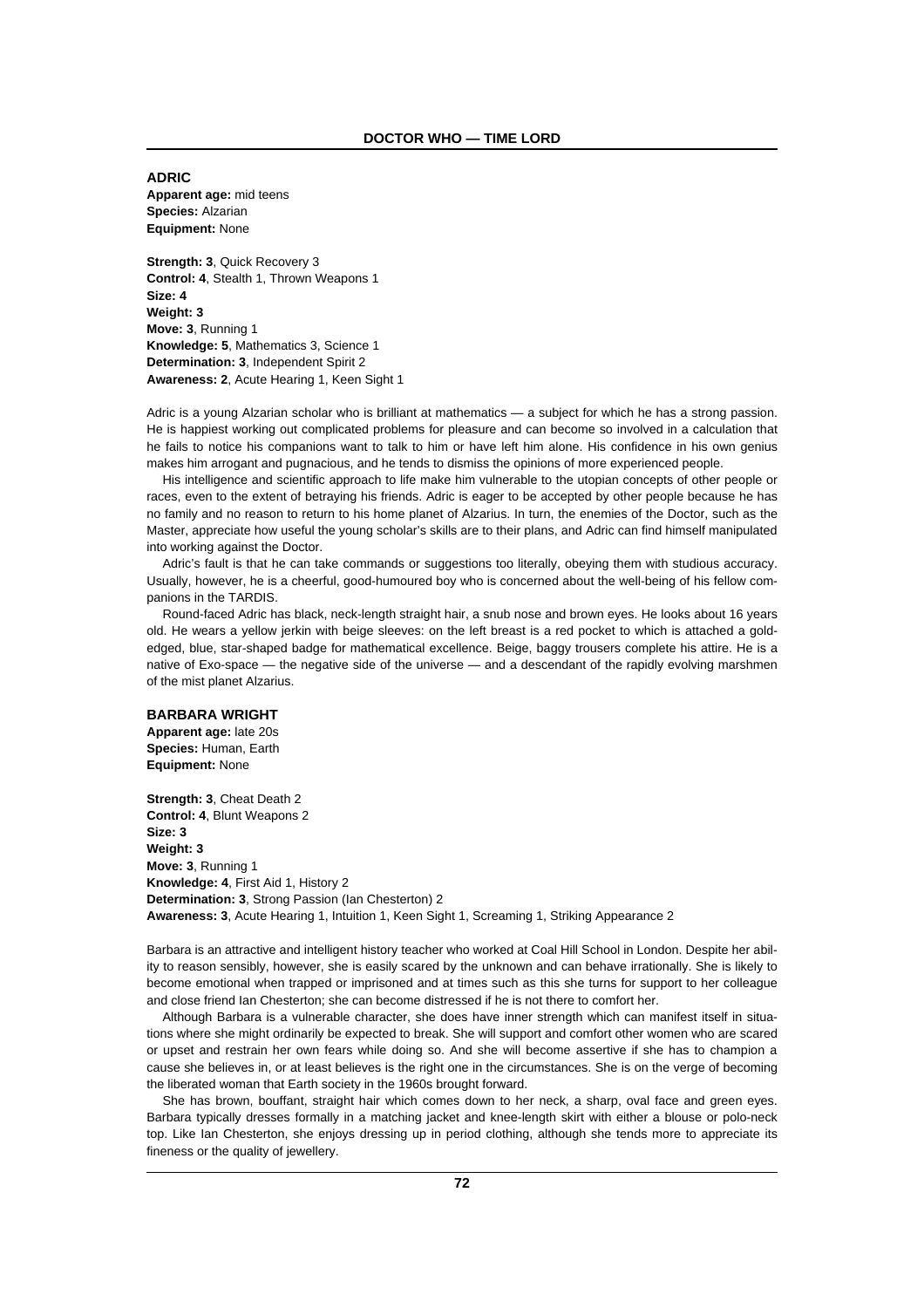The Doctor often infuriates Barbara, although she tends to restrain her feelings: it is Ian who often speaks for both of them. She is in love with Ian, but neither person seems to realize the truth, making it a very English relationship. Barbara's reactions and decisions will be strongly coloured if Ian is affected by them.

### **BEN JACKSON**

**Apparent age:** mid 20s **Species:** Human, Earth **Equipment:** Penknife

**Strength: 4**, Cheat Death 1, Quick Recovery 1 **Control: 4**, Brawling 2, Lockpicking and Safecracking 1, Marksmanship 1, Stealth 1 **Size: 4 Weight: 3 Move: 3**, Running 1, Sailing 1, Swimming 1 **Knowledge: 4**, Engineering 1, First Aid 2, Mechanics 2, Navigation 1 **Determination: 4 Awareness: 3**, Con 2, Intuition 1

Ben is an arrogant, impertinent Cockney sailor who met the Doctor in 1966 while on a shore posting: his ship had just sailed to the West Indies for six months. He regards the Doctor very much as the captain of the TARDIS and treats him with respect.

His attitude towards the second Doctor, however, is very different. Ben does not seem to be able to accept the change from a serious old man to what he regards as a clown; as a result he is more argumentative.

Ben's experience as an able seaman in the Merchant Navy makes him tough and resourceful. He is quite able to hold his own in a fight and equally can tackle problems that require practical knowledge or where available resources are scanty. Ben is used to taking orders, so if someone in a uniform tells him to do something, Ben will probably do it with little argument.

He will argue a point forcefully and insistently even if his efforts are to no avail. And if he cannot win by direct argument he will try to think of another way of achieving an objective.

Initially wearing his blue sailor's uniform with bell-bottoms and cap emblazoned HMS Teazer, Ben quickly adopted fashionable civvies for his adventures with the Doctor. He wears either a striped shirt or polo-neck and V-neck pullovers with slacks. Ben has fair, sandy hair and hazel eyes. He habitually drops his aitches in speech and uses Cockney rhyming slang; the Doctor finds this difficult to understand. Ben gets on well with Polly, often calling her Duchess.

### **SERGEANT BENTON**

**Apparent age:** early 30s **Species:** Human, Earth **Equipment:** Automatic pistol (Wounds 5, Range 4), silencer, walkie-talkie

**Strength: 5**, Cheat Death 1, Quick Recovery 1 **Control: 4**, Brawling 1, Fast Reactions 1, Marksmanship 3, Stealth 1, Thrown Weapons 1 **Size: 3 Weight: 4 Move: 3**, Driving 1, Piloting 1, Running 1 **Knowledge: 4**, Explosives 1, First Aid 2, Wilderness Law 1 **Determination: 4 Awareness: 3**, Bureaucracy 1, Precision 1, Tracking 2

Benton is a charismatic, well-intentioned and honest sergeant of United Nations Intelligence Taskforce and is assigned to Brigadier Lethbridge Stewart's immediate staff. He is a dependable character with a strong liking for the Doctor and his travelling companions, with whom he sympathizes when the Doctor demonstrates the impossible side of his nature. Benton's trust in the Doctor even extends to allowing the Time Lord to escape from his custody.

As a UNIT sergeant, Benton often ends up obtaining equipment for the Doctor's experiments and devices or running mundane errands for Captain Yates or the Brigadier. Although he often accepts these tasks stoically, he would rather be part of the action. He is a capable tactical leader and an accurate shot: only the invulnerability of aliens to gunfire make his assignments impossible. Threatening Benton with a gun is a dangerous pursuit: if an opportunity arises, Benton will jump his captor.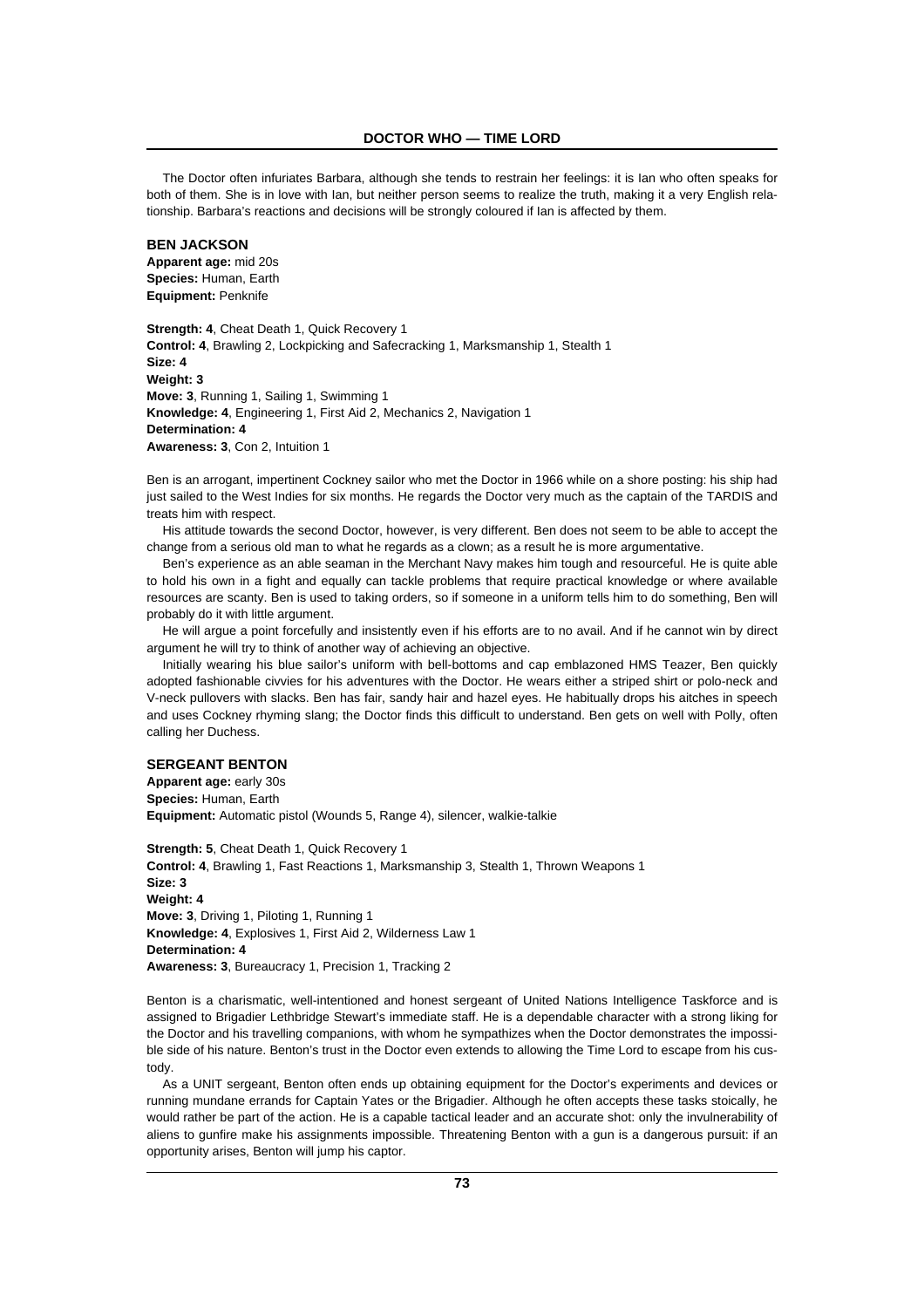Benton suffers from poor luck — people or objects he is suppose to be watching often disappear or go missing — which is sometimes mistaken for incompetence. Benton is 'one of the blokes' at heart and is sometimes distracted by the desires of his stomach for food! His likeable, good-humoured nature means he gets on well with the troops and low-ranking officers alike.

It has taken only a few adventures with the Doctor to make Benton believe almost anything is possible: although Benton might not understand the Doctor's scientific explanations, he is prepared to accept what the Doctor says is true.

Solidly built Benton has a squarish face, blue eyes and mid-brown short hair. He dresses in either a khaki uniform or combat fatigues, complete with a light, sand-coloured UNIT beret.

# **THE BRIGADIER**

**Apparent age:** late 30s **Species:** Human, Earth **Equipment:** Revolver (Wounds 5, Range 4), walkie-talkie, swagger stick, binoculars

**Strength: 4**, Cheat Death 2, Quick Recovery 1 **Control: 5**, Brawling 1, Fast Reactions 1, Marksmanship 2, Thrown Weapons 1 **Size: 3 Weight: 4 Move: 3**, Driving 1, Piloting 1, Running 1 **Knowledge: 4**, Explosives 1, First Aid 1, Wilderness Lore 1 **Determination: 4**, Command 2, Indomitable Will 1 **Awareness: 4**, Bureaucracy 1, Striking Appearance 2

Brigadier Alastair Gordon Lethbridge Stewart is head of the UK section of the United Nations Intelligence Taskforce, an independent, worldwide intelligence group that monitors and investigates alien threats. Technically he reports direct to UNIT's main base in Geneva, but he often finds himself subject to the rules of the nationalistic British government which does not appreciate his global priorities. The Brigadier resents and dislikes higher authorities obstructing his investigations and is not afraid to say so or to take action against them.

The Brigadier is an exceptionally competent army officer with an ability to adapt quickly and make the most of the resources available to him. He devises clear, sensible plans of action but is overfond of using military force to beat off aliens even if they appear to be bullet-resistant. Lethbridge Stewart is a classic example of the officer who leads his men from the front and who would not ask them to do anything he would not do. He is courageous but not foolish. The Brigadier becomes snappy and abrupt with men who fail to accomplish their tasks.

His practical, down-to-earth nature means that he understands little of the Doctor's scientific mumbo-jumbo, although he greatly realizes the Time Lord's usefulness. If it is inexplicable and alien, the Doctor is the man that the Brigadier wants on the job regardless of what government officials say.

In spite of regular confrontations with the unbelievable, the Brigadier is still sceptical about the Doctor and space-time travel. He will often come up with another, plausible reason even if it is wrong and the alien landscape in front of him does turn out to be somewhere other than Cromer. The Brigadier is slightly chauvinistic and will not allow the Doctor's young female companions to put themselves in danger.

Lethbridge Stewart has a handsome, angular face, short black hair, a neatly trimmed black moustache and hazel eyes. He variously wears full officer's uniform or combat fatigues depending on the nature of his assignment. As an officer, he rarely drives himself anywhere; he is usually accompanied by a driver or pilot. The Brigadier favours using an old-fashioned Webley pistol as his sidearm.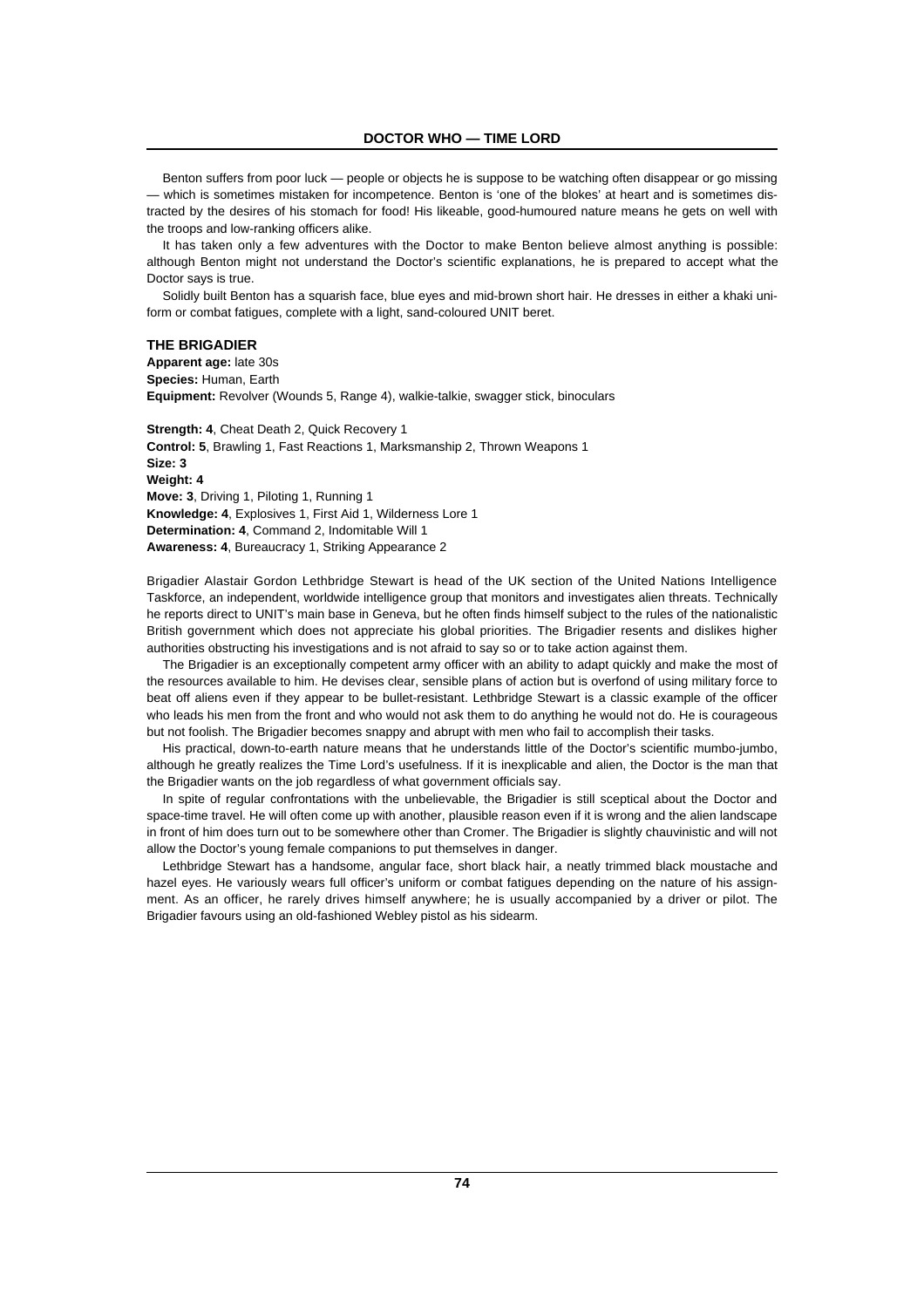### **DODO (DOROTHEA) CHAPLET**

**Apparent age:** late teens **Species:** Human, Earth **Equipment:** None

**Strength: 3**, Cheat Death 1 **Control: 4 Size: 4 Weight: 3 Move: 3**, Running 1 **Knowledge: 4 Determination: 3 Awareness: 3**, Musicianship (piano) 1, Screaming 2, Striking Appearance 2

Cheerful 1960s London schoolgirl Dodo treats adventuring with the Doctor as one big game. She frolics through time and space with complete faith that the Doctor knows what he is doing and can get his companions out of trouble. Her almost ceaseless optimism can be irritating, especially to the Doctor when it is time to be serious.

Despite her startling adventures, Dodo maintains her child-like qualities. She is easily scared by the unknown, yet will defiantly face adverse situations with a British determination to play things by the rules right until the end. Her naivety means she is easily duped: it would take only a pretence of being injured for an enemy to convince Dodo to drop her guard.

Her youthful impulsiveness and independent spirit are quite likely to send her off on completely different directions from those of her companions, even if there is a common aim. Yet she acts as a welcome check on the hasty, ill-considered actions of Steven Taylor and often prevents him from doing something foolish.

Dodo has a roundish, smiling face, hazel eyes and short, neatly cut black hair. She has a distinctive, rough London accent which makes her laugh seem rather throaty at times.

She makes extensive use of the TARDIS's wardrobe. Perhaps Dodo's most striking choice of clothes is the sleeveless, low-cut bright red top with a central, thick black ring and a short black skirt decorated with many bright red rings that she wore in the Celestial Toymaker's realm. The outfit was topped off with a floppy red peaked cap. Dodo typically wears sensible flat black shoes.

# **HARRY SULLIVAN**

**Apparent age:** early 30s **Species:** Human, Earth **Equipment:** Emergency medical kit

**Strength: 5**, Cheat Death 1 **Control: 3**, Brawling 2, Escapology 1, Marksmanship 1, Thrown Weapons 2 **Size: 3 Weight: 4 Move: 3**, Driving 1, Running 1 **Knowledge: 4**, First Aid 2, Medicine 2, Science 1 **Determination: 4 Awareness: 2**, Disguise 2, Striking Appearance 1

Well-intentioned Harry Sullivan frequently makes life awkward for the Doctor, who has described him as a clumsy, ham-fisted idiot. Harry always tries to do what is best for his friends, but somehow it has a habit of going wrong. Failure, however, does not seem to deter him: his strength is that he will keep trying until he succeeds.

Harry is a lieutenant in the Royal Navy, where he is a medical doctor. He has a frank and hearty manner which translates into a boyish enthusiasm for supposedly glamorous duties such as spying. Confronted with the unknown, all Harry is likely to comment is: 'I say!'

Unintentionally chauvinistic, Harry acts the gallant when women are around and is reluctant to let them do anything remotely dangerous. Women, in Harry's eyes, are precious, fragile objects. His good-natured and caring approach can, however, make him seem over-protective: it certainly irritates Sarah-Jane who is fed up being called 'old girl' or 'old thing'.

Blue eyes twinkle out of Harry's squarish face, which is framed by short, curly brown hair. He appears disarmingly friendly. He typically wears naval club attire: a navy blazer, pale blue shirt and naval tie, grey trousers and black shoes. A duffel-coat seems to be all he needs to survive the harshness of cold climates.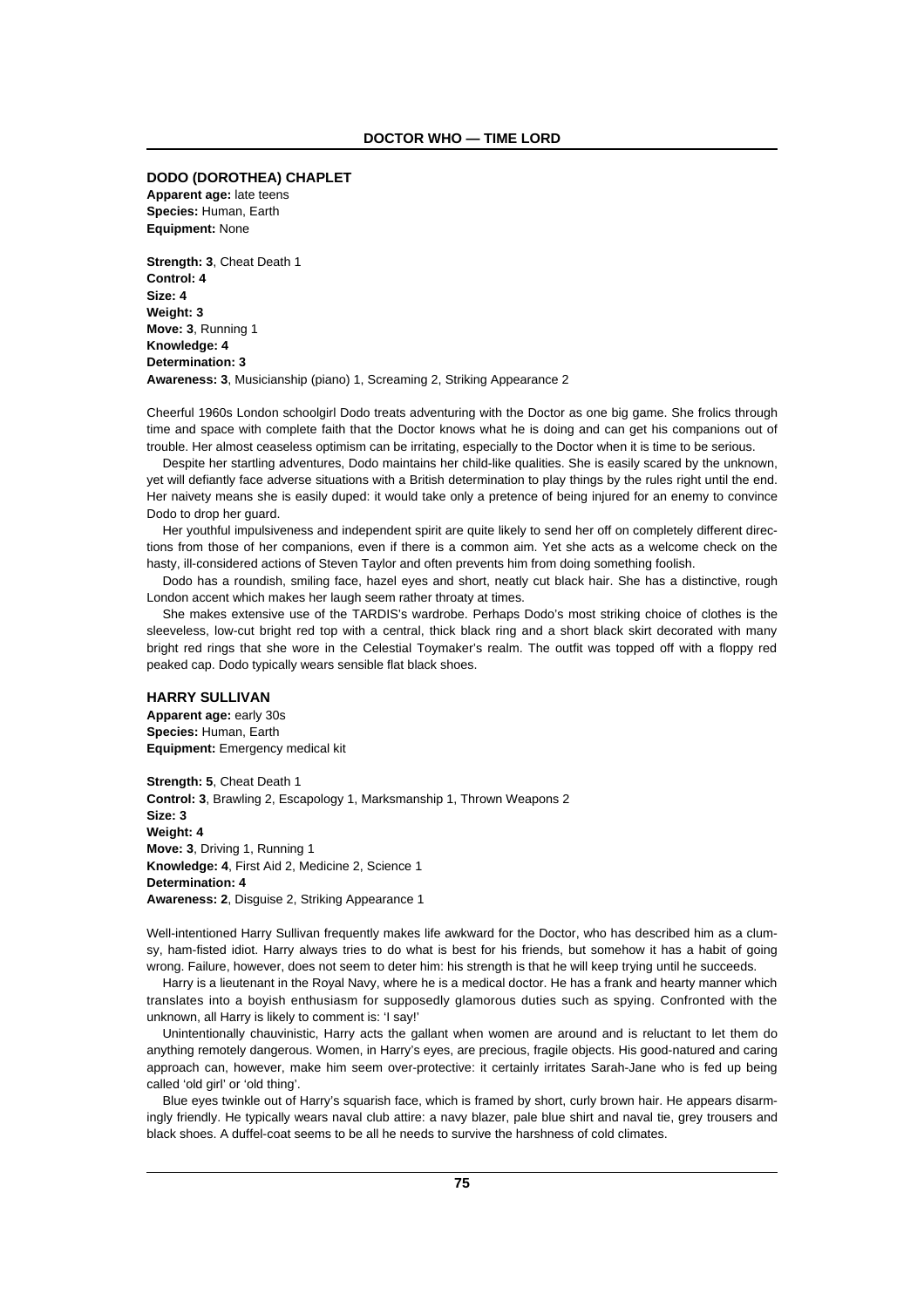### **IAN CHESTERTON**

**Apparent age:** early 30s **Species:** Human, Earth **Equipment:** Minor useful items typically found in an Englishman's jacket pockets

**Strength: 5**, Cheat Death 1 **Control: 3**, Blunt Weapons 1, Brawling 2, Edged Weapons 2, Thrown Weapons 1 **Size: 3 Weight: 4 Move: 3**, Driving 1, Running 1 **Knowledge: 4**, Science 1 **Determination: 4**, Strong Passion (Barbara Wright) 2 **Awareness: 3**, Resourceful Pockets 1, Striking Appearance 1

Ian is a forthright teacher who frequently questions the motives and actions of the Doctor. He acts nobly and defensively to help his friends and travelling companions. These qualities and his bravery do justice to his title of Sir Ian of Jaffa, awarded to him by King Richard I of England at the time of the Crusades. Ian, however, is quietly heroic: he might only boast of his exploits after an adventure has ended.

He is fond of the Doctor, but the Time Lord's superior attitude and constant testing irritate him and can lead to arguments and a very strained atmosphere. The Doctor effectively inhibits Ian's resourceful and inventive nature and arguments are often only prevented by the intervention of fellow companions, particularly Barbara. Although Ian is hot-tempered, he rarely loses sight of his logic in an argument.

Ian has adjusted well to time travel and finds the exploration of new worlds is stimulating. His meeting with people from other worlds and times reveal that he has a ready wit; his quick-thinking is a constant help when negotiating with other people.

He usually wears a neat suit with shirt and tie, but is ready to adapt to his environment and wear period clothes. Such dressing up brings out the dandyish side of his nature: he will often ask female companions what they think about his outfit. Ian has a handsome, likeable face, green eyes and short, neatly cut brown hair.

He is close to fellow schoolteacher Barbara Wright, although their relationship has developed only during their travels with the Doctor. Outwardly an observer might notice only that they were good friends.

# **JAMIE MCCRIMMON**

**Apparent age:** late teens **Species:** Human, Earth **Equipment:** Dirk (Wounds 4)

**Strength: 5**, Cheat Death 1 **Control: 4**, Brawling 2, Edged Weapons 2, Marksmanship 2, Mountaineering 2 **Size: 4 Weight: 4 Move: 3**, Running 1 **Knowledge: 3 Determination: 4 Awareness: 3**, Acute Hearing 1, Musicianship (bagpipes) 1

The Doctor rescued Jamie from the aftermath of the battle of Culloden in 1746. The young highlander is tough, hardy and full of fighting spirit, although his upbringing means he is superstitious and largely ignorant of technology.

Jamie is brave and sometimes has to be restrained from rash actions that would endanger his life. He is more a fighter than a thinker, but he has a shrewd mind which is quite capable of tackling practical problems. Despite coming from a culture which uses muskets and flintlock pistols, Jamie has no difficulty understanding how to use weapons such as blasters.

The Doctor's actions sometimes puzzle Jamie, who cannot always work out what the Doctor intends to do. When he does understand what is happening it is quite likely that he will unintentionally blurt out part of the plan before realizing that it was meant to be a secret.

Jamie is a brawny youth with brown hair and blue eyes. He wears a kilt and sometimes a plaid; his tunic if often supplemented or replaced by clothes from the TARDIS's wardrobe. Unusually for one of the Doctor's companions, Jamie carries a weapon, a dirk which is usually stuck in the top of one of his long socks.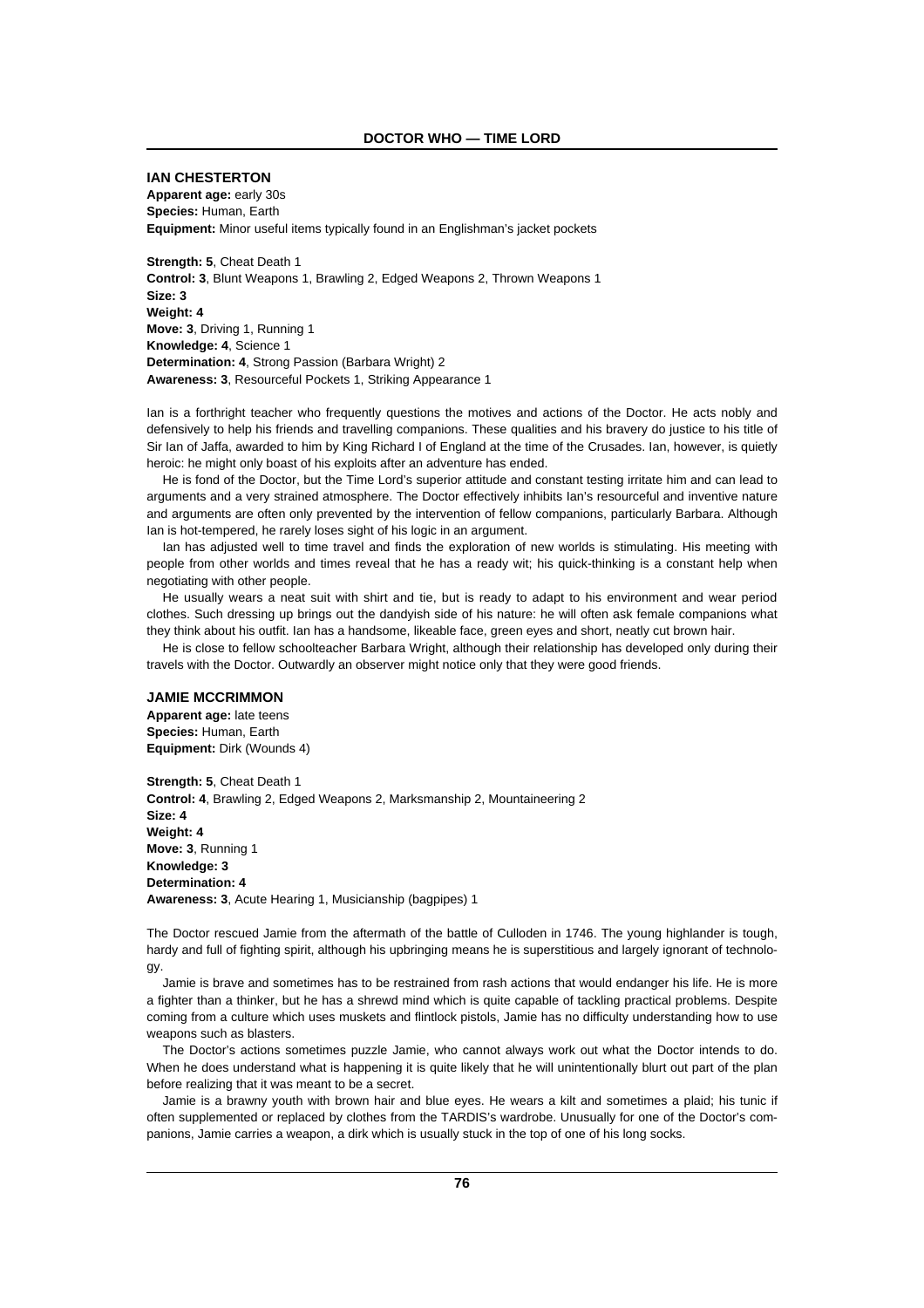### **JO (JOSEPHINE) GRANT**

**Apparent age:** mid 20s **Species:** Human, Earth **Equipment:** Lockpicks and skeleton keys, chunky rings

**Strength: 3**, Cheat Death 2 **Control: 3**, Escapology 2, Lockpicking and Safecracking 2, Martial Arts 1, Stealth 2 **Size: 4 Weight: 3 Move: 3**, Driving 1, Running 1 **Knowledge: 4**, Cryptanalysis 1, Explosives 1, First Aid 1 **Determination: 2**, Independent Spirit 2 **Awareness: 3**, Acute Hearing 1, Con 2, Serendipity 3, Striking Appearance 2

Poor Jo always tries to help the Doctor, often with the best of intentions, but invariably hinders him or disrupts his experiments. She is slightly scatterbrained and decidedly accident prone, but her irrational or clumsy actions often have a habit of working out for the best.

It is sometimes hard for some observers to believe that petite, attractive Jo is a fully trained UNIT agent. Although her placement is because of family influence, she is quite competent in some areas, and is eager to show that she can be of use when one of her specialities is needed.

Jo has a lovable, appealing nature that often enables her to get people to co-operate with her rather than being obstructive. She is ideal for wheedling supplies out of hardened quartermasters and the like. Jo, quite simply, is a sweetie.

UNIT's headquarters is considerably brightened by Jo's presence. She wears fashionable clothes from the early 1970s: brightly coloured, baggy paisley or flower-patterned blouses with large, rounded collars, miniskirts or crisply pressed flares and clumpy platform-soled boots. Jo also tends to wear chokers. Most noticeably, however, she wears one or more rings on each of her fingers — a gaudy selection of chunky jewellery.

Jo has mid-length to long straight fair hair, blue-grey eyes and a cheerful, pleasantly attractive face.

### **K9**

**Apparent age:** N/A **Species:** Robot dog

**Equipment:** Reflective armour casing (Armour 6, Special Immunity, Radiation 1) with a weak point (neck, Size 7, Armour 2), blaster (Wounds 7 on kill, Wounds 3 on stun)

**Strength: 3**, Regenerative Powers (circuits only) 3

**Control: 3**, Marksmanship 3, Stealth 1 **Size: 5**

**Weight: 2**

**Move: 2**

**Knowledge: 6**, Computing 2, Cryptanalysis 1, Electronics 1, Mathematics 2, Medicine 1, Science 1, TARDIS 1 **Determination: 6**

**Awareness: 4**, Acute Hearing 4, Keen Sight 2, Precision 3, Tracking 2

Professor Marius of the Bi-Al Foundation designed and built K9 to be, in effect, his portable computer and doglike companion. K9 is mobile, battery powered and capable of independent action and thought. He communicates with his master by speech; an extendible probe in the centre of his forehead allows K9 to make contact with machines and other computers — including the TARDIS's — to exchange information.

Always logical and precise, K9 can be infuriating to work with as he will orally correct the errors of his master or mistress. His responses are short, confined to one word questions such as 'Master?' or 'Mistress?' or brief replies such as 'Mission accomplished', 'Affirmative' or 'Negative', and delivered in a rising electronic voice. The accuracy of his English can be quite humorous, counterpointing the sometimes vague requests or statements of the Doctor.

K9 can reliably store and recall data using his computer circuits. He has been programmed with everything his inventor knows and can rapidly assimilate new information, even though he may not be able to explain it simply. For a robot, K9 has an inquiring mind. Highly sensitive scanning systems allow K9 to report on the presence of approaching people or creatures, including their numbers and probable intent.

The greatest weakness of K9 is his reliance on battery power: he needs recharging from time to time, especially if forced extensively to use his blaster. The Doctor also cannot resist tinkering to repair or improve parts of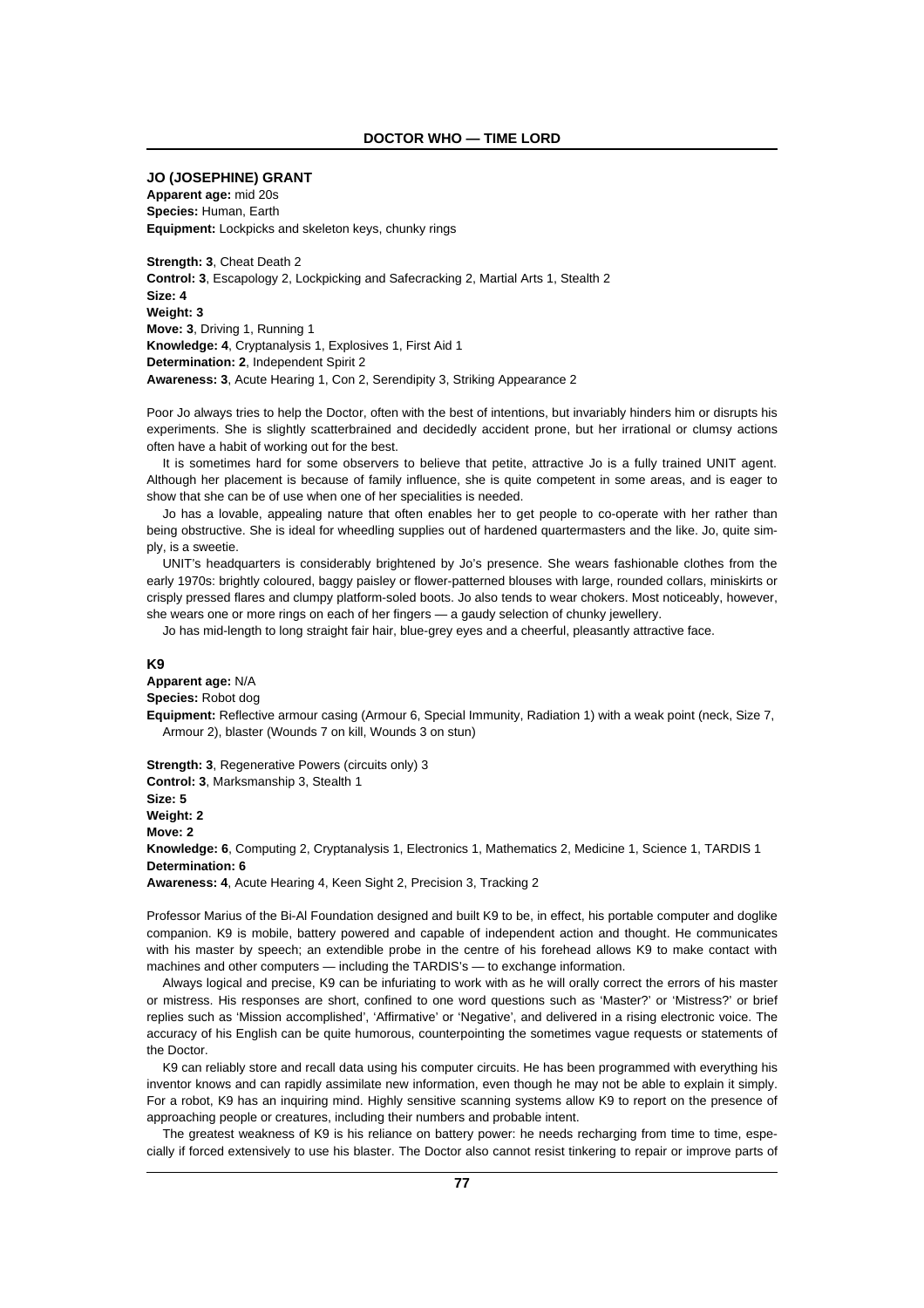K9, leaving him out of action and in bits in the TARDIS.

K9 is ingot-shaped, about 50cm tall, 80cm long at the base and built out of a grey metallo-plastic. A push-button control panel is located in the centre of his flat back. K9's flat-sided, doglike head is attacked to his body by a flexible, ribbed link, around which hangs a tartan dog collar. Two curved antennas on his head act as tracking and audio sensors; his tail is a radio aerial. His visual circuits are protected by a red panel running across his forehead. A raised cowling on his snout conceals a blaster that has to be extended for use. K9 can issue printed reports using the hard copy output located in his mouth.

The Doctor can summon K9 by blowing on a sonic whistle to which K9's audio-circuits are programmed to respond.

# **LEELA**

**Apparent age:** mid 20s **Species:** Regressive Human **Equipment:** Hunting knife (Wounds 4), tough leather body armour (Armour 3), Janis thorn (fast-acting poison 5)

**Strength: 5**, Iron Constitution 2 **Control: 5**, Archery 1, Edged Weapons 2, Stealth 2, Thrown Weapons 2 **Size: 3 Weight: 4 Move: 4**, Running 1 **Knowledge: 2**, Poisons 2, Wilderness Lore 3 **Determination: 5 Awareness: 3**, Acute Hearing 2, Disguise 1, Intuition 2, Keen Sight 2, Striking Appearance 2, Tracking 2

Leela is a savage warrior of the Sevateem, a tribe of regressive Earth colonists who worship remaining items of high technology as relics. This primitive background means she is superstitious, although her adventures with the Doctor mean she is slowly believing less in magic and more in science.

Her warrior training has made her ruthless and fearless, and she often takes independent and sometimes rash action against the advice of the Doctor. Leela has a strongly developed sense of intuition that allows her to sense danger and evil. She is quick to suggest killing an opponent as a way to get rid of him, and believes it is right to celebrate the death of an enemy.

Leela asks direct questions of the Doctor and other people; she also boldly states whether something is within her capabilities. One result of her direct nature is that she takes people literally and confuses the meaning of unfamiliar colloquialisms and sayings. She will often unintentionally contradict the Doctor, answering at the same time, when they are questioned by someone.

Leela appears to be in her mid 20s, has long brown hair, tanned skin and typically wears hard-wearing, tancoloured hunting leathers and knee-length leather boots. She initially had brown eyes, but a blinding explosion in The Horror of Fang Rock turned them blue. Her movements are catlike and betray her fierce background. She always carries a hunting knife and often uses a poisonous janis thorn to paralyse and kill her enemies.

#### **LIZ SHAW**

**Apparent age:** late 20s **Species:** Human, Earth **Equipment:** None

**Strength: 3**, Cheat Death 2 **Control: 4**, Stealth 1 **Size: 4 Weight: 3 Move: 3**, Driving 1, Running 1 **Knowledge: 5**, Computing 2, Cryptanalysis 1, Detective Powers 1, Electronics 2, First Aid 1, Linguistics 2, Medicine 2, Science 2 **Determination: 4**, Independent Spirit 1 **Awareness: 4**, Acute Hearing 1, Striking Appearance 2

Liz Shaw is an attractive, clever scientist who frequently proves she is more than a pretty face. She undertook research at Cambridge University and has degrees in medicine, physics and a number of other subjects. Her speciality, however, is meteorites.

Originally called in by UNIT during the first Nestene invasion, she stayed on as the Doctor's assistant.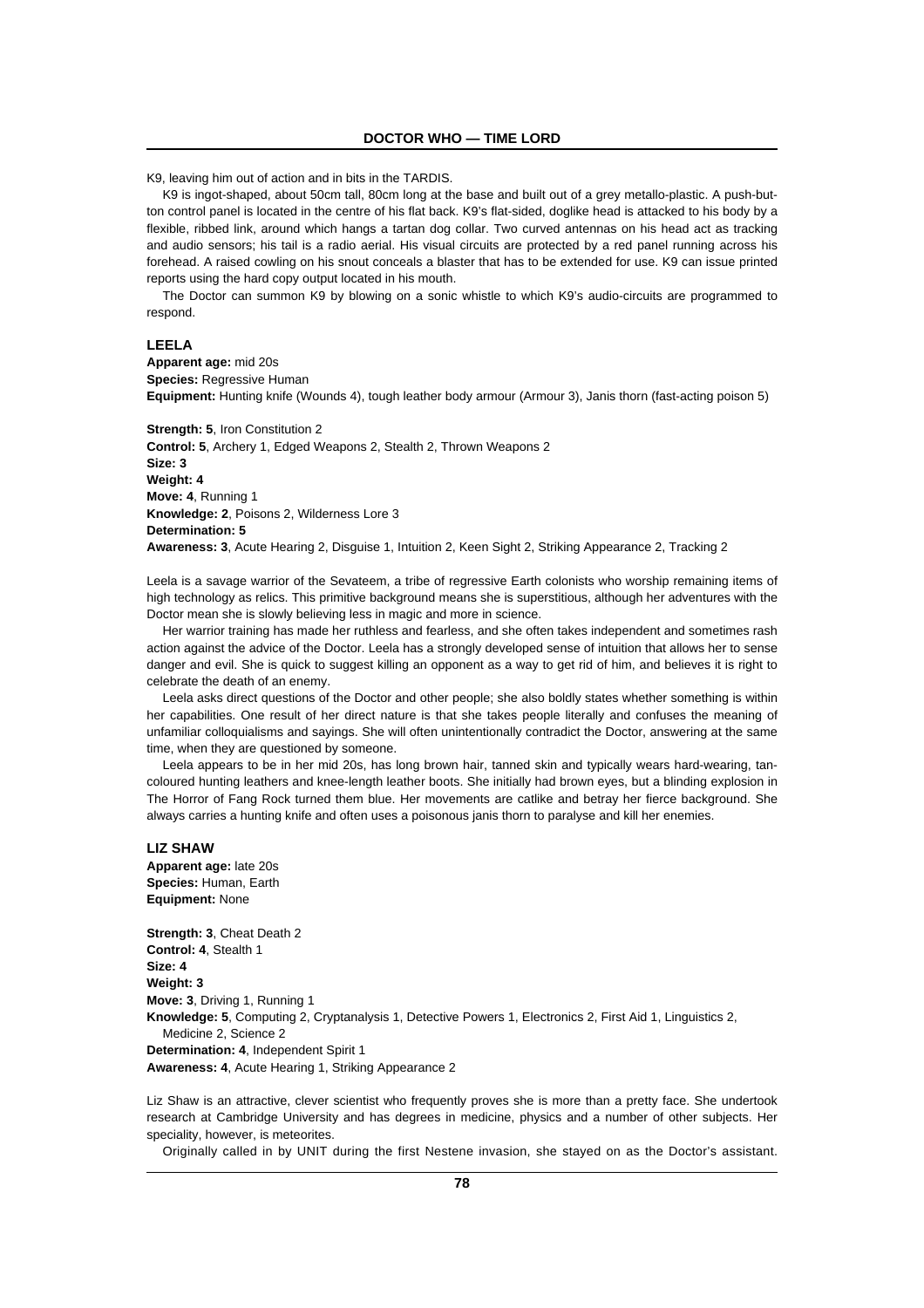Together, she and the Doctor make a formidable research team, the one making up for the shortcomings of the other. Liz becomes quite serious and intense when she has a scientific problem to unravel. Her brilliance is sometimes overshadowed by the Doctor's own genius.

Liz has a wry sense of humour and appreciates the Doctor's irreverent and lighthearted approach to UNIT affairs. She is quick-witted and will make the most of any opportunity presented to her. Because she is strong-minded, she seldom takes orders: she usually has to be convinced of the necessity of doing something before taking action.

Fair hair, green-brown eyes and sharp-featured face would make anyone stand out in the scientific community, but Liz also has a tendency to wear outrageously fashionable clothes. Her favourite colours appear to be pink, cream and brown and she tends to wear pink or cream-coloured miniskirted dresses. Her outfits are rounded off by knee-length white boots, a black, voluminous short coat for outside wear, and a white, floppy-brimmed hat.

# **MEL (MELANIE)**

**Apparent age:** early 20s **Species:** Human, Earth **Equipment:** None

**Strength: 3**, Cheat Death 2 **Control: 5**, Dancing 1, Gymnastics 1, Stealth 1 **Size: 4 Weight: 3 Move: 3**, Running 1 **Knowledge: 4**, Computing 2, Detective Powers 2, Electronics 1, Science 1 **Determination: 4 Awareness: 3**, Acute Hearing 1, Con 1, Eloquence 1, Screaming 2

Mel is a tireless reformer of people. She has subjected the Doctor to a fitness programme, tried to change the ways of an incorrigible space pirate and attempted to imbue an indecisive coward with bravery. Whether she succeeds or fails is largely immaterial: it will not stop her trying to compensate for the faults of others.

As a fitness fanatic, Mel always seems to be bounding with energy. When she is excited, she can seem squeaky-voiced and anxious, making it sometimes difficult to tell whether she is happy or scared. It is easy to tell when she is genuinely frightened: loud screams usually result when Mel is confronted by alien monsters or terrifying situations. When she is calm, she often has to compensate for the Doctor's sulkiness by explaining events to people or pacifying them.

In spite of her nervous nature, Mel is quite adventurous at heart and regards her travels in the TARDIS as an exciting, educational experience. She is quite bright and inventive, qualities that suit her computing work in 20th century England. Her other great quality, as the Doctor says, is that she has a memory like an elephant's: she does not forget information or details. She is truthful, honest and very trusting.

Mel's long, curly red hair makes her distinctive and easy to spot in a crowd, as does her tendency to wear candy-coloured clothes. She typically wears white sacks with navy polka-dots, flat white shoes or boots, and a mid-blue top with white polka-dots and pleated tails. A matching bow in her hair completes her outfit. Mel has a thin face and dark green eyes.

# **NYSSA**

**Apparent age:** early 20s **Species:** Human, Traken **Equipment:** None

**Strength: 3**, Cheat Death 2 **Control: 4**, Dancing 1, Marksmanship 2 **Size: 4 Weight: 3 Move: 3**, Running 1 **Knowledge: 5**, Astrogation 1, Computing 1, Cybernetics 2, Electronics 2, First Aid 1, Law 2, Medicine 2, Pseudoscience 1, Science 2, TARDIS 1, Temporal Science 1 **Determination: 4**, Command 2 **Awareness: 3**, Bureaucracy 2, Eloquence 2, Screaming 1, Striking Appearance 2

Nyssa is the quiet but clever daughter of Consul Tremas of Traken. She is imbued with the peace-loving and noble nature of her father, which accounts for her belief that there is good in all things no matter how evil they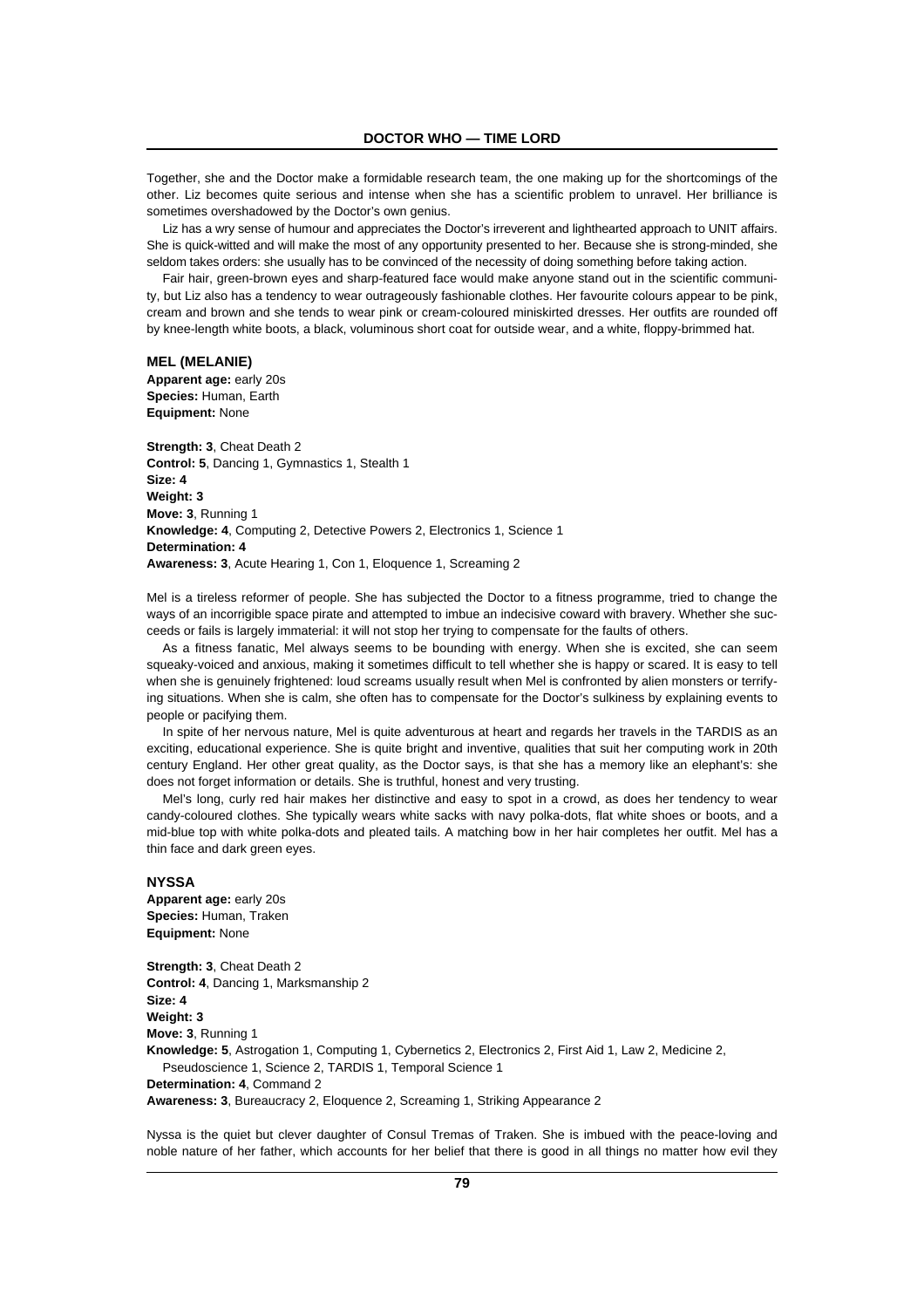might seem. Her father's form has been usurped by the Master, and she started travelling with the Doctor in the hope of restoring her father to his former self.

Bioelectronics is Nyssa's speciality, a field of knowledge which she has been able to develop with the help of Adric, whose mathematical abilities have enabled her to solve problems that were once beyond her. She is also trying to research telebiogenesis to understand the Doctor's regenerative process. Her technical background means she sometimes lapses into incomprehensible scientific speech.

Although she is quiet and thoughtful, Nyssa can be provoked into action when those she cares for are endangered. Loyalty and a sense of right and wrong are some of her strongest traits. She prefers to let other people act and interferes only if they get nowhere. Her inaction and desire to stay in the background can sometimes make her seem a nervous worrier.

Nyssa has an attractive, aristocratic, narrow oval face, blue-grey eyes and long, wavy auburn hair. She typically wears her Traken court clothes: a maroon velvet jacket with puffed sleeves and fur trim, tight-fitting trousers of the same material, and high-heeled shoes. None of this gear is particularly suitable for running around strange planets: after several adventures she raided the TARDIS's wardrobe.

#### **PERI (PERPUGILLIAM) BROWN**

**Apparent age:** early 20s **Species:** Human, Earth **Equipment:** None

**Strength: 3**, Cheat Death 2 **Control: 3**, Stealth 1 **Size: 3 Weight: 4 Move: 3**, Running 1 **Knowledge: 4**, Science 2 **Determination: 3**, Independent Spirit 2 **Awareness: 3**, Intuition 1, Screaming 2, Striking Appearance 2

As an American botany student, Peri has an inquiring, scientific mind, although her intelligence rarely has a chance to surface out of the general level of terror that travelling with the Doctor instils in her. Peri is easily scared and responds by shrieking piercingly and loudly if she is taken by surprised or confronted by dangerous aliens.

She quickly gets fed up with places and people if they have no interest for her, often resorting to bitter sarcasm to make it known that she is unhappy. Yet if everyone else seems to be wasting time or approaching a problem the wrong way, Peri will make her opinions known and forcefully ensure that a sensible course of action is taken. Her youthful, independent nature means she does not like being lectured by her elders: she is the sort of person that needs warning twice to keep her out of harm.

Rather than plan her actions, Peri relies on intuition and instinct. This habit makes her unpredictable but also gives her a finely developed sense of trustworthiness: she seems to know when someone intends to harm her friends or herself, at which point she becomes nervous and edgy. Her trust in the Doctor is absolute.

Peri has an oval face, a wide smiling mouth, hazel eyes and shoulder-length straight, brunette hair. Her adventures with the Doctor have given her an enviable tan. She favours wearing brightly coloured culottes with either matching leotards or colourful blouses. All of her bright, summery clothes usually clash with the Doctor's outrageous outfit. Like Tegan, Peri has a noticeable accent: a high-pitched nasal American voice which has a tendency to whine when she is panicky.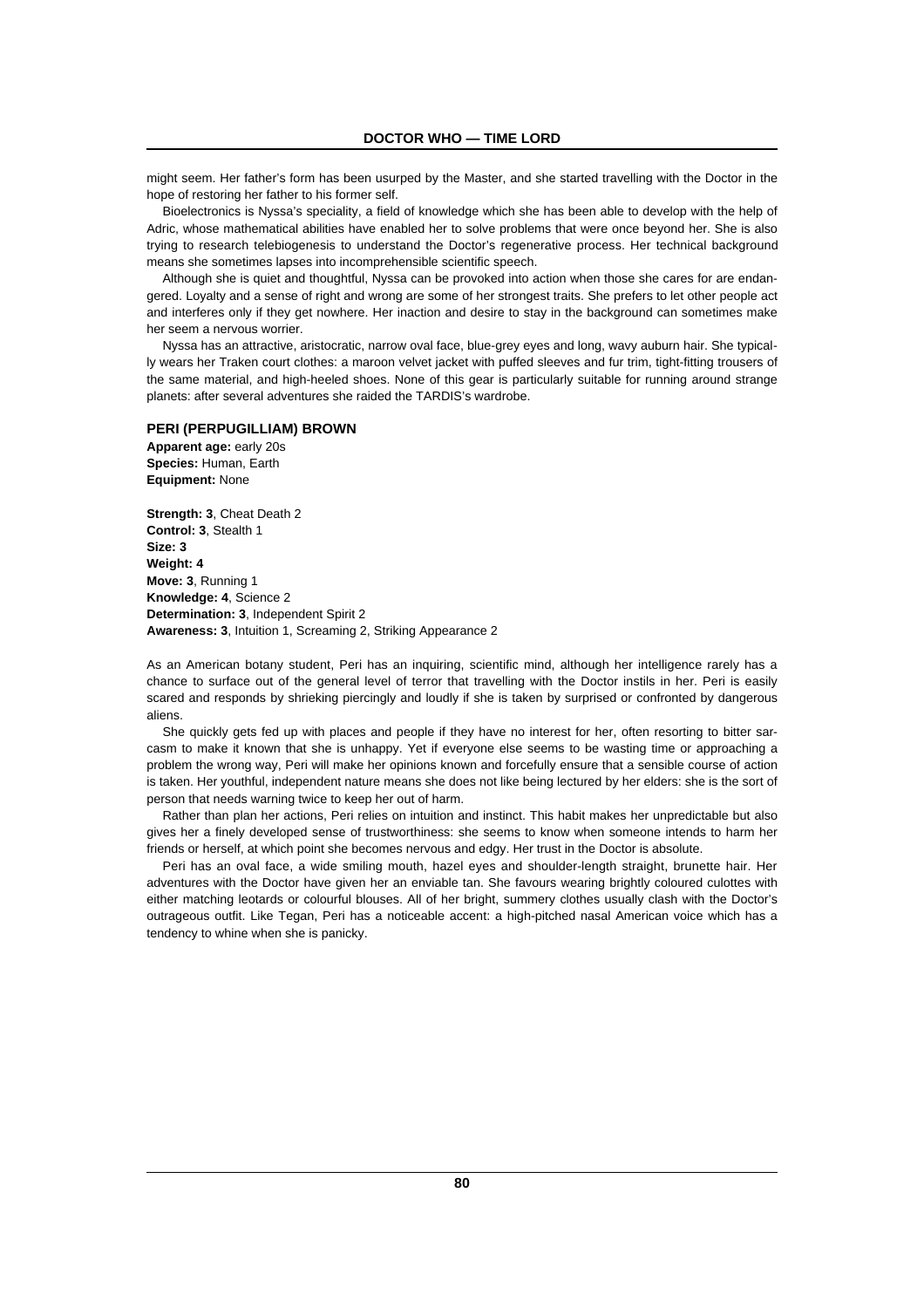**POLLY Apparent age:** early 20s **Species:** Human, Earth **Equipment:** None

**Strength: 3**, Cheat Death 2 **Control: 3**, Dancing 2, Stealth 1 **Size: 4 Weight: 3 Move: 3**, Riding 1, Running 1 **Knowledge: 3**, First Aid 2, Science 1 **Determination: 4 Awareness: 3**, Eloquence 1, Screaming 2, Striking Appearance 2

Fair-haired Polly is part of the swinging social life of London in the 1960s. She knows where to find the top night clubs and regularly goes to The Inferno, the hottest night spot in town, which is where she met fellow companion Ben Jackson.

Polly is secretary to Doctor Brett of the Wotan project at the Post Office Tower. Her employer describes her as a cracking typist, but also a cheeky one: Polly is fond of pulling kooky faces behind people's backs. She continues this clown-like behaviour on her travels with the Doctor.

She is easily scared by monsters and will often scream when one surprises her. Once she has plucked up courage, however, she is prepared to argue and ask questions. Polly has an inquiring, sharp mind and a humane view of life: she is shocked by killing. Much of the time the people she meets treat her as an attractive coffeemaker, although she does not protest at being assigned such a role.

Polly approves of the wardrobe in the TARDIS which furnishes her with plenty of fashionable clothes appropriate to her debby background. She typically wears above the knee dresses, large earrings and heavy eye makeup and looks quite a dolly bird. Her face is heart-shaped with strong cheekbones.

Ben Jackson, despite his rough nature and background, is a good friend and he and Polly often tease each other.

# **ROMANA 1**

**Apparent age:** late 20s **Species:** Gallifreyan **Equipment:** None

**Strength: 3**, Cheat Death 2, Iron Constitution 2, Regenerative Powers 3 **Control: 4**, Marksmanship 2, Sleight of Hand 2, Stealth 1

**Size: 3**

**Weight: 3**

**Move: 3**, Running 1

**Knowledge: 5**, Computing 1, Cryptanalysis 1, Electronics 3, First Aid 1, MacGuffin 2, Pseudoscience 3, Science 3, TARDIS 2, Temporal Science 2

**Determination: 5**

**Awareness: 3**, Bureaucracy 1, Screaming 1, Striking Appearance 2

Regal-looking Romanadvoratrelundar — the Doctor calls her Romana — is a young, intelligent Time Lord who was assigned to the Doctor to help him find the segments of the Key to Time. She has extensive theoretical knowledge about many scientific subjects but lacks the experience to apply them. Romana makes much of her triple first from Gallifrey's Academy and can be infuriatingly correct where the Doctor's apparently illogical and haphazard approach fails.

Haughty and aloof by nature, Romana is quick to put down people who she believes are intellectually inferior to her and is reluctant to accept the word of a more experienced person as true. She will often analyse the personality defects of a person out loud in an almost offhand way.

To Romana, the TARDIS is a scientific museum piece that has long since been superseded by more advanced models of time machine; she is disdainful about high-technology from cultures other than the Time Lords' because she regards it as primitive. That said, she can happily turn her hand to repairing old electronic equipment.

She is a poor judge of character, often not seeing beneath a dishonest facade, and can be quite gullible if she is told something that she does not already know. Whatever difficulties she gets in, however, she will face stoically: it takes something really horrifying for her nerve to crack.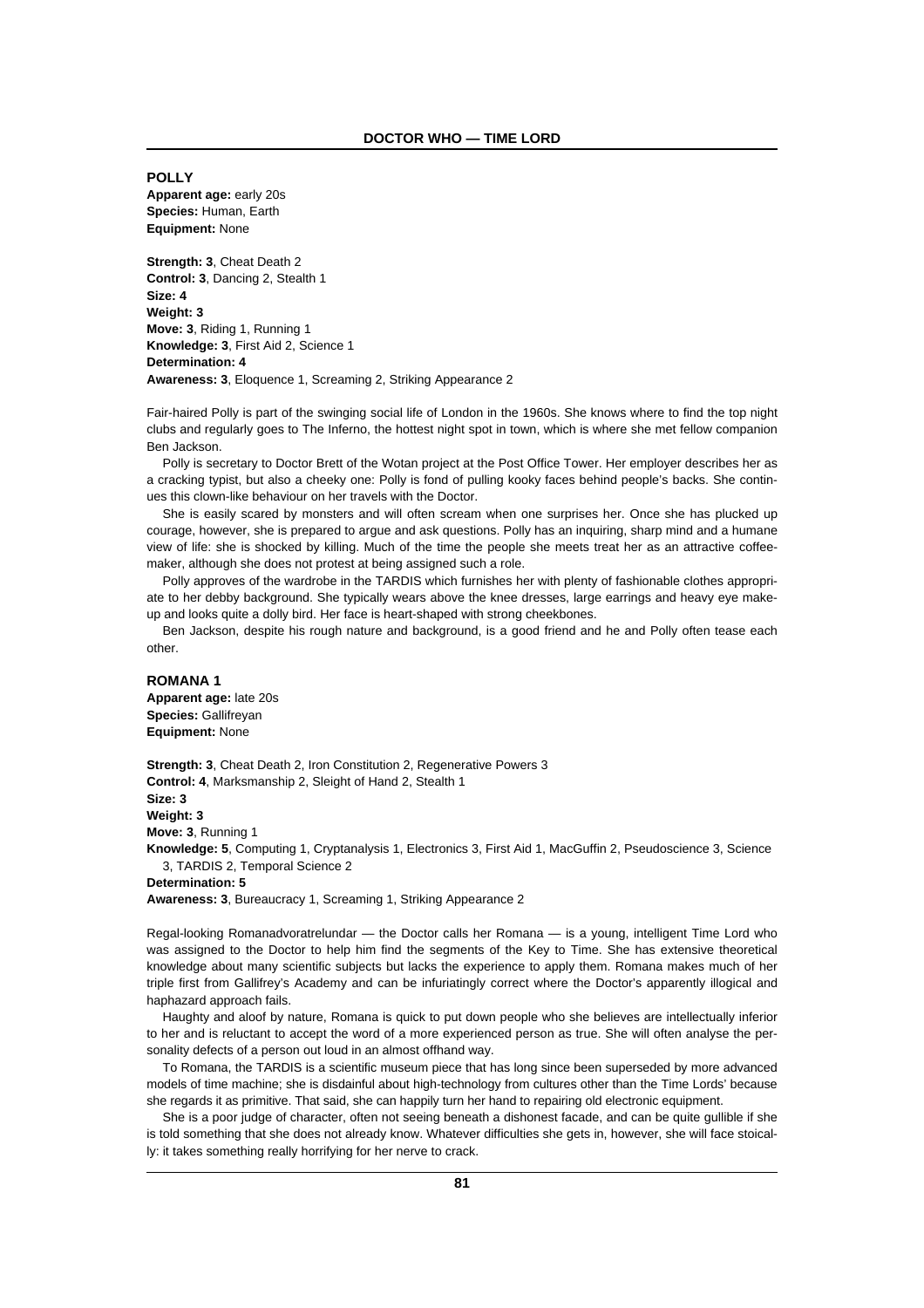Romana's aristocratic bearing and elegantly featured, well-tanned face make her almost classically Grecian in appearance. In her first incarnation the 140-year-old Time Lord has long, auburn, wavy hair and blue-grey eyes. Practicality is seldom considered when she chooses what outfit to wear for her adventures: her apparel is often more in keeping with high fashion at a king's court. Her own wardrobe in the TARDIS comprises fashionable for different planets in time and space.

# **ROMANA 2**

**Apparent age:** early 20s **Species:** Gallifreyan **Equipment:** None

**Strength: 3**, Cheat Death 2, Iron Constitution 2, Regenerative Powers 3 **Control: 4**, Marksmanship 2, Sleight of Hand 2, Stealth 1 **Size: 3 Weight: 3 Move: 3**, Running 1 **Knowledge: 5**, Computing 1, Cryptanalysis 2, Electronics 3, First Aid 1, MacGuffin 2, Pseudoscience 3, Science 3, TARDIS 2, Temporal Science 2 **Determination: 5**, Independent Spirit 1

**Awareness: 3**, Bureaucracy 1, Screaming 1, Striking Appearance 1

Princess Astra of the planet Atrios provided the model for Romana's second incarnation as a Time Lord, a regeneration she went through on a whim rather than out of necessity. The change has brought out the lighter, more frivolous side of Romana's nature, making her nearer to the Doctor in temperament. She frequently demonstrates girlish impulses: she loves to dress up and frequently changes her costume.

In spite of the change, however, she has retained her intelligence and scientific interests and abilities. She will happily disobey the Doctor to pursue her own line of investigation, especially when she believes she excels in a topic that the Doctor is weak on. Romana is beginning to realize her full scientific potential because of the experience she receives from each new adventure. Her travels have made her more independent and she dislikes the idea of having to return to Gallifrey and the stifling society of the Time Lords.

Romana tends to analyse and work on problems quietly rather than discussing them and co-operates rather than conflicts with the Doctor's approach to them. She is still worried, however, about his tendency to make rash decisions and becomes indignant when the Doctor blames his mistakes on her.

Her round, smiling face and impish blue eyes make Romana more approachable in her second incarnation. She has long, straight fair hair. Although she constantly changes her clothing, she wears more practical apparel. Among her outfits have been a pink parody of the Doctor's clothes, including a long white scarf, a schoolgirl's outfit, and a sailor's outfit with a straw boater.

# **SARAH JANE SMITH**

**Apparent age:** mid 20s **Species:** Human, Earth **Equipment:** Capacious handbag

**Strength: 3**, Cheat Death 2 **Control: 4**, Escapology 1, Stealth 1 **Size: 4 Weight: 3 Move: 3**, Driving 1, Running 1 **Knowledge: 4**, First Aid 1 **Determination: 5 Awareness: 4**, Bureaucracy 1, Con 1, Resourceful Handbag 1, Serendipity 1, Striking Appearance 1

Sarah Jane Smith is a liberated woman from Earth in the 1970s. She is an investigative journalist with an intelligent, inquiring mind; while on Earth with the Doctor she often pursues stories as a freelance, inadvertently stumbling across the occasional menace to Earth's safety in the process.

She lives up to the popular image of feminists at the time: she objects to being told to do things that men regard as women's work, such as making the tea or tidying up. And she will try to tackle any task that she believes she is the equal of any man at doing, sometimes taking on more than she can really cope with. Her outbursts at male chauvinism — of which the Doctor is sometimes guilty — are often unheeded, which leaves her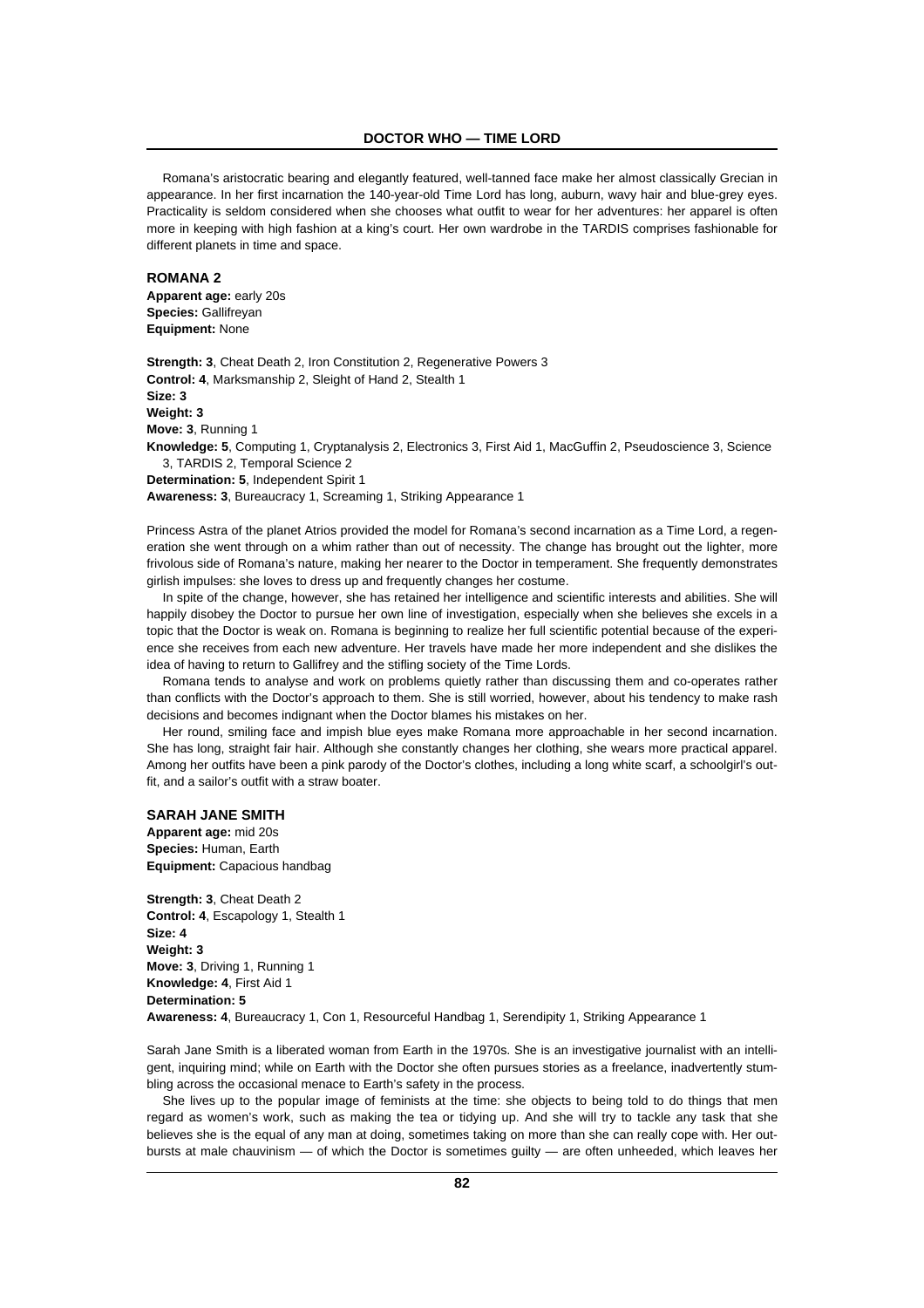feeling quite indignant.

Her career and tendency to storm off in a huff or in exasperation mean she gets into quite a few scrapes from which she needs rescuing. Sarah, however, is plucky and will try to extricate herself from difficulty on her own, although she becomes quite despondent if she fails. She protests heartily at any hardships; when she is on the point of giving up, however, the Doctor will goad her onwards. She often makes up for lack of skills by tackling a problem enthusiastically.

Sarah's clothes range from the fashionably smart to the downright practical. At one time she might wear a matching trouser suit, typically brown with wide lapels and even wider flares; for more expected adventures she resorts to wellington boots, a bright yellow waterproof coat, mid-length skirt and thick woollen pullover. Her attractive, heart-shaped faced is framed by mid-length black hair; she has blue eyes.

Sarah gets on well with her fellow companions in the TARDIS and especially the soldiers of UNIT such as Sergeant Benton and Captain Yates.

**STEVEN TAYLOR Apparent age:** late 20s

**Species:** Human, Earth **Equipment:** Panda mascot

**Strength: 5**, Pain Resistance 1, Quick Recovery 1 **Control: 4**, Brawling 2, Edged Weapons 1, Escapology 1, Leaping 1, Lockpicking and Safecracking 1, Marksmanship 1, Stealth 1 **Size: 3 Weight: 4 Move: 3**, Driving 1, Piloting 2, Running 1 **Knowledge: 4**, Astrogation 2, Computing 1, First Aid 1, Wilderness Lore 2 **Determination: 4 Awareness: 4**, Striking Appearance 1

Steven Taylor is an adaptable, resourceful but not always inspired spaceship pilot for whom direct action seems to be the best course. His rashness is tempered only by the extremes of a situation, for example, if he has no one to back him up, or by the intelligent reasoning of a companion such as Vicki or the Doctor. On the planet Mechanus, Steven irrationally rushed back to save his panda mascot, an action that almost cost him his life.

He is something of a sceptic and tends only to believe that which he can confirm himself. Steven rarely takes anyone's statement at face value. He is almost smug when he has information that no one else has discovered or worked out.

His habit of calling the Doctor 'Doc' irritates the Time Lord, who snaps rejoinders for Steven to call him by his proper name. This seems to have no effect on Steven, whose easy going, self-confident nature seems impervious to criticism. Such an attitude makes Steven seem blunt and tactless, although any slights are usually unintentional. Steven is strong-minded enough to make deliberate insults to a person's face. His self-confidence often does not make up for a lack of foresight in planning or poor timing.

A handsome man, Steven has strong features and neatly coiffured light-brown hair. He is dependent on the TARDIS's wardrobe for clothes because his space fatigues were badly torn and dirtied after two years' imprisonment on Mechanus. Whatever he picks is slightly unfashionable, such as a stiff-looking fawn corduroy suit, or errs on the side of tastelessness, such as a brown, cream and orange striped turtleneck top and brown slacks.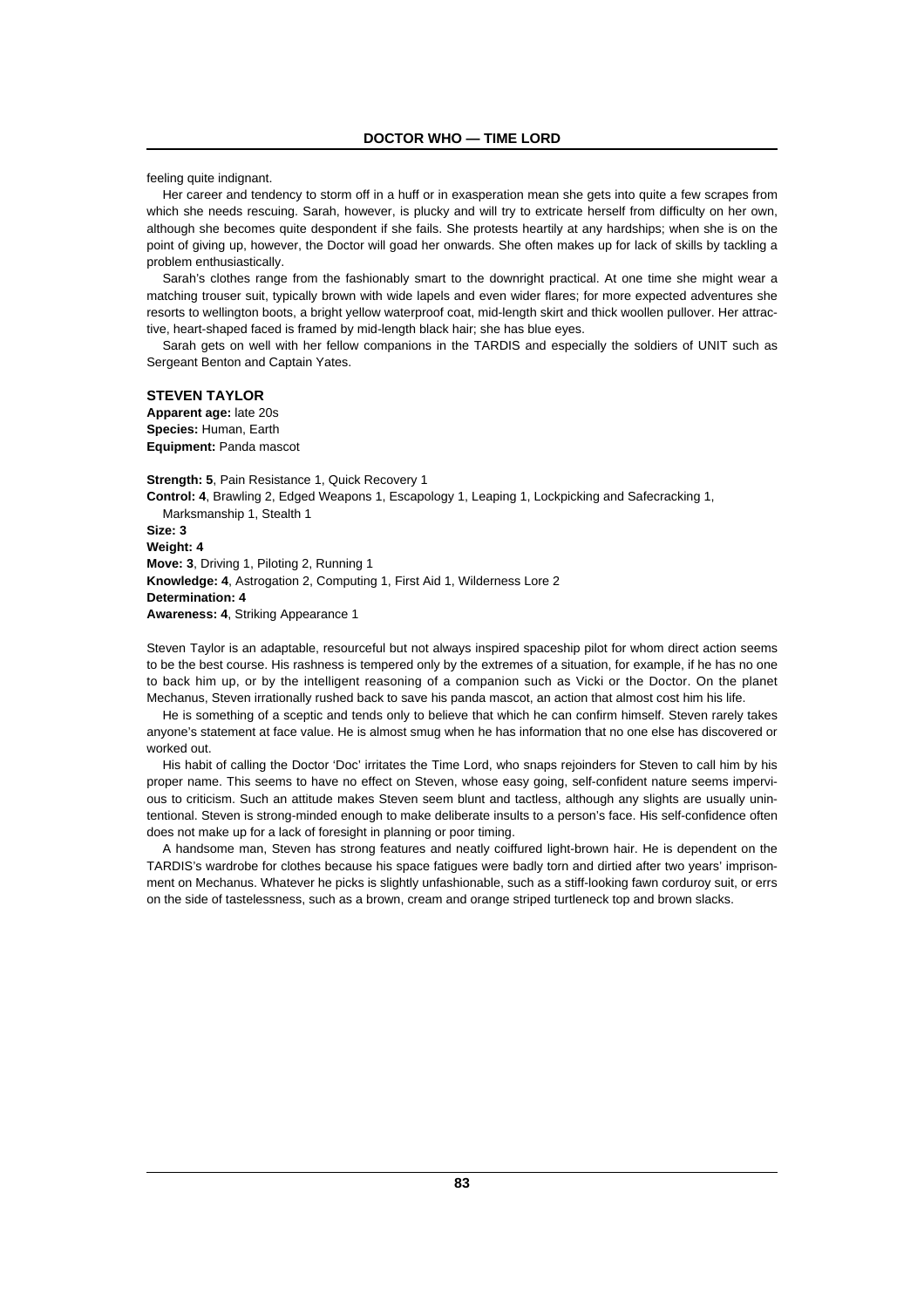### **SUSAN FOREMAN**

**Apparent age:** late teens **Species:** Gallifreyan **Equipment:** Small handbag

**Strength: 3**, Cheat Death 1, Iron Constitution 2, Regenerative Powers 3 **Control: 4**, Stealth 1 **Size: 4 Weight: 3 Move: 3**, Running 1 **Knowledge: 6**, Computing 1, First Aid 1, Science 1, TARDIS 1, Temporal Science 1 **Determination: 3 Awareness: 4**, Striking Appearance 2

Susan is a young Time Lord who fled Gallifrey with the Doctor in the TARDIS he borrowed. In human reckoning she looks to be about fifteen years old, although her eyes betray a knowledge far greater than that of the Earth schoolgirl she resembles. Her dark eyes, framed by her arched black eyebrows and shock of unruly black hair, have a distant, slightly disturbing look about them.

Even for a Time Lord, however, Susan is too young to know much about the universe. She is brilliant at some subjects, yet shows a shocking ignorance in others. Her immaturity sometimes shows when she behaves childishly or selfishly, and her impulsiveness can sometime lead to misfortune.

Her affection for the Doctor is strong and she becomes quite concerned if he goes missing. Generally, however, she is a bright and cheerful woman. When she is not unbalanced by fear or a sense of panic, Susan is resourceful and inventive, and often displays a good sense of initiative when opportunities present themselves. Like the Doctor, she is an improviser; Susan rarely has a clear plan of action.

Susan typically wears stirruped, narrow slacks, flat shoes and an assortment of plain or striped tops. For forays outside the TARDIS she has a short, high-collared sheepskin jacket: she rarely wears appropriate clothing for the conditions she must face, thereby bringing hardship on herself and forcing her companions to help her.

# **TEGAN JOVANKA**

**Apparent age:** mid 20s **Species:** Human, Earth **Equipment:** None

**Strength: 3**, Cheat Death 2 **Control: 4**, Marksmanship 1 **Size: 4 Weight: 4 Move: 3**, Driving 1, Running 1 **Knowledge: 4**, First Aid 1, TARDIS 1 **Determination: 5**, Independent Spirit 1 **Awareness: 3**, Acute Hearing 2, Artist 2, Con 1, Striking Appearance 2

Tegan is an outspoken Australian air stewardess who wandered into the TARDIS believing it to be a police box. She has described herself as just a mouth on legs: she will often speak without giving a matter full thought with the result that she ends up in trouble or doing something she would rather not have done.

She is an active companion, always ready to leap into action, although she sometimes realizes the full implication of what she is involved in and becomes afraid. Only Tegan would shoulder-charge a Cyberman just to put it off its stride! She can become quite emotional, irrational and upset, especially if the Doctor seems to be doing nothing to resolve a problem.

Despite her independent spirit and unwillingness to be forced into roles that demean her, she does not proclaim herself to be a feminist: she would rather act than take the time to explain.

She distrusts Turlough mainly owing to what is, in her eyes, his shifty behaviour. Such suspicion is justified while Turlough is in the Black Guardian's thrall, but not once he is free of the Guardian's influence.

Tegan has short auburn hair, hazel eyes and an attractive face with a strong jaw-line. She is in her early twenties. During her initial adventures with the Doctor, Tegan continued to wear her lilac stewardess's jacket, short skirt and hat. She has since changed into what she must regard as more practical garb for visiting alien worlds typically a short, cotton print dress in bright irregular splashes of colour and red court shoes.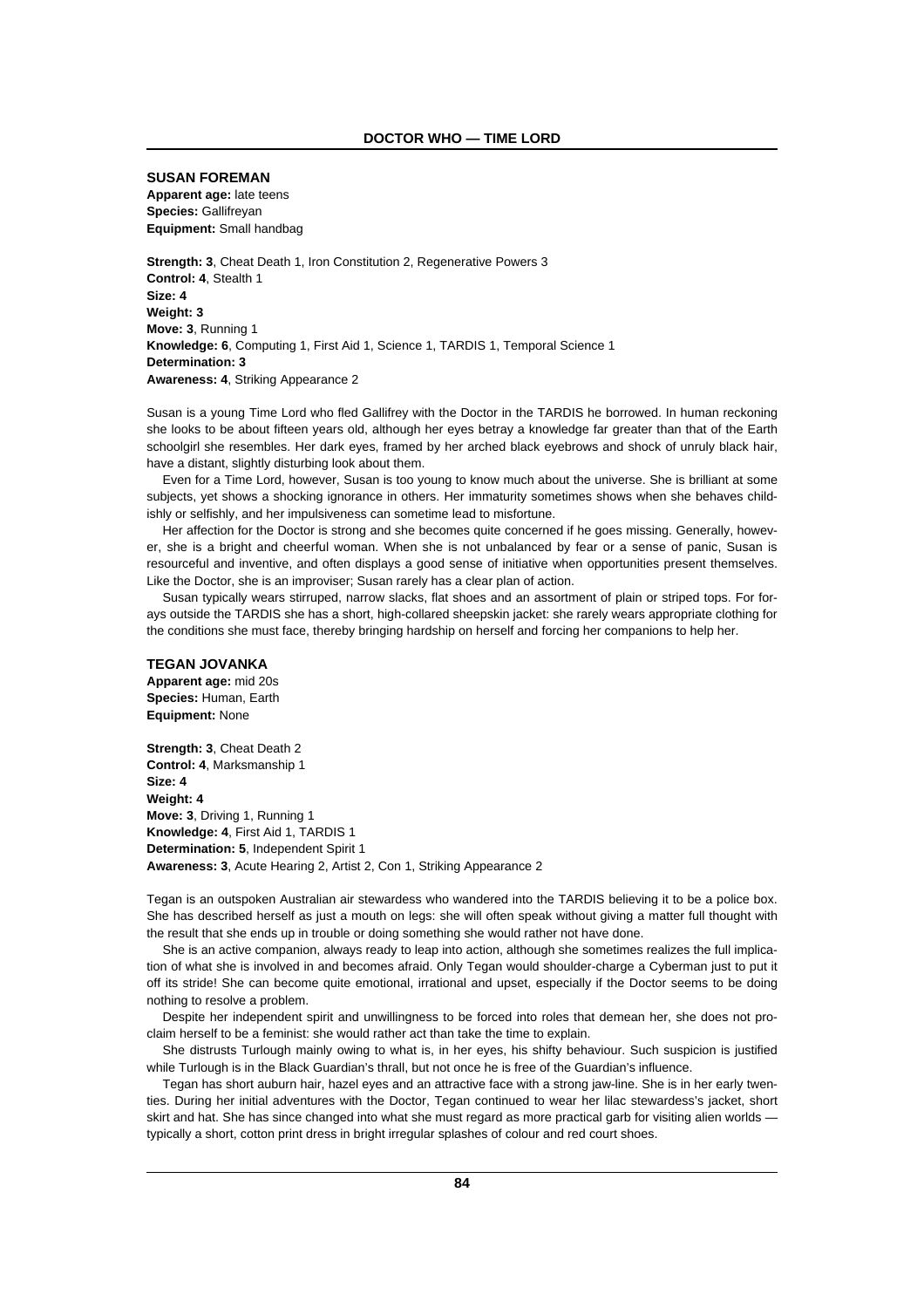**TURLOUGH Apparent age:** late teens **Species:** Trion, exile **Equipment:** None

**Strength: 4**, Cheat Death 1, Iron Constitution 1 **Control: 4**, Stealth 2 **Size: 3 Weight: 4 Move: 3**, Driving 1, Running 1, Swimming 2 **Knowledge: 6**, Astrogation 1, Computing 1, Pseudoscience 1, Science 2, TARDIS 1, Transmat 1 **Determination: 3**, Command 2 **Awareness: 4**, Bargaining 1, Con 1

Turlough appears to be a normal Earth male in his mid to late teens, but is really a Trion who has been exiled to Earth. He a criminal in the eyes of the Trion people and is in political exile along with the rest of his family. His determination to keep his background a secret gives him a furtive, mysterious air. Such odd behaviour can also be attributed to his original patron, the Black Guardian, who used him as a tool to try to kill the Doctor — an obligation of which Turlough is now free.

One mark, a Mesos triangle on his upper left arm, might give away his criminal status to someone if Turlough were careless enough to reveal it. He is scrupulous in his efforts to keep the brand hidden.

Although Turlough seems to act the coward and often advocates leaving the scene of an incident as an way out, his behaviour is attributable to a desire to find a calm and rational answer to a problem. He would rather use charm to make a person to see his point of view than argue heatedly. Turlough is quite capable of taking decisive action when it is needed. He is reluctant, however, about being pushed into things that he would rather not do.

Because Turlough comes from an advanced culture, he is slightly contemptuous of the primitive people of 20th century Earth. His attitude often causes conflicts with Tegan, whose brash, direct nature conflicts with Turlough's detached, calm approach.

Turlough has short, ginger hair and blue eyes. He typically wears the uniform of his public school: black blazer, waistcoat and trousers, grey shirt with a wing collar, a black tie with fine yellow stripes and black shoes.

#### **VICKI**

**Apparent age:** mid teens **Species:** Human, Earth **Equipment:** None

**Strength: 2**, Cheat Death 2 **Control: 4**, Stealth 2 **Size: 4 Weight: 3 Move: 3**, Running 1 **Knowledge: 5 Determination: 3 Awareness: 3**, Animal Empathy 1, Screaming 2

Vicki is an orphaned colonist from Earth in the 25th century. Her spaceship crashed on the planet Dido, from which she was rescued by the Doctor, Ian and Barbara. She is bright but seemingly innocent, and easily terrified by alien monsters. Her youth and naivety mean that she is easily taken in by other people, and will often accept people for what they say they are.

Because she is so young, she lacks the determination to apply herself to problems to which the solution is not apparent and will give up easily if she seems to be getting nowhere. She lacks the patience, too, to let other people get on with a task, and will become sulky or even wander off to find something else to do, landing herself in trouble.

Vicki is a quite likeable girl on the whole and gets on well with fellow companions Ian and Barbara: Barbara's mothering instinct is strong when Vicki is around. The Doctor's best opinion of her would be as a foolish child, although he would be concerned if she went missing. Vicki has one great weakness: she is absolutely terrified of heights

Despite her weaknesses and childish behaviour, Vicki is quite resourceful and can cope with surviving on her own: in The Chase she even sneaked aboard a Dalek time machine so that she had a chance of joining the Doctor after they had been separated.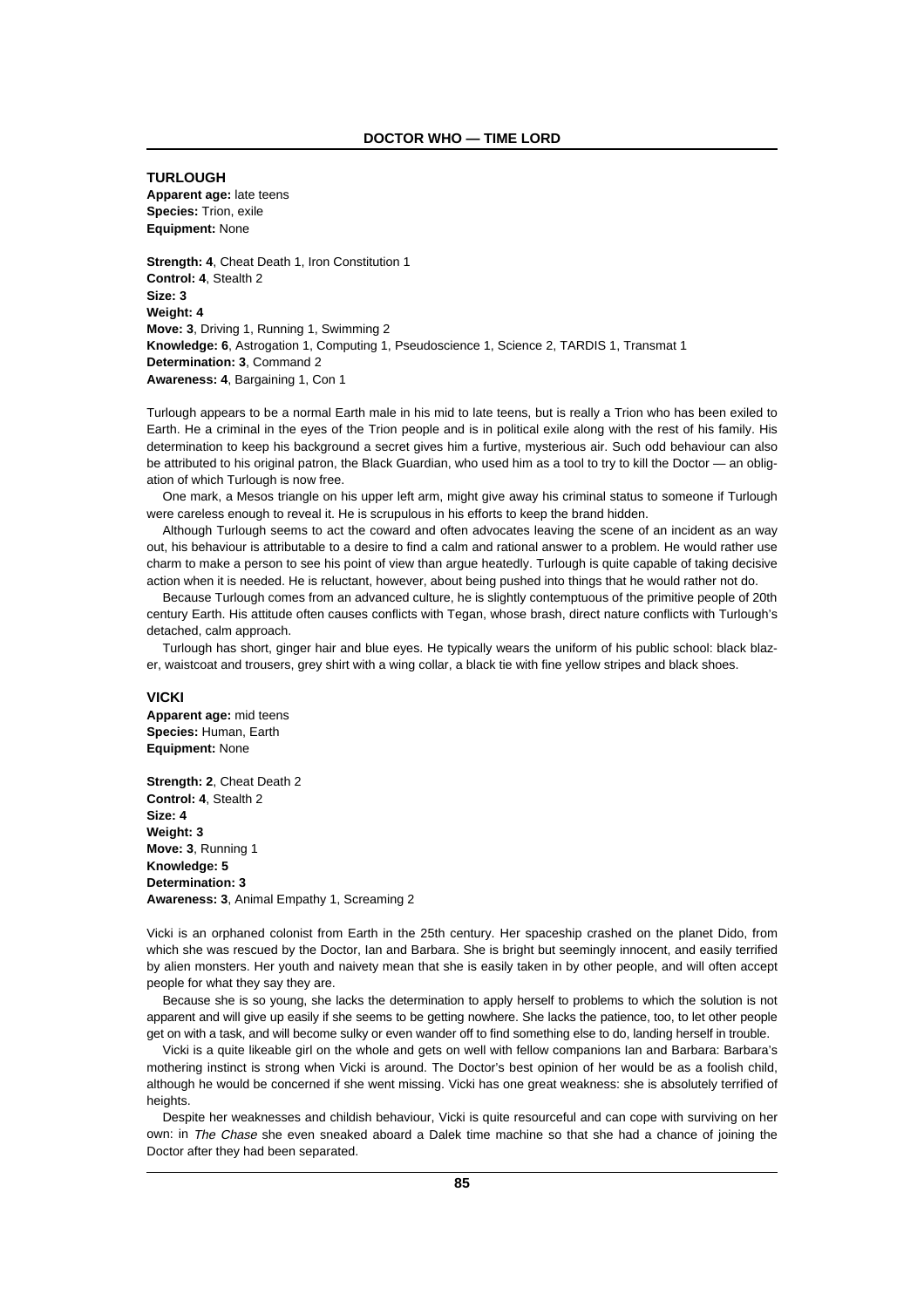Vicki has a youthful, roundish face and mid-length fair hair that she sometimes wears in twin pony tails. She typically wears a simple dress with diamond-shaped piping at the hems and collar: the material is dirt-repellent and non-creasing and does not need cleaning. At time. however, she does borrow form the TARDIS's wardrobe, and has even dressed as a medieval page boy during her adventures.

# **VICTORIA WATERFIELD**

**Apparent age:** late teens **Species:** Human, Earth **Equipment:** None

**Strength: 3**, Cheat Death 2 **Control: 3 Size: 4 Weight: 3 Move: 3**, Running 1 **Knowledge: 3**, Science 1 **Determination: 3 Awareness: 3**, Eloquence 1, Screaming 3, Striking Appearance 1

Victoria is the daughter of the Victorian scientist Professor Edward Waterfield. When he was killed by the Daleks she joined the Doctor on his adventures through time and space. She is a small girl in her late teens, and her upbringing means she is modest in behaviour and dress.

In her initial travels with the Doctor, Victoria wears full Victorian dress as appropriate to her standing. This comprises a dress with several layers of petticoats and formidable and constricting undergarments. Such an outfit, however, is too bulky to allow the Doctor free movement in the TARDIS's control room, and so Victoria has been persuaded to overcome her timidity and wear more practical clothes: she typically wears a knee-length skirt — quite shocking for a generation of women not used to revealing even their ankles — or walking clothes of britches, jacket, long socks and sturdy boots. She has a round face, blue eyes, and mid-length dark hair.

Travelling with the Doctor is gradually changing Victoria's outlook and making her less shockable and much bolder. She is a demure young lady, however, and tends to faint at horrifying sights or to scream in terror.

Jamie McCrimmon, a fellow traveller, is someone she can understand: he comes from a slightly more primitive time than she does, but much of what he knows is familiar. She tends to tease him to get him to do things he might ordinarily balk at. In return, he reassures her and acts protectively towards her.

# **CAPTAIN YATES**

**Apparent age:** early 30s **Species:** Human, Earth **Equipment:** Automatic pistol (Wounds 5, Range 4), walkie-talkie

**Strength: 4**, Cheat Death 1, Quick Recovery 2 **Control: 4**, Blunt Weapons 1, Brawling 1, Leaping 1, Marksmanship 2, Stealth 1, Thrown Weapons 1 **Size: 3 Weight: 4 Move: 3**, Driving 1, Piloting 1, Running 1 **Knowledge: 4**, Electronics 1, Mechanics 1, Wilderness Lore 1 **Determination: 3**, Command 2 **Awareness: 4**, Bureaucracy 1, Striking Appearance 1

As a captain in the United Nations Intelligence Taskforce, Mike Yates presents a dashing figure. He is a typical young army officer: bright, well-spoken and charming, with an ability to get on well with his men and his senior officers. By nature he is restless and does not like sitting around doing nothing when something should clearly be done.

For all his loyalty and his experience, however, Yates is a little unnerved by the frequent encounters that UNIT has with aliens and he lacks the steadiness of mind that the Brigadier and Benton demonstrate in such confrontations. He will get the job done competently and conscientiously, but he is best in a support role or when leading men against other men. Yates tends to be chauvinistic and is reluctant to let the Doctor's female companions imperil themselves.

He is a stickler for form except when he is off-duty or on undercover assignments. Left to his own devices he can cope with most situations, although he seems to lack the imagination and foresight that would make him a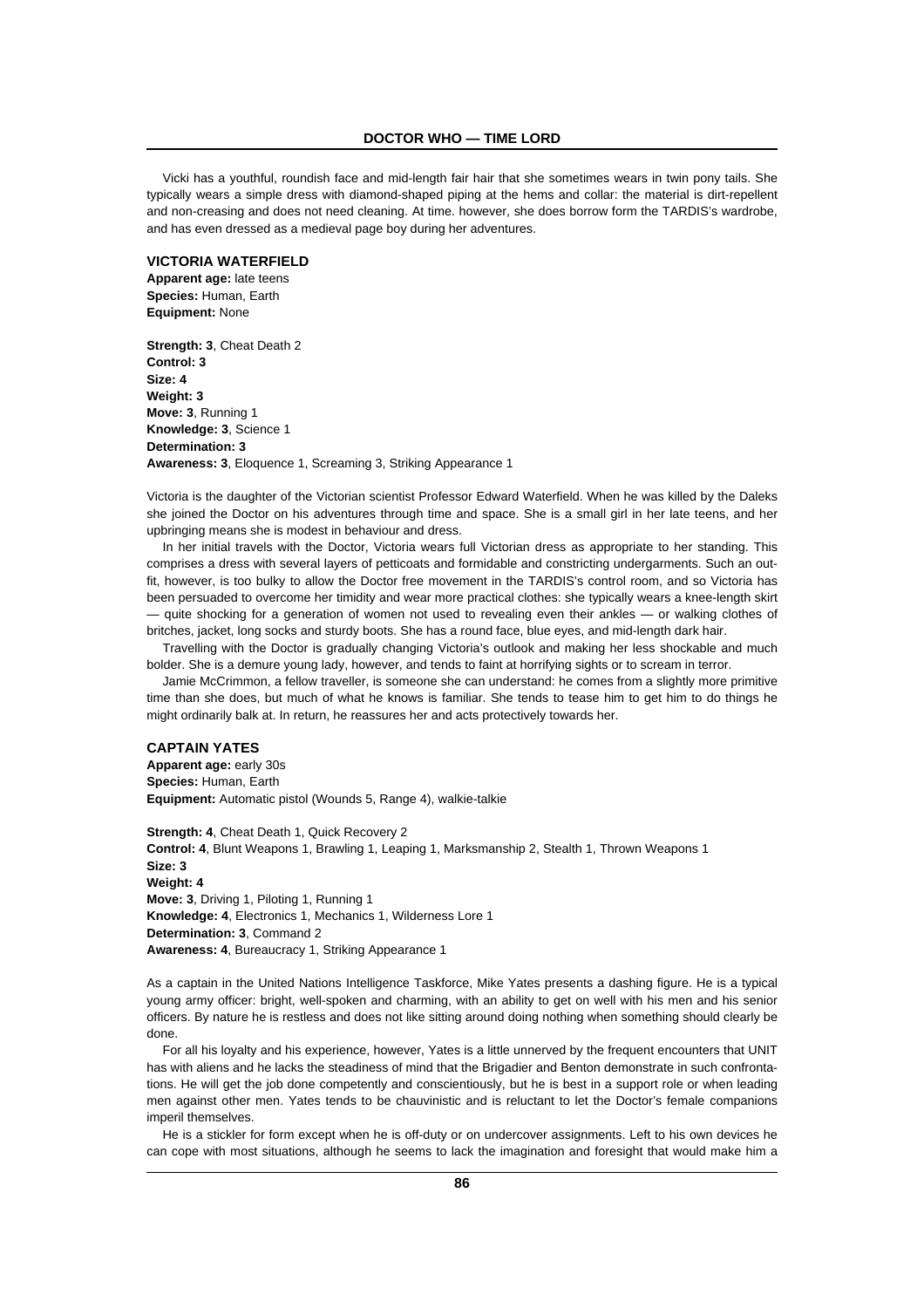brilliant officer: Yates is usually at least one step behind the Brigadier when it comes to planning. He is an able second who benefits most from working under a strong, capable leader.

Yates is slimly built, with a narrow, handsome face, blue eyes and short, mid-brown hair. He is invariably in full captain's uniform because of his extensive office role at UNIT headquarters.

# **ZOE**

**Apparent age:** late teens **Species:** Human, Earth **Equipment:** None

**Strength: 3**, Cheat Death 2 **Control: 4**, Martial Arts 2, Stealth 1 **Size: 4 Weight: 3 Move: 3**, Piloting 1, Running 1 **Knowledge: 4**, Astrogation 2, Computing 3, Electronics 1, Mathematics 2, Science 2, Robotics 1, Temporal Science 1 **Determination: 4**

**Awareness: 4**, Intuition 1, Photographic Memory 2, Screaming 1, Striking Appearance 2

Highly intelligent Zoe is almost a mental rival of the Doctor: she believes that the Doctor is not quite as intelligent as she is! She is certainly more adept at dealing with computers than he is and deserves her space station rank of astrophysicist and astrometricist first class. Computers seem almost like toys to her owing to her ability to quickly work out programs in her head; primitive ones, such as the ones of 20th century Earth, simply infuriate her.

Zoe is a product of the Earth of the early 21st century. She is coolly confident in her own abilities and sceptical of even the Doctor's attempts at coping with technology. Her mental powers are phenomenally advanced and are demonstrated by her power of total recall. Zoe is keen to learn about items and processes she has not come across, and will ask pertinent, searching questions to further her knowledge.

Despite her small, childlike frame and features, Zoe is tough and quite able to defend herself. In The Mind Robber she bested fictional comic superhero The Karkus in combat through the use of self-defence. At the same time she can be quite terrified of the unknown or of hostile or dangerous creatures.

Her round, smooth-skinned face is set off by penetrating brown eyes that are usually emphasized by heavy, dark make-up. Thick, straight black hair that is forced up and back by a narrow headband falls forward to frame her face. Zoe typically wears futuristic clothing, such as a dark, sparkly Emma-Peeler catsuit and white, pointed ankle-boots, or black plastic miniskirt and short-sleeve jacket, both edged with broad, pink scallops, and black plastic boots.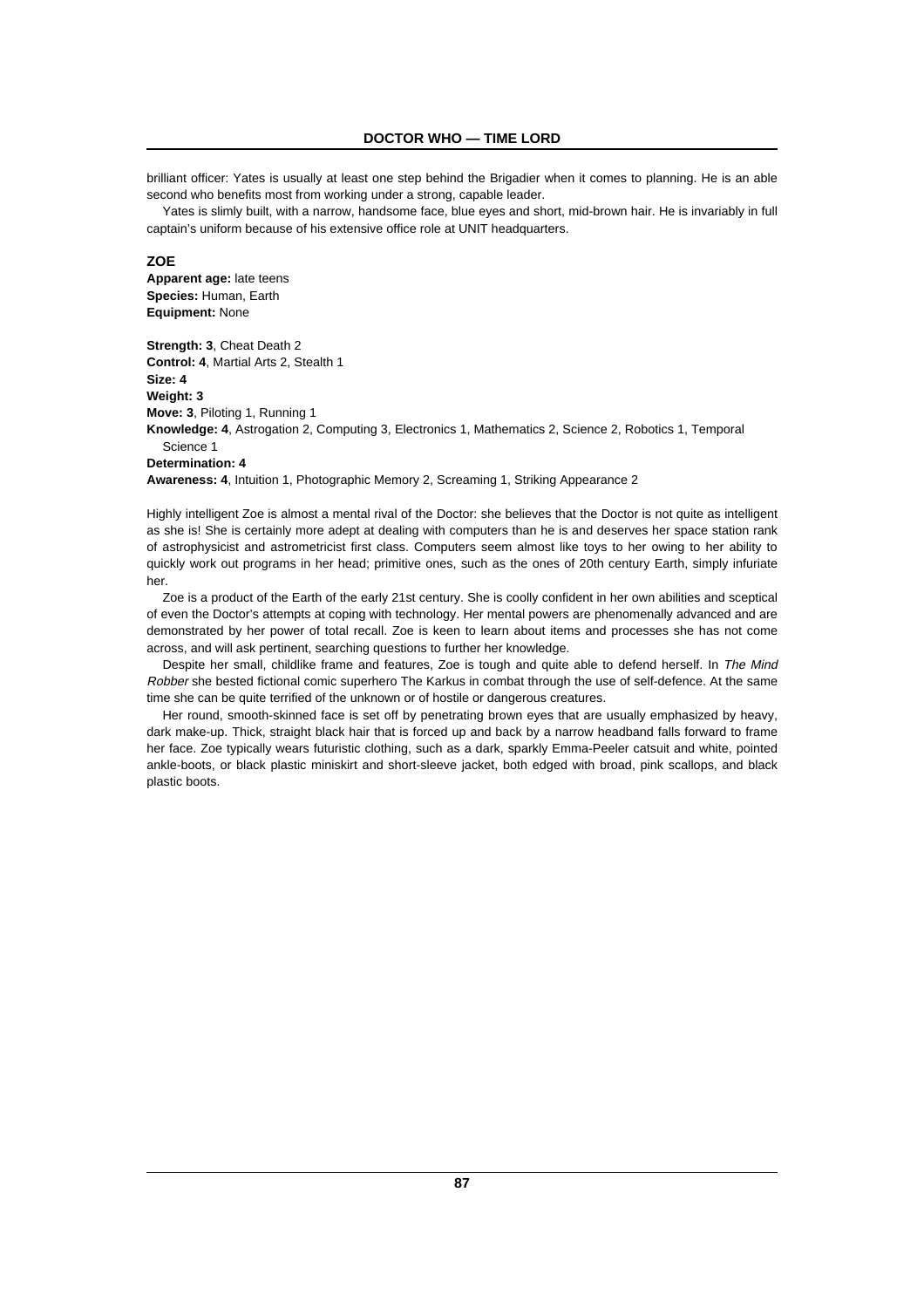# **ALIENS**

A great many aliens have been encountered by the Doctor on his travels, and to detail them all in terms of the TIME LORD rules would warrant a book on its own. The aliens presented here, therefore, are of necessity a selection of old and recent enemies. It is inevitable that some people's favourites will be missing, but it should be easy enough to create them.

Some enemies, particularly the Daleks and Cybermen, have changed considerably since their first appearances in the DOCTOR WHO series, and it is here that it is important to stress that TIME LORD is an interpretation of the DOCTOR WHO universe. If any referee wishes to make certain monsters tougher or weaker than they appear here, he should feel free to do so. At the same time it is important to remember that many of the numerical values assigned to abilities have been chosen to give a balanced game, especially as far as combat goes. It is possible, for example, but very difficult to damage a Dalek or Cyberman with rifle fire — players should not count on their ability to do so — and it would take an increase of only 1 to these aliens' Armour value to make them virtually invulnerable.

The aliens presented here are also only typical of their types: in most cases, the statistics are for warriors of a particular culture. Referees should bear in mind that aliens such as the Daleks also have scientists and engineers, just as humans do. Feel free to add or remove abilities to create specialists.

Where doubt about abilities has arisen, the most dramatically effective version of an alien has been chosen: the Cybermen detailed in TIME LORD, for example, are those that appeared in The Moonbase and The Tomb of the Cybermen. When different backgrounds conflict, TIME LORD uses the most consistent one or fills in a few details!

The referee should, if possible, watch a video tape of an episode containing the aliens that are going to be used in an adventure to get a better idea of their mannerisms and their strategies. Make a note of any special abilities that do not appear in Part Three: these are powers that are not available to player characters.

At all times, remember that aliens are full characters. They are not a succession of monsters to be blown away by trigger-happy companions. Role-play them convincingly, and make sure that they convey the full menace of their television counterparts.

# **AUTONS AND THE NESTENE INTELLIGENCE**

**AUTON**

**Weapons:** Blaster (Wounds 6 on kill, Wounds 3 on stun), fist (Wounds 3) **Armour:** Full Armour 8

**Strength: 5**, Special Immunity (bullets) 2 **Control: 2**, Brawling 2, Marksmanship 2 **Size: 3 Weight: 4 Move: 3 Knowledge: 2 Determination: 6 Awareness: 4**, Disguise 2

Autons are the mindless slaves of the Nestenes, robots fabricated from plastics and given crude human features. They look like shop window mannequins, and can pass for humans when they are dressed appropriately and given face masks. Autons have a characteristically jerky, lumbering movement that can betray their true identity. Each one embodies part of the Nestene intelligence, a group mind that in parts can control individual Autons and report back to the mental core.

A sophisticated version of the basic Auton, the replicant, can be made using the mind print of a person. Replicant Autons are indistinguishable from the real person and can think for themselves; they have the physical strength of an Auton and the mental powers of their subject.

# **Weapons**

Built into the right hand of every Auton is a blaster that inflicts 6 Wounds; it inflicts 3 Wounds when set to stun, but Autons have not been known to use this setting. The fingers of the Auton's hand flip downwards to reveal the narrow gun barrel. An Auton inflicts 2 Wounds if it strikes with its fists.

### **Armour**

The resilient plastics body of an Auton counts as full Armour 8. In addition, if any attack from a firearm which gets through armour but fails to overcome its special ability of Special Immunity (bullets) inflicts no Wounds, because the bullets are absorbed.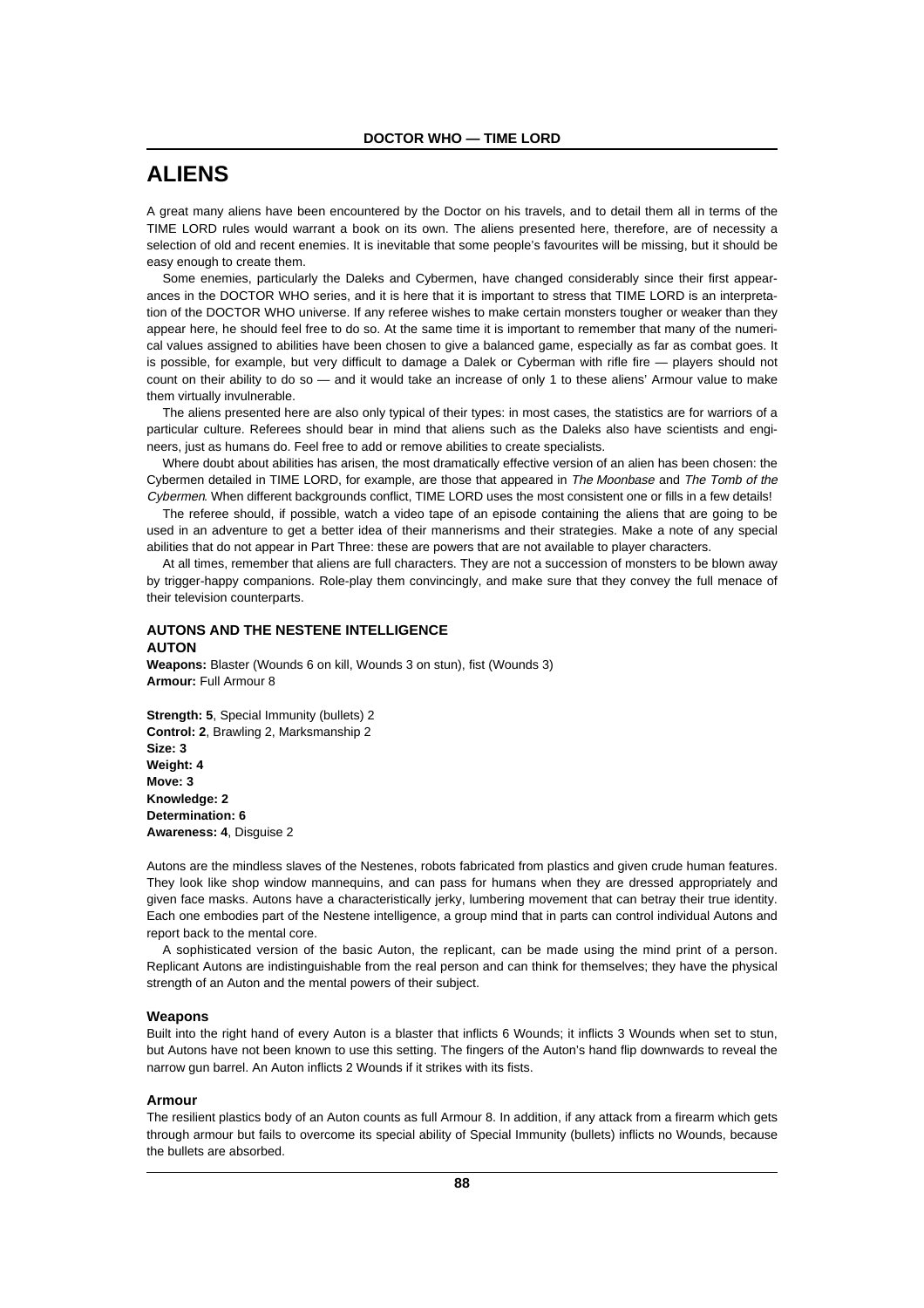### **Weaknesses**

If an Auton can be deprived of contact with the Nestene intelligence, it is immobilized. The Doctor might typically achieve this by building a MacGuffin that jammed the brain waves of the controlling Nestene.

### **NESTENES**

**Weapons:** Tentacle (inflicts Wounds 5 a turn after grapple attack) **Armour:** Full Armour 7

**Strength: 5 Control: 6**, Brawling 2, Marksmanship 2 **Size: 2 Weight: 5 Move: 2 Knowledge: 8 Determination: 7**, Hypnotism 1 **Awareness: 3**

Nestenes is the collective name for a disembodied, mutually telepathic intelligence that takes corporeal form as a cephalopod — a giant octopus. The intelligence travels through space, seeking out suitable planets to colonize. When it finds one, it sends a swarm of meteorites — plastics globes containing part of its being — to the planet, in the hope that the scientifically curious will study the globes: whoever finds one first is mentally attacked by the intelligence to provide it with an agent who can prepare for the full materialization of the Nestenes on the planet. Whoever the intelligence takes over, it imbues with its ability of Hypnotism (but only at the agent's Determination).

Plastics materials are the Nestenes' tools: they can control molecularly adjusted plastics to create the robotlike Autons or to make ordinary household objects into weapons of terror. The intelligence needs to destroy any native population in an area so it can materialize in complete safety.

### **Weapons**

In its corporeal form, the intelligence attacks with its tentacles with the aim of grappling and then crushing its attackers. Each round after a successful grappling attack has been made, the intelligence inflicts 5 Wounds on its target unless that person can break free.

Plastics that its servants have molecularly adjusted can be controlled by the intelligence. Inflatable chairs can be made to suffocate people, plastic dolls or cables animated to strangle them, and plastic flowers made to spray suffocating films in people's faces. Plastics objects vary in Strength, Control and Move, but are typically Strength 3, Control 3 and Move 1. All count as attempts to suffocate the defender, in effect working like a slow-acting poison with an attack rate of one action turn and maximum Wounds of 4. The plastics objects are activated by heat or sonic signals: a drop in temperature deactivates them.

#### **Armour**

The thick, rubbery skin of the corporeal form has full Armour 7.

#### **Weaknesses**

Like its Auton subjects, the Nestenes can be driven away by a device emitting the correct frequency to disrupt or block its mental processes.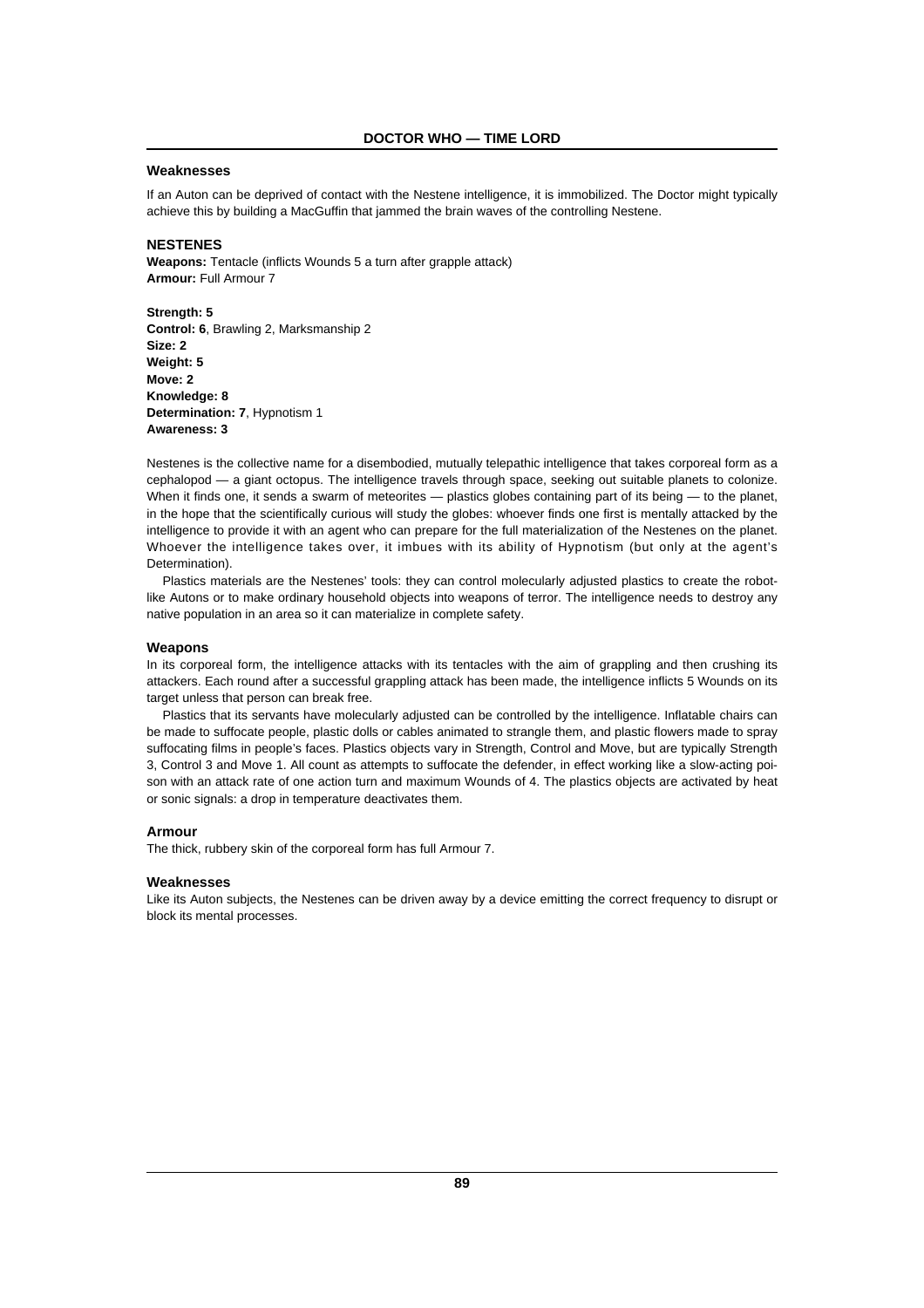# **CYBERMEN & CYBERMATS CYBERMAN**

**Weapons:** Blaster (Wounds 8 on kill, Wounds 4 on stun), fist (Wounds 6), electric charge (Wounds 3) **Armour:** Full Armour 9

**Strength: 6**, Iron Constitution 2, Special Immunity (heat, radiation, disease, cold) 3 **Control: 3**, Marksmanship 2, Martial Arts 1 **Size: 3 Weight: 5 Move: 3 Knowledge: 6**, Computing 1, Cryptanalysis 1, Cybernetics 1, Explosives 1, Science 1 **Determination: 7**, Indomitable Will 1 **Awareness: 2**, Precision 1, Tracking 2

Cybermen are neither evil nor good, just clinically logical in their actions: they have no concept of fear, pity, joy or cruelty, owing to their scientific advances. The once human inhabitants of their home planet, Mondas, developed the science of cybernetics to the extent that they could replace every part of the human body, except the brain, with metal or plastic parts. They became Cybermen, silver humanoid giants that are immune to the extremes of heat and cold and free from the ravages of disease. Eventually, their scientists eliminated what they saw as imperfections in their brains: emotions, without which they have become creatures of pure logic.

Human bodies, however, are essential to the survival of the Cybermen, because the Cybermen can increase their numbers only by converting suitable subjects. It is the object of propagating the Cyberman race that drives them to travel through space (they have not, as yet, discovered time travel). Earth and its colonies are therefore often chosen as targets of Cybermen attacks; it was during such an attack on Earth in 1986 that the first Doctor destroyed Mondas, which had returned to its home solar system. Captured humans are cyberized, a process of physical replacement and mental conditioning, in order to become Cybermen; those that reject the conditioning are often used as workers or infiltrated as superhuman spies into target societies. Cybermen have also developed mind-controlling machines used in combination with neurotoxins to enslave weak-willed humans.

The Controller, the leader of the Cybermen, seldom leaves their adopted home planet of Telos. Expeditions are led by a Cyber Leader; patrols are headed by a Cyber Lieutenant. These Cybermen have Knowledge 7.

Because their weak, fleshy frames have been replaced, Cybermen are preternaturally strong. Their lack of fear makes them terrifying warriors to encounter, especially considering their resistance to most other species' weapons. They have a good grasp of tactics and know that their invulnerability disconcerts an enemy. They are completely immune to vacuum, because they do not need to breathe, which coupled with their resistance to cold and heat means they survive where humans would perish — even outside spaceships.

Extreme cold, however, forces Cybermen into hibernation. The Tombs of the Cybermen on Telos are riddled with refrigerated chambers to which the Cybermen retreat when they must conserve energy. Whenever an invasion force of Cybermen travels through space, the bulk of it travels in cryogenic silos from which it must be awakened.

Cybermen look just silver-coloured metal men, about 2.1 metres tall. Hydraulic pipes run over their flexible metal skin and into the accordion- like unit on their chests, where a small metal grille conceals a heat-exchanger. The chest unit also houses communication equipment and a light. Their faces are impassive metal masks, with only circular holes where eyes should be, and a harsh slit for a mouth. The optical units can be switched to see into the infra-red spectrum. Instead of ears, a Cyberman has antennas that emerge from the side of its head and connect to the top.

Cybermen speak with a perfectly flat, twangy electronic voice: their speech circuits are incapable of inflection. With no lip movement and no body language to observe, Cybermen are disturbing simply because of their sheer inhuman behaviour.

#### **Weapons**

Cybermen carry blasters that use electrical energy and which inflict 8 wounds when set to kill and 4 Wounds on stun. The solid, tubelike weapon clips onto the base of the chest unit. In addition to their hard, metal fists, which inflict 6 Wounds, Cybermen can discharge part of their internal power to stun an enemy. The electrical discharge from their fingertips inflicts 3 Wounds and counts as a ranged weapon with a range of zero areas.

#### **Armour**

The metallo-plastic skin of a Cyberman counts as Armour 9 full armour.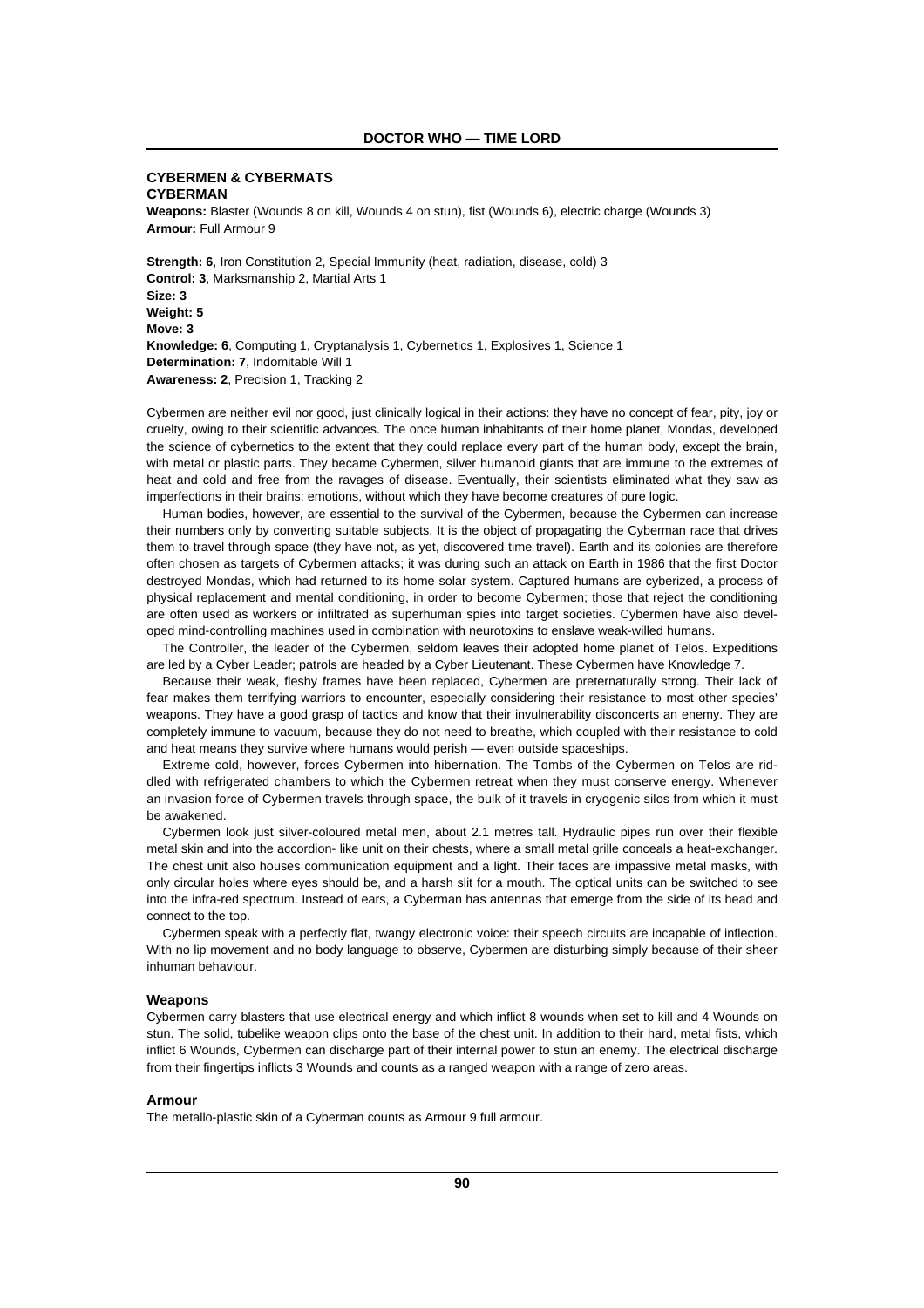### **Weaknesses**

Cybermen need recharging periodically: each hour a Cyberman is mobile counts as a cumulative difficulty against Strength against which each Cyberman must test at the end of every hour in order to remain active. Cybermen are always mobile, therefore, for the first six hours after activation because their Strength automatically beats the difference for the first five hours.

The grille in the centre of a Cyberman's chest unit is the only physical weak point: it is Armour 3 and counts as a Size 7 target.

Gold counts as a fast-acting poison, Wounds 5, with a rate of decay of 1 an action turn. It must be administered through a Cyberman's chest grille because it works by corroding the elements of the heat- exchanger, causing the Cyberman to seize up.

The metallo-plastic armour of a Cyberman is vulnerable to particular combinations of organic solvents. These vary in effectiveness, but count as fast-acting poisons that bypass armour and directly attack a Cyberman's Strength. The one used against the Cybermen in The Moonbase would be Wounds 4.

#### **CYBERMAT**

**Weapons:** Bite (Wounds 4 to penetrate armour, injects Wounds 4 poison), energy bolt (Wounds 4, range 1 area) **Armour:** Full Armour 9

**Strength: 2 Control: 2**, Leaping 2, Marksmanship 1, Stealth 3 **Size: 6 Weight: 2 Move: 2 Knowledge: 2 Determination: 6 Awareness: 4**

Cybermats look like giant silverfish. They are about 50 centimetres long and built from flexible metal segments. A cybermat's bulbous head has two large white eyes, two antennas, and a frill of short, cream-coloured tentacles which brush the ground. Cybermen employ these small, semi-intelligent robots to infiltrate enemy bases, where they secretively destroy materials and personnel, depriving the base of any materials that might be used against the Cybermen. Cybermats typically move through the service tunnels and ventilation ducts.

#### **Weapons**

A Cybermat's main weapon is its poisonous bite, which inflicts 4 Wounds but only for the purposes of penetrating armour: it does no real damage. Instead, if the Cybermat's bite gets through armour, it injects one of two types of venom.

The most commonly used venom is a neurotoxin, which counts as a Wounds 4 fast-acting poison with an attack rate of one research turn. This does not kill although it does induce unconsciousness if it beats the Strength of its target: if it reduces the victim's Wounds to his death point, it means that person can be conditioned by the Cybermen's mind-controlling apparatus. The second type of venom is deadly: it is a Wounds 4 fast-acting poison with an attack rate of one action turn.

Cybermats may also be equipped with specialized venoms: in The Wheel in Space they used a metal-corroding fluid to destroy the space station's supply of bernalium.

Cybermats can emit a weak energy bolt from their eyes. It has a range of 1 area, inflicts 4 Wounds, but only paralyses its target. The Wounds inflicted count only as an increased difficulty against the target's Move.

### **Armour**

As Cybermats are constructed from the same tough metallo-plastic used to build Cybermen, they have full Armour 9.

# **Weaknesses**

A Cybermat's eyes count as Size 8 unarmoured targets; shooting both out will deactivate but not destroy the creature.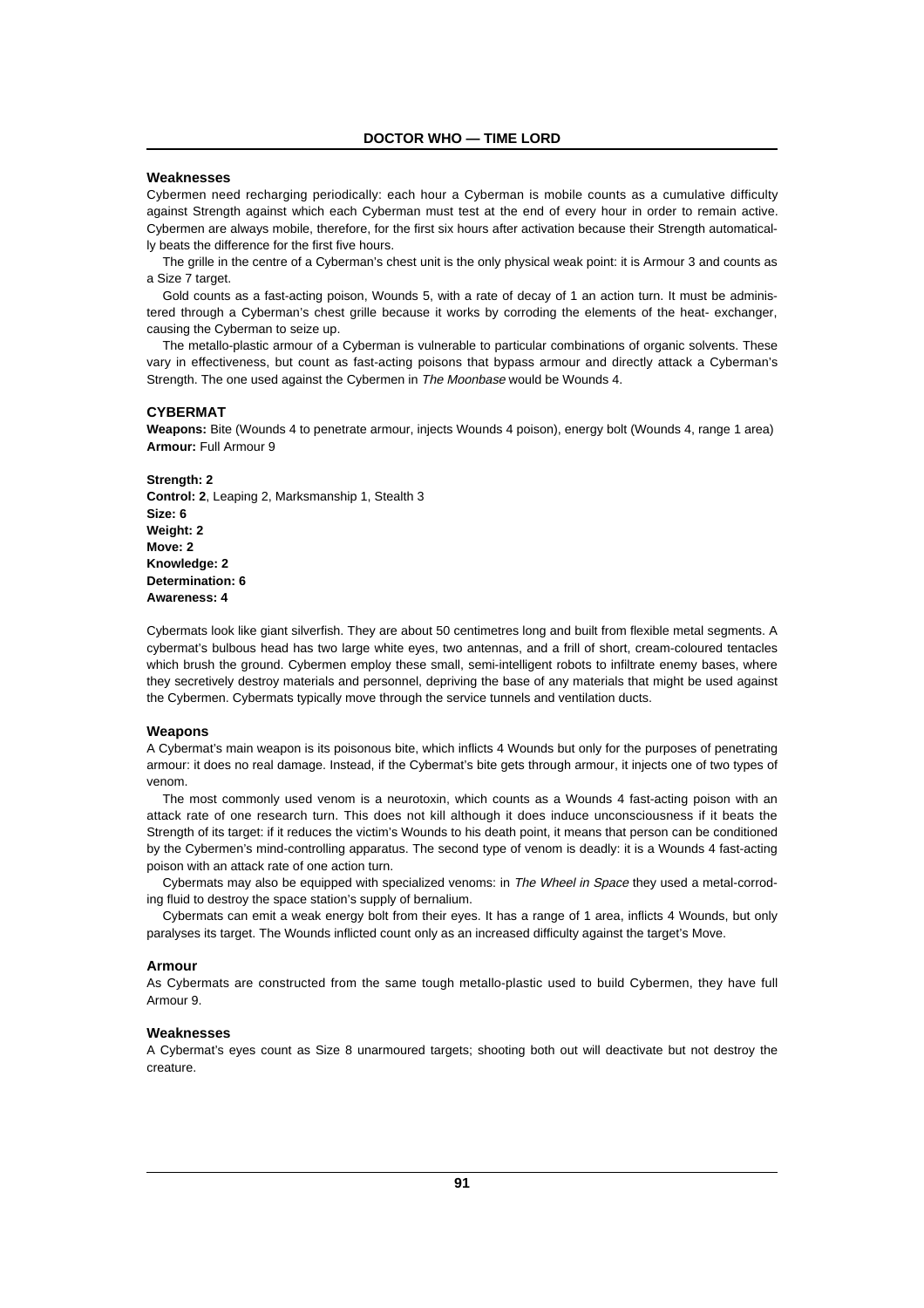### **DALEKS & THE BLACK DALEK DALEK**

**Weapons:** Blaster (Wounds 8 on kill, Wounds 4 on stun) **Armour:** Full Armour 9

**Strength: 4**, Iron Constitution 2, Special Immunity (radiation) 2 **Control: 1**, Marksmanship 3 **Size: 4 Weight: 5 Move: 2 Knowledge: 6**, Computing 1, Cryptanalysis 1, Explosives 1, Robotics 1, Science 1 **Determination: 6**, Command 2, Gloating 1, Indomitable Will 1 **Awareness: 2**, Tracking 3

### **BLACK DALEK**

**Weapons:** Blaster (Wounds 8 on kill, Wounds 4 on stun) **Armour:** Full Armour 9

**Strength: 5**, Iron Constitution 2, Special Immunity (radiation) 2 **Control: 1**, Marksmanship 3 **Size: 4 Weight: 5 Move: 2 Knowledge: 7**, Computing 1, Cryptanalysis 1, Explosives 1, Robotics 1, Science 1, Temporal Science 1 **Determination: 6**, Command 2, Gloating 2, Indomitable Will 2 **Awareness: 2**, Tracking 3

Created on the planet Skaro by the Kaled scientist Davros as engines of war and as the ultimate form of the Kaled race, the Daleks are undoubtedly the most evil creatures the Doctor has ever had to fight. They are utterly ruthless, calculatingly efficient creatures that are bent on dominating the universe: their might and technology are such that they instill fear into other intelligent species. Time is no longer a barrier to the Daleks, which can travel to a limited extent through time using taranium-powered machines.

Daleks are divided into two warring factions: pure strain and Imperial Daleks. Pure strain Daleks have grey and black armour and are led by the Supreme Dalek, an abnormally intelligent mutant specially bred for the purposes of leadership. The Supreme Dalek is also known as the Black Dalek, because its armour is coloured black. Pure strain Daleks seek only to exploit Davros's skills and do not acknowledge him as leader: to them he is only a resource of knowledge.

Imperial Daleks are the result of Davros's further experiments to breed infallible Daleks that are totally loyal to him. They have cream and gold armour and are led by the Emperor Dalek, which in reality is Davros in creamcoloured Dalek armour topped with a spherical case that hides his true form.

All Daleks have no benign emotions because Davros biogenetically engineered these weaknesses from their minds, leaving them only with strong emotions such as hate, revenge and cruelty. The weaknesses of the Daleks is that they are too logical and rely too heavily on their computers; they have lost the powers of intuition and inspiration.

Both factions use other species to compensate for their limited mobility. Ogrons are particularly favoured because they are stupid but loyal; human mercenaries are used reluctantly because they are by nature treacherous. The Daleks also enslave the populations of planets they conquer to provide work forces to exploit mineral resources, especially in dangerous environments.

Dalek armour is shaped like a pepper pot about 1.5 metres tall. The lower, slab-sided part is covered in large hemispherical nodules; its manipulator arm and blaster are connected to the mid section by ball-and-socket joints and may be replaced by other weapons and tools such as a cutting torch. A single eye-stalk juts out of its domeshaped head. The Dalek creature itself is a hideous, green, multi-tentacled mutant about 60 centimetres across. It is as dangerous outside its protective shell as it is inside, owing to its incredible will to live and a murderous desire to kill. The mutant itself has Control 4 and Move 1; the values of Control 1 and Move 2 are those of its armour.

Although Daleks are linked into a communication network, they also have the power of speech through a builtin electronic voice box. The harsh, grating voice box enunciates individual syllables: the word exterminate, for example, comes out as ex-ter-min-ate. Their conversation tends to be along the lines of: 'Exterminate', 'The Doctor is an enemy of the Daleks, he must be exterminated' and 'Halt or you will be exterminated'.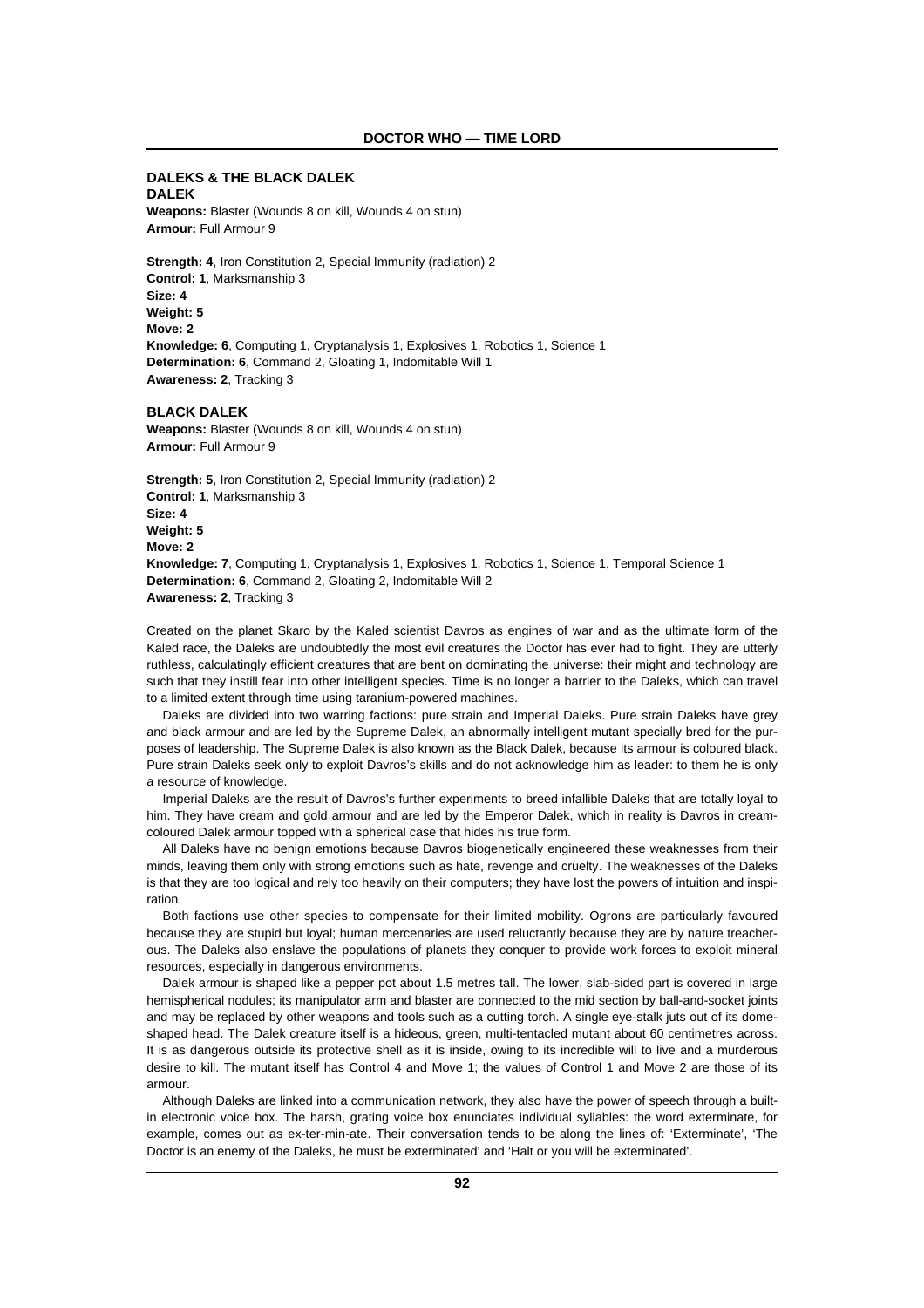# **Weapons**

A Dalek's built-in blaster inflicts 8 Wounds when set to kill and 4 Wounds on stun. When set to stun, the blaster paralyses an opponent; the Wounds value is added to the difficulty of any action that character attempts until the Wounds are healed.

# **Armour**

The metal casing that houses a Dalek is equivalent to full armour offering protection of Armour 9. The armour houses and protects a Dalek's power plant, battle computer and life-support systems; if these are removed, it is possible to squeeze a human into the armoured shell.

# **Weaknesses**

A Dalek's physical weak points are its eye-stalk and the manipulator arm, both of which are Size 6, Armour 6 and Strength 4. Attacks against these weak points only disable the respective part of the Dalek; they do not injure the creature inside. A Dalek with a disabled eye-stalk, for example, cannot see.

A virus developed by the Movellans specifically attacks Daleks: it is equivalent to a slow-acting poison, Wounds 4, with an attack period of 24 hours. There is no known cure.

Daleks are supremely arrogant and overconfident; they often underestimate their enemies.

#### **DRACONIANS**

**Weapons:** Blaster (Wounds 6 on kill, Wounds 3 on stun) **Armour:** Full Armour 3 (scaly skin)

**Strength: 4 Control: 3**, Marksmanship 1, Martial Arts 1 **Size: 3 Weight: 4 Move: 3 Knowledge: 6**, Astrogation 1, Computing 1, First Aid 1, Science 1 **Determination: 5**, Command 1 **Awareness: 3**, Eloquence 1

Draconians are a proud and noble species of lizard men whose empire at one time borders that of Earth in the Milky Way galaxy. Although they have a strong martial tradition and a warrior's code similar to that of the Japanese samurai, they respect the empires of other people and realize that war against an enemy as strong as Earth would be costly. In many ways they think and act like humans.

About 2.2 metres tall, Draconians have tall, pointy heads topped by a small crest of green scales. Their brown faces are elongated with a black forked beard; green scales spread up from the neck, round the ragged, pointed ears and the back of the head. Flowing green and gold robes cover their scaly green bodies, and pointed, ornamental wings curve from the robes at the shoulders. The Draconians have earned the derogatory nickname of Dragons owing to their green skin and reptilian nature. Draconians speak with a harsh, slightly sibilant voice.

The Draconians are ruled by an emperor, whose court is on their home planet of Draconia. His rank is denoted by a large blue gemstone on a broad, blue sash; princes of Draconia have a green sash with a green gemstone. Draconians of rank should be greeted with the words, 'My life at your command.'

Draconians are as civilized and as scheming as the next alien. Yet they are honourable: it is virtually unheard of for a Draconian to break his word, and it takes much provocation for the Draconians to breach their treaties. Women are treated as second class citizens — they are not even permitted to speak directly to the emperor, and to do so is a tremendous breach of etiquette.

The Doctor has twice helped the Draconians. At the time of the fifteenth emperor, he saved them from a deadly plague for which he was made a noble of Draconia. In Frontier In Space, the third Doctor averted a potentially catastrophic war between Earth and Draconia.

# **Weapons**

Draconians use blasters that inflict 6 Wounds when set to kill and 3 Wounds when set to stun. Their talon-like hands inflict 2 Wounds.

# **Armour**

A Draconian's tough, scaly skin counts as tough leather full armour, providing protection of Armour 3.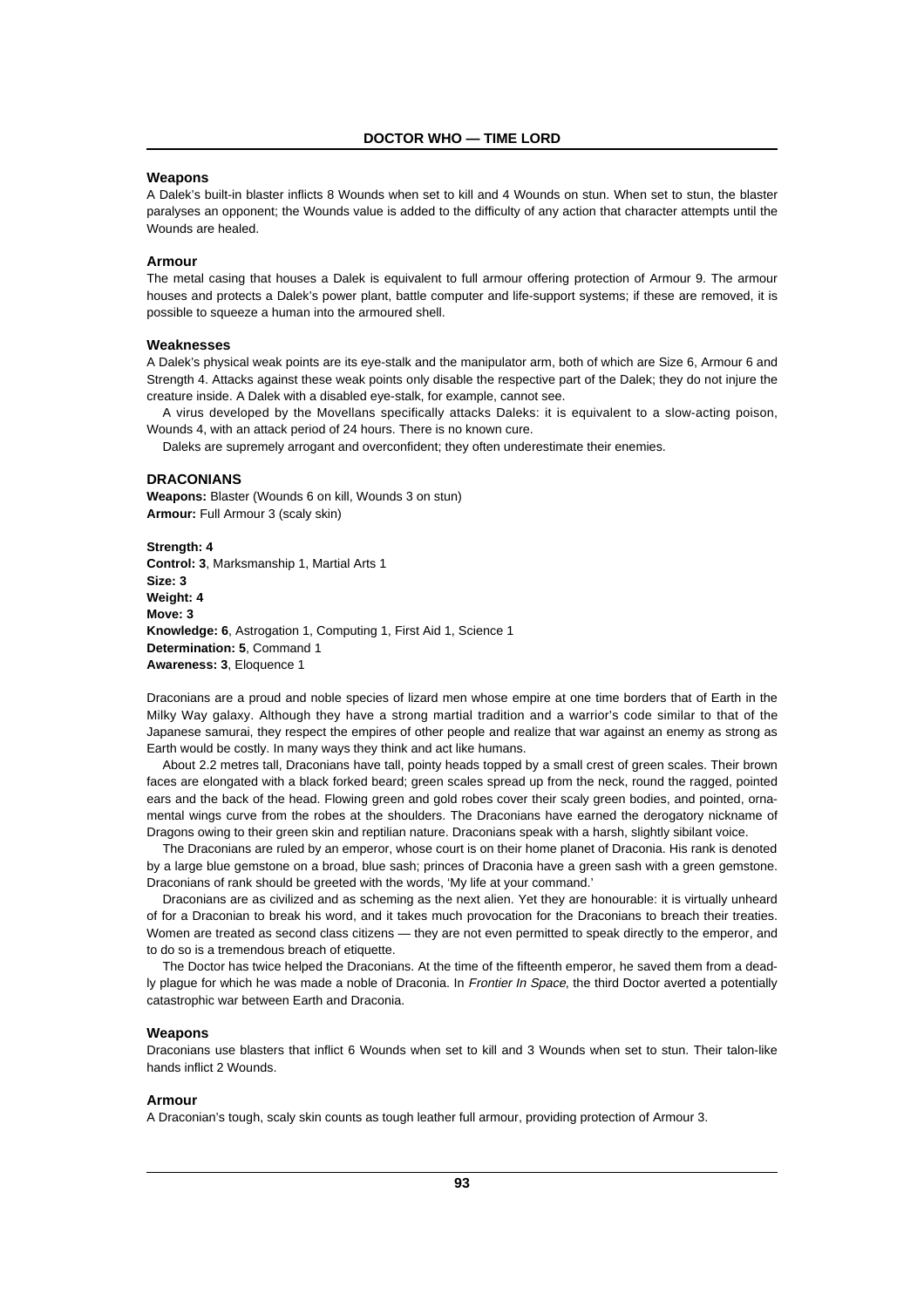### **Weaknesses**

A Draconian's pride may provoke hasty action, otherwise they have no particular weakness.

# **HAEMOVORES & THE ANCIENT ONE HAEMOVORE**

**Weapons:** Claw (Wounds 4) **Armour:** Psychic Shield counts as Armour 8 vs certain attacks

**Strength: 4 Control: 2**, Brawling 2 **Size: 3 Weight: 4 Move: 3 Knowledge: 4 Determination: 5**, Limited Telepathy 1, Psychic Shield 3 **Awareness: 3**

# **ANCIENT ONE**

**Weapons:** Claw (Wounds 5) **Armour:** Psychic Shield counts as Armour 8 vs certain attacks

**Strength: 5**, Fuse Metal 1, Quick Recovery 2 **Control: 2**, Brawling 2 **Size: 3 Weight: 5 Move: 3**, Swimming 2 **Knowledge: 6**, Poisons 2, Science 1 **Determination: 5**, Command 2, Limited Telepathy 2, Psychic Shield 3 **Awareness: 3**

Haemovores are at the end of a possible evolutionary path for the human race: they are vampiric mutants whose origins lie in the pollutants with which, in the far future, man poisons the Earth. If man cleans up the Earth and stops pouring chemicals and sewage into its seas and oceans, the Haemovores may never have been: their appearance will have been nothing more than a temporal paradox.

Known as the Ancient One, the first of the Haemovores has by far the greatest powers. It is to the lesser Haemovores what Dracula is to the vampires he creates: it guides them mentally and can destroy them by exerting its will through the telepathic link that binds them. The Ancient One and lesser Haemovores alike can all create new Haemovores by draining the blood from their victims: anyone killed by a Haemovore in turn becomes one.

At first, a newly created Haemovore resembles the person it once was. Its skin, however, is now a deathly white; its lips, a full red; and its fingernails, long talons. Although it still has the power of speech, its voice has become harsh and sibilant. In time, as the chemical mutation passed on by its creator takes hold, a new Haemovore loses the power of speech and communicates through telepathy. Its skin, too, changes: it puffs up and turns pale blue, becoming encrusted with white, barnacle-like growths. A millennium or two of mutation produces the final form: a broadly built, 2.2 metre tall creature of like power to the Ancient One.

The creatures live in small communities in the depths of the oceans, or in wrecks and caves on the seabed. Each community is led by the oldest present Haemovore, the one with the greatest powers. Only their craving for human blood — a scarce resource in their future Earth — brings them from the oceans. Much of their power for rational thought, however, has gone; they have become creatures of instinct.

Fenric, an evil intelligence banished for centuries into the shadow dimensions by the Doctor's trickery, brought the Ancient One back through time to twentieth century Earth as part of a trap to catch the Doctor. Although the Ancient One perished, and Fenric's physical form was again destroyed, the Haemovores may yet again rise from the depths.

#### **Weapons**

The sharp claws of a Haemovore inflict 4 Wounds; those of the Ancient One inflict 5 Wounds.

#### **Armour**

A Haemovore has no natural armour, but is protected against certain attacks by its Psychic Shield.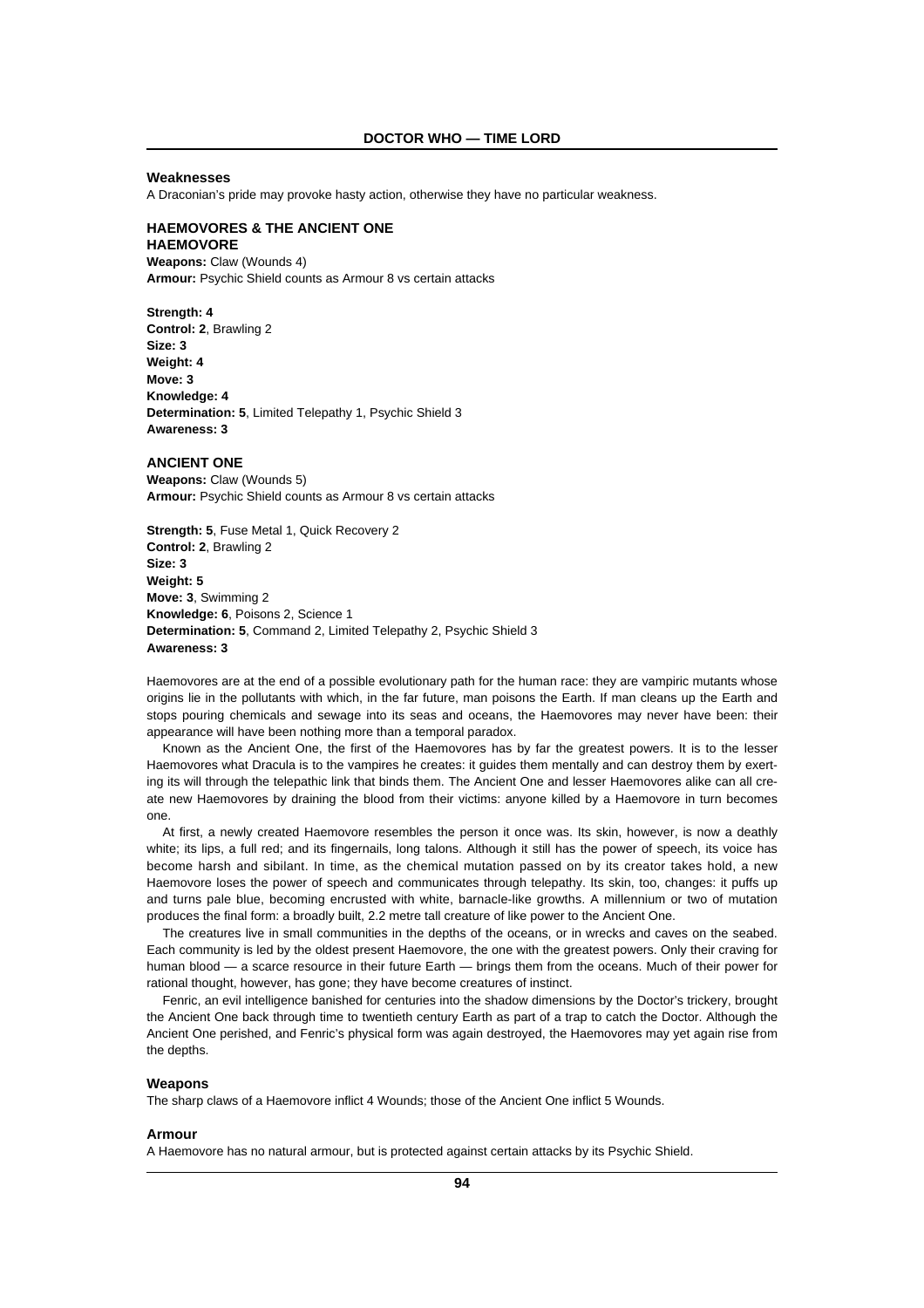### **Weaknesses**

Haemovores are repelled by a person's faith, which creates a psychic barrier that they cannot penetrate. Anyone who tries to resist the Haemovores must remain motionless in an area and concentrate on an object or a person they have faith in. They create a psychic barrier to the Haemovores of a difficulty equal to their Determination plus any relevant special ability. A Haemovore that fails to beat the difference between its Awareness and this difficulty is repelled by the person's psychic field.

# **Fuse Metal [Strength]**

This unusual ability is the power to form metal by pressure alone. It allows the Ancient One to form talismans that act as a focus for Limited Telepathy, opening the mind of the victim to the Ancient One's and allowing the creature to Command the victim to enter the sea.

# **Limited Telepathy [Determination]**

Limited Telepathy is the exertion of mind power to communicate with other people or creatures at a distance. At a number of areas less than the total ability of the telepathic creature, communication is automatic; at ranges greater than or equal to the ability, the creature must beat the difference, with a difficulty equal to the distance in areas. Limited Telepathy allows communication only between other telepathic creatures.

#### **Psychic Shield [Determination]**

This ability provides a mental barrier against kinetic physical attacks. It is effective, therefore, against bullets, blunt weapons and edged weapons, but useless against as passive attack such a poison gas. It counts as Armour of protection equivalent to the total Psychic Shield ability — Armour 8 for a Haemovore.

# **ICE WARRIORS & ICE LORDS ICE WARRIOR**

**Weapons:** Blaster (Wounds 8 on kill, Wounds 4 on stun), claw (Wounds 5) **Armour:** Full Armour 9

**Strength: 5**, Pain Resistance 2, Special Immunity (cold) 2 **Control: 2**, Brawling 2, Marksmanship 2 **Size: 3 Weight: 5 Move: 3 Knowledge: 6 Determination: 5 Awareness: 3**, Acute Hearing 1, Bureaucracy 1, Tracking 1

### **ICE LORD**

**Weapons:** Blaster (Wounds 8 on kill, Wounds 4 on stun), claw (Wounds 5) **Armour:** Full Armour 9

**Strength: 5**, Pain Resistance 2, Special Immunity (cold) 2 **Control: 3**, Marksmanship 1, Stealth 1 **Size: 3 Weight: 4 Move: 3 Knowledge: 7**, Computing 1, Electronics 1, Engineering 1, Law 1, Mechanics 1, Robotics 1, Science 1 **Determination: 6**, Command 1, Gloating 1, Indomitable Will 1 **Awareness: 3**, Acute Hearing 1, Bureaucracy 2, Eloquence 1

Ice Warriors are the warlike inhabitants of Mars who have adapted to their planet's cold, arid environment. There are two distinct orders in the military hierarchy: the Ice Lords and the Ice Warriors themselves. Ice Lords are the officers, performing the role of diplomat or expedition leader; Ice Warriors are the NCOs and ordinary soldiers that are assigned bodyguard work on diplomatic missions.

The Ice Warriors have a long tradition of expansion by military conflict, and their solutions to problems are usually direct and violent. Yet they are capable of great subtlety, harnessing their scientific advances to adjust the climate of planets to render them suitable for occupation. Their technology, however, is heavily based on trisilicate, a mineral that is abundant on Mars and which they are eager to exploit sources of. Trisilicate is the material used in their electronic circuits, performing much the same role as silicon does in Earth technology.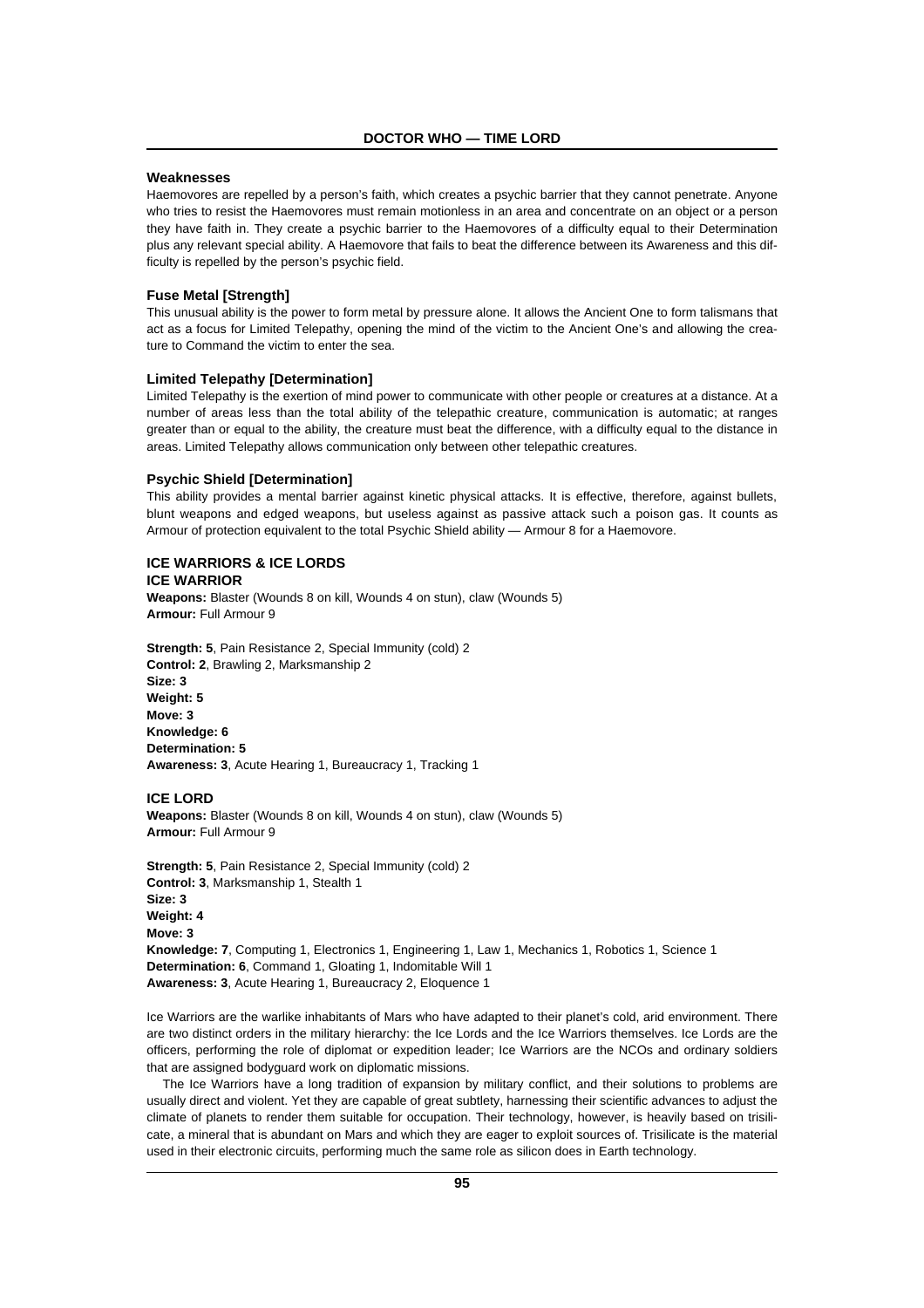Like humans, Ice Warriors are a political species and able to recognize that negotiation, not war, is sometimes the answer to conflict or the advancement of their civilization. At one time the Martian empire has been part of a federation of planets that has included Earth, Alpha Centauri, Arcturus and Peladon; at others, however, the Ice Warriors have been bent on the domination of Earth. It cannot be assumed that the Ice Warriors are automatically the enemy: they may well be allies!

It is easy to understand why Ice Warriors were mistaken for Vikings when they were first discovered on Earth, frozen in a glacier. Their armoured, scaly carapace, ridged limbs and helmet make them look as if they belong to an ancient civilization. Tufts of fur stick out from the joints in their green armour, however, and at 2 to 2.2 metres tall, they are clearly alien. Ice Lords are slightly built versions of the Ice Warriors, without the heavy carapace. Instead of hands, both types have heavy pincers.

Seemingly betraying a reptilian background, the Ice Warriors speak in low, sibilant tones; even when silent, their breathing sounds laboured. Ice Warriors tend to move slowly and deliberately.

#### **Weapons**

The blaster attached to an Ice Warrior's right wrist inflicts 8 Wounds when set to kill and 4 Wounds when set to stun. It uses sonic energy. When striking with its claws, an Ice Warrior inflicts 5 Wounds.

### **Armour**

An Ice Warrior's green, horny carapace and helmet count as full Armour 9.

#### **Weaknesses**

The only weak point in an Ice Warrior's armour is the gap that exposes its mouth and jaw. This gap counts as an Armour 3, Size 7 target.

Ice Warriors are used to cold, dry climates so they are particularly vulnerable to humid heat. A temperature of 20 degrees celsius counts as an environmental difficulty of 4 to an Ice Warrior; every 5 degrees centigrade above this increases the difficulty by one. At the end of every action turn during which the ambient temperature difficulty is 5 or more, each Ice Warrior must beat the difference between its Strength and the difficulty to remain conscious. The heat does not inflict any Wounds, but the Ice Warrior can recover consciousness only by beating the difference between its Strength and the environment.

# **MECHANOIDS**

**Weapons:** Blaster (Wounds 7 on kill only), electric shock (Wounds 3) **Armour:** Full Armour 5

**Strength: 4 Control: 1**, Marksmanship 3 **Size: 3 Weight: 5 Move: 2 Knowledge: 6**, Computing 1, Electronics 1, Engineering 1, Mechanics 1, Robotics 1, Science 1 **Determination: 6 Awareness: 3**, Precision 1

Mechanoids are the colonizing robots used by Earth to find and prepare planets for human occupation. Constructed during the first few years of Earth's expansionist period, the Mechanoids have largely been forgotten, and the commands needed to gain access to the beautiful cities they create lost by man. When anyone encounters a Mechanoid city, the robots will confine him indefinitely until they are given the codes that they should receive from the colonists. Such prisoners will be well catered for, but it is a sterile existence.

On the planet Mechanus, the Daleks attacked and largely destroyed a Mechanoid city in their attempts to catch and exterminate the Doctor. Mechanoids, however, are used to repairing each other, and have infinite patience to rebuild their work should it be destroyed.

A Mechanoid is about 1.7 metres tall and looks like a multi-faceted, angular sphere on a low circular base. The metal triangular panels that comprise its outer skin conceal circuits, sensors and its weaponry. At the top of the sphere, a small column topped by a broad, flat metal cone sticks out: the column contains the Mechanoid's main audio sensors. A narrow metal band runs round the middle of the robot and houses the two, slender metal feelers that the Mechanoid uses to operate machinery. Mechanoids have grating, electronic voices, and precede and finish their simple commands with spoken binary sequences.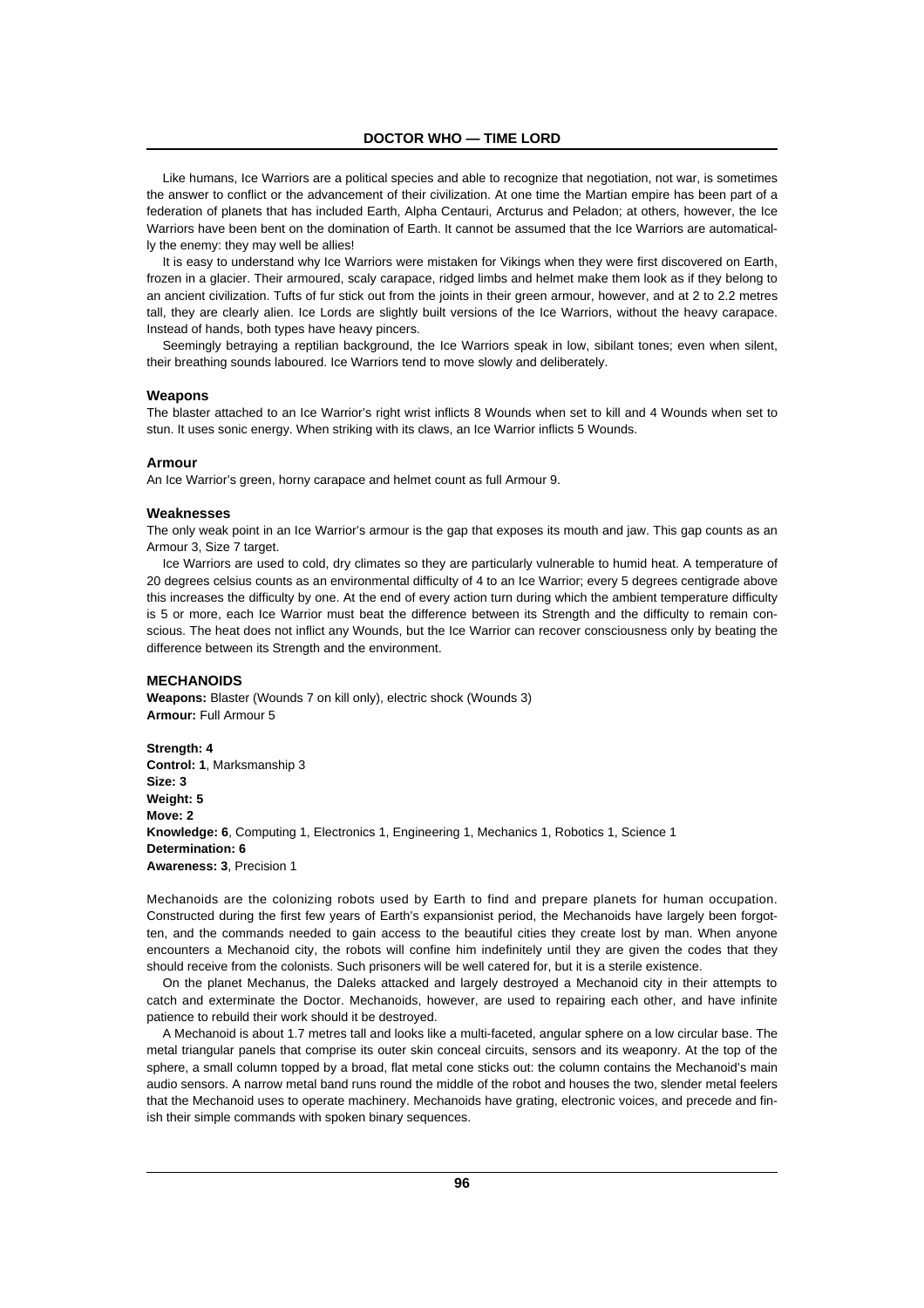# **Weapons**

Behind a front panel on each Mechanoid is a blaster that uses heat energy. It inflicts 7 Wounds and can only be used to kill. A Mechanoid can electrify its outer skin to protect it from physical assault: anyone touching this receives an electric shock that inflicts 3 Wounds.

# **Armour**

Mechanoids have the equivalent of plate metal full armour, providing protection of Armour 5.

#### **Weaknesses**

Mechanoids are easily destroyed by most blasters, and have no particular weakness apart from their logical and restricted thinking.

# **MOVELLANS**

**Weapons:** Blaster (Wounds 7 on kill, Wounds 3 on stun), fist (Wounds 2) **Armour:** Full Armour 6

**Strength: 5**, Iron Constitution 1 **Control: 3**, Brawling 1, Marksmanship 1 **Size: 3 Weight: 4 Move: 3 Knowledge: 6**, Astrogation 1, Computing 2, Electronics 1, Explosives 1, Robotics 2 **Determination: 6**, Command 1 **Awareness: 3**, Precision 2, Striking Appearance 2

Strikingly attractive by human reckoning, with golden skin, dark, elongated eyes, and white plaited hair, the Movellans are not what they seem. Beneath their ribbed and padded close-fitting white tunics and knee-britches, is a humanoid body of plastics and metal: the Movellans are coldly logical robots. Their uniform also consists of white mid-length boots and a silver gun-belt, which also holds a power pack.

Movellans are the deadly enemies of the Daleks, using their powerful battle computers to try to outwit Davros's creations. Yet doing so has resulted only in stalemate: whatever the Movellans' computers plot, the Daleks' computers counter and vice versa. The stalemate is only broken in the far future when the Movellans develop a virus that attacks only Daleks: it virtually destroys the entire species.

The Movellans are utterly ruthless, although they may well appear helpful and considerate when first met, an impression that is heightened by their soft, gentle voices. Their robotic nature, however, is revealed by their lack of emotions and efficient, probing conversations. Movellans are reluctant to be touched or seen in death by aliens: it would immediately reveal that they are not creatures of flesh and blood. They will sacrifice temporary allies and even themselves to attain their goals.

Movellan scout ships have a crew of no more than a dozen, but the onboard computer has the power to replicate any of the crew members that are destroyed. The spaceship itself, partly buries itself on landing as a means of self-defence.

#### **Weapons**

Movellans carry a small, cone-shaped blaster that has a built-in hand shield. The blaster inflicts 7 Wounds when set on kill, and 3 Wounds when set on stun. These robots, however. inflict only 2 Wounds with their fists.

# **Armour**

A Movellan's resilient body is equivalent to full Armour 6.

#### **Weaknesses**

The external power pack on each Movellan's belt is a serious weakness. If it is removed, the Movellan is deprived of power and collapses slowly to the ground. The power pack counts as a Size 7 target. Movellans are also completely logical: irrational actions are likely to outwit them.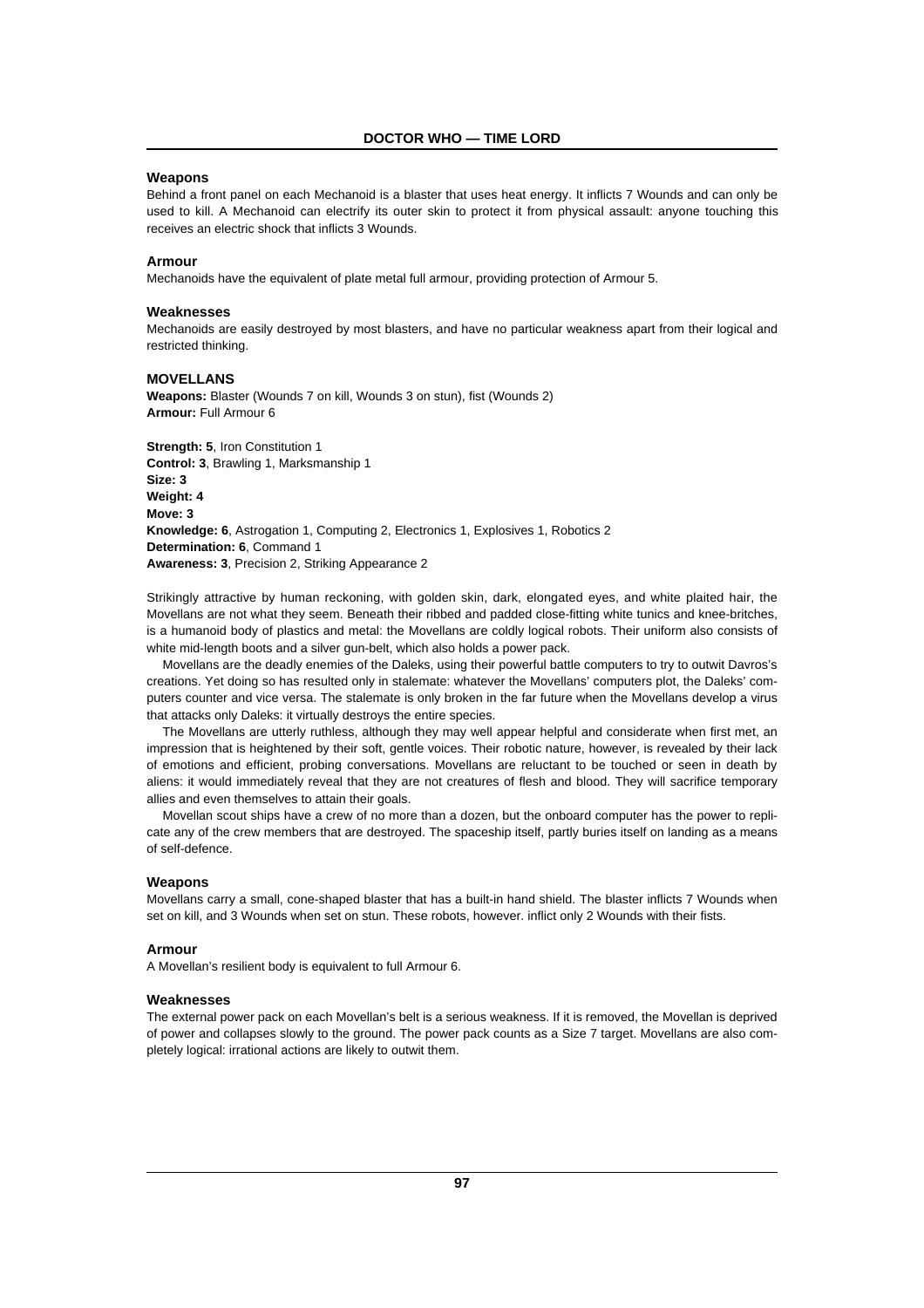### **OGRONS**

**Weapons:** Blaster (Wounds 6 on kill, Wounds 3 on stun), fist (Wounds 2) **Armour:** Body Armour 3

**Strength: 5**, Pain Resistance 2 **Control: 3**, Blunt Weapons 1, Brawling 1, Marksmanship 1 **Size: 3 Weight: 5 Move: 3**, Running 1 **Knowledge: 2**, First Aid 1, Wilderness Lore 1 **Determination: 5 Awareness: 2**, Tracking 1

Brutal and stupid, Ogrons have two great qualities: they are tough fighters and they are loyal to their masters. Brought out of a primitive, almost Stone Age existence by the Daleks to fulfil a role as mobile, aggressive guards, Ogrons have become mercenaries, hiring themselves out to whoever or whatever needs their services. Yet they are still a primitive people: Ogrons live in cave dwellings on their home planet, which they simply call Homeworld now they have discovered the existence of other planets. Known as Ogros to other civilizations, it is a bleak, rocky planet; it is also home to a large predatory reptile that the Ogrons worship as a god.

Ogrons are about 2.2 metres tall and look like dark-skinned apes. They are largely bald, apart from some long, straggly hair that hangs down from the back of their heads. A prominent bony ridge casts their small, dark eyes into shadow; their heavy jaws heighten their almost neanderthal look. They typically dress in coarsely woven, baggy tunics and leggings, over which they wear a stout jerkin.

Although Ogrons are capable of following orders well, they have no sense of initiative, and often overlook details that their masters consider important. They have gruff, deep voices which are difficult to understand. Although they may be lacking as conversationalists, Ogrons have an intuitive grasp of technology, and easily comprehend the function, if not the workings, of blasters, spaceships and the like.

#### **Weapons**

Ogrons are armed with heavy duty blasters that inflict 6 Wounds on kill and 3 Wounds on stun. Their tough hands inflict 2 Wounds.

#### **Armour**

An Ogron's jerkin is equivalent to tough leather body armour, offering protection of Armour 3.

#### **Weaknesses**

Ogrons are superstitious and dreadfully afraid both of their god and their masters. Their stupidity means they are easily outwitted, unless they are in the company of an intelligent leader such as the Master or a Dalek.

#### **ROBOTS**

**Weapons:** Blaster (Wounds 6 on kill, Wounds 3 on stun), fist (Wounds 4) **Armour:** Full Armour 7

**Strength: 4 Control: 2**, Brawling 1, Marksmanship 1 **Size: 3 Weight: 5 Move: 2 Knowledge: 6**, Computing 1, Electronics 1, Engineering 1 **Determination: 6 Awareness: 2**, Keen Sight 1, Tracking 1

Robots are an incredibly varied type of machine and can have greatly differing abilities. The most dangerous robots, however, are often humanoid in shape: the abilities listed above are such a robot whose duties include servicing machinery or guard duty. Specialized robots will have skills more appropriate to their duties.

Robots have an important role to perform: they remove the need to use men for onerous, repetitive tasks and also help to cut overheads by obviating the need to pay wages. A robot will continue to work tirelessly, provided that no one interferes with its programming.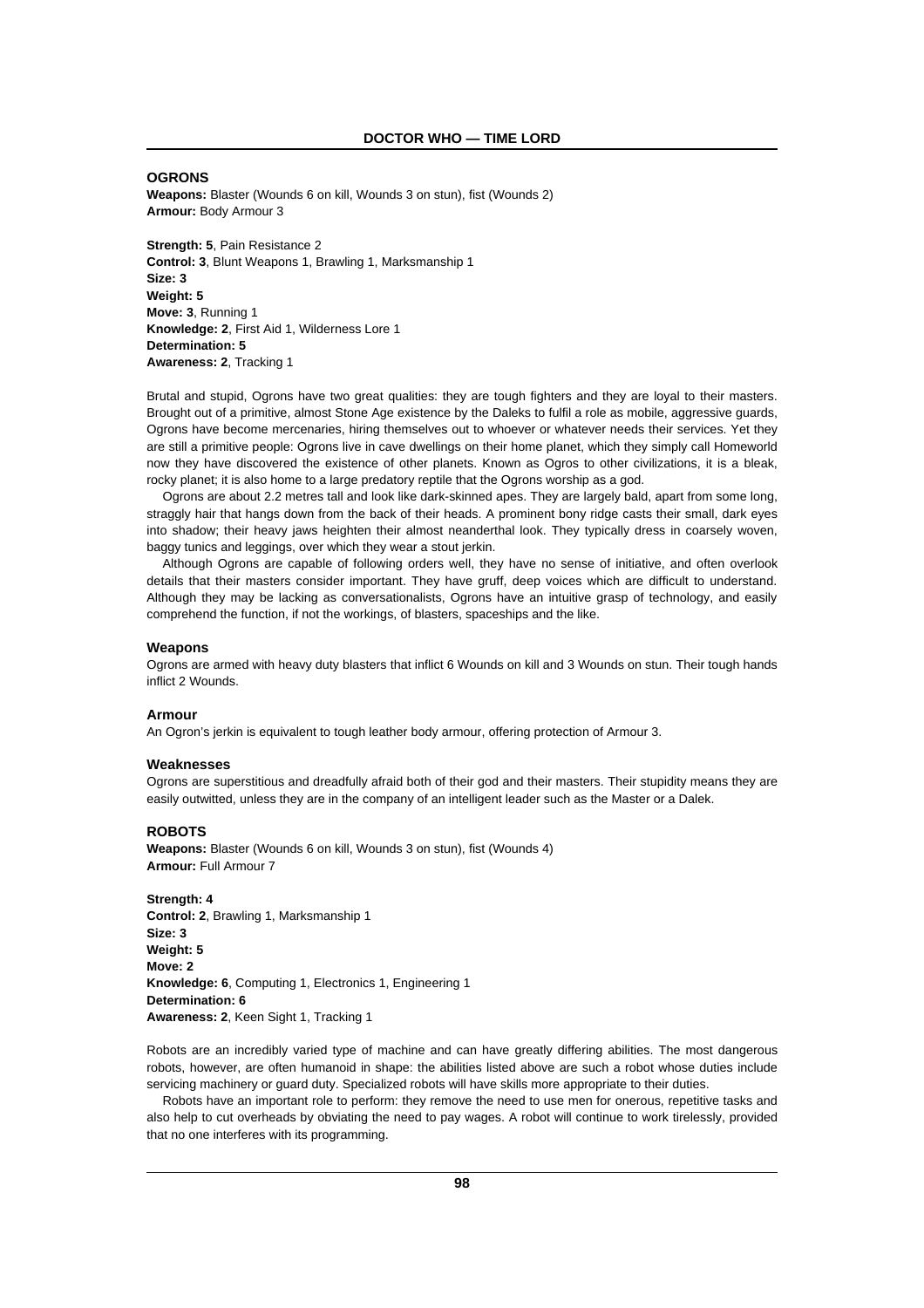Many of the Doctor's opponents use robots of some sort, and they are of sufficient menace not to be disregarded. Particularly intelligent robots become aliens menaces in their own right, such as the Movellans.

# **Weapons**

Not all robots are equipped with blasters, but those that are inflict 6 Wounds on kill and 3 Wounds on stun. A robot's powerful hands inflict a number of Wounds equal to its Strength.

# **Armour**

Most robots have a metal skin or framework which is equivalent to full metal plate Armour 7.

### **Weaknesses**

A robot is blinded if its optical sensors are covered or shot out; the sensors are Size 7 unarmoured targets. It can be completely discombobulated by disconnecting or destroying vital circuits.

#### **SEA DEVILS**

**Weapons:** Blaster (Wounds 6 on kill, Wounds 3 on stun), claw (Wounds 2) **Armour:** Full Armour 6

**Strength: 5**, Iron Constitution 2, Special Immunity (pressure) 3 **Control: 3**, Brawling 1 **Size: 3 Weight: 4 Move: 3**, Swimming 3 **Knowledge: 6**, Computing 1, Electronics 1, Engineering 1, Explosives 1, First Aid 1, Science 1 **Determination: 5**, Command 1 **Awareness: 3**

Sea Devils are an intelligent reptilian species that live in underwater, air-filled cities at the bottom of Earth's oceans. The are the underwater cousins of the Silurians, and like them retreated into hibernation chambers many thousands of years ago when a planet threatened to crash into the Earth. Many Sea Devils are still in hibernation awaiting the signal to awake: their instruments have yet to give the all clear because the collision never occurred. Only a few colonies have come to man's attention as a result of his investigations of the seabed triggering the Sea Devils' alarms.

Once rulers of a great underwater civilization, the Sea Devils are not a martial species. Together with the Silurians, they made great scientific advances and developed a sophisticated culture. Those colonies that have woken to find man, a jumped up ape, running and ruining their planet naturally wish to remove this usurper. If the Sea Devils could trust man, however, and man could trust the Sea Devils, it would be possible to share the planet. The third Doctor tried, but failed, to achieve this compromise in The Sea Devils.

Sea Devils are manlike lizards with a tough, green and brown leathery skin. Their turtle-like heads have beaked mouths and golden eyes with large black pupils. On each side of the head, a fan-shaped frill of skin sweeps backwards from the temple to shoulder level. They dress simply in a blue net robe that is tied at the waist by a white gun belt. Although Sea Devils are reptilian, they are much like humans in their mental make-up, with the same emotional frailties and strengths.

### **Weapons**

Sea Devils carry a compact, circular blaster that uses heat energy and inflicts 6 Wounds on kill, 3 Wounds on stun. It can be adjusted to act as a cutting torch, inflicting 6 Wounds an action turn at a range of zero areas. A Sea Devil's clawlike hands inflict 2 Wounds.

### **Armour**

The natural leathery skin of a Sea Devil counts as full Armour 6.

### **Weaknesses**

The only physical weaknesses in a Sea Devil's skin are its eyes, which are unarmoured Size 7 targets. Hexachromite gas is a deadly poison to Sea Devils, counting as fast-acting poison, Wounds 5.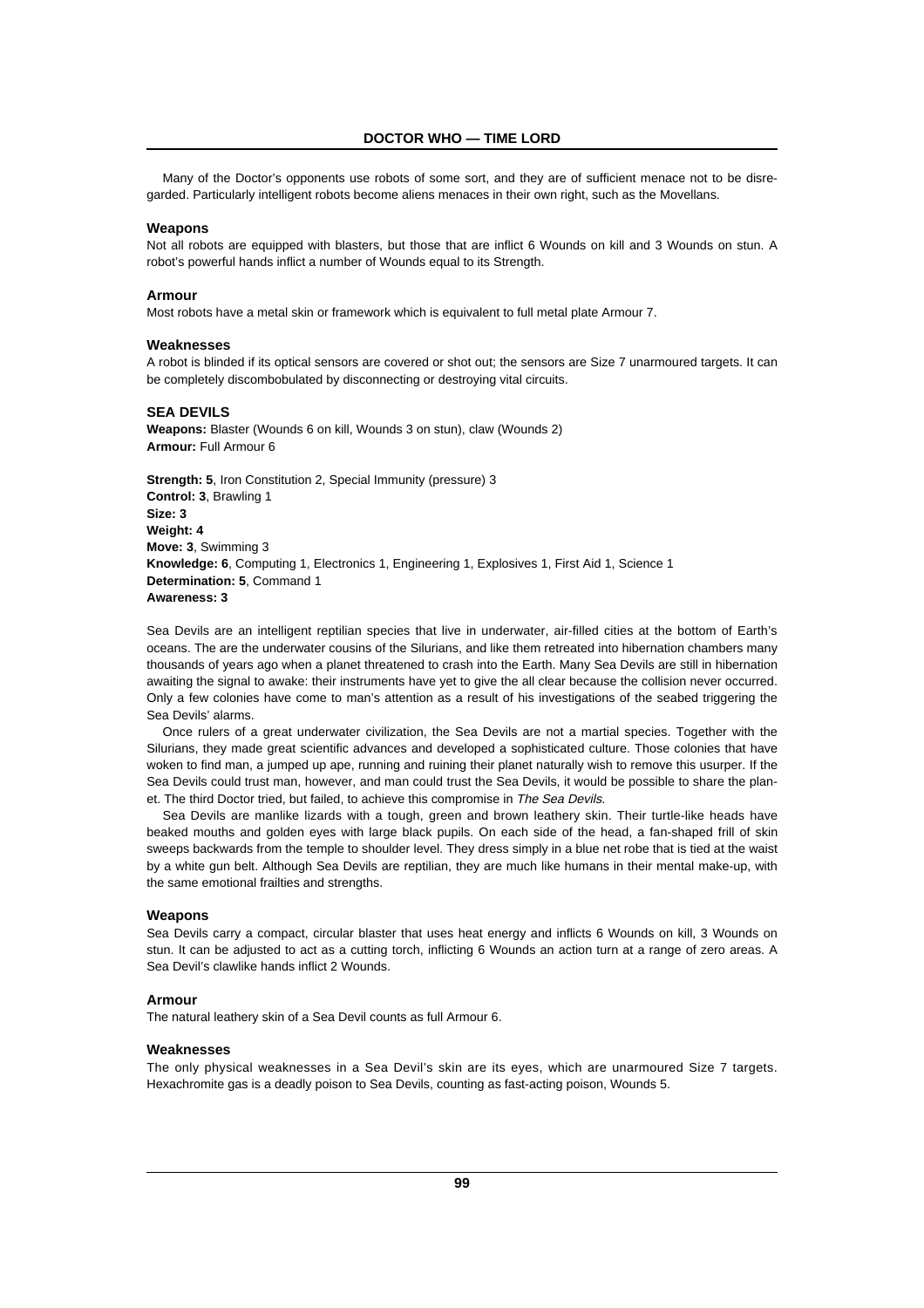### **SILURIANS**

**Weapons:** Blaster (Wounds 6 on kill, Wounds 3 on stun), claw (Wounds 2) **Armour:** Full Armour 6

**Strength: 5. Iron Constitution 2, Special Immunity (heat) 2 Control: 4 Size: 3 Weight: 4 Move: 3 Knowledge: 6**, Computing 1, Electronics 1, Engineering 1, Explosives 1, First Aid 1, Science 1 **Determination: 4**, Command 1 **Awareness: 3**

Silurians should more accurately be described as Cretaceans, although their first given name has stuck. They once ruled the Earth at the time of the dinosaurs, when apes were considered as unintelligent playthings. The impending disaster of a planet crashing into the Earth forced the Silurians to retreat into underground caverns, where they went into hibernation. The disaster, however, never happened: the planet went into orbit round the Earth and became known as the Moon. The Silurians' instruments never detected the post-disaster conditions they expected, forcing the Silurians into a sleep of many thousands of years.

There are colonies of Silurians all over the Earth, but the creatures awaken only when man's scientific experiments unleash enough energy to activate their hibernation machinery. Silurians are dismayed that man, a mere ape, is the dominant life-form; the Silurians would like to see the upstart eliminated so their golden civilization could be restored.

Silurians have manlike brown bodies that are covered in fine scales; their splayed feet have three toes and their three-fingered hands end in talons. Flat trapezoid ears jut out from the side of their heads, and the top of their heads are ridged and crested. A collar of rough skin falls down to their shoulders. A third eye, located in the central crest, emits infra-red radiation that can be used as a weapon or emitted in pulses to operate scientific machinery, electronic locks and the like. The small, round and almost sucker-like mouth is not suited to human speech, resulting in a deep, warbling voice.

The Silurians are related to the Sea Devils, their underwater counterparts who were also forced into hibernation.

#### **Weapons**

A Silurian's third eye in the centre of its forehead is both a weapon and a means of operating equipment. As a weapon, it inflicts 6 Wounds when set to kill and 3 Wounds when set to stun; it has a maximum range of four areas. It uses heat, focusing infra-red energy on its target, and can therefore be used as a cutting torch to melt and reform steel and rock: in this mode it inflicts 6 Wounds at a range of zero areas.

### **Armour**

A Silurian's tough skin counts as full Armour 6.

#### **Weaknesses**

Silurians are vulnerable to hexachromite gas, which is poisonous to them. It counts as a fast-acting poison, Wounds 5. It is also possible to shoot at a Silurian's small eyes: these are heavily lidded and count as Size 8 targets.

### **SOLDIERS**

**Weapons:** Depends on time and space. No firearm capable of inflicting more than 6 Wounds on kill **Armour:** Depends on time and space. None better than Armour 6

**Strength: 4 Control: 3 Size: 3 Weight: 4 Move: 3 Knowledge: 4**, First Aid 1, Wilderness Lore 1 **Determination: 3 Awareness: 2**

Many of the Doctor's adventures take place on Earth or on one of Earth's colonies, where he encounters all types of people. Opposition, however, is most often provided by security guards or soldiers: whether the guards are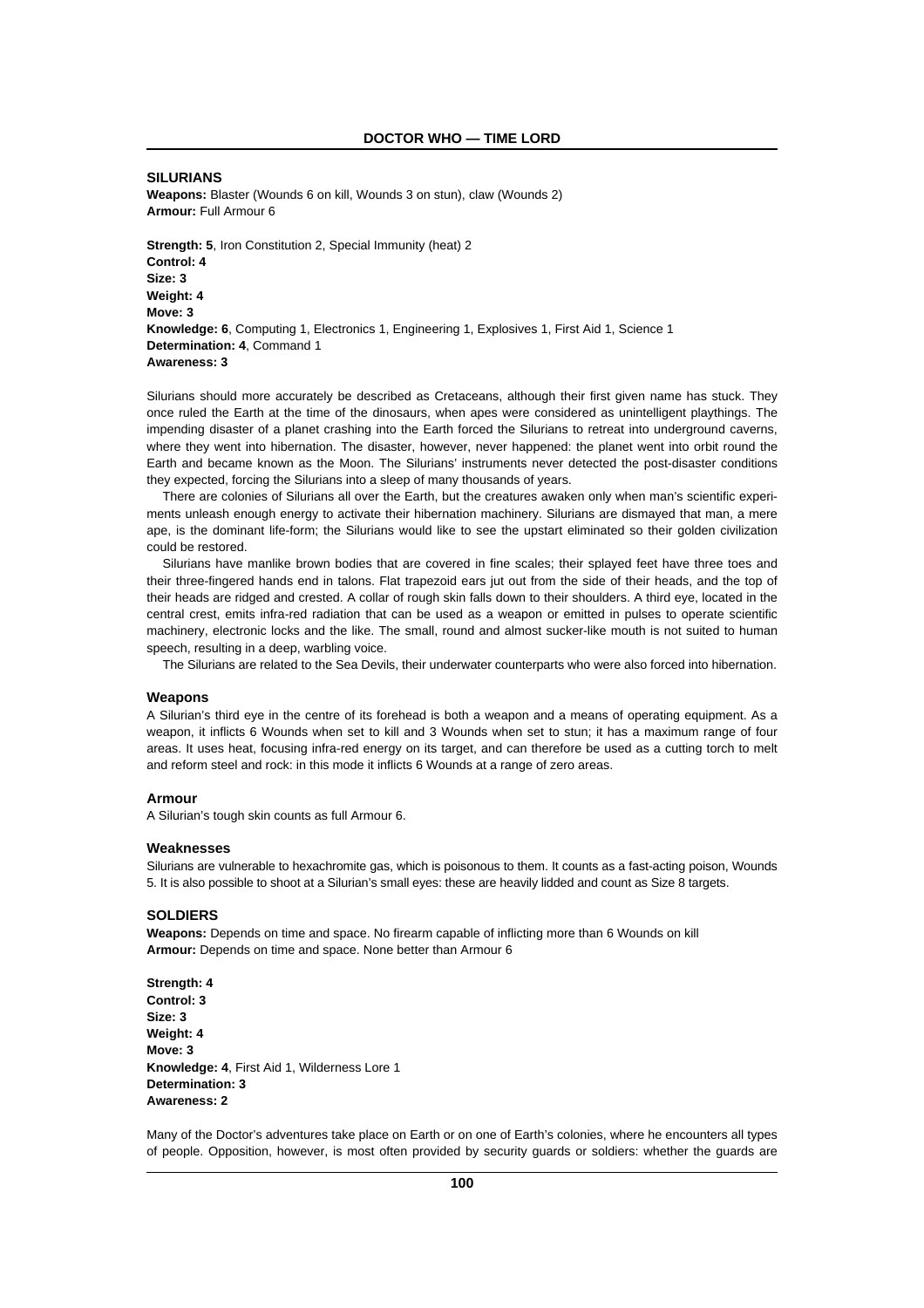from medieval England or a starship, they are all basically the same: only the weapons and armour differ. Apart from a few basic soldiering skills, these men have few special abilities. They are also limited conversationalists: the longest line such referee characters are likely to get in an adventure is 'Aaargh!' — the number of A's is optional.

# **Ancient worlds**

Greek and Roman warriors wear plate metal body armour, offering protection of Armour, as well as a plate metal helmet, which protects the head as partial armour 5. Their main weapon is the spear; at the referee's discretion they may have a sword as a secondary weapon and a shield. Warriors from countries such as Egypt would not have the benefit of armour, but would be similarly armed.

#### **Medieval worlds**

Knights are usually equipped with flexible metal body armour, which offers protection of Armour 4. They will be armed with a sword and shield. Castle guards will be armed with a spear and have soft leather body armour, which offers protection of Armour 2. Wall guards may be armed with crossbows instead of spears.

#### **Industrial revolution worlds**

Guards and soldiers alike will have no armour and use muzzle-loading muskets. Remember that these weapons are inaccurate and increase the difficulty to hit a target by one.

#### **Modern worlds**

When on special assignments, soldiers may be given plastics fibre body armour, which offers protection of Armour 5. Normally, however, they are unarmoured except for a plate metal helmet, which is partial Armour 5. Soldiers will usually be equipped with automatic rifles or submachine-guns, both of which count as guns with magazines. UNIT troops are in this category.

#### **Future worlds**

Man has long realized that the best armour he can make is useless against the destructive power of blasters. Soldiers in this period will be unarmoured apart from a plastics fibre helmet, which counts as partial Armour 5. They will be armed with blasters that inflict 6 Wounds when set to kill and 3 Wounds when set to stun. Gallifreyan Citadel guards fall into this category.

# **SONTARANS**

**Weapons:** Blaster (Wounds 6 on kill, Wounds 3 on stun, range 4 areas) **Armour:** Full Armour 8

**Strength: 6. Special Immunity (high gravity) 2 Control: 3**, Marksmanship 2, Martial Arts 2 **Size: 3 Weight: 5 Move: 3**, Piloting 1 **Knowledge: 6**, Astrogation 1, Computing 1, Electronics 1, Engineering 1, Robotics 1, Science 2, Temporal Science 1, Wilderness Lore 1 **Determination: 6**, Command 2, Gloating 1 **Awareness: 1**, Acute Hearing 2, Keen Sight 2

Sontarans are built and bred for war, a subject at which they are masters after countless years of conflict with the Rutans, a sort of intelligent, phosphorescent green jellyfish. The Sontarans' home planet, Sontar, has a high gravity, and the species' stocky, heavily muscled bodies reflect this. Their manlike form is encased in flexible, gunmetal-coloured space armour; a smooth, dome-like helmet with narrow eye holes provides complete protection for the head. A translation box on a wide belt allows a Sontaran to understand and speak any language.

Meeting a Sontaran is like meeting Humpty Dumpty with an attitude. By human reckoning, Sontarans are ugly: they have smooth-skinned, brown dome-like heads, with squat features and small red piggy eyes. Coarse bristles sprout in tufts from their ears and chins. A superstitious people might easily believe them to be goblins. Sontarans have only two fingers on each hand and opposable thumbs.

Although Sontaran technology is highly advanced, bordering on limited time travel, it is geared to war. Much of the time, Sontarans are encountered individually and are usually scouts sent out to reconnoitre terrain or analyse the physical and mental weaknesses of the enemy. Scouts have spherical spaceships, about 5 metres in diameter, that are equipped with the necessary laboratory equipment to assist their in tasks and which also act as the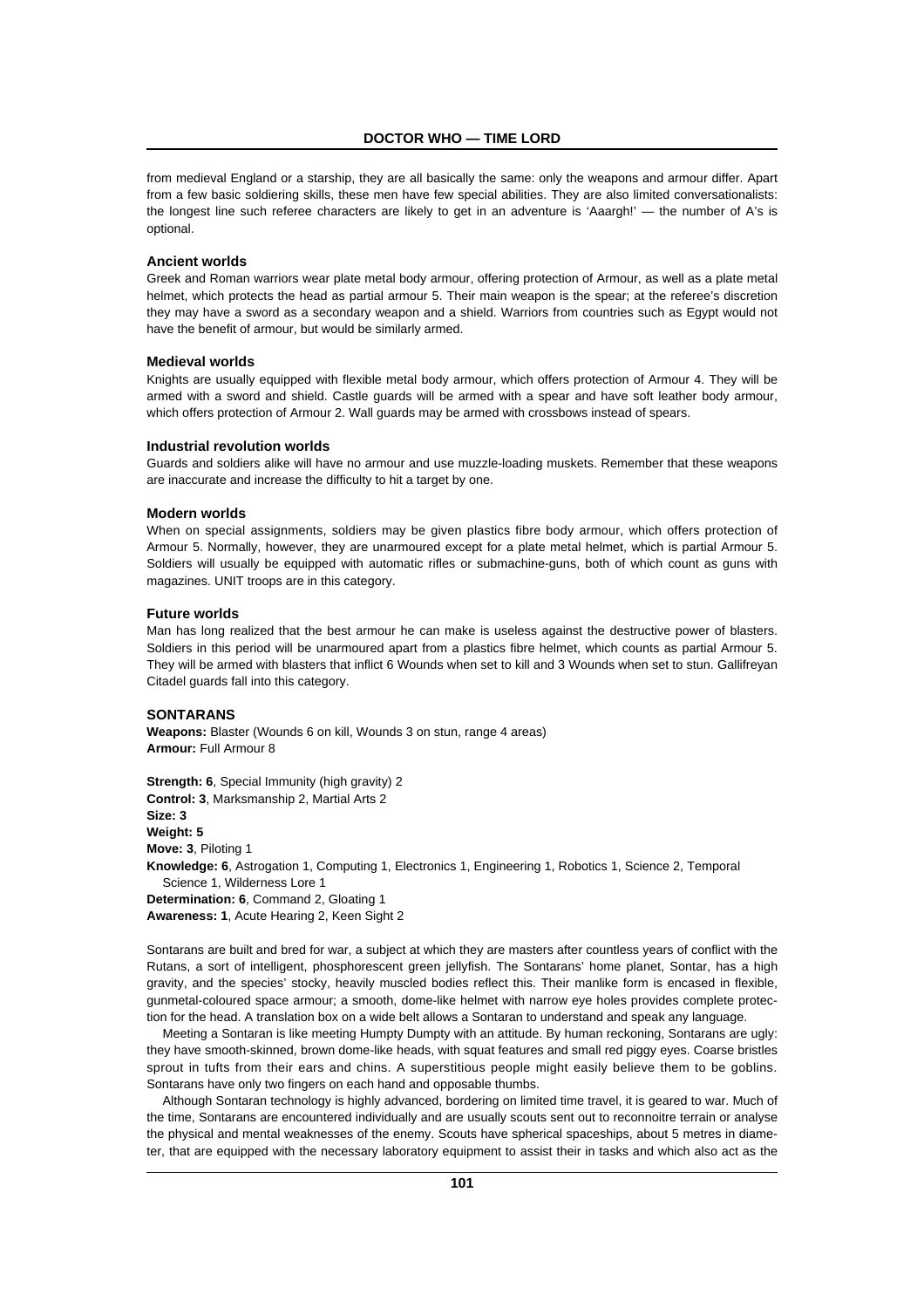control centre for their operations. Wherever there is a scout, a full invasion force is sure to be close by.

Sontarans are clones: all of them look alike. They consider all other methods of reproduction as weaknesses, pointing out that up to a million cadets are hatched at a time at the Sontaran Military Academy, enabling the species to sustain tremendous casualties in war. Sontarans act alike, too: they respect military hierarchy and are used to ordering people about; Sontarans have little skill at negotiation. It must not be forgotten that although they are a martial race and relish even other people's conflicts, they have a high intelligence.

# **Weapons**

The Sontarans are highly dependent on their equipment, which compensate for a shortage of real abilities. The main tool is a multi-purpose blaster and control rod, a narrow black tube about 30 centimetres long that is slung from the right side of a Sontaran's belt. When used as a weapon, the blaster inflicts 6 Wounds when set to kill and 3 Wounds when set to stun; it has a limited range of 4 areas.

By modulating the light energy it emits, the rod can be used to hypnotize and control subjects. It is considered as having Determination 4 and a range of zero areas for this purpose. Weak pulses from the rod can be used to control Sontaran machinery.

### **Armour**

Sontaran space armour counts as full Armour 9.

#### **Weaknesses**

A Sontaran's only weakness in its armour is the probic vent at the back of its neck, which is exposed even while the protective helmet is worn. It counts as an unarmoured Size 7 target.

Sontarans need to recharge their energy periodically, retreating to their space ships to do so. Each hour a Sontaran is away from its ship counts as a cumulative difficulty against Strength against which it must test at the end of every hour in order to remain active. Sontarans are always mobile, therefore, for at least six hours after each recharging.

# **TRACTATORS & THE GRAVIS**

**TRACTATOR Weapons:** Claw (Wounds 2) **Armour:** Body Armour 4

**Strength: 4 Control: 2 Size: 3 Weight: 5 Move: 2 Knowledge: 3 Determination: 3**, Control Gravity 1 **Awareness: 3**

### **GRAVIS**

**Weapons:** Claw (Wounds 2) **Armour:** Body Armour 4

**Strength: 4 Control: 2 Size: 3 Weight: 5 Move: 2 Knowledge: 6**, Astrogation 1, Electronics 1, Engineering 1, Mechanics 1, Science 1 **Determination: 5**, Control Gravity 1 **Awareness: 3**

Tractators are harmless burrowing beetles that live in tunnels beneath a planet's surface. Sometimes, however, the species produces a Gravis, a super-intelligent Tractator with the ability to unite the lesser Tractators into an organized force.

The Gravis is the driving force behind the expansion of the species, which can grow only by colonizing new planets. With the ability to construct sophisticated and accurate mining equipment, the Gravis oversees the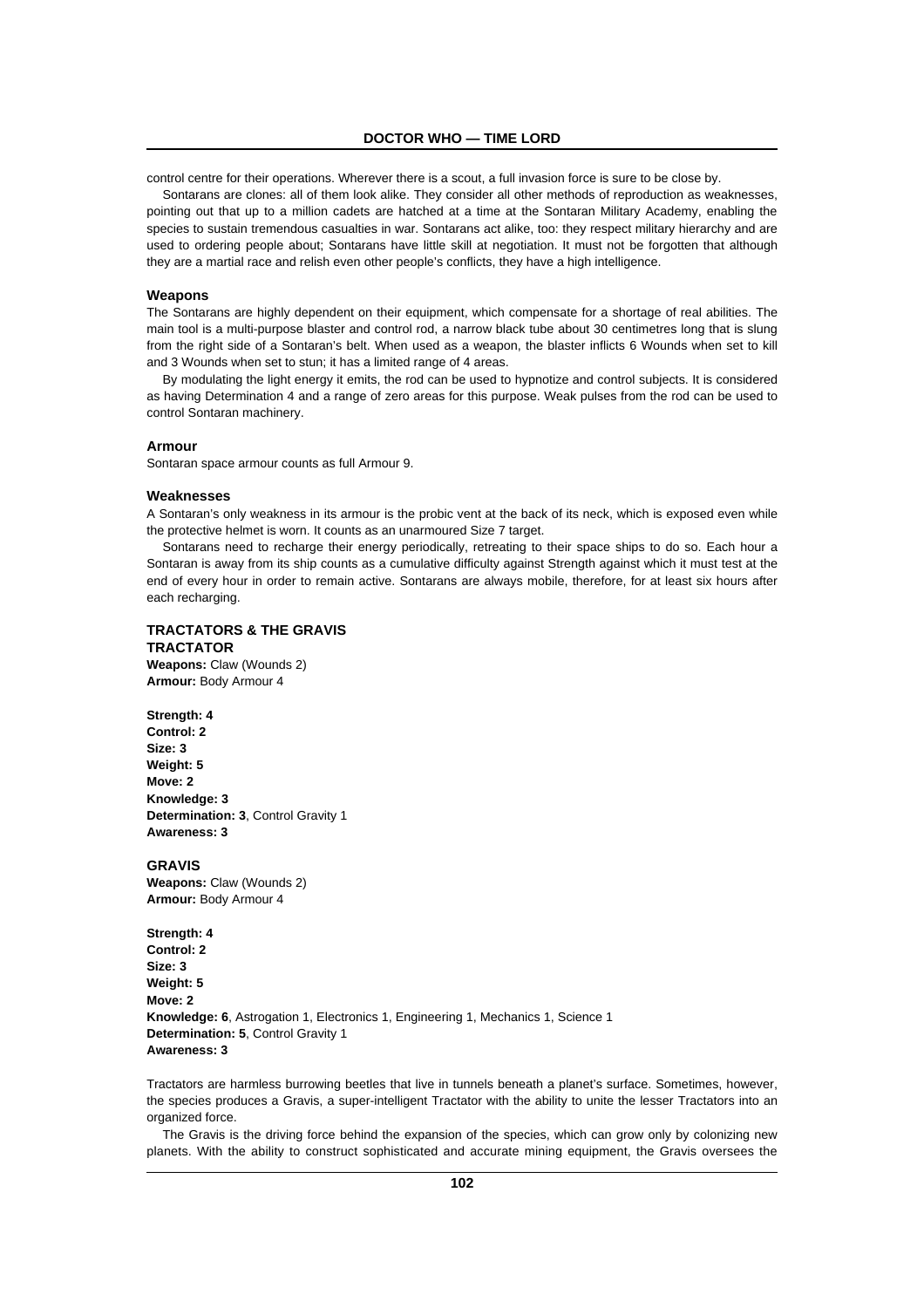building of tunnels to turn the centre of a planet into a giant gravity motor, enabling the Tractators to travel through space.

Tractators, however, need a supply of humans, or other intelligent minds, to provide the living intelligence that powers and guides their mining machinery. If no such minds are readily available, the Gravis will seek to divert passing spaceships, causing to crash on the planet. Once the colonists have built up sufficient numbers to guarantee a permanent supply of usable minds, the Tractators move in, picking on weakened, sleeping or sick targets and dragging them through the very earth by dint of their gravitational powers. These people are then harnessed to the mining machines, which they operate until their minds burn out.

When awakened by the Gravis, Tractators stand upright and are about 2 metres tall. The back of a Tractator is protected by black chitinous segments; tufts of black fur stick out from the overlapping sections. Its underbelly is a pale brown colour as is the broad, sucker-like base which allows it to move. It has a pair of short, stubby arms with ridged, shovel-like hands. The Gravis is identified by its predominantly green skin, instead of the more usual brown. Large, glassy eyes stare out sideways from an almost fishlike head, and instead of teeth, short tendrils are visible between the Tractator's thick lips. Two antennas, about 40 centimetres long, stick out from the top of the head and provide the means of directing and channelling gravitational energy.

#### **Weapons**

The main weapon used by Tractators is their Control Gravity ability. The concentrated gravity field manifests as a pink nimbus around its target. If forced to, a Tractator will attack with its stubby claws, which inflict 2 Wounds.

#### **Armour**

A Tractator's chitin counts as body armour with a protective value of Armour 4. Its soft underbelly counts as soft leather partial armour, offering protection of Armour 2.

#### **Weaknesses**

The Gravis is the Tractators' greatest weakness. Without him, the Tractators revert to harmless, purposeless creatures. Knocking the Gravis unconscious or moving him away from the same planet will break his control.

#### **Control Gravity [Determination]**

The ability to influence gravitational fields through mental control is imparted by the Gravis to his subservient Tractators. The strength of the gravitational force is equal to the Tractator's total ability (6 in the case of the Gravis, 4 in the case of other Tractators). The difficulty of moving a target is equal to its Weight plus the number of areas it is to be moved. A living subject in the gravitational field can try to break free using its Strength against a difficulty equal to the total mental ability of the Tractators. Tractators may increase the strength of the field by concentrating the mental power against one subject: the rules for group fire are used, but the effect is to increase the Tractators' total ability at Control Gravity.

# **YETIS AND THE GREAT INTELLIGENCE**

**YETI**

**Weapons:** Web gun (grapple attack, Strength 7), talon (Wounds 5) **Armour:** Full Armour 8

**Strength: 5**, Iron Constitution 2, Special Immunity (heat, cold, pressure) 2 **Control: 2**, Brawling 2, Marksmanship 2 **Size: 3 Weight: 5 Move: 3 Knowledge: 2 Determination: 6**, Indomitable Will 2 **Awareness: 3**, Precision 1, Tracking 1

Yetis are unintelligent robots that are controlled by the Great Intelligence, a being of pure thought from another dimension. They are its tools on Earth, carrying out physical tasks that either the intelligence or its human agents cannot manage.

Originally constructed in the Himalayas, the Yetis were given the form of abominable snowmen. They are about 2.1 metres tall, bipedal and covered in long shaggy brown fur. Their red eyes, black leathery snout and yellow fangs are barely visible through the mass of fur. Yetis look almost comically squat because of the breadth of their bodies, yet they are dangerous: their hairy hands end in razor-sharp talons, which the Yetis usually slash violently at an enemy. The creatures have a terrifyingly loud roar.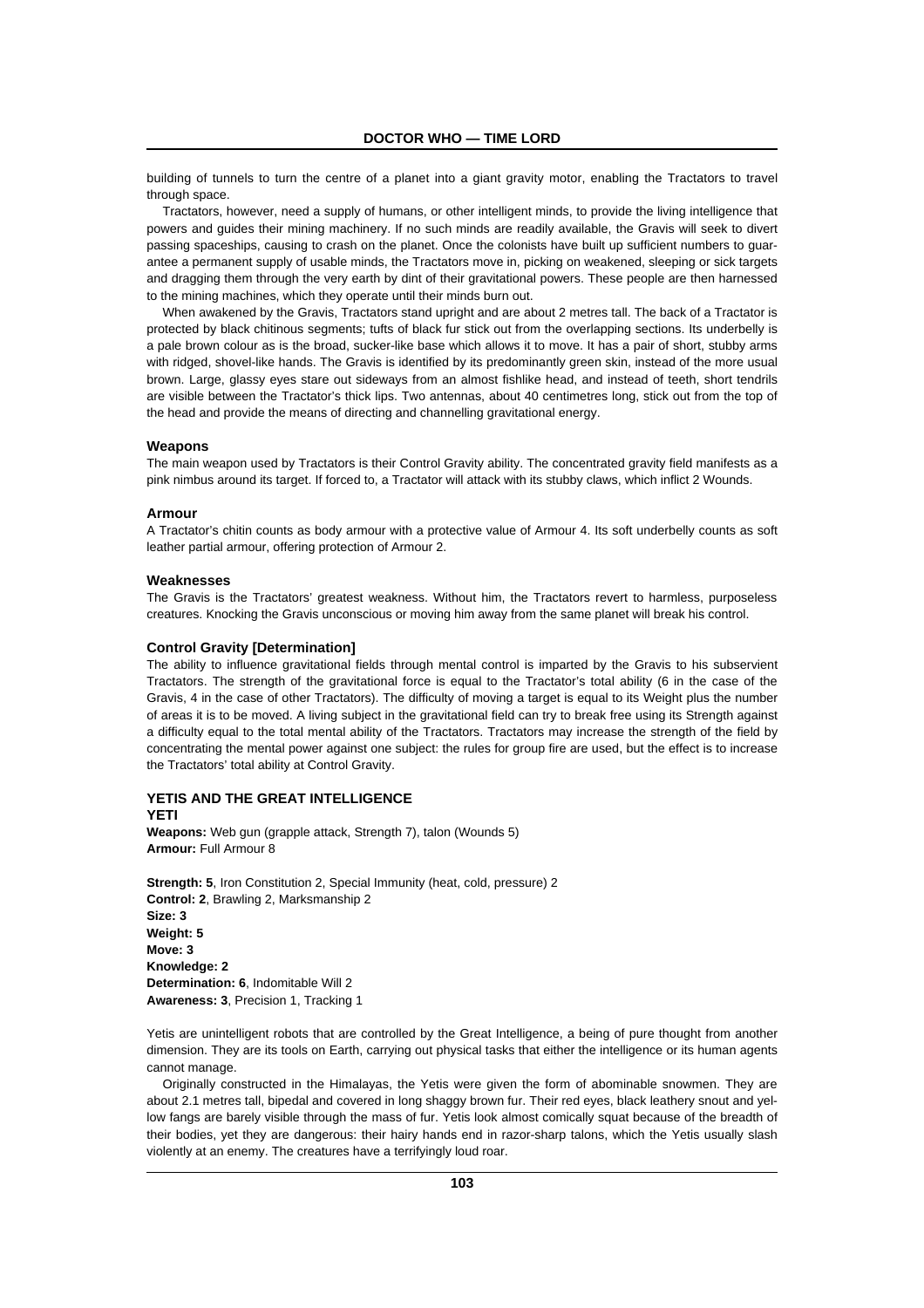Human agents control the Yetis about by moving scale models over maps of the local terrain: the models act as a focus through which the intelligence can channel its Determination to make the Yetis do its bidding.

### **Weapons**

Yetis are sometimes equipped with web guns that emit a tough, resilient cobwebby substance that binds or envelops its target. The guns have a range of only 1 area. Although the web does no damage, it counts as a successful grappling attack made by an opponent with Strength 7. It slowly suffocates a target, counting as a Wounds 6 slow-acting poison with an attack period of one action turn. The web also has the ability Special Immunity (fire) 3, enabling it to resist burning and even to contain explosions.

A Yeti inflicts 5 Wounds when it attacks with its talons.

### **Armour**

The metal skeleton and cladding of a Yeti is equivalent to full Armour 8.

#### **Weaknesses**

Each Yeti receives its instructions through a silver control sphere about 10 centimetres in diameter that fits into a cavity in its chest. A flap of fur usually conceals and holds in the sphere, which is a Size 7 target. Without a control sphere in place, a Yeti is inactive: it is like a machine that has been turned off.

Control spheres, however, are semi-intelligent and will seek out inactive Yetis: they have Move 1 for this purpose and can fly or levitate. Their other relevant abilities are Strength 3, Control 3, Weight 2 and full Armour 8.

#### **THE GREAT INTELLIGENCE**

Exiled from another dimension, the Great Intelligence drifts through time and space, seeking entry into the world of men. It requires a mental focus in order to materialize: this focus can be the mind of an oriental mystic caught wandering in the astral plane, or even an active relic of the intelligence's previous visitations, such as a Yeti control sphere. If its focus is destroyed before it can build up sufficient power to enter the physical world, the intelligence is temporarily banished. It is theoretically possible to destroy the intelligence in psychic conflict, but even the Doctor's mind is too weak to contemplate such an action.

Once the intelligence has a human agent, which in effect it hypnotizes and then possesses, it can gather together the materials necessary to build its robot servants, the Yetis, and their control spheres. A pyramid of control spheres is sufficient a focus for the intelligence to channel itself through. Its prime human agent gains the mental abilities of the intelligence.

The Great Intelligence has no corporeal form, just the abilities of Knowledge 8, Determination 8 (Special abilities of Hypnotism 1, Indomitable Will 1 and Telekinesis 1) and Awareness 7. It can exert its powers through space, to restrain or move objects. This telekinetic ability can produce physical manifestations similar to cobwebs, tangible evidence of the intelligence's work. The TARDIS was once restrained in this fashion.

# **Telekinesis [Determination]**

This special ability gives the intelligence the power to lift, move or restrain inanimate objects by thought alone: the difficulty of doing so is equal to the object's Weight plus the number of areas to be moved.

### **ZYGONS**

**Weapons:** Electric charge (wounds 4, range 0), fist (Wounds 2) **Armour:** Full Armour 6

**Strength: 5 Control: 3**, Brawling 1 **Size: 3 Weight: 4 Move: 3 Knowledge: 6**, Computing 1, Cybernetics 1, Electronics 1, First Aid 2, Science 2 **Determination: 6. Gloating 2. Independent Spirit 1 Awareness: 3**, Shapechange 3

Zygons are refugees from a stellar explosion that destroyed their home world of Zygos. A Zygon's manlike body is upright and bipedal; its green and orange skin, however, looks unpleasantly rubbery and is slimy to the touch. A great dome-like head meets the shoulders direct; there is no trace of a neck. Lines of sucker-like nodules run along the limbs and spine, and form a crest on the Zygon's head; a Zygon's fingertips end in small suckers. Deep-set, small eyes, a pug nose and a slight, puckered mouth give the Zygons an air of brooding menace.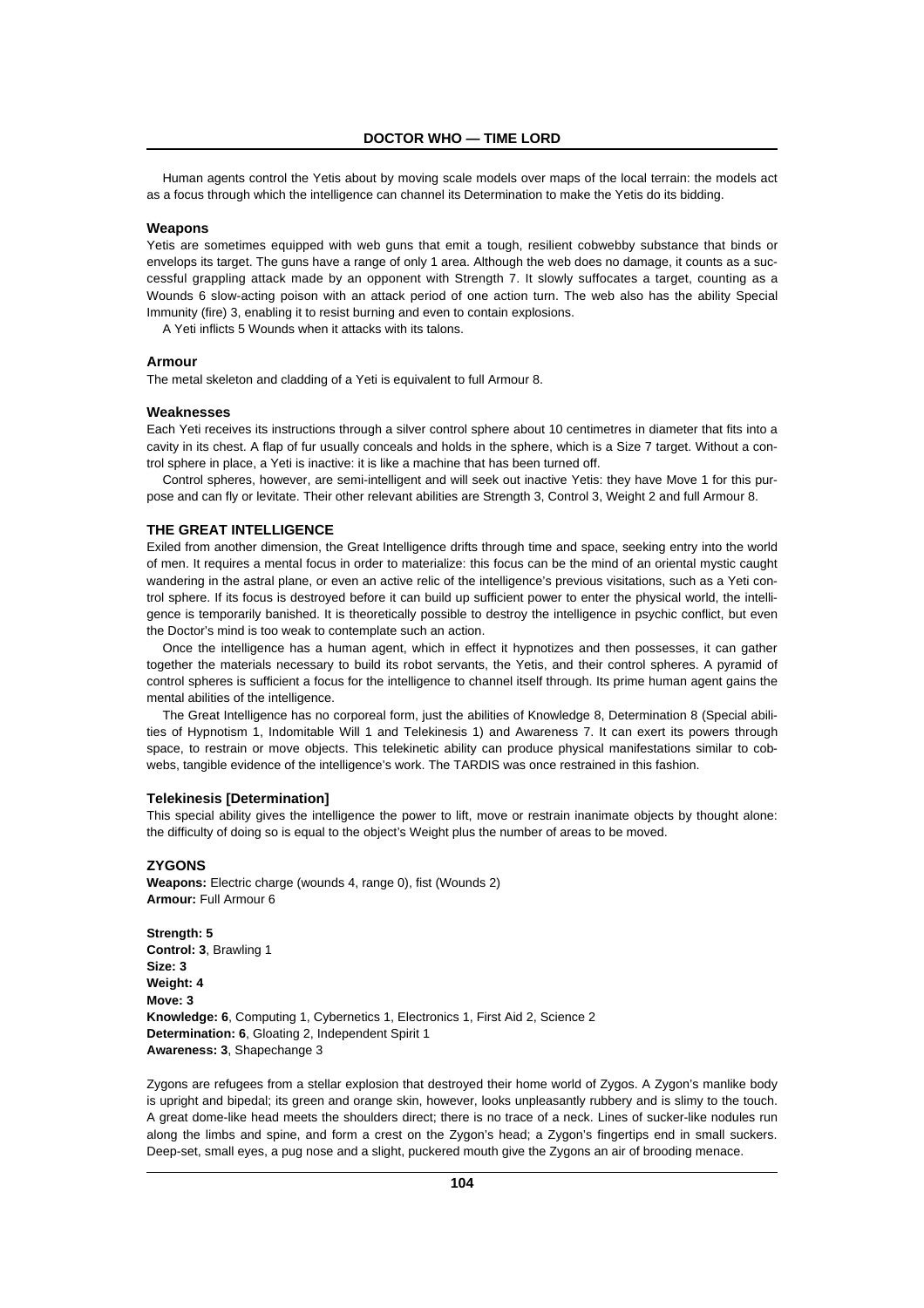Their burbling, sibilant voices sound menacing and betray the fact that Zygons are arrogant. Confident in their own superiority over other species, the Zygons seek new worlds to make habitable: they prefer warm wet climates. Because they are desperate to survive, Zygons will use any tactics they feel are necessary, even going as far as committing genocide. The Doctor had to deal with a Zygon spaceship and crew on Earth in Terror of the Zygons, when the Zygons planned to modify the Earth's climate to make it more suitable for their species and its herds of Skarasens, amphibious dinosaur-like creatures whose lactic milk is a vital component of the Zygons' life cycle. Zygon spaceships usually carry tanks containing Skarasen embryos.

Zygon technology uses organic materials, with the result that it resembles the creatures themselves: consoles have rubbery nodules as controls, and connections are usually in the form of suckers on long rubbery stalks. Even a Zygon spaceship is partly organic. Zygons have developed a body transference machine that allows them to adopt the physical form of any creature, provided that they have recorded its body print. The usual procedure is to capture suitable specimens, preferably including key political figures, record their body prints and allow shapechanged Zygons to take their places. The specimens need to be held onboard the Zygon spaceship in the event that their body print fades.

# **Weapons**

A powerful electrical charge emitted from a Zygon's fingertips is its only offensive weapon: it inflicts 4 Wounds and counts as a close-combat attack. A Zygon's fists inflict 2 Wounds.

### **Armour**

Zygons have a tough hide, but they can be damaged by bullets. Their skin is equivalent to full Armour 6.

### **Weaknesses**

Zygons have no real physical weaknesses. Their arrogance, however, can lead them to underestimate their opponents.

### **Shapechange [Awareness]**

The ability of Shapechange is a very sophisticated form of Disguise. It is the ability exactly to mimic the physical appearance of another creature or person. Particularly advanced shapechanging techniques, usually machine assisted like that of the Zygons, also transfer some or even all of the copied subject's memory.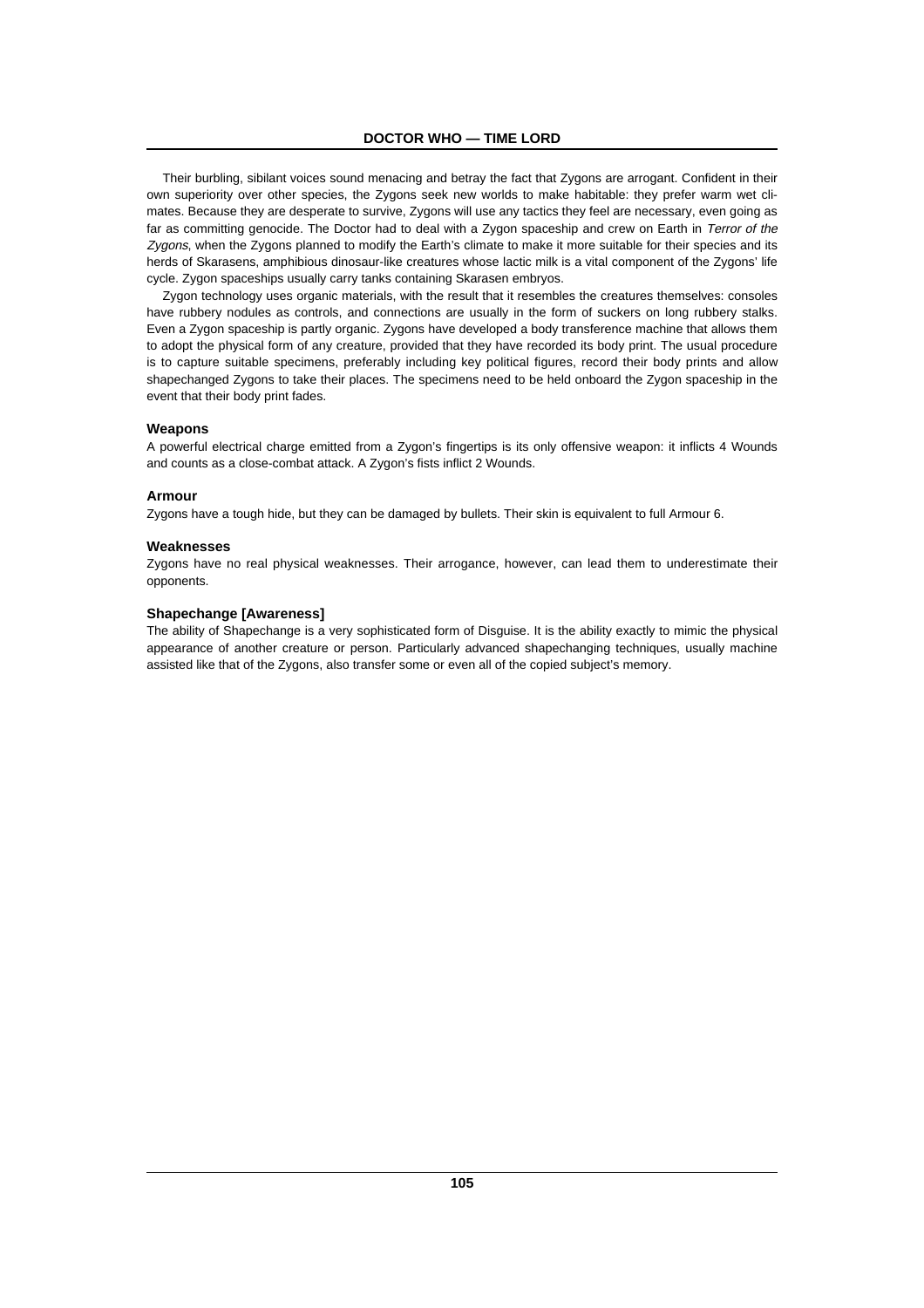# **VILLAINS**

Throughout his travels, the Doctor has met and made some enemies that have returned again and again, either to seek revenge for their defeats or simply by chance. These villains are characters in their own right that deserve careful role-playing by the referee. None of them would unnecessarily endanger themselves, and certainly would make the most of any opportunity to escape should events prove too dangerous for them.

Referees who like to give their players a challenge could easily give one player the role of a villain. Such a player should co-operate with the referee as far as developing a plot goes, but should also improvise, creating deadly traps for the other players to fall into. Having a real villain, rather than letting the overstretched referee handle the task, will give players a real third party to negotiate with and outwit.

# **DAVROS**

**Apparent age:** over 100 **Species:** Kaled **Equipment:** Armoured, mobile base (body Armour 9)

**Strength: 3**, Cheat Death 3, Iron Constitution 2, Regenerative Powers 2 **Control: 2**, Sleight of Hand 2 **Size: 4 Weight: 5 Move: 2 Knowledge: 7**, Computing 2, Electronics 1, Engineering 1, Mathematics 1, Poisons 1, Pseudoscience 2, Robotics 2, Science 1 **Determination: 7**, Command 1, Gloating 1, Indomitable Will 2 **Awareness: 2**, Acute Hearing 2, Bureaucracy 2, Eloquence 3

The Kaled scientist Davros is responsible for one of the greatest evils ever to be inflicted on the universe: the Daleks. Originally created as simple engines of war to eliminate the Thals, the Kaleds' rivals on the planet Skaro, the Daleks have gone on to terrorize the universe. Yet they are beaten time and time again by the Doctor; they even lose their centuries-long war with the Movellans, who develop a virus that is deadly to Daleks. It is the weaknesses of the Daleks that bring them back to Davros, who in turn needs the Daleks to satisfy his lust for power.

Although Davros is a genius, he is clearly quite mad. But his madness makes him the most dangerous paranoid megalomaniac in the universe. He is determined to eliminate the weaknesses of the Daleks and bring his creations back under his control, and he has no compunction about killing or crippling people in the course of his scientific experiments. He is as ruthless and cruel as the Daleks, although he still has vestiges of benign emotions which enable him to manipulate other people through pity.

The Daleks are now split into two factions: pure strain Daleks and Imperial Daleks. Pure strain Daleks are those created by Davros's original genetic experiments; Imperial Daleks are the more advanced Daleks that Davros is currently experimenting on to produce the ultimate fighting machine. Mutants that Davros produces which are unsuitable as Daleks are rejected and consigned to the outside world to survive on their own. These mutants usually stay near to Davros's laboratories, making fearsome guards.

Davros rules the Imperial Daleks in the guise of the Emperor Dalek. A cripple, Davros was already confined to an armoured, self-powered chair before his creations turned on him. This base is like the bottom half of a Dalek, with black panels and silver hemispheres in rows on each slab. It contains his life-support system, communications equipment, and even a few dirty tricks to overcome enemies. As Emperor, Davros has simply topped this base with a broad dome, about 1.5 metres in diameter, with a single eye-stalk. The front of the dome can be lifted to reveal Davros himself.

His wrinkled, brown-skinned and hairless head is surrounded by a cage of electrodes. In the centre of his forehead, suspended by the cranial cage, is a blue electronic eye which allows Davros to see: he is otherwise blind. His upper body is covered by a black, plastics tunic. One arm hangs uselessly by his side, the end disappearing into the top panel of his armoured chair; his right arm and hand control the switches and buttons. Davros's voice is electronically augmented, and sounds like the harsh, metallic voice of a Dalek.

### **Weapons**

Davros has no offensive capability. The control panels of his armoured base, however, may conceal probes and drugs that can be used to bend the minds of people and Daleks to his will. Davros needs to be in the same area as his victim to strike with such weapons.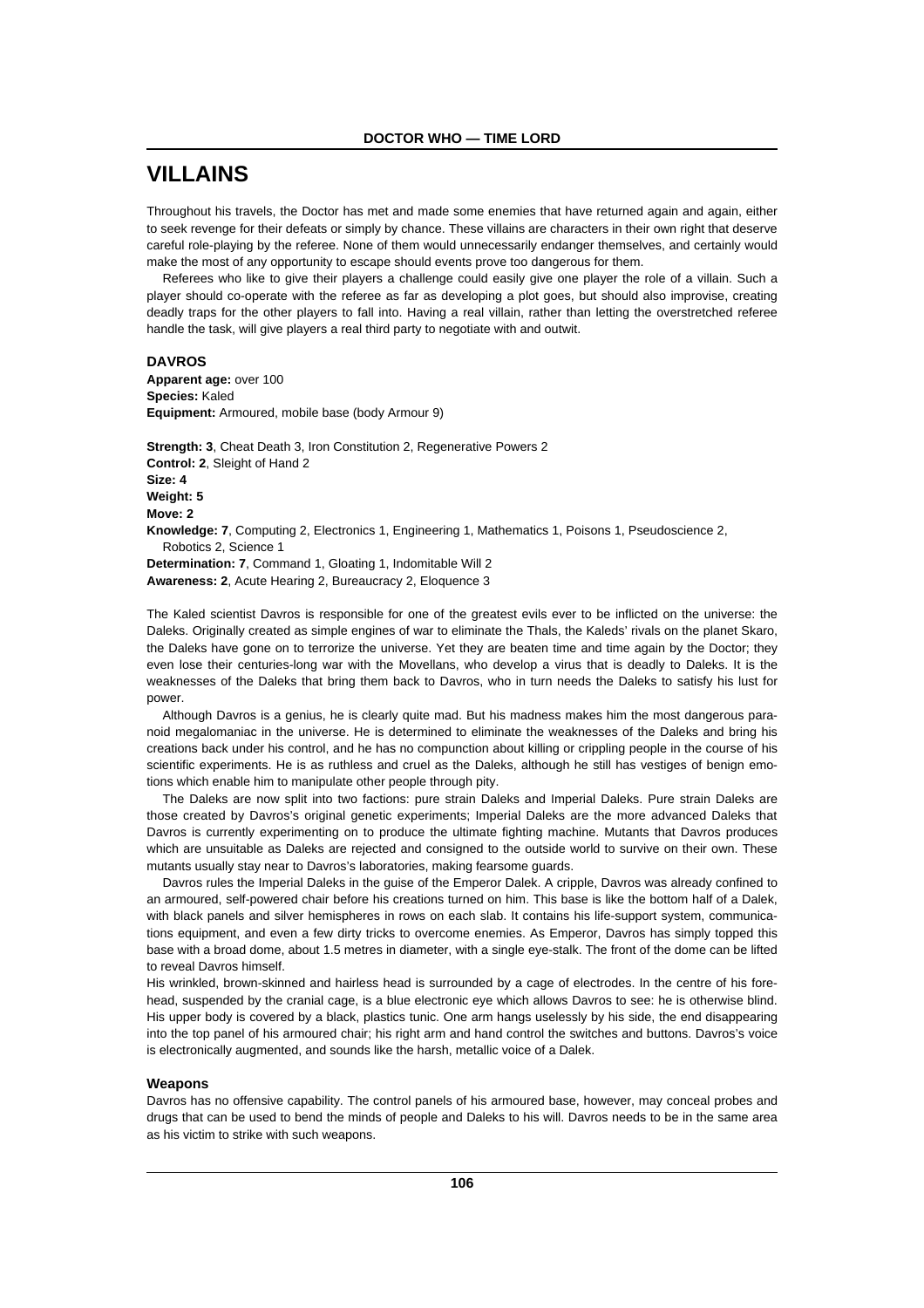# **Armour**

Davros's armoured base is made of the same material as Dalek armour; it is equivalent to body armour offering protection of Armour 9. In his guise as Emperor Dalek, Davros has the equivalent of full Armour 9.

#### **Weaknesses**

Like his creations, Davros is not very mobile. His upper body is vulnerable to aimed shots if it is not protected by the Emperor Dalek dome and counts as an unarmoured Size 6 target. Davros is aware of his weaknesses, however, and even resorts to using simulacra of himself to decoy attacks.

The main control panel on his armoured base houses his life support controls. Anyone who learns of their existence and location can threaten to turn Davros off, in which case he becomes quite amenable to their demands.

# **SABALOM GLITZ**

**Apparent age:** late 30s **Species:** Human **Equipment:** Blaster (Wounds 6 on kill, Wounds 3 on stun), grenade (Wounds 7), Armour 5 body armour

**Strength: 5 Control: 4**, Brawling 2, Lockpicking and Safecracking 1, Marksmanship 2, Stealth 2 **Size: 3 Weight: 4 Move: 3**, Piloting 1, Running 1 **Knowledge: 5**, Astrogation 2, Computing 1, Electronics 1, Engineering 1 **Determination: 3**, Independent Spirit 2 **Awareness: 3**, Bargaining 3, Gambling 1

Glitz, a small-time crook with small-time ambitions, is more a rogue who finds himself on the wrong side of the Doctor than a real enemy who is out for the Doctor's blood or brain. Although he will co-operate when circumstances require teamwork, Glitz is always out for himself and constantly looks for opportunities to improve his wealth, health and general safety. If that means shooting or betraying someone, Glitz is happy to do so.

If Glitz cannot negotiate a good deal for something he wants or win it in a game of chance, he will put his mind to stealing it. He has great confidence in his bargaining ability, even when opposed by obstinate or unwilling traders, and is sometimes too confident for his own good. Glitz will consider working for a patron — even someone like the Master — if he believes that he will gain in the end. He is not an idiot, though, and seldom trusts his patrons. Even the crew of his spaceship, The Nosferatu, are not worthy of his trust: he sold one particularly mutinous crew.

In effect Glitz is a buccaneer of the space lanes, although he prefers to describe himself as a scholarly philanthropist. He is fond of using long words to confuse his minions and to make him appear more educated than they are. His rough background is betrayed, however, when he comes across objects of great value, to which his usual response is 'Must be worth a lot of grotzits' or 'I can do you a deal on that.' A native of the planet Cilostephus, in the constellation of Andromeda, Glitz has spent some time studying, as he might say, the architecture of rudimentary behavioural reform establishments: in other words, he has been in prison.

The Nosferatu, Glitz's spaceship, is any craft that Glitz happens to acquire on his travels. The Nosferatu 1 was destroyed on Ice World; The Nosferatu 2 was simply the commandeered vessel of Ice World's late ruler, Kane. Glitz's propensity for gambling and adventure means he is likely to lose and gain several spaceships, so his craft may not be immediately recognizable to the Doctor.

Although Glitz is lazy and prefers his minions to do any hard work, he will take over when competence is required. He resents being pushed around by anyone, even if they have the authority and are in the right.

A stocky, well-built man, Glitz wears swashbuckling attire: a loose-fitting, multi-coloured silk top, a studded leather shoulder-guard worn over his right shoulder, baggy black trousers and calf-length brown boots. His curly black hair is greying slightly, and his sideburns are fashioned into narrow bars. Glitz's green eyes are mischievous and calculating.

Although Glitz rarely works alone, he seldom works with the same people twice, usually because he has diddled them out of any promised remuneration. His crew typically consists of criminals like himself but without the brains for organized action. At the end of Trial of a Time Lord, Glitz left Ice World accompanied by the Doctor's companion Mel, who was determined to change his criminal ways. In future encounters with Glitz it may be that Mel is present, probably still trying to reform him.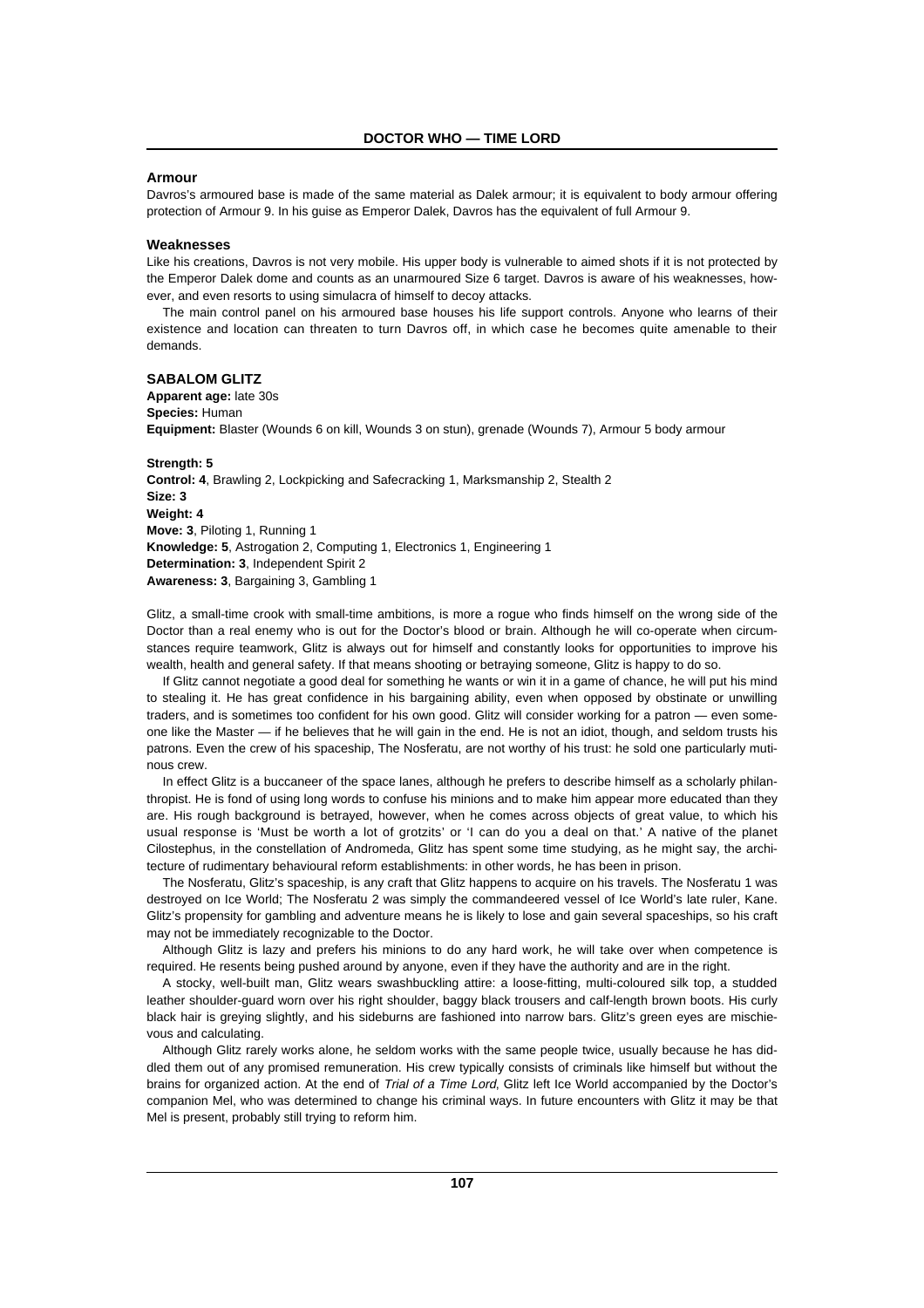#### **Weapons**

His blaster can be set to stun, inflicting 3 Wounds, or to kill, inflicting 6 Wounds. For contingencies, Glitz usually carries a small but powerful grenade which is concealed up one sleeve of his tunic. The grenade inflicts 7 Wounds to anyone in the same area when it explodes and 3 Wounds to anyone in an adjacent area.

# **Armour**

Glitz wears virtually unnoticeable plastics fibre body armour beneath his tunic. Aimed attacks need to be made at his head or limbs to avoid hitting this protection, which is Armour 5.

## **THE MASTER**

**Apparent age:** early 40s

**Species:** Gallifreyan

**Equipment:** Tissue compression eliminator (Wounds 9, range 1 area), or a blaster (Wounds 6 on kill, Wounds 3 on stun)

**Strength: 4**, Absorb Form 1, Cheat Death 3, Iron Constitution 2 **Control: 5**, Leaping 1, Martial Arts 1, Sense of Balance 1, Sleight of Hand 1, Stealth 2, Thrown Weapons 1 **Size: 3 Weight: 4 Move: 3**, Driving 1, Piloting 1, Running 1

**Knowledge: 6**, Astrogation 1, Computing 2, Electronics 2, Explosives 2, First Aid 2, Law 2, MacGuffin 2, Mechanics 1, Medicine 2, Occult 2, Pseudoscience 1, Science 2, TARDIS 2, Temporal Science 2 **Determination: 7**, Command 1, Gloating 2, Hypnotism 1

**Awareness: 4**, Acting 2, Con 3, Disguise 3, Eloquence 2, Striking Appearance 2

The Master and the Doctor are contemporaries, rival Time Lords from their student days at the Academy on Gallifrey. Although the Master is also a renegade, he is dedicated to creating chaos and destruction throughout the universe, sometimes just for the fun of it. At the same time he seeks power over others. Once friends, the Doctor and he are now the bitterest of enemies: the Master is determined to kill the Doctor and lays deadly traps through space and time to attain this objective.

No trick is too low for the cunning Master. He will threaten and endanger the lives of innocents and enlist the help of the most dangerous aliens in the universe if he believes it will give him power. The Master has even resorted to working with the Daleks. He is an ally of dubious worth, however, as he is always out for his own good, and will betray his allies if it is expedient to do so.

Charm and subtlety are the two main weapons of the Master. He is devilishly charismatic, disarmingly polite and well-dressed, enabling him to sway people to his way of thinking by simple argument and strength of personality. If gentle persuasion does not work, he uses hypnotism; if that fails he resorts to anger, threats and abuse. It is in failure that the Master's megalomaniac personality comes forth, although he is quick to suppress any outbursts of temper.

The Master's plans, however, are seldom straightforward. He uses a devious selection of traps to snare the unwary or to ensure he has time to escape when his plans go wrong. His quest for power leads him to investigate powerful civilizations in attempts to learn their secrets. The Master will use the superstitions and beliefs of a people against them while manipulating their technology. Yet he sometimes underestimates both the resolve of the people and the power of their technology, ending up with nothing.

He is a formidable expert at disguise, using rubber masks to hide his true appearance and deceive his enemies. Unlike the Doctor, the Master no longer has the power of regeneration because he has reached the end of his natural life cycle. By force of will and hatred for the Time Lords and the Doctor, however, the Master kept his decaying thirteenth incarnation alive long enough to absorb body of Consul Tremas of Traken, whose form he now adopts. The Master has dark, short swept-back hair, a pointed beard and moustache, and blue eyes and dark, brooding eyebrows. He wears a simple black jacket and trousers, with an ornate collar that is embroidered with silver in a diamond pattern. He wears black gloves.

#### **Weapons**

The Master's deadliest weapon is the tissue compression eliminator, which looks like a black rod about 4 centimetres in diameter and 25 centimetres long. It is equivalent to a blaster that inflicts 9 Wounds but has a range of only one area; if it kills its target, that person is shrunk to one sixth of his height and weight. The discovery of the doll-like remains of this weapon's victims is a sure sign that the Master is around.

Sometimes the Master will use an ordinary blaster that inflicts 6 Wounds on kill and 3 Wounds on stun. He also has recourse to a variety of explosive traps and electronic gimmicks.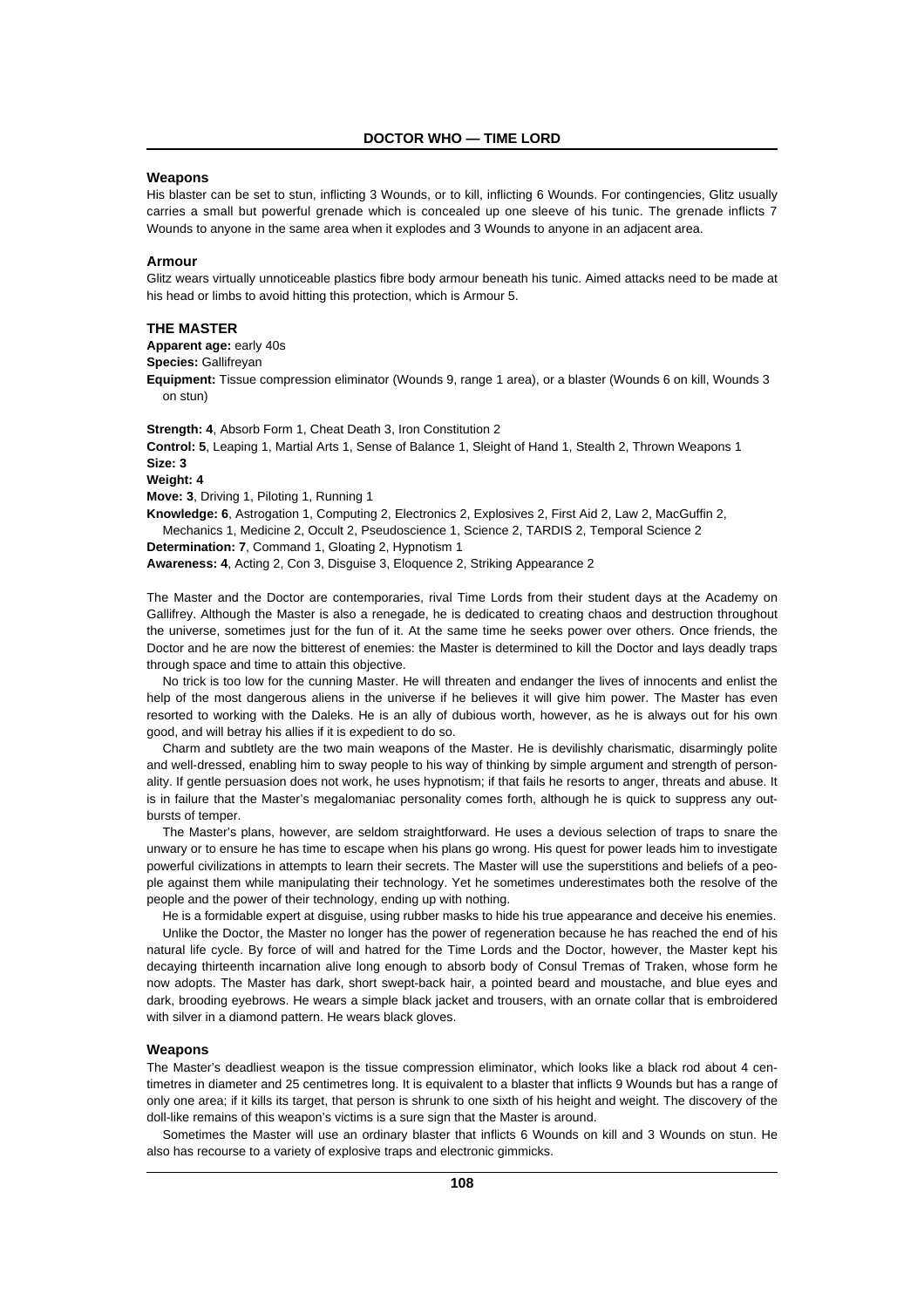# **Absorb Form [Strength]**

If the Master's body fails him, he can attempt to absorb the body of another. He must first beat the difference between his total Absorb Form ability and the target's Strength to physically take over. If he succeeds, he must then beat the Determination of the host's mind using his Determination in order to control both mind and body.

# **THE MEDDLING MONK**

**Apparent age:** late 40s **Species:** Gallifreyan **Equipment:** None

**Strength: 3**, Cheat Death 3, Iron Constitution 2, Regenerative Powers 3 **Control: 4**, Blunt Weapons 2, Stealth 2 **Size: 4 Weight: 4 Move: 3**, Running 1 **Knowledge: 6**, Astrogation 2, Electronics 2, First Aid 2, History 2, MacGuffin 1, Medicine 2, Pseudoscience 1, Robotics 1, Science 2, TARDIS 2, Temporal Science 1 **Determination: 5**, Gloating 2

**Awareness: 4**, Acting 2, Con 2, Disguise 2, Intuition 1

Like the Doctor, the Meddling Monk is a renegade Time Lord who cannot abide the restrictive practices of his people. The Monk, however, is a mischief-maker and interferes with the proper course of events on planets in his attempts to improve history. He is the Prometheus of the cosmos, bringing technological fire to its people.

The Monk believes that technology should be given to primitive societies so they can improve their lot in life. He also champions the underdogs, historical losers who he believes have a better culture and deserve to survive rather than perish at the hands of a crasser people. It was his intention, for example, to forestall the Viking invasion fleet that left King Harold's forces to exhausted to beat off the Normans in 1066. Only the Doctor's timely intervention thwarted the Monk's plan. Although he is a clever and devious schemer, the Monk is careless; his motives and plans are sometimes transparently obvious.

Very much into creature comforts, the Monk has a habit of accidentally leaving anachronistic clues to his presence. Although his TARDIS's chameleon circuit works, allowing the time and space machine to fit in with its surroundings, the Monk carelessly leaves objects outside it: in his secluded base, it is possible to find modern kitchen equipment and power lines. The Monk will use any technological aid he can to further his plans, from gramophone records for sound effects to atomic cannons to destroy his enemies. He is a collector, too, hoarding trophies in his TARDIS that have been taken from all periods and places in time and space.

The Monk is not an evil character, just a misguided one. He is quite jovial, and incredibly pleased with himself, when his schemes are running smoothly. Yet he behaves childishly and sulks when his plans are balked. He longs to get revenge on the Doctor, who has twice stranded him, and may well turn up as a third party in an adventure, completely unconnected with main events.

Most of the time, the Monk dresses in a brown habit and round cap, a disguise that allows him to pass freely through the primitive societies which he seeks to enlighten. He has a round, cheerful face, brown, slightly greying hair, and green eyes.

#### **Weapons**

The Monk is not normally armed, nor does he wear armour, although his TARDIS usually has stocks of weapons from all times. He is quite handy with improvised blunt weapons.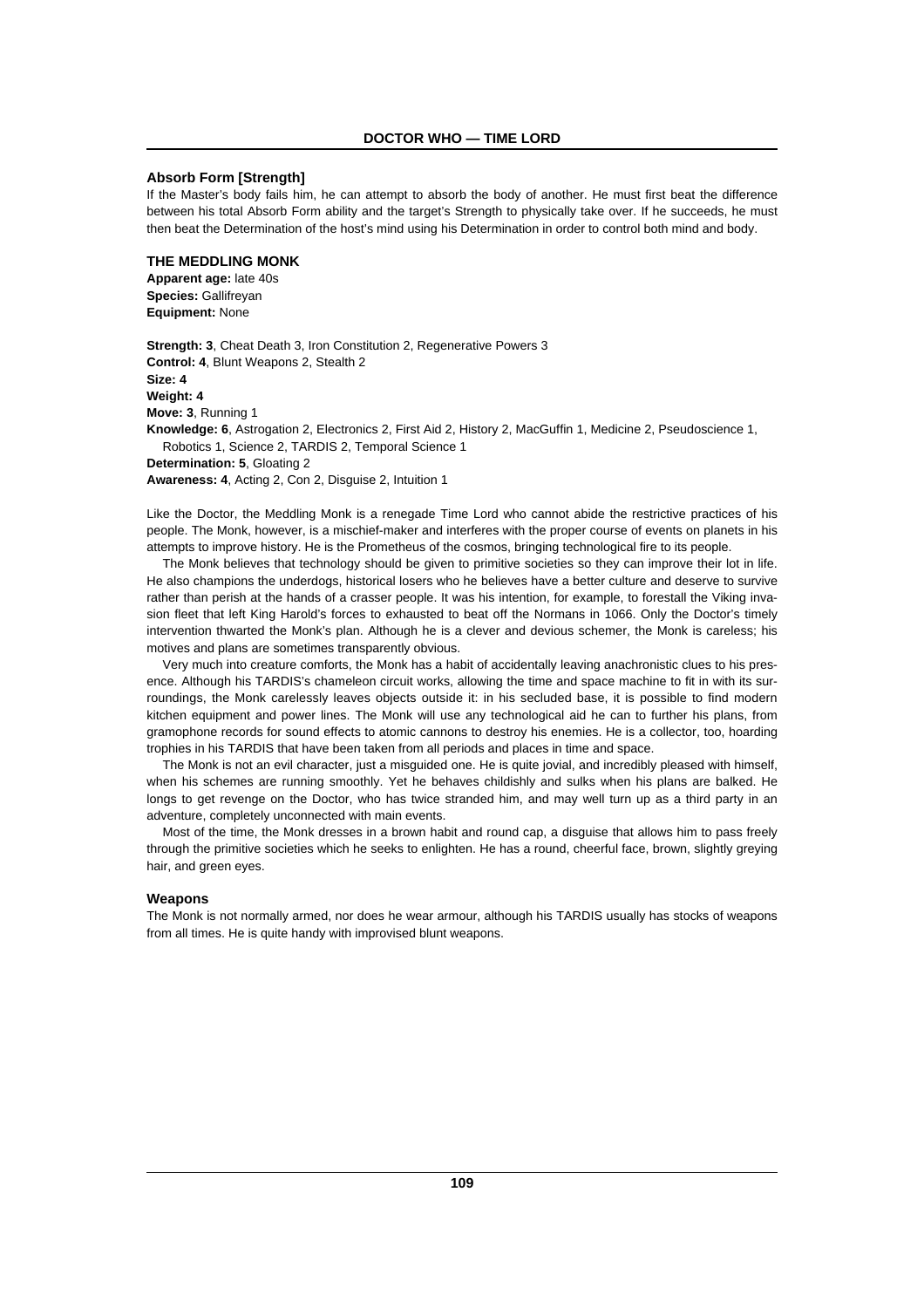**THE RANI Apparent age:** mid 40s **Species:** Gallifreyan **Equipment:** Blaster (Wounds 6 on kill, Wounds 3 on stun), communications bracelet

**Strength: 4**, Cheat Death 3, Iron Constitution 2, Regenerative Powers 3 **Control: 4**, Brawling 2, Escapology 1, Sleight of Hand 1, Stealth 2 **Size: 3 Weight: 4 Move: 3**, Running 1 **Knowledge: 7**, Computing 1, Electronics 1, Explosives 2, First Aid 2, MacGuffin 1, Mathematics 1, Medicine 1, Poisons 1, Pseudoscience 1, Robotics 1, Science 1, TARDIS 2, Temporal Science 2 **Determination: 6**, Command 1, Gloating 2, Indomitable Will 1

**Awareness: 4**, Acting 2, Con 3, Disguise 3, Striking Appearance 2

The Rani is an exceptionally talented Time Lord whose main talent is neurochemistry; she is also an outstanding genetic engineer. Her completely unethical approach to her experiments, however, resulted in the Time Lords banishing her from Gallifrey, and she is forced to experiment wherever she can temporarily set up a base. Her TARDIS is a monument to her genius: inside, preserved or dormant specimens of creatures are displayed like ornaments in glass containers.

Although the Doctor has ruined her experiments in the past, she considers herself above the need for petty feuding. The Doctor is merely a brilliant tool for her to use to further her experiments, and she seeks him out only when his talents are necessary to success. Her great talent for disguise, however, means that the Doctor often fails to recognize her and only too late realizes who he is up against. The Rani uses stealth and subtlety to achieve her objectives, and seldom tries to be too clever for her own good. Her traps, however, are usually elaborate.

Human beings are a particularly rich source of raw materials for her experiments: the Doctor has said she regards people only as walking heaps of chemicals. She also uses chemicals and drugs rather than mental powers such as hypnotism to ensure obedience. It does not matter to her whether the drugs cause pain or death; such side effects are not enough to make her abandon her experiments.

Out of her disguises, the Rani is a strikingly attractive and imperious woman. Her heart-shaped face has high cheekbones; her eyes are a chilling blue-grey. Long, brunette hair tumbles down over her shoulders and back. She typically wears futuristic clothing: a crimson, sparkly tunic, crimson trousers and red-leather mid-length boots. On her left wrist she wears a broad, metallo-plastic bracelet which provides audiovisual communication with her minions and spy cameras, as well as operating scientific apparatus.

#### **Weapons**

The Rani does not habitually carry a weapon unless she believes her victim is going to resist, nor does she wear armour. In such events she carries a small blaster that inflicts 6 Wounds when set to kill and 3 Wounds when set to stun.

Usually she relies on an impressive arsenal of traps to protect her base or to stop captives escaping. These typically take the form of mines detonated by trip wires. The mines inflict 10 Wounds to anyone in the same area who treads on them: anyone who enters the same area as a mine will be blown up unless they can beat the difference between their Awareness and the difficulty of spotting the mine (its Size of 6).

The grubs she impregnates with mind-controlling drugs and feed to her potential slaves suppress the Determination of their host, making them subservient to the Rani's will. The drug is equivalent to a Wounds 4 fast-acting poison: if it beats the difference between its Wounds and the target's Strength, the subject's mind becomes receptive to the commands of the Rani. The poison does not injure its target, but the total Wounds it inflicts is the difficulty that the person has to beat to recover from the drug and throw off the Rani's control.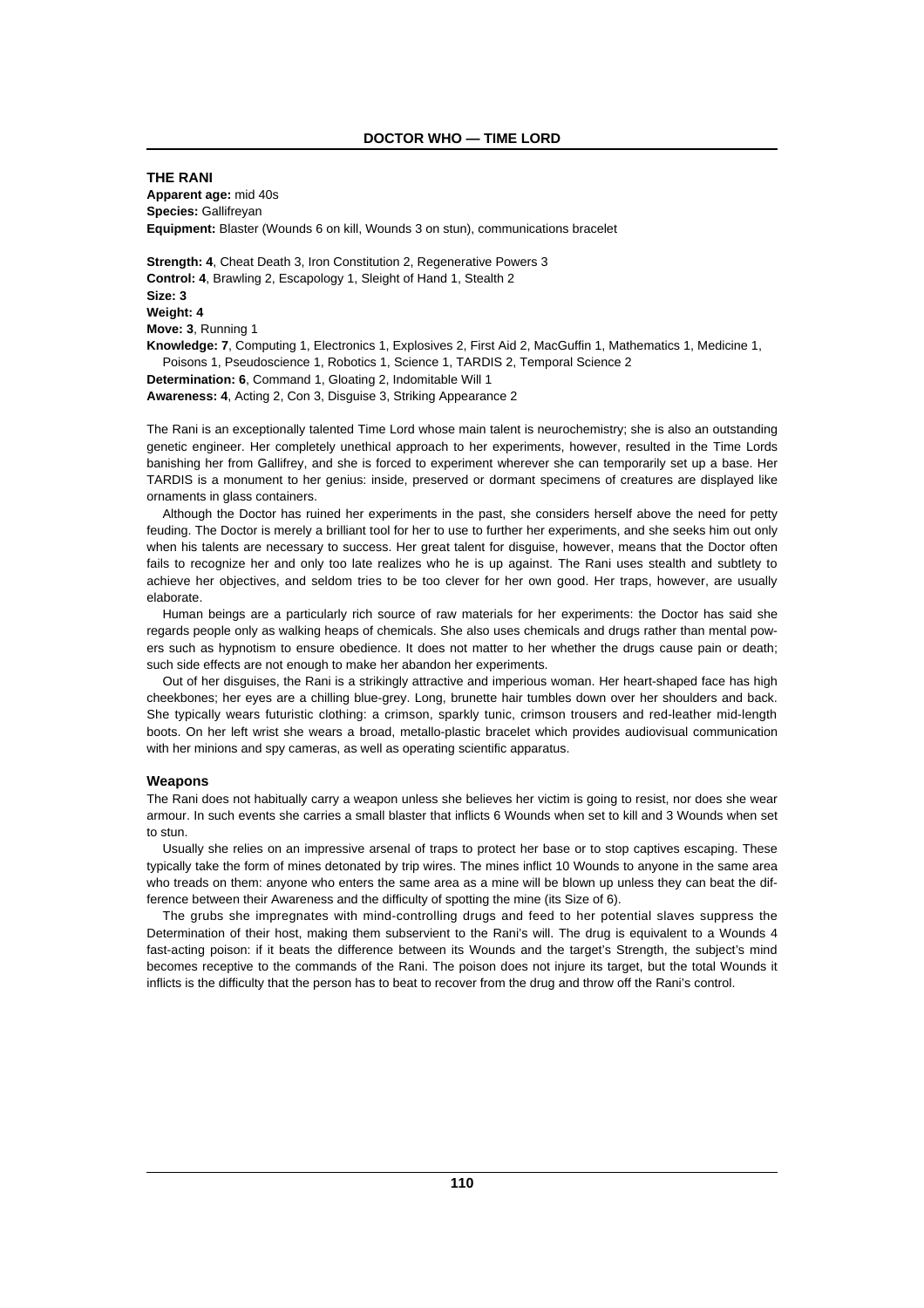# **SIL Apparent age:** indeterminable **Species:** Mentor **Equipment:** Tub of marshmallow slime, translation box, skin counts as full Armour 3

**Strength: 3**, Cheat Death 2 **Control: 2 Size: 5 Weight: 3 Move: 1**, Swimming 3 **Knowledge: 6**, Computing 2, Law 2, Mathematics 2, Poison 1 **Determination: 4**, Command 2, Gloating 3 **Awareness: 4**, Bargaining 3, Bureaucracy 2, Con 1

Sil is a particularly sadistic member of the Mentors, a highly intelligent slug-like species from the planet Thoros Beta. The Mentors are skilled traders in the universe's commodities who are rarely on the losing side of a deal. They will hide the true worth of a resource if it means they can pay a lower price for it: their goal is to obtain maximum profits, even at the expense and hardship of others.

Not all of the Mentors are as corrupt and distasteful as Sil; they are just small creatures making big business. Sil, however, has been corrupted by the power that his trading position provides and is decidedly decadent. His human bodyguards are treated as little better than slaves: they carry out strong-arm work as well as mundane tasks such as spraying Sil with the water that he needs to prevent his skin from drying out.

Sil is a devious and deviant schemer who is as repugnant in nature as he is in appearance. He relishes the pain of others and delights in their torture. His voice gurgles and splutters words, often incoherently owing to a fault in the translation box he wears on his left breast. To him, another's distress is an opportunity for entertainment, especially if it is a member of the ugly human race that is suffering. Sil has a particular dislike of the Doctor's assistant Peri, who he considers is particularly repulsive.

Despite his overt love of painful entertainment, Sil is a fawning coward who seeks only to gain favour in his employer's eyes. He works for the Galatron Mining Corporation, one of the main trading companies of Thoros Beta, and is paranoid that one of its rivals will usurp his company's position as an exploiter of valuable resources.

The Mentors are green-skinned and about 1 metre long. They have well-muscled chests and arms, but instead of legs they have a tapering, segmented tail. By human standards a Mentor is repulsive to look at: although its face has human features, the eyes are large and bulging, and its teeth are sharpened to points. A bony crest surmounts the head, and a loose, slimy frill of skin surrounds the neck and spreads over a Mentor's shoulders.

Mentors are naturally creatures of the sea. Although they have adapted to life on land, they are not particularly mobile and need human assistance to move freely. The Mentors employ drugged and obedient human guards to protect them and to carry the palanquins in which they ride.

#### **Weapons**

Sil is not armed: he relies on his guards to protect him. They are far future soldiers, armed with blasters that inflict 6 Wounds on kill and 3 Wounds on stun; they wear metal, open-faced helmets that count as partial Armour 5.

# **Armour**

Sil's slimy green skin is equivalent to full Armour 3.

#### **Weaknesses**

Physically, Sil is far from a threat and could be easily destroyed. Yet he is backed by the weight of the Galatron Mining Corporation; if the corporation's faith in Sil were destroyed, he would suffer a more crushing defeat.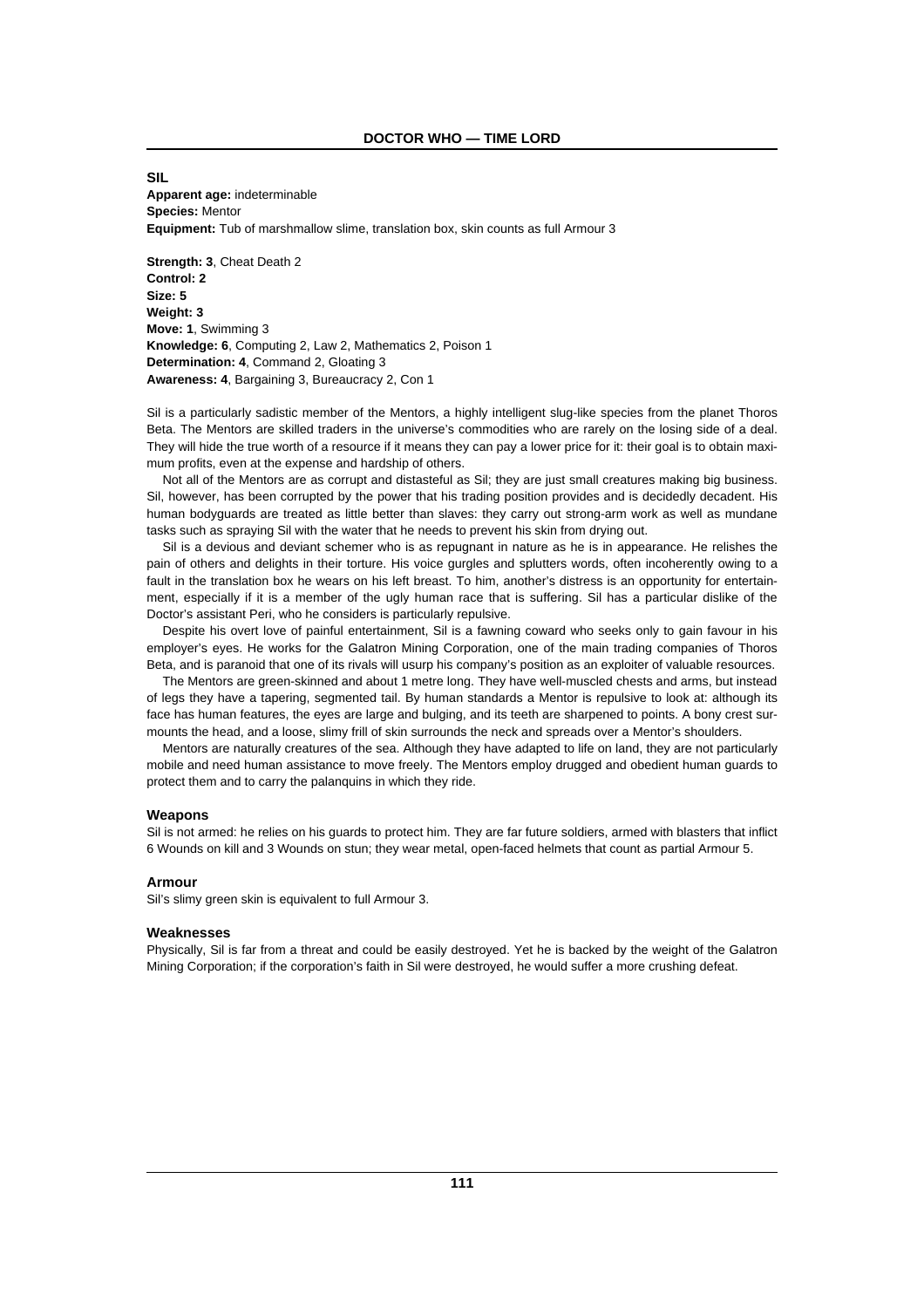# **TRANSPORT**

The third Doctor was particularly fond of flashy or gimmicky means of transport, whether it was to chase people, escape from them or just for everyday travel. In TIME LORD, the abilities of different types of vehicles are important only in chase scenes, when it is important to work out whether the bad guys close on the Doctor and his companions, or vice versa. At tactical level during action turns, it is unlikely that a vehicle will ever be used at its full speed, so the Move ability of each type of transport is only its speed relative to other means of transport.

A driver or rider with a Move special ability such as Driving adds this to the Move of the vehicle to determine how far it can move each action turn. If he has to control the vehicle, however, to do stunts or manoeuvres, his Move plus any relevant special ability is used.

Mechanical vehicles have Strength abilities that indicate their motive power, typically used to push objects out the way or tow other vehicles out of trouble. An attack directed at a vehicle has to overcome its Strength to put it out of action. When used as a fast-moving ram, the number of areas it moves is the number of Wounds it inflicts on a target; it also has to resist this using its Strength so that it is not put out of action. Any attack that puts a vehicle out of action does not necessarily destroy the vehicle: it usually indicates that a vital component has been damaged and must be repaired or replaced. Some vehicles have the ability to resist damage better than others: such vehicles have the special ability of Damage Resistance.

Vehicles are subject to the same terrain difficulties that affect characters. Some vehicles, however, have tracks or broad tyres that allow them to travel more easily over certain types of terrain. Such vehicles have an additional ability, called Rough Terrain. Although it may appear that boats can travel as fast as cars, it must be remembered that they are permanently in difficulty 2 terrain.

#### **Damage Resistance [Strength]**

This ability allows an inanimate object to withstand impacts and attacks owing to its construction or component materials. Damage Resistance would be used to protect a car in a crash, for example, or to withstand gunfire. The ability acts as a type of Armour: any Wounds inflicted that do not beat the Damage Resistance count as superficial damage and do not count against the total that puts the vehicle out of action.

#### **Rough Terrain [Move]**

Rough Terrain is the ability of vehicles to move easily over terrain, such as mud or shingle beaches, which has a difficulty of more than 1. Some vehicles can apply this to all such terrain; others can apply it to only certain types of terrain. In all cases, the Rough Terrain ability is added to a vehicle's Move to determine its total ability which is matched against the difficulty of the terrain.

#### **Light aircraft**

**Strength: 6**, Damage Resistance 1, **Size: 2**, **Weight: 6**, **Move: 6**

Light aircraft typically carry from one to four people: the category loosely covers prop-planes such as First World War biplanes, Tiger Moths and Cessnas. A light aircraft must travel at least four areas a turn otherwise it stalls and may crash. To regain of a stalled aircraft the pilot must beat the difference between his Piloting ability and a difficulty of 6. The Piloting ability is essential to be able to fly a light aircraft.

#### **Bicycle**

**Strength: 4**, Damage Resistance 1, **Size: 4**, **Weight: 3**, **Move: 4**

A pedal bike is an emergency item of transport for one person. Bicycles can usually be found propped against lampposts in town and city streets during the twentieth century on Earth.

#### **Car**

**Strength: 6**, Damage Resistance 2, **Size: 2**, **Weight: 6**, **Move: 6**

Cars are the predominant form of transport on twentieth and twenty-first century Earth. The are like mobile areas, able to hold five people and still allow them to use certain abilities. Air cars, far future cars that use repulser fields to keep them off the ground, treat all terrain as difficulty 1.

#### **Helicopter**

**Strength: 6**, Damage Resistance 1, **Size: 2**, **Weight: 6**, **Move: 6**

The Brigadier uses a two-man helicopter quickly to get to crisis areas. Helicopters can hover in the air and do not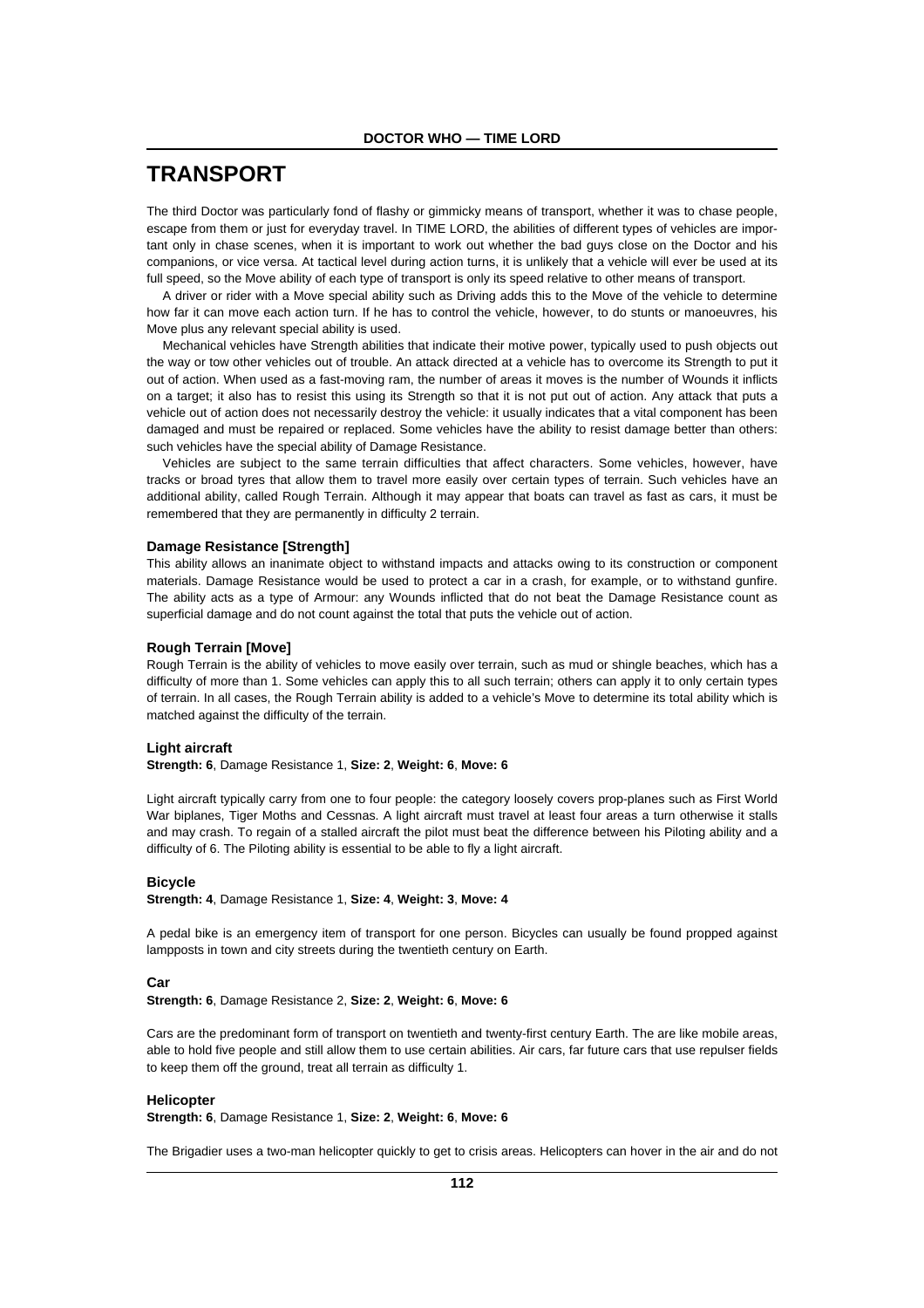have to move each action turn they are airborne. They cannot, however, be used to ram targets otherwise they crash! The Piloting ability is essential to be able to fly a helicopter.

#### **Horse**

#### **Strength: 5**, **Control: 4**, **Size: 2**, **Weight: 5**, **Move: 4**, **Knowledge: 1**, **Determination: 2**, **Awareness: 3**

Used as a beast of burden and a means of making men more mobile, the horse is typically used by primitive societies. It conveys an advantage to its rider in combat: the rider's Defence is increased by 1. Horses will also instinctively react to an attack against them by lashing out with their hoofs, inflicting 5 Wounds.

#### **Hovercraft**

**Strength: 6**, Damage Resistance 1, **Size: 2**, **Weight: 5**, **Move: 5**, Rough Terrain 3

Hovercraft use a cushion of air to float above the ground or water. They can range in size from tiny one-man or two-men craft (use the above abilities) to passenger vessels (as above, but Size 1, Weight 7).

#### **Jet bike**

**Strength: 4**, Damage Resistance 1, **Size: 4**, **Weight: 5**, **Move: 6**

Jet bikes are the waterborne equivalent of motor scooters. These small, manoeuvrable craft propel themselves along using jets of water; if the rider falls off, they automatically slow down and travel in a circle, enabling the rider to swim over and remount.

#### **Land Rover**

**Strength: 6**, Damage Resistance 2, **Size: 2**, **Weight: 6**, **Move: 6**, Rough Terrain (land only) 2

UNIT troops favour these durable, rough terrain vehicles and use them to transport personnel and equipment. A Land Rover can easily transport six people.

#### **Lorry**

**Strength: 7**, Damage Resistance 2, **Size: 1**, **Weight: 7**, **Move: 6**

Lorries are used to convey large quantities of materials or men, and therefore might carry anything from tea chests to troops. They are typically equivalent to two or three areas in size.

# **Motor bike**

**Strength: 5**, Damage Resistance 2, **Size: 3**, **Weight: 5**, **Move: 6**

Small, powerful and fast, motor bikes are the sexiest form of transport that a companion can hope to drive. Protective gear, such as a plastics fibre helmet and soft leather clothes, is recommended. Tricycle versions with balloon tyres are available: these vehicles have the additional ability of Rough Terrain (land) 1.

#### **Rowing boat**

**Strength: 2**, Damage Resistance 2, **Size: 2**, **Weight: 5**, **Move: 5**

Largely suitable for rivers and inshore work, rowing boats are a slow and cumbersome form of transport. Their advantage is their carrying capacity, equivalent to one area of space. The category includes punts and canoes.

# **Speed boat**

**Strength: 3**, Damage Resistance 2, **Size: 2**, **Weight: 5**, **Move: 7**

Speed boats are the nippiest form of waterborne transport in TIME LORD and just the thing to use to chase or escape from villains. Motor boats have a Move of only 6 because they are, in effect, rowing boats with outboard motors.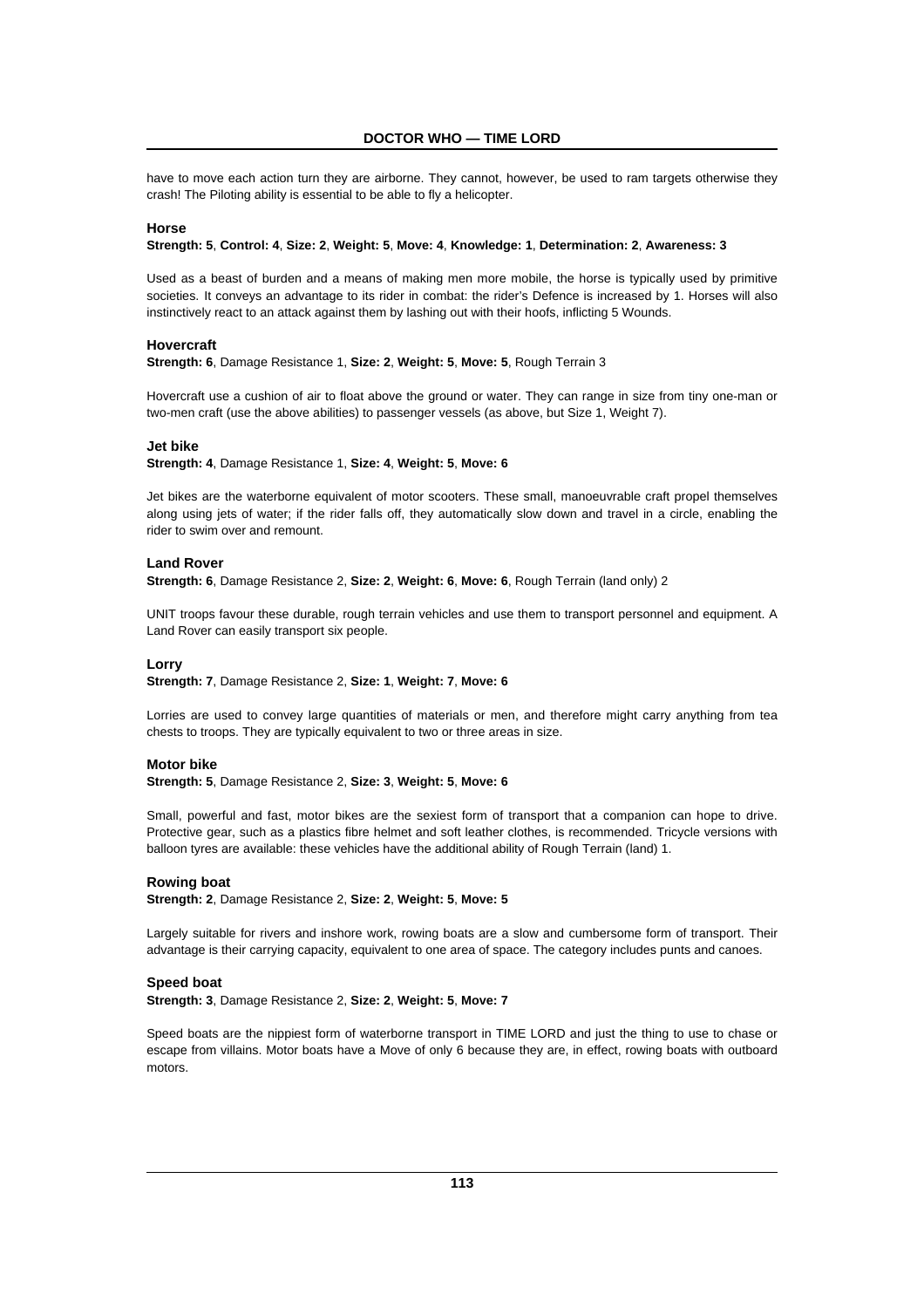# **TIME LORDS AND TIME TRAVEL**

The Time Lords, the ruling elite of the planet of Gallifrey, are the undoubted masters of time travel in the DOCTOR WHO universe, yet even they do not understand all of its intricacies. Great pioneers such as Rassilon and Omega have mastered elements of it and passed on the benefits of their knowledge and achievements to their successors. Armed with this knowledge, the Time Lords have established themselves as invigilators of the laws of time, their own regulations about what can and cannot be done to the fabric of time and space.

Headed by the High Council of Time Lords, which is led by the president, Gallifreyan society has stagnated. A strict policy of non-interference in the affairs of the universe has turned the Time Lords from innovators into mere observers and preservers of the balance of time. If they intercede it is only to correct an abuse of the laws of time, but even then they prefer to use a free agent, such as the Doctor, to do their dirty work.

The High Council consists of the president, chancellor, castellan and the cardinals of Gallifrey's Academy. The president is the figurehead of Gallifreyan society and has wide-ranging powers. His badges of office are the Sash of Rassilon, an ornate, wide segmented band of gold-coloured metal reputedly with the power to protect its wearer against even a black hole; the Rod of Rassilon, which allows access to the energies of the black hole that provides Gallifrey with its power; and the Coronet of Rassilon, which enables the wearer to gain access to the matrix.

The chancellor is, in effect, the president's conscience; in a way he is more powerful because he sees that the president's wishes are fulfilled. He secretly guards the Great Key of Rassilon from the president so that the powers of Rassilon can never again be wielded by one individual. The chancellor's badge of office, an oval gold medallion on a chain, is also a personal force field (Strength 10) that can be extended to protect one other person next to the chancellor.

Security is the main concern of the castellan, who has the forces of the Citadel Guard at his disposal as well as an extensive network of surveillance cameras. He is also responsible for the maintenance of the transduction barrier, a great force field that protects Gallifrey from attack. Citadel Guards are distinctively dressed in red tunics trimmed with white, red trousers tucked into red leather boots, white cloaks, and red dome-shaped helmets. Officers additionally wear a silver-coloured breastplate to denote their rank. Each guard is armed with a staser, a low-powered blaster that inflicts 6 Wounds on kill and 3 Wounds on stun. A section of the Citadel Guard is under the direct control of the president.

Within the Citadel, the city of the Time Lords, life is very much devoted to introspective studies at the Academy, Gallifrey's centre of learning. The Academy comprises three colleges — Prydon, Arcalia and Patrex at which young Time Lords receive a thorough education into the history and nature of the universe. Academic life, however, is anathema to some Time Lords, who become renegades: the Doctor, the Master and the Meddling Monk are among those that wander through time and space; other Time Lords have left the Citadel to become close to nature, and prefer to live rough in the wilds of Gallifrey.

The amplified panatropic computations network, commonly known as the matrix, typifies Time Lord stagnation. It is the electronic memory used to record and preserve the experiences of all Time Lords; it contains details and the mind prints of every Time Lord except those, such as the Master, who are clever enough to erase their patterns. A Time Lord can be connected to the matrix, allowing him to enter it as a virtual reality; if more than one mind is connected at a time, the weaker one will be subjected to the reality imposed by the other.

# **TIME AND TIME TRAVEL**

Time is a flexible medium. Mason's temporal analysis compares it to an elastic membrane that will yield if pushed, but will spring back once its limits are reached to return to equilibrium. The effect is to propel the affected sector of space and time back to the point at which interference began: time, quite simply, catches up with the meddlers. The consequences of becoming caught in the temporal inrush are a matter of conjecture, but it is suspected that extreme ageing of those alien to the time and space would occur — a fatal effect over a period of several centuries! It is possible extensively to deform the temporal membrane only by pushing against different parts of it, in effect spreading the load.

It would be easy to abuse the ability to travel freely in time, and part of the reason why the Time Lords seldom do so is out of a sense of responsibility. Instead they vigorously police time travel to put a stop to infringements of the laws of time. If they travel, they do so in TARDISes, sophisticated time machines that are virtually self-sufficient micro-universes.

The most important regulations governing time travel are the first and second laws of time and the Blinovitch limitation effect. The first law of time simply states that no one should be allowed to meet themselves. The law has been broken on several occasions: the Doctor has been permitted by the Time Lords to meet other incarnations of himself; the Brigadier met himself in *Mawdryn Undead*, with traumatic consequences.

Blinovitch's limitation effect is a simple observation that it proves impossible to keep going back to the same point in time in order to have a second, third or even fourth attempt at getting something right or averting a cata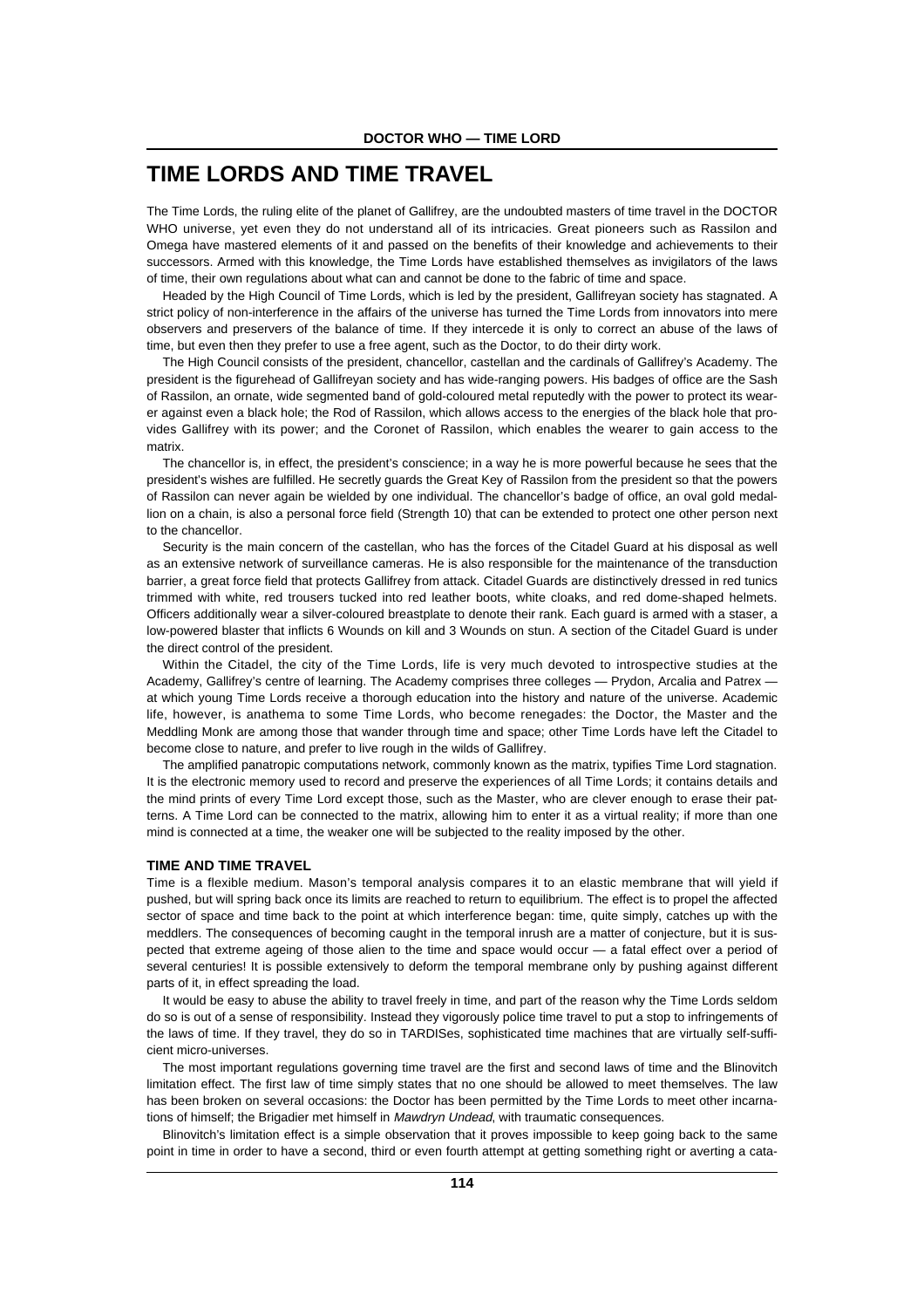strophe. It combines with the first law of time to prevent temporal mishaps. It first manifests as temporal and spatial displacement from the intended time zone, and in its ultimate form becomes a time loop.

In addition, the second law of time states that no one can interfere with their time line, the measure of relative continuity. This prevents a time traveller, say, going back to kill his father at a time before the traveller was born. If he were to do so, then logically he would never have existed and his father could not be killed by his hand. Anyone's time line diverges from their ancestors' time lines only at the point of birth, and until then is dependent on them. The second law of time prevents discontinuity in a person's time line and avoids paradoxes.

Each TARDIS has built-in controls that prevent the abuse of the first and second laws of time and take evasive action to another time and space should the Blinovitch limitation effect begin. Within these limits, time travellers can come and go as they please in space and time according to Mason's temporal analysis.

Time travel, however, is not instantaneous. Occupants of a time machine will notice the passage of time as normal, and will need to eat, rest and keep themselves occupied on their journey. In TIME LORD, however, the journey is rarely important except when scenes relating to an adventure need to take place. After all, the point at which the TARDIS is going to arrive is often known in advance, and it is from there that the adventure continues.

#### **THE TARDIS**

Although the Time Lords have created many models of TARDIS, the Doctor's type 40 is probably the only one that characters will encounter. The Doctor obtained his TARDIS only by stealing, or 'borrowing' as he would say, it from Gallifrey many centuries ago: the model is now obsolete and considered a museum piece. TARDISes used by the Master and the Rani are largely similar, although slightly more advanced; a slight incompatibility between circuits means it is unlikely that parts from one type of TARDIS can be safely replaced by those from another model.

In appearance, the TARDIS looks like an English police telephone box from Earth during the 1960s. Close up, however, it is apparent that the wooden lock-up is more than it seems: it hums discernibly, giving away the fact that there is a powerful source of energy beneath its battered blue exterior.

According to the Doctor, the TARDIS is virtually indestructible, although he can be sometimes be panicked into believing otherwise. For added safety, however, the hostile action displacement system (HADS) or the TARDIS force field can be activated.

Inside, the TARDIS is far larger than its external appearance suggests: it transcends the three primary dimensions of the universe. Most of the TARDIS, therefore, exists in another dimension: only part of the time machine materializes when it lands. The TARDIS's doors open into the console room, the location of the time ship's main controls. Beyond the console room, through two ordinary-looking doors, lies the rest of the Doctor's time machine: a confusing maze of corridors and chambers that even the Doctor has been known to get lost in.

# **TARDIS FEATURES**

# **Chameleon circuit**

The Doctor's TARDIS resembles a police box only because of a fault in the chameleon circuit. TARDISes ordinarily look like silver-grey metallic boxes but because this makes them conspicuous, the Time Lords devised a means of disguising them. The chameleon circuit analyses the surroundings of the TARDIS just before the ship materializes and picks an outward form that blends in. A TARDIS materializing on a public beach in Edwardian times might appear as a bathing machine; in a Saxon church it might appear as a crudely carved altar or column. Although the Doctor has made an attempt at repairing the chameleon circuit of his TARDIS, his ship remains in the form appropriate to England in the 1960s; his meddling only resulted in even more bizarrely out of place forms.

#### **Cloisters**

Finished in carefully worked and carved grey stone over which climbing plants grow, the cloisters is a tranquil area that resembles its monastic equivalent on Earth. The Doctor sometimes retreats to the cloisters, sitting himself on one of the stone benches or pacing up and down, in order to think clearly about a problem.

#### **Cloister bell**

The deep, resounding knell of the cloister bell is a warning that the TARDIS is in great danger, perhaps on the verge of breaking up or entering an area where conditions are so hostile that the ship would be destroyed. Originating from the cloisters, the sound of the bell reverberates through the ship, penetrating every room.

#### **Control console**

Most of the TARDIS's functions are controlled from the hexagonal, sloping-topped console that surrounds the time rotor in the main control room. Each incarnation of the Doctor has modified the console in some way, even changing its appearance, to take advantage of new components or to repair damage caused by circuit fires or even blaster damage.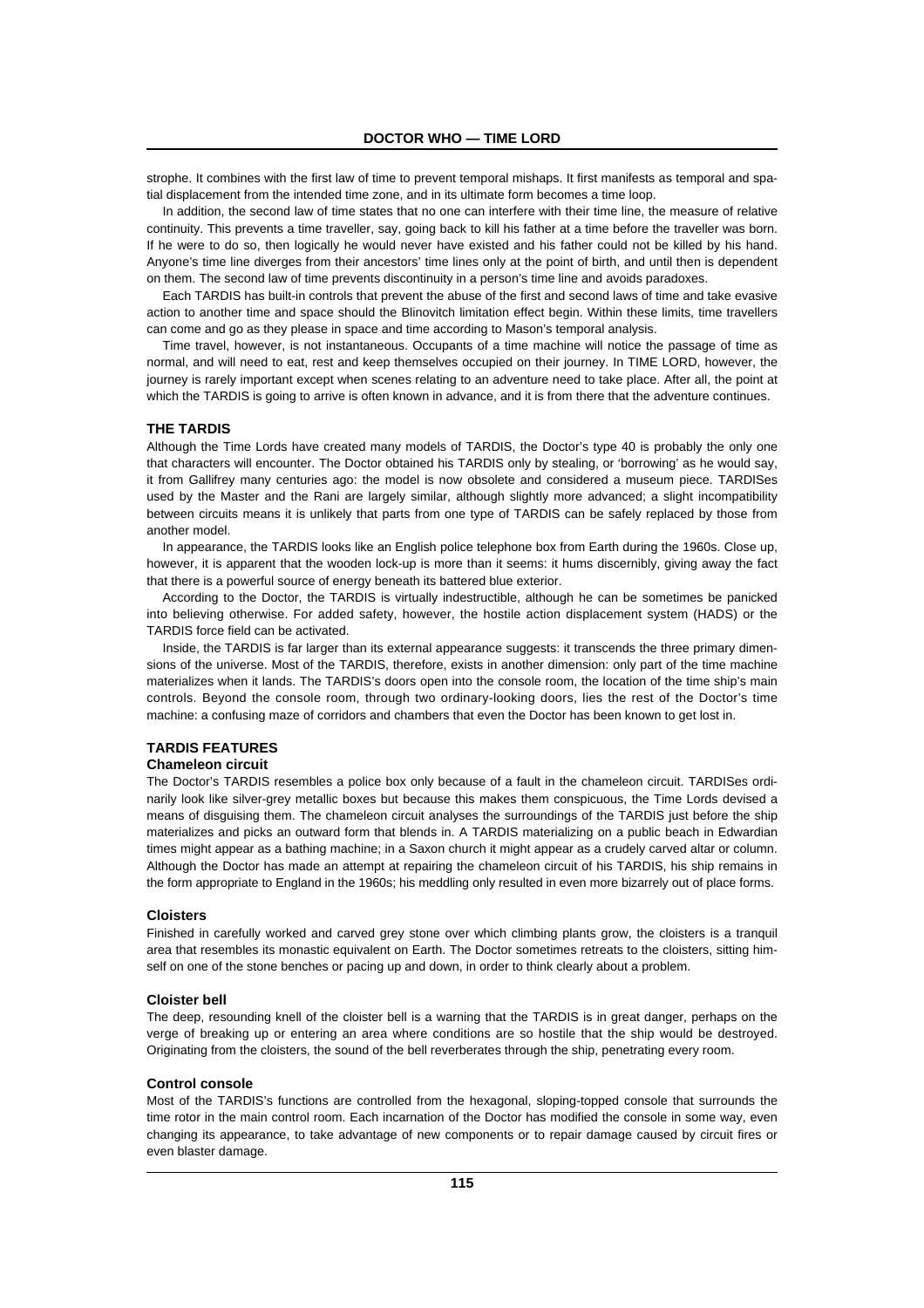The six trapezoidal panels each house controls for different aspects of the TARDIS's operation. Panel one, nearest the TARDIS doors, houses the basic navigation and steering controls. It is from here that the Doctor sets a course for the TARDIS and initializes dematerialization and materialization.

Moving clockwise, viewed from above, panel two houses the switch that opens and closes the TARDIS's doors and the controls for the scanner. It contains advanced navigational controls that are required in exceptional circumstances only and the TARDIS's defensive controls.

Panel three houses the communications, life support and lighting controls, as well as the room controls. Panel four houses the terminal that gives access to the TARDIS's computer and databanks.

Panel five provides readouts of external and internal environmental conditions, including radiation, humidity and oxygen levels. Panel six indicates the power status of the TARDIS and is used to bring in auxiliary power from generators and batteries. It provides a power outlet for equipment to be used in the control room or a short distance outside the TARDIS.

Access to circuits to carry out repairs is obtained by prising off the control panels or by removing the panels on the pedestal that supports the console.

#### **Control room**

The control room is the first room that anyone enters when stepping into the TARDIS. Its main feature is the control console which is set in the centre of the room. Cream-coloured plastics panels cover the walls, with circular mouldings, about 30 centimetres across, concealing electronic circuits and lights. Each Doctor tends to decorate with control room with different objects: the first Doctor favoured ornaments, such as clocks, on pedestals and even a comfortable armchair. Near the TARDIS's doors, a hatstand is practically positioned to keep hats and cloaks for expeditions outside.

#### **Dematerialization circuit**

Without a working dematerialization circuit, the TARDIS cannot travel anywhere. The Time Lords disabled this circuit when they exiled the Doctor to Earth; he spent much time tinkering with it in order to escape from the planet.

#### **Dimensional stabilizer**

The dimensional stabilizer maintains the spatial relationship of the inside and the outside of the TARDIS. Without it, the inside of the TARDIS would shrink so that its rooms resembled those of a doll's house.

#### **Door lock**

Once protected by a number of anti-tampering devices, the lock on the outside of the TARDIS door can be opened only by a specially coded key. The Doctor has removed other forms of security owing to the risk of sealing the TARDIS for ever.

#### **Failsafe switch**

Located away from the main control room, the failsafe switch stabilizes the TARDIS in space and time so that it may neither materialize nor dematerialize. Until the switch is reactivated, the TARDIS is suspended in space and time; the switch can be disabled to prevent its unauthorized use.

#### **Food dispenser**

Nutritious, concentrated food can be contained from the TARDIS's food dispenser, located in a room near to the control room, by entering the type of food required into the dispenser's computer. The food resembles the concentrated rations used by astronauts from twentieth century Earth during the planet's first space age. The dispenser also issues water in small plastic bags. Although the food is tasty and filling, many companions not surprisingly long for proper Earth meals complete with all the trimmings.

# **Force field**

The TARDIS has a variable strength force field that can be used to keep enemies at bay, provided it is activated. The force field surrounds the TARDIS at a distance of about one metre, preventing both entry and egress. At its lowest level it is equivalent to Strength 10; its maximum depends on the energy available from the TARDIS's generators. The force field generator is located in the pedestal section of the control console and can be detached for use outside the TARDIS.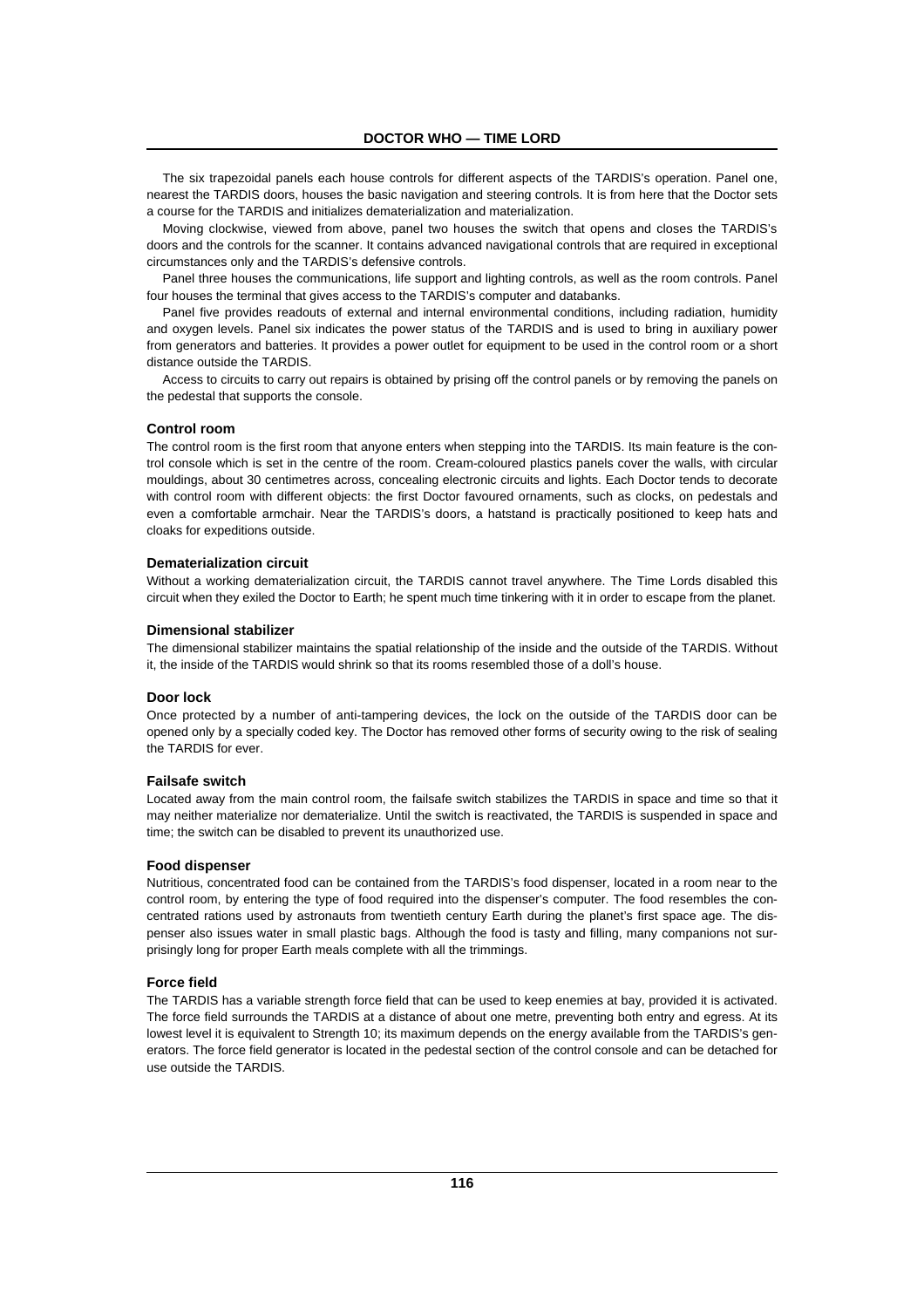# **Hostile action displacement system (HADS)**

HADS protects the TARDIS against attack by dematerializing it and rematerializing the ship a safe distance away. The HADS circuit detects the build up and imminent release of energy, and triggers the dematerialization circuit so that the TARDIS makes a short spatial journey. The Doctor, however, tends not to activate this safeguard, mainly because it can make the TARDIS difficult to find and reach.

#### **Rooms**

Each companion is assigned his own room in the TARDIS, which he is allowed to personalize. Companions' rooms are typically full of souvenirs from their travels or equipment for their hobbies: Nyssa's room, for example, was partly a bioelectronics lab!

The layout, type and number of rooms in the TARDIS can be controlled from the main control console. Particular emergencies may make it necessary to shed part of the TARDIS's internal structure, and the controls allow rooms to be jettisoned. New chambers usually show the basic structure of the TARDIS, which resembles Victorian ironwork, unless the Doctor remembers to program their features.

#### **Scanner**

A large television screen suspended in the wall of the control room provides an image of the location corresponding to the temporal and spatial coordinates of the TARDIS. It is connected to externally mounted detection equipment.

#### **Storerooms**

Among the many chambers of the TARDIS are vast storerooms that contain essential supplies and materials necessary to the upkeep of both the TARDIS and its inhabitants. The list of their contents was once kept in the TARDIS's databanks, but the Doctor's poor bookkeeping means that this information is far from up to date — perhaps as much as five centuries old! — and may well be inaccurate about the location of equipment.

#### **Swimming pool**

The swimming pool is the main feature of a villa-style courtyard that is decorated with white pillars and urns. There is an abundance of plant life in this area: climbing plants creep up the pillars and over stone balconies; the urns contain more formal arrangements. Artificial sunlight makes the courtyard bright and pleasant — an ideal place to relax.

## **TARDIS key**

Although the key to the TARDIS looks no more complicated than a front-door key, its complex crystalline coding is unique and attuned to the body prints of the Doctor and whichever companions he decides are trustworthy enough to be allowed free access to the TARDIS. The key and lock can be reprogrammed from the main control console. If necessary, the Doctor can issue a spare key to his companions, but he dislikes the risk this entails: his enemies might one day prove clever enough to use a companion and the key to steal his ship.

#### **Time rotor**

The time rotor at the centre of the control console rises and falls as the TARDIS travels through time and space. While the ship is stationary, however, the time rotor is motionless.

#### **Workshop**

Deep in the TARDIS is a scientific workshop where the Doctor has the facilities to build and repair electronic and mechanical equipment. It has no pretences of advanced technology: ancient scientific apparatus mingles with new and futuristic equipment.

#### **Zero room**

The zero room isolates its inhabitants from the forces of the universe, allowing them more easily to attain a peaceful state. The Doctor needed to use the zero room to settle into his fifth incarnation, making use of its therapeutic properties.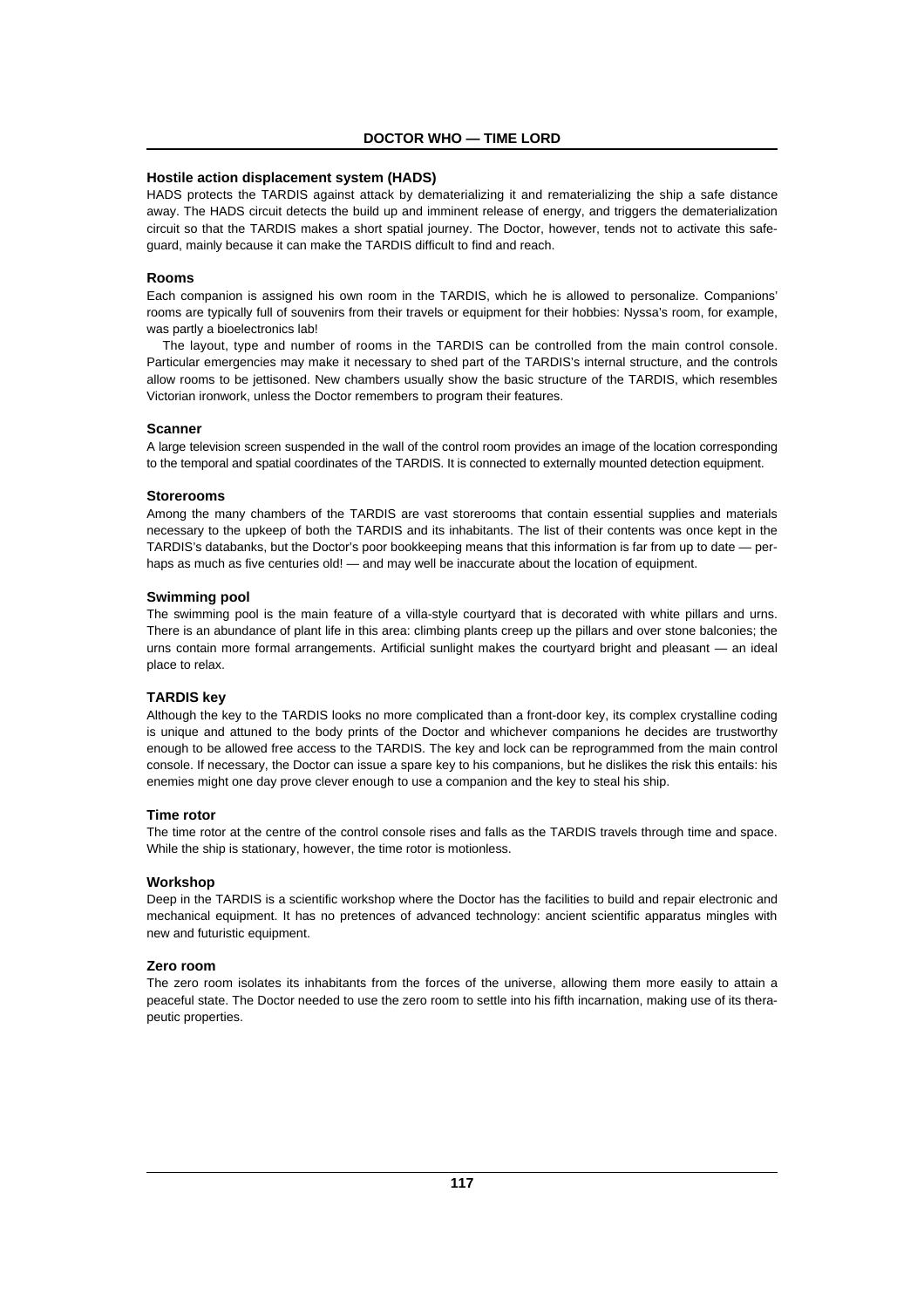# **A 500-YEAR DIARY**

The Doctor occasionally records details of his adventures and the creatures and objects he encounters on them in his 500-year diary. The following extracts are should prove particularly useful to prospective companions.

# **Antimatter**

A safe enough material in its own universe, antimatter explodes violently in contact with the stuff of the normal universe. It can be used only in containment vessels which constantly shift the structure of the containing material so that matter and antimatter never meet.

# **Black hole**

Gateways to the universe of antimatter, black holes exert a strong gravitational pull from which matter and even light cannot escape. Time Lord technology relies on the balancing of the forces of a black hole with the planet of Gallifrey, which is achieved through the Eye of Harmony. The eye is the heart of a black hole that was entered by the Gallifreyan temporal engineer and architect known as Rassilon.

# **Bessie**

A veteran, bright yellow open-topped car driven by the Doctor while on Earth. It is fitted with inertia brakes that allow instant deceleration, a remote control that allows the Doctor to control it from a distance, and an anti-theft force field that restrains potential car thieves.

# **Camera**

A handy method of making visual records of events and people. Often used by the military to identify criminals, as in Invasion of the Dinosaurs, where photographs alerted the Brigadier to the presence of Doctor John Smith and Sarah Jane Smith. Whatever the circumstance, smile if someone takes your picture.

# **Companion**

A guaranteed source of trouble that either gets in the way of experiments, gets captured or gets lost. Companions are useful as early warning systems; they scream loudly should anything dangerous approach.

# **Computers**

'I hate computers and refuse to be bullied by them,' says the Doctor in The Invasion. Computers are infuriatingly obstinate, but liable to blow a few circuits at the slightest logical conundrum. They demonstrate that the evolutionary prospects of an adding machine are limited.

# **Cricket ball**

A cricket ball is an indispensable piece of equipment. It can be thrown at control panels to deactivate automatic security systems, or bounced off a spaceship to use the momentum to rescue a spacewalker whose safety line has snapped or been cut.

# **Dalekanium**

A highly effective explosive developed by the Daleks, and one of the few weapons that is guaranteed to be effective against Dalek armour. A small, hand-sized bomb inflicts 10 Wounds against targets in its primary zone of effect and 5 Wounds to those in its secondary zone of effect.

# **Earth**

Earth is a pleasant green planet with blue oceans which is favoured by the Doctor. It is also known as Terra or Sol 3 and is subject to constant invasions by aliens which know a good thing when they see it. Often unappreciated by its inhabitants, Earth is destined to end up as a ball of chemical goo unless mankind can change its ways. The aliens probably have the right idea.

# **Environmental helmets**

The TARDIS is equipped with a number of environmental helmets that usually form part of a space suit. The helmets can be worn on their own, with or without visors, to provide a suitable and breathable atmosphere. The air supply, however, is limited, and may run out through prolonged use.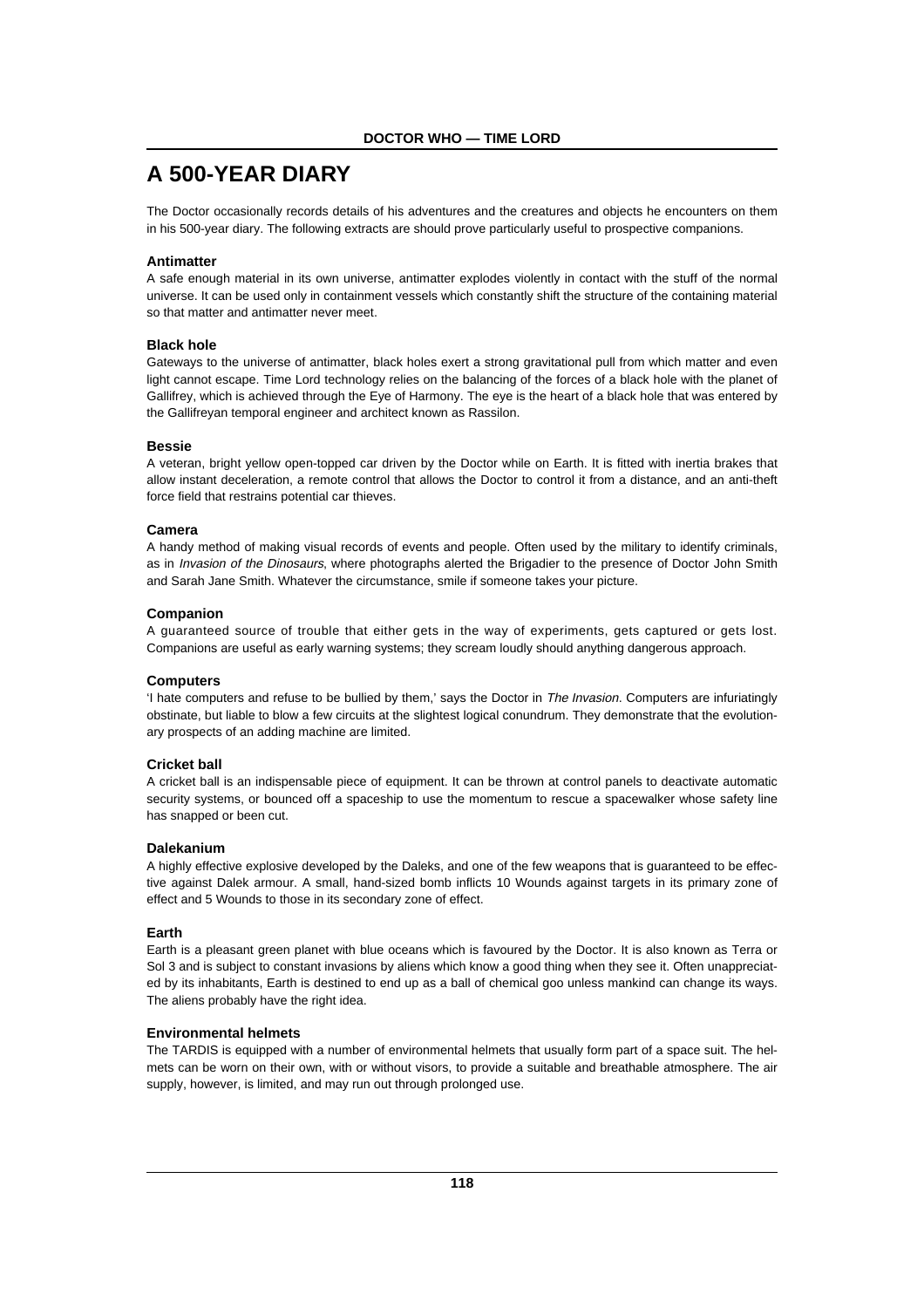# **E-space**

E-space, or Exo-space as it is also called, is the negative part of the universe. It is like the normal universe, only it exists in negative coordinates. Adric, a mutated Alzarian, comes form E-space; the second Romana chose to remain there, ending her travels with the Doctor.

# **Force field**

A force field is a focused barrier of energy that is largely impervious to physical attacks. The Strength of a force field is the difficulty that a character must beat to get through: a typical force field has a Strength of 10. Force fields also act as a type of Armour: if the force field is not breached by an attack, it completely protects anything beyond it.

# **Fuses**

A plentiful supply of electrical fuses is needed for the Doctor's MacGuffins, which frequently overload their circuits. Timed fuses are essential to use explosives safely: a minimum detonation time of two action turns is recommended for everyone to clear the area of effect.

#### **Galaxy**

Often called the universe by creatures, especially science fiction writers, who cannot look or travel beyond their own solar system. As a general rule, there are more galaxies per universe than water molecules in a pint of beer.

#### **Gold**

In dust form, gold is a deadly poison to Cybermen; the metal is conveniently worn as jewellery by many companions. Cybermen, however, are probably working on life support systems that do not seize up in the presence of this metal, so the potential of gold is probably limited. It is still useful to appease black marketeers or mercenaries.

#### **Gravitron**

Weather on the planet Earth is controlled in the twenty-first and twenty-second centuries by a gravitron based on the Moon. The gravitron exerts huge gravitational forces on the Earth, manipulating the natural weather patterns. The electromagnetic forces it creates can be used to repel attacks against the Moonbase itself by overriding the safety cutouts.

#### **Homing device**

Sometimes the Doctor's 'infallible' sense of direction fails him, or his companions need help to find the TARDIS. In such cases a hand-held homing device from the TARDIS's storeroom can be used to indicate the rough direction to the TARDIS. The device is palm-sized.

# **Janis thorn**

Leela uses a janis thorn to paralyse and kill her enemies. Stabbed into the exposed flesh of a victim, the janis thorn releases a Wounds 5 fast-acting poison that attacks once every two action turns. If at any time the poison overcomes a victim's Strength, it immediately paralyses its victim. Subsequent attacks increase the paralysis, resulting eventually in death. The thorn itself inflicts zero Wounds for the purposes of overcoming armour. Leela survived an attack by a janis thorn only because the Doctor was able quickly to synthesize an antidote. The Doctor frowns upon the use of such a dangerous weapon.

#### **Jelly babies**

'Hallo, I'm the Doctor. Have a jelly baby,' is the Doctor's usual disarming approach to security guards and wouldbe rulers of the universe. The Earth confections are a prop used to gain time or favour: only cruel, emotionless or violent monsters such as the Daleks, Cybermen, Autons, Sontarans, Yetis and so on could resist. Jelly babies increase the Doctor's Awareness by 1 if he uses them to charm his way into people's favour.

#### **Laser cutter**

A laser cutter is a high-precision instrument for delicate surgery on electronic circuits and components. It can be used in hand to hand combat, for which the Edged Weapons ability is appropriate, and inflicts 4 Wounds. It can also be used for imprecise surgery on electronic components, such as bomb detonators, inflicting 4 Wounds.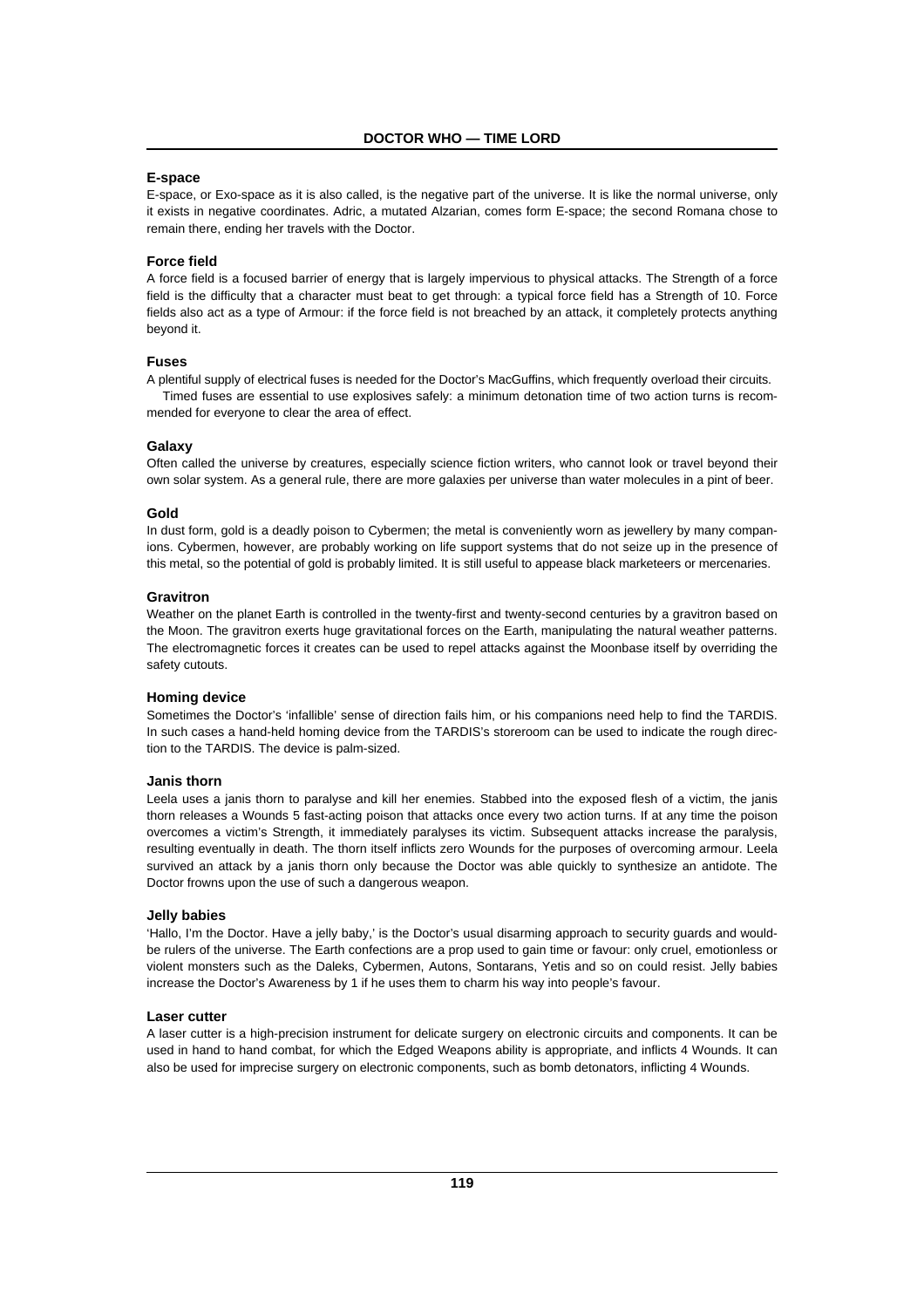# **Liquorice allsorts**

Like jelly babies, this Earth confection has other uses. The Doctor typically lays a path of brightly coloured liquorice allsorts on the ground to distract guards and draw them away from objects they are supposed to be watching. The trick rarely works twice on the same guard. Particularly large and megalomaniac liquorice allsorts tend to have personality defects.

# **Medical pack**

The TARDIS has a dispenser that issues medicine-impregnated bandages that promote the healing of wounds. A dye on the exterior of the bandage changes colour when the wound has healed. Medical packs have the abilities of Knowledge 6, Medicine 2 for the purposes of healing. They are available only if the Doctor has remembered to restock the TARDIS dispenser with the required drugs.

#### **Nestene autojet**

The Nestenes' ability to animate plastic and the Master's technological know-how were combined to produce the Nestene autojet, a harmless-looking plastic daffodil. It is programmed to respond to heat and the pattern of a human face, whereupon it shoots a plastic film over the target in an attempt to suffocate its victim. This action can also be initiated by radio signals activated by the Nestenes' human agents or allies. The plastic film is soluble in water, and dissolves minutes after its has done its job by the action of condensed water vapour from its victim's dying breath.

#### **Nitro-nine**

Nitro-nine is an effective explosive whose formula is known only to Ace, one of the Doctor's companions. It is unstable, however, and Ace is forbidden to make it: she usually has a plentiful supply. Nitro-nine inflicts 7 Wounds on anyone in the primary zone of effect and 4 Wounds on anyone in the secondary zone of effect. It has a short time fuse of 2 actions turns, so if you have to use it, place it and run!

#### **N-space**

N-space is our universe: normal space comprising normal matter. Its counterpart is E-space. Its constituents react violently in contact with anti-matter.

#### **Pocket watch**

Each incarnation of the Doctor has carried a pocket watch. Apart from usefully measuring the relative passage of time and acting as an alarm to remind the Doctor of certain events, a pocket watch and chain can be used to hypnotize opponents.

#### **Radiation meter**

The TARDIS has a radiation meter built into its control console. It tends to work only after the TARDIS crew has stepped outside. The Doctor occasionally uses a portable meter to measure the extent of different types of radiation away from the TARDIS. This meter is reliable.

#### **Sonic screwdriver**

The Doctor's sonic screwdriver is a general purpose MacGuffin that harnesses sonic energy to manipulate and open mechanical and electronic locks. By boosting its power and concentrating the sonic energy into a beam, it can even be used to set off mines. Reversing its polarity turns it into a powerful electromagnet which can be used to draw back heavy bolts. Its ability is equal to the Doctor's total MacGuffin ability, but it is not infallible. It was destroyed during The Visitation at the time of the fifth Doctor.

#### **Space suit**

The TARDIS's wardrobe has a reasonable stock of space suits, which are essential for exploration in space and on many moons. An environmental helmet, which provides protection for the head, as well as containing air canisters, can be used separately on planets with thin atmospheres. The length of activity in space suits is limited by the air supply.

#### **Taranium**

Taranium is a vital mineral used to power time machines and temporal weapons. It is used mainly by the Daleks to power their time capsules, and a taranium core formed the heart of a Dalek weapon that was intended to destroy time.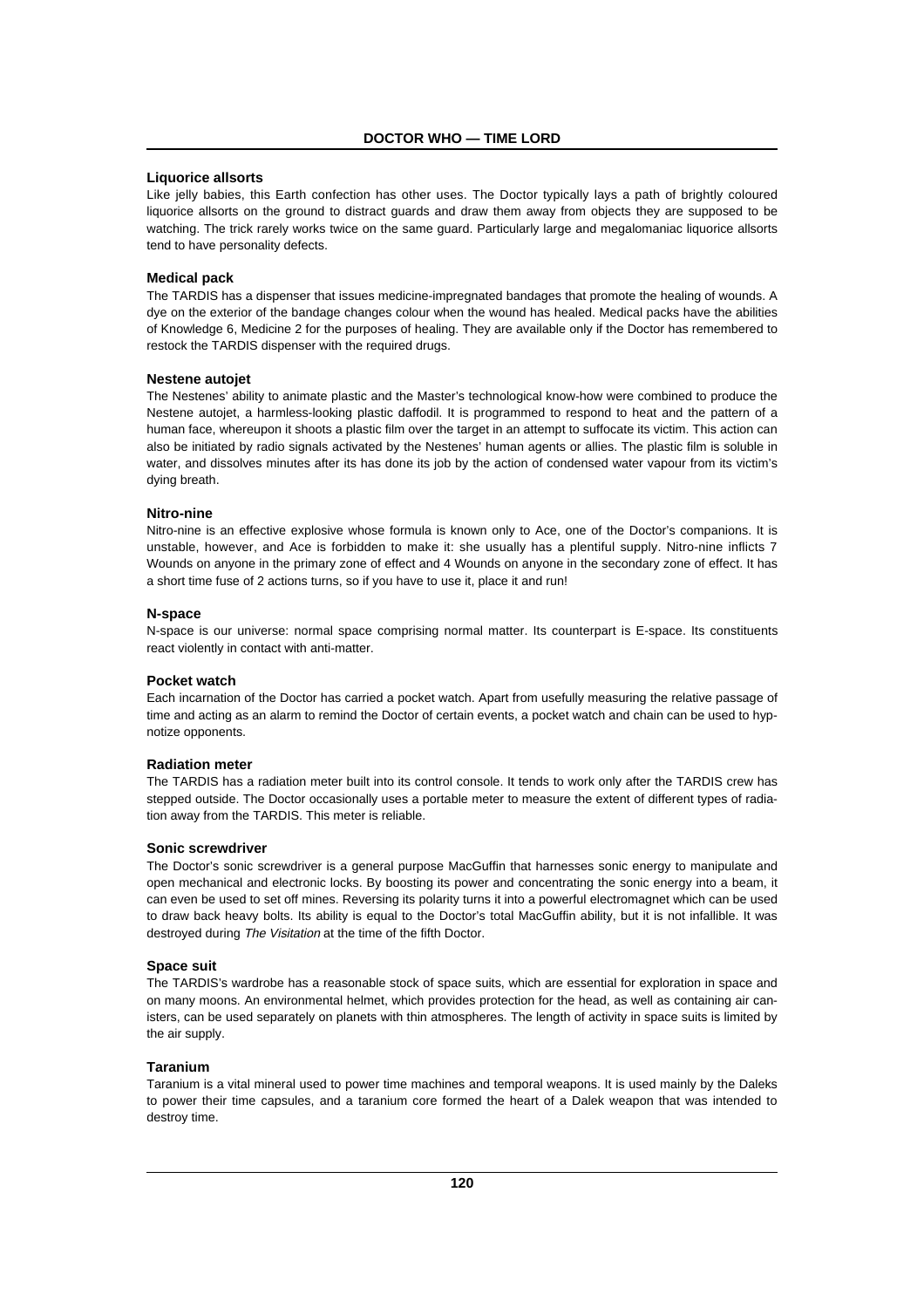# **TARDIS key**

The key to the Doctor's TARDIS is molecularly coded so that only the Doctor or recognized companions can unlock the door. The Doctor has to program the key so that new companions can use the key: the first Doctor is particularly reluctant to do so until he can trust his fellow travellers.

## **TARDIS toolbox**

Useful source of MacGuffins, such as drone clamps, magnetic clamps, neutron rams, laser cutters and probes, that are essential to routine maintenance on the TARDIS. If the Doctor knew how each one worked, he would probably have a fully functioning TARDIS.

# **Time corridor**

A time corridor is a two-way connection between one time and space and another. It is opened and closed from only one end of the corridor, typically on a spaceship or planetary base. Daleks used time corridor technology until their scientists developed timeships.

#### **Time loop**

Time loops are temporal traps that keep their victims snared in a short, repetitive cycle of time. The only chance of breaking out occurs if the victims discover at which point they entered the time loop and can then devise a means of changing their actions. Only civilizations that have developed temporal science have a chance of breaking out of a time loop.

#### **Time-space visualizer**

The time-space visualizer can look at any event in time and space, provided its operator can program it correctly. It can provide insight into recent events, forewarning the TARDIS crew of imminent danger.

# **Torch**

The TARDIS storeroom carries a number of chemical and electrical torches that are vital to explore some of the dingy caverns in which the craft lands.

#### **UNIT**

Earth's United Nations Intelligence Taskforce (UNIT) is a worldwide organization set up in the late twentieth century to investigate and combat extra-terrestrial menaces. Its headquarters is in Geneva, Switzerland, and it has bases near or in the capital cities of the main world powers. Although nominally independent of each country's government, a subsidiary will often be blackmailed by politicians into acting against their leader's will. Each base is dependent on the good will of the host government.

The United Kingdom section of UNIT is headed by Brigadier Lethbridge Stewart, whose regular staff includes Captain Yates and Sergeant Benton. Lethbridge Stewart was first encountered by the second Doctor. The Doctor has since become the temporary scientific adviser to UNIT in the UK, with a pass under the name of Doctor John Smith. He is active in this role throughout the 1970s, 1980s and 1990s.

#### **Whomobile**

The third Doctor built a special car during his sojourn on Earth. The Whomobile is a compact, silver car with curved, sweptback wings. It can fly: in the air it is treated as a light aeroplane with Move 7; on the ground it is treated as an air car with Move 6.

#### **Zyton 7**

The prison planet Varos is the main source of Zyton 7, a key element in the power sources of many spaceships. The Time Lords use it to power type 40 TARDISes like the Doctor's owing to its long life. The TARDIS's Zyton 7 has been exhausted only once in many centuries of time travel.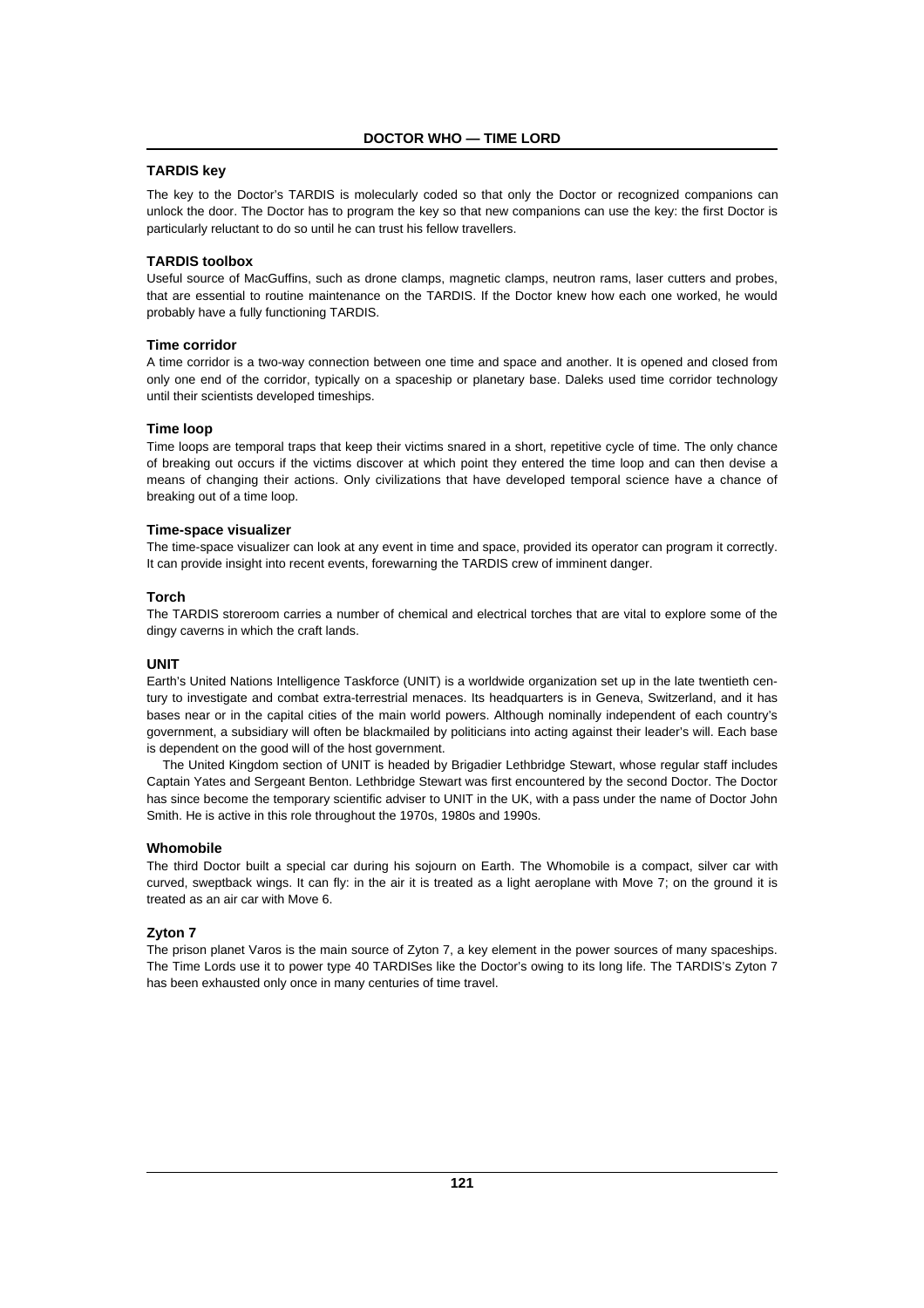**DOCTOR WHO — TIME LORD**

# **PART FIVE The Never-Ending Script**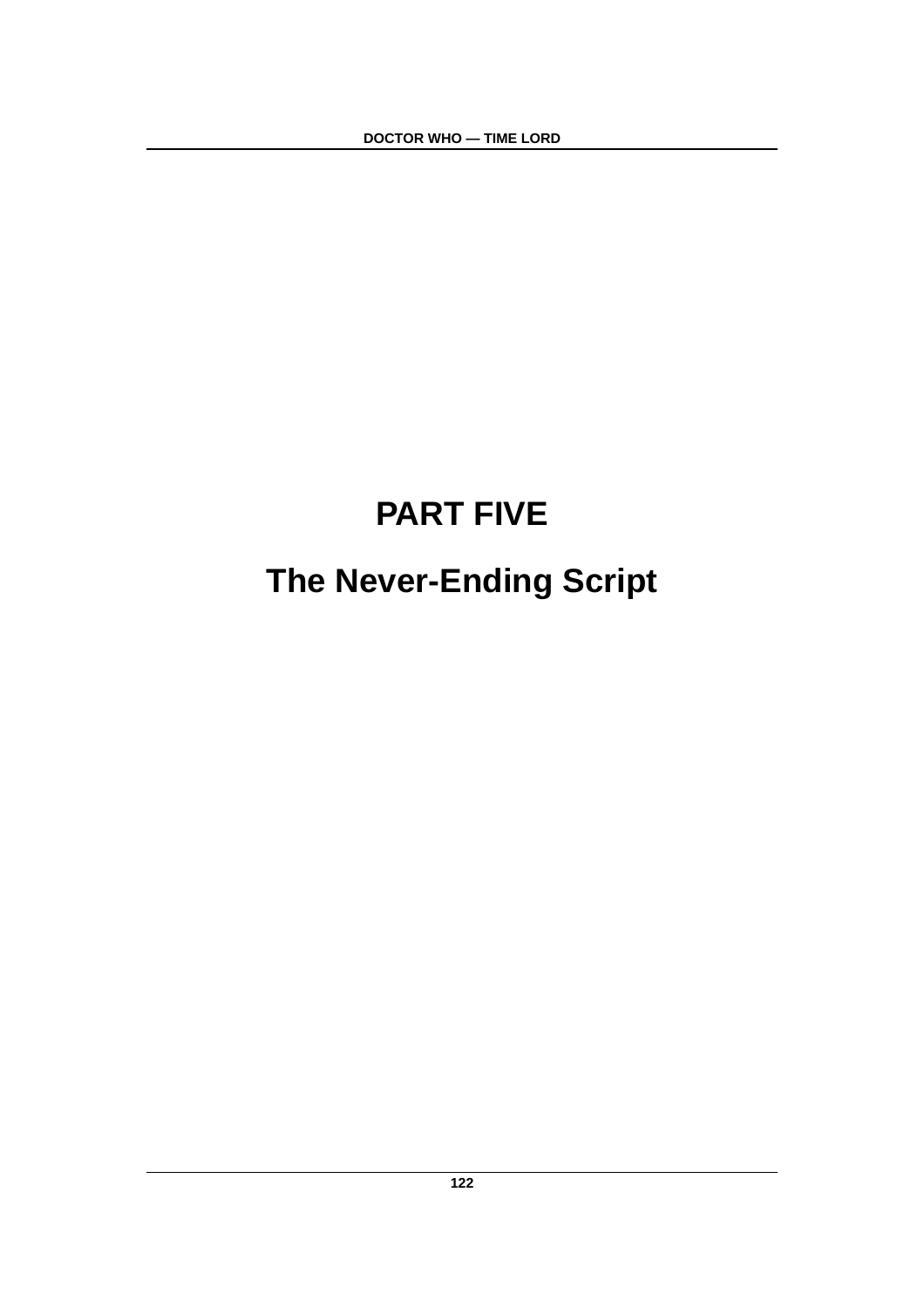# **HOW TO BE A REFEREE**

No role-playing game really ticks without the presence of a referee. He is the person that gives players the initial push into an adventure, adjusts to their whims and actions, and even offers them help when they get stuck. It is important to realize that the referee is not against the players: he is as likely to help them as he is to set perplexing puzzles. In some ways the referee is also part of the group, because he controls characters that players can befriend and who help defeat the villains: it is difficult to be against someone who helps attain an objective!

The referee's part in a role-playing game is to maintain play balance and adjudicate players' actions to get results that are consistent in the context of the DOCTOR WHO universe. TIME LORD is just one of his tools: it provides a set of physical laws as well as background information that is consistent with those laws. His other tools are imagination, flexibility and storytelling. Ideally, the referee uses all these tools to become transparent to the action: in effect, he is the means by which players enter another universe. Players depend on him for scenesetting information in the same way as they might absorb such details from a film or the computer-generated graphics of a virtual reality; if they do something within the world that the referee has described, it is the referee who reacts to their actions and maintains the feeling of suspension of disbelief.

Imaginary worlds, however, are difficult to maintain, and it takes time for a novice referee to develop all the skills that will ensure his players feel they are entering a different time and space. For a start, a referee has to absorb a vast amount of information about the DOCTOR WHO universe as well as the rules that make the game possible. He also has to learn how to describe scenes and people graphically so that they come alive. And he also needs to keep track of the fate and actions of everyone on an adventure, necessitating clear-thinking as well as bookkeeping skills. The referee, therefore, is the one person in a game of TIME LORD who should read this book thoroughly at some time so he has a clear idea of the scope of the rules and how they work.

# **WHO SHOULD BE REFEREE?**

The referee is commonly chosen by default whenever anyone plays a new role-playing game: he is usually the owner of the rule book. He is the person who believes it would be entertaining to run a game using a particular set of rules, and it is usually his enthusiasm that encourages other people to play in his games. It is suggested, therefore, that in a group of novices, whoever owns the copy of TIME LORD should be the referee.

Until the players themselves obtain copies of the TIME LORD, it makes sense for the owner of the rules to be the referee. He, after all, will have had the greatest opportunity to study the rules and should have a good grasp of the basic mechanics. Experienced role-players also often choose their referee this way, for the person who buys a new set of rules is the one most likely to want to get a game started.

After one or two adventures, one of the players may want to take a turn at being referee, because he has an idea for an adventure. Any referee should encourage this: it adds to the variety of the game and gives the referee a chance to play a character! Even within the same group, however, referees have different styles; what one deems suitable for his players may be too tame or too excessive for another referee. It is suggested that a different incarnation of the Doctor and other companions to the ones played under the control of the first referee be used to retain continuity in each referee's universe.

| Table 5A: Strength (example Difficulties in <i>italics</i> )          |                                   |  |
|-----------------------------------------------------------------------|-----------------------------------|--|
|                                                                       | No strength at all                |  |
| 1                                                                     | Small rodent                      |  |
| $\vert$ 2                                                             | Child                             |  |
| $\parallel$ 3                                                         | Average adult                     |  |
| $\sqrt{4}$                                                            | Strong adult                      |  |
| $\vert$ 5                                                             | Human maximum, Geoff Capes        |  |
|                                                                       | Car, Cyberman                     |  |
| $\begin{array}{ c c }\n\hline\n6 \\ \hline\n7 \\ \hline\n\end{array}$ | Lorry, bulldozer, hydraulic press |  |
| $\ $ 8                                                                | Jet aircraft                      |  |
| $\ $ 9                                                                | Spaceship                         |  |
| $\vert$ 1 0                                                           | Gravitron, force field            |  |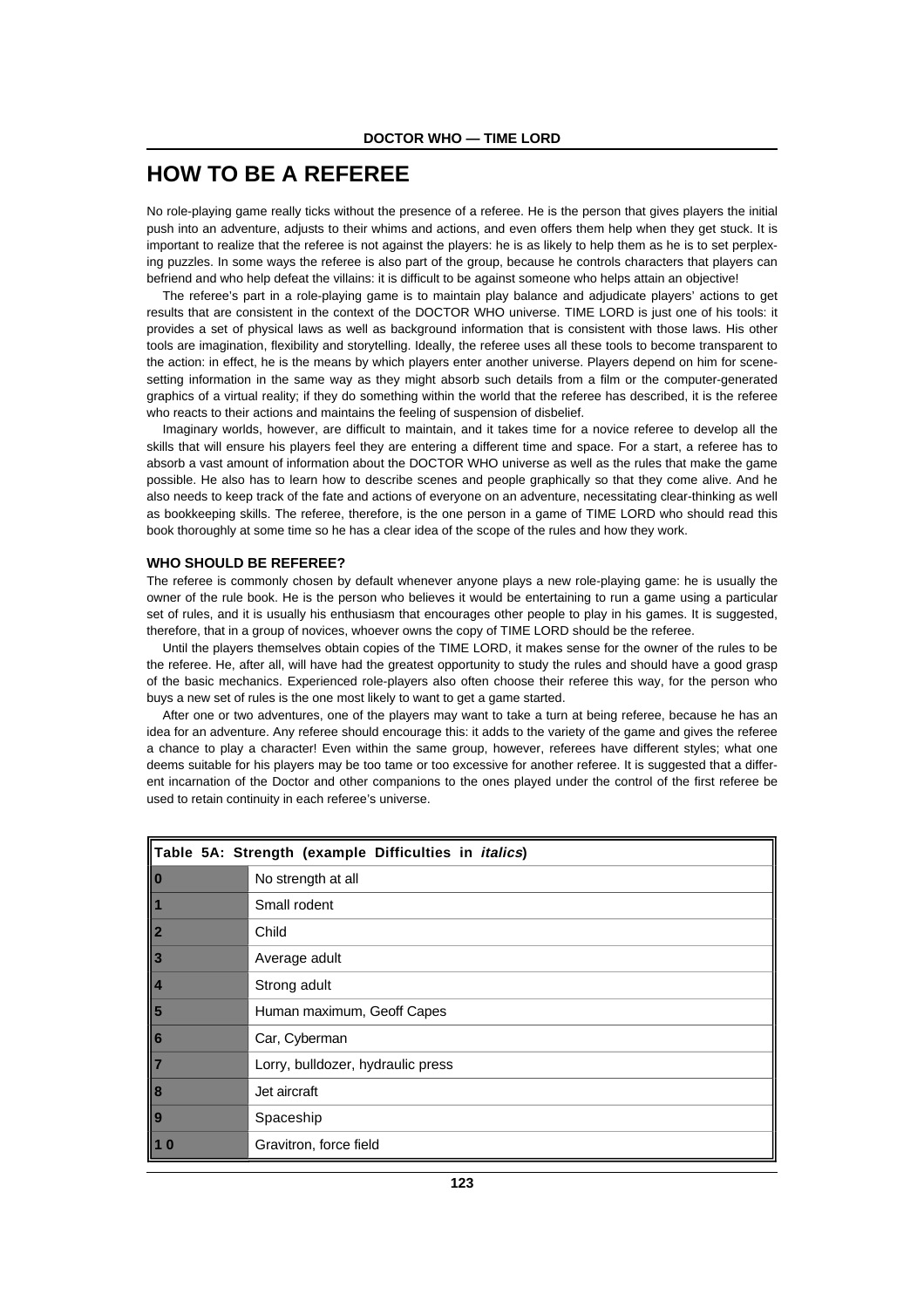## **RULES, REALITY AND REALISM**

TIME LORD is simply a set of rules that have been designed to give an effect: they aim to simulate the reality of the DOCTOR WHO television series. Although the physical laws of the DOCTOR WHO universe are broadly similar to those of our own world, the nature of alien intelligences, time paradoxes and natural phenomena as well as the demands of television magic mean that not everything in the game may behave exactly as expected on twentieth century Earth. DOCTOR WHO is a setting in which elite soldiers can fire at point blank range and miss; in which rivers of fluid ice course through the cores of planets; and in which villains who certainly died in a previous adventure resurface to menace characters again. It is the realm where science fiction becomes science fact.

While running the game, therefore, do not expect results to be realistic but consistent with the general laws of the DOCTOR WHO universe. Realism is a tool that to a degree can be dispensed with, although it is vital at times to make players believe or have faith in an adventure or the referee. Players feel comfortable when reality behaves as expected; when it does not, they are likely to become disoriented and argumentative. Any effect that is deliberately intended to make players feel uncomfortable should be carefully considered and handled.

The rules, too, can be broken. If something does not seem right, as referee you have the right to change it. TIME LORD is designed to be generally consistent with the background, but it cannot simulate every effect simply because the background contradicts itself. The Cybermen detailed in Part Four, for example, are those from the time of The Moonbase and Tomb of the Cybermen: if you want wimpy Cybermen, lower their Armour; if you feel they are too weak, increase their Strength. Tweaking abilities, however, is a minor form of rule-changing: you may need to invent rules to cover special situations or bend ones to simulate a different effect. Whatever you do, always use the principle of beat the difference when rolling the dice.

The rule that cannot be broken is that the referee's word is law. No matter how much a player whines or One rule that cannot be broken is that the referee's word is law. No matter how much a player whines or argues, the referee has the final say. If a player ups and leaves, fine, you are probably better off without him: **2** Child players often do not know the full story when they perceive a referee's ruling as unfair; they are certainly not privy to the scheming or skills of their opponents. A mature player will accept, although he may not agree with, a referee's decision.

# **GETTING ORGANIZED**

There is no set way of playing a role-playing game. Some groups split up around a room and slump in armchairs;<br>client and the situation of a table. The first arcthard and research a played atmosphere, the account armorator others prefer to sit round a table. The first method encourages a relaxed atmosphere, the second concentrates the players' minds on the game. Which one is best is a matter of personal preference. Either way, the referee should sit slightly apart from the players, ideally with a table for his own use. Here he can organize the running of the game: table space is needed for the rule book, dice, scrap paper as well as notes on characters and the adventure in progress. Notes that the players should not see can be kept handy yet away from their eyes.

The referee's table is like the backstage area of a play: events and referee characters are waiting in the wings for their cue, and behind-the- scenes action controlled by the referee takes place there without the main players'

| Table 5B: Control (example Difficulties in <i>italics</i> ) |                                                                                                                    |
|-------------------------------------------------------------|--------------------------------------------------------------------------------------------------------------------|
| $\ 0$                                                       | Unco-ordinated, random movements, clap hands, hold object                                                          |
|                                                             | Barely controlled movement, walk, form letters                                                                     |
|                                                             | Clumsy, awkward, use basic tools, simple machines                                                                  |
|                                                             | Average human, use simple vehicle such as a car, play notes on a musical<br>instrument                             |
|                                                             | Skilful, above human average, <i>operate complex vehicle such as a helicopter, play</i><br>musical instrument well |
|                                                             | Very nimble-fingered, athlete, concert musician, <i>crack a safe, juggle, cut gems</i>                             |
| 1<br>2<br>3<br>4<br>5<br>6<br>5<br>6<br>7<br>8<br>9         | Human maximum, ninja, master watchmaker, virtuoso musician, walk tight rope,<br>swing from trapeze                 |
|                                                             | Comic book superhero                                                                                               |
|                                                             | Raston robot                                                                                                       |
|                                                             | Divine powers                                                                                                      |
| 10                                                          | Divine powers                                                                                                      |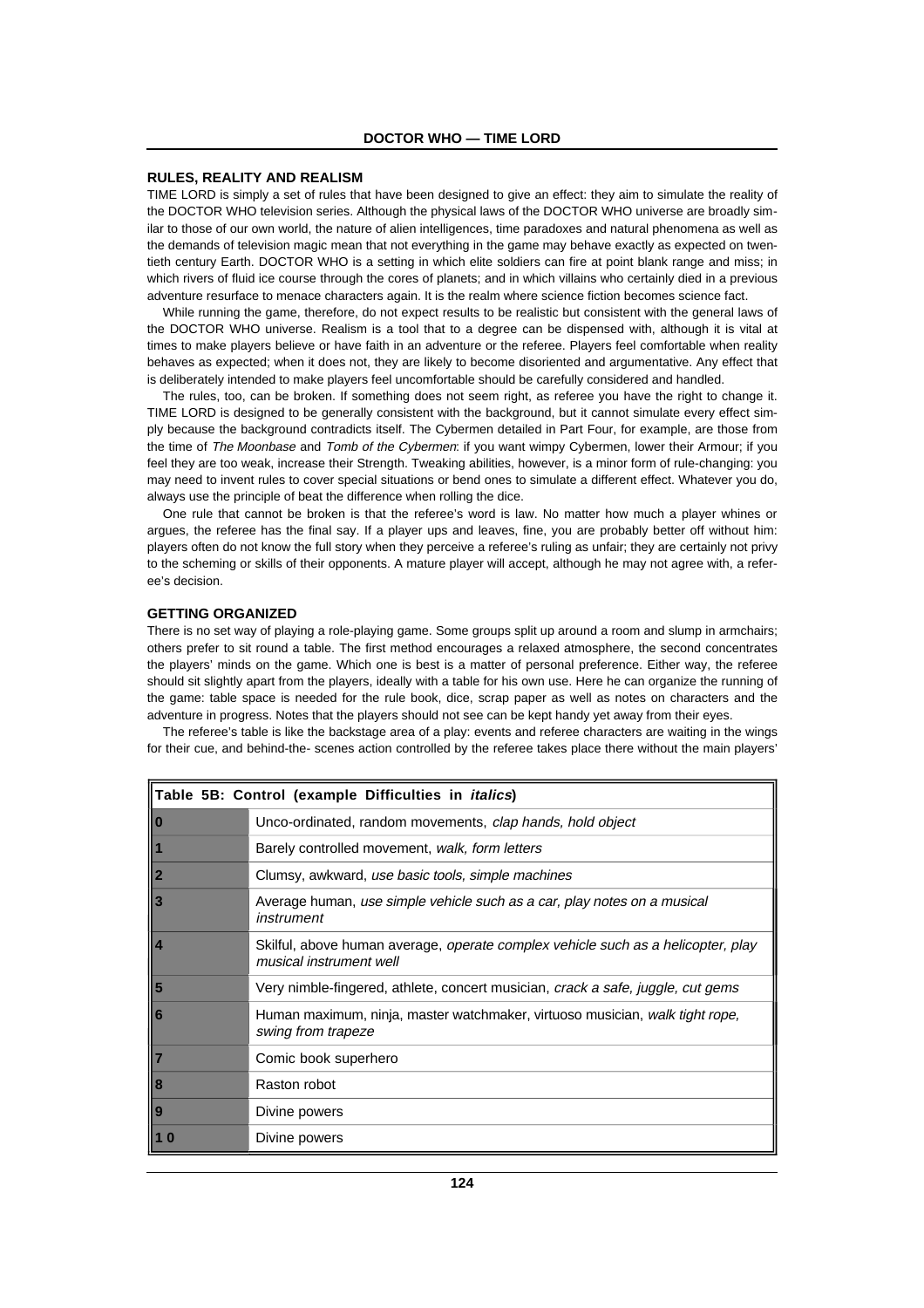knowledge. Dice rolls that players should not know the results of should be made here, using the rule book or a cupped hand to obscure the dice from the players' view.

There should also be somewhere, such as a separate room, that the referee can take players who are away from the main action or whose actions need to be carried out in secret. It is inevitable that characters will become separated during the course of an adventure, and their players should not know what the others are up to or what happened until everyone meets up again. If characters do become separated, remember to deal with all the players equally: it can be boring and frustrating for players to be left on their own for long. Exceptionally good roleplayers can be trusted to observe events they are not involved in because they will not use such information to advantage.

# **BRINGING THE GAME ALIVE**

How much the referee puts into an adventure to an extent affects how much the players get out of it. By drawing on storytelling skills and powers of description, the referee can make the TIME LORD universe come alive. If players enter a new environment — whether it is a spaceship, a planet or even just another room in a complex it is the referee's description that they rely on for information before they act.

By giving players comparative descriptions to similar sights, sounds and smells on Earth, it is possible to create a picture of an alien environment. If the TARDIS lands on a beach at the foot of a cliff, for example, describe the mood of the sea and the effect the two suns, or whatever, have on the water's surface. Tell the players how they feel as they breathe in fresh, salt-laden air, and let them know it burns their throats if it contains hints of acid. Give them an idea of the steepness and climbability of the cliff, the nature of the rock and its colours. If there are sea birds or other forms of life, let the players know, and tell them any observer might normally take for granted; if it is eerily silent, convey this information too. Players will use this information to imagine what the alien world they have landed on looks like; it will also help them role-play their characters through the suspension of disbelief.

#### **REFEREE CHARACTERS**

Characters controlled by the referee both provide information for the player characters and give the referee the chance to role-play. Referee characters that are role-played well develop personalities and become believable, which helps to increase the players' involvement in the game: instead of feeling that they are dealing with the referee, players will feel their characters are dealing with other people.

It does not take much acting talent to make a referee character more than two-dimensional, just effort on the part of the referee. When such characters are created, or when they are used in an adventure, try to give each one a different personality. By the bare statistics that are the character's abilities, put a few notes about their behaviour and quirks of personality. Those characters that take a dominant role should be more thoroughly detailed so that they can be played consistently from game session to game session.

Referee characters for an adventure are easy to create: just give them the values that are appropriate for each ability. The referee's sense of game balance is important here: appropriate values are relative to the player characters' abilities. A villain who cannot be swayed from the path of injustice should have Determination two or three points higher than the average player character's ability. His weak abilities should be equal to or less than the

| Table 5C: Size (example Difficulties in <i>italics</i> ) |                                                                                   |  |
|----------------------------------------------------------|-----------------------------------------------------------------------------------|--|
| II O                                                     | Palace, brontosaurus, whale, airliner, trawler, <i>aircraft hangar, warehouse</i> |  |
|                                                          | Elephant, log cabin, Tyrannosaurus Rex, yacht, road width, room                   |  |
| $\ 2$                                                    | Car, cow, rowing boat, horse, typical area, width of a country lane               |  |
| <b>3</b>                                                 | Large human, Cyberman, Ice Warrior, wide door, wide corridor                      |  |
| $\vert$ 4                                                | Small human, large dog, Dalek, ventilation duct, small doorway                    |  |
| $\vert$ 5                                                | Small child, average dog, chimney flue                                            |  |
| $\ 6$                                                    | Cat, lapdog, hamster, Cybermat, baby, rat, Dalek eyestalk, cat flap, ajar door    |  |
| $\parallel$ 7                                            | Mouse, large spider, mousehole, plughole                                          |  |
| $\ 8$                                                    | Gnat, flea, crack in masonry or woodwork                                          |  |
| <u>  9</u>                                               | Speck of dust, particle of powder, <i>hairline crack</i>                          |  |
| ll 1 0                                                   | Molecule, gas particle                                                            |  |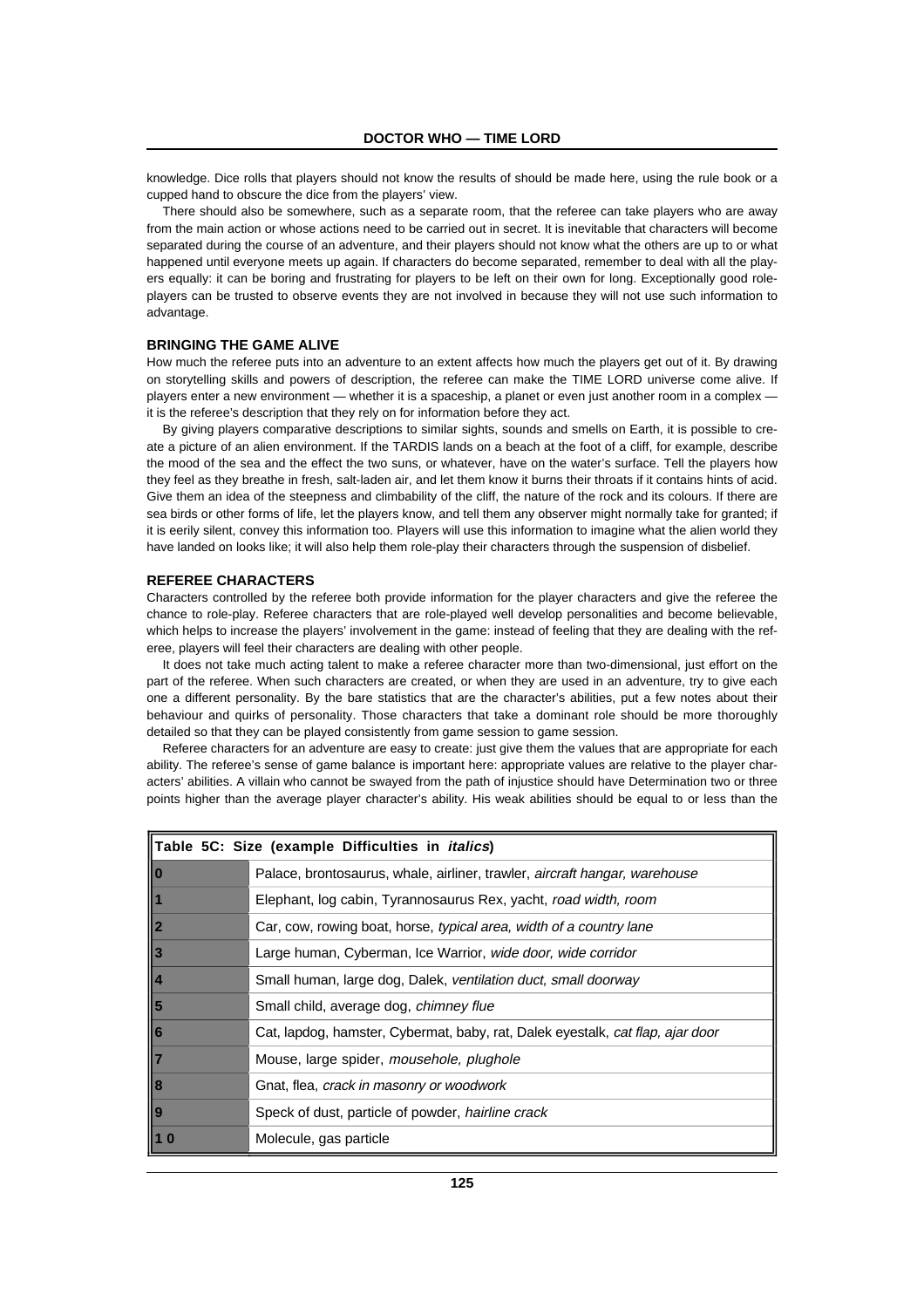corresponding abilities of player characters. Look at the abilities given to villains and aliens in Part Four for guidelines on the level of abilities.

# **RUNNING ADVENTURES**

The simplest way to run an adventure is to set the scene and let the players get on with it: as referee, you merely react to what they do and tell them what they find or what happens to them. You are there to oversee what the players do to solve the mystery you have set them. Ideally, you should not impose your wishes on the players: they should feel free, as characters, to go their own way without being channelled in a particular direction by the referee. Only when it becomes apparent that the players are genuinely stuck should it be necessary to intervene, and then it is best done through the actions of friendly or hostile referee characters.

Sometimes, however, the nature of a plot forces the referee to intervene. If the Daleks, for example, are working to a schedule to explode a neutron bomb at the centre of the Earth, the referee uses the number of research turns that have passed to determine when the Daleks' next move will be made. The result is quite independent of the players' actions unless they are trying to abort the explosion. The entire adventure turns into a race against time, which adds an edge of excitement to proceedings, and the referee often has to interrupt what the players are doing with other events. Of course, if the players are in the wrong place at the wrong time, much of what happens will pass unnoticed until it is almost too late!

Keep all your notes at hand, and you should be able to run an adventure smoothly and with the minimum intrusion of the mechanics into the story line. It will enable you to develop your role as a responsive storyteller.

#### **DIFFICULTIES Table 5C: Size (example Difficulties in italics)**

Picking the right difficulty for a character to beat is one of the keys to a successful game of TIME LORD. If you make an adventure too easy, the players will feel that they have had too little of a challenge; make it too hard,<br>and they was he alst weak face, your players will feel that  $\overline{1}$  LCDD, deliberately allows above that we and they may be deterred from ever playing again. TIME LORD deliberately allows characters that are good enough to succeed at what they attempt so each player has a feeling that his character is competent. Rolling the dice creates a feeling of tension, and it is when some or all of the characters have a chance of failure that the game system generates excitement: players sometimes will the dice to produce the right numbers!

Difficulties should be chosen so that the dice are rolled at tense moments, or at times where tension can be generated to good effect. The game system is intended to remove mundane rolls so they do not intrude on an adventure.

Abilities automatically generate corresponding difficulties: Strength is used, for example, to overcome an object's Strength to break it, and to overcome its Weight to lift it. The object's Strength or Weight provide the difficulties that a character's Strength must overcome to affect it. The Difficulties And Abilities Tables give descriptions and examples of the numeric values of each ability: these tables, along with the principle of beat the differand champios of the national calace of sach domy. these there is not a simple of the rules system.

Novice referees can also resort to a default difficulty, to be used when the tables seem confusing or have no immediately obvious equivalent to whatever is being attempted. The default is a difficulty of 5. This ensures that most characters, whose abilities typically range from 3 to 5, will have to roll the dice to succeed.

| Table 5D: Weight (example Difficulties in <i>italics</i> ) |                                                                |
|------------------------------------------------------------|----------------------------------------------------------------|
| $\vert$ o                                                  | Up to 10 grams, almost weightless, gnat, flea                  |
|                                                            | Up to 1 kilogram, hamster, book, screwdriver                   |
|                                                            | Up to 6 kilograms, baby, small dog, bag of shopping            |
|                                                            | Up to 40 kilograms, child, large dog, bar of lead, small adult |
| 1<br>2<br>3<br>4<br>5<br>6<br>7<br>8<br>9                  | Up to 125 kilograms, adult, hod of bricks                      |
|                                                            | Up to 600 kilograms, Cyberman, motorcycle                      |
|                                                            | Up to 4 tonnes, van, rhino, car, most elephants                |
|                                                            | Up to 30 tonnes, lorry, small aircraft                         |
|                                                            | Up to 250 tonnes, brontosaurus, airliner                       |
|                                                            | Up to 2,000 tonnes, spaceship, aircraft carrier                |
|                                                            | More than 2,000 tonnes, space station, planet                  |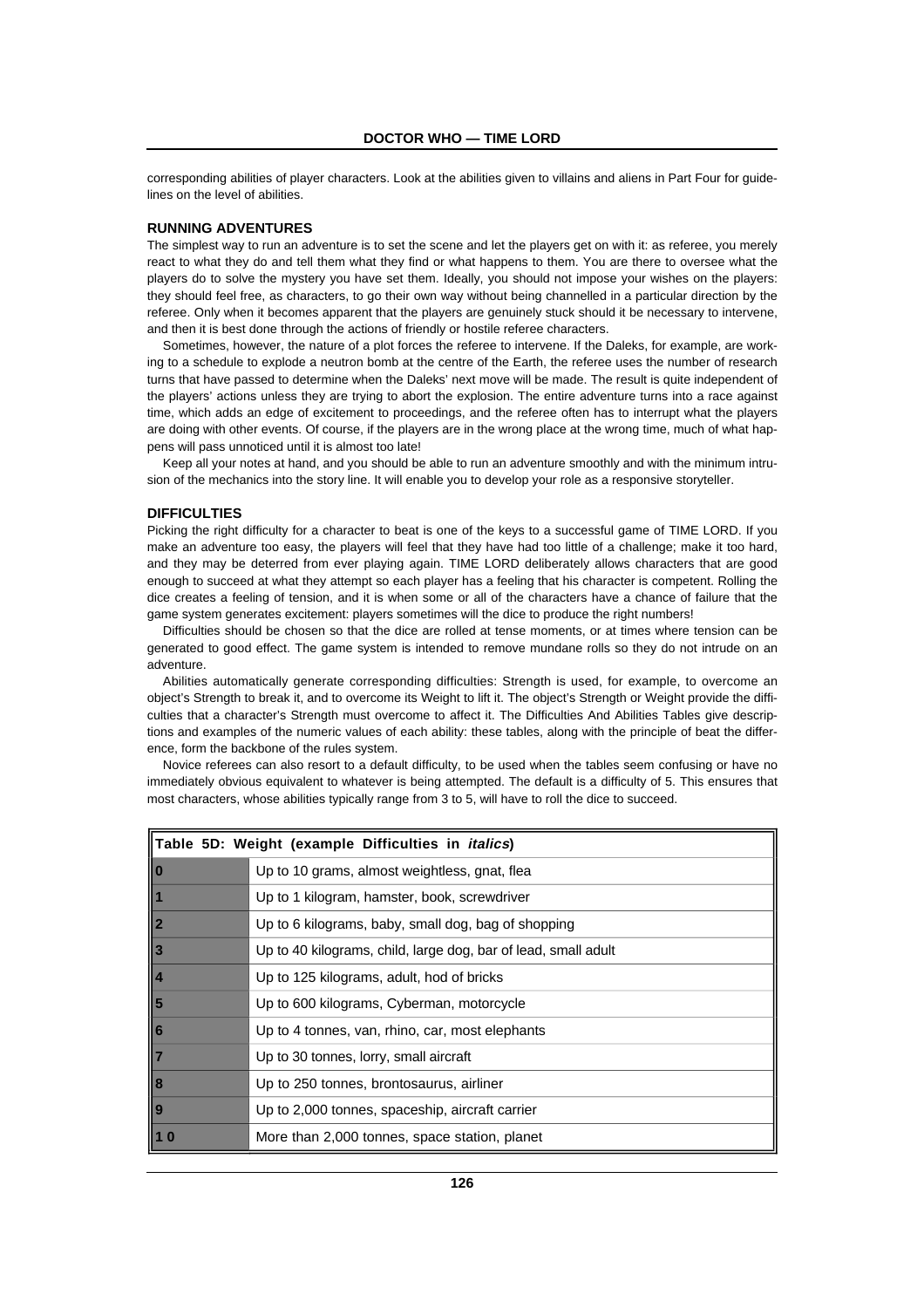| Table 5E: Move (example Difficulties in <i>italics</i> )            |                                                                                                                                  |  |
|---------------------------------------------------------------------|----------------------------------------------------------------------------------------------------------------------------------|--|
| $\  \mathbf{0}$                                                     | Unable to move                                                                                                                   |  |
| II                                                                  | Up to 1.5 km/h, barely able to move, crawl, turn, easy terrain, jump over matchbox                                               |  |
|                                                                     | Up to 3 km/h, limping, injured or elderly human, Dalek, <i>obstructed terrain, move in</i><br>time to rhythm, jump over shoe box |  |
| $\vert$ 3                                                           | Up to 8 km/h, average human, Cyberman, dance pleasingly, jump over tea chest                                                     |  |
| $\frac{1}{1}$                                                       | Up to 25 km/h, athlete, bicycle, ordinary horse, <i>dance at Nureyev's standard, jump</i><br>over 2 metre fence                  |  |
| $\vert$ 5                                                           | Up to 110 km/h, cheetah, moped, race horse, racing bike, downhill skier                                                          |  |
|                                                                     | Up to 550 km/h (speed of sound), motorbike, car, helicopter, light aircraft                                                      |  |
| $\begin{array}{ c c }\n\hline\n6 & 7 \\ \hline\n8 & 8\n\end{array}$ | Up to 3,000 km/h (air speed record), jet aircraft                                                                                |  |
|                                                                     | Up to 25,000 km/h (less than Earth escape velocity), rocket sled, missile                                                        |  |
| $\overline{9}$                                                      | Up to 200,000 km/h, spaceship                                                                                                    |  |
|                                                                     | Practically instantaneous travel, transmat                                                                                       |  |

 $\blacksquare$ 

# **DOCTOR WHO — TIME LORD**

| Table 5F: Knowledge (example Difficulties in <i>italics</i> ) |                                                                                                                                                                                                                       |  |
|---------------------------------------------------------------|-----------------------------------------------------------------------------------------------------------------------------------------------------------------------------------------------------------------------|--|
| 10                                                            | Brainless, acts in response to basic urges                                                                                                                                                                            |  |
| $\bullet$                                                     | Animal instincts, emotions, basic speech, use of plough, potter's wheel, pikestaff                                                                                                                                    |  |
| $\overline{2}$                                                | Capable of speech, knows folklore and legend, peasant skills, very superstitious,<br>basic reading and writing, poetic speech, use of winch, lathe, bow, gun                                                          |  |
| 3                                                             | Basic reading and writing, religious and social prejudices, use of basic mechanisms,<br>read and write fluently, use of car, radio, food mixer, typewriter                                                            |  |
| $\overline{4}$                                                | Read and write fluently, social and political prejudices, open to reasoned argument,<br>use of simple machines, understand an academic treatise, use of light aircraft,<br>computer, electron microscope              |  |
| 5                                                             | Educated to graduate level, seeks out principles behind phenomena, sceptical but<br>has faith in politics and/or science, understand advanced 20th century research,<br>use of jet aircraft, rockets, nuclear reactor |  |
| 6                                                             | Human maximum in the 20th century, genius, some grasp of all areas of human<br>knowledge, astounding feats of memory, understand future science, use of<br>robots, spaceships, biochemical implants                   |  |
|                                                               | Future human knowledge, cybernetics, biochemical nanocomputers, interstellar<br>navigation, genetic engineering, understand basics of Time Lord science, use of<br>force fields, transmats, TARDISes                  |  |
| 8                                                             | Alien intelligences, far future knowledge, understand the subtleties of Time Lord<br>science, build time machines, mini universes                                                                                     |  |
| 9                                                             | Time Lord knowledge at its peak (in Rassilon's time), understand the principles of<br>any manufactured thing                                                                                                          |  |
| <b>10</b>                                                     | The White and Black Guardians, understand the meaning of the universe                                                                                                                                                 |  |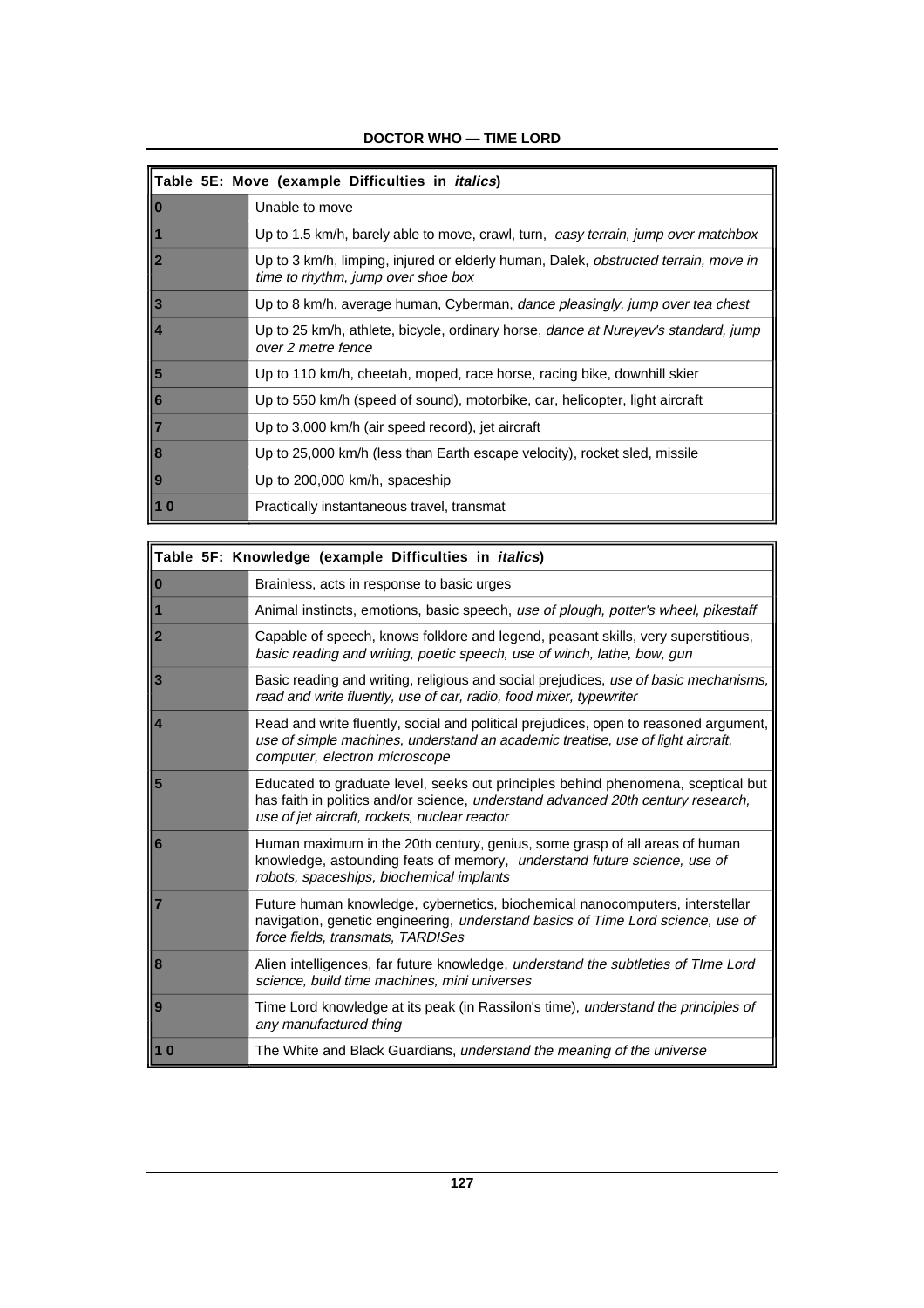|                         | Table 5G: Determination (example Difficulties in <i>italics</i> )                                                                         |
|-------------------------|-------------------------------------------------------------------------------------------------------------------------------------------|
| $\bf{0}$                | Mindless slave, zombie, automaton, robot                                                                                                  |
| ll 1                    | Subservient, totally gullible, yearns for leadership                                                                                      |
| $\overline{\mathbf{2}}$ | Easily led, easily deceived, little resistance to intimidation                                                                            |
| $\overline{3}$          | Average human, resents being order about unless it is done persuasively, can spot<br>obvious con tricks, can keep a secret unless drunk   |
| $\vert$ 4               | Determined, sceptical, can keep a secret unless drugged or tortured, difficult to<br>distract or hypnotize                                |
| 5                       | Very single-minded, will not break under torture but affected by truth drugs,<br>obstinate, pig-headed, suspicious of most people         |
| 6                       | Human maximum, obsessive, paranoid or has a highly developed moral code,<br>oblivious to most persuasion, drugs and physical pain, Daleks |
| $\overline{7}$          | Beyond human limits, Cybermen                                                                                                             |
| 8                       | Increasingly immune to biochemical mood changers, mind transference machines,<br>even able to survive destruction of the physical body    |
| $\overline{9}$          | As 8                                                                                                                                      |
| <b>10</b>               | Able to exert will to create matter, even mini-universes, Omega in the Doctor's time                                                      |

# **DOCTOR WHO — TIME LORD**

| Table 5H: Awareness (example Difficulties in <i>italics</i> ) |                                                                                                                                                                                                                                                                                                       |  |
|---------------------------------------------------------------|-------------------------------------------------------------------------------------------------------------------------------------------------------------------------------------------------------------------------------------------------------------------------------------------------------|--|
| l 0                                                           | Unnoticeable, cannot communicate, regarded as inanimate, treated as an object                                                                                                                                                                                                                         |  |
| 1                                                             | Disagreeable, repulsive, lacking in social skills, a laughing stock                                                                                                                                                                                                                                   |  |
| $\overline{\mathbf{2}}$                                       | Neither likeable nor pleasant to behold, always looks shifty, dreary company, boring<br>and humourless, Daleks, Cybermen, unperceptive, uncomprehending of social<br>signals                                                                                                                          |  |
| $\overline{3}$                                                | Average human, can get away with a few small fibs but always caught out in a big<br>deception, sometimes gets excess change when buying groceries but loses<br>money whenever he sells his car, embarrassed about tipping, overpays when<br>bribing, fails to spot things until they are very obvious |  |
| $\overline{4}$                                                | Able to lie convincingly at times, can obtain information by bribery or cajoling,<br>likeable, endearing, generally has good fortune, a good talker, socially skilful, picks<br>up vibes                                                                                                              |  |
| 15                                                            | Gets away with murder, can be a real rogue, could sell his grandmother, a natural<br>actor and orator, silver-tongued, charismatic, intuitive                                                                                                                                                         |  |
| 16                                                            | A head-turner and stopper of all conversation, striking appearance, persuasive<br>manner, chameleon-like appearance changes, a professional poker player, a leader<br>of other men                                                                                                                    |  |
| 17                                                            | As 6 but with real power, able to control and corrupt humans, able to hypnotize at<br>will, able to shapechange or transfer mind elsewhere, machines for mental control                                                                                                                               |  |
| 8                                                             | Alien intelligences                                                                                                                                                                                                                                                                                   |  |
| 9                                                             | Reserved for dominating alien lifeforms and zombifying brain parasites                                                                                                                                                                                                                                |  |
| l 10                                                          | Divine powers                                                                                                                                                                                                                                                                                         |  |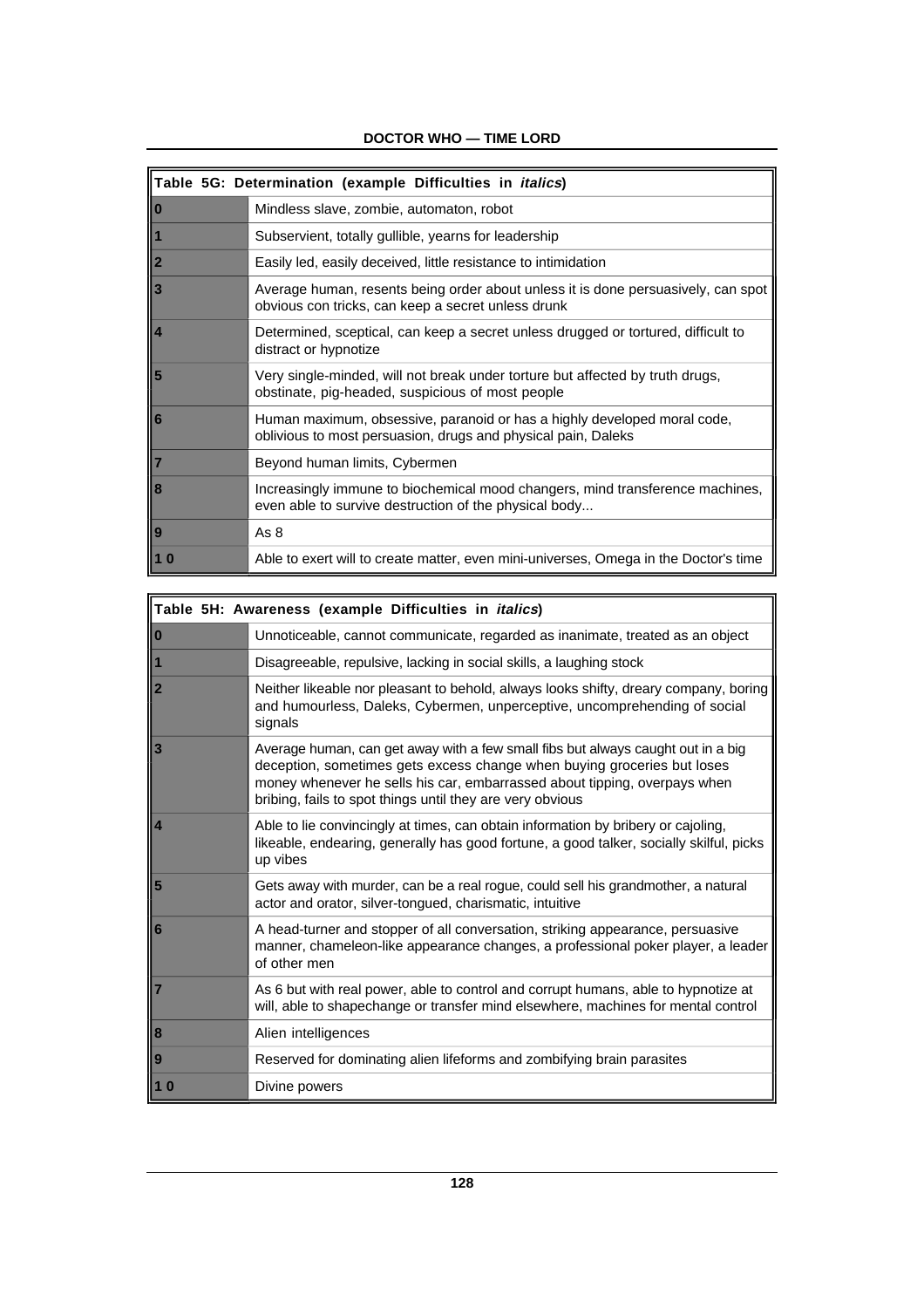Whenever more than one ability seems appropriate to a task, use the one that is most relevant to the stated actions. A one-area wide chasm, for example, counts as terrain of difficulty 3, and to move across it into an area of flat ground counts as a total difficulty of 4. A player can elect to use Move to cross it in one action turn and keep moving, or leap across it, using Control and the Leaping special ability, as his action for the turn.

# **Modifiers**

At best, the difficulty tables can give only an approximate value given the different circumstances in which the players can find themselves. The way a player may want his character to achieve something might sound cackhanded or be a brilliantly elegant solution; if it sounds wrong his action should be penalized with a higher difficulty, if it sounds right, the difficulty should be lower. General modifiers are listed in the Modifiers Table — in effect they can increase or decrease a difficulty by 1 to 3, largely based on the referee's gut feeling.

It is quite possible for a referee to run a game using only the default difficulty of 5, adjusting it as he sees fit using the general modifiers. These modifiers are particularly relevant to negotiations and arguments between characters and referee characters; a character's resistance to persuasion should be increased if he disagrees with another person's opinion.

Other modifiers reflect special situations. A character leaping from concealment to attack an enemy should get a bonus for taking his opponent by surprise; similarly, a character partly blinded by mist should receive a penalty. Most special modifiers affect combat, although those that affect vision, for example, also affect other situations.

| Table 6A: General Difficulty modifiers |                      |                            |
|----------------------------------------|----------------------|----------------------------|
| <b>Chances of success are</b>          | Opponent's views are | <b>Difficulty modifier</b> |
| Virtually nil                          | Opposite             | $+3$                       |
| Almost impossible                      | Largely opposite     | $+2$                       |
| Unlikely                               | Partly opposite      | $+1$                       |
| <b>IEvens</b>                          | <b>Neutral</b>       | 0                          |
| Likely                                 | Slightly similar     | $-1$                       |
| ll Almost certain                      | Largely similar      | $-2$                       |
| A certainty                            | In accord            | -3                         |

| Table 6B: Combat situation modifiers                                                            |                                          |  |
|-------------------------------------------------------------------------------------------------|------------------------------------------|--|
| <b>Combat situation</b>                                                                         | Difficulty modifier                      |  |
| Attacker surprises opponent or takes opponent<br>unawares                                       | $-2$                                     |  |
| l Attacker cannot see                                                                           | $+3$                                     |  |
| Attacker partly blinded                                                                         | $+1$                                     |  |
| Fog or moonlit night                                                                            | +1 an area                               |  |
| Night                                                                                           | +2 an area                               |  |
| Attacker stunned <sup>1</sup> or disoriented                                                    | $+1$                                     |  |
| Underwater, unless this is creature's natural                                                   | $+1$                                     |  |
| environment                                                                                     |                                          |  |
| Gun with telescopic or laser sights                                                             | -1 every two complete areas <sup>2</sup> |  |
| <sup>1</sup> See Appendix 2<br><sup>2</sup> Sights in effect reduce the difficulty due to range |                                          |  |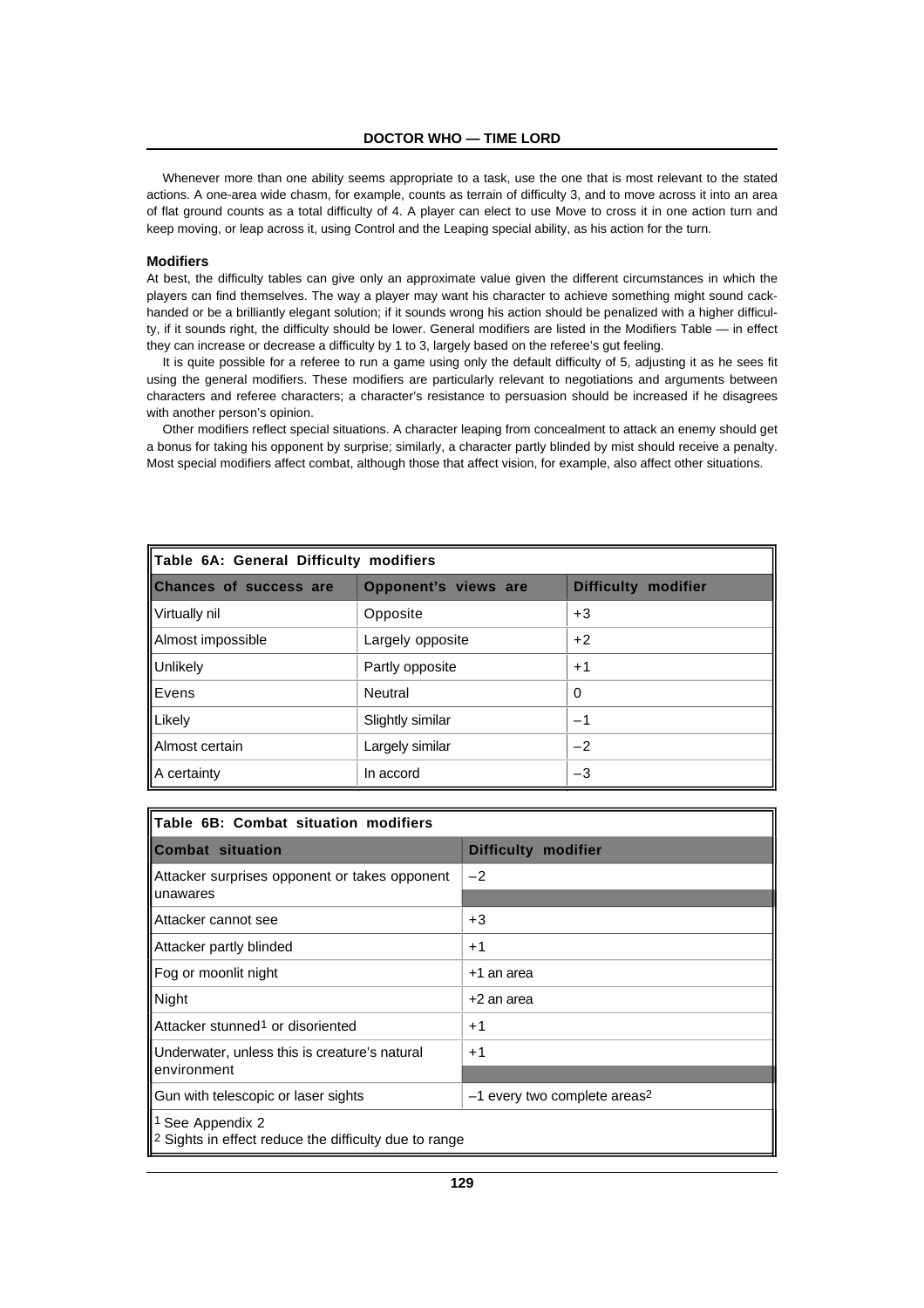| llTable 7: Research                     |                      |                      |
|-----------------------------------------|----------------------|----------------------|
| <b>ITask</b>                            | <b>Difficulty</b>    | Time needed          |
| Repair a watch, radio, electronic       | $\overline{4}$       | $4-12$ turns         |
| circuit or mechanical part              |                      |                      |
| Build a small electronic or             | $\overline{4}$       | 12-48 turns          |
| mechanical item from available<br>parts |                      |                      |
| Build a small electronic or             | 4                    | 100-650 turns        |
| mechanical item from scratch            |                      |                      |
| Repair a jet engine                     | 5                    | 12-96 turns          |
| <b>Build a MacGuffin</b>                | special <sup>1</sup> | special <sup>2</sup> |
| Repair minor TARDIS fault               | 8                    | 12-48 turns          |
| <b>Rebuild TARDIS circuit</b>           | 8                    | 12-96 turns          |
| Repair TARDIS chameleon                 | 10                   | a lifetime           |
| circuit                                 |                      |                      |
| Analyse virus or poison                 | 6                    | 48-200 turns         |
| Analyse alien virus                     | 8                    | 48-200 turns         |
| Move 1 tonne of rock                    | 6                    | 12-24 turns          |
| Set explosive charge                    | 6                    | 1-8 turns            |
|                                         |                      |                      |

# **DOCTOR WHO — TIME LORD**

1 The difficulty of building a MacGuffin depends on its power. One to induce fear in Cybermen, operating at Determination 6, would be Difficulty 6 plus a general modifier of 2 because it attacks a specific immunity.

2 MacGuffins are prepared for the right moment. The time taken is until 1-12 research turns before they are needed.

# **RESEARCH TURNS**

Tasks such as building or repairing equipment, machinery or MacGuffins, preparing traps, shifting rubble, researching viruses and so on are assigned difficulties appropriate to the length of time needed for completion. A rockfall consisting of six tonnes of rubble, for example, cannot be moved in one action turn: it takes many research turns of effort to clear.

The difficulty, however, can be assigned according to the difficulty tables. Knowledge gives appropriate difficulties for technology, so a difficulty of 4 would be appropriate to build a 20th century Earth radio; a jet engine would be difficulty 5. And the six tonne rockfall has a difficulty of 7 to shift based purely on Weight.

These values can also be adjusted using the general modifiers: if the rockfall consisted of heavy boulders, the difficulty might increase by 2 because no lifting gear is available; if it consisted of gravel, the difficulty might increase by 1 because no scoops or shovels were to hand. And particularly advanced or an unfamiliar jet engine might warrant an increase in difficulty of 1 or 2.

The time in research turns required to complete a task depends on the scale of the project. Repairs to electronic circuits might take anything from 1 to 20 research turns; building circuits from scratch might take 20 to 100 research turns. A rough guide to the number of research turns needed to complete a task is given in the Research Table along with some example difficulties.

The Doctor needs to modify a 20th century transistor radio to transmit an SOS. The difficulty is 4, obtained from the Knowledge required to understand the technology, and the referee decides it will take 12 research turns (3 hours) to find the parts and make the adjustments.

#### **Hurried research**

Time is often of the essence when trying to defeat an alien menace or finding cures for diseases or viruses, and characters may need to complete a task in less time than the basic amount. They can try to complete these tasks in less time but at a higher difficulty. Players may well choose to do so if their characters are clearly capable of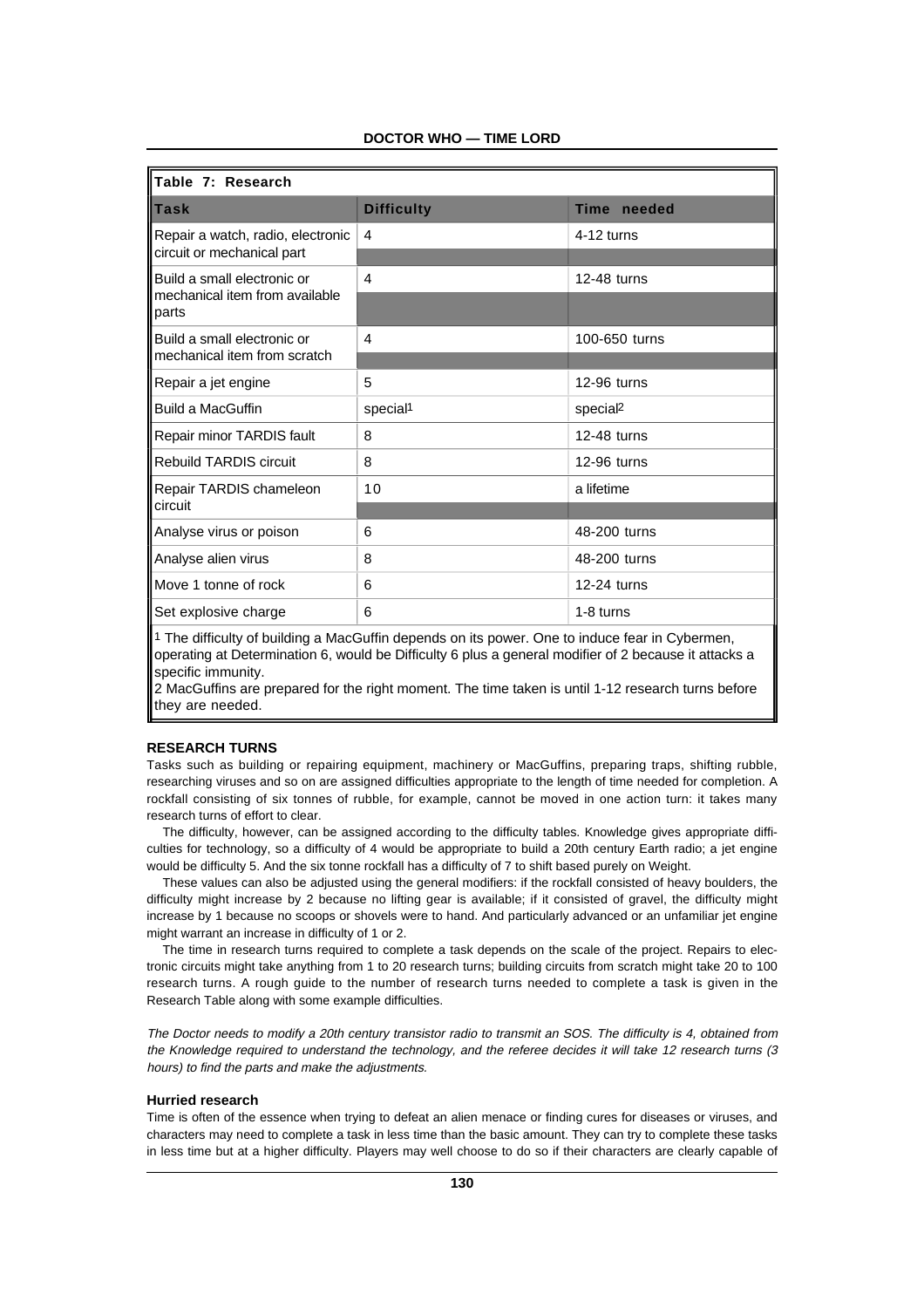| Table 8: Hurried research                                                                 |                     |  |
|-------------------------------------------------------------------------------------------|---------------------|--|
| Percentage of required time                                                               | Difficulty modifier |  |
| 50%                                                                                       | $+5$                |  |
| 60%                                                                                       | $+4$                |  |
| 170%                                                                                      | $+3$                |  |
| 80%                                                                                       | $+2$                |  |
| 90%                                                                                       | $+1$                |  |
| 100%                                                                                      | 0                   |  |
| 110%                                                                                      | $-1$                |  |
| 120%                                                                                      | $-2$                |  |
| 130%                                                                                      | $-3$                |  |
| 140%                                                                                      | $-4$                |  |
| 150%                                                                                      | $-5$                |  |
| Example: trying to complete a task in 60% of the time would increase the Difficulty by 4. |                     |  |

**DOCTOR WHO — TIME LORD**

accomplishing a task within the normal limits — their abilities are higher than the difficulty.

Because the Doctor has Knowledge 6 and Electronics 2, a total ability of 8, the player knows he can easily modify the radio in 12 turns and be certain of success. The Doctor urgently needs to send his distress signal, so the player opts to modify the radio in less time at a greater difficulty.

The Hurried Research Table shows the increases to the difficulty according to the amount of time spent on a task. Conversely, a character can make a task easier by spending more time on a project these difficulties are also given. In effect, however, every 10% reduction or increase in the time spent respectively adds one to or subtracts one from the difficulty.

The Doctor decides he can complete modifications to the radio in 50% of the time, increasing the difficulty by 5 to 9. He now needs to beat a difference of 1 to modify the radio in 6 turns.

Whether a character hurries research turn activities or not, the dice are rolled only after the required number of research turns has passed. In the examples, if the Doctor hurried his work the dice would be rolled only after six turns had passed.

# **Failure**

Inevitably characters will fail at some research turn tasks, and for this reason it is best if the dice are rolled by the player but the result seen by only the referee. That way the player does not know whether his character has succeeded or failed until he uses equipment: the result of failed manual labour, however, will be apparent. Although it is possible to test electronic components, MacGuffins cannot be tested: they either work or they don't and the only way to find out is to use them against their intended targets.

Bench-thumping is the one ability that can be used to compensate for failure, but if that too fails to work, the character must start again. The time required, however, will have changed as the character has made some headway. This is reflected by reducing the difficulty using the general modifiers but keeping the same base time; players can again opt to hurry.

Incredibly, the Doctor fails to modify the radio, and instead picks up the sounds of wonderful Big L. He starts again, but the referee lowers the difficulty by 2 to 2; the time required stays at 12 turns. The Doctor again chooses to cut the time required by 50%, making a total difficulty of 7, which he will certainly beat.

As referee you should make a feature out of failure. Electronic circuits that have been built incorrectly have probably fused in sparks and a puff of smoke, and failure provides a chance to increase tension and develop atmos-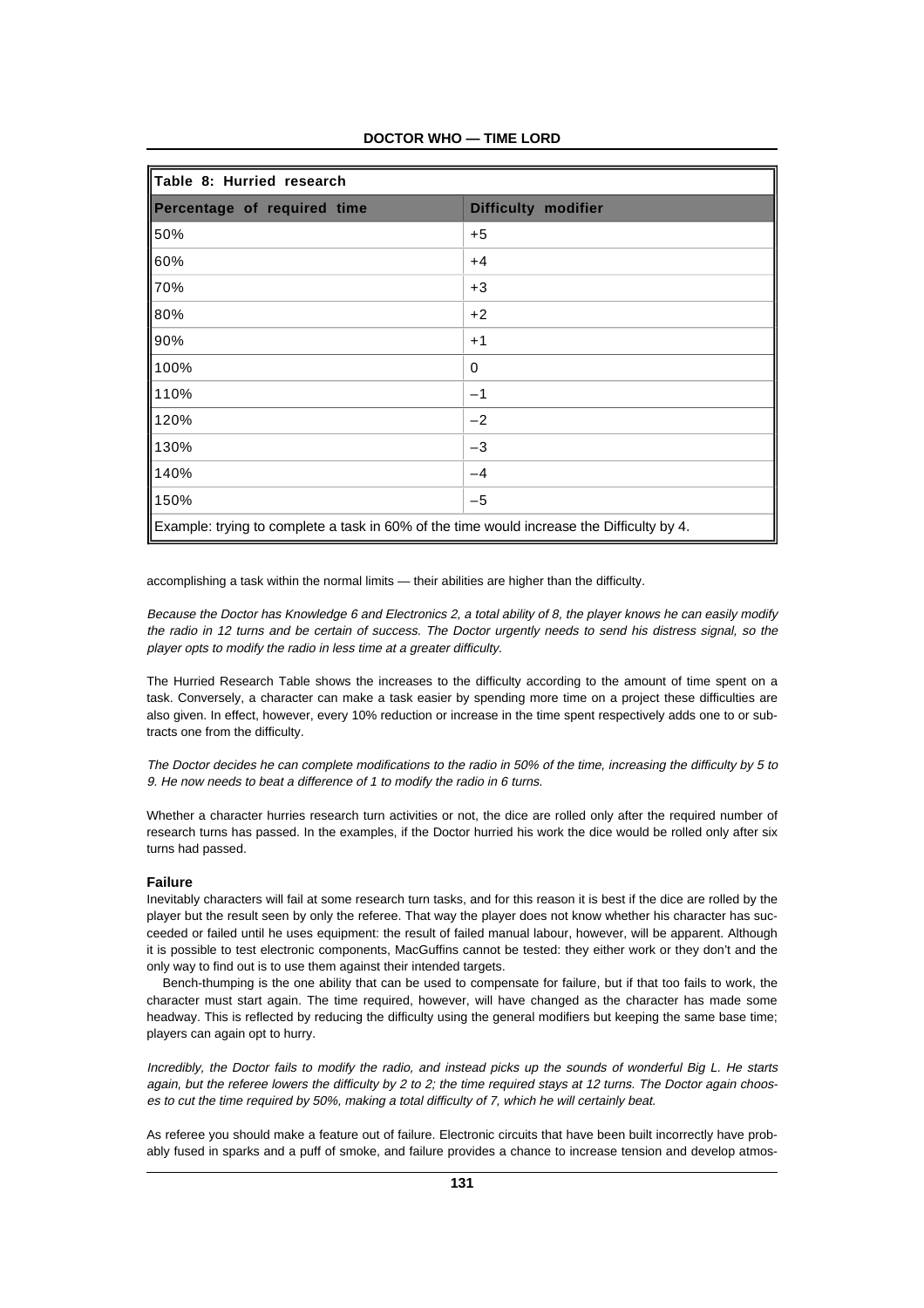phere. It doesn't really matter if the players' hopes rested on building a MacGuffin that would stop an invasion fleet of Cybermen: if it cannot be built in time they must improvise!

# **CUTTING TOOLS**

Few classic chases in DOCTOR WHO are complete without the Doctor fusing or locking a door, forcing his pursuers to use cutting equipment to continue the chase while the Doctor makes good his escape — or at least stumbles freely into a carefully prepared trap. How the pursuers deal with obstacles depends on the value of nearby equipment: cutting tools are slower but safer than explosives. Humanoids, too, need not always cut a hole big enough for an entire body to walk through; it may be sufficient to cut a small hole big enough for a arm to poke through and reactivate a locking mechanism or turn a key.

Any material's resistance to cutting tools is given by its Strength: typical Strengths are given in the Materials Resistance Table. The resistance is the difficulty that must be beaten to cut a 10 centimetres long, 1 centimetre wide and 1 centimetre deep hole in that material — a volume of 10 cubic centimetres. In essence, however, it is

| Table 9: Materials resistance |                 |  |
|-------------------------------|-----------------|--|
| <b>Material</b>               | <b>Strength</b> |  |
| Plaster                       | $\overline{2}$  |  |
| Plastic                       | 2               |  |
| <b>Wood</b>                   | 3               |  |
| $\frac{1}{1}$ Brick           | 4               |  |
| Concrete                      | 4               |  |
| Soft metal                    | 5               |  |
| Hard metal                    | 6               |  |
| Armour plate                  | 7               |  |

| Table 10: Cutting tools        |                           |                      |  |  |
|--------------------------------|---------------------------|----------------------|--|--|
| Tool                           | <b>Cutting capability</b> | <b>Cutting power</b> |  |  |
| Cutting disc                   | Fair                      | 4                    |  |  |
| Cutting torch                  | Good                      | 6                    |  |  |
| Diamond power drill            | Good                      | 5                    |  |  |
| Diamond wire saw               | Fair                      | 3                    |  |  |
| Thermic lance                  | Excellent                 | 8                    |  |  |
| <b>Cutting tools: blasters</b> |                           |                      |  |  |
| Tool                           | <b>Cutting capability</b> | <b>Cutting power</b> |  |  |
| Cybergun                       | None                      | 0                    |  |  |
| Dalek gun                      | None                      | 0                    |  |  |
| Earth laser                    | None                      | 0                    |  |  |
| Ice Warrior gun                | Fair                      | 4                    |  |  |
| Ice Warrior sonic cannon       | Good                      | 6                    |  |  |
| Sea Devil heat gun             | Good                      | 6                    |  |  |
| Silurian heat ray              | Good                      | 6                    |  |  |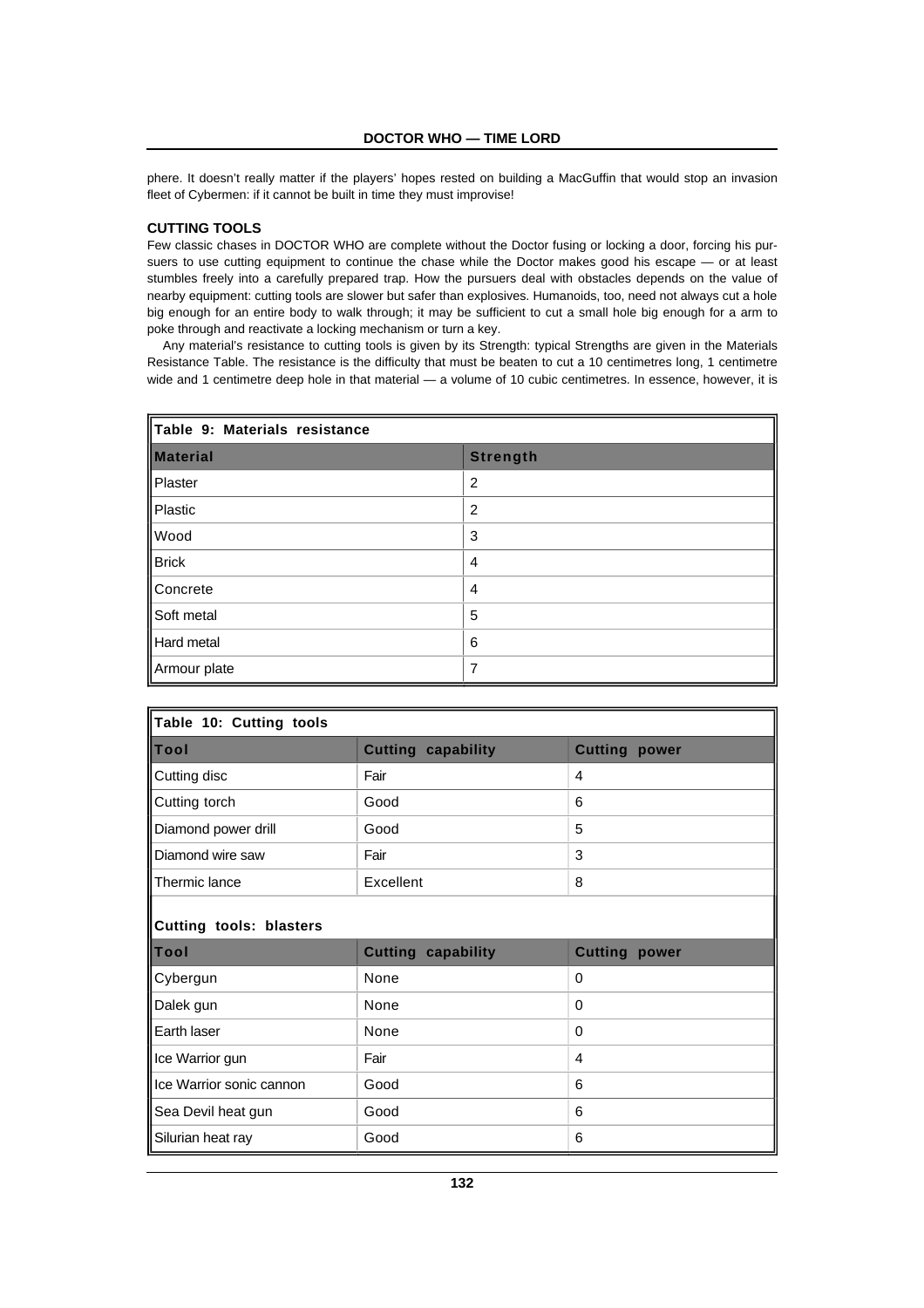based on the difficulty of making a 10 centimetre cut through a typical metal door in a futuristic city.

There are three basic specialized cutting tools: cutting torches, thermic lances and mechanical cutters. In addition, blasters that use heat or sonic energy, such as those carried by Sea Devils or Ice Warriors, can be used to a greater or lesser extent as cutting tools. Species such as the Daleks and Cybermen, however, need dedicated cutters and cannot use their blasters as cutting tools, although the Daleks can replace their guns with cutting torches.

The capabilities of each type of cutting tool are detailed in the Cutting Tools Table. Each one inflicts its Cutting Power on an object in much the same way that weapons inflict Wounds in combat, but this value is used to overcome the resistance of the material. If the cutting tool beats the difference between its cutting ability and the Strength of the material, the cutter advances 10 cubic centimetres through it.

A Dalek cutting torch, Wounds 6, would usually be able to progress at 10 centimetres an action turn through a typical 1 centimetre thick hard metal door (difficulty 6) of a Dalek city. Each turn the referee would roll to beat a difference of 0; if he succeeded, the Dalek would cut a further 10 centimetres through the door. To cut a Dalekshaped hole from the base of the door along three sides would require about 350 centimetres to be cut, taking about 35 action turns.

Because cutting is such a slow process it can be treated like a research turn activity. Instead of rolling each turn to determine the cutter's progress, divide the volume to be cut by 10 to get the number of action turns needed to complete the task; the difficulty remains that of the material, such as difficulty 6 for a hard metal door. The cutters can opt to hurry or prolong the cutting time to respectively increase or decrease the difficulty: use the modifiers given in the Hurried Research Table.

Instead of rolling the dice each action turn during the 35 turns needed to cut through the door, the referee elects to roll the dice only after 35 turns of cutting have passed: the cutting tool inflicts 6 Wounds against the material's Strength of 6 and would cut through the door after this time if the referee rolls the dice and beats a difference of 0.

While the player characters are on the other side of a door which is slowly being cut through, remember to remind them of their pursuer's progress while they work out their next move. And by hurrying the cutting procedure, the uncertainty is increased about the amount of time the players have to plan or escape.

#### **Failure**

Daleks, Cybermen and other ruthlessly efficient, calculating alien species do not permit failure and will usually work to safe cutting schedules that ensure success. More fallible species may rush a job or just be incompetent.

Like failure on research turn tasks failure cutting through obstacles should be made a feature of the game. Failure means the cutting tool has run out of fuel or energy; in the case of a mechanical tool it has been blunted or has broken. Or perhaps the material has proved particularly resistant and progress has been slower than expected.

A further attempt can be made to cut through after the cause of failure has been established. The difficulty is reduced to allow for any headway made during previous attempts: if it is the second attempt, reduce the difficulty by 1; if it is the third attempt, reduce the difficulty by 2. The difficulty, however, cannot be reduced below 1.

#### **EXPLOSIVES**

Small charges of explosives are effective both at blowing up objects and blowing up people. They are area weapons with potentially enormous destructive power, but which need careful handling. In the course of a TIME LORD adventure, only the Doctor and his companion Ace are ever likely to want to use explosives: most of the times that referee characters use them, the referee can simply rule whether a charge has been placed accurately and whether it does what it is supposed to do.

An explosive charge must be placed well to have maximum effect. The difficulty of placing a charge is 5, modified according to any weak points. A totally smooth object with no defects would increase the difficulty by 2 because there is no obvious spot to put the charge — it counts as an almost impossible task on the general modifiers table. In contrast, a craggy object riddled with faults or crevices would be easy to place a charge on, counting as almost certain and decreasing the difficulty by 2. Small charges of explosives can be placed in one action turn; large charges take 1 to 8 research turns. Different types of explosives are listed in the Explosives Table.

Explosives inflict Wounds on objects in the same way that weapons inflict Wounds on characters. Materials resist explosives using their Strength, as given in the Materials Resistance Table; this value is the resistance of one area of that material to explosives. If the Wounds inflicted by the explosives overcome a material's resistance, that area is damaged; if a number of Wounds greater than twice the material's Strength are inflicted, that object is destroyed.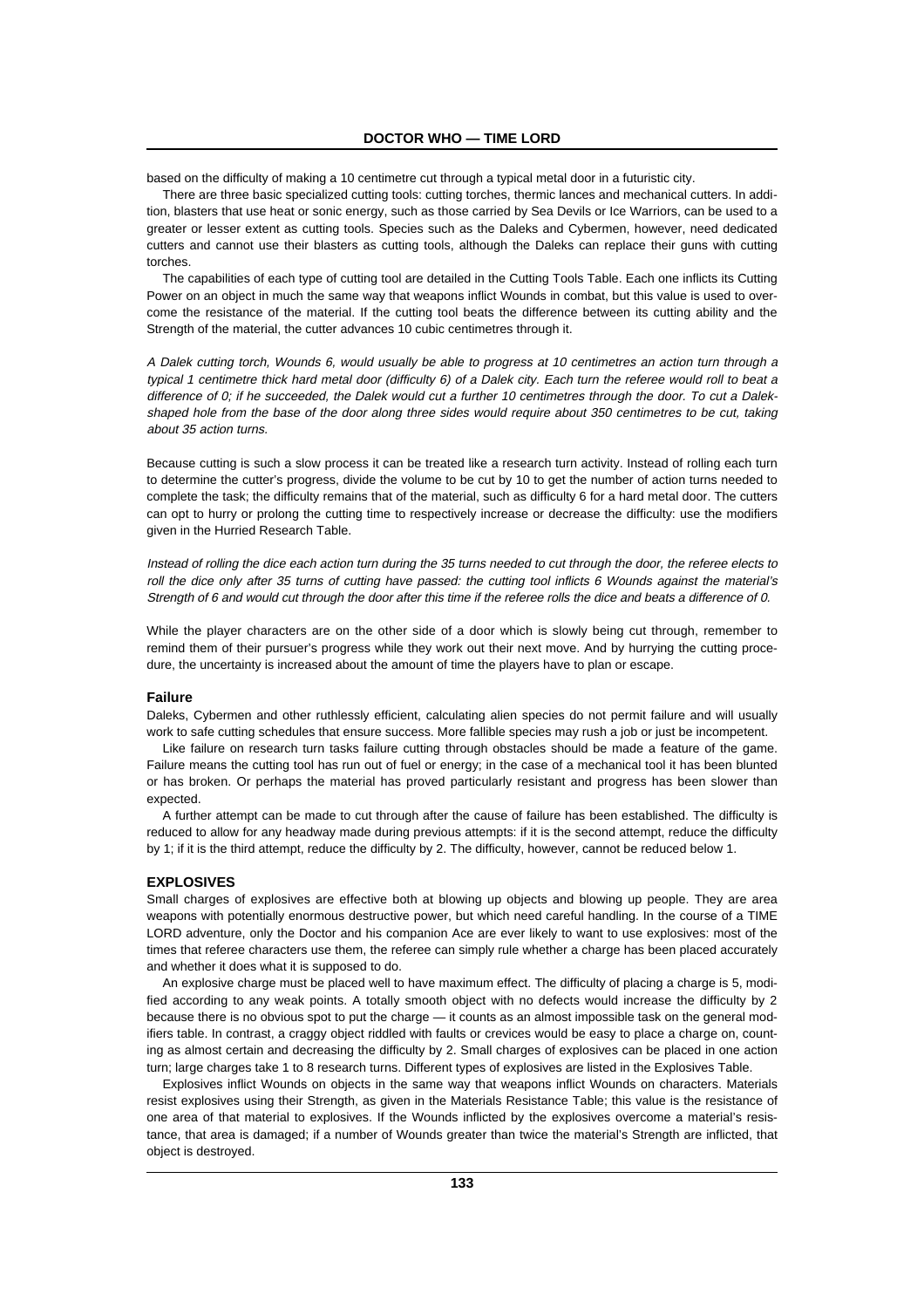| Table 11: Explosives            |                         |  |
|---------------------------------|-------------------------|--|
| Type of charge                  | <b>Wounds inflicted</b> |  |
| Cyberbomb, small                | 10                      |  |
| Dalekanium bomb                 | 10                      |  |
| Dynamite, one stick             | $\overline{4}$          |  |
| Dynamite, bundle of four sticks | 6                       |  |
| Gunpowder, one keg              | 6                       |  |
| Nitro-nine, one can             | 7                       |  |
| Plastic explosive, one kilogram | 6                       |  |

| Table 12: Explosives ranges        |                      |                        |  |
|------------------------------------|----------------------|------------------------|--|
| <b>Maximum Wounds</b><br>inflicted | Primary zone (areas) | Secondary zone (areas) |  |
| $\frac{1-4}{5-8}$<br>9-12          | 0                    | none                   |  |
|                                    | 0                    | 1                      |  |
|                                    | $0 - 1$              | $\overline{2}$         |  |
| $13 - 16$                          | $0 - 1$              | $2 - 3$                |  |
| $17 - 20$                          | $0 - 1$              | $2 - 4$                |  |
| $21 - 24$                          | $0 - 2$              | $3 - 4$                |  |

All explosives have a primary zone of effect and a secondary zone of effect, given in the Explosives Ranges Table. In the primary zone of effect, full Wounds are inflicted on any object or person in that zone; half Wounds, rounded up, are inflicted on any person or object in the secondary zone of effect. The zones are the range over which an explosive has effect.

A primary zone of 0 and a secondary zone of 1 means the explosive detonates at full effect in its area and a half effect 1 area away. Similarly a primary zone of 0—1 and a secondary zone of 2—3 means the explosive has full effect up to one area away from the centre of explosion and half effect from 2 to 3 areas away.

The Wounds inflicted by explosives can be increased by increasing the explosive charge. Doubling the amount of explosive increases the Wounds inflicted by 1; similarly, halving the amount of explosive reduces the Wounds inflicted by 1.

Ace decides that one can of nitro-nine, Wounds 7, might not be enough to blow open a Dalek, protected by Armour 9. She bundles four cans together with sticky tape, sneaks up behind the Dalek and tapes the charge to its shell. The four cans of nitro-nine will inflict 9 Wounds, and are virtually guaranteed of blowing up the Dalek. If she used only two or three cans, the nitro-nine would inflict 8 Wounds.

#### **Failure**

If a character fails to place a charge accurately, it will go off prematurely, not go off at all, or go off in the wrong place and fail to destroy the object. Whichever result is most dramatically appropriate should be used so that failure forces the players to reappraise their situation and perhaps try another route.

# **HYPNOTISM AND NEGOTIATION**

Changing someone's opinion by force or by persuasion is not as simply as making a straightforward dice roll to beat the difference, especially if it takes place between two player characters. Rather than use the dice to determine the outcome of arguments or oratory between player characters, allow the players to play their roles in an attempt to bring an opponent round to their way of thinking. The dice, however, should be used to determine the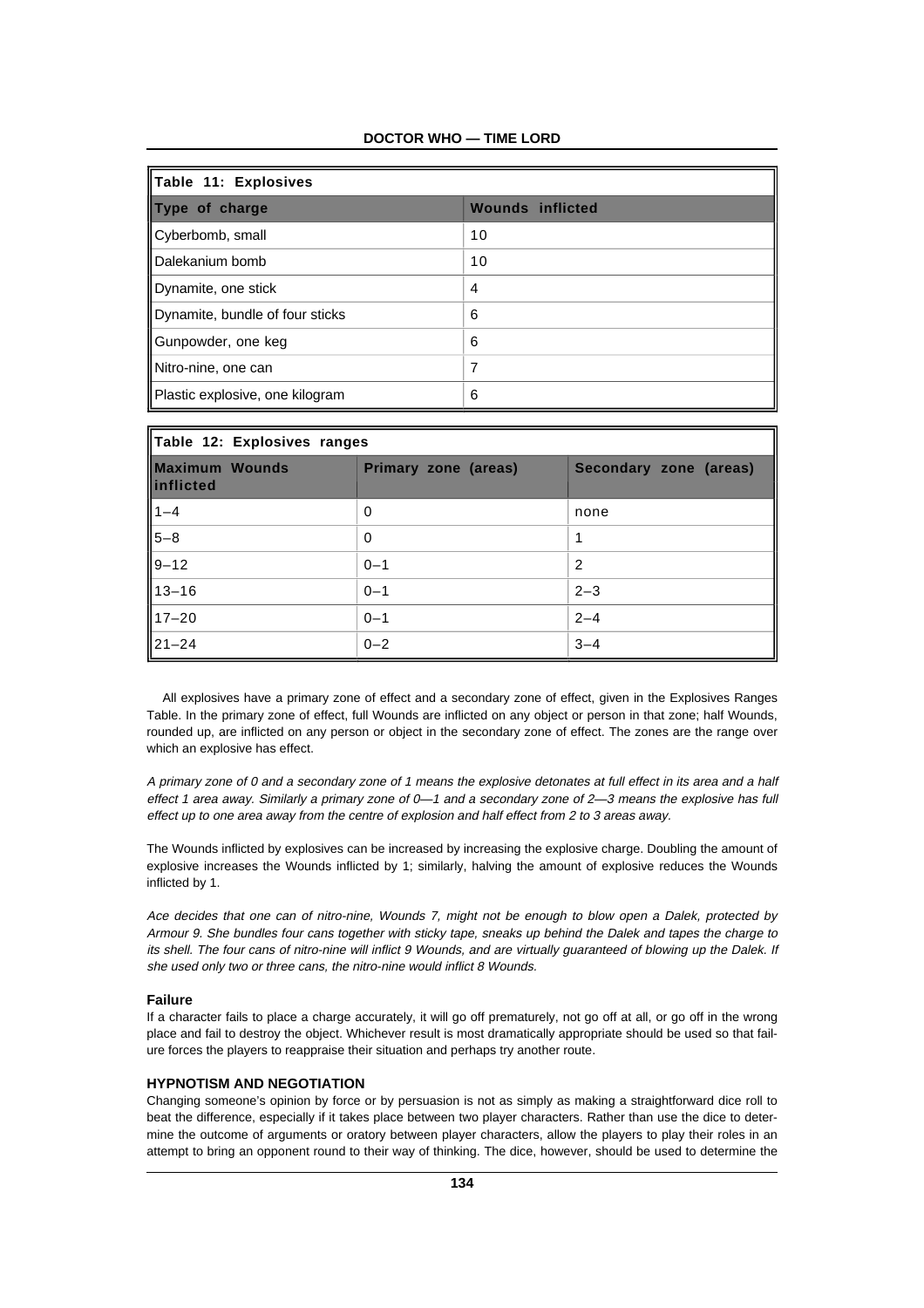outcome of oratory and arguments which involve referee characters. They should also be used to determine the outcome of any attempt at hypnotism.

There is a subtle distinction between Awareness and Determination in negotiations. Awareness is the skill of persuasion by oratory and clever negotiation; Determination is the imposition of ideas by force of will. Similarly, Awareness is used to resist persuasion and smooth- talking; Determination is used to resist orders, hypnotism and the like. Special abilities such as Bargaining, Indomitable Will and Independent Spirit increase a character's ability to argue or resist domination or persuasion.

Any attempt at negotiation or hypnotism should take into account the general difficulty modifiers, adjusting a character's resistance according to whether he is opposed to or largely in accord with the arguments used against him. The modifiers should also be used for hypnotism: someone who is set against the Master's will is more able to resist him. Jo Grant, for example, after the Master initially succeeded in hypnotizing her managed to resist further attempts.

Anyone with fixed views, however, is unlikely to have them radically changed by argument. It would be difficult, for example, to convince a conservative businessman of the merits of communism, although he might agree for convenience to follow some of its tenets.

Arguments are not always one-way attempts to change someone's views: the other person may respond with counter arguments, in which case both roll the dice to determine whether they succeed in adjusting the other's viewpoint. If both characters succeed, each should adjust his argument towards the other's. If only one succeeds, the other should adjust his opinion or is convinced of the merits of the argument. And if both fail, no change results: either character should offer something fresh for negotiations to continue. Further attempts may reduce the difficulty or end up with one person's viewpoint clearly established as the right course of action.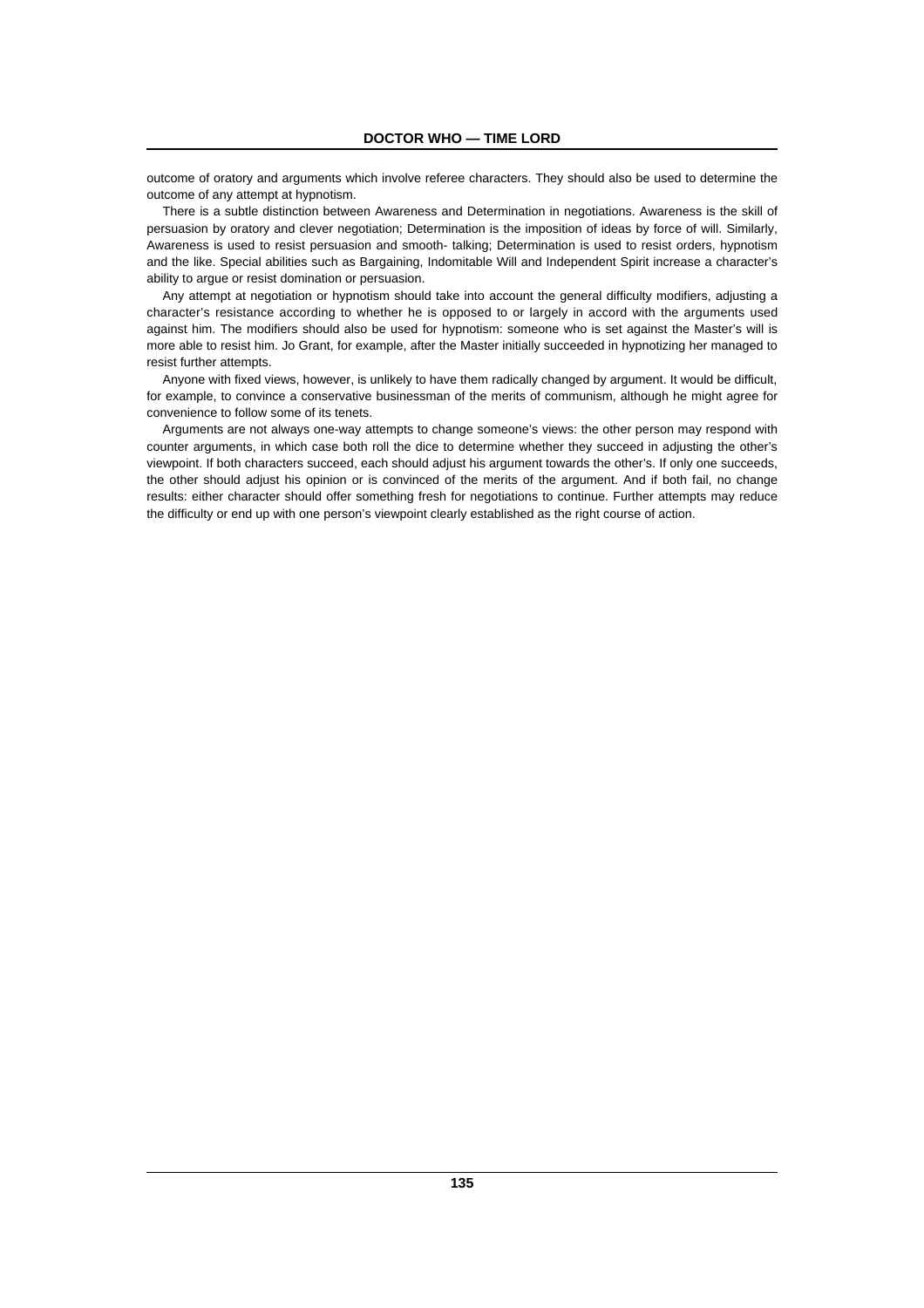# **HOW TO INVENT ADVENTURES**

Once you have played The Curse of the Cyclops, the adventure at the end of this part of TIME LORD, you will need to create your own adventures. This is not as daunting as it may sound: an involving and interesting TIME LORD adventure needs only the rudiments of an exciting plot; if you cannot think of one, there are plenty to be adapted from DOCTOR WHO novelizations or even unrelated films and books on subjects as diverse as science fiction and Shakespeare. DOCTOR WHO is a universe where space opera mingles with horror, comedy, thrillers and historical drama: all these styles and more can be used as the basis for adventures.

Your own imagination is by far the best source of a plot because the story line will be unique. Plots adapted from books or films have a disadvantage in that one or more of the players may recognize the initial source and be wise to the outcome. For this reason it is best never to follow an existing story too closely: change the plot devices, the motives of some of the characters, and even add or remove scenes. Even combine elements of plots so that one or more plots run alongside the main story line, some of which may continue well into the next adventure or provide the springboard for it.

A rough idea of the plot can be sufficient to run a game. As long as you know who is doing what, when they are doing it and why they are doing it, many situations can be improvised. The less you write, the more flexible the adventure can be, and the more able it is to adjust to the players' approach and desires.

Many themes recur throughout DOCTOR WHO, yet most times they are reworked with new aliens or settings to make them unique. In italics after each of the themes that follows are examples of stories that use the theme: by referring to the novelization or programme you can see how the idea was used.

# **RECURRENT THEMES**

## **Alien menace**

Tentacled, blobby green creatures from the near side of beyond infinity terrorize Earth. A stock source of UNIT stories. (Spearhead from Space, The Claws of Axos.)

#### **Altering history**

Whether as a malicious action or prank, time travellers attempt to alter history for the better, bringing technological advances many centuries earlier than they would have ordinarily have been discovered. (The Meddling Monk, The Time Warrior.)

#### **Ancient powers**

Accidentally or deliberately, forces from the dawn of time are released or unleashed by innocents or the Doctor's enemies. Destruction of the planet, galaxy or universe will result if they are not contained. (The Daemons, Planet of Evil.)

# **Archenemy**

One of the Doctor's enemies, typically the Master or the Rani, is up to no good and has laid a trap for the Doctor to stumble into. Or the archenemy is manipulating the resources of a planet or its people to gain power. (Time and the Rani, Logopolis.)

# **A world gone mad**

Reality is overturned and nothing is as it seems. The Doctor must live by his wits to survive and to find out the source of the irregularity. (The Mind Robber, The Edge of Destruction.)

#### **Beauty and the beast**

Foul is fair and fair is foul — the Doctor must determine whether things are as they seem. (Galaxy Four, The Mutants.)

# **Chase**

Either the Doctor or someone he encounters is pursued by a deadly enemy who seeks to capture or kill his foe. (Delta and the Bannermen, The Chase.)

# **Environmental action**

Negligence of the environment through careless disposal of chemicals creates man's nemesis. (The Green Death, The Curse of Fenric.)

# **Historic adventure**

The Doctor and companions take part in historic events knowing that they can observe and advise, but not change the course of history as they know it. (The Reign of Terror, The Crusade.)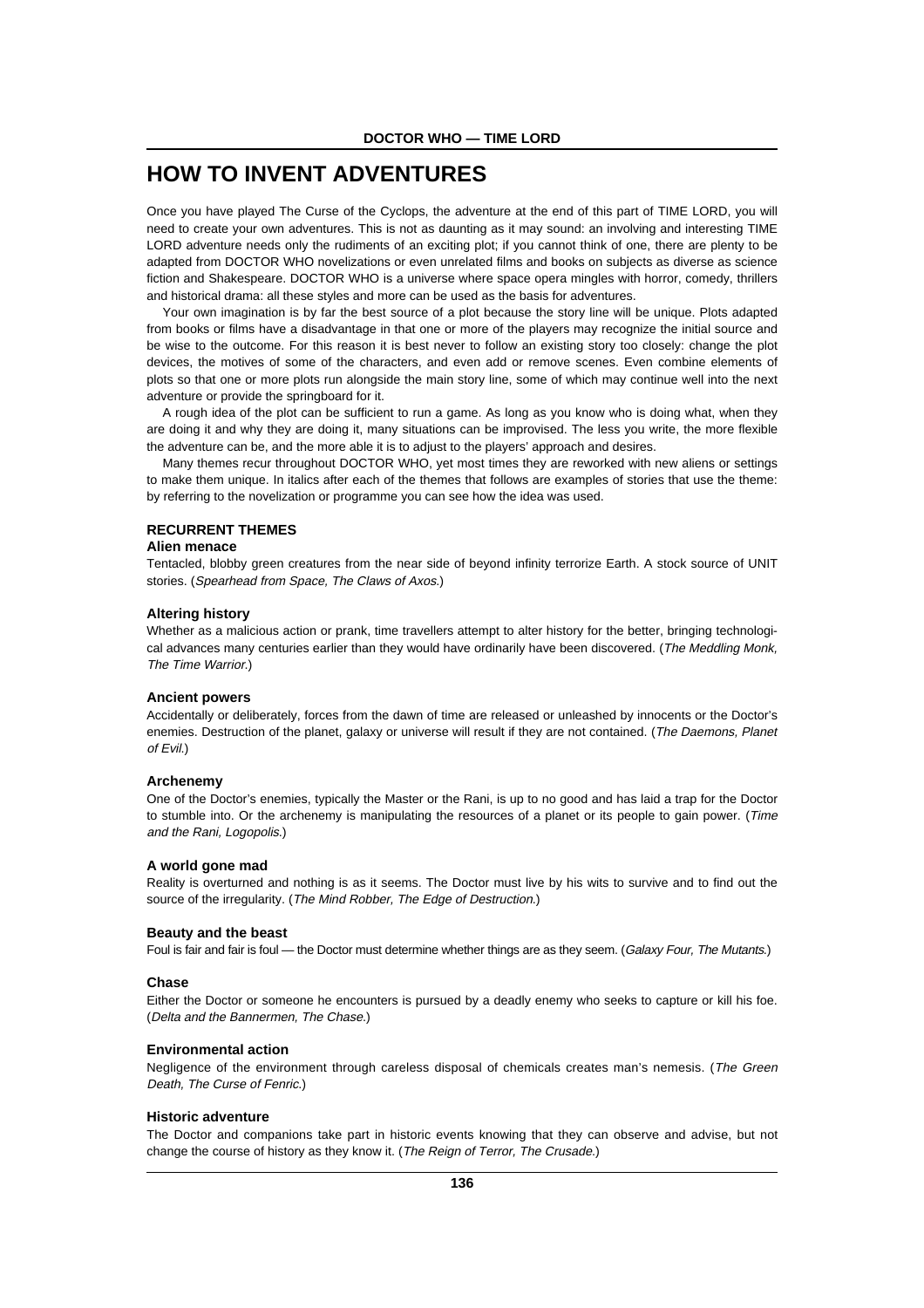# **Intrigue**

Caught in a struggle for power between two or more factions, the Doctor and his companions must choose who is right and who deserves help. And if no one faction is better than the other, the Doctor must fight a battle of wits to evade the wrath of everyone. Intrigue can be the main element of a game or provide just part of it in the form of power struggles between dominant referee characters. (The Monster of Peladon, Planet of Fire.)

#### **Invasion**

Calculating, intelligent species invade a planet to colonize it or to strip it of its resources. (The Dalek Invasion of Earth, The Invasion.)

# **Mad scientists**

Morally superior scientists attempt to dominate humanity or create a better world, whether through mistaken ideals or contempt for lesser mortals. (Invasion of the Dinosaurs, Robot.)

#### **Mistaken identity**

The Doctor arrives on a planet and is mistaken for an ambassador or a spy. He plays out the charade until it suits his purpose to reveal the truth — which is sometimes never! (The Curse of Peladon, The Romans.)

#### **Parallel universe**

Everything is the seemingly the same as the characters' universe but is somehow different. Roles are reversed and what may happen in one universe may or may not happen in its parallel one. (Inferno.)

#### **Quest**

Parts of an artefact are scattered across a planet or solar system and must be reunited to forestall an enemy or prevent a catastrophe. (The Keys of Marinus, The Key to Time.)

#### **Rightful rulers**

Species dispossessed of their rightful planet seek to regain it, even at the cost of genocide. (The Silurians, The Web Planet.)

#### **Survival**

A species or race reduced to its last numbers fights desperately for survival in a hostile environment. Science becomes the work of the gods, is shunned or is enshrined as law or procedure. (Frontios, The Face of Evil.)

#### **Technology gone wrong**

Advanced computers or robots begin to think for themselves and decide man is dispensable. They must be stopped before mankind is destroyed or forever enslaved. (The War Machines, The Robots of Death.)

#### **Temporal paradox**

Companions and the Doctors meet themselves, inexperienced time travellers attempt to break the first and second laws of time and reverse history. (Day of the Daleks, City of Death.)

#### **Things from another dimension**

Also known as things that man was not meant to know yet have none the less deigned to knock on the doors of human knowledge, these are creatures that have crossed or been brought across the dimensional barriers of the universe. As alien intelligences or long dormant forces, they dominate species and seek to take over their worlds. (The Abominable Snowmen, The Image of the Fendahl, The Web Planet.)

#### **Traitor**

A seemingly dependable ally is in fact working for the enemy and reveals himself as a traitor by turning a weapon on the Doctor just as the Time Lord appears to have triumphed. (Resurrection of the Daleks, Earthshock.)

#### **Whom gods destroy**

Once powerful beings try to escape imprisonment and restore themselves to true power and recognition in the eyes of their former equals. (The Pyramids of Mars, The Three Doctors, Dragonfire.)

Recurrent themes can form some or all of an adventure; several can be used at once to great effect. They help to provide the bones of a TIME LORD adventure, to which details of people, places, creatures and events can be added. Morals can be built in as well to deliver a message: DOCTOR WHO stories have attacked environmental negligence, big business, racism and bureaucracy among other subjects.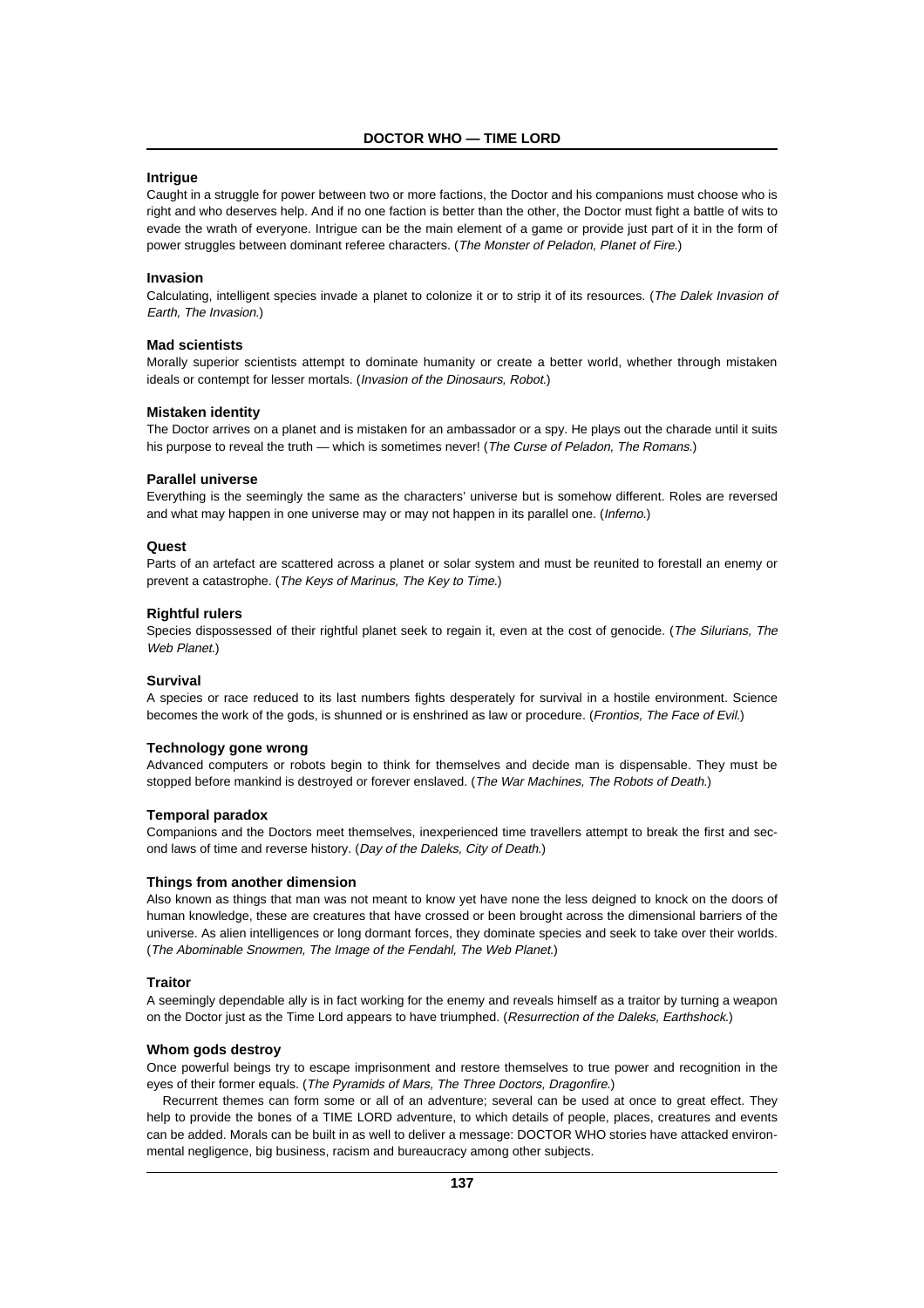## **VILLAINS AND FRIENDS**

Once you have decided the rough nature of an adventure, you need to decide which of the aliens or villains is responsible — it may even be more than one working in an uneasy alliance. Also make a note of potential friends and neutrals, detailing them by writing down their names and appropriate abilities and notes on personality.

Now is also the time to work out the factions involved: you need to have a clear idea of who is against who as well as who might be persuaded to team up with one faction to overcome another. It is also a good idea to include a few double agents or traitors, with the aim of both leaking information and throwing suspicion on the Doctor or his companions.

Most of the time strong villains will have one or two efficient, deadly henchmen and hordes of inefficient extras with low abilities and a tendency to die at the hands of the Doctor's capable allies. Similarly, the Doctor's weak allies frequently tend to die from the blaster fire of Daleks, Cybermen, Autons and the like. The Doctor also has a few referee characters who accompany and help him, even surviving in time to say goodbye when the Doctor leaves.

# **SCOPE**

Until you have a strong grasp of TIME LORD's mechanics and have run a few basic adventures, it is easiest to keep adventures on a small scale. The Templar Throne deliberately restricts the action to a limited area, in this case a shopping centre, and limits the number of antagonists. Early adventures should take place in the confines of spaceships, environmental domes or within a small geographic area — one of the earliest DOCTOR WHO stories, The Edge of Destruction, restricted the action to the control room and sick bay of the TARDIS. Limiting the area over which play can take place makes it easier to prepare maps and details of places, and restricts what the characters can do.

As you become more familiar with the way adventures work, the scope of adventures can be broadened. From simple adventures over a limited area, they can become complicated political intrigues with much travelling between locations in the TARDIS or more primitive means of transport. As the number of factions and areas to explore increase, so the odds of the characters going their own ways grows. It takes experience to handle several small groups of players while keeping each one occupied.

#### **MAPS AND DRAWINGS**

Even a scrappy map or drawing can help players envisage a location or object more clearly than a spoken description. Before play you should draw sketch maps of key locations, such as buildings, laboratories, the bridge, hold and cells of spaceships, and even the TARDIS control room. Roughly draw a network of areas over each location so that each one can be laid out quickly when the characters reach it and action has to take place. It can be worth drawing objects on the square notelets used to form areas to save time in play.

Super-detailed plans of location are not essential. You might like to draw the entire plan of a spaceship, castle or scientific complex just for reference, but so little of it will actually be used in play. Think of the limits of a DOCTOR WHO television set before sitting down to draw any maps. The set has only a few key locations in which all the action takes place; if there is a chase, the characters run through a maze of similar-looking corridors or passageways. By noting and detailing the key locations and assigning difficulties (against Awareness) for travelling along any links without getting lost, it is possible to avoid drawing too many maps. A referee should aim to simplify his bookkeeping, not complicate it!

#### **TIME LINES**

Along with a plot, many villains work to a definite schedule in the execution of their plans. Daleks planning the invasion of a planet will have spent weeks organizing their attack, right down to the timing of the first landing and the arrival of the main force. They will work to their schedule, bypassing any difficulties and choosing different course of action where necessary, usually after the Doctor has intervened.

Similarly, some TIME LORD adventures need to have time lines worked out in advance. A time line is simply a schedule of events, starting from the villain's first moves, through to the arrival of the Doctor, and then theoretically outlining the progress of the adventure. If the Cybermen had placed a bomb deep within the core of a planet with a set detonation time, the detonation time would be a point on that time line; the Doctor would need to prevent the bomb exploding by taking appropriate action beforehand. The number of research turns he has to do this is limited by the time line.

Time lines can cover periods of a few action turns, several hours, days or even weeks. In effect they are a countdown to action: if nothing happens to prevent it, the next event on the time line takes place, and so on until the villain succeeds or is thwarted.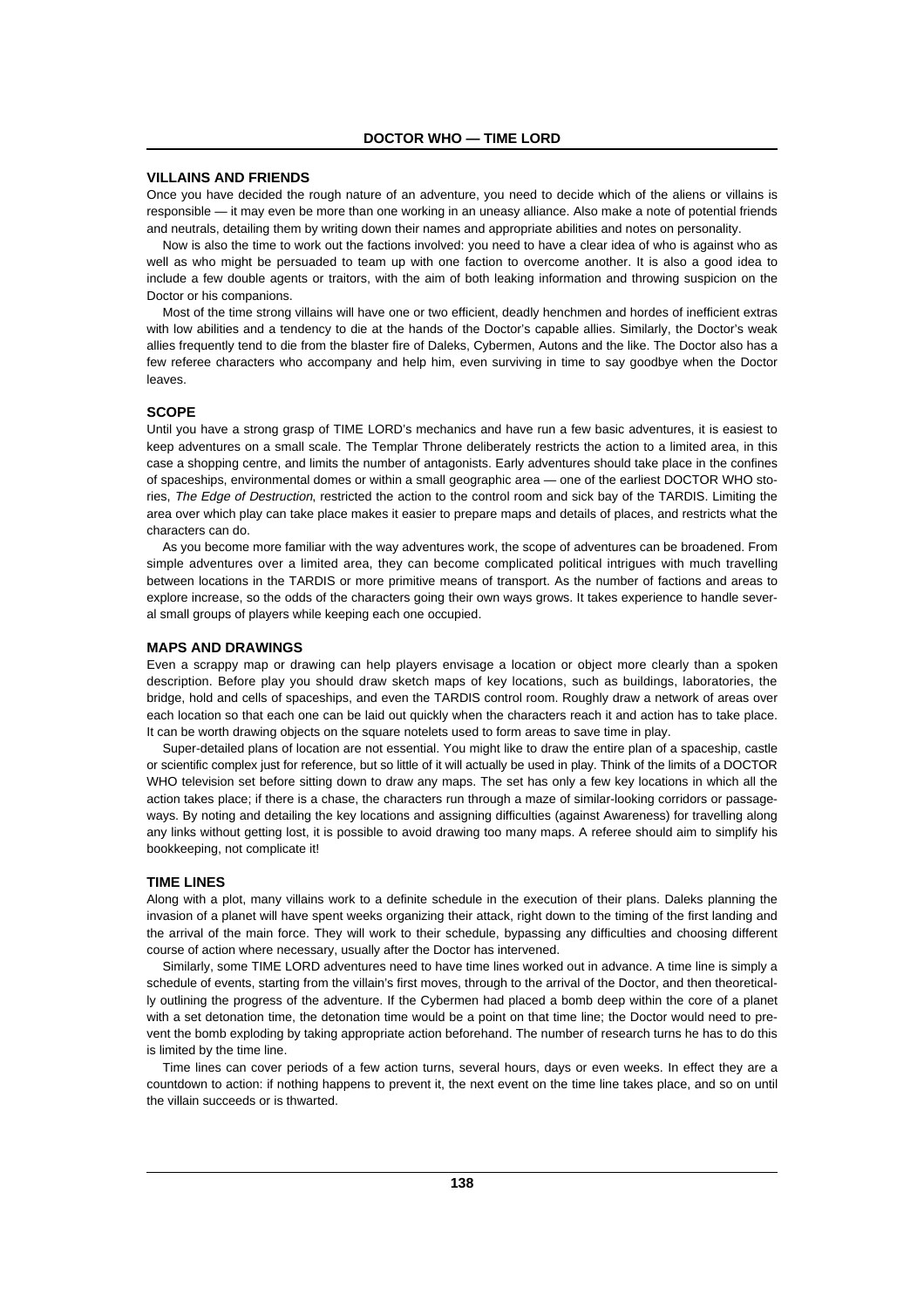# **PUTTING IT ALL TOGETHER**

It is very tempting to take all the elements of an adventure and predetermine the parts the player characters are going to play. But to do so is a mistake. Players are unpredictable and will come up with all sorts of solutions the referee could never have envisaged while inventing an adventure. They will spot inconsistencies in the plot, steamrolling their way through shallow artifices. And they will resent being channelled along the way the referee has prepared for them. When assembling all the elements of an adventure, it is important to build in flexibility, and that means being able to improvise.

While an adventure should include tasks that make use of certain characters' special abilities, it should not depend on a character succeeding. If the referee has envisaged that the Doctor should build a MacGuffin to defeat an alien intelligence, there should be a way of overcoming the menace if the Doctor fails to build one or if the player believes there is a better solution.

Time lines, too, should be flexible. Minor events can go ahead regardless, but potentially devastating events can be adjusted so that players have a chance to do something about them if they've been particularly slow or roundabout in their approach to the scenario.

You, as referee, are there to make TIME LORD an enjoyable experience for yourself and your players. If that means bending your rules or those of the game, then do it.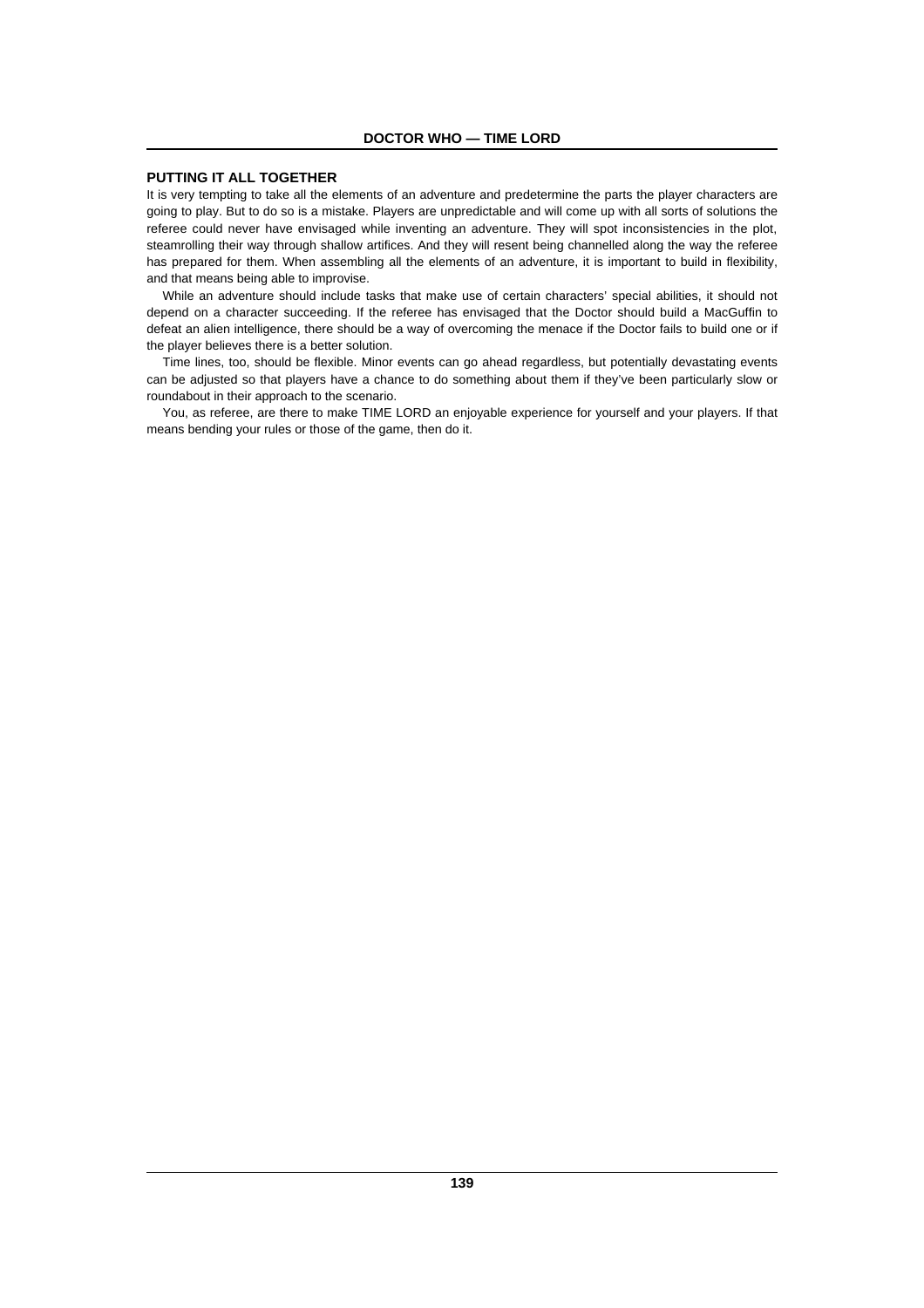# **CURSE OF THE CYCLOPS**

Curse of the Cyclops is a short adventure that players should be able to complete in one or two evenings. It is set after The Chase, and involves the First Doctor, Steven and Vicki. It is possible, however, for it to take place further along the Doctor's time line; the seventh Doctor and Ace, for example, could conceivably tackle the adventure. Additional companions can be provided by using Alison from the appendices, or by allowing players to create their own characters.

# **Do not read any further if you are to take on the role of the Doctor or a companion: the information that follows is for the referee only.**

#### **REFEREE'S NOTES**

Curse of the Cyclops is a free-form adventure that partly depends on the skill of the referee to improvise. Encounters are broken into scenes that may or may not take place; the links and route the players take to each scene are not fixed. Think of each scene as an important part of a set in a typical Doctor Who story: the actions and decisions of the players decide when to switch to the next scene.

Unlike a TV adventure, there are no background scenes to fill in details for the viewers: the players know only what their characters experience. It helps, however, if the referee can imagine how the villains of the piece will be furthering their plans while the player characters execute theirs.

There is no fixed time line to regulate when events occur in this adventure. To a large extent, the actions of the characters decide what happens next.

The adventure is broken into three sections: Maps, Scenes, and Friends and Felons. The first provides detailed maps of locations, broken into areas, as well as a schematic diagram showing how each encounter area is linked with indications of terrain — an actual map of the island is unnecessary. Scenes describes the main encounters that are likely; Friends and Felons details the referee characters that will help or confront the player characters.

#### **Story line**

Frustrated by the Doctor's meddling in their plans, the Daleks have plundered the universe for the tiniest trace of taranium in order to set a trap for their enemy. By complicated analysis of the chronons in time-sensitized taranium,

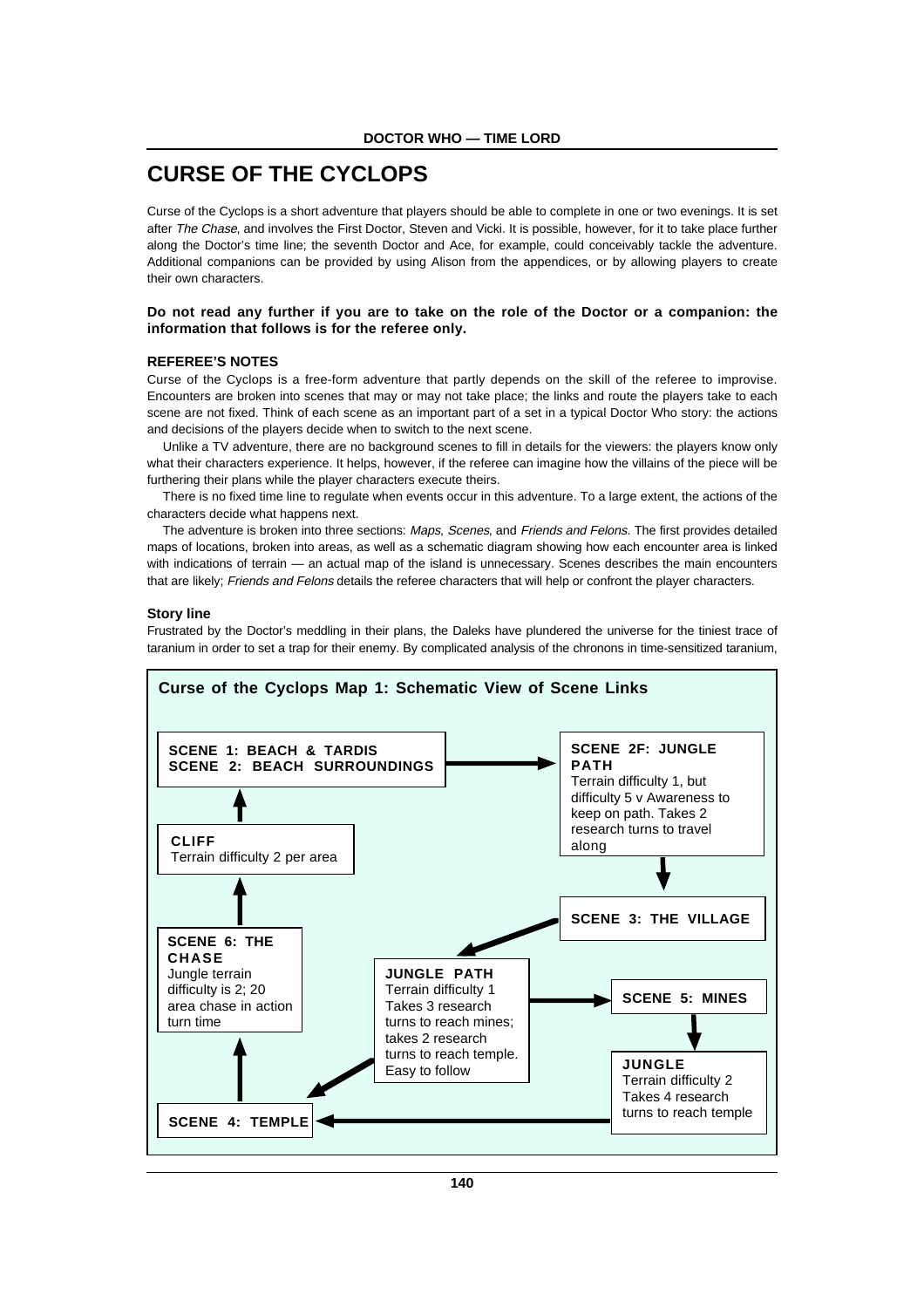Dalek scientists have been able to predict a future time-space location of the Doctor: the island of Athenos on the planet Hellas. The taranium was then exhausted to send a small Dalek time capsule and a suicide force to this location to set a trap to capture and eradicate the Time Lord.

The Dalek capsule, however, arrived on Athenos some 50 years too early, and the ship crash landed, killing the prime science Dalek that would be able to effect repairs. A junior technician Dalek is currently doing all it can to get the capsule fully working, at least so the Daleks can report to the Emperor Dalek on Skaro.

In the meantime, the Daleks have been taken for Servitors of the Cyclops — a creature that has survived in legend from the earliest Earth colonists, through the settlers' transition to 'new Greeks'. The regressive colonists regard the Daleks as messengers from the gods, and are willing to obey them.

Hellas has one bonus: it is a source of a taranium complex ore that the Daleks now demand as tribute from the Athenosians, Baskets of the phosphorescent ore are delivered to the Dalek craft, now disguised as a Grecian temple, refined by the Daleks, and the extracted taranium stored ready for use when the capsule's time engines are repaired.

In the meantime the Daleks are waiting for the moment that the Doctor arrives, confident that the Athenosians will bring any news of strangers to the high priest, who will then 'commune with the gods' to relay the information.

#### **Expected outcome**

The plot will probably unfold one way, although this should be regarded as only a guideline, not a route along which the players should be channelled.

When the Doctor and his companions arrive and begin to explore their surroundings, one character, probably Steven, will encounter Hykronos; at the same time the Doctor and the remaining companions discover the dead body of Hynossos and are captured by an Athenosian patrol and taken to the village for judgment to be passed.

Hykronos waits for the right moment to release the time travellers, and explains why Hynossos is dead. The Doctor should realize he is facing the Daleks.

Either by hiding in the next offering of taranium ore, or by posing as miners carrying the offerings, the Doctor and crew enter the temple, where they are briefly recognized and captured by the Daleks. Fleeing into the capsule and sealing the Daleks out of their own ship, the Doctor explores the small craft, deduces that the Daleks are extracting taranium, and works out how to ruin their plans. Either he fixes the Daleks' time engines and sets the craft in motion in a time loop, or he arranges for it to take off and explode safely out of the way of the planet Hellas.

Escaping through the observation hatch in the top of the craft, the Doctor heads through the jungle, pursued by surviving Daleks, towards the TARDIS. Most of the Daleks meet their doom falling over a cliff to their destruction.

Left with only the Red Dalek to defeat, the Doctor waits long enough on the beach to lure the evil creature into quicksand: the fluoronic acid painfully incapacitates the creature, leaving it to drown when the tide comes in. The TARDIS, finally repaired, takes off ready for the next adventure.

#### **MAPS**

Map 1: schematic view of links between scenes. Map 2: the beach. Map 3: the village prison. Map 4: the temple. Map 5: the Dalek capsule. Map 6: the chase.

Each map for a scene is divided into areas if it is expected that detailed action needs to be resolved during a scene. The schematic map is deliberately vague: the characters are unlikely to map their progress through the jungle — captives are not going to be able to do so — and to an extent it isn't important. If the characters voice doubts, remind them that the Doctor has an 'infallible sense of direction' as far as locating the TARDIS is concerned. If that doesn't give them cause to worry, nothing will!

#### **SCENE 1: ARRIVAL**

The tranquil peace of an island paradise is shattered as the TARDIS materializes on a beach of brilliant white sand. Behind the time ship rises a steep but craggy cliff over which vines and creepers climb. At the foot of the cliff is a dense green carpet of plants that in one direction rises quickly into jungle at the back of the beach; in the other direction, the sea laps against the chalk-like rock. Out to sea, waves break over a reef some 100 metres away; on the beach side of the reef, the water lies still and blue, just inviting a weary traveller to take a dip. All this is apparent on the TARDIS's scanner, around which the Doctor and his companions are grouped.

Inside the TARDIS, the central console emits a loud and nerve-shattering bang. Wisps of smoke rise from the panels, but quickly disperse, especially if the Doctor or a companion fans them away.

Examining the circuits in the control console, the Doctor can deduce that a thermal cutout has switched in and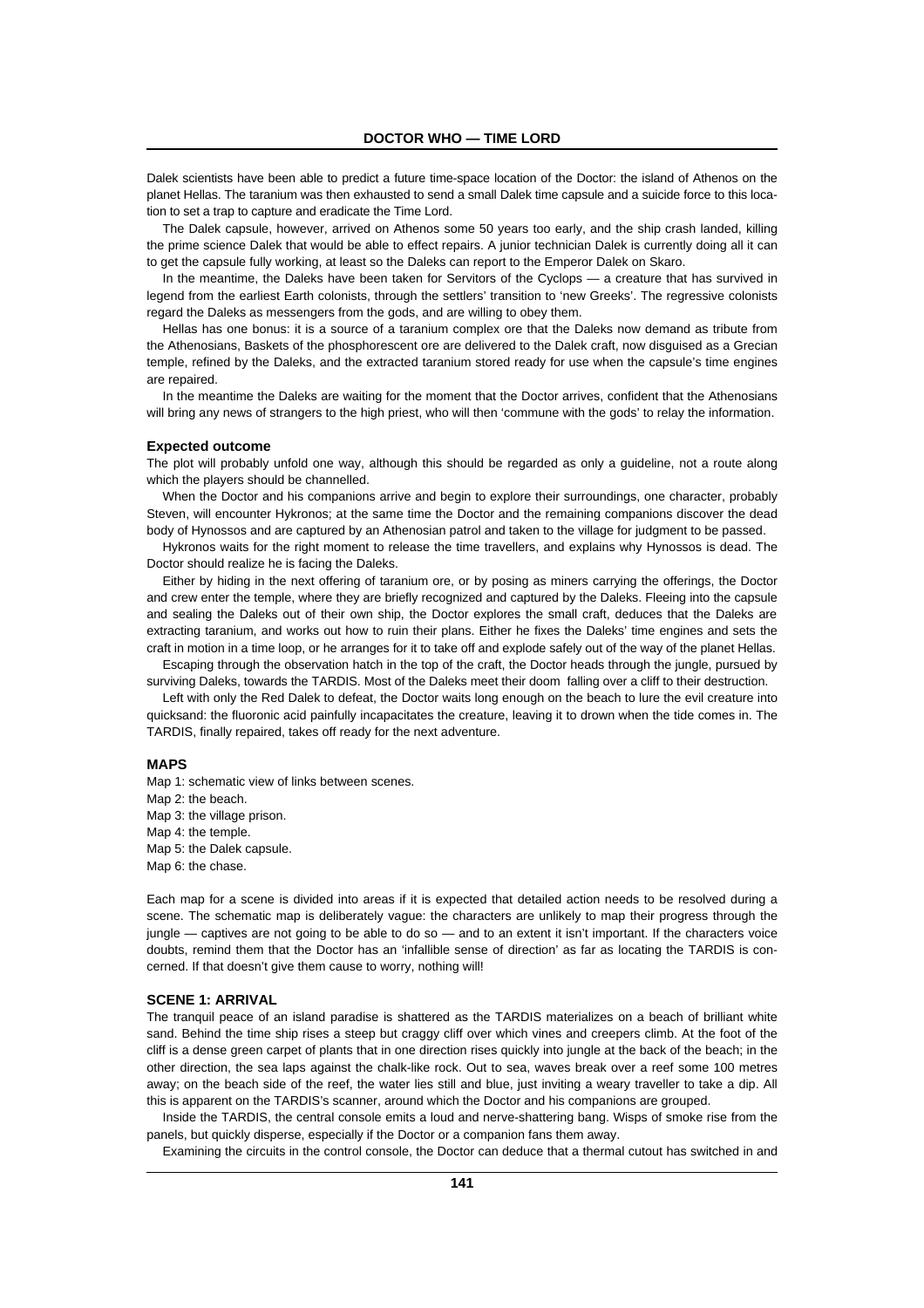that all he needs to do is wait for a few hours everything's cooled down a bit (difficulty 6 against Knowledge, Electronics is applicable). Any companion who catches sight of what the Doctor is looking at (difficulty 4 against Awareness, Keen Sight is applicable) will see the Doctor is looking at a soot-coated circuit that has undoubtedly seen better days.

The TARDIS has landed on Athenos, one of many islands that make up the land mass of the largely oceanic planet of Hellas. Its inhabitants are regressive Earth colonists who once abandoned technology for the simpler, philosophic life of Ancient Greece; each island or kingdom of islands is analogous to an independent Greek state, and has a corrupted Greek name (other kingdoms, for example, could be Thebos, Spartia and so on). Rivalry between kingdoms is intense and it would take a planetary catastrophe for them to unite. The people, however, are generally peaceful.

The Doctor may recall which planet he is on (difficulty 8 against Knowledge); to recall its political status is difficulty 9. He will then know he has landed far in the future along his time stream. Doctors who are prepared to (not the first or second incarnations!) use the TARDIS computer and apply data from sensors can extract this information (difficulty 7, Computing is applicable). Whichever method is used, it is difficulty 10 against Knowledge to extract a minor but useful piece of information: that the sea is a weak fluoronic acid that can penetrate and attack organic materials at a molecular level.

The Doctor and his companions have two choices: they can sit in the TARDIS and wait (1A), or go out and investigate the apparent paradise outside (Scene 2).

#### **1A: Wait and sea**

If the players aren't willing to get the adventure moving, the only way is to take it to them. After an hour or so (four research turns) it is difficulty 7 against Awareness to notice on the monitor that something is different: the sea is much closer and the tide is quickly coming in. The difficulty of noticing this reduces by one for each research turn that passes. It is clear the TARDIS is going to be engulfed by the sea; although the Doctor may feel safe, nervous companions might panic him into leaving the TARDIS. The TARDIS is immune to the effects of fluoronic acid.

During this time, if the scanner is on, there is a chance each research turn, starting with the first one after the TARDIS arrives, that a companion may notice movement in the jungle, catching a glimpse of a human face. It is difficulty 5 against Awareness to see the figure — who is the slightly curious Hykronos. Hykronos, however, cannot easily be lured from the jungle — he's had his fill of messengers from the gods for a day — but may well lure a hotheaded companion, such as Steven, out of the TARDIS.

As a last resort, if the companions are determined to stay in the TARDIS, the villagers will in due time troop down to the beach and drag the TARDIS on rollers to the temple, unwittingly delivering the Doctor into the hands of his enemies...

# **SCENE 2: ON THE BEACH**

The real world lives up to the scanner's depiction of a tropical paradise, although the slightly alien sounds of the island's birds and the rasping susurrus of insects makes it seem rather unearthly.

The Doctor and his companions should be encouraged to explore their surroundings. Allow players to send their characters in different directions, even if it causes a small administrative headache. (If you put players in separate rooms to deal with their characters' explorations separately, divide your time equally between them to avoid players becoming bored.) If players find it difficult to envisage their immediate surroundings, lay out some telephone notelets or beer mats to represent the areas in Map 2 (don't point out the quicksand!). Companions can explore the beach, the cliff or the jungle; they can even elect to go for a swim or sunbathe!

#### **2A: In too deep**

The TARDIS will be able to furnish any companion with swimming costumes, diving masks, or snorkels; if the Doctor can beat a difficulty of 5 with his Awareness, he can even rustle up some scuba gear or breathing apparatus for no more than two people.

The beach shelves gently towards the reef; there are no hazards to swimming bar the water itself. The dilute fluoronic acid counts as a slow poison, Strength 5, with an attack frequency of 5 action turns. At the end of every 5 turns immersion, roll to overcome a swimming character's Strength with the Strength of the poison (after 5 turns it is 1, after 10 turns it is 2 and so on to its maximum of 5). Attacks continue even if the character leaves the water, up to a maximum of 5 turns later.

Tell any character who enters the water that it feels surprisingly tingly against the skin. After 5 turns' immersion tell them that it irritates; after 10 turns that it hurts. They should get the hint and leave! Any character who takes a shower immediately nullifies the effect of the fluoronic acid. This encounter is not intended seriously to injure any character: it is a clue.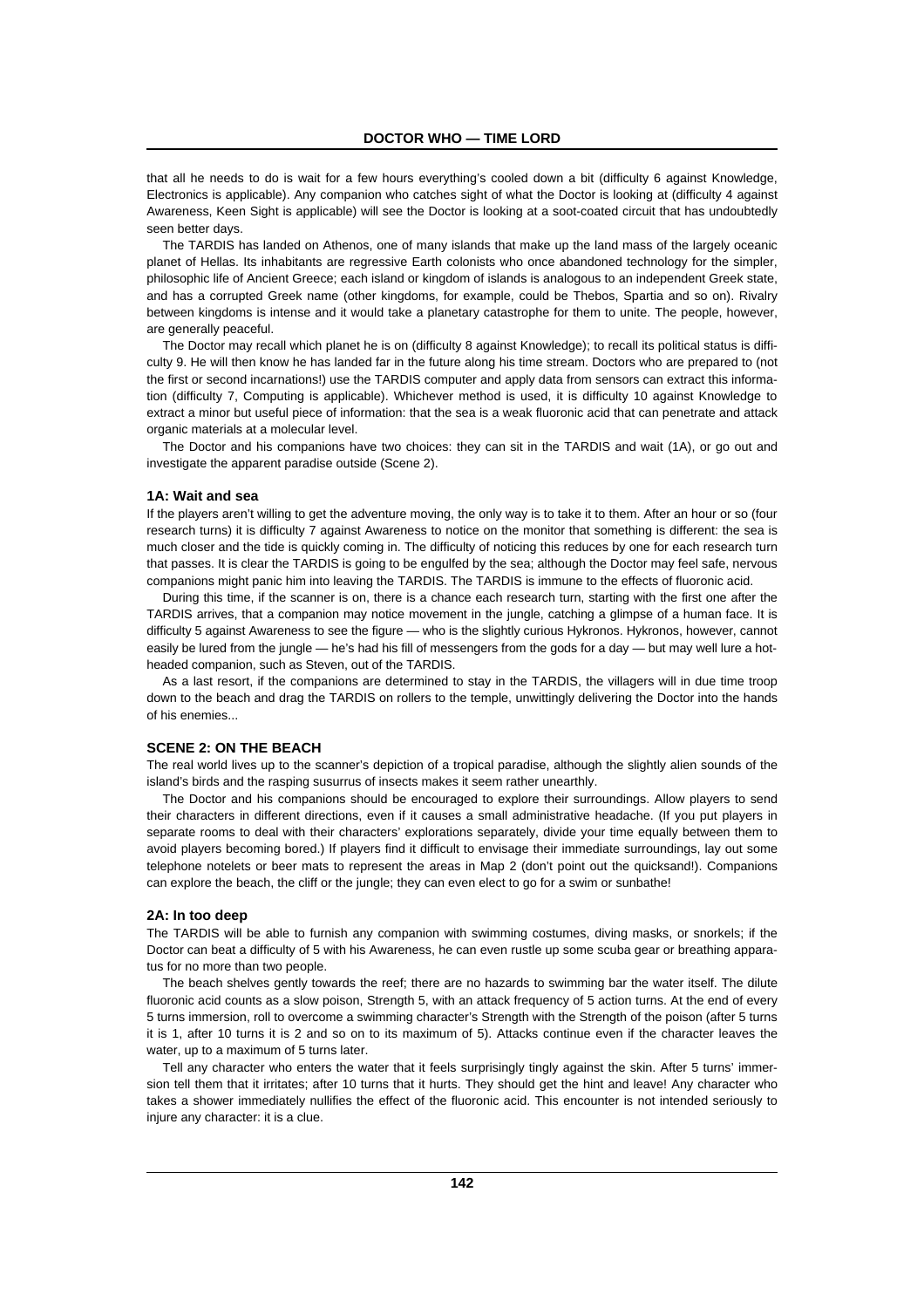

**DOCTOR WHO — TIME LORD**

### **2B: Shore things**

Characters who explore the bay have a chance of stumbling into quicksand in the areas marked in Map 2. It is difficulty 6 against Awareness to notice the quicksand (characters in distant areas increase this difficulty by the range to the quicksand); once in the same area it is difficulty 6 against Control to avoid it. Quicksand counts as difficulty 3 terrain on the first action turn, which the character must beat to escape using his Move. For each action turn in which the character tries to escape, the difficulty increases by 1; if the character doesn't try to escape, the difficulty remains constant.

Characters trapped in quicksand will be attacked by fluoronic acid in the same way as bathers (2A).

# **2C: Science lesson**

Fluoronic acid, in the dilution present in the sea, is only a mildly corrosive acid: its main features is that its molecules are small enough to penetrate skin pores and debond many inorganic substances. This the Doctor will know or find out from the TARDIS database or his memory, difficulty 10 against Knowledge.

#### **2D: Body language**

Whoever enters the jungle first, or nears its edges, will see (difficulty 3 against Awareness) the body of a man spreadeagled in the undergrowth: it is Hynossos, who has clearly fallen to his death from the top of the cliff. On bending to examine the body closer, the character will be attacked by Hykronos, who sees his chance to avenge his brother's death, even at the risk of tackling a messenger from the gods. The player gets a chance to notice Hykronos's approach, however, using Awareness to beat the difficulty presented by Hykronos's Stealth (Control 4 plus Stealth 1 equals difficulty 5).

During the fight, the action should move away from the body; Hykronos will typically move an area away each time and still attack. Hykronos, however, simply needs winning over: if he wins the fight, he will drag the companion's body deeper into the jungle, where, when the companion recovers, there will be chance to talk and convince him that the TARDIS crew are friendly. If he loses the fight, he will recover in time to alert the companion to the approach of the villagers, urging him into hiding.

If the rest of the TARDIS crew appear, Hykronos will run for it, leaving them to be found and captured by the village patrol.

The main aim of this encounter is to introduce a possible ally who, although initially hostile, can be won over. He should be kept as a free agent in the event of the companions' capture.

# **2E: Body unbeautiful**

If all the TARDIS crew stumble across the body, the Doctor should really investigate it. He will find, difficulty 5 against Medicine (automatic success) that although the native appears to have been killed by a fall, in fact he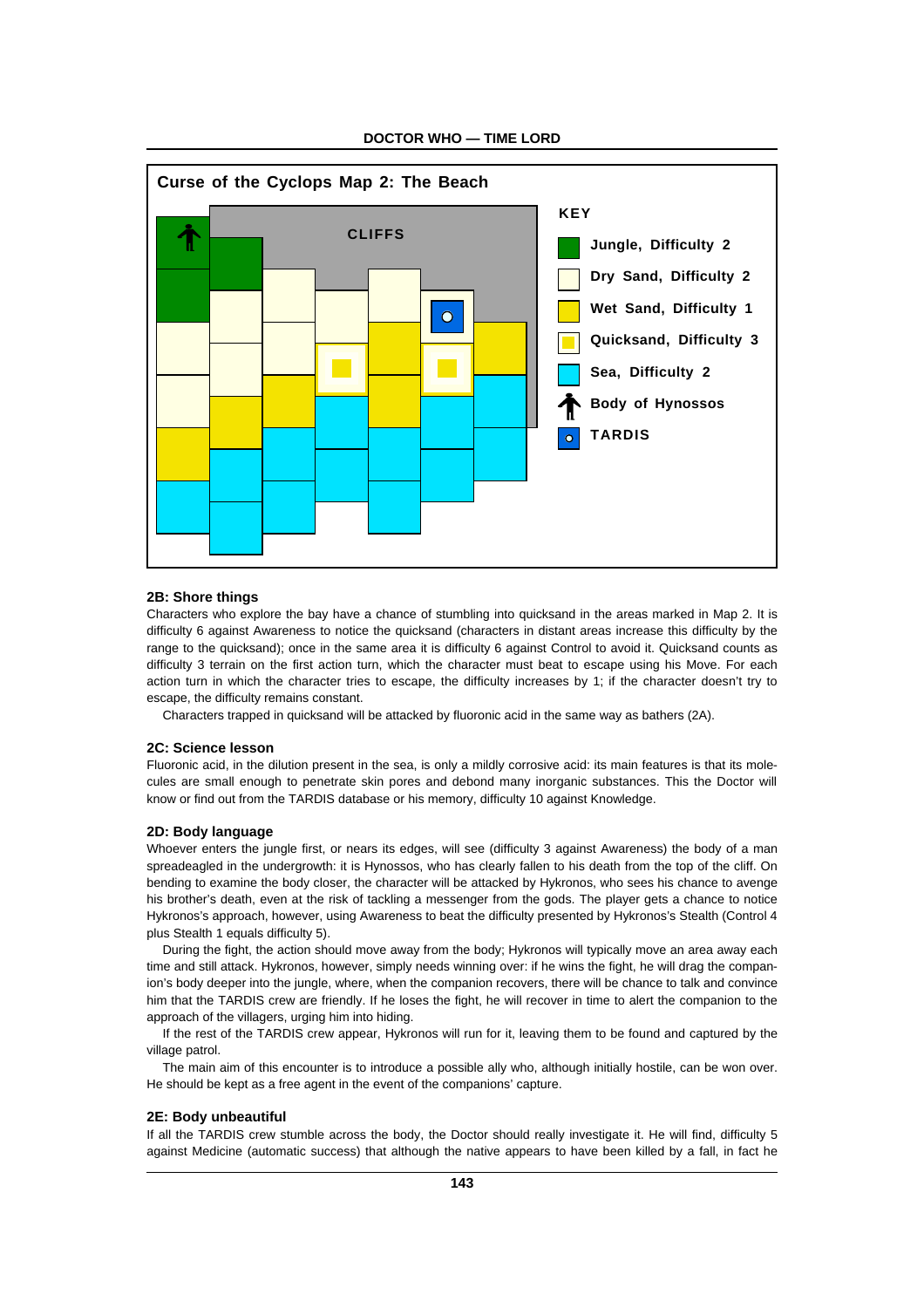died before he hit the ground: the native's chest feels like jelly — the result of a high energy weapon. If this immediately brings to mind the Daleks, there is certainly no harm jumping to such a conclusion.

# **2F: Caught out**

While the crew examines the body, they will probably be too absorbed to notice that they have been surrounded by about a dozen hostile natives bearing spears and bows. 'Murderers! Seize them,' cries the officer in charge. Despite protestations of innocence, the officer will be unswayed by the companions' claims of innocence: there is only one way the truth can be found out — by consulting the Servitors of Cyclops at the temple. The gods will decide the player characters' innocence or guilt.

The players may choose to put up a fight, but they are outnumbered three or four to one, have no weapons, and hardly a match for their captors. If struggle ensues, crowd companions and attack them with blunt weapons from all sides to knock them out. If a companion is KO'd, don't resolve any further attacks against him: simply have the natives bind him. Obvious weapons will be taken away from the captives.

If no companion has met Hykronos or is a free agent, by all means allow one to run from the natives — to be met and captured or hidden by Hykronos.

Captured companions will be led through the jungle to the village, and forced to carry the body of Hynossos. If Hykronos gets the chance, he will nobble the back guard and free a companion if no player character is already free. It is extremely hard to memorize the route through the jungle (difficulty 8 against Knowledge, Photographic Memory helps).

#### **SCENE 3: IN THE VILLAGE**

Athenosia resembles a picture-postcard village, with squat, white-washed one-storey buildings scattered around a central square. A spring bubbles into a stone trough in the central square, and the overflow of water seeps into the ground. On the far side of the village, a trail leads up through the trees to a sand-coloured temple on top of a hill.

The captives are led to one of the buildings, which is obviously not a prison, but a moderately well furnished, one-roomed house. A guard is placed at the rear window; another stands by the door, which is hastily barred from the outside. Captain Kelsyx explains he is off talk to the High Priest of the Cyclops god, and marches off in the direction of the temple.

Showing abnormal intelligence for guards in a Doctor Who adventure, the two in charge of the prisoners will not be fooled by clever ploys from their charges: if one of the companions is 'dying', then that is his fate — it is almost certainly the fate the Servitors will decree. This is to allow Hykronos and any free companion to prove themselves: disguised as a native a companion and Hykronos can dummy the guards, biff them with a blunt object, and rescue the Doctor and his friends.

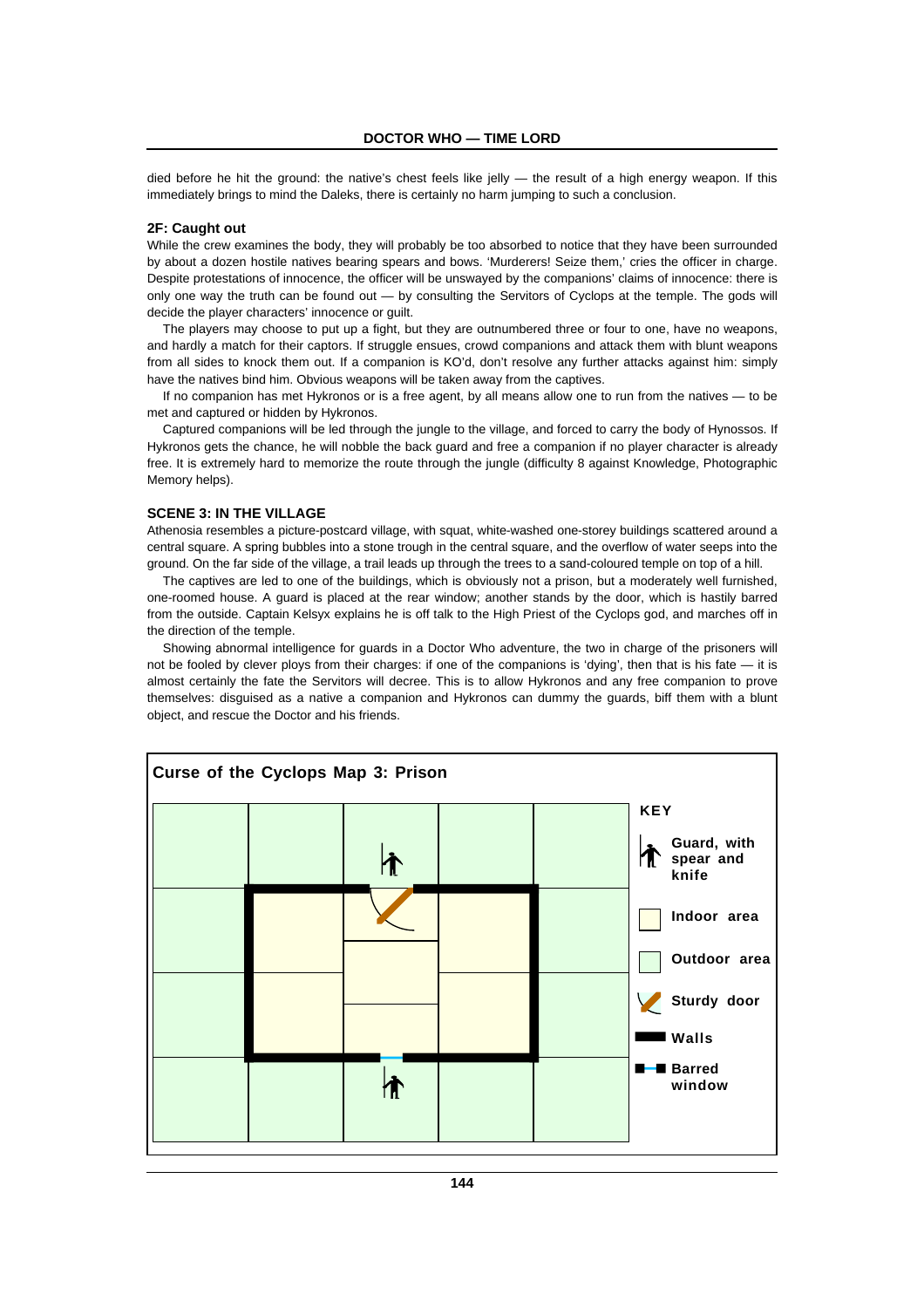Any objects removed from the companions can be found by the prison door. The two guards are each armed with a spear and a knife, which the companions may deem necessary to take.

## **3A: If in doubt, run**

It is easy, difficulty 3 against Control (Stealth helps), to sneak through the village to the jungle; there are few villagers about, as most are at work in the mines. Only by entering buildings is there a chance of being noticed. Hykronos can explain more about the Servitors, leaving the Doctor in no doubt that the Daleks are at work, that their base is at the temple (Scene 4), and that they need some material from the mines (Scene 7).

#### **3B: Help, we're trapped!**

If the companions have somehow all been trapped and Hykronos has been killed, then the guards on the prison will demonstrate usual stupidity and allow themselves to be fooled by the prisoners. A scuffle is bound to occur in which the guards will have no compunction about using their knives (spears aren't practical weapons in a building) to end an escape attempt. Or you could play the adventure this way and allow Hykronos to enter at a vital moment and knock out a guard from behind.

# **3C: Search me**

Investigating the village is risky: there is little to be found: the Athenosians are poor, but happy people who take pleasure in the gifts of the sea and the land. Evidently they are craftsmen, but there is no widespread evidence of metal: spears and knives are made from sharpened shells. Investigating the village raises the difficulty of sneaking about to 5; failure will alert someone to the intruders' presence and the alarm will be raised.

In the largest building, the head man's house, there can be found samples of the complex taranium ore mined by the villagers (see Scene 7) as well as a metal knife made of Dalekanium — a gift from the gods for the villagers. It is difficulty 5 against Awareness for these items to be found in a 10 action turn search of the house.

#### **Referee's notes**

A map of the village isn't important — handle any searching in an abstract fashion, pointing out the largest house as being slightly ornamented and obviously the most important of all the buildings. Make the companions roll once each research turn they are in the village to determine whether they are noticed.

#### **SCENE 4: THE TEMPLE**

To all intents and purposes, the temple looks like a simple Greek temple built out of reddish-coloured sandstone. Steps lead up to a plinth, at the front of which four round columns rise to a triangular frieze, in which a single blank eye is painted. The only entrance is through the columns: a tall rectangle of darkness that looks almost unwelcoming.

If the characters are free to explore, they can discover that the temple vibrates slightly, and there is a faint hum in the air: it's remarkably like being next to the TARDIS (difficulty 4 against Awareness when within one area's range). Scraping at external walls will reveal hard metal beneath: a stucco layer has obviously been applied over some alien object. It is difficulty 6 against knowledge to remember seeing this type of structure before: that of a Dalek time ship.

#### **4A: In with the in crowd**

One way to get in 'unnoticed' is to hide in the large baskets used to deliver tributes of taranium ore to the gods. Each night, about a dozen baskets of ore are delivered to the temple, consecrated by the high priest, and left for the gods to claim. In return, the gods sometimes leave gift of metal objects, like the Dalekanium knife in the head man's house. The baskets are easily big enough for a man to hide in, and it is quite conceivable for the characters to arrange to be hidden in the baskets and delivered into the temple.

#### **4B: We did it their way**

Characters that have failed to escape the Athenosians will be forcibly brought to the temple and abandoned on the steps for the high priest to emerge and pass judgment. Characters will be brought by guards into the building itself at the same time as the taranium ore.

#### **4C: Of course nobody saw us...**

Anyone snooping round the temple will be seen by Dalek security monitors: the Daleks will therefore be expecting any 'unexpected' visitors.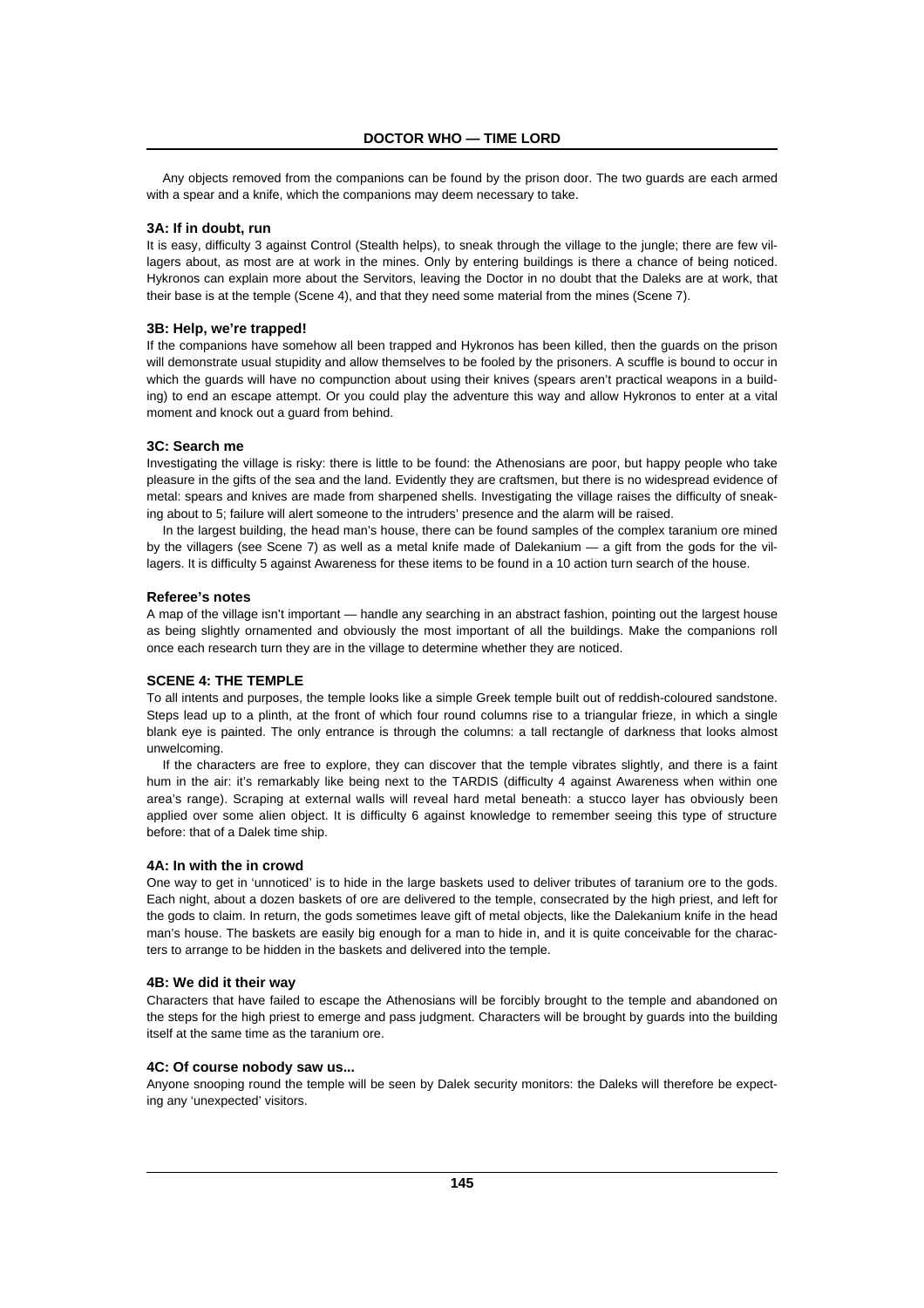

**DOCTOR WHO — TIME LORD**

#### **4D: Temple fortune**

Once inside then temple, the door to the outside world will be shut, trapping the characters inside. Two pepperpot shaped doors rise in the opposite wall, and three Daleks glide out of each one — including the Red Dalek. They fan out, surrounding the characters...

What happens next largely depends on whether the characters are captives or voluntarily in the temple. In essence, however, the Red Dalek knows the characters are there and will take a few seconds to identify the Doctor or his associates: either he will deliver a staccato ultimatum to hand over the Doctor or he will pronounce the Doctor's death sentence. The characters must act quickly: the Doctor must come up with a good reason for the Daleks not killing him (by all means make the player who controls the Doctor sweat a bit!).

The Daleks, however, will not open fire while the characters are near the taranium ore and the ore is in the ship. To do so invites disaster: the phosphorescent ore could produce an unpredictable time implosion, stranding everyone present in time and space — the Daleks couldn't even be sure they would exterminate the Doctor, nor would they be able to get their mined ore back to Dalek Supreme. If the Doctor realizes this, he is saved, provided he keeps the ore next to him. (And if the Daleks do get the courage to shoot, ensure that Hykronos is the one who gets hit!)

#### **4E: The only way is up**

There is only one escape route for the Doctor: into the Dalek time capsule, sealing the doors against his enemies. As a defence against pursuing Daleks (one through each door), taranium ore can be shoved into the barrels of the Daleks' guns (difficulty 7 in hand to hand combat; any Dalek that fires with a blocked gun is destroyed — and the first Dalek through each door should fire and be destroyed! By this time the companions can seal the doors against the Daleks (who will cut their way out of the main temple door to escape themselves).

While in the time machine, the Doctor can sabotage it to destroy it safely and whichever Daleks are present. The level the characters enter is the control deck: the deck below is the stores, labs and power rooms; the deck above is the observation deck, which has a lift to the roof (the way out).

In the power rooms, taranium ore is being refined and stored ready for the junior technician Dalek to get the time engines working. This Dalek is hard at work and absolutely no threat as it has a claw and sucker arrangement instead of a sucker and gun in its manipulator panel. But from behind, any Dalek looks dangerous.

The Doctor can arrange to destroy the ship by repairing the time engines and setting it to take off and explode in the time-space vortex: an explosion can be triggered by hurling the poor technician Dalek into the chute leading to the taranium refiner, leaving only a short time for the Doctor and company to leave the ship by the observation chamber and clamber down the temple's outside wall. There, of course, they will run into the escaping Daleks and be pursued through the jungle (Scene 7: The Chase).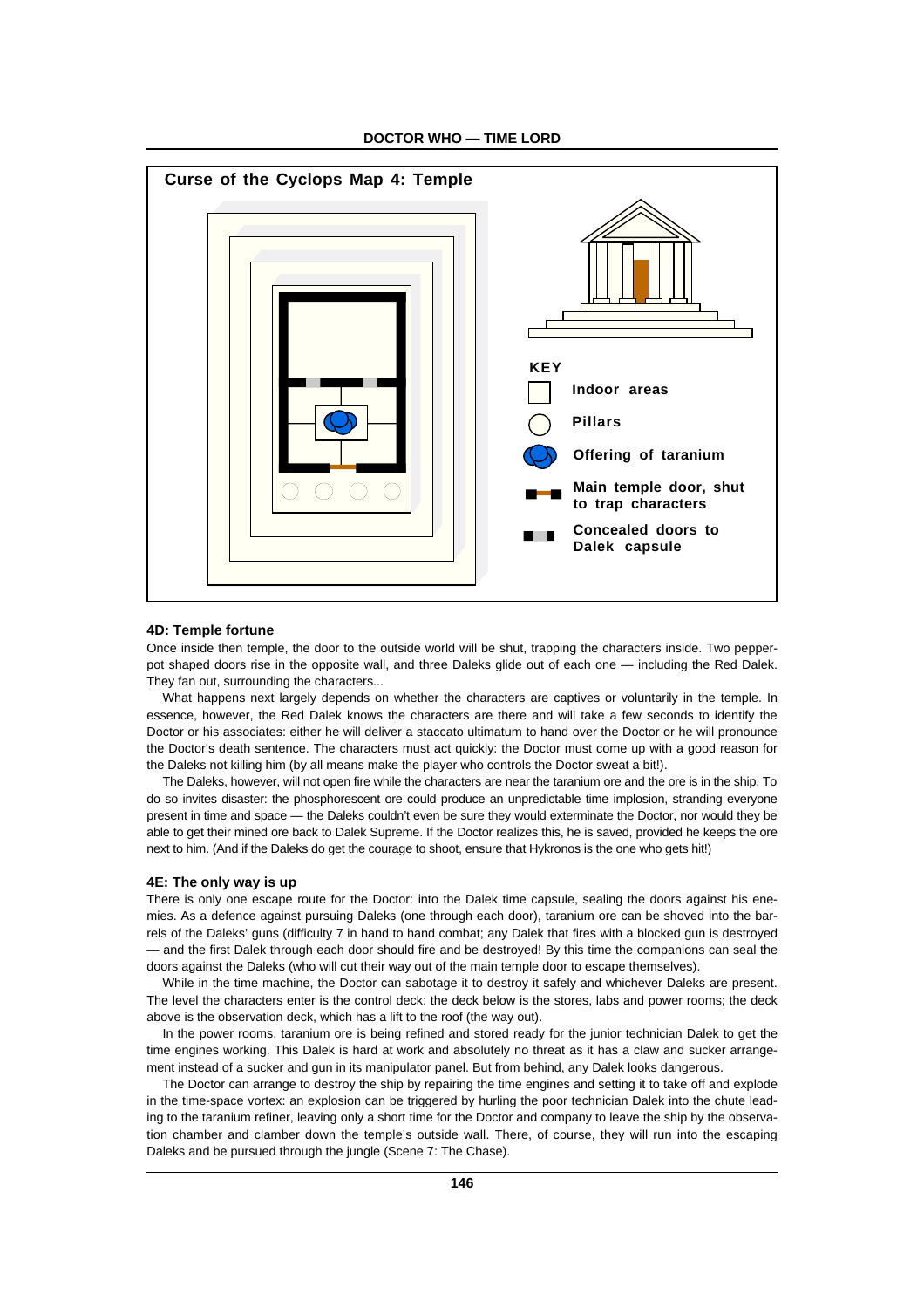

**DOCTOR WHO — TIME LORD**

# **4F: The time capsule**

Treat the Dalek time ship as a simple cube on three levels, at the centre of which is a lift system. Invent scenery as necessary: store rooms are uninteresting: what is important is the power plant room, the control room and the escape route through the observation deck. Dalek lifts are panels set into the floor and are not immediately noticeable: it is difficulty 4 against Awareness to see them, and difficulty 6 against Knowledge to operate them.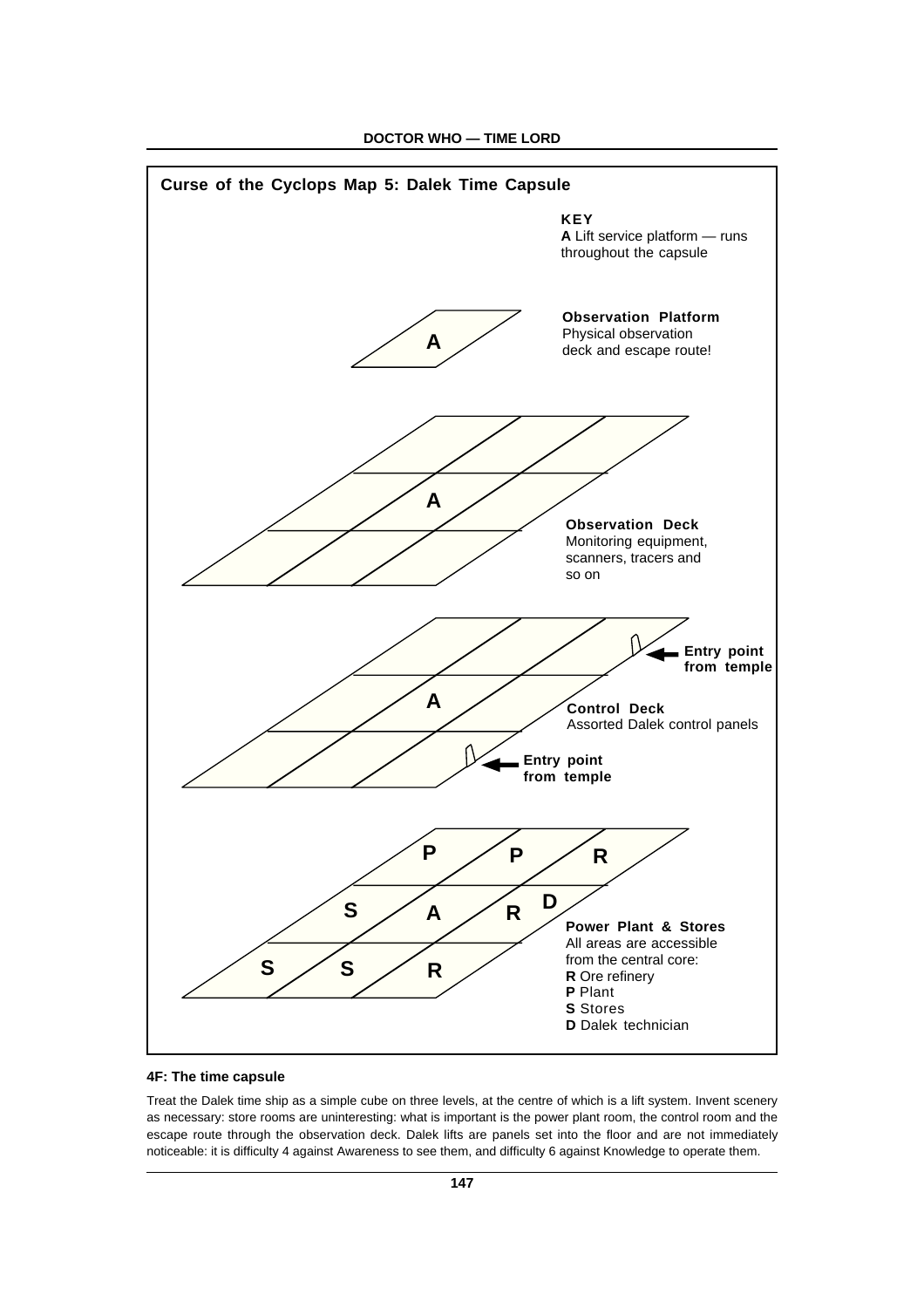The characters should feel under pressure to disable the capsule and get out in a short time. While doing so they can witness the Daleks in the outer area trying to cut through the external door to escape (the Daleks know they can get through this door quickly — cutting through the Dalekanium doors into the capsule proper is out of the question.

# **SCENE 5: MAKE IT MINE**

The taranium mines are not a vital part of the adventure, but the Doctor might prefer to visit them, say, to obtain materials or examine the ore that the Athenosians are extracting. The mines are open cast, and basically the 40 or so workers just hack away at a cliff with tools given them by the Daleks (pick axes with carbide-tipped Dalekanium heads). Each day the extracted ore is delivered to the temple in the evening.

The taranium ore is very low yielding and has phosphorescent properties: it glows visibly in dim light. It is completely harmless, but would any scientist trust a glowing ore, possibly with radioactive properties!?

A player who tries hard enough might well persuade the miners that the Servitors are not what they seem, playing on the lack of reward for all the effort. But the Athenosians are fond of their gods: only Hykronos knows of their evil and will speak against them.

#### **5A: Open choice**

The Doctor might raise the Athenosians against the Daleks, or he might use the taranium ore to construct a MacGuffin capable of temporally displacing the Daleks. Be prepared to respond to the players' ideas.

#### **SCENE 6: THE CHASE**

At some time near the end of the adventure, probably after the Doctor has arranged for the Dalek craft to be destroyed, the Daleks should pursue the Time Lord and his companions through the jungle to the TARDIS. Whether the Doctor relies on his 'infallible sense of direction' (difficulty 3 against Awareness) or the companions use a direction finder to pinpoint the time ship's location (difficulty 4 against Knowledge), start the chase about 20 areas from the TARDIS.

Neither the companions nor the Doctor will probably have had time to find their way about the island, therefore they should not know that although the line they take to the TARDIS is indeed the most direct one, it ends with a drop down a cliff! This is intentional: companions that make it to the cliff edge can hide behind trees ready to push any Dalek off the edge, thereby providing a means of destroying their pursuers. Inventive companions may use vines in quickly improvised traps in order to snare and then catapult the metallic monsters over the edge.

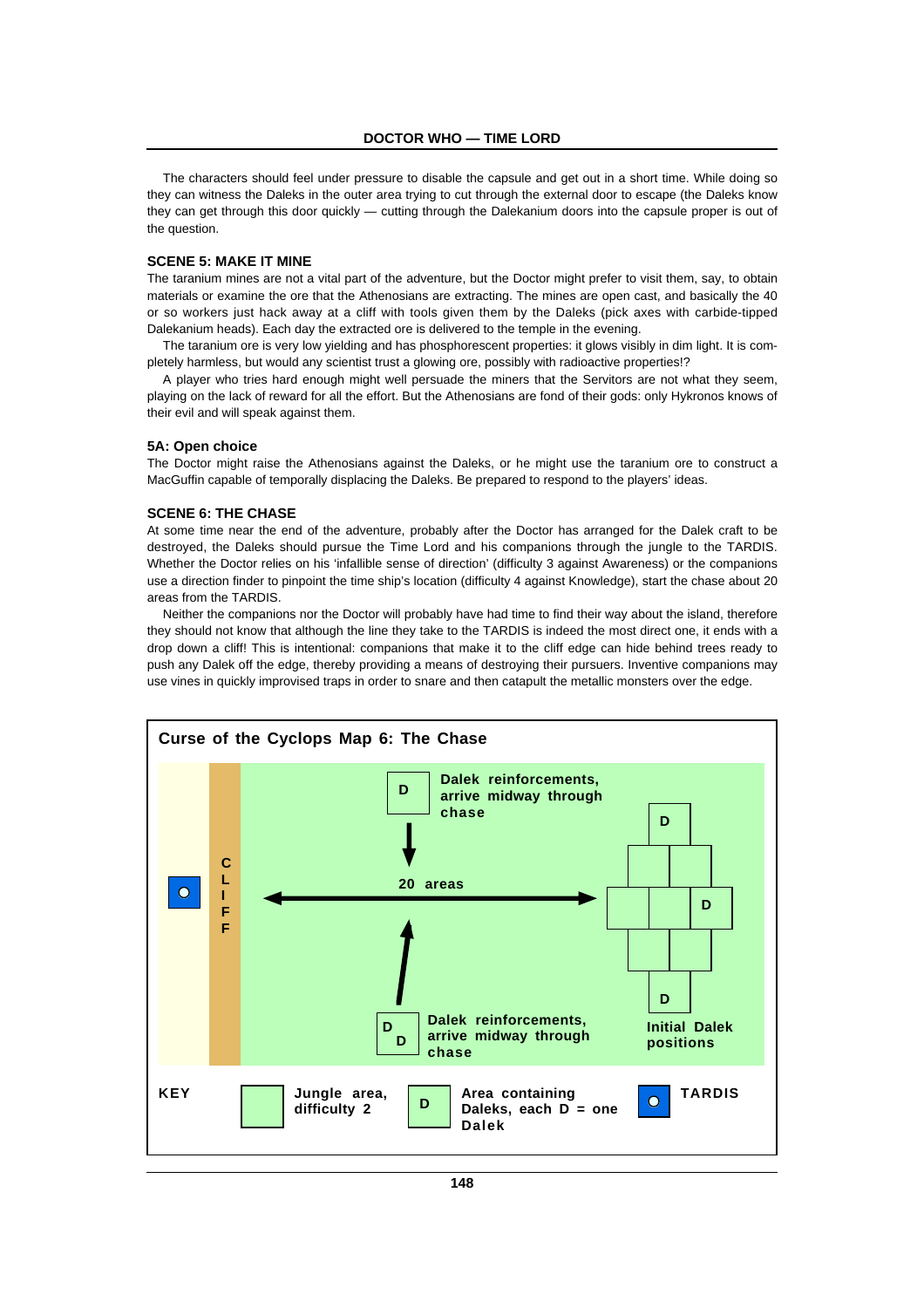# **6A: Handling the chase**

Either draw on paper or set up nine telephone notelets or beer mats to represent the areas given in Map Six. Roughly work out 20 areas distance and place a notelet to represent the location of the TARDIS — do not tell the players there is a cliff in the way, because they cannot see that far! Use miniature figures or counters to represent the companions and the Daleks, one of which should be the Red Dalek; place one Dalek token in each marked area, and allow the players to place their characters' tokens in any area they wish. Action turn one now begins: ask the players what their characters are going to do; the Daleks will all move towards the companions this turn chanting, 'Search and destroy, search and destroy.'

Jungle counts as terrain of cumulative difficulty 2: it is difficulty 2 to move one area, difficulty 4 to move two areas, and difficulty 6 to move three areas. Companions are able to run at Move 4, the first Doctor can run at only Move 3; Daleks have Move 2 and are at a considerable disadvantage because the referee must roll each turn to see whether they can move even one area!

Daleks will generally alternate which of them tries to move two areas and which move only one or remain stationary and fire. They should always try to move two areas if the characters outdistance them too much. If the companions get too cocky, allow some Daleks to move into the same area as each other and use group fire to make their guns more devastating.

As the characters run towards the TARDIS, lay out more notelets or draw more areas to fill in the terrain. At about the halfway point, Dalek reinforcements should arrive, seeming as if to head off the companions from their goal. Place one or two Dalek counters on each flank, two areas distant from the companions and one area ahead of them, at the end of the action turn — in effect, the Daleks have just moved into sight that turn.

Continue the chase until the companions suddenly realize that although the TARDIS is only a few areas away, there is a drop of about 10 vertical areas to the beach.

At this point their options are to stay and hide, ready to push Daleks off the edge, or to climb down the cliff using the vines. The climb is difficulty 2 for each vertical area — characters may use either Control plus Mountaineering or their Move to make progress. To force a Dalek off the edge, use Control against the Dalek's Defence to hit, then Strength against the Dalek's Weight to force it over the edge, adding generous bonuses for drop kicks (+2 general modifier) or for using vines. Any Dalek that topples is destroyed on the beach below (no need to roll).

No Dalek can fire at a companion who is climbing down the cliff — its gun cannot be pointed at such a severe angle.

# **SCENE 7: DEATH TO THE DALEKS**

Once the companions reach the TARDIS they are safe, although they should deal with any surviving Daleks. If they wait long enough, any surviving Dalek, usually just the Red Dalek, will get to the beach in time to be bogged down in quicksand, where the fluoronic acid in the seawater will make short work of its electronic circuits, trapping the Dalek until the tide comes in and drowns it. Daleks trapped in quicksand should emit puffs of smoke and screech, panic-stricken, 'Cannot move, cannot moove, cannot mooove...' at which point their speech circuits give up in a sort of whining fade.

Or, realizing the potentially incapacitating power of fluoronic acid on the living creature inside a Dalek shell, the Doctor and company could make water bombs and attack any surviving Daleks. The acid would seep through the grilles in the Dalek's top part and down into the creature below.

To allow the Doctor to see the end of the Daleks, you could force a quick electronics repair on him before the TARDIS will take off (difficulty 6, takes 20 action turns). The TARDIS will be fully operational — and Doctor is free to leave — once the Dalek menace has been dealt with.

# **FRIENDS AND FELONS**

#### **Daleks**

The exact number of Daleks in the adventure is up to the referee. The companions typically see only six at any one time, and the size of the Dalek capsule suggests only a small force is present. In essence, some Daleks need to escape the capsule before it is destroyed; a few others need to come in from other parts of the island, where they have been stationed on patrol, to worry the Doctor in the chase scene. Eight Daleks, including the Red Dalek should be enough: use the statistics in the Time Lord rules, and treat the Red Dalek as a Black Dalek.

#### **Athenosians**

Humanoids in appearance, Athenosians have fair, metallic looking hair and well tanned skin: they have mutated slightly from their original human stock to adapt to the environment of Hellas. They typically wear simple white kilts or tunics and sandals. Warriors should be treated as Ancient Worlds soldiers in the rules, armed with spear and knife (both count as edged weapons, inflicting 4 Wounds). No Athenosian wears armour; all of them speak perfect English. They are immune to the effects of fluoronic acid.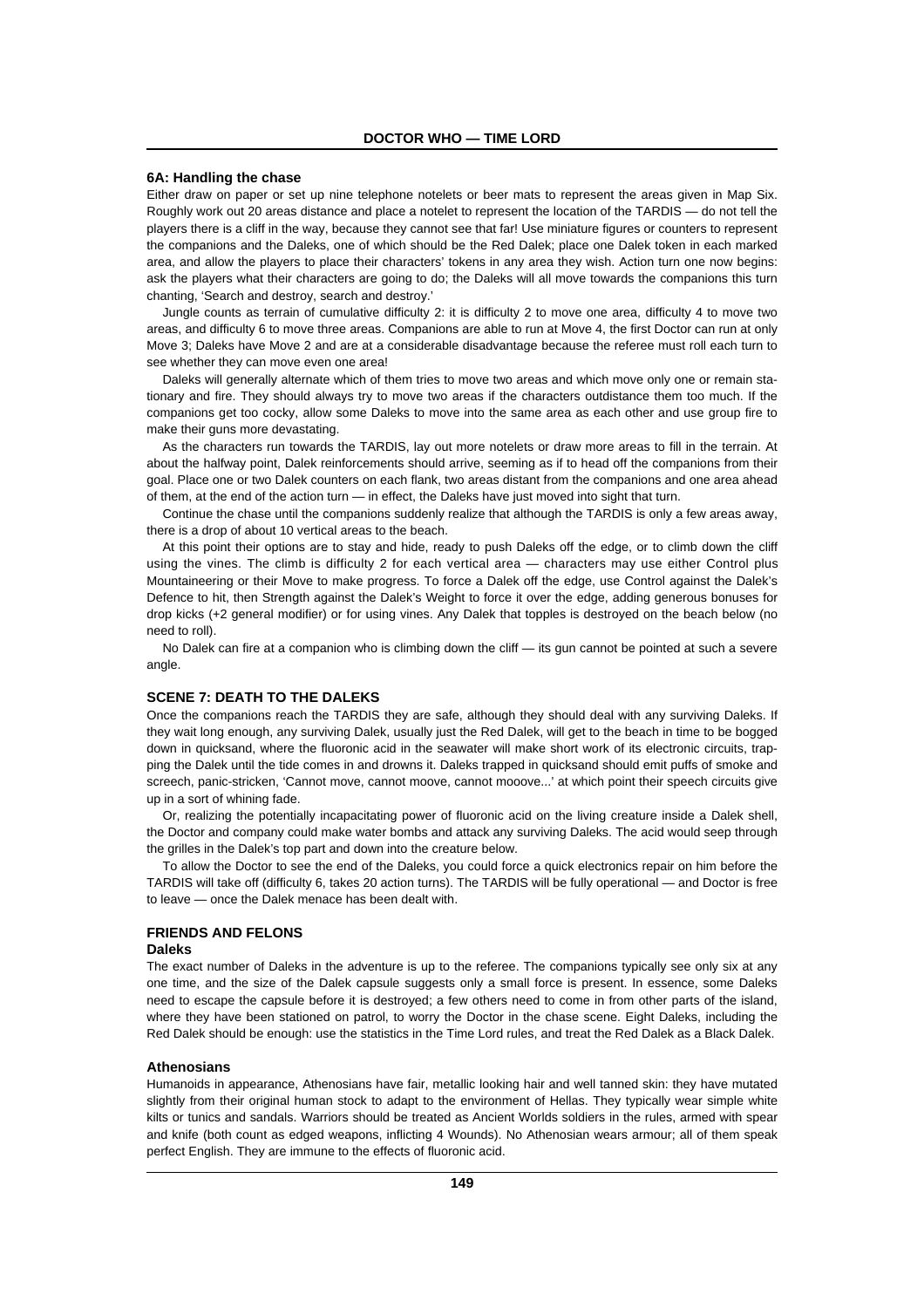Athenosians try to live a Greek ideal of philosophising and peaceful coexistence. They are hard to incite to violence, but murder of their own kind is one of the few things that will provoke hostility.

# **Hykronos Strength: 4 Control: 4**, Stealth 1 **Size: 3 Weight: 4 Move: 3**, Running 1, Swimming 1 **Knowledge: 4**, First Aid 1, Wilderness Lore 1 **Determination: 3 Awareness: 3**

Daring with his brother Hynossos to look upon the secret rites of the Servitors, the two Athenosians crept into the temple the night before the TARDIS arrived and hid among the baskets of ore. Overhearing the Daleks talking of their contempt for the natives, and thereby learning that the gods were mere creatures, the two ran to reveal their secrets to the village. Unfortunately, Hynossos stumbled on leaving the temple, alerting the Daleks to the brothers' presence. The two were chased through the jungle: Hykronos made it to the cliff and clambered down; his brother was hit by Dalek fire just as he made the edge.

Hykronos is naturally sceptical about any messenger from the gods. He will initially regard the TARDIS crew as enemies, but if he hears them talking or theorizing about the Daleks, he will know they are people he can trust — and, as messengers from the gods, more than capable of dealing with the Servitors.

He is resourceful, hunting for the village as a living, bright, and willing to contribute to any of the companions' plans. If he is beaten in hand to hand combat by a companion, he will have great respect, as he is quite competent himself.

# **High Priest**

The high priest is an Athenosian under Dalek mind control. He speaks the will of the Daleks and calls on the wrath of the Cyclops to strike down those who might deny their godly status.

He will be present with the ore when the companions are delivered to the temple, but be dismissed by his overlords to prevent him from getting in the way. He has no real role in the adventure, but is a figure that the villagers respect.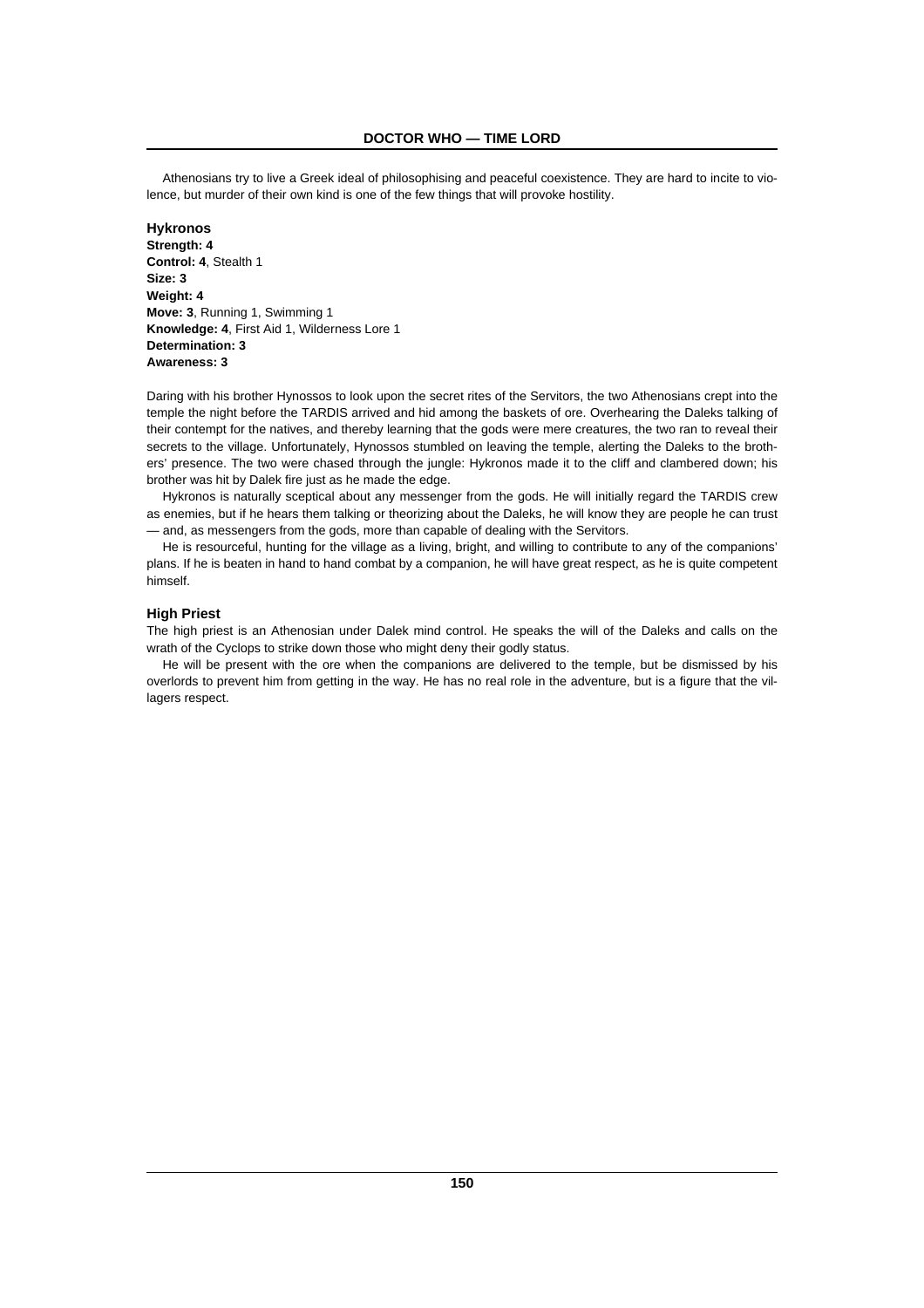**DOCTOR WHO — TIME LORD**

# **APPENDICES**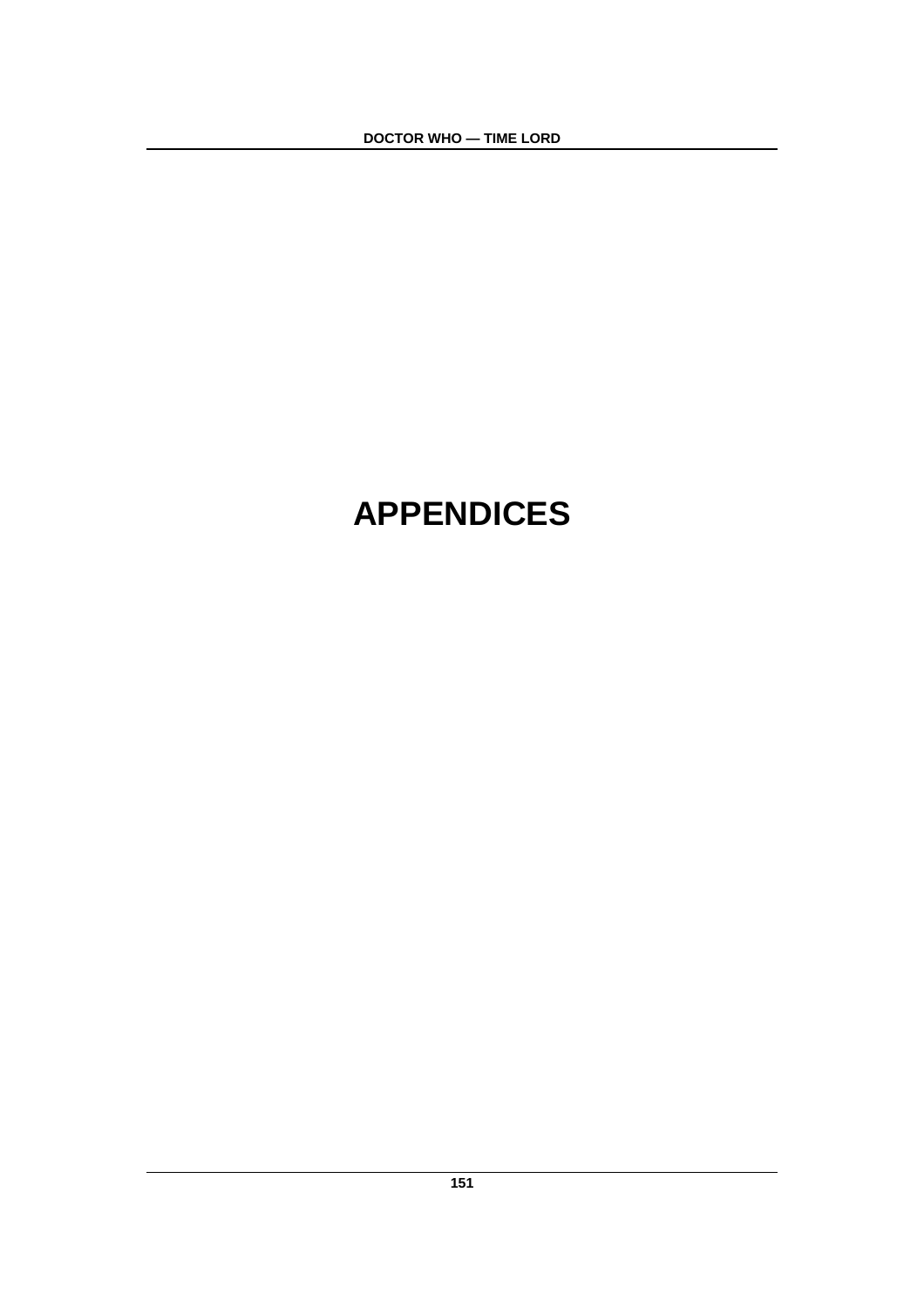# **APPENDIX 1: CREATING COMPANIONS**

The easiest role for anyone to play in any role-playing game is himself, and with a little help from you, the referee, it is possible to do so in TIME LORD. First, the player should write a one-hundred word to two-hundred word resume of his background, detailing education and possible special abilities arising from sports and pastimes. This background will help you decide the appropriate level of his abilities in terms of the TIME LORD game. It might explain how the character comes to find himself in the TARDIS.

Creating a character is an open-ended procedure that requires the co-operation of the referee and the player concerned. It should not break out into a war of words about a character's abilities. You, the referee, have the last word in any dispute because you need to balance player characters' abilities with those of referee characters. One point extra in an ability represents a considerable increase in skill and may unreasonably raise a character's abilities above those of other, technically more competent people in the game world.

Having someone playing himself as a character, however, can be unsettling both for the player and his friends, who may suddenly learn more about that person than he might ordinarily reveal. In a way it is more challenging and interesting to get players to generate themselves as characters and have each of them play someone else.

Use the difficulty tables in Part Five along with the following guidelines to determine the common abilities of a player as a character. You, the referee, decide the actual values, applying any tests that are appropriate to determine the character's abilities.

There is an advanced character creation system in Appendix 4 (page 159).

#### **Strength**

Give the player an arm-wrestling match after first rating your Strength (2 for puny, 3 for average, 4 for muscular and 5 for body-builder). If he easily beats you, his Strength is 2 higher; if he beats you after a struggle, his Strength is 1 higher than yours. An evenly matched referee and player have the same Strength. If the referee beats the player after a struggle, the player's character has a Strength of 1 less than the referee's; a player who is easily beaten has a Strength of 2 less than the referee's.

#### **Control**

Most players will have Control 3. Give any player who regular exercises or plays sports, say three times a week, Control 4. Track and field athletes should be given Control 5.

#### **Size**

Male characters will usually be Size 3; female characters will usually be Size 4. Size reflects both bulk and height, and should be modified according to a player's extremes.

#### **Weight**

Lightly built men, women or youths should have Weight 3; an averagely built person should have Weight 4; a thickset build coupled with great height deserves Weight 5.

#### **Move**

All human characters have Move 3 and the special ability of Running 1.

#### **Knowledge**

Knowledge can be gauged by the education a player has received. Education to primary school level counts as Knowledge 2; education to age 16 counts as Knowledge 3; sixth form counts as Knowledge 4; a university background counts as Knowledge 5. Well-travelled, worldwise players without formal education should have Knowledge that reflects their experience.

## **Determination**

Most players will have Determination 3, but notable cowards, particularly nervous people or anyone who cannot kick an addictive habit such as smoking for more than a day should be given Determination 2. Anyone with a job that requires conspicuous bravery, such as a fireman or a soldier in a bomb disposal squad, should get Determination 4. To get Determination 5, the player needs to be more stubborn than the average mule.

#### **Awareness**

Anyone with a sight, smell or hearing impairment or who communicates awkwardly should be given Awareness 2. An average person has Awareness 3. Exceptionally observant players, or players with strong oratory abilities should be given Awareness 4.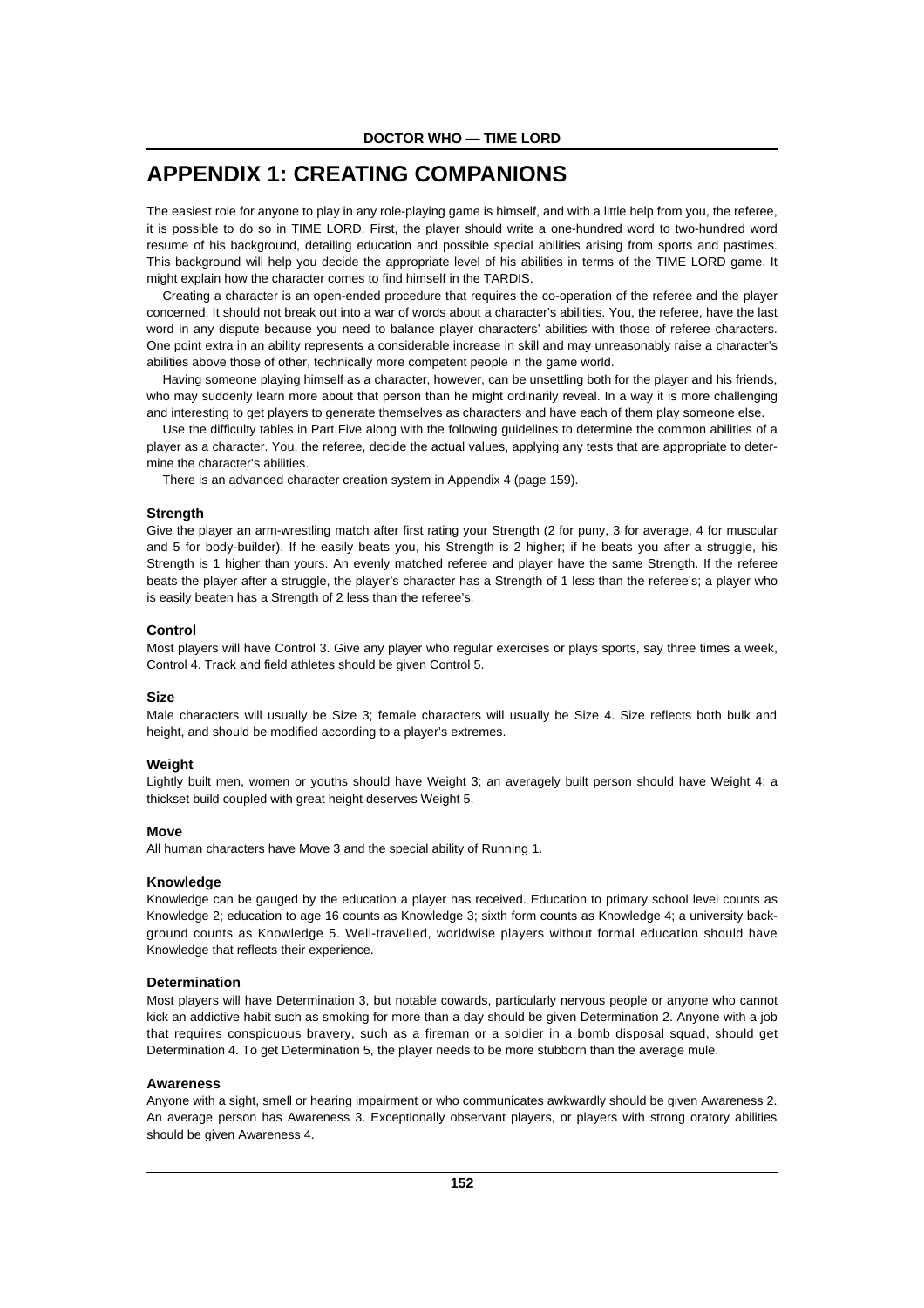#### **SPECIAL ABILITIES**

A character is made unique by his special abilities, skills appropriate to his background and training. Go through the list of abilities provided in Part 3 and decide whether any are appropriate to the player's written background. Ignore any ability for which the player has received less than a month's full training or for which he has less than three years' on-the-job experience. Any special ability which meets these minimum requirements can be assigned a value of 1. If the player has five times this amount of training or experience, assign the special ability a value of 2.

Ordinary people are unlikely to have many of the quirky abilities such as Cheat Death, Iron Constitution, Keen Sight and Bench-thumping. A character, however, should be given Cheat Death if his Strength is less than 5: a Strength 4 character should have Cheat Death 1; a Strength 3 or Strength 2 character should have Cheat Death 2. The referee may give each character up to two points to be assigned to unique special abilities: a player might choose to assign the points to one or two special abilities, picking Sense of Balance 2, for example, or Iron Constitution 1 with Con 1. Only characters with very few special abilities should be given 2 points; most people will need only 1 point. A player should justify any particularly odd special ability that he wants.

Remember that player characters are ordinary people: they are not superhuman. Tone down values that seem excessive, but give each character some speciality that will prove useful on his travels with the Doctor. The equipment they have will be whatever they are carrying in their pockets when the character is generated.

#### **ALISON — A SAMPLE CHARACTER**

Alison is a 20-year-old singer and dancer from 1991 London who is on the verge of breaking into the music industry with a unique blend of rap and bubblegum pop. Wearing purple and silver futuristic stage clothes, she stumbled into the TARDIS while mistaking it for a part of the set for a promotional video.

She is determined to control her own music and image and has learned how to use complicated electronic recording and mixing equipment; much of her work is composed at home using a keyboard, sampler and computer. Her own ideas of alien lifeforms are probably weirder than the real creatures and the universe holds few terrors for her; to her, adventuring in the TARDIS is fun. She has an attractive, round face, dark brown eyes and straight, shoulder-length black hair.

The referee gives her the following common abilities: Strength 3, Control 4, Size 4, Weight 3, Move 3, Knowledge 3, Determination 4, Awareness 3. She also gains the Strength-related ability of Cheat Death 2 and the Move-related ability of Running 1.

Her career, based on three years' composing and singing, gives her the Control-related ability of Dancing 1, the Knowledge-related abilities of Computing 1 and Electronics 1 and the Awareness-related abilities of Musicianship (keyboards) 1 and Singing 1. The referee, however, decides the quality of her voice is such that she deserves Singing 2. Her hordes of admirers warrant the ability of Striking Appearance 2.

Alison's player decides she wishes to enhance her strong will with the one point the referee allots her, picking the special ability of Independent Spirit 1. She has no equipment — her stage costume was not designed to be practical!

#### **Author's note for the curious**

When Time Lord was originally written, rapstrix Betty Boo had a quirky video to her song Where Are You Baby? from which all the notes concerning Alison gain their inspiration. Where is that baby now?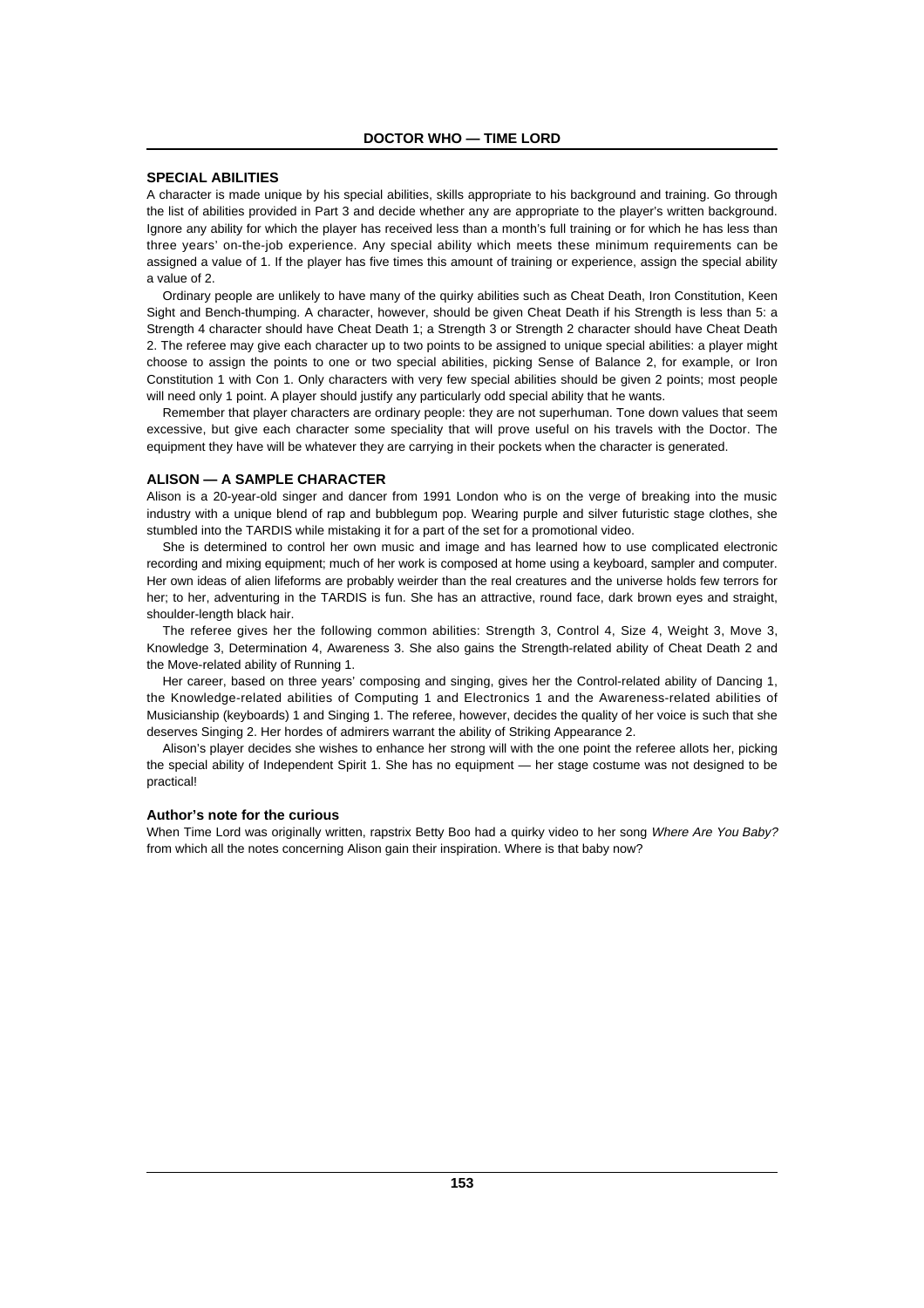# **APPENDIX 2: SAFE COMBAT**

Basic combat in TIME LORD makes no distinction between lethal blows and non-lethal blows. Referees who wish to use a combat system that allows characters to be knocked out but not wounded by blows from fists and blunt weapons should use the rules for safe combat. It is highly recommended that these rules be used because they reduce the severity of Wounds inflicted on characters and so prolong characters' lives.

Safe combat creates a feeling of uncertainty, because players will not know whether an attack against them is going to be lethal or just knock them out. Referees should use safe combat to enhance the dramatic tension of an adventure. No one will know, for example, whether that blaster aimed at the Doctor is set to stun or set to kill: characters need the Doctor alive if they are to escape in the TARDIS, so they should be genuinely concerned if he is gunned down.

Any blunt weapon, natural weapon or blaster can be used to make knockout attacks. Instead of inflicting Wounds, such attacks inflict Shock equal to the number of Wounds the weapon would ordinarily make. A fist attack that inflicts 2 Wounds, for example, could be used to make a knockout attack that inflicts 2 Shock; an attack with a blunt weapon, usually inflicting 3 Wounds, could instead inflict 3 Shock.

Any player who wants to make a knockout attack must tell the referee before resolving the attack (the referee does not have to tell the players whether attacks from referee characters are lethal or knockout!). His character is assumed to be pulling his blows to avoid permanently harming his opponent.

#### **EFFECT OF SHOCK**

Shock acts as Wounds for the purposes of getting through armour, overcoming Strength and recovery. Shock injuries make it difficult for a character to regain consciousness, but heal faster than Wounds. A character who has taken 3 Shock in effect has taken 3 short-term Wounds as far as recovery goes. Shock, however, does not count towards death and no character can be killed by Shock damage: whether a character is considered lightly wounded, seriously wounded or dead depends only on the number of Wounds he has taken.

In the Wounds boxes on the character sheet, mark genuine Wounds with a W and knockouts with KO to differentiate between the type of injury.

#### **Healing**

Shock damage heals far faster than Wounds. A character heals Shock at a rate equal to his Strength for every research turn of rest or inactivity. A Strength 3 character who had taken 4 Shock would have only 1 Shock after one research turn of rest.

First Aid or Medicine can be used to heal Shock damage in the same way as such abilities are used to heal Wounds. The character who applies his healing skills must decide whether his treatment will heal Shock or Wounds; any excess cannot be used to treat the other type of injury. First Aid, however, may be applied once to Shock and once to Wounds.

## **BLASTERS AND SHOCK**

Blasters become far more flexible and potent weapons with Shock damage. Instead of inflicting different amounts of Wounds when set to stun or kill, a blaster inflicts its maximum Wounds when set to kill and the same amount in Shock when set to stun.

A Dalek gun usually inflicts 8 Wounds when set to kill and 4 Wounds when set to stun. In safe combat, it inflicts 8 Wounds when set to kill and 8 Shock when set to stun.

# **OPTIONS**

The following options for safe combat are recommended to referees who wish to broaden the scope of blasters as weapons. All are in keeping with technology in the DOCTOR WHO universe. The referee should decide before the game starts whether these rules will be applied.

#### **Variable power blasters**

The flexibility of blasters as weapons can be increased by allowing them to inflict any amount of damage from 1 to their maximum, either as Wounds or Shock. Before firing, a player should state at which level the blaster is set and whether it is set to kill or stun. In this way it is possible for a Dalek gun to deliver 1 to 8 Wounds or 1 to 8 Shock.

Blasters that are found by player characters must first be understood to change the settings, otherwise such weapons by default are set to maximum Wounds. The difficulty of understanding how to use a blaster is the Knowledge required to build such a device, typically 6 to understand an Earth-built blaster or 8 to understand an alien one.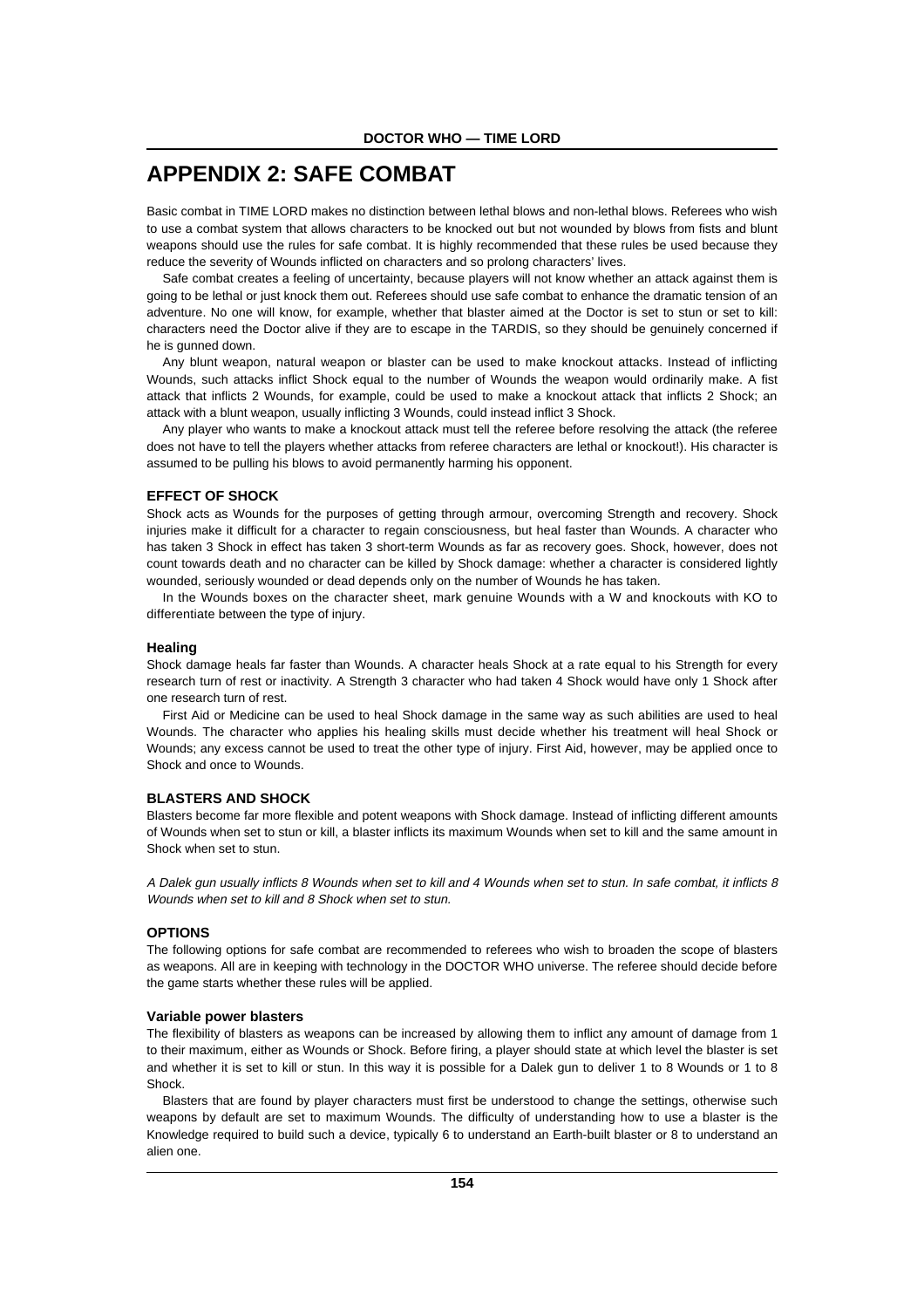# **Broad beam stun**

Setting a blaster to stun diffuses the energy it emits, broadening the beam of energy emitted by the weapon. Any blaster set to stun reduces the difficulty of hitting a target by 1 owing to the indiscriminate nature of the energy beam.

Broad beam stun is particularly useful to enemies of the Doctor because it gives them a better chance of hitting him, especially when combined with group fire.

#### **Power**

The power of energy weapons is finite and it is possible that they will run out through continued use. To add to the uncertainty of using blasters, each one should be assigned a charge rating: this is the difficulty of it running out of energy and can be any figure from 1 to 20. Each time the blaster is fired counts as a cumulative ability of 1 which is used to test whether the blaster runs out. The blaster runs out if the referee beats the difference between the number of turns the gun has been fired and the charge rating.

Jamie picks up a blaster from a fallen space marine and fires at his pursuers, forcing them to take cover. The referee decides the gun is half charged and gives it a charge rating of 10. For the first five action turns, Jamie can fire without fear of the gun running out. On the sixth turn of firing, the cumulative power ability reaches six; the referee rolls the dice to try to beat a difference of 4. If he succeeds, the blaster runs out and Jamie must look for another weapon.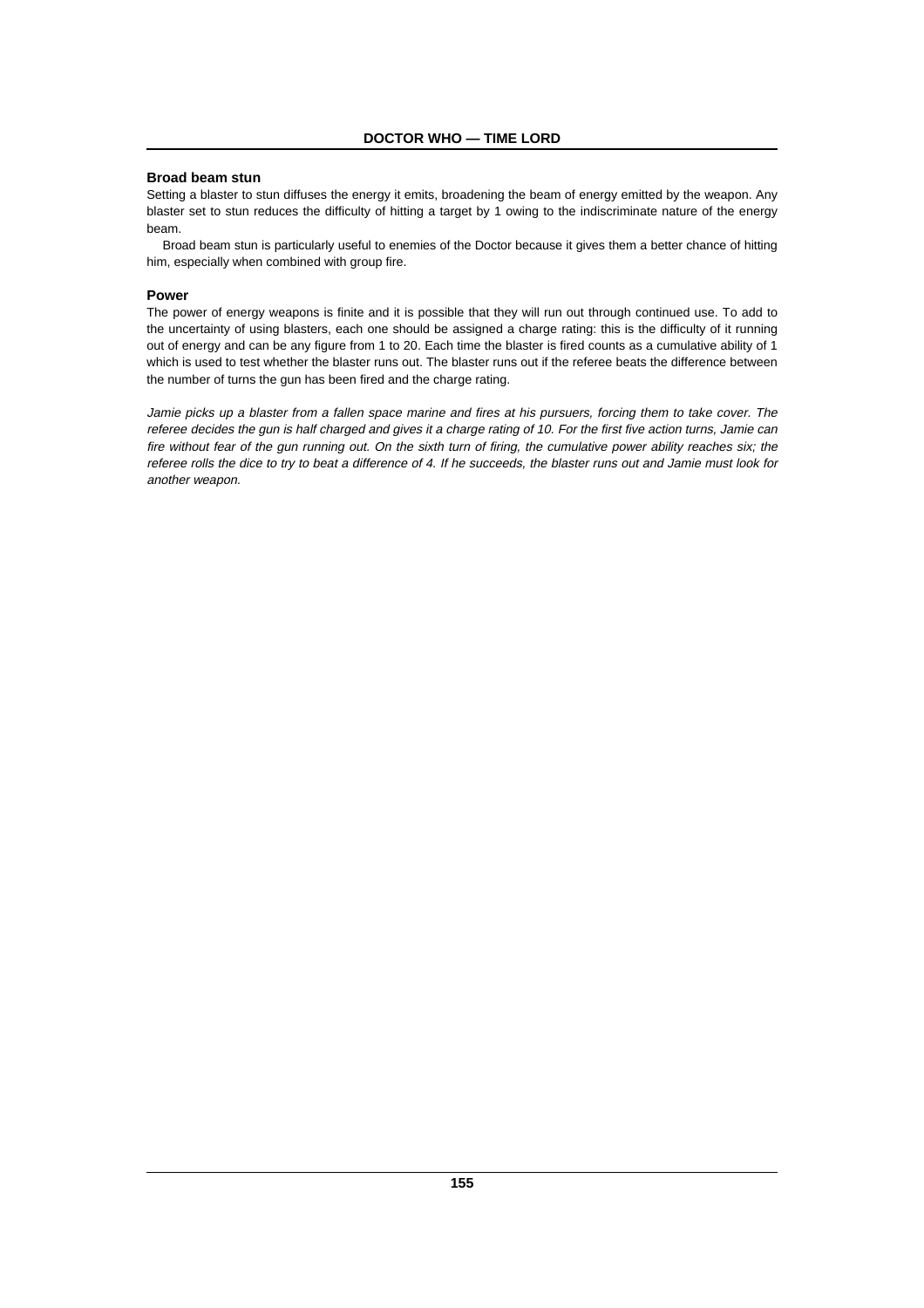# **APPENDIX 3: DESIGNER'S NOTES**

# **FOR ROLE-PLAYERS**

Experienced role-players have probably noticed that TIME LORD omits certain elements that are common to other role-playing games. Such omissions are quite deliberate! TIME LORD is intended to be easy to learn and easy to use, yet still be able to cope with the complex situations that role-players will inevitably hurl at the system. It is primarily intended for fans of the DOCTOR WHO television series, not all of whom will be familiar with the way a role-playing game runs or works, so some compromises have had to be made. But beneath the simplicity is some cunning mathematics behind the odds of success.

Gail Baker first provided the idea of levels of competence as a general game mechanic, but at the time I had no more idea of how to put them into effect than she did. Yet the idea of characters automatically being able to succeed at tasks they were competent to do appealed and was carefully placed in my mental filing cabinet. Inspiration strikes writers and designers in the weirdest places, and the notion of the subtractive six-sided dice system that TIME LORD has put into practice was no exception: the place and time in question was leaving the steamy confines of a bathroom in mid-winter. Now, some three years later, TIME LORD is reality.

Peter, TIME LORD's co-designer and an old friend and colleague, quickly became involved in the project. At the time, DOCTOR WHO hadn't been grafted onto the rules, and the game was in danger of remaining a private system played by only one group of people. But with US company FASA's licence for a DOCTOR WHO roleplaying game set to expire, we saw an opportunity.

It is Peter who ensured TIME LORD continued to head in the direction in which it was intended to go, and who has curbed my wilder excesses — excesses that might have seen the porcelain vase of flowers among the deadliest hand to hand combat weapons in the universe!

Both of us knew that if TIME LORD were to appeal to most DOCTOR WHO fans, the rules had to be easy to understand. We also wanted to encourage role-playing rather than rule-playing — the optimized rule-bending that sadly afflicts many role-playing games. Out went character progression systems and character generation systems, because we believe the enjoyment of role-playing comes through doing, not the accumulation of abstract numbers of points. We hope to have erred on the side of description of characters and aliens rather than numbers. Such details are for those people who master TIME LORD as it stands, and perhaps one day may materialize in a volume called TIME LORD COMPANION.

Ideally, rules should be transparent to the players of a role-playing game. Mechanics that intrude on play are largely unwelcome except where rolling the dice creates dramatic tension — the points in an adventure where the players believe their plan depends on the success or failure of one person or gadget. Some people, of course, like rolling dice and it is quite possible to play TIME LORD this way by always giving characters difficulties to beat that are greater than their abilities. Conversely, by setting difficulties at levels below most of the characters' abilities it is possible to play a game of TIME LORD without anyone but the referee rolling the dice — as near to a diceless role-playing system as I believe it is possible to get yet still presenting a viable rules structure that will settle arguments. Such a mechanic assumes that the players will choose the best character for the job — if they do so, rather than letting even the most cack-handed character have a go, success will usually follow. The more I playtest the system, the happier I become with assumed levels of competence as a game mechanic: the story, generated by the referee as well as the players, becomes the driving force of the game.

Gone, too, are details of specific weapons, which I chose to treat generically. On a scale of one to ten that embraces the minimum and maximum values in the universe, one gun is very much like another, and a sword becomes simply a sword, whether it is a sabre wielded by a British light dragoon of the Napoleonic Wars or the two-handed broadsword of a medieval knight. Weapons, therefore, are described by type with limitations on their use. In the context of the DOCTOR WHO series, it is also important that few if any Earth weapons should remotely endanger Daleks, Cybermen, or any other warlike alien species. Besides, I wanted to de-emphasize the role of combat in the game.

There is also a noticeable famine of tables. I have concentrated on providing only those tables that are essential to the running of the game, and those that exist are largely for the benefit of the referee. Too many tables can be as much a disservice as too few, because a proliferation of tabular information cannot easily be absorbed. But because TIME LORD uses one simple mechanic — beat the difference — consistently throughout the game, many tables become redundant. Ultimately, only the difficulties tables are needed to drive the system.

For the sake of stats fans, however, and to prevent a mad rush for calculators, the odds of beating differences of 0, 1, 2, 3 and 4 are respectively 83%, 55%, 33%, 16% and 5%. Increasing a difficulty by one therefore has a marked effect on the odds of success. In practice it means characters will comfortably be able to do something at the limits of their abilities (a difficulty equal to the ability) and have an evens chance of succeeding at something one higher than their abilities. No one has a chance of success if the difficulty is five or more higher than his appropriate ability. This decision is quite deliberate: anyone who is attempting a task whose difficulty is four higher than his ability is attempting virtually the impossible as it is given that the game assumes complete competence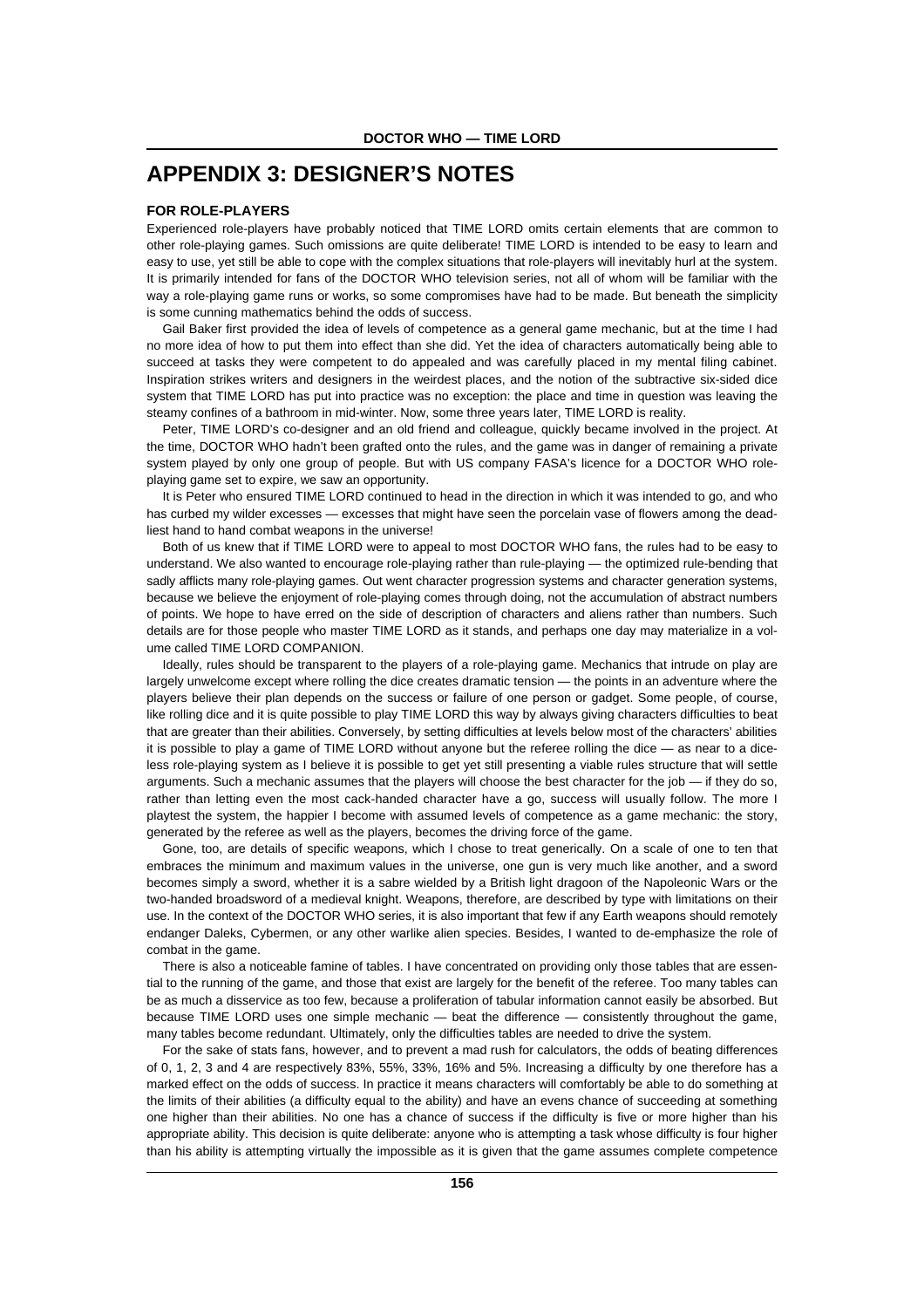at difficulties less than his ability. Should the characters confront the impossible, they need to find either a way round the obstruction or someone to whom it is not impossible.

Those role-players who believe characters should always have a chance of success should remember that most companions in TIME LORD are no more than ordinary people, not heroes, and that ordinary people often have no chance of success. Life, the universe, and the DOCTOR WHO television series frequently demonstrate this fact.

TIME LORD is primarily designed as an effect game: its intention is to recreate the effects of the DOCTOR WHO universe, not real life. Although I have said combat is not the main purpose of the game, nowhere does this effect show more than in TIME LORD's rules for combat.

It is perfectly possible in TIME LORD for two opponents to knock each other out at the same time in hand to hand combat. Ludicrous as it sounds, it reflects what happens in the television series. What matters is the speed at which unconscious characters recover. It is partly the reason why I opted for simultaneous combat rather than an initiative based system. Simultaneous combat means the players must trust the referee not to take advantage of their situation — and a reasonably competent referee doesn't need to — but it also cuts down on bookkeeping.

It is also perfectly possible for two lines of enemy soldiers to fire at each other at only short range and miss. Again it sounds ludicrous, but it happens in the series. The referee has a most useful tool here: the group fire rule. If he chooses to keep the Daleks, say, in clusters of five and use the group fire rule, these creatures become the deadly aliens they occasionally appear to be. By choosing to shoot individually at a separate target, or by forgoing group fire, the average Dalek hasn't a hope of hitting the Doctor or his companions provided that the characters dodge. And here the referee can assure the speedy dispatch of unimportant referee characters simply by assuming they do not dodge. Look at the series and see how it works.

To my mind the game works best when the safe combat rules in Appendix Two are added. In combination with the referee's tools of decision and difficulties, being able to put down an opponent and yet not reveal whether a blaster was set to kill or stun serves to increase the tension in the game. It also conveys the spirit of script immunity that so many of the Doctor's companions desperately need.

Theory is all very well, but it takes playtesting to check whether the rules work in practice. My playtesters (and the characters they played) were Patrick Brady (himself), Paul Mason (Steven Taylor), Dave Morris (the first Doctor), Mark Pawelek (James Wallis), Jamie Thomson (the spider-infested Captain Jameson) and James Wallis (Vicki). Patrick deserves special mention for reading and criticizing an early draft of the rules, as well as testing them almost to destruction. And far, far earlier in time Mike Cule (as the third Doctor), Paul Mason (as Sergeant Benton) and Rachel Hopkins (as Liz) tested a very different system, none of which I'm glad to say has made it into TIME LORD.

Thanks too must go to Pete Tamlyn, Marc Gascoigne, Dave Morris, Paul Mason (yet again!), Murray Writtle and Emma Sansone whose own rule systems have given me much to think about and digest before I dared write my own.

#### **FOR DOCTOR WHO FANS**

Many fans will probably be wondering how accurate is TIME LORD. The answer is, quite simply, as accurate as the television series itself. All the information about the Doctors, companions, aliens and enemies is taken from the series, which I regard as the only accurate source of official information. Only by accident has anything crept in from the novelizations or Jean-Marc Lofficier's virtually indispensable reference works. Together, Peter and I have watched almost every surviving episode of the programme — our notes alone are equivalent to another volume the size of TIME LORD! Even precious, previously lost stories such as The Ice Warriors have somehow come our way.

Some information, therefore, may be contrary to popular belief or modern usage. TARDIS is clearly defined as Time And Relative Dimension In Space in An Unearthly Child and we have kept to this definition despite its frequent corruption to 'Dimensions'. The spellings of names have been taken from the programme credits on screen, and so you will find Brigadier Lethbridge Stewart instead of his hyphenated modern-day equivalent.

TIME LORD, however, is a rule book and must impose some sense of authority. If there has been more than one version of something in the series, Peter and I have chosen whatever is best for game play. In some cases, too, for the sake of providing information that players will surely ask, we have invented tiny pieces of history: true aficionados will doubtless have fun wheedling them out. Our own bias will surely show as well: the Doctors of our childhood were played by William Hartnell, Patrick Troughton and Jon Pertwee and it is perhaps inevitable that our strongest impressions come from these eras. Thus it is that we chose to detail the Cybermen that confronted the second Doctor — the time we believe they were at their scariest.

Sharp-eyed fans will have noticed the absence of three characters sometimes considered companions of the Doctor and whom we regard as only supporting characters: Katarina, the Trojan slave girl, security agent Sara Kingdom and the shapechanging robot Kamelion. We apologize to fans for these characters' absence, but the short lives of Katarina and Sara as well as the impressionable nature of Kamelion make them unsuitable as player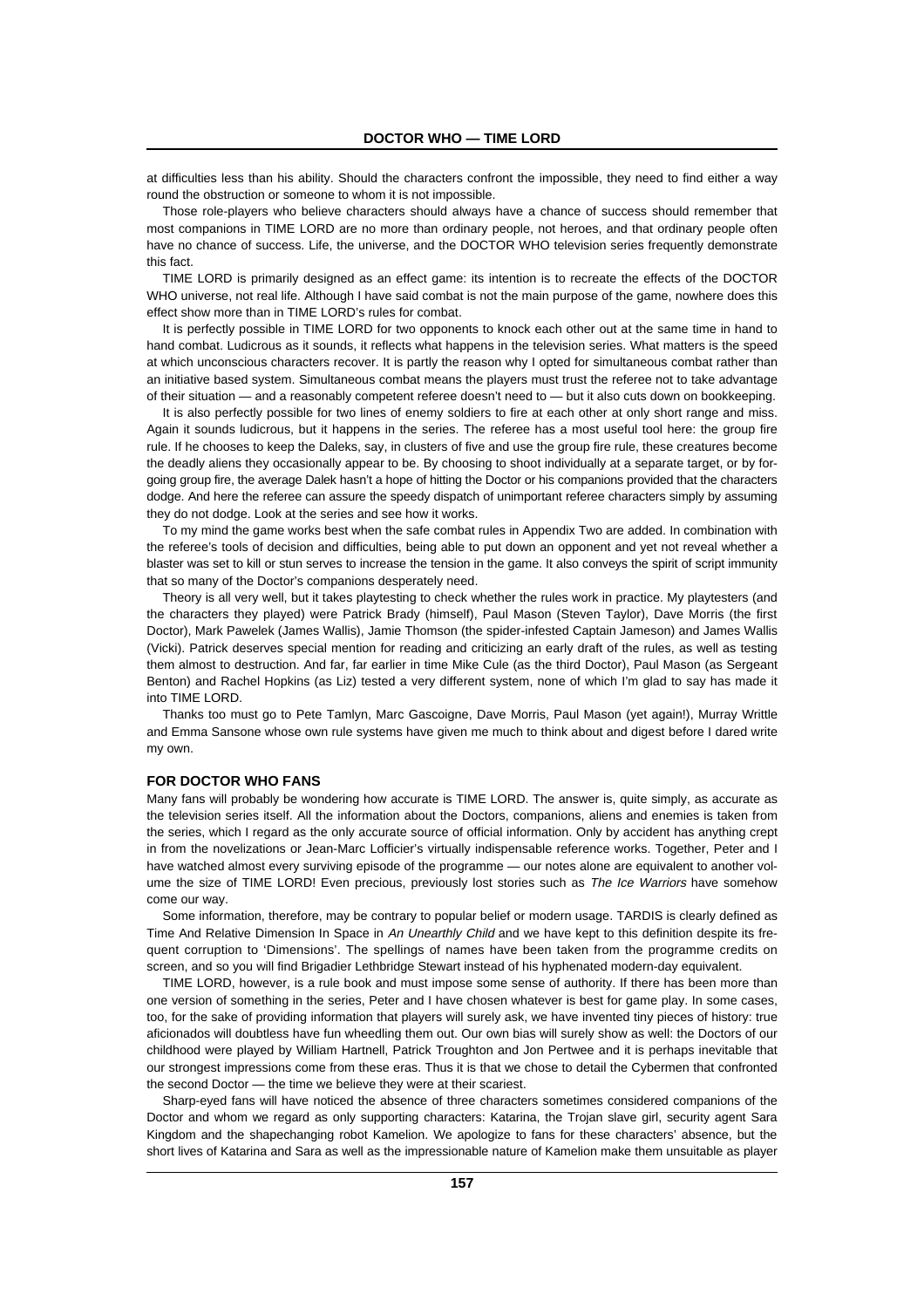characters; even as a referee character, Kamelion — who is no more than a cipher — is limited in his potential.

Similarly, the number of aliens and villains has been limited by the space available: alone they are worthy of a separate book. But we have heeded the polls and included most of the popular monsters, besides indulging ourselves.

Researching the programme has shown the strengths and weaknesses of all the Doctors and his companions. It has also created a strong attachment to all of them. But most of all it has shown us what a strong team the first Doctor has when the programme first started, and what a fine mix of drama, comedy, horror and science fiction the series has encompassed over the years. Perhaps this accounts for DOCTOR WHO's longevity.

My undying thanks go to Richard Devlin and the network of fans who have kept available one of the finest science fiction series to appear on television. Without you, the accuracy of this book would have been in doubt. Spread the word.

Ian Marsh

Putney, June 1991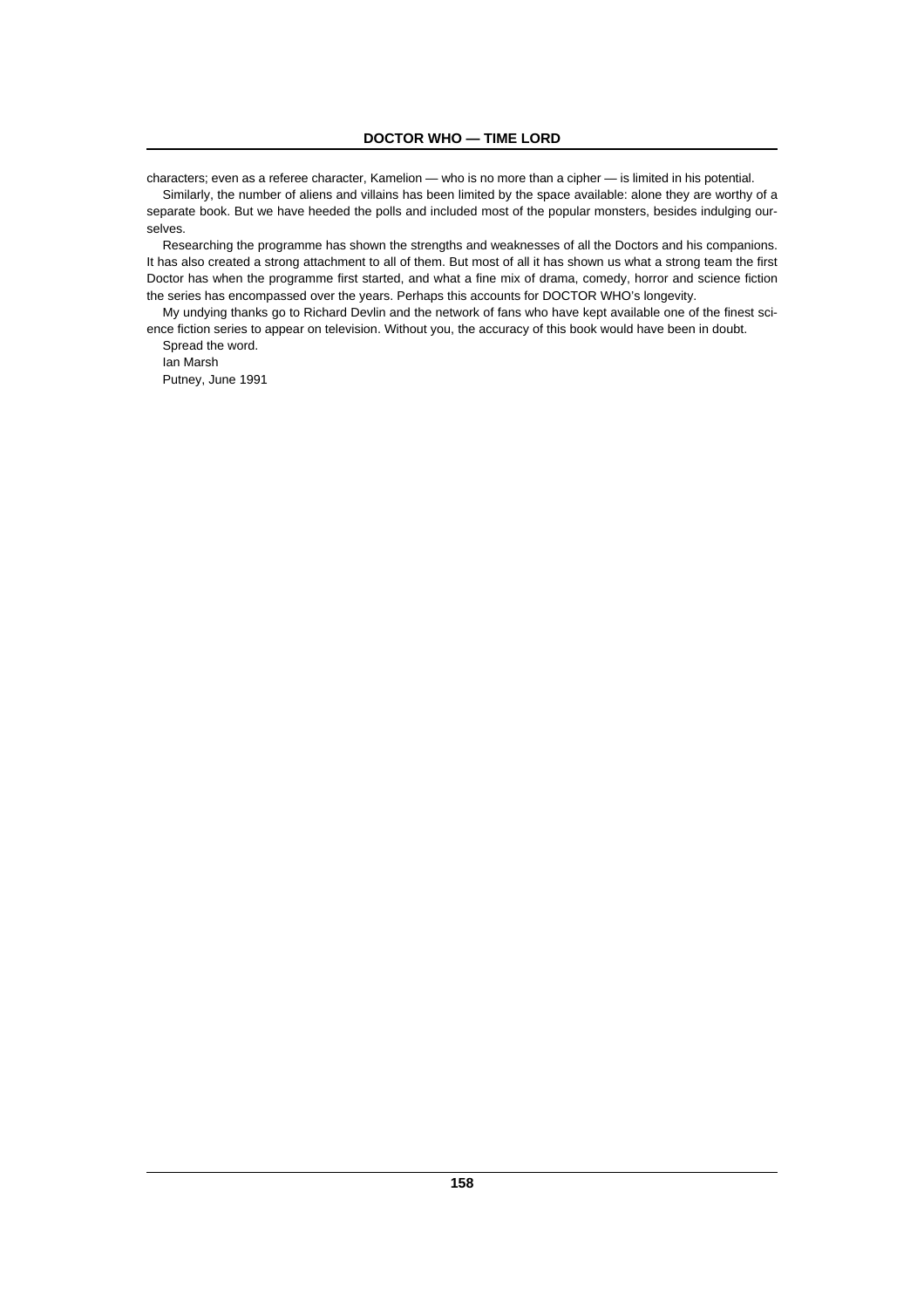# **APPENDIX 4: ADVANCED CHARACTER CREATION**

TIME LORD originally presented only scanty guidelines on creating companions to adventure with the Doctor, for two good reasons. First, for a beginner's role-playing game it seemed advisable to present characters that could be quickly given out ready for play; character creation can rather get in the way of welcoming newcomers to what is a rather unusual pastime.

Second, the whole prospect of designing a comprehensive character generation system for Time Lords as a race, human companions and sundry aliens and robots was rather daunting and threatened to consume too much space in the book. Such a system might also be rather complicated for a newcomer to role-playing to understand.

A third, and not so good reason, was that as the author of the rules system, I hadn't much idea how to go about it!

I believe I have already said that inspiration strikes in the strangest places. Well, it has happened again, and now you will all know what thoughts disturb the mind of one commuter as he contemplates wind-swept Earlsfield station in the early morning.

One obstacle to the character creation system is that I wanted to use the consistent dice-rolling mechanism of the whole game in some way. Uniform systems are all very well, but they can also be a pain in the game designer's neck! None the less, the dice are used to provide a variable element for each character.

The final note I have to say about character creation is that companions are not superheroes. Although some of them may be quite competent in certain areas, in general a companion is just an ordinary person who has found himself or herself caught up in the Doctor's adventures. This character creation system is intended to create such ordinary, human companions to accompany one of the existing Doctors; it has no ambition to be anything else.

# **CONCEPT**

There are two ways of shaping a character. First, you can imagine a person, his background, how he will react to certain circumstances, and his likes and loathings and then tailor the numbers to fit this concept. Second, you can work out all the numerical information, assign common abilities and pick special abilities, using such gamerelated material to help envisage the character as a person. Either way is satisfactory. If you are stuck for ideas, try modelling a companion on one of your friends or a well-known actor. As a player you have a free choice whether your companion is young or old, male or female, and which time period the character belongs to — there are no rules here to help you decide these factors! The only limit is that the character must be human and of Earth origin (descendants of space colonies are all right, too).

# **MECHANICS**

Each player starts with a number of points with which, in effect, he buys the character's skills. As the procedure involves juggling numbers, a pencil and paper will prove handy to make notes before filling in a proper character sheet. A pack of cards may prove useful, as will be explained later.

#### **Creating a character**

Each character starts with eight abilities at 3, four abilities at 2 and eight abilities at 1. In addition, the character gains anything from zero to twenty 1-point abilities decided by the roll of the dice. These additional abilities are calculated by rolling a pair of six-sided dice four times and summing the differences of each roll — for each roll of the dice, therefore, the character gains from zero to five 1-point abilities. The result on the dice is read the same way as in the TIME LORD rules — and similarly, rolling a big difference each time is best.

The best possible combination, therefore, after the dice have been rolled is a character with eight 3-point abilities, four 2-point abilities and twenty-eight 1-point abilities (the worst leaves him with only the basic eight 1-point abilities).

These values are then assigned to the character subject to the rules regarding combination and limitations. The player must assign values to each of the eight main abilities, and can spend the rest as he likes on the special abilities listed in the rule book.

It is highly recommended that characters who opt for low Strength acquire the Cheat Death ability at 2 points if they have Strength 3 and at 1 point if they have Strength 4.

#### **Combining abilities**

Any ability can be combined with another ability of the same value to obtain a single ability that is one higher in value. But a high value ability can never be broken down into a lower value ability. Thus, two 2-point abilities can be combined to yield one 3-point ability, but a 3-point ability cannot be broken down into two 2-point abilities.

In effect it costs thirty-two 1-point abilities to gain one 6-point ability, sixteen 1-point abilities to gain one 5-point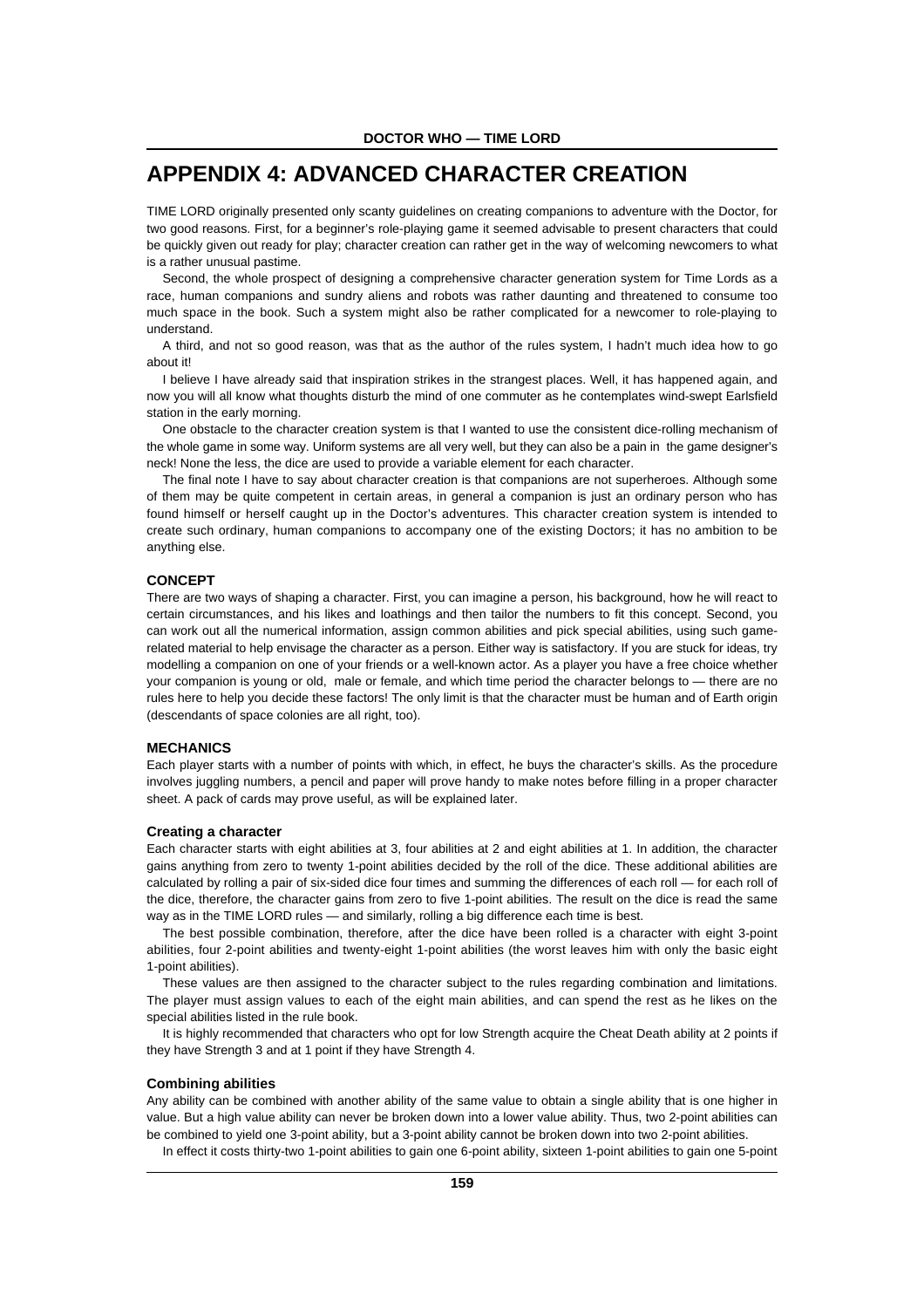| Table 13: Minimum and maximum abilities for human companions |                |                |                                                                         |
|--------------------------------------------------------------|----------------|----------------|-------------------------------------------------------------------------|
| <b>Ability</b>                                               | <b>Minimum</b> | <b>Maximum</b> | <b>Notes</b>                                                            |
| Strength                                                     | 2              | 5              | $2 =$ child, $5 =$ strongman                                            |
| Control                                                      | 2              | 6              | $2 =$ klutz, 6 = daredevil acrobat                                      |
| Size                                                         | 2              | 5              | $2 = a$ giant, $5 = a$ child or dwarf                                   |
| Weight                                                       | 3              | 4              | $3 =$ small adult, $4 =$ large adult                                    |
| Move                                                         | 1              | 4              | $1$ = crippled, $4$ = sprinter                                          |
| Knowledge                                                    | $\mathfrak{p}$ | 6              | $2 =$ primitive, $6 =$ genius                                           |
| Determination                                                | 1              | 6              | $1 =$ subservient, $6 =$ obsessive                                      |
| Awareness                                                    |                | 6              | $1 = not$ in tune with surroundings,<br>$6$ = sensitive to surroundings |

**DOCTOR WHO — TIME LORD**

ability, eight 1-point abilities to gain one 4-point ability, four 1-point abilities to gain a 3-point ability and two 1-point abilities to gain a 2-point ability (most cost-effective!). Thus a 3-point ability is affordable and within the reach of most characters, but to gain several 4-pointers requires careful budgeting.

The best approach is to ensure the eight common abilities have values of 3 or 4, perhaps with one 5, and to enhance these with well-chosen special abilities. This way a character can get a total ability of 6 cheaply through using two 3-point abilities (a cost of eight 1-point abilities instead of thirty-two); the downside is a low general value in the appropriate common ability.

# **Limitations**

A value must be assigned to each of the eight common abilities — Strength, Control, Size, Weight, Move, Knowledge, Determination and Awareness — subject to the minimum and maximum possible values for a human companion given in Table 13.

Certain values will very much shape the appearance and possible background of a character. A character with Size 5 is either a child, and must select his other background skills appropriately, or a dwarf; the character cannot be imagined as resembling an average adult human. Referees should look for such potential discrepancies in generated characters and advise the player accordingly.

In addition, special abilities may not be greater in value than the governing main ability: a character with a Control of 3 cannot have a Marksmanship of 4; the maximum ability he can have is Marksmanship 3. To obtain a total ability of 7 the character must have Control 4 and Marksmanship 3.

# **BOOKKEEPING SUGGESTIONS**

Players with access to a number of packs of playing cards can use them to keep track of their changes in ability — about four packs will be necessary. Issue the player with cards whose numeric value is equal to the abilities of the character, using court cards as ones if there is a shortage of aces. Thus a basic character will get eight threes, four twos and eight aces. Each time the player wishes to combine two abilities, he hands the referee two equal cards and receives one higher value card in exchange: filling in the character sheet is then a simple matter of comparing remaining cards with spaces on the sheet. The referee is also completely in control of the bookkeeping, eliminating any 'creative accountancy' on the part of the player.

# **STARTING EQUIPMENT**

Characters start with a set of clothing and nothing else. They may, however, trade in abilities to secure equipment. None is a particularly cost-effective purchase, but then money is of no real use to most of the companions and they will be hard-pressed to find shops on places such as Metebelis 3. Abilities can also be spent to buy status, such as rank within an organization like UNIT (organizations may also require purchasing of a pass, representing membership and security vetting).

#### **1-point ability**

This will secure a trivial item of no apparent worth, or a common, everyday item for the character's time period. Examples: a pocketful of loose change, a plain metal ring, golden star of mathematical excellence, walking stick or umbrella, a set of house keys, cricket ball, string, bag of jelly babies, pen knife.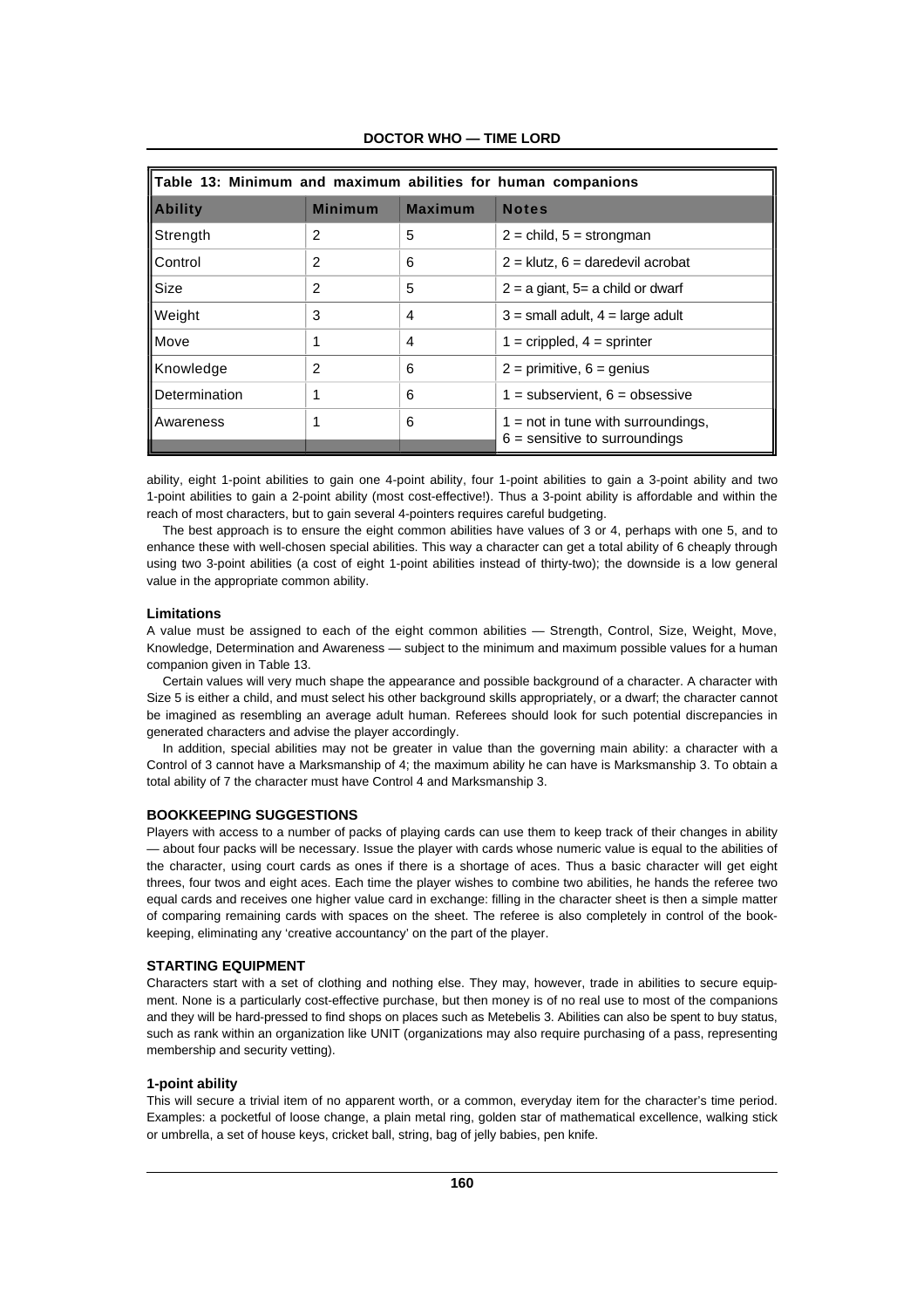# **2-point ability**

This secures a useful item of some worth. Examples: skeleton keys, hunting knife, gold jewellery, binoculars, mobile telephone, transistor radio.

#### **3-point ability**

This secures an item of notable worth or a low position of authority. Examples: hand-to-hand weapons such as a sword or mace, primitive missile weapons such as a bow, unreliable firearms such as muzzle-loading pistols and muskets, partial armour or a shield, rank of sergeant.

#### **4-point ability**

This will secure a valuable item or a position of moderate responsibility. Examples: security pass for a secret service or UNIT, reliable guns, full armour, motorized transport, rank of captain.

#### **5-point ability**

This will secure an exceptionally valuable item or a position of power. Examples: technological device of equivalent ability to the sonic screwdriver, national head of UNIT, presidency, membership of the royal family.

Referees might also like to invent special devices that characters can own, for example:

#### **Infallible firearm (5-point ability)**

A revolver, automatic pistol or laser pistol that always begins any new adventure with a full magazine or charge. This makes the weapon far more attractive than the run-down or partly empty guns that characters may be forced to use in the course of an adventure.

#### **Bullet-proof pocketwatch (4-point ability)**

A one-use item that automatically stops the first bullet to strike the front of the character; the watch is destroyed in the process.

# **UNUSED ABILITIES**

A character need not be generated using all his abilities; some may be held unspent to gain an appropriate skill when the player needs. This helps reflect an inherent talent for a subject that the character has never tackled before.

#### **EXPERIENCE**

TIME LORD characters should advance their skills only slowly as gaining even one point in an ability represents a great leap in skill. To this end, at the end of each adventure, a player may make one roll of the dice to increase one of his character's abilities by one point. If the player chooses not to roll the dice at the end of one adventure, it increases his chance of learning at the end of a subsequent adventure.

The basic object is to beat the difference between the number of adventures a character has gone without making an experience roll and the desired total ability.

Patrick has Knowledge 4 and wishes to learn Cybernetics 1 after a close call with the Cybermen and a number of robots in his first adventure. He must therefore beat a difference of 4 to learn the ability (desired total ability for Cybernetics equals 5). If he waited until the end of his second adventure, he would need to beat a difference of 3.

After a player makes an experience roll, regardless of whether it succeeds or fails, the number of adventures resets to zero. Each time a character successfully makes an experience roll, the difficulty to make the next roll increases by 1. This penalty is cumulative.

Assuming Patrick gained Cybernetics 1 after one adventure and then wished to gain Cybernetics 2 after a subsequent adventure, a penalty of 1 would be added to the total desired ability. The total desired ability would be 6, but the penalty raises it so the difficulty becomes 7. He would need to complete three more adventures to have a chance at gaining Cybernetics 2, at which point he would need to beat a difference of 4. If he succeeded at this and wished to progress to Cybernetics 3, he would incur a penalty of 2, making the base difficulty 9 and requiring the completion of five more adventures before a roll could be made.

At all times the referee decides when an adventure concludes and an experience roll can be made. A character may never improve more than one ability whenever he earns an increase. Also, the eight common abilities may never be increased; only special abilities may be gained or increased.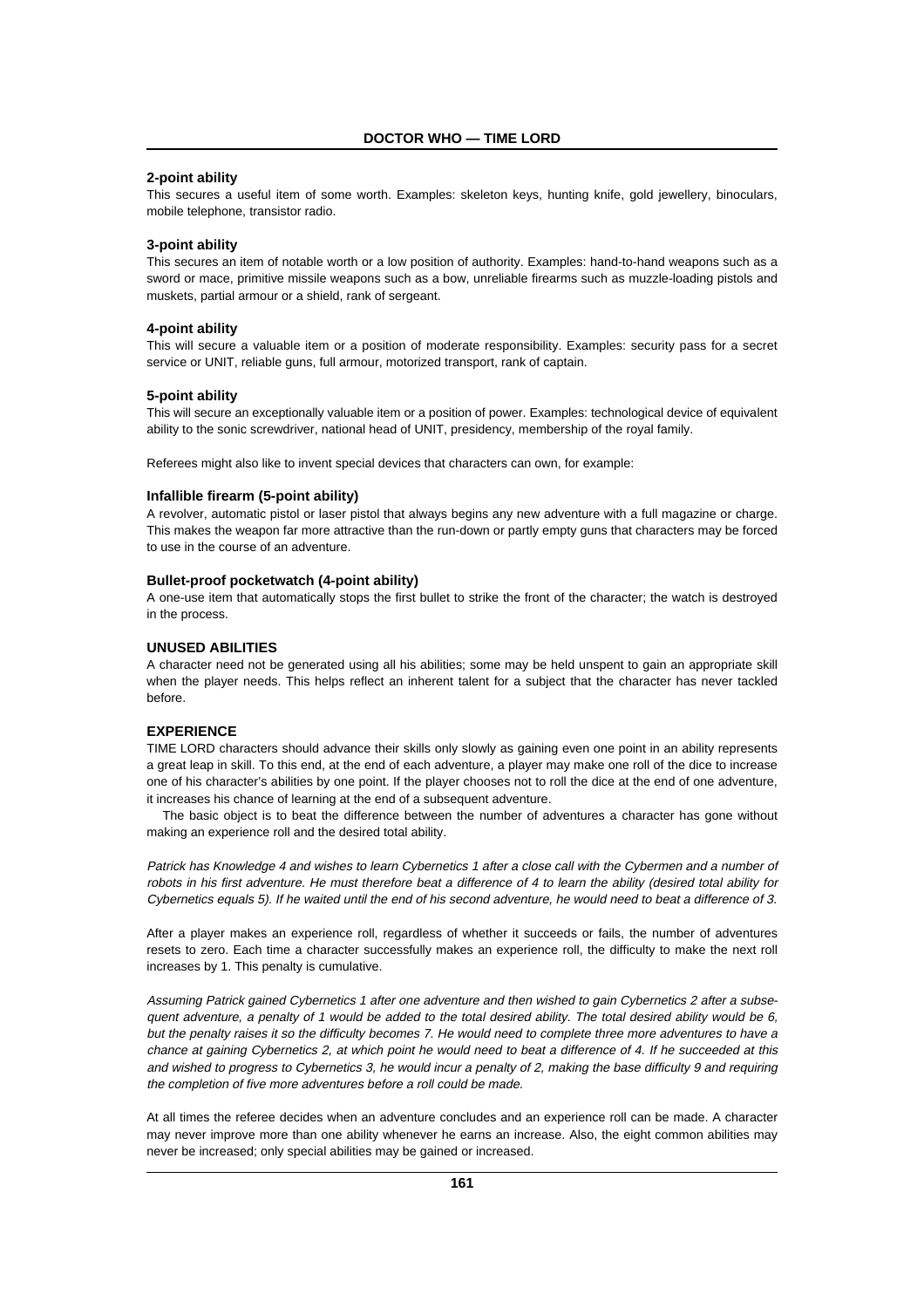The experience roll assumes that a player is attempting to increase an ability which was appropriate to one of his adventures; if it is not appropriate, the referee should increase the difficulty of succeeding at the experience roll. The referee should keep a log of attempts made or failed, and the experience gained. The general intention of these rules is to allow characters to pick up one or two abilities that may be useful as they become more experienced with role-playing and TIME LORD in particular.

# **SAMPLE CHARACTER: SIMONE**

Simone starts with eight 3-point abilities, four 2-point abilities and eight 1-point abilities. She rolls the dice, generating differences of 0, 1, 3 and 2, gaining her six extra 1-point abilities (giving a total of fourteen 1-point abilities).

To start, she assigns values of 3 to Control, Size, Weight and Determination, a value of 2 to Strength and a value of 1 to Awareness. The four remaining 3-point abilities, she combines twice to give a Knowledge of 5 (four 3-point abilities = two 4-point abilities = one 5-point ability. She must still assign a value to Move, so she combines two 1-point abilities to give a two-point ability, which in turn is combined with the remaining three 2-point abilities to give one 4-point ability.

Her abilities currently are as follows: Strength: 2, Control: 3, Size: 3, Weight: 3, Move: 4, Knowledge: 5, Determination: 3, Awareness: 1.

She is left with eleven 1-point abilities, and elects to take the special abilities of Cheat Death 2, Bench-thumping 2, Driving 2, Mechanics 1 and Engineering 1. On reflection, she believes her Awareness to be too low, and combines the remaining three 1-point abilities with it to give Awareness 3. Her final abilities are:

**Strength: 2**, Cheat Death 2 **Control: 3**, Bench-thumping 2 **Size: 3 Weight: 3 Move: 4**, Driving 2 **Knowledge: 5**, Mechanics 1, Engineering 1 **Determination: 3 Awareness: 3**

Simone starts only with the clothes she wears. She envisages her character as an enthusiastic car mechanic who loves tinkering. Heaven help the Doctor when she gets loose in the TARDIS!